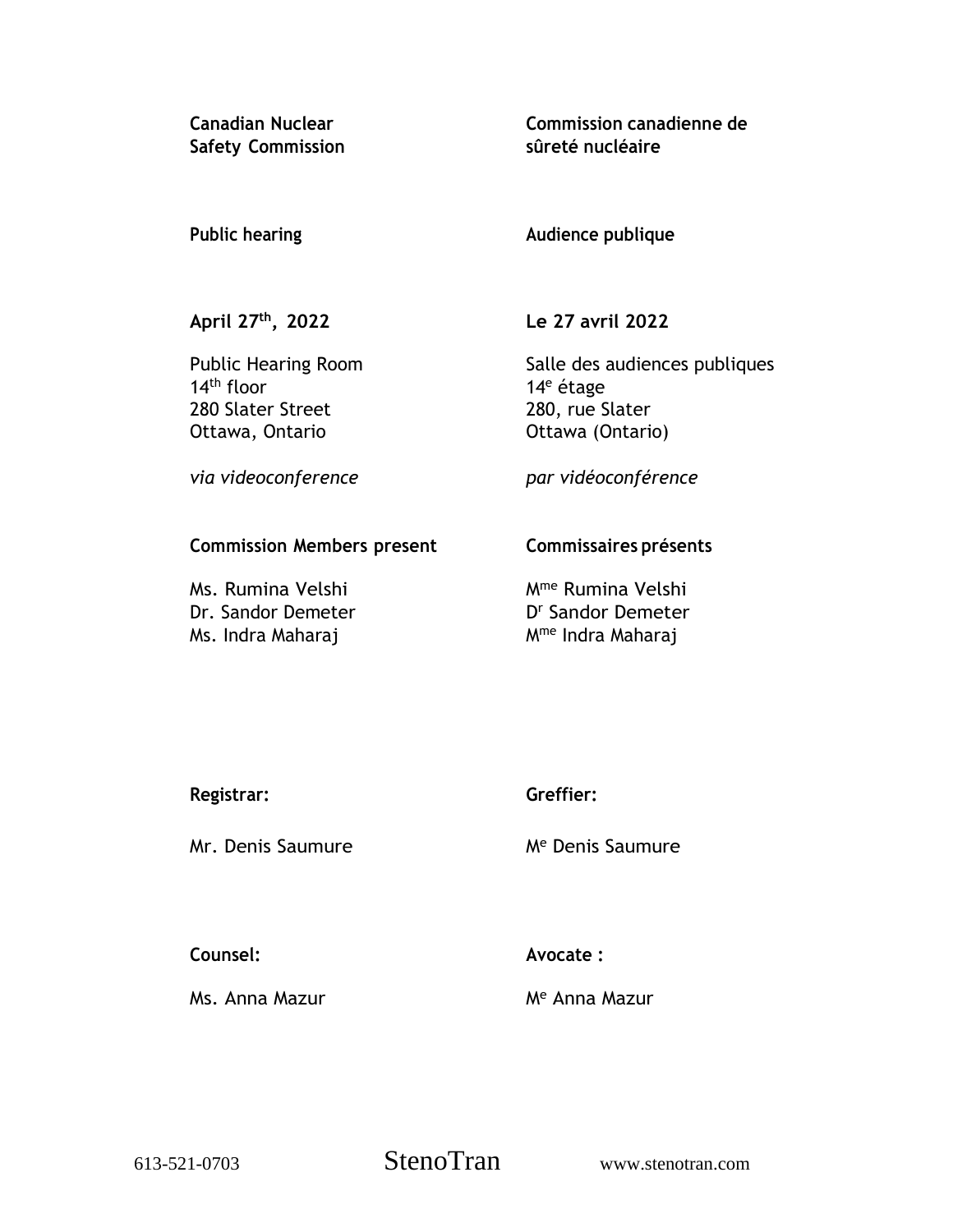### **TABLE OF CONTENTS**

|                                                                                           | <b>PAGE</b>  |
|-------------------------------------------------------------------------------------------|--------------|
| Opening Remarks                                                                           | $\mathbf{1}$ |
| CMD 22-H8.1/22-H8.1A/22-H8.1B<br>Oral presentation by SRB Technologies (Canada) Inc.      | 6            |
| CMD 22-H8/22-H8.A<br>Oral presentation by CNSC staff                                      | 43           |
| CMD 22-H8.3/22-H8.3A<br>Oral presentation by Anna Tilman                                  | 71           |
| CMD 22-H8.9<br>Oral presentation by the Canadian Nuclear Association                      | 108          |
| CMD 22-H8.10<br>Oral presentation by the<br>Concerned Citizens of Renfrew County and Area | 119          |
| CMD 22-H8.14<br>Oral presentation by David J. Winfield                                    | 164          |
| CMD 22-H8.2<br>Written submission from the<br>Renfrew County Regional Science Fair        | 178          |
| CMD 22-H8.4<br>Written submission from Steel Fire Equipment Ltd                           | 178          |
| CMD 22-H8.5<br>Written submission from the City of Pembroke                               | 178          |
| CMD 22-H8.6<br>Written submission from Seiler Instrument & Mfg Co., Inc.                  | 179          |
| CMD 22-H8.7<br>Written submission from Main Street Community Services                     | 179          |
| CMD 22-H8.8<br>Written submission from the<br>Algonquins of Pikwakanagan First Nation     | 179          |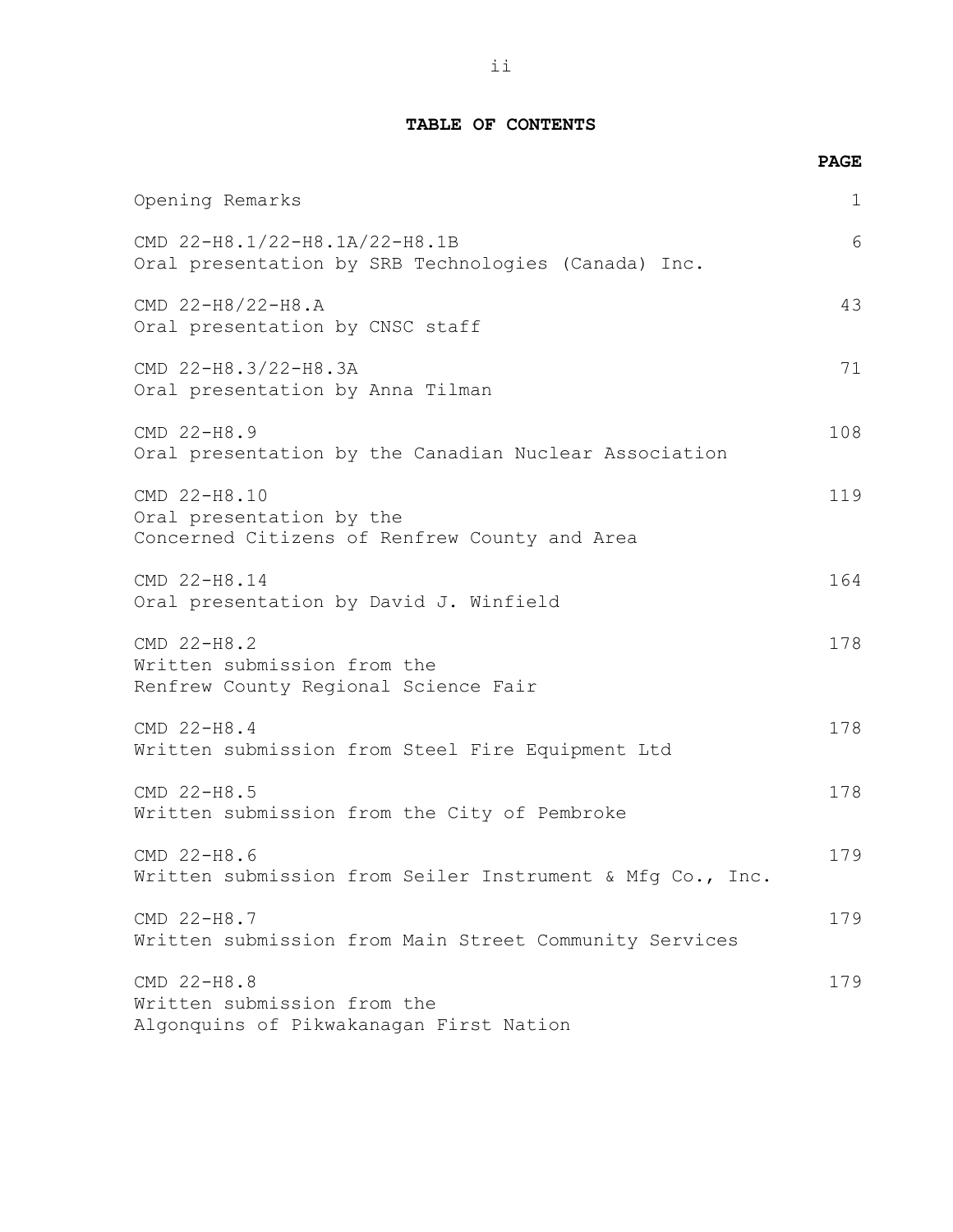### **TABLE OF CONTENTS**

|                                                                                               | <b>PAGE</b> |
|-----------------------------------------------------------------------------------------------|-------------|
| CMD 22-H8.11<br>Written submission from Isolite                                               | 179         |
| CMD 22-H8.12<br>Written submission from<br>Cheryl Gallant, MP, Renfrew-Nipissing-Pembroke     | 179         |
| CMD 22-H8.13<br>Written submission from Betalight b.v.                                        | 179         |
| CMD 22-H8.15<br>Written submission from the Algonquins of Ontario                             | 179         |
| CMD 22-H8.16<br>Written submission from the Pembroke Fire Department                          | 180         |
| CMD 22-H8.17<br>Written submission from<br>John Yakabuski, M.P.P., Renfrew-Nipissing-Pembroke | 180         |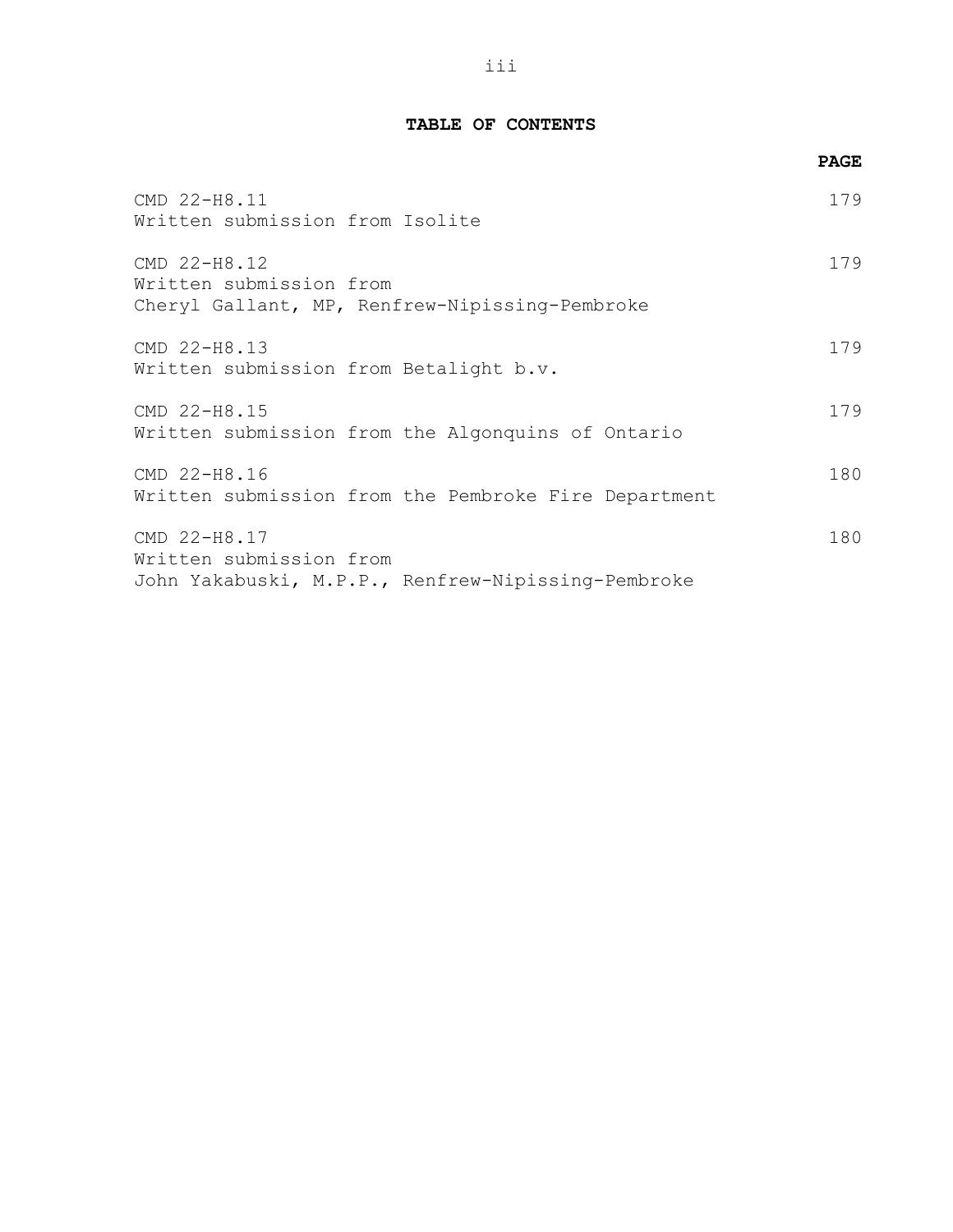via videoconference / par vidéoconférence --- Upon commencing on Wednesday, April 27, 2022 at 9:00 a.m. / L'audience débute le mercredi 27 avril 2022 à 9 h 00

#### **Opening Remarks**

**THE PRESIDENT:** Good morning and welcome to the public hearing of the Canadian Nuclear Safety Commission on the application for the renewal of the licence for SRBT Facility.

Mon nom est Rumina Velshi. Je suis la présidente de la Commission canadienne de sûreté nucléaire.

I would like to begin by recognizing that participants in this hearing are located in many different parts of the country. I am speaking to you from Toronto, in the traditional territory of many nations, including the Mississaugas of the Credit, the Anishnabeg, the Chippewa, the Haudenosaunee and the Wendat peoples, and now home to many diverse First Nations, Inuit and Métis peoples.

I would also like to acknowledge that the SRB Technologies' facility, which we will be talking about today, is located within the traditional unceded territory of the Algonquin Anishinabeg peoples.

I will pause for a few seconds in silence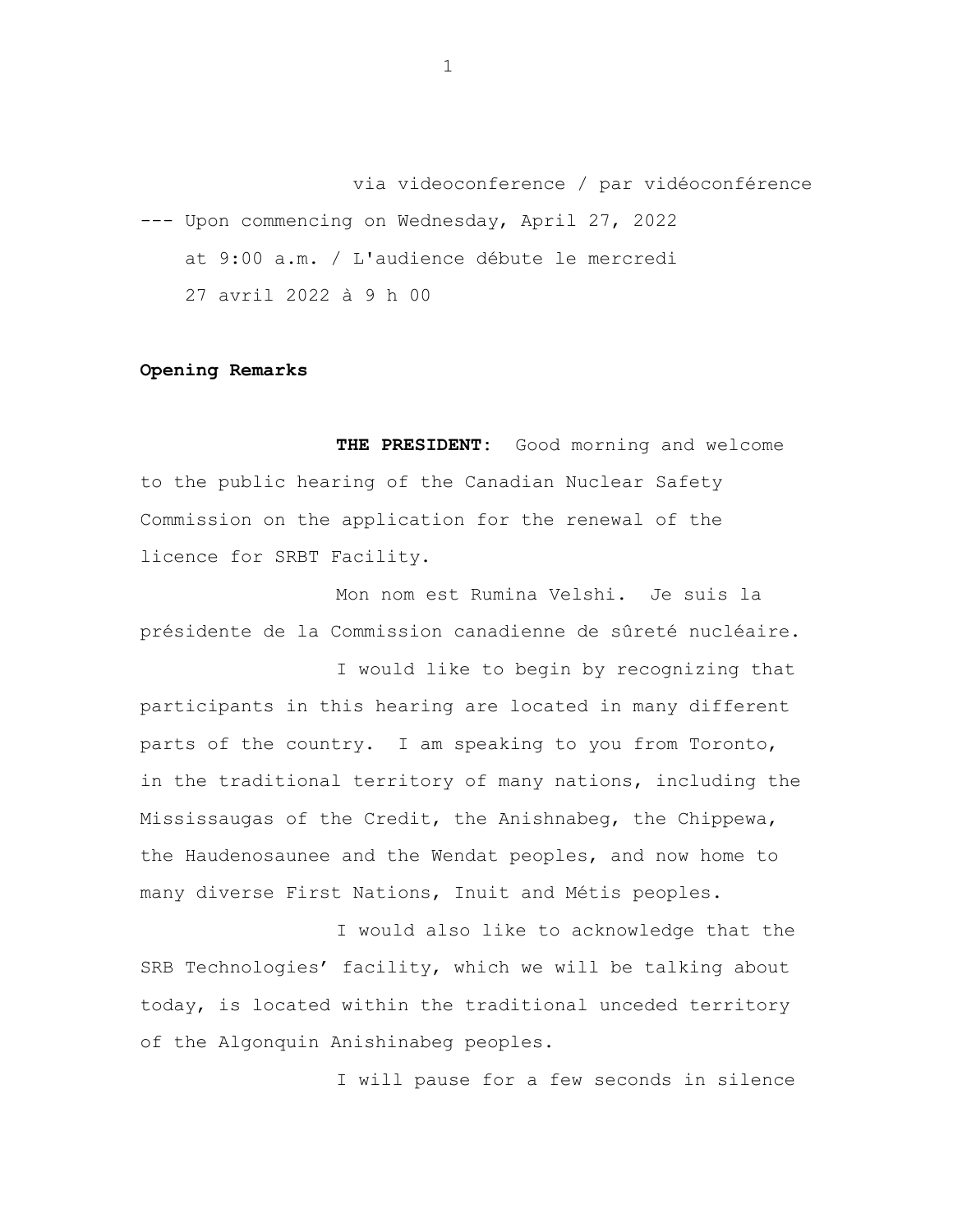so that each of us can acknowledge the Treaty and/or traditional territory for our respective locations. Please take this time to provide your gratitude and acknowledgment for the land.

Je vous souhaite la bienvenue and welcome to all those joining us via Zoom or webcast. Under my authority to do so in section 22 of the *Nuclear Safety and Control Act*, I have established a three-member panel of the Commission to conduct this licence renewal hearing.

I will preside over the hearing, and I have with me on the panel, Dr. Sandor Demeter and Ms. Indra Maharaj, who are, like me, present remotely for this virtual hearing.

Ms. Anna Mazur, Counsel to the Commission, and Denis Saumure, Registrar, are also joining us.

Today's safety moment is on the topic of Sun Safety.

As the weather begins to warm up across Canada, we will look for opportunities to enjoy more time outdoors, whether it's in the garden, on a patio, or at a park. Before rushing out into the spring sunshine, however, don't forget to consider sun safety.

To protect yourself from the sun's harmful ultraviolet -- or UV -- rays, check the UV index before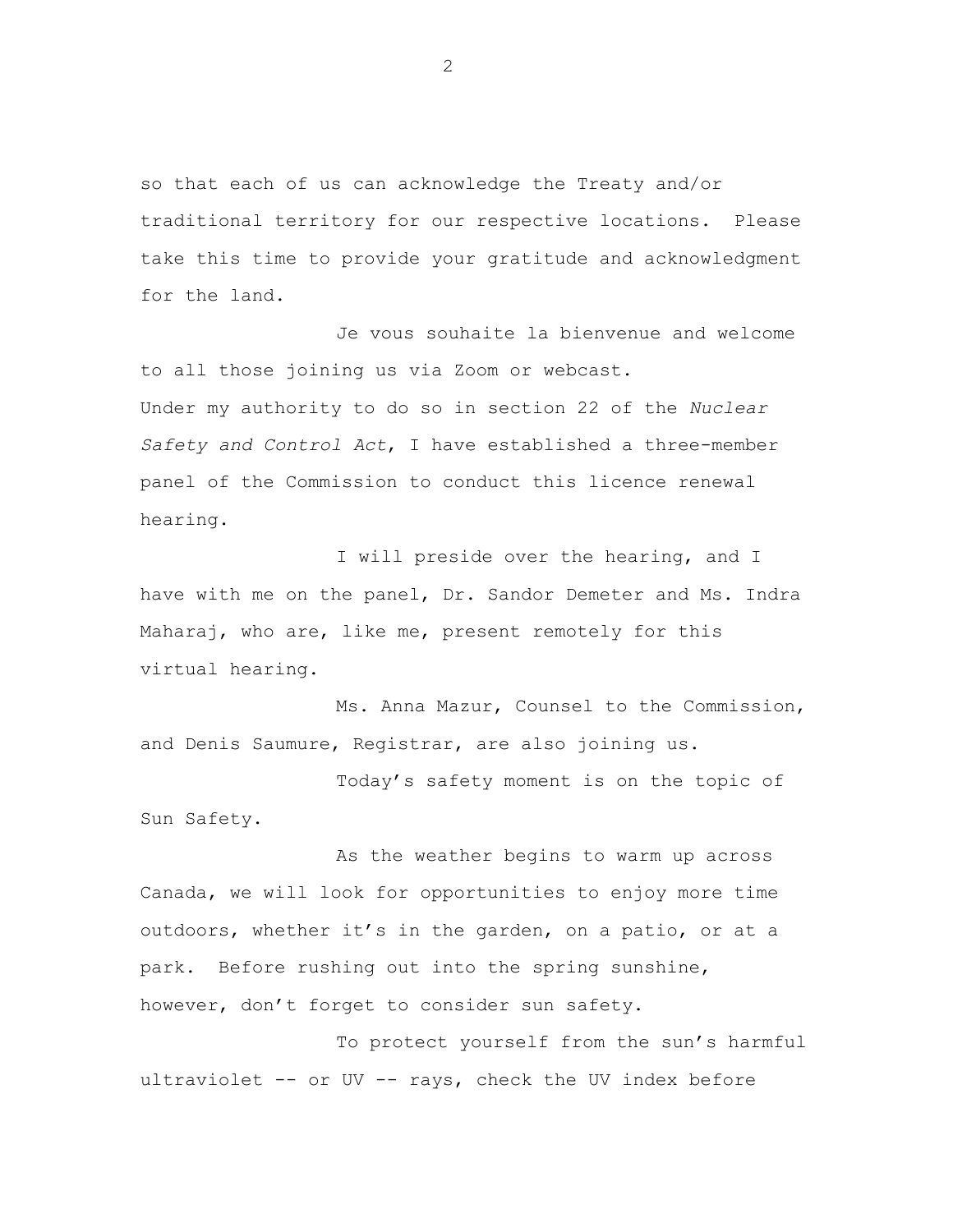heading outside. It is important to take sun safety precautions when the UV Index is 3 or higher. Even cloudy days can have a high UV index. You can protect yourself from UV rays by wearing a hat and sunglasses, wearing clothing that covers your skin, spending time in the shade, and regularly applying sunscreen with a sun protection factor (or SPF) of at least 30.

When spending time in the sun it is also important to remain hydrated. Bring a reusable water bottle with you to ensure you have ready access to water on all your spring outings.

With proper care we can all enjoy a safe sunny spring!

I will now turn the floor to Mr. Saumure for a few opening remarks.

Denis, over to you.

**M<sup>e</sup> SAUMURE :** Bonjour, Mesdames et

Messieurs. Bienvenue à l'audience publique de la Commission canadienne de sûreté nucléaire.

During today's business, we have simultaneous interpretation. Please keep the pace of your speech relatively slow so that the interpreters have a chance to keep up.

L'audience est enregistrée et transcrite textuellement; les transcriptions se font dans l'une ou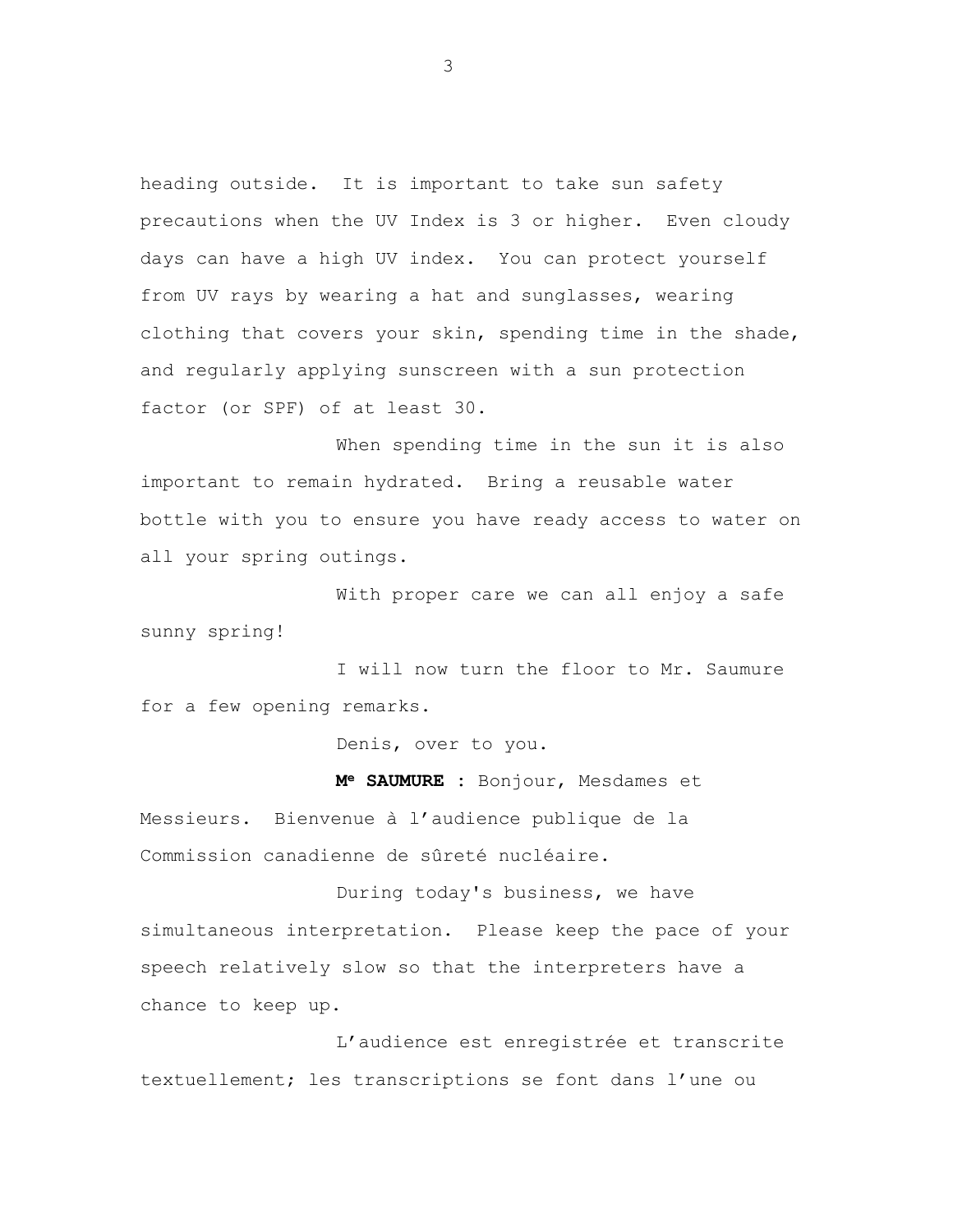l'autre des langues officielles compte tenu de la langue utilisée par le participant à l'audience publique. Les transcriptions seront disponibles sur le site web de la Commission dans environ 1 semaine.

To make the transcripts as meaningful as possible, we would ask everyone to identify themselves before speaking.

I'd also like to note that this proceeding is being video webcasted live and that the proceeding is also archived on our website for a three-month period after the closure of the hearing.

As a courtesy to others, please mute yourself if you are not presenting or answering a question.

As usual, the President will be coordinating the questions, to avoid having two people talking at the same time. During the question period, if you wish to provide an answer or add a comment, please use the Raise Hand function.

President Velshi.

**THE PRESIDENT:** Thank you.

With this information, I would now like to call for the adoption of the agenda by the Commission Members, as outlined in Commission Member Document 22-H10.A.

Do I have concurrence?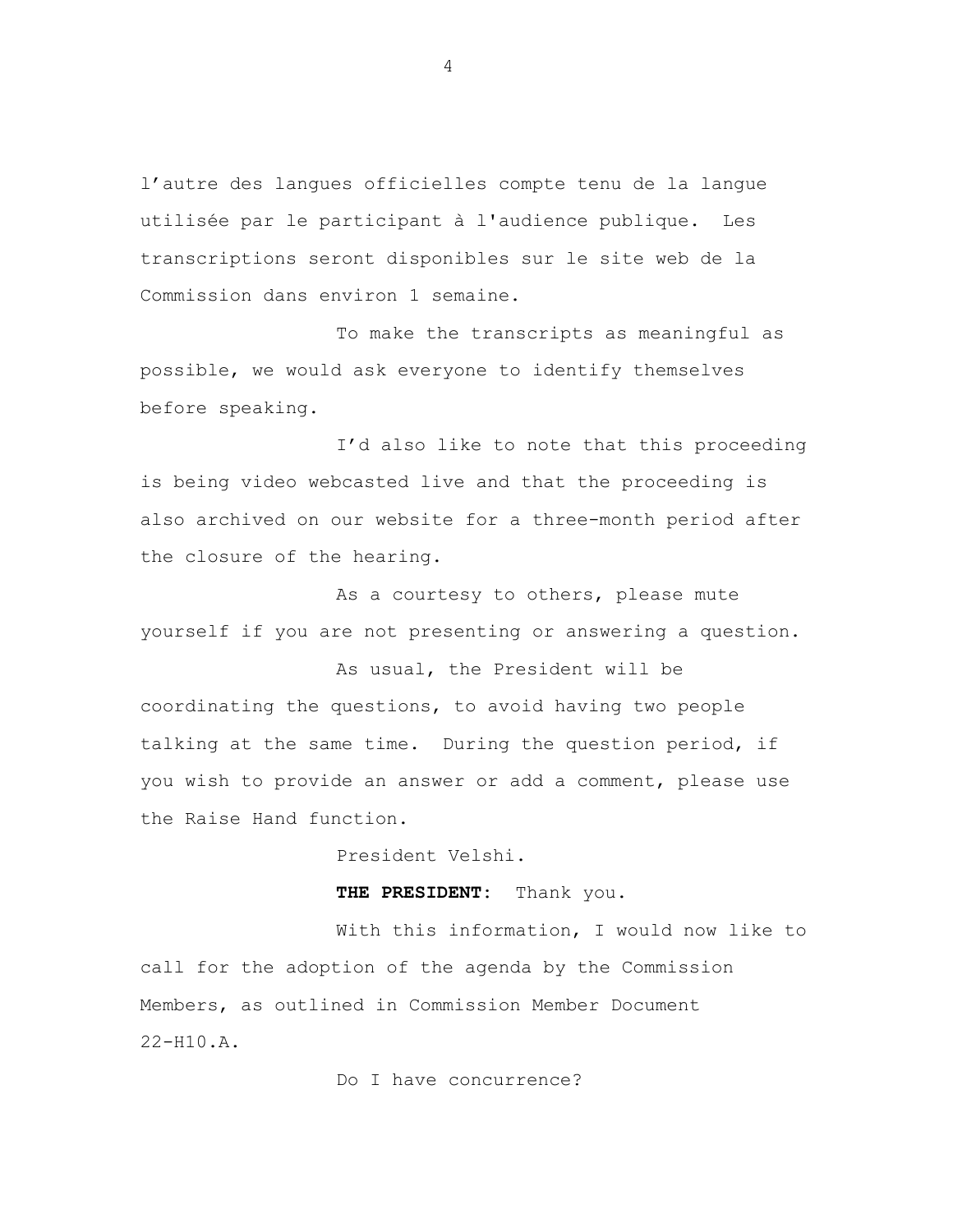For the record, the agenda is adopted. We will now commence the public hearing. Denis, over to you for introductory

remarks, please.

**MR. SAUMURE:** Thank you. The Notice of Public Hearing and Participant Funding on this matter was published on August 30, 2021, and a Revised Notice was published on February 11, 2022, to announce a change of date for the hearing.

The public was invited to participate in writing and by making oral presentations. March 14, 2022 was the deadline set for filing by intervenors. The Commission received 16 requests to intervene.

April 6, 2022 was the deadline for filing of supplementary information. I note that supplementary submissions and presentations have been filed by the CNSC Staff, SRB Technologies (Canada) Inc., and one intervenor.

Participant funding was available to intervenors to prepare for and participate in this public hearing. Funding was approved for five groups or individuals. The funding decision by the Funding Review Committee is available on the CNSC Website.

Before the lunch break, we will first hear the presentations by SRBT and CNSC Staff and two intervenors. Two intervenors are scheduled to present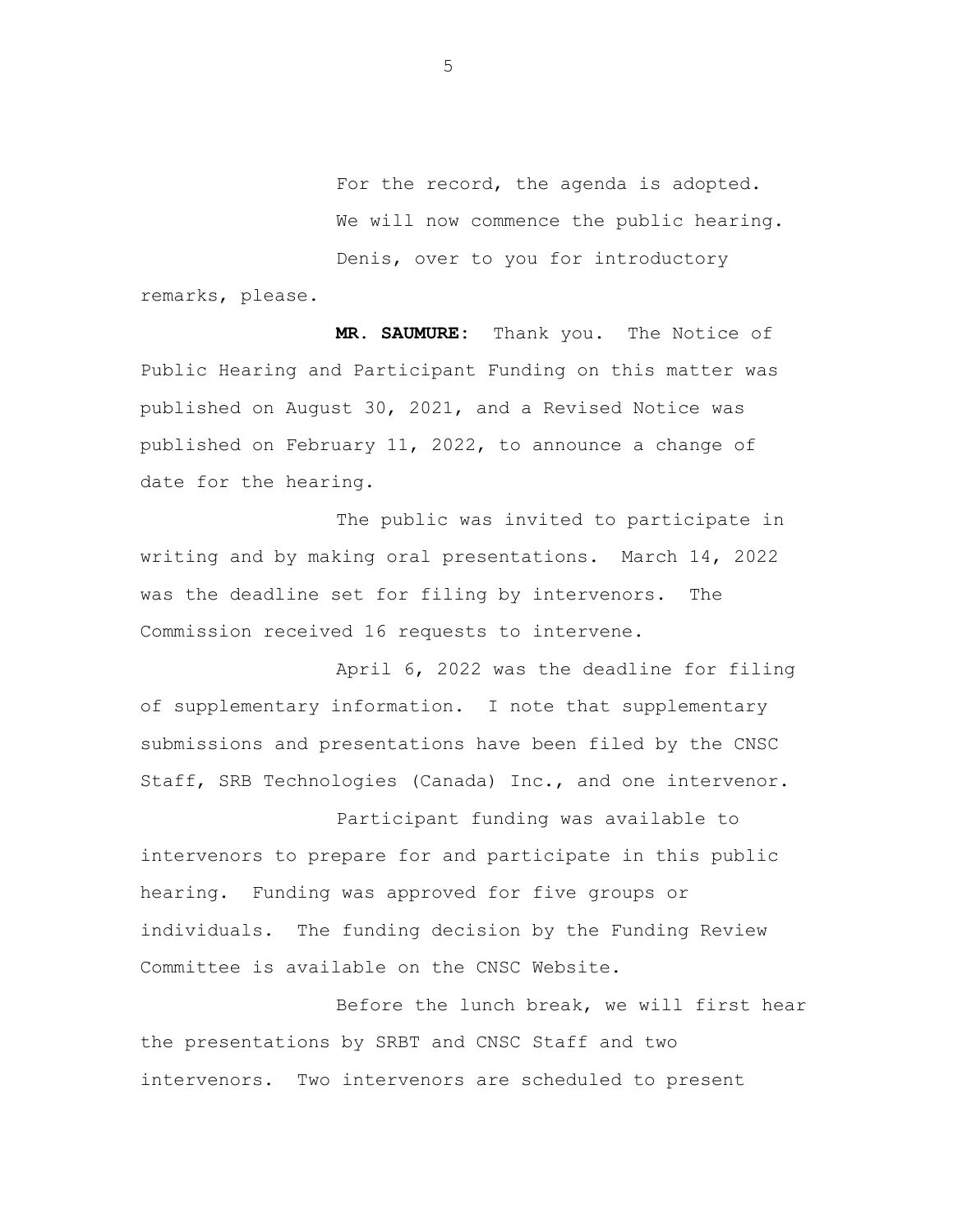after the lunch break.

While the presentations from intervenors are limited to 10 minutes, Commission Members will have the opportunity to ask questions after each presentation. There is no time limit for the question period.

The written submissions will be addressed during the final rounds of questions.

President Velshi.

**THE PRESIDENT:** Let's begin with the presentation from SRBT, as outlined in CMDs 22-H8.1, H8.1A, and H8.1B.

I will turn the floor to Mr. Stephane Levesque for this presentation.

Mr. Levesque, over to you please.

#### **CMD 22-H8.1/22-H8.1A/22-H8.1B**

#### **Oral presentation by SRB Technologies (Canada) Inc.**

**MR. LEVESQUE:** Thank you very much, Madam Chair, Members of the Commission. My name is Stephane Levesque. I am the President and one of the two owners for SRB Technologies. SRB Technologies has applied for the renewal of their nuclear substance processing facility operating licence for a period of 15 years. Next slide, please.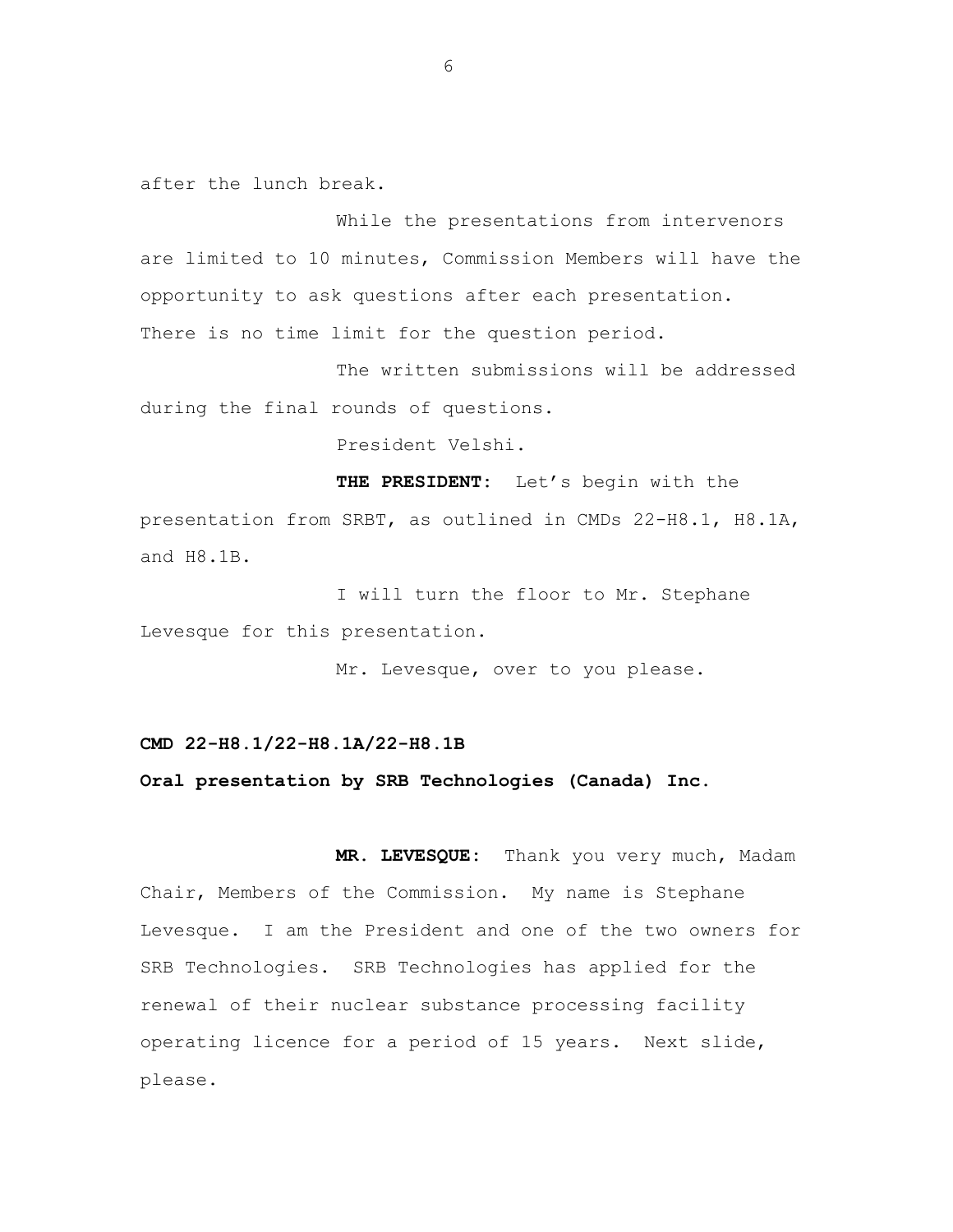I will make part one of our presentation today and our Manager of Health, Physics, and Regulatory Affairs, Mr. Jamie MacDonald, will make part two of our presentation, and then turn it over to me and I will close our presentation with part three. To help us answer any questions you may have, we are also joined here today by Mr. Ross Fitzpatrick, Vice-President and the other owner of SRB Technologies. Next slide, please.

Since 1990, SRB Technologies, or SRBT for short, has safely operated a nuclear substance processing facility in Pembroke, Ontario. SRB employs 38 hard-working employees and is 100 percent locally owned and operated. We lease a 15,000 square foot space in a building located on the outskirts of Pembroke. Our licence was last renewed in 2015, and we are approaching the end of a seven-year licence term. Next slide, please.

SRB is located in an industrial park with other industrial and manufacturing facilities. On the slide, it's worth noting that both the Pembroke Fire Department and the OPP station are very near the SRB facility. The nearest residential zone is located approximately 250 metres from our facility. Next slide, please.

SRBT is licensed to operate a Class 1B tritium processing facility for the purpose of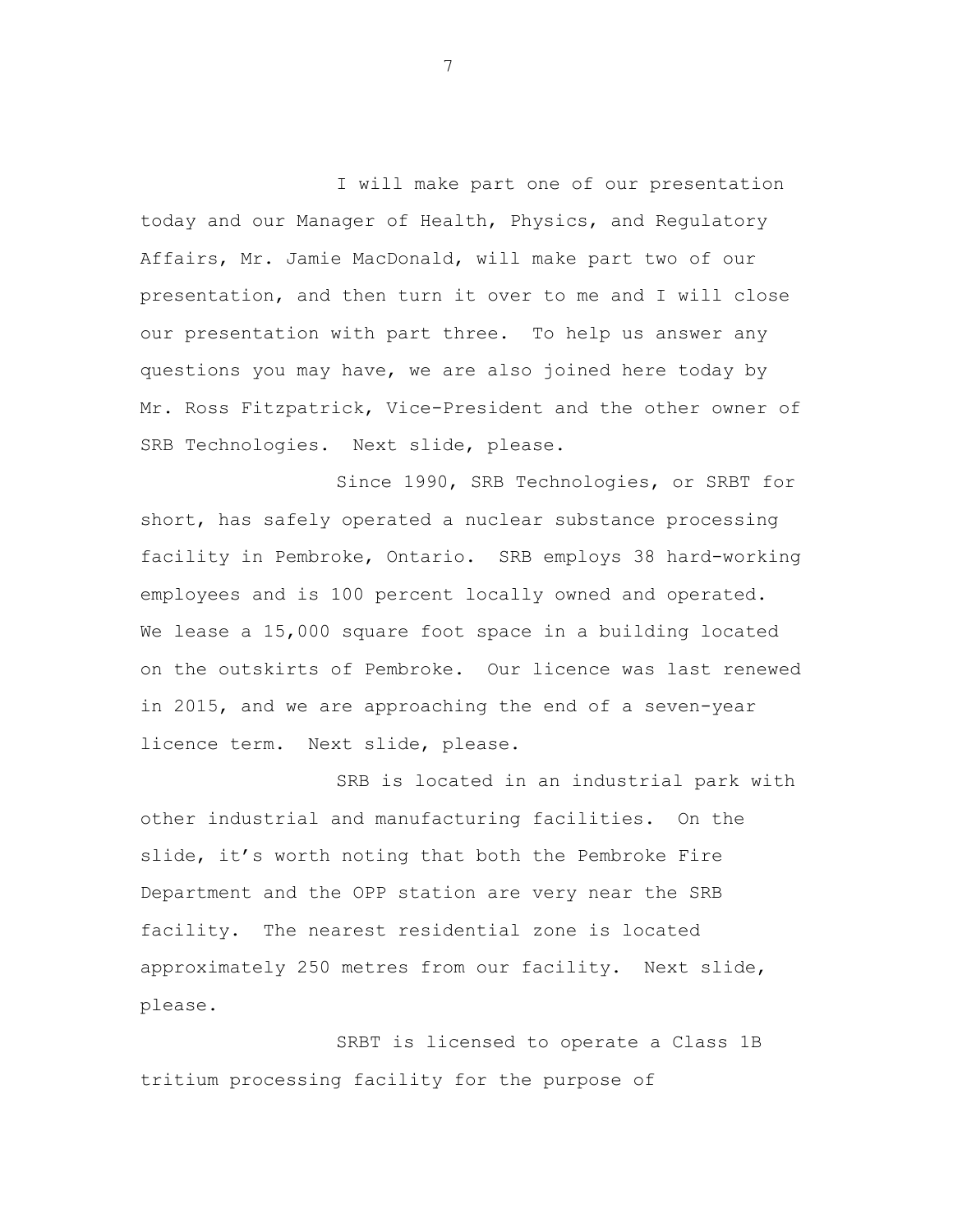manufacturing self-luminous safety signs, devices, and light sources. These products have important safety applications in several industries. Tritium gas is processed and sealed in borosilicate glass capsules, but these capsules are first internally coated with a phosphorescent powder. And this powder emits visible light under beta-radiation from the tritium. As you can see from the slide in front of you, we manufacture various shapes and sizes, with colour and brightness varying with customer requirements. Next slide, please.

In this slide, you can see a number of SRBT aircraft safety signs in both light and dark conditions. Our signs provide illumination without the need of electricity, power, batteries, or wiring. Our products are fail-safe and require no maintenance. That is why signs are used in the majority of commercial aircraft today. Next time you take a flight, please look at the handle on the emergency exit door and more than likely it was produced by our company. Our product will continue to provide illumination in any emergency situation where power is lost. Next slide, please.

We supply over 200 customers for thousands of various applications and products. Our products are used in three major market segments: The aerospace industry for a number of companies including Bombardier,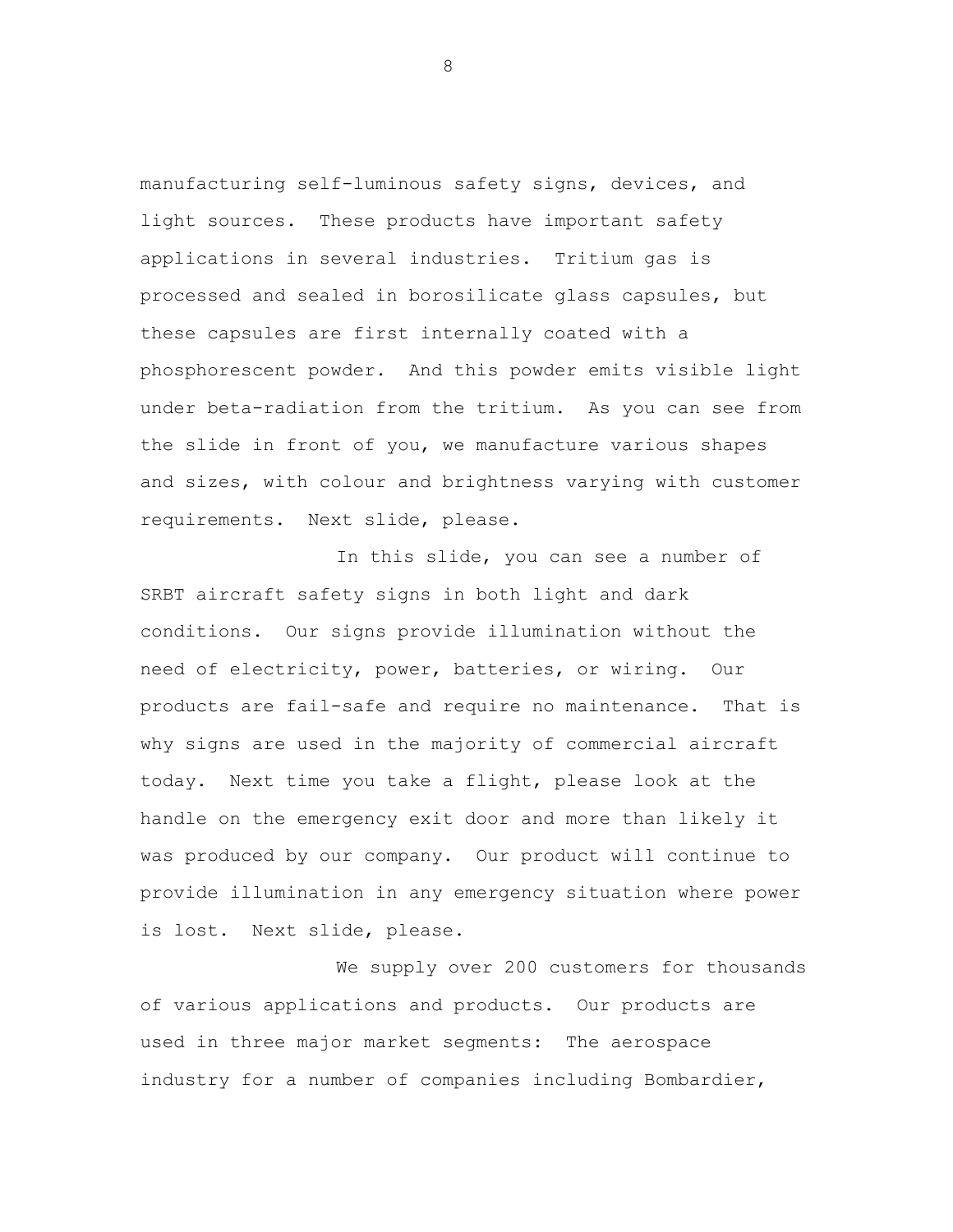Airbus and Boeing; the construction industry for sewers, mines, historic buildings, or any area where power isn't available, and areas where potential sparks from power aren't allowed. And lastly, to the defence industry for various NATO peacekeeping troops.

Next slide, please.

In 2012, SRBT became 100 percent Canadian-owned and operated. Our corporate mission is to continuously improve our operations and to reduce or eliminate impacts due to our operation.

Safety at SRBT is paramount. It is our top priority. We strive to maintain or exceed all applicable requirements and expectations. We work to continuously improve our programs and processes and address problems effectively. We continue to lower our environmental impact by working to minimize Tritium releases. We support our community and we share a wide variety of information and data with the public and our stakeholders using various strategies, including our website and numerous social media outlets.

Next slide, please.

In this slide, you can give -- you can see our governing principles which I just gave an overview of on the last slide. What I think is important to note, and you'll see this in the rest of our presentation, is the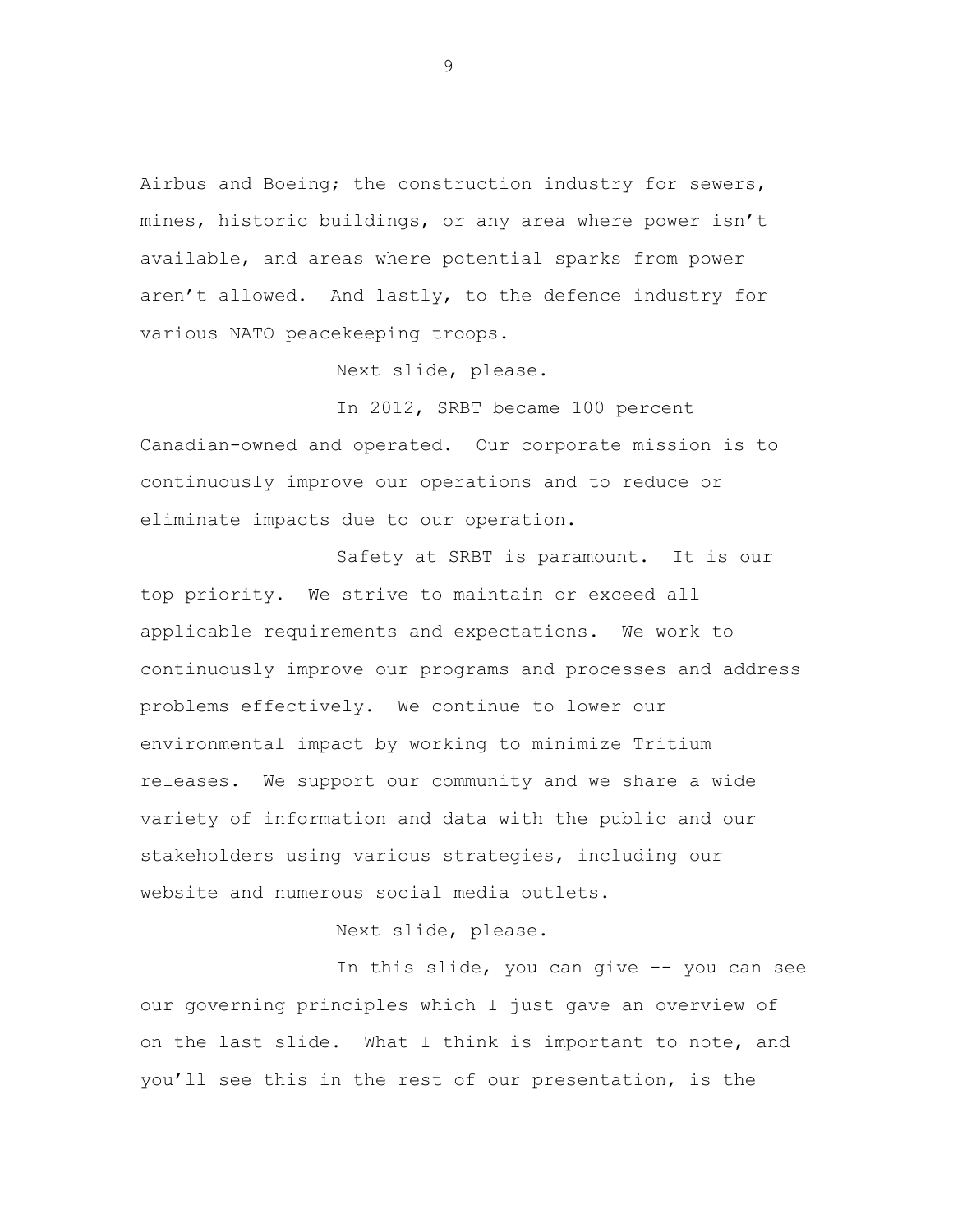text that is highlighted in bright green. Strive to maintain or exceed, continuously improve, meet or exceed, strive to achieve higher grades, continue to lower emissions and improve, making improvements, continual improvement, upgrading. This shows our governing principles are riddled with keywords that demonstrate that we will never be satisfied, and we will continue to try to get better all the time even with a licence term of 15 years.

Next slide, please.

In this slide, you can see our organization. We have a very experienced and diverse workforce with very little turnover over time. In fact, our turnover rate is below that of other counties in both Renfrew County and Ontario, from Mr. Ross Fitzpatrick and I, who have each been working at the facility for more than 28 years, to our staff, which we value more than anything, our executive committee, our managers, our specialists, their assistants, supervisors and production technicians. All have an integral part in following our governing principles and, again, to never be satisfied and continue to try to get better all the time, which I guarantee you we will continue to do even with a licence term of 15 years.

Next slide, please.

With that, I'd like to turn the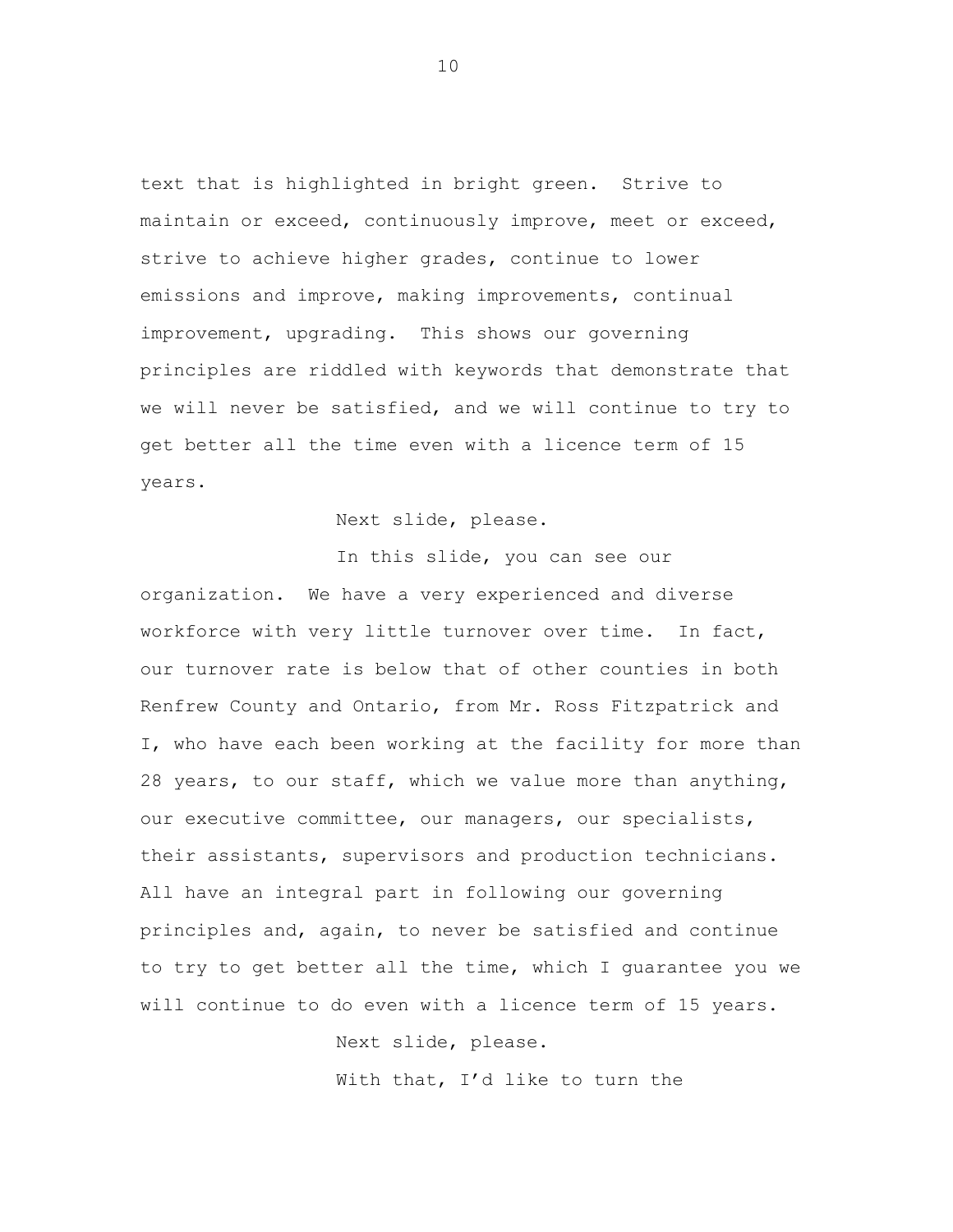presentation over to our Manager of Health Physics and Regulatory Affairs, Jamie MacDonald, who will describe the safety programs that we implement as part of our licence activities and our performance in each of the CNSC safety control areas for the current licence term. Thank you.

Jamie?

**MR. MacDONALD:** Thank you, Stephane, and good morning to Members of the Commission.

SRBT has always worked hard to achieve high standards of performance and to improve all aspects of our safety management and operations.

Next slide, please.

A high level of safety performance can only be achieved with an effective and safety-focused management system. When SRBT was last in front of the Commission requesting renewal of our operating licence, we had just begun to embark on a multi-year project to revamp our system of safety programs and procedures in order to fully comply with the requirements of CSA Standard N286-12.

The management system elements described in this standard are expected to be incorporated at every level of a licensing management system. The project was documented and implemented in a controlled, stepwise fashion with valuable impact and feedback from all levels of our organization. The project plan was submitted to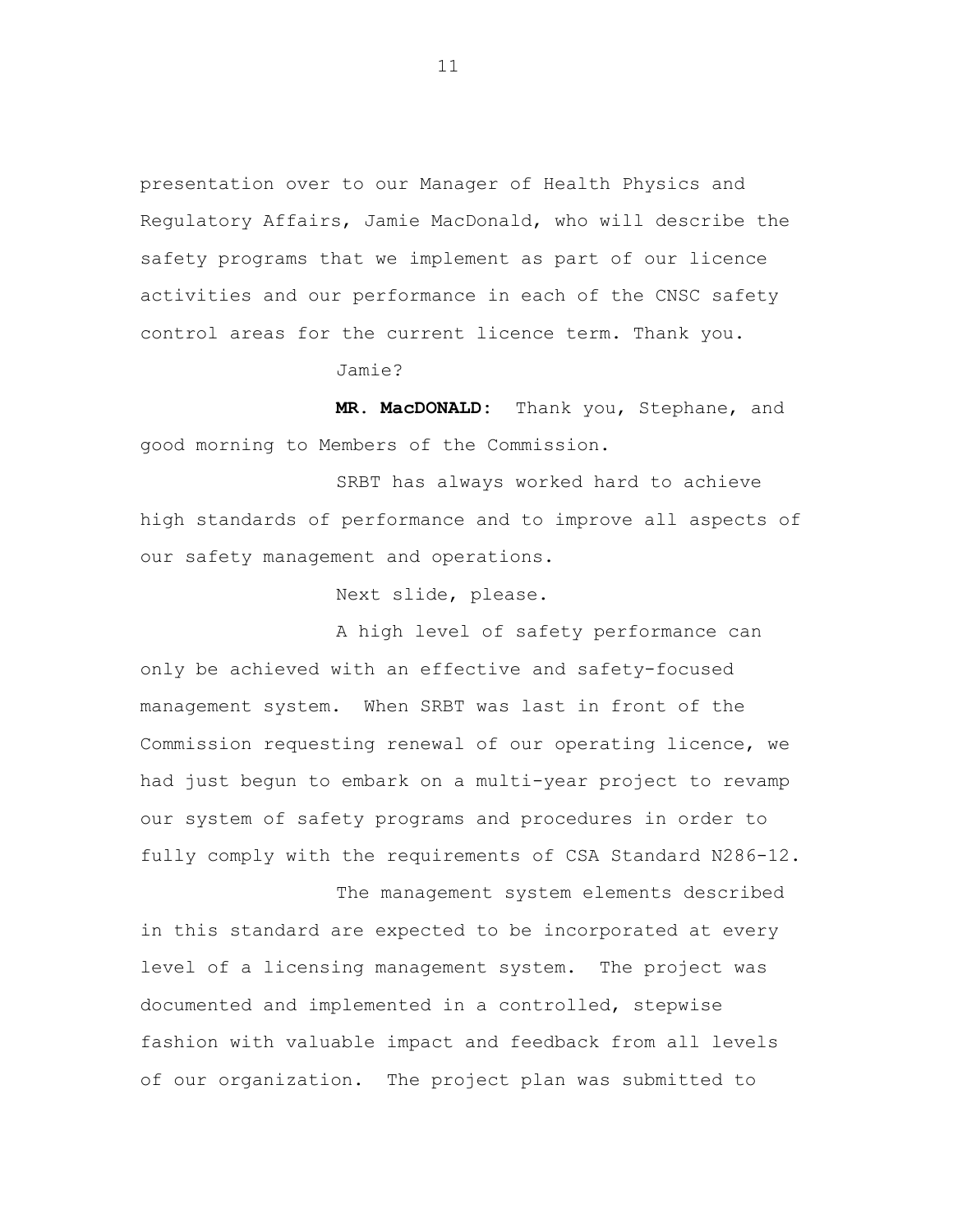CNSC Staff with frequent scheduled updates provided on each deliverable, culminating in a facility-wide system that addresses both safety and product quality.

Work at SRBT is governed by the requirements described in our top tier management system document, the SRBT Quality Manual.

Next slide, please.

In December of 2016, after more than two years of work, the revamped quality manual was submitted to CNSC Staff. The quality manual is designed to fully align and comply with both the CSA N286 standard for nuclear safety and the ISO 9001 quality management system for product quality.

The manual includes the quality policy statement outlined by Mr. Levesque in the first part of our presentation. This policy is the cornerstone of our safety management system, and it codifies our key vision and mission statement as well as the safety goals, values and compliance policies that all employees and management must adhere to.

Shortly after the project was completed, CNSC Staff conducted an inspection focused on the Safety and Control Area of management systems. CNSC Staff provided positive feedback on the changes implemented and valuable insights and recommendations going forward to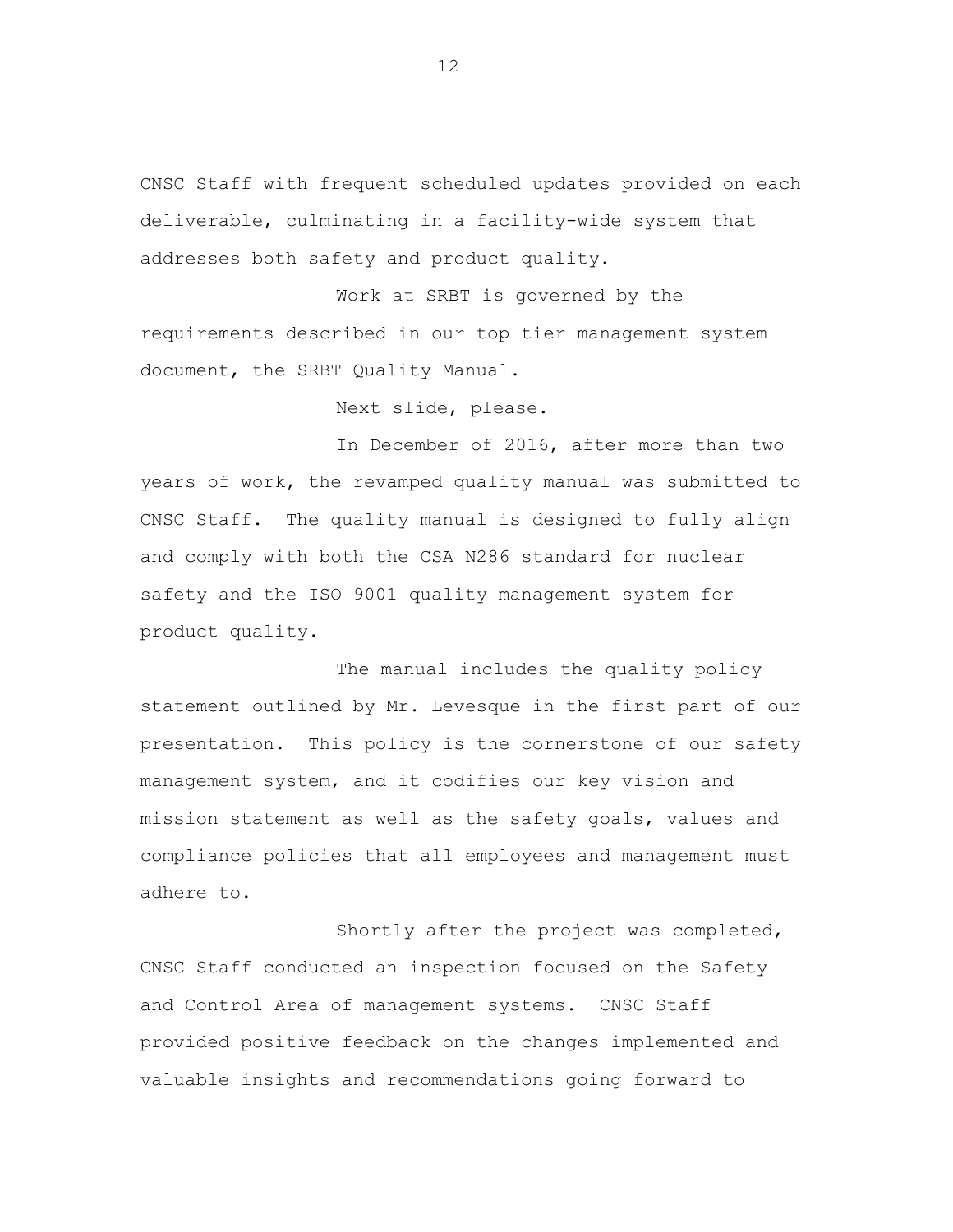further improve the system. The completion of this project and the successful implementation of this management system has directly enhanced our safety performance throughout the current term of our licence and provided assurance of reliable performance going into the future.

Next slide, please.

Within the SRBT management system, key safety-related programs are overseen by various committees, which are each chaired by a responsible and accountable organizational manager assigned as the program owner.

Most committees include members from multiple levels of the organization ranging from production technicians working on the shop floor all the way up to senior management. This helps to ensure that a wide variety of perspectives are tabled when a committee considers key safety-related data and decisions.

At the end of 2021, 59 percent of our employees are on at least one safety committee. Meetings are held frequently and routinely. Since 2015, a total of 588 committee meetings have been held.

Safety targets and key performance indicators are closely tracked through these meetings. Actions are planned and recorded to ensure operations and safety performance continuously improves. The minutes from these meetings are recorded and posted openly in the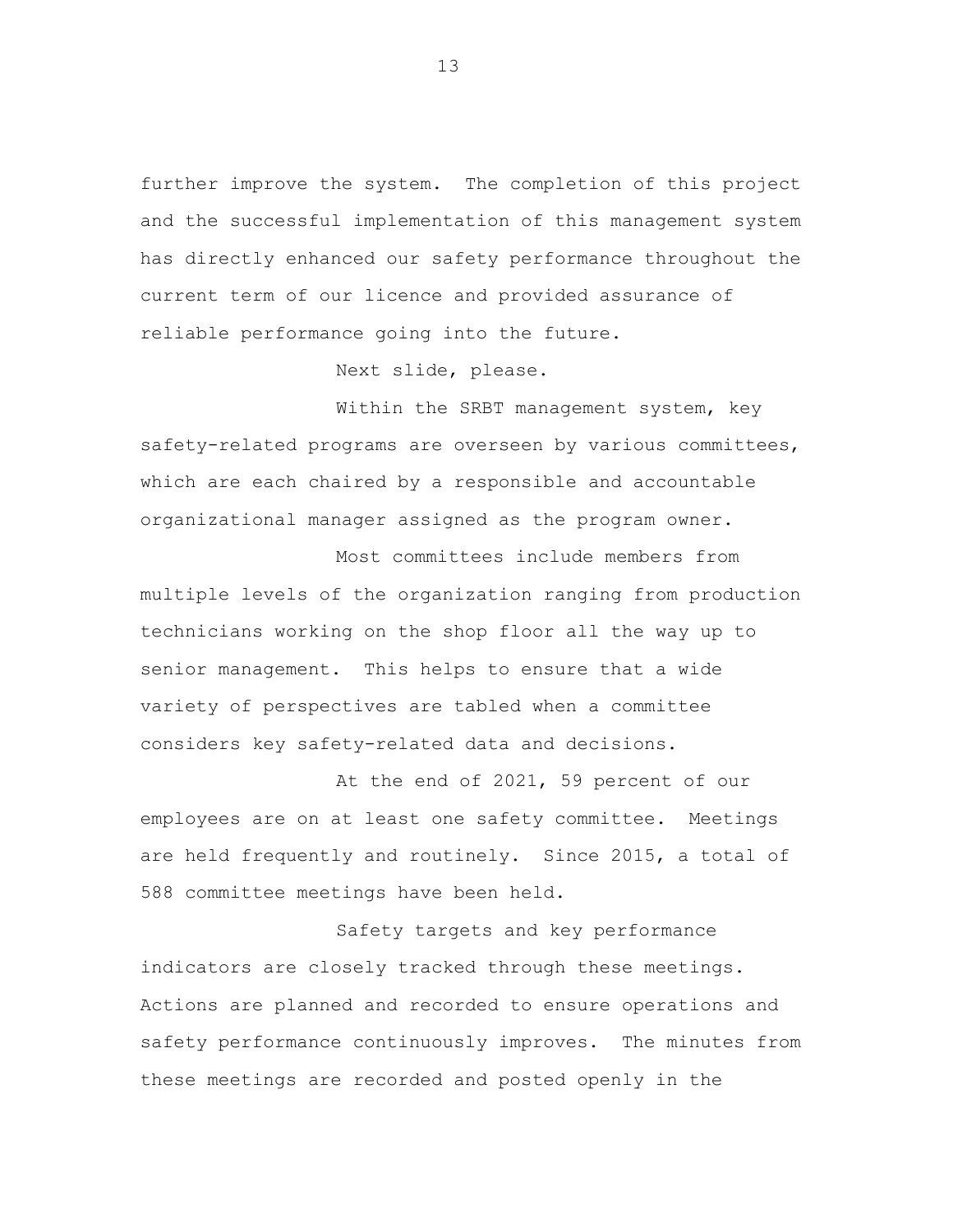facility for all staff to review should they choose. The meeting minutes post board is depicted here in our presentation showing the records of our committees' work to ensure safety at the facility.

In our experience, the work of these committees has greatly contributed to a high standard of performance in every area of our licensed activities.

Next slide, please.

Engaging our workforce in safety management and safety decision-making in this manner helps to promote a strong nuclear safety and security culture. In fact, our nuclear safety culture strength is assessed and managed by a dedicated committee.

We consistently and emphatically promote the concept that safety is paramount and is the overriding priority in our decision-making and our behaviours. Training is provided annually to all staff on our management system and on the elements of a strong safety culture as described in the N286 standard. As well, we provide annual refresher training to all staff on radiation safety, facility security, our supervisory awareness program, fire protection, and conventional health and safety.

> Next slide, please. This brings us to our next Safety and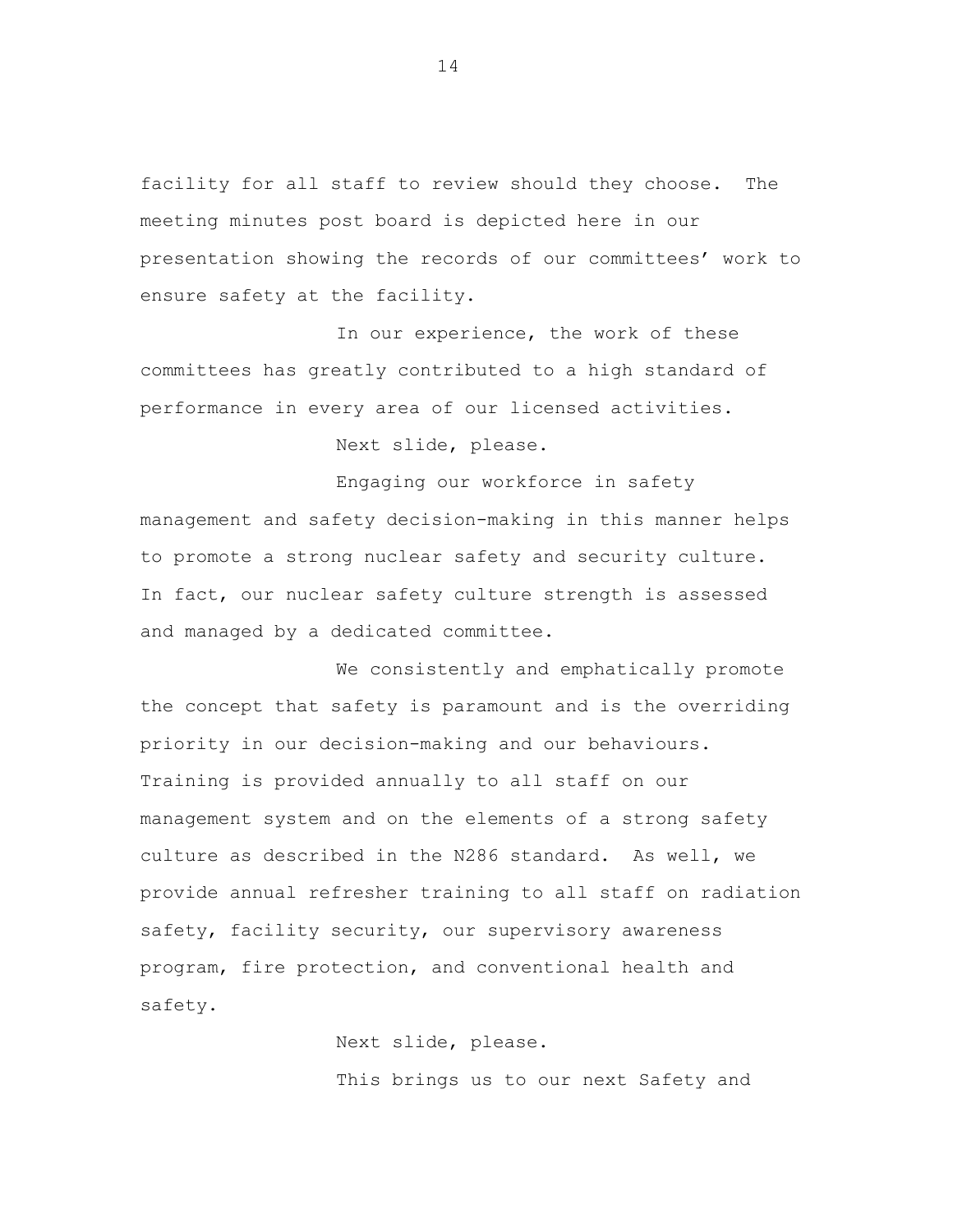Control Area, human performance management. Well-trained and qualified workers help to ensure that the conduct of licensed activities is safe at all times.

Over the course of the current licence term, SRBT has applied a systemic approach to training, to licensed activities that require high standards of human performance to ensure safety. The training program fully alliance and complies with CNSC Regulatory Document 2.2.2. CNSC Staff have conducted compliance inspections in this area, most recently in 2020, where they identified the effective implementation of programmatic requirements, good operating practices, and provided feedback that has helped SRBT to enhance how training is conducted.

Most recently, the program's been improved through the application of expanded training needs analyses and refresher training processes. The consistent and rigorous application of this key program will continue to be an important part of our safety culture as we continue to look for ways to make the program more effective as it matures.

The application of a systematic approach to training has certainly delivered safety-related benefits. For several years now, no significant safety-related events have been experienced that found deficient human performance as a root cause.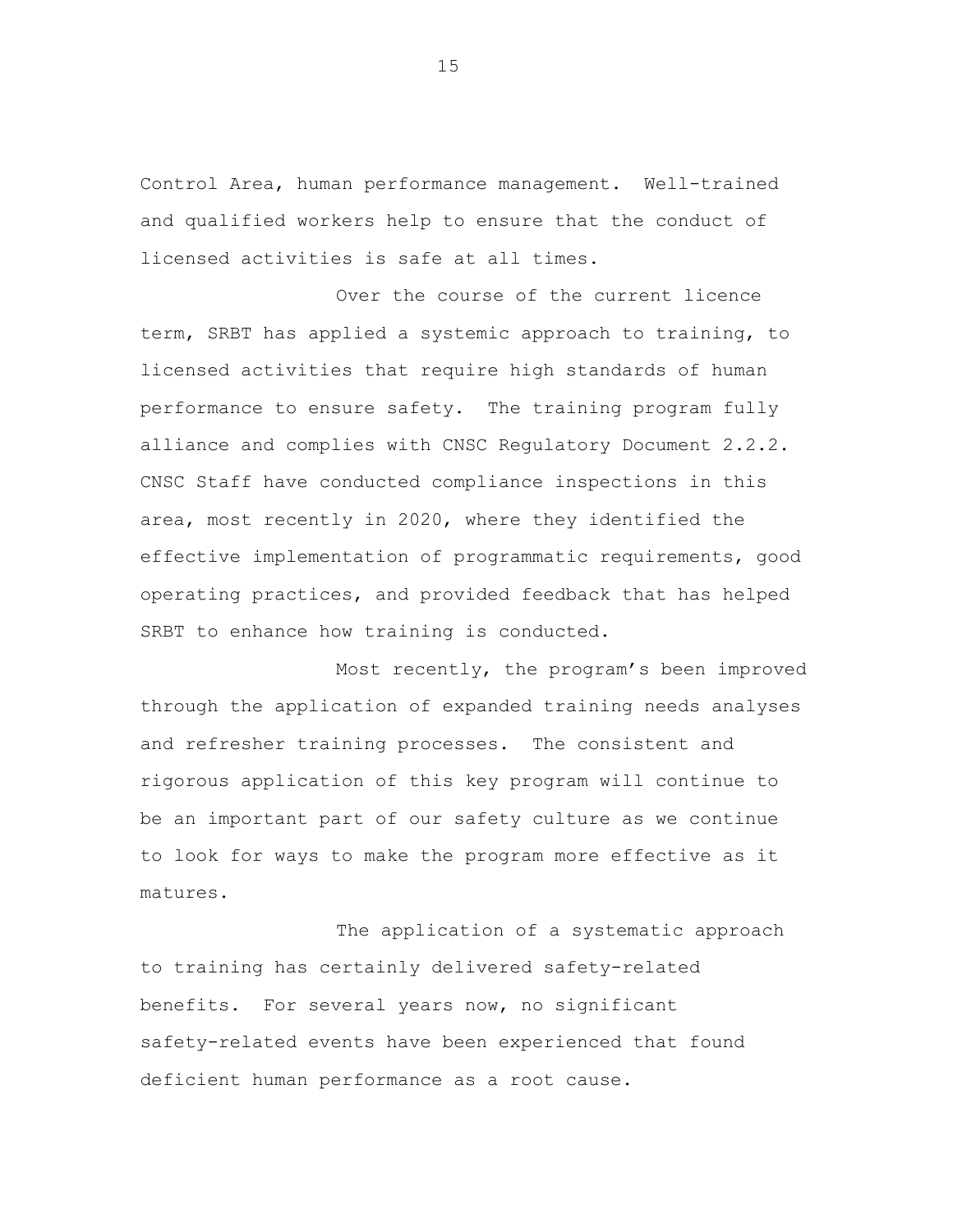Next slide, please.

Our operating performance throughout the term of the current licence has been consistently evaluated as acceptable by CNSC Staff. We have fully complied with all regulatory requirements, all conditions of our operating licence, and the compliance verification criteria described in our *Licence Conditions Handbook*. We have adhered to all operating limits and conditions established as part of our safety case as described in our safety analysis report. No action levels have been exceeded throughout the term of our current licence, an achievement which demonstrates a high level of operational control at all times.

CNSC Staff conducted a wide variety of inspection activities over the course of the current licence. No significant compliance issues were identified in any area, and any non-compliances identified were quickly rectified through effective actions by our management team.

A total of 83 internal audits have been conducted by our compliance manager during the current licence term. The compliance manager is independent of all other production or safety-related aspects of our organization and formally reports audit findings directly to senior management.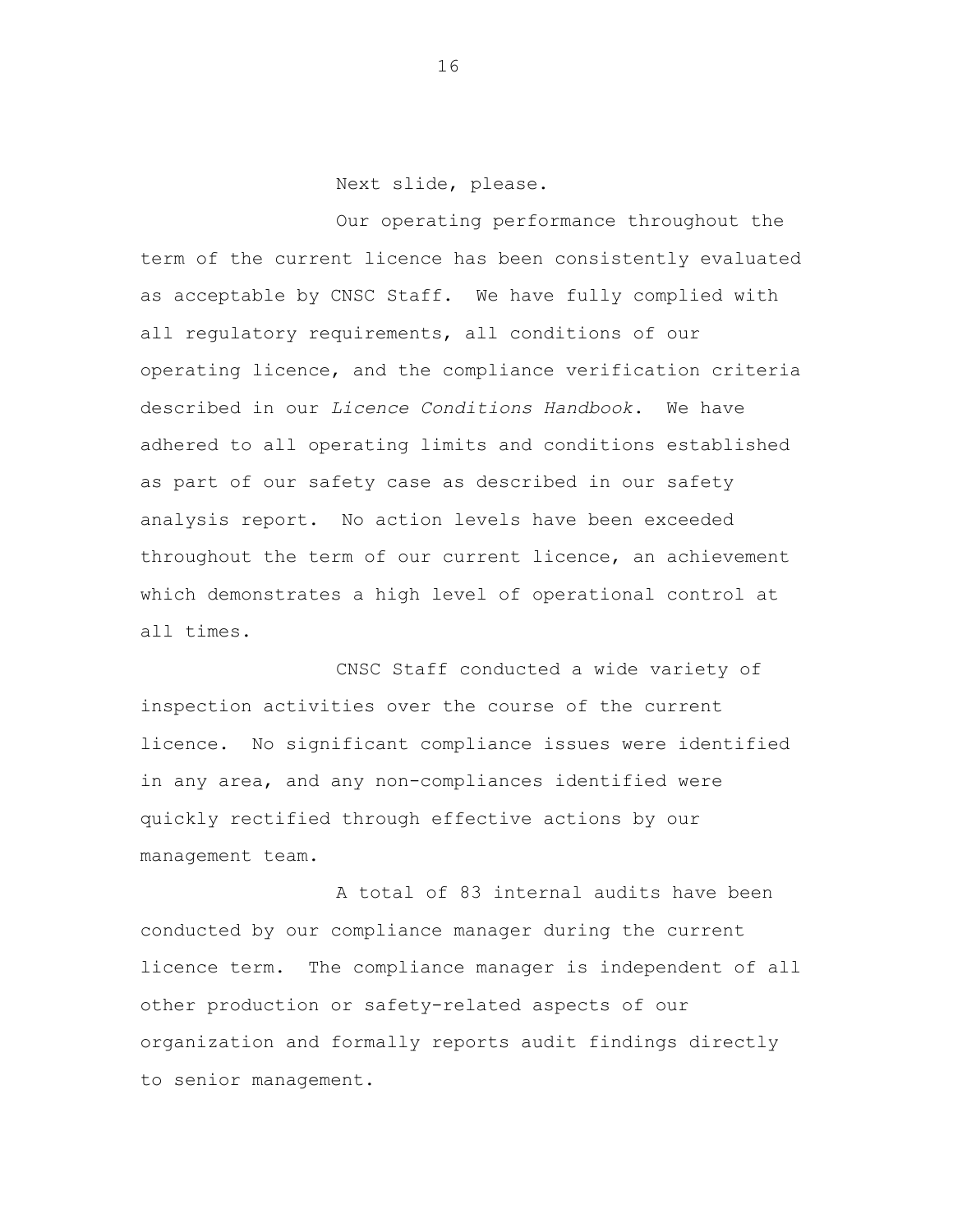We've experienced very few events that meet the criteria for reporting to CNSC Staff. Any such events have been of very low significance with respect to safety impact on workers, the environment and members of the public.

We make sure to openly share these events with the public wherever possible. Event reports are posted on our website for all stakeholders to review and provide us with feedback should they wish.

Next slide, please.

One of the most effective ways that we trend our operating performance is by continuously analysing and trending the ratio between the amount of tritium that is released to atmosphere through our active ventilation systems and the amount of tritium that we process.

On the top left, we have presented data on total tritium release to atmosphere for each calendar year of the current licence term. Below we present the data on the amount of tritium processed each year. Both of these figures fluctuate year to year, depending primarily on product demand. Combining these two datasets gives us a measurable ratio that is useful for trending operating performance over time.

Over the course of the term of the current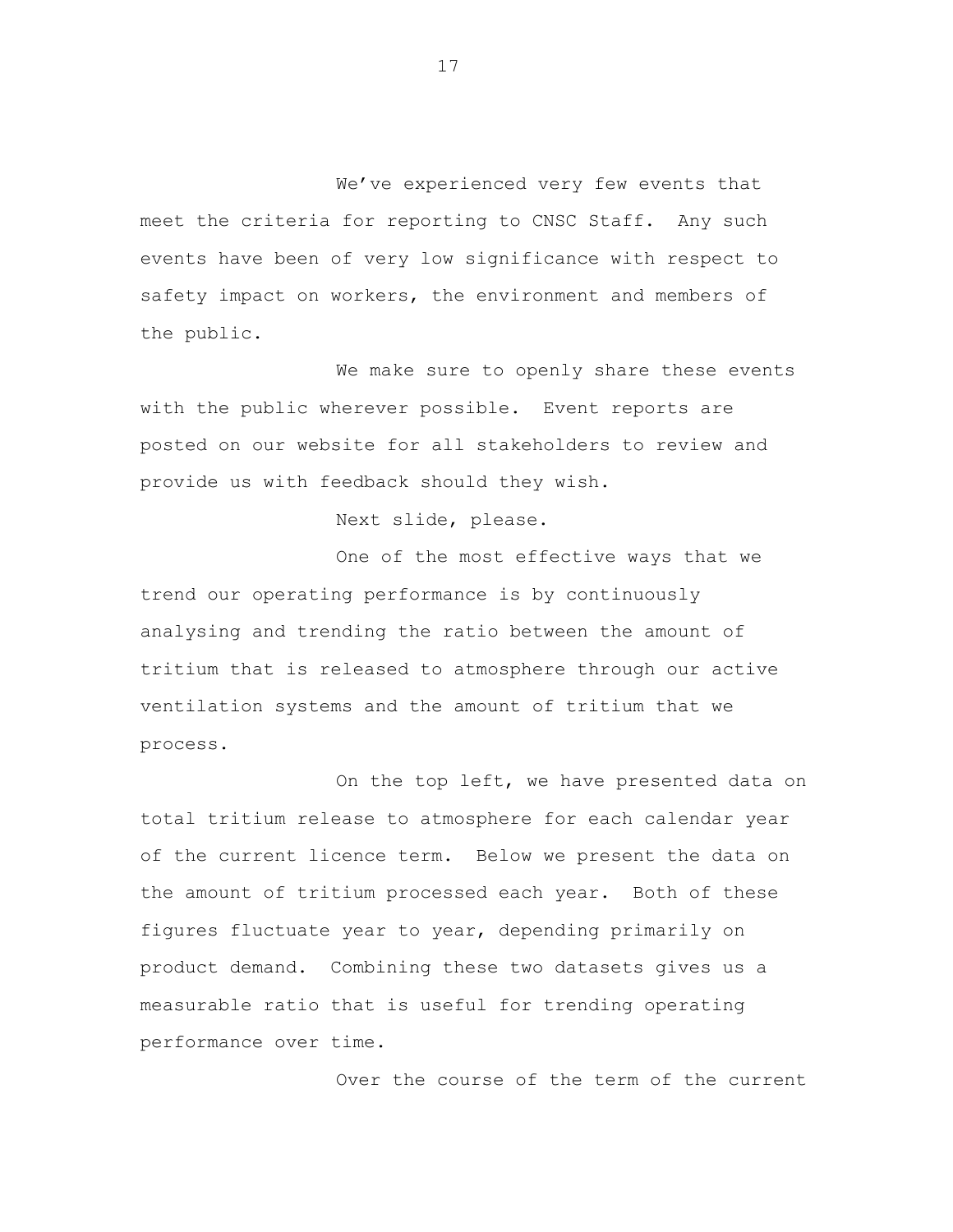licence, we have been able to improve manufacturing processes, as well as our safety and control processes, resulting in a very consistent trend in this key metric. Since 2015, the tritium release to process ratio exhibits an annualized average of 0.11 percent. The maintenance of this ratio at these low levels continues to result in a very low impact to our environment and our community, as evidenced by the data gathered from our environmental monitoring program, which we will discuss later in this presentation. Next slide, please.

Our next safety and control area is safety analysis. Throughout our operational history, a facility level safety analysis has been maintained, describing the risk of the conduct of our licensed activities. This safety case has been improved as time has passed with a modified safety related processes and facility improvements all being integrated into the analysis over time.

In 2017, the facility safety analysis report was fully revised to align with regulatory guidance on format and content. An expanded set of limiting scenarios were developed with very conservative assumptions on such factors as source term, meteorological conditions, and receptor characteristics. Dispersion modelling was also improved and incorporated into the analysis.

The conclusions of this analysis, in all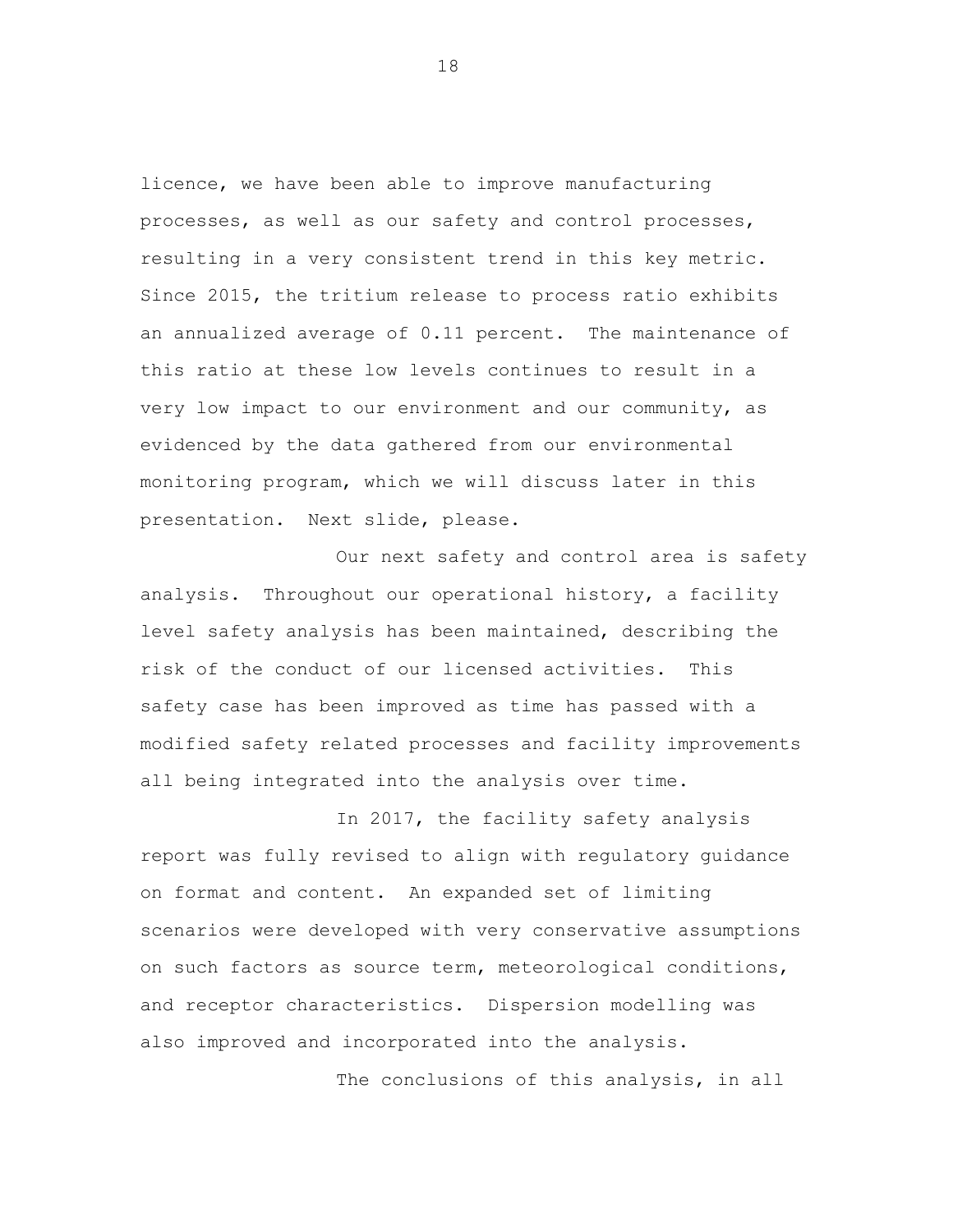credible and low probability emergency type events considered, shows that the effective doses to both nuclear energy workers and the general public are expected to be lower than the regulatory limits for normal operations in each case. As well, elements of the safety analyses from nearby industrial facilities were integrated into the report.

A significant industrial accident occurring near the facility is a very low probability event, as outlined in our supplementary submission. Although there may be resultant building damage, the safety report concludes that there are no probable or improbable hazards that are presented by these facilities that require special consideration in the design and operation of our facility, in order to mitigate nuclear, radiological, or environmental consequences stemming from the nuclear substances processed in our facility.

The report also formally incorporated an expanded set of operating limits and conditions for the conduct of our licensed activities. There were no instances where SRBT failed to meet the operating limits and conditions established in the report. Compliance with these conditions ensures a high level of safety is maintained during normal facility operations.

The SRBT Safety Analysis Report contains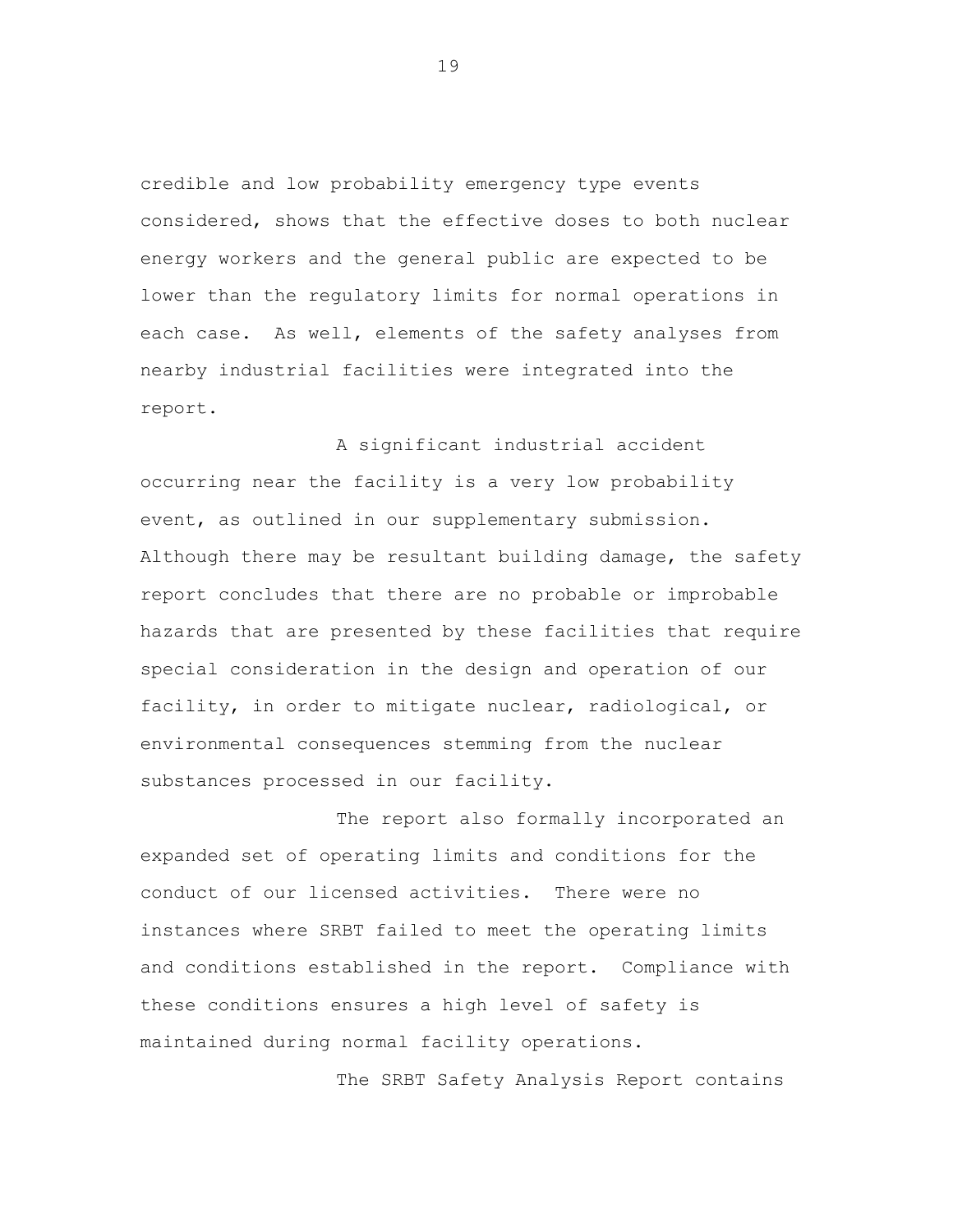no protected, commercially sensitive, or security-related information. As such, we are one of the only major nuclear facilities to have shared our complete facility level safety analysis with the public. The report is available on our website. Next slide, please.

To close our discussion on safety analysis, we present a table describing the analysed worst-case scenarios and the potential effective dose to the most exposed individual associated with each scenario. As noted earlier, in all cases the expected doses fall below the regulatory requirements for non-emergency effective dose to both nuclear energy workers and persons who are not nuclear energy workers, as described in the *Radiation Protection Regulations*. Next slide, please.

In the area of physical design, the facility has continued to be maintained in accordance with its design basis. Where any new or modified structures, systems, and components are brought about, they are incorporated via the SRBT change control process. The change control process includes a comprehensive, documented review by various facility subject matter experts and responsible managers, in order to ensure that any changes are controlled and implemented in a safe manner. In 2016, SRBT completed a non-nuclear expansion of our facility, opening up an area dedicated to plastic injection molding,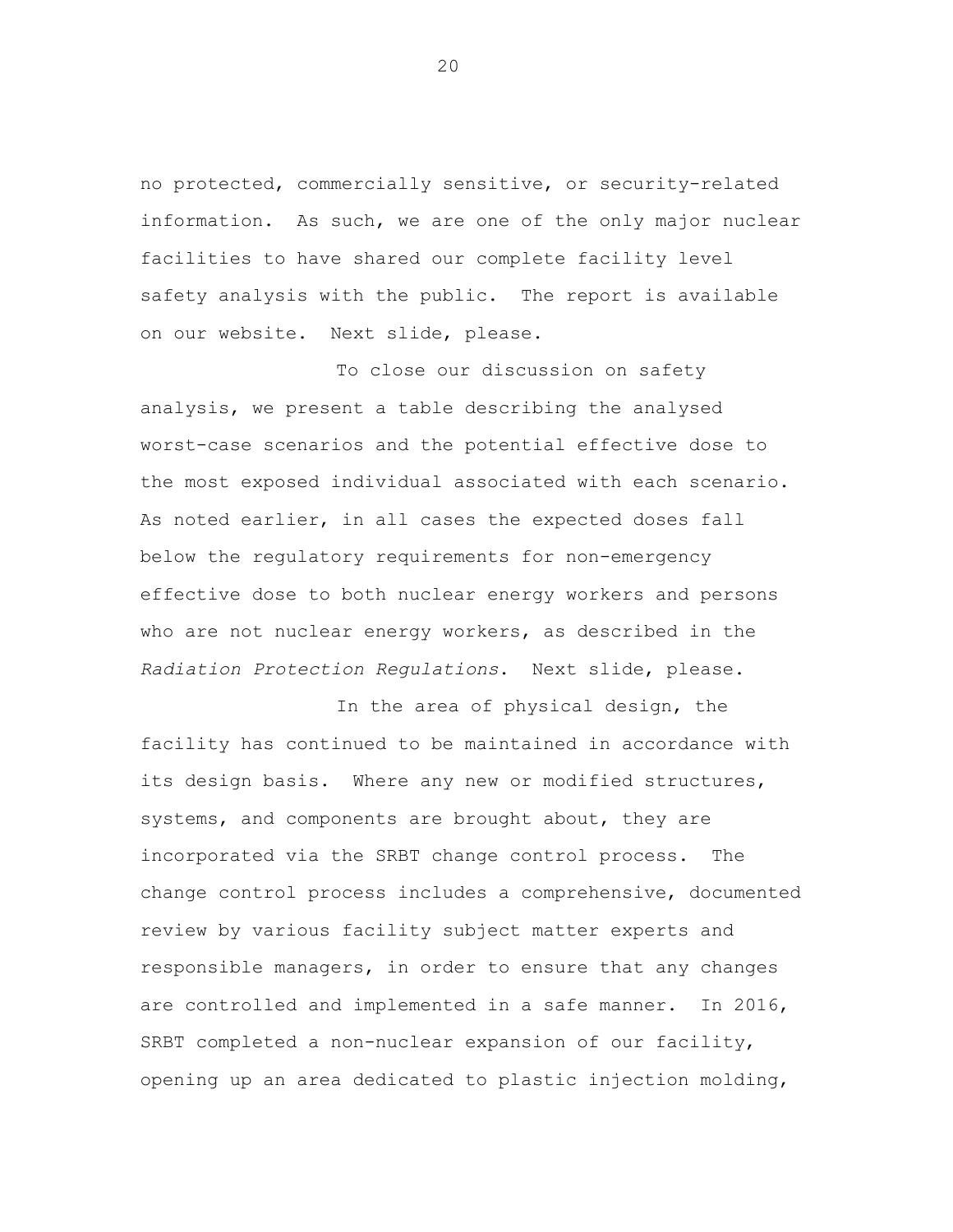plastics machining, and 3D printing technologies. This expansion allowed us to help in fighting the global pandemic in 2020 through '21, by manufacturing face shields of our own proprietary design.

During the current licence period, we replaced fume hoods in the tritium processing area of the facility. The new fume hoods were specifically designed for purpose and are constructed of stainless steel, as an improvement over the wooden units that were removed in terms of both fire protection and radiological safety.

We also decontaminated and dismantled two tritium processing systems that had been taken out of service several years ago. One of our laser cutting rigs which are used to manufacture miniature light sources in the 2000s, and the reclaim rig which was used to recycle tritium from expired light sources between the early 1990s through to the mid 2000s, were safely removed in accordance with detailed safety work plans.

Components that were relatively free of radiological contamination were assessed for clearance in accordance with our waste management program, while contaminated components were disposed of as low-level radioactive waste through our usual licensed radioactive waste management service provider. Both of these projects were completed without any safety issue or events. Next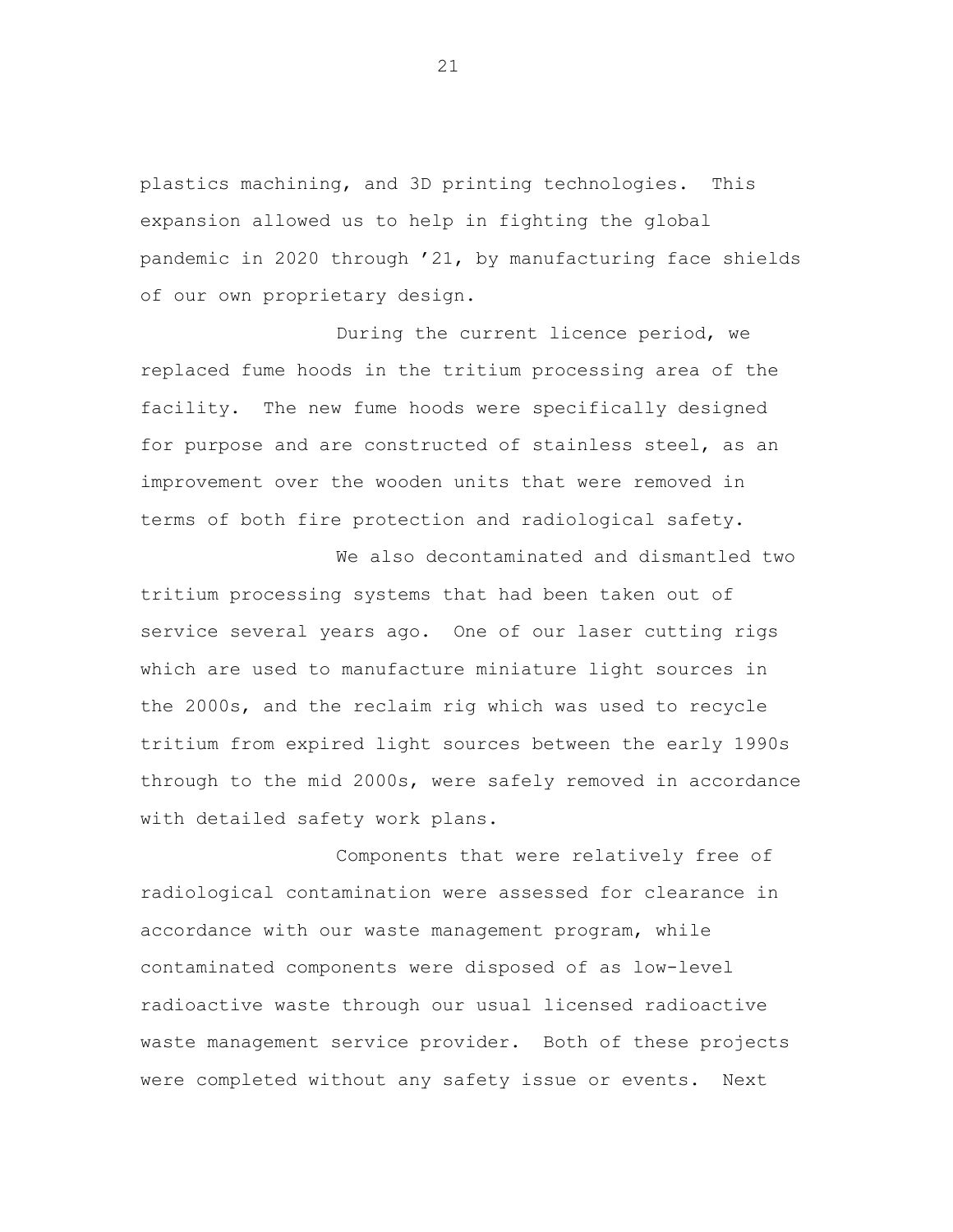slide, please.

In terms of fitness for service, we implement a comprehensive maintenance program that voluntarily incorporates certain best practices described in CNSC REGDOC 2.7.2, which is titled Maintenance Programs for Nuclear Power Plants. We make use of processes for critical spares management, as well as a master equipment list, to ensure that our program is highly effective at maintaining important structures, systems, and components fit for service at all times. Our program has been very effective and has been able to achieve and maintain a schedule with no preventative maintenance backlog.

Much of our maintenance is performed by qualified staff in house. However, trades work, such as electrical or mechanical, is routinely performed by qualified contractors. Any contractors performing work that could entail exposure to tritium at the facility, are screened for tritium uptake by the Health Physics Team at the completion of work. Throughout the term of the current licence, no contractor has exceeded our screening criteria, nor incurred a recordable effective dose.

Corrective maintenance is carefully tracked and trended by the maintenance committee. The implementation of our program has resulted in a very low rate of corrective maintenance being required over time for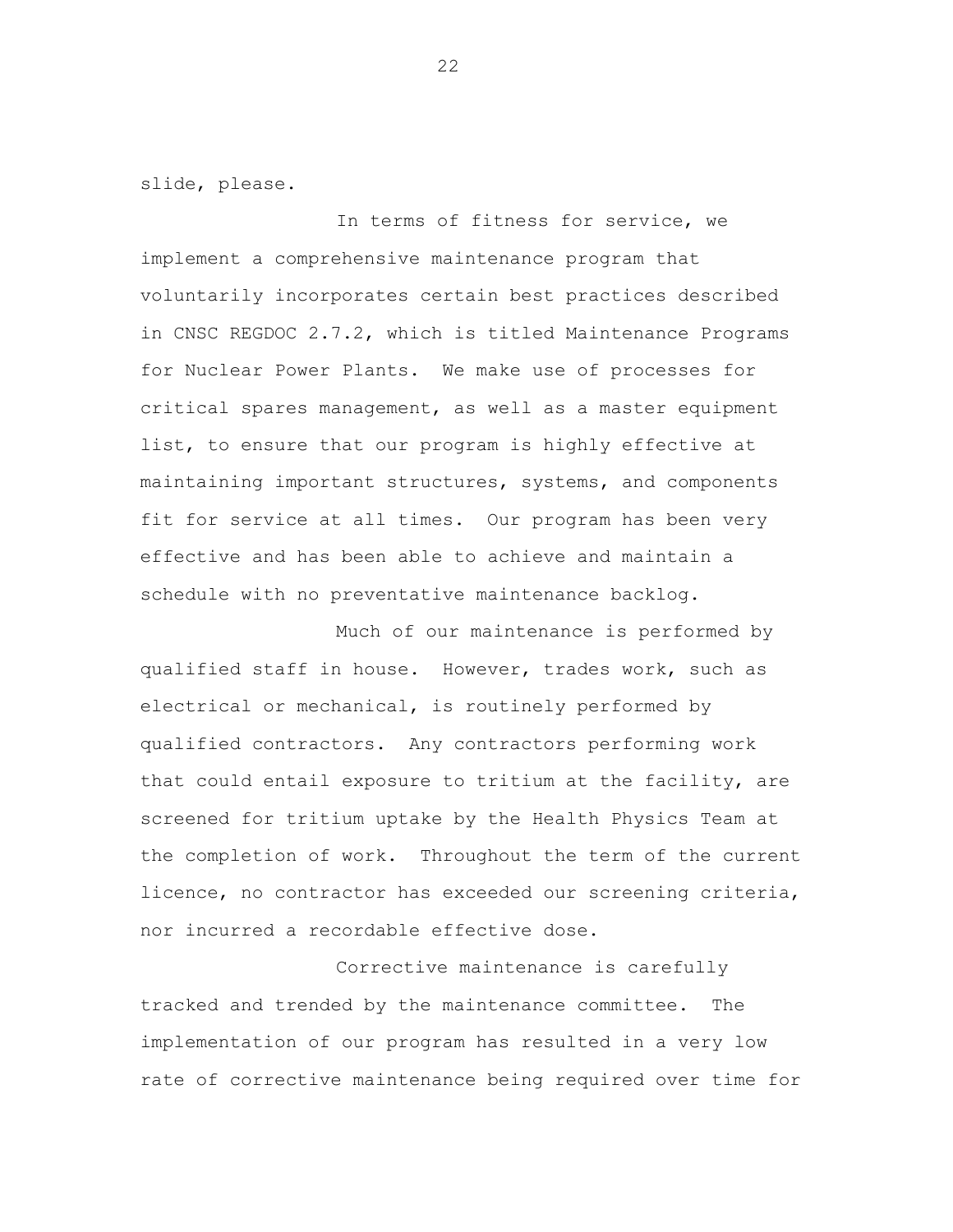important safety systems and components. The effective implementation of our maintenance program helps to ensure safe and reliable structures, systems, and components at our facility. Next slide, please.

In the area of radiation protection, we note that our continuous focus on keeping effective doses to our workers as low as reasonably achievable, or ALARA, has resulted in zero exceedances of regulatory limits and action levels over the course of the current licence term. The effective doses that are incurred under our radiation safety program and under the oversight of our Health Physics Team, are very low in comparison to regulatory limits.

No SRBT nuclear energy worker has exceeded even one millisievert of effective dose in any calendar year during the current licence term. Our organization has invested over half a million dollars over the last several years in upgraded equipment relating to radiation protection, and our suite of contamination controls have been extremely effective at ensuring that exposures to tritium remain as low as reasonably achievable at all times. Next slide, please.

The displayed bar graph shows the maximum effective dose to a nuclear energy worker at SRBT for the seven calendar years between 2015 through to 2021. The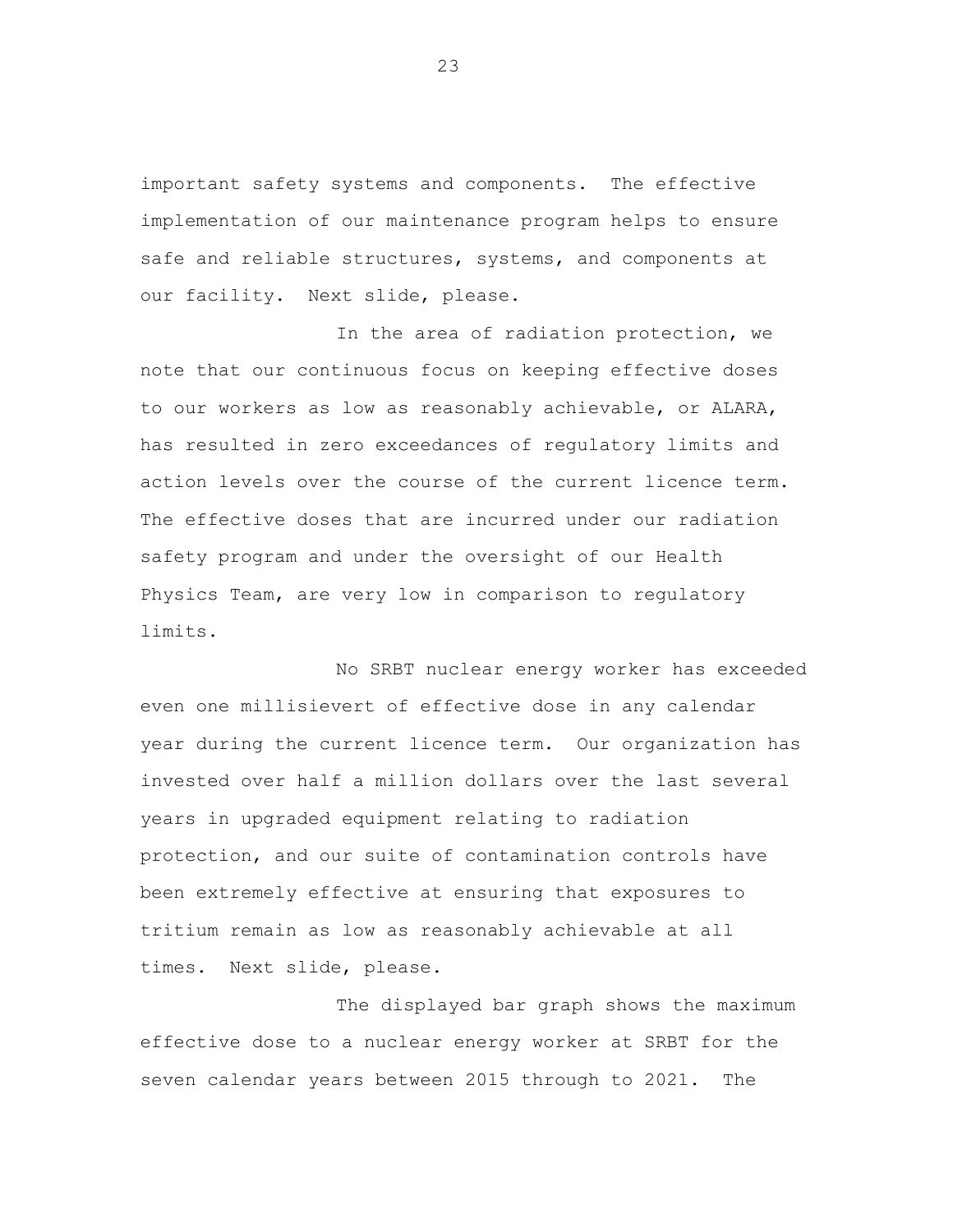data is represented in the blue bars, while the regulatory limit established in the *Radiation Protection Regulations*, 50 millisievert is displayed for comparison in red. No SRBT nuclear energy worker reached even 2 percent of this limit during the current licence term. For additional perspective, we've depicted a dose of one millisievert in yellow. This dose represents what we typically call the annual public dose limit, the *Radiation Protection Regulations* defines this as "persons who are not nuclear energy workers". Next slide, please.

If we remove the limit for the nuclear energy workers from the graph, we can focus on the relative magnitude of SRBT nuclear energy worker maximum doses over the years, and for interest's sake, compare them with the limit for effective doses for persons who are not nuclear energy workers. In no case did an SRBT nuclear energy worker incur an effective dose in excess of this value over the course of the current licence term, which is very rare for a Class 1 nuclear facility. Next slide, please.

These two bar charts depict the relative trend over time of the average dose to our employees and the collective dose to our workforce over the course of the past seven years. In all cases, effective doses to workers have remained very low. Even minor fluctuations in these trends are reviewed and acted upon by our Health Physics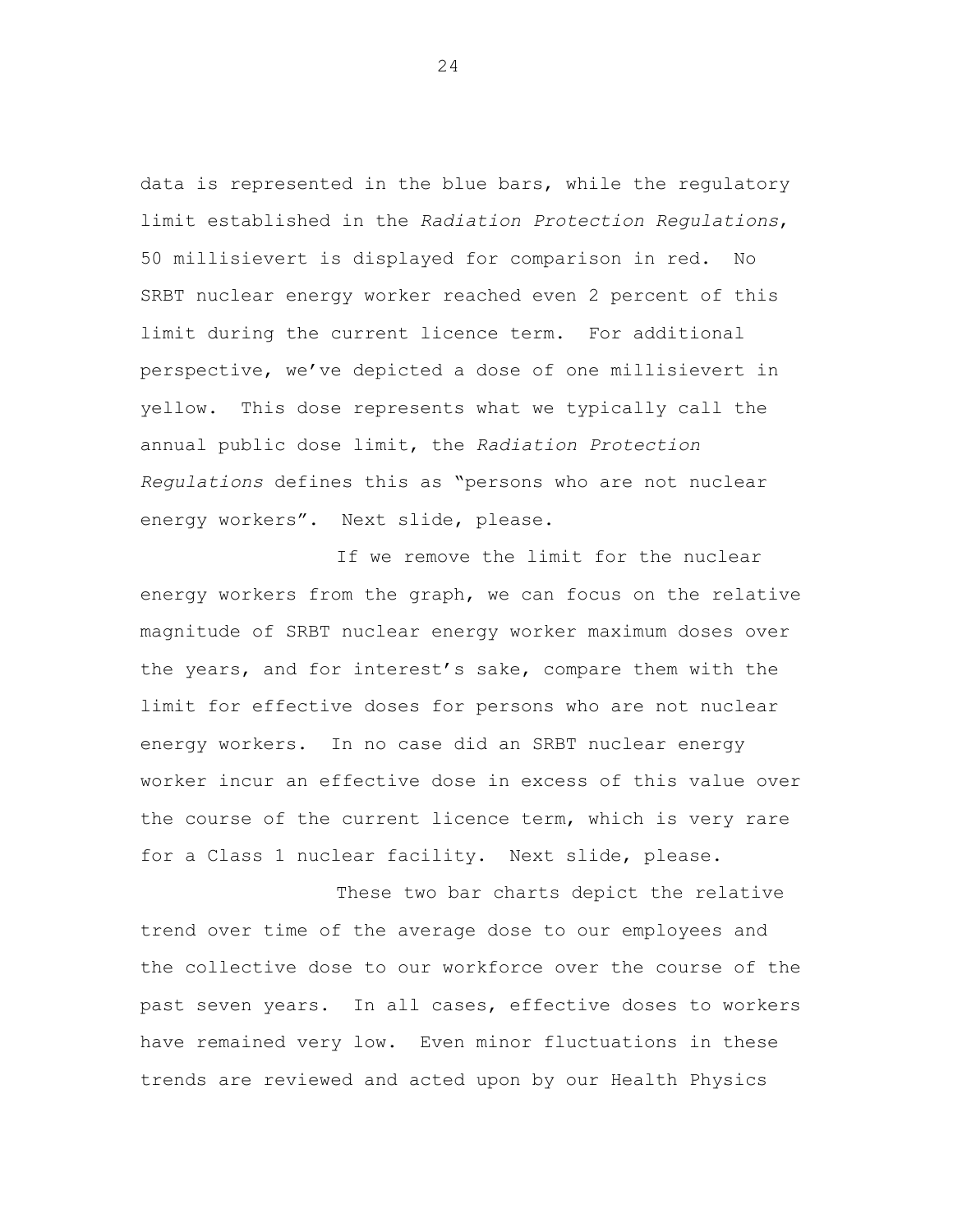Team, in order to ensure that the continuous minimization and optimization of radiation risks at our facility. Next slide, please.

Moving on to conventional health and safety, we're proud to note that our team has achieved a continuously low rate of workplace injuries and lost time incidents. We've averaged less than one lost time incident per calendar year over the last seven years and all such incidents have been low in impact and significance to the worker.

The Workplace Health and Safety Committee ensures that conventional safety processes and policies are implemented through all levels of the organization. In 2017, inspectors with Employment and Social Development Canada conducted an unannounced safety inspection of our facility. No safety issues or compliance findings resulted from their assessment. Safety is paramount and is everyone's business at SRBT. Staff are provided annual refresher training on several aspects of our program, and over one in four SRBT employees are certified in first aid and CPR/AED Level C by the Canadian Red Cross. Next slide, please.

We now move to the Safety and Control Area of environmental protection. SRBT implements a comprehensive Environmental Management System, or EMS for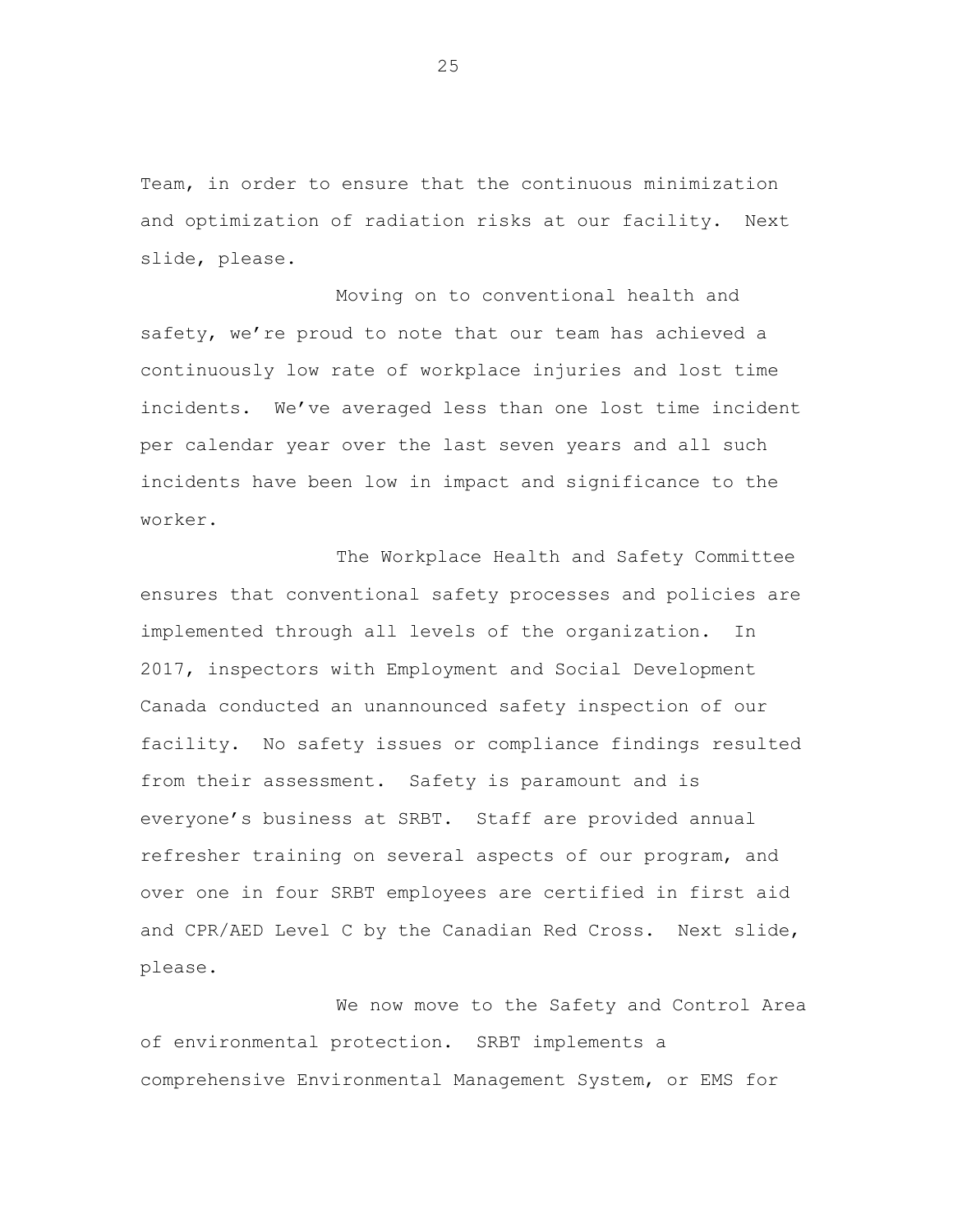short, that meets the requirements of the N288 suite of standards, which represent the compliance basis of our programs. Tritium is released in small, controlled quantities in gaseous and liquid effluent in accordance with the limits established in our licence.

Our EMS includes monitoring and protection programs, as well as an array of environmental analyses of our impact on the environment. Since the licence was last renewed in 2015, there have been zero exceedances of regulatory limits, licence limits, or action levels in the area of environmental protection. The effective dose to the public is calculated based on data collected from both our effluent and environmental monitoring programs. Throughout our operational history, the dose to the public has always been well below the regulatory limit of one millisievert per year. Next slide, please.

The displayed bar graph shows the maximum effective dose to a member of the public associated with SRBT operations for the seven calendar years between 2015 through 2021. This data is represented in the blue bars, while the regulatory limit established in the *Radiation Protection Regulations*, one millisievert, is displayed for comparison in red. As you can see, the risk to the public due to SRBT normal operations is exceedingly small relative to the limit. Next slide, please.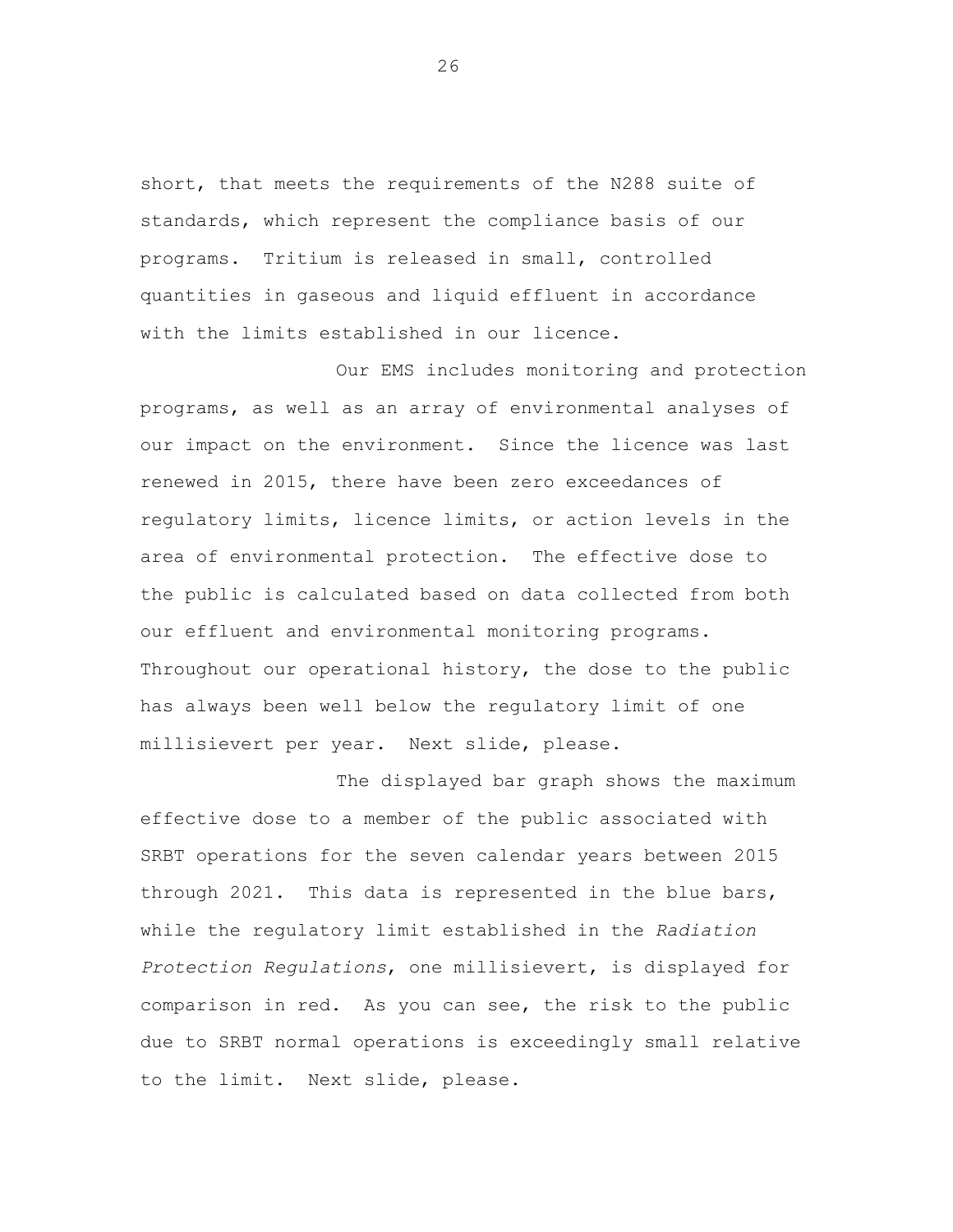This is the same bar graph, but with the bar denoting the limit removed in order to better show the relative magnitude of the public dose for each year of the current licence term, going back to 2015. Public dose is derived each year using measured tritium concentrations in different environmental media, as obtained through our environmental monitoring program. Tritium concentrations are assessed in air, produce, milk, and water throughout our local area.

We apply very conservative assumptions about potential public receptors. As such, the true effective dose to any given member of the public is certainly lower than these worst-case maximum values. In 2021, we are pleased to highlight that the effective dose to a member of the public was calculated to be an all-time facility record low. This value was 0.0020 millisievert based on real-world, independently verified measurements, throughout our local environment and community.

In summary, radiological risk to members of the public associated with SRBT operations has always been and will continue to be extremely low. Next slide, please.

During the current licence term, SRBT conducted and documented its first full scale Environmental Risk Assessment, or ERA for short, in accordance with CSA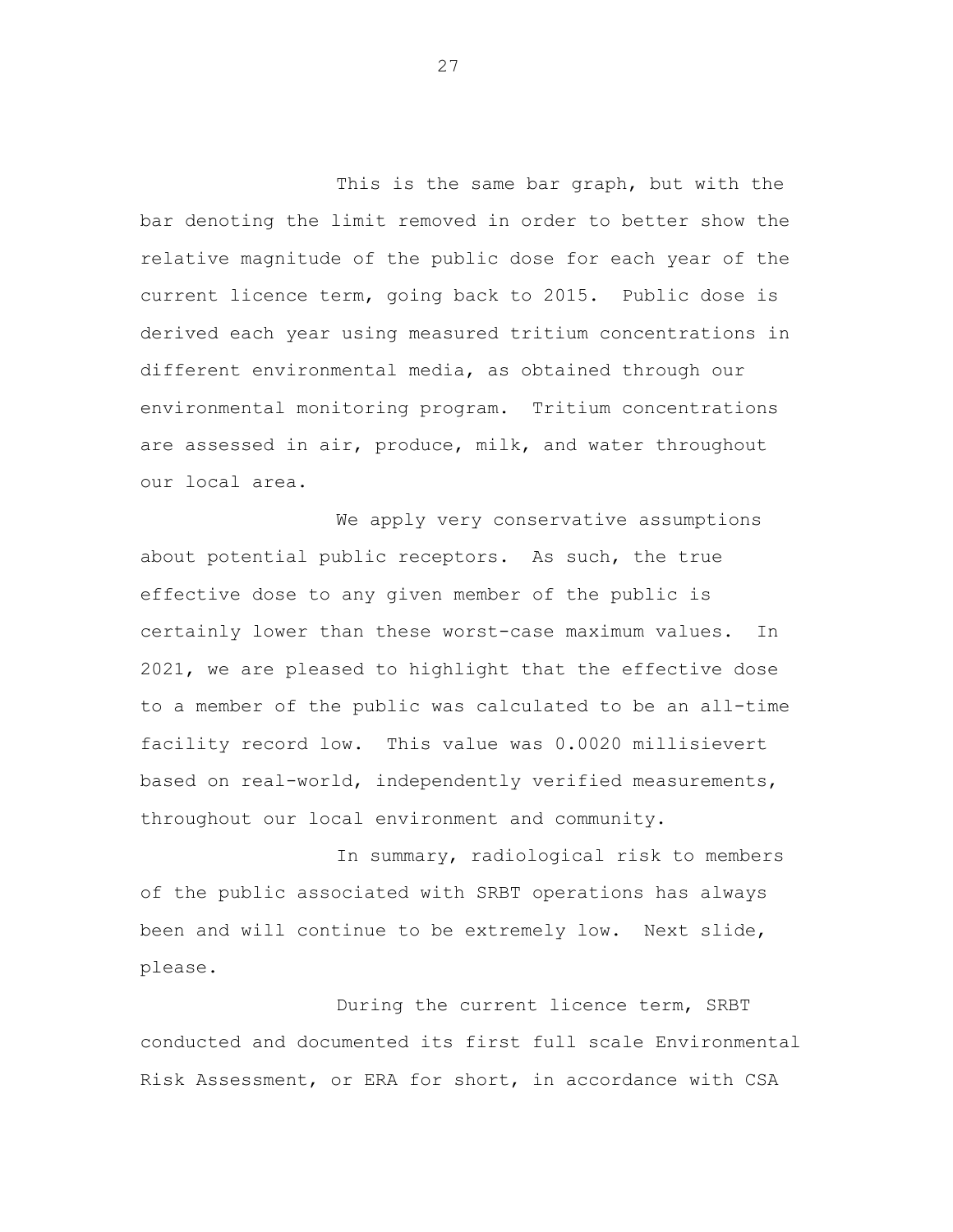standard N288.6. The ERA process is a comprehensive assessment of the potential risks associated with facility operations, from all angles, for all receptors.

Recommendations are put forth where risks may not be as low as reasonably achievable, or where additional data could be collected that may add to the quality of the assessment. The complete SRBT ERA report was accepted by CNSC Staff in April 2021 and is posted on our website in full for all interested stakeholders.

Data collection in support of the ERA included sampling campaigns conducted in collaboration with the Algonquins of Pikwakanagan First Nation, or AOPFN for short. The AOPFN is a nearby Indigenous community located approximately 27 kilometres due south southeast from the SRBT facility. During the assessment, the AOPFN welcomed SRB to their community and allowed our team to sample air and precipitation over the course of two months.

As well, Indigenous knowledge holders took SRBT team members through the local forested areas, explaining the use and the importance of different types of plants to their community and helping to harvest samples of some of these plants in support of the ERA. The AOPFN also provided valuable input into the selection of appropriate species defined as valuable ecosystem components in the ERA. In particular, the selection of the Lake Sturgeon,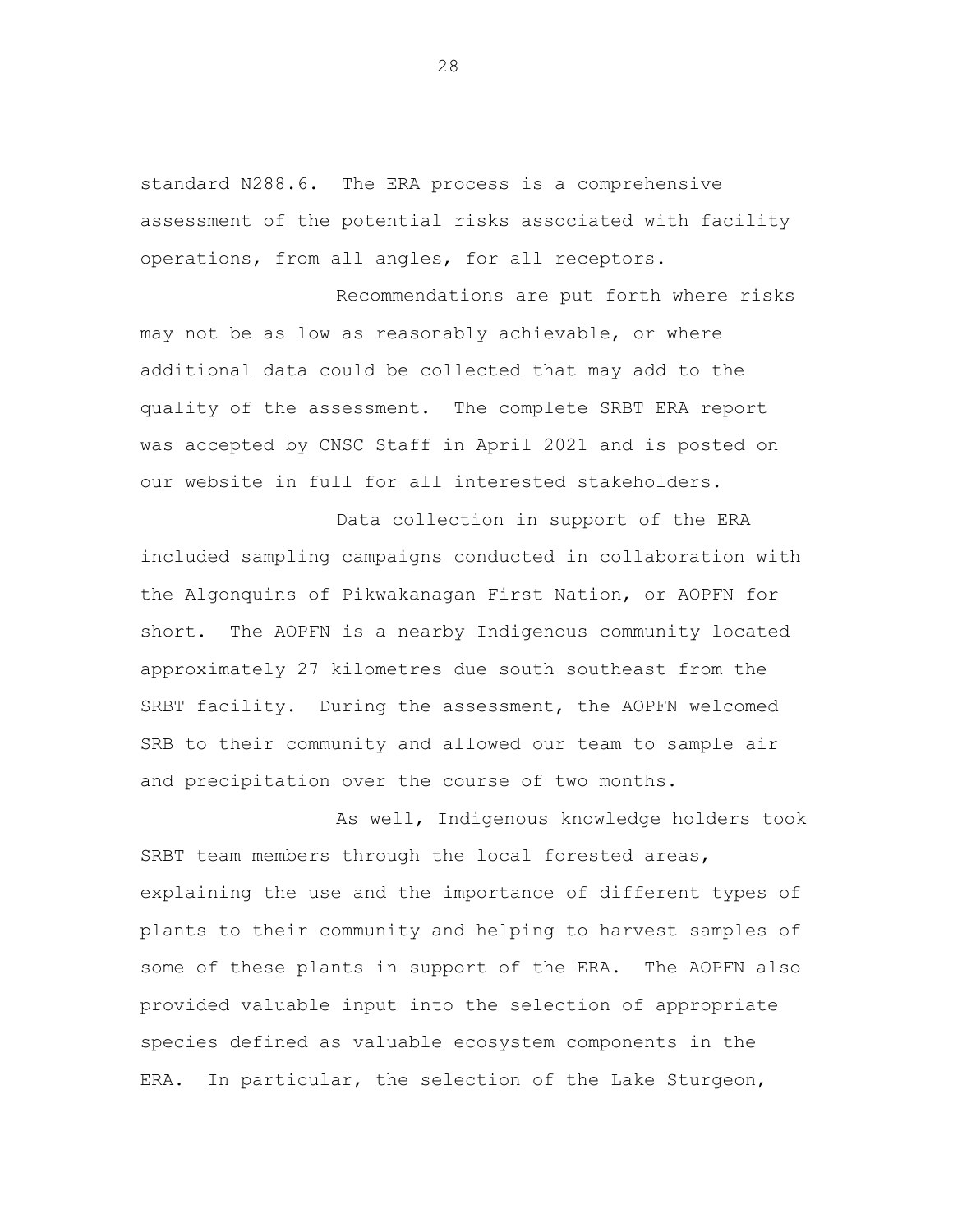Blanding's turtle, and the Butternut Tree in this study were the direct result of the sharing of this knowledge. Next slide, please.

Tritium in gaseous and liquid effluent is monitored continuously at the source. For gaseous effluent, our real time monitoring system provides both visual and audible alerts to workers processing tritium should elevated levels of tritium be detected during operations. For liquid effluent, any water that potentially contains tritium is collected in batches, analysed for tritium content, and is then released over time in a controlled fashion, in order to minimize any downstream impact.

In partnership with qualified third-party laboratories, such as CNL, we conduct intercomparison exercises for all of our monitoring programs every year, in order to ensure accuracy and precision of our data. Measurements are done by both laboratories and compared in order to provide confidence in the environmental data that we collect and report each year. During the current licence term, all intercomparison exercises met acceptance criteria. Next slide, please.

The bar graph shown here is intended to highlight an important comparison between three key environmental metrics that are associated with our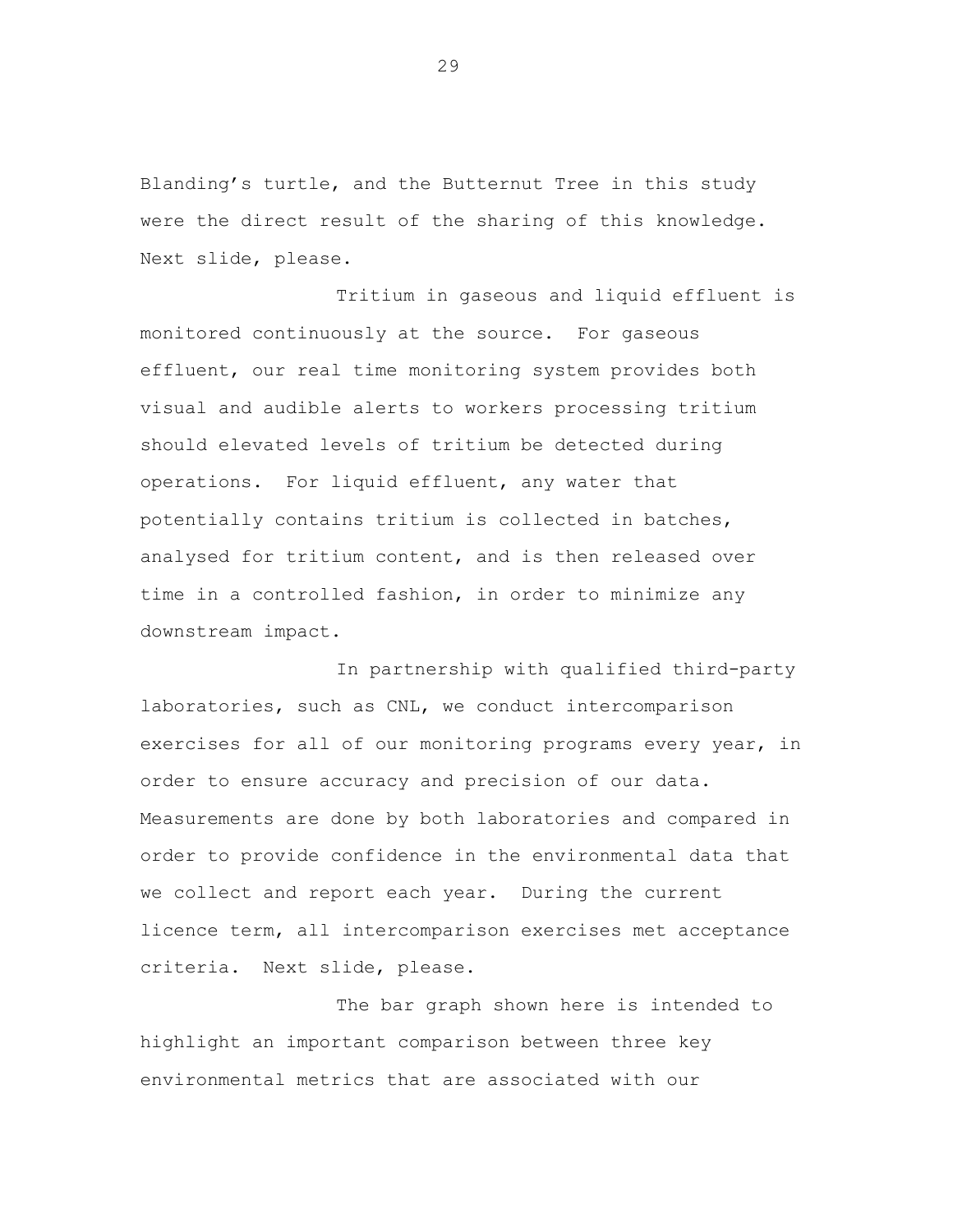facility. The bar on the left of this graph represents the effective dose associated with tritium released annually to atmosphere from the facility averaged over the last seven years.

The bar in the middle represents the effective dose that would be incurred by a member of the public in the unlikely event that the facility were to release the annual licensed limit of tritium oxide to atmosphere over the course of a single year.

The bar on the right represents the derived release limit, or DRL for short, for tritium oxide from the facility in a given year. The DRL for SRBT is calculated in accordance with the CSA standard N288.1 and represents the amount of a given nuclear substance, in this case tritium oxide, that if released to atmosphere would result in an effective dose of one millisievert to a member of the public.

Our licence limit for atmospheric releases is approximately 80 times lower than the calculated DRL value for tritium oxide, while our annual average releases are in the range of 600 times lower than our DRL. The SRBT DRLs were recently reviewed and updated in 2021 and include the latest meteorological data for the site, and updated characteristics of public receptors. Next slide, please. Ground water tritium concentrations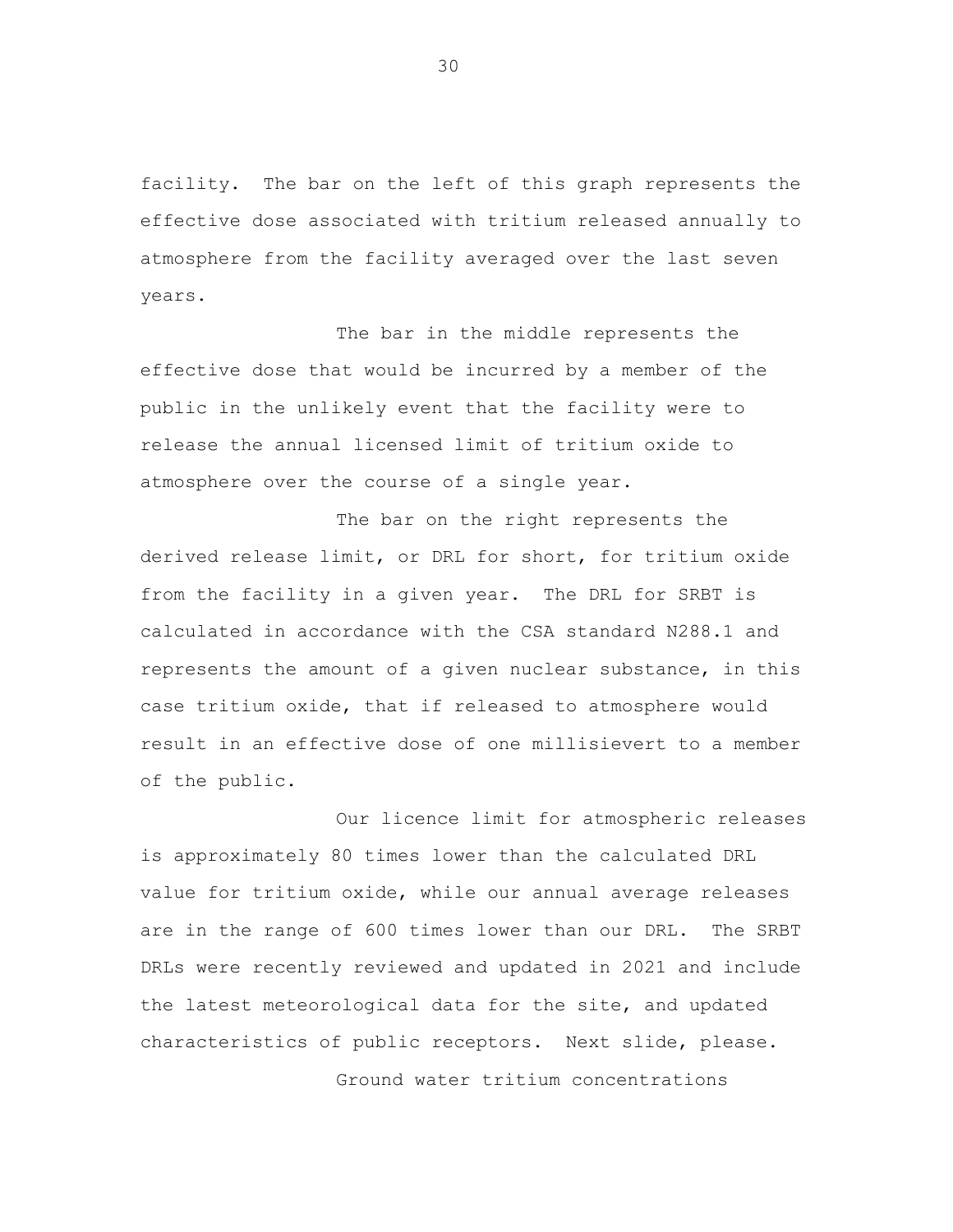continue to decline over time as predicted. Operational controls put in place have resulted in a drastic reduction in the amount of tritium infiltration, ensuring that the concentration of tritium in the groundwater surrounding the SRBT facility is well-protected over time. SRBT maintains and monitors an array of 29 dedicated monitoring wells as part of our groundwater monitoring program. This program complies with CSA standard N288.7.

Only one well location shows tritium concentrations in excess of 7,000 becquerels per litre, a value which represents the provincial guideline for acceptance tritium concentration in drinking water. Well MW06-10 is located between the two air-handling units of our active ventilation systems, within a secure fenced in compound on the northwest side of the facility. None of these wells, including MW06-10 are used for drinking water. They are for sampling and monitoring only. Next slide, please.

As noted, tritium concentration in all monitoring wells is declining over time. Since 2015, every monitoring well shows a decrease in tritium concentration ranging anywhere from 6 percent to an 85 percent drop in concentration, relative to the beginning of the current licence term. The average relative decrease in concentration over all monitoring wells since 2015 is 55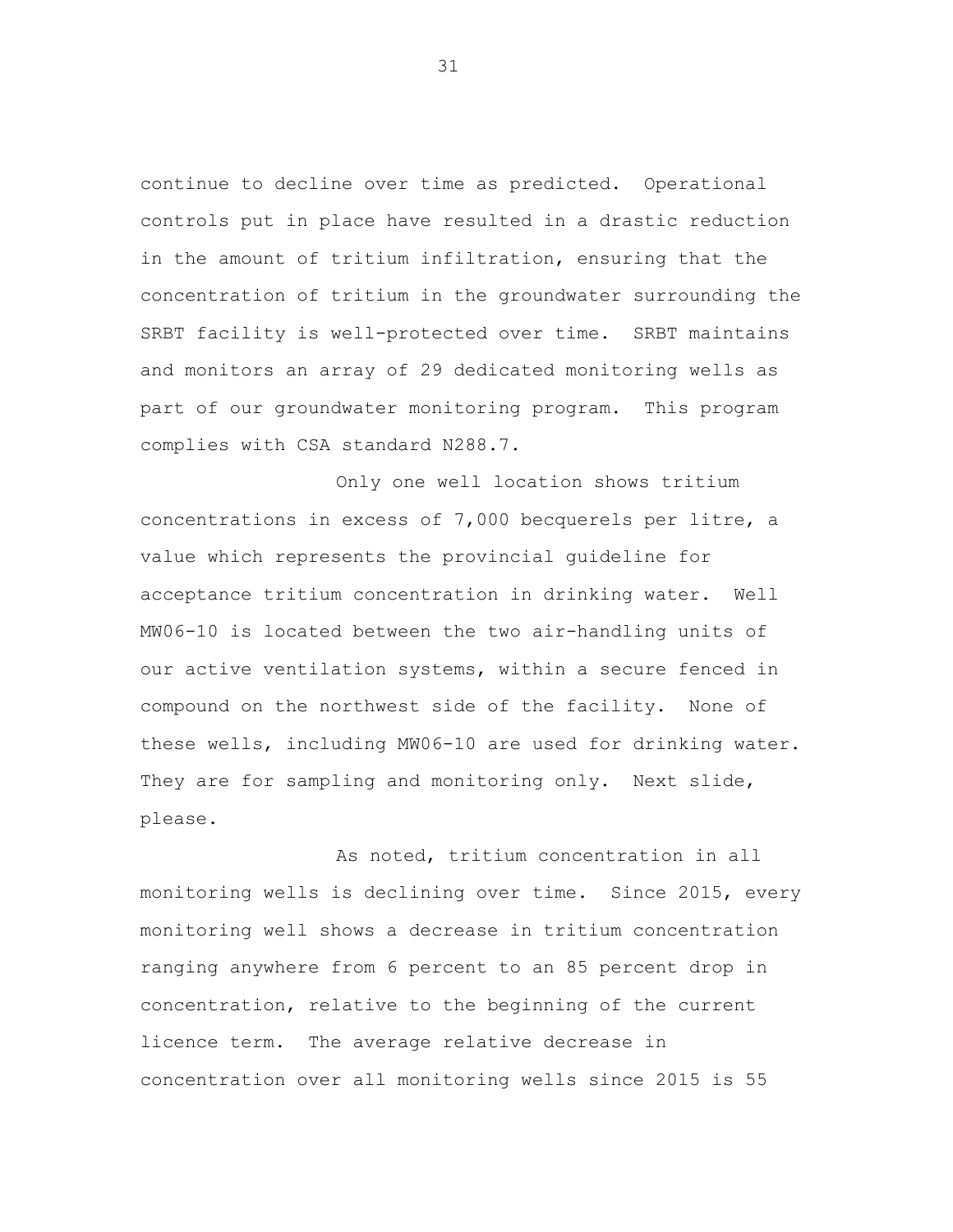percent. The trend lines for annualized average tritium concentration in all 29 monitoring wells is presented here indexed to the 2015 value. An unequivocal trend is clear, indicating the effectiveness of our control and minimization efforts over time.

To conclude, our performance in the Safety and Control Area of environmental protection has been fully satisfactory prior to and during the course of the current licence term. We are very proud of the results of our hard work and dedication in this area and have continued to improve and evolve our understanding of the impact of our facility on the public and our shared environment. Next slide, please.

We will now turn to emergency management and fire protection. SRBT's fire protection program has continued to be effectively maintained and managed. The program is designed in accordance with CSA standard N393. The program is informed by a documented fire hazard assessment, or FHA for short, which documents the physical facility, its expected conditions, and evaluates the probability and the risk associated with fire, should it occur. Improvements and recommendations stemming from this assessment are acted upon to ensure that the risk and consequences of a fire are always minimized.

The FHA is performed and documented by an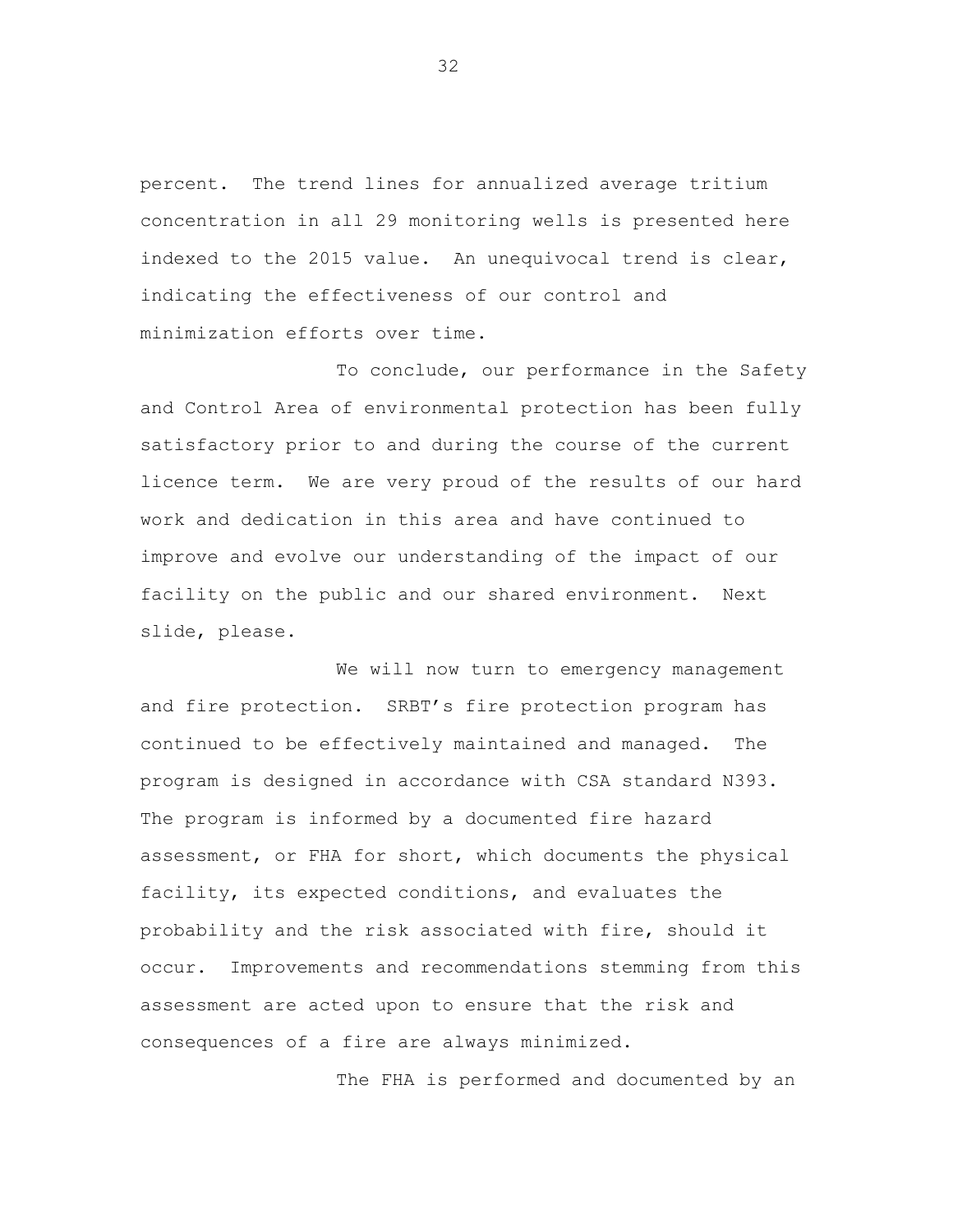independent qualified expert organization on our behalf, and it's reviewed and accepted by CNSC Staff. A fire safety plan is maintained which ensures clear instructions are provided to all workers in the event of fire at the facility. The plan is widely available and is posted in every department for ease of review by our staff. All fire protection related structures, systems, and components are routinely tested and maintained in close partnership with independent and qualified third-party contractors. As well, we have a close relationship with the Pembroke Fire Department, who provide all SRBT staff with annual fire extinguisher training, and participate in facility inspections and emergency exercises. Next slide, please.

Fire extinguisher training includes a simulated practical component where each staff member gets the chance to practise how to effectively use an extinguisher on small fires. SRBT also provides periodic facility familiarization training to members of the Pembroke Fire Department, in order to ensure they are well informed and knowledgeable about the unique nature of our facility before an emergency situation takes place. This collaborative partnership helps to ensure a safe and adequate fire response if it is needed. Next slide, please.

In the unlikely event of an emergency, our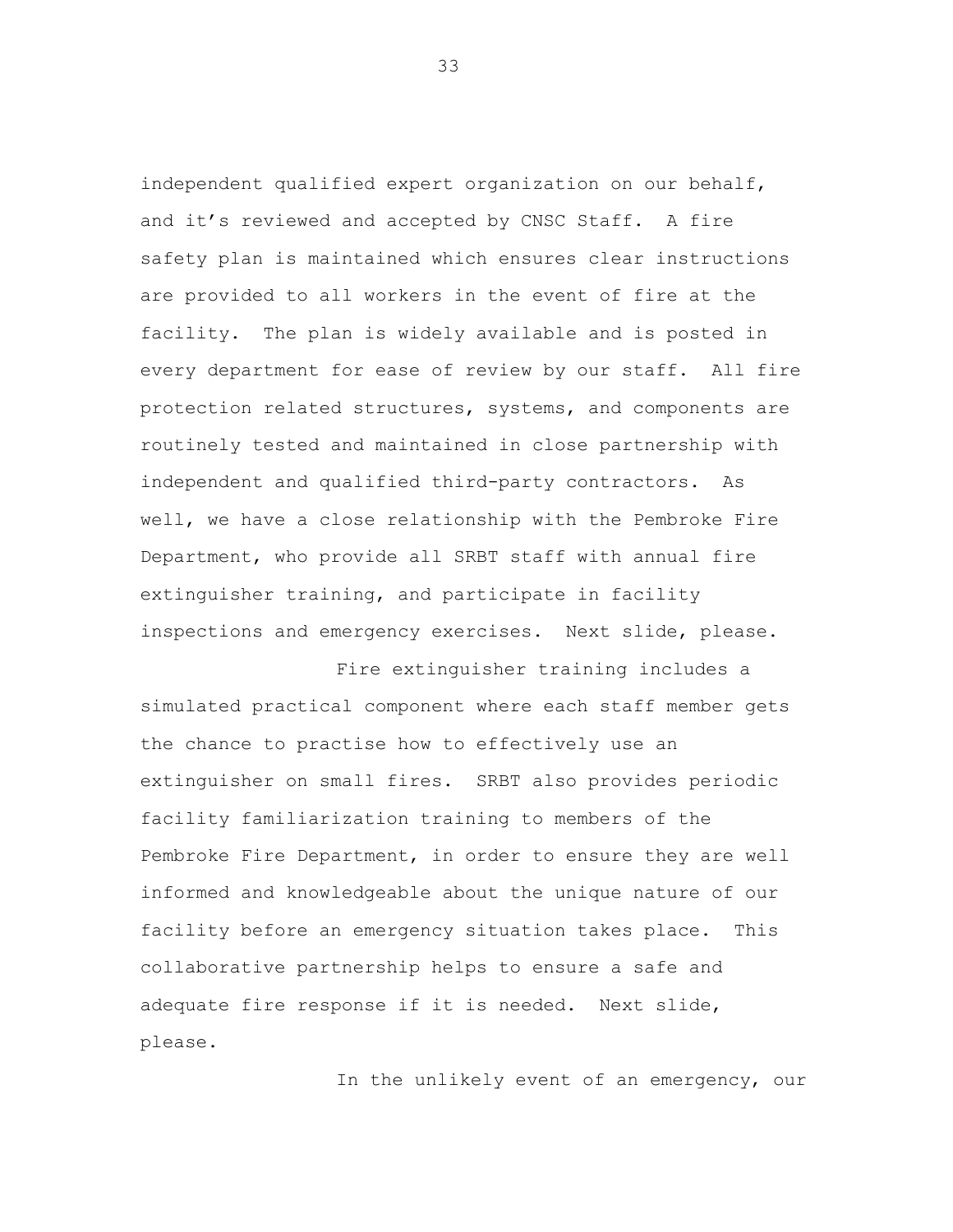response is described in our emergency plan, which has been designed to comply with CNSC Regulatory Document 2.10.1. Declaration of an emergency at the facility activates the emergency response organization, which coordinates the response in close associate with first responders and ensures every effort is made in the protection of workers, the public, and the environment.

Most significant postulated emergency scenarios are associated with the occurrence of some type of fire. The standard Pembroke Fire Department response time in the Pembroke area is under five minutes. Response times to SRBT are typically even lower than five minutes, due to the proximity of the fire hall to our facility.

In October 2021, a full-scale emergency exercise was conducted in collaboration with the City of Pembroke, the Pembroke Fire Department, and paramedic services. The simulated scenario included a fire in one of the areas of the facility that handles tritium light sources, coupled with a medical emergency requiring paramedic assistance. CNSC Staff conducted an inspection during this exercise with no instances of non-compliance being identified in the final report.

Several recommendations and opportunities for improvement were put forth by all involved organizations during post-exercise assessments, culminating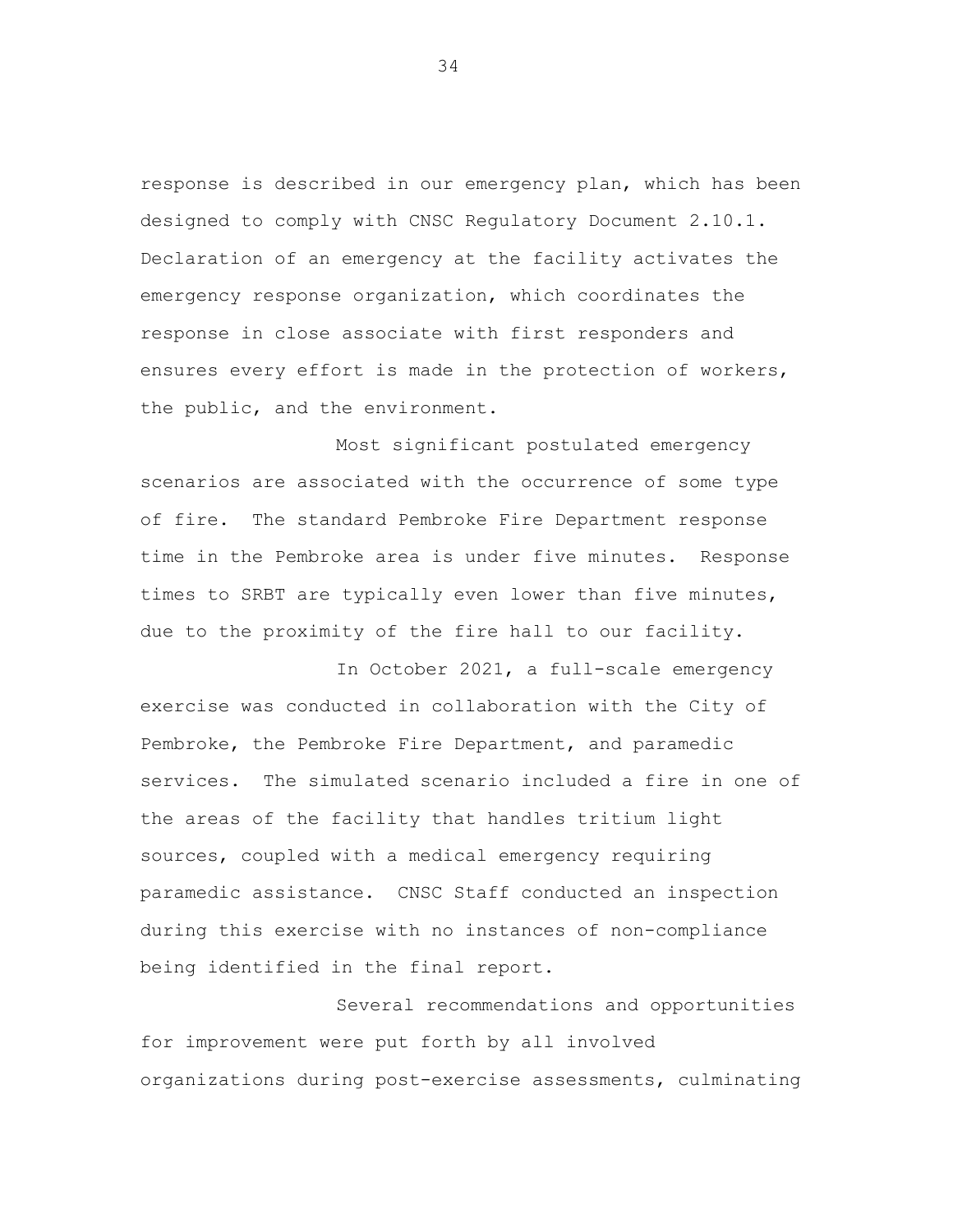in a full report on the exercise being documented. All improvements and recommendations are either complete or will be implemented in the coming months. Next slide, please.

In the Safety and Control Area of waste management, we implement a waste management program which is designed to comply with the applicable CSA-N292 series of standards. Our program is based on the fundamental principles of good radioactive waste management, including the minimization of waste generation, accurate characterization of radioactive waste materials, appropriate classification and segregation practices, safe temporary storage strategies, and the application of responsible risk-informed disposal and clearance processes.

On the average, SRBT generates less than 10 cubic metres of low-level contaminated waste materials each year, all of which is disposed of through licensed radioactive waste service providers. Under our program, material that contains, or has the potential to contain very low quantities of tritium, is eligible to be routed through a process of conditional clearance. The conditional clearance criteria was established in accordance with CSA standard N292.5. A comprehensive analysis of the risks associated with this clearance level was documented by SRBT. This analysis was submitted to and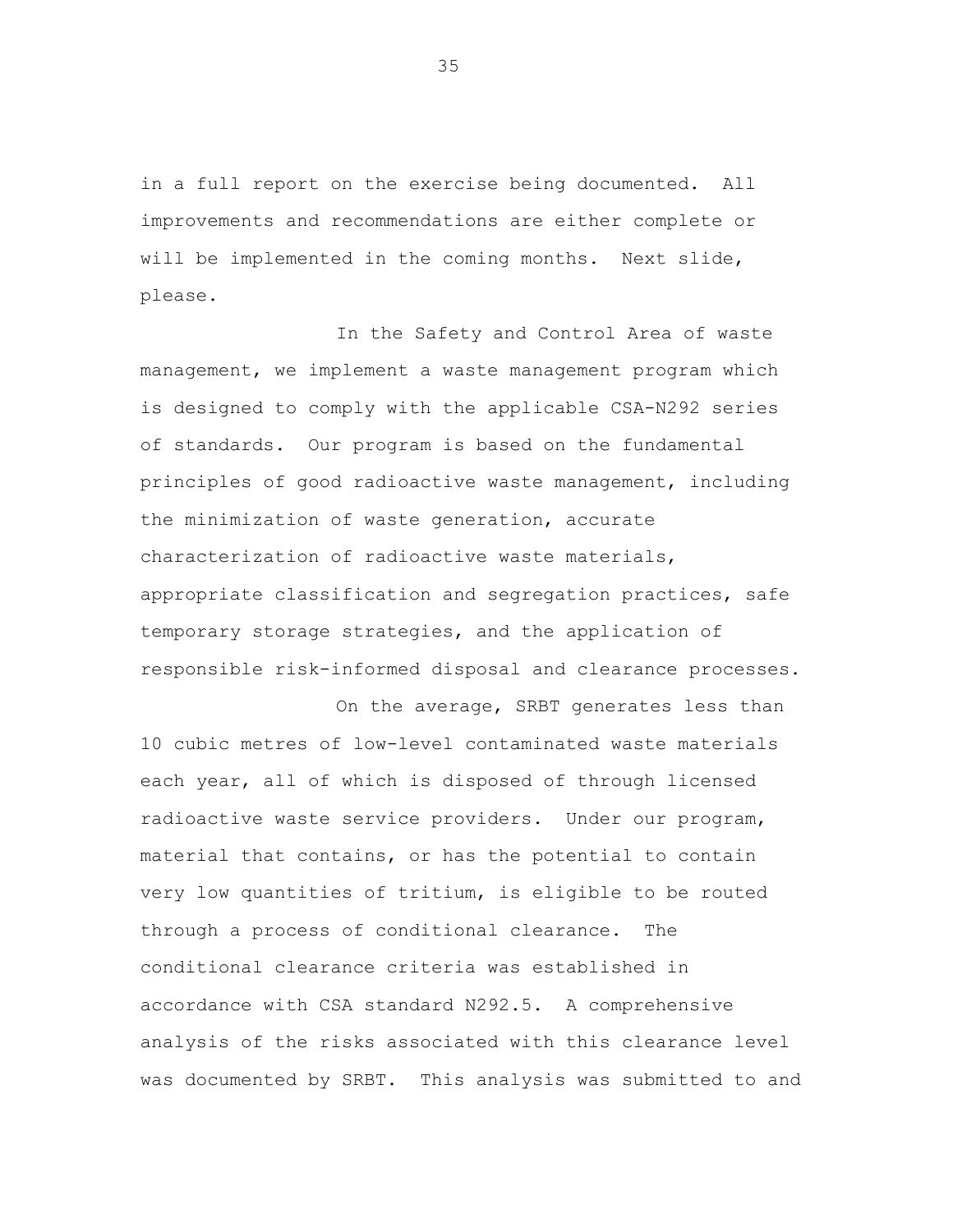accepted by CNSC Staff, and clearly demonstrates that in all scenarios, the risk to any exposed person is very low, both in the short term and cumulatively over decades.

The implementation of our waste management program, including the process of conditional clearance, is an effective, safe, and risk-informed waste management practice. Next slide, please.

In the area of decommissioning planning, SRBT has continued to manage and maintain an acceptable preliminary decommissioning plan, or PDP for short, in compliance with the requirements of our licence. In 2019, SRBT's PDP was reviewed, revised, and updated in alignment with CSA standard N294. A new cost estimate for full decommissioning of the facility was established in consideration of updated costs for labour and waste management services, the expanded facility footprint, and updated decommissioning work packages. The new estimate increased from \$652,800 to \$727,327, requiring SRB to update our financial guarantee. We go into specifics on this guarantee later in our presentation. However, we note here that the full guarantee is in place and accepted by the Commission, and it is funded in excess of the required value.

For the Safety and Control Area of security, we note that our facility complies with the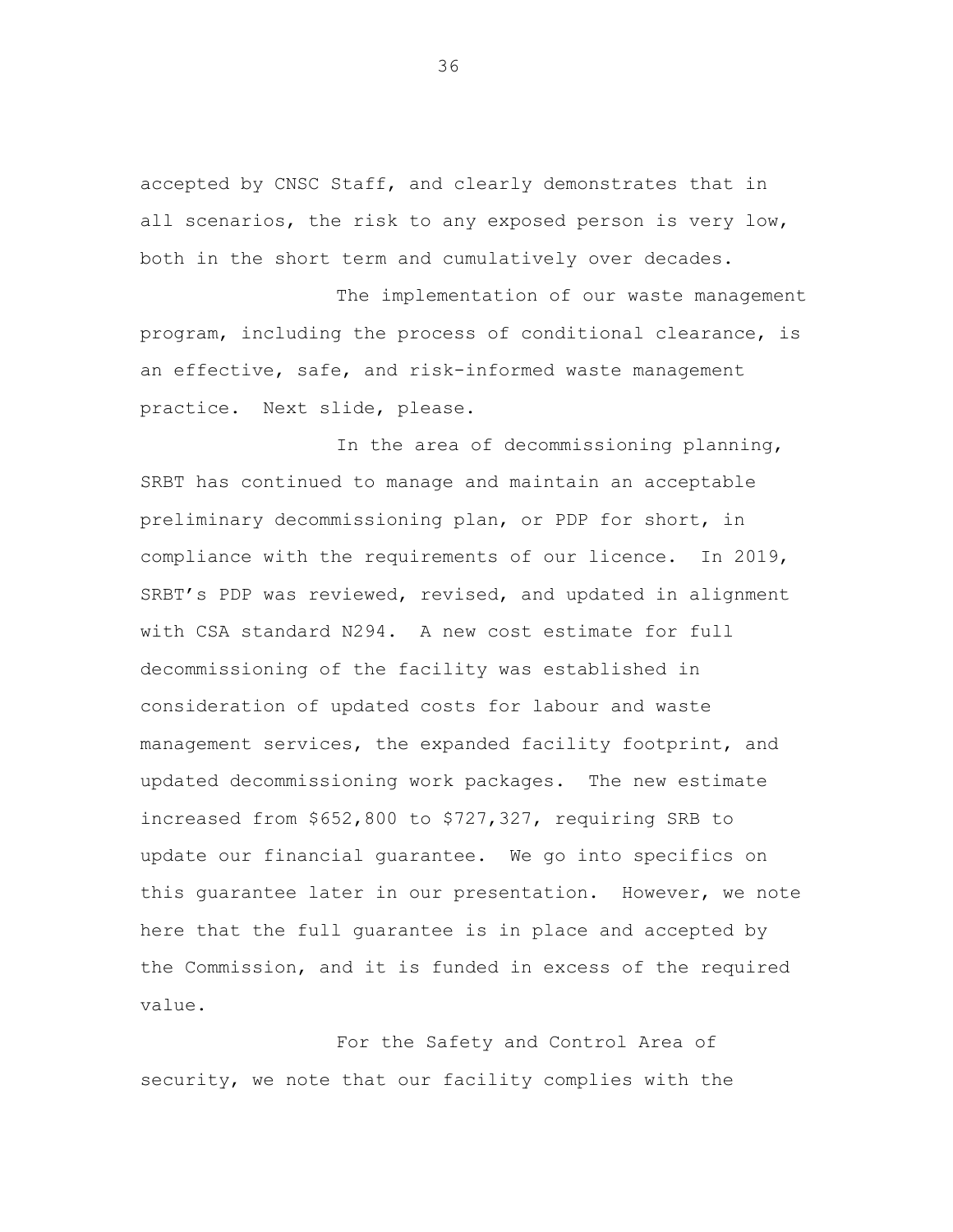requirements of Part 2 of the *Nuclear Security Regulations*. Our facility security program document was last revised in 2021 with CNSC Staff reviewing and accepting the program as meeting the applicable regulatory requirements. We also note that we've experienced zero security-related events or issues throughout the term of our current licence.

Although safeguards and non-proliferation are not incorporated as a component part of our licence, we do note that the use of a very small quantity of depleted uranium as a storage media for molecular tritium gas during processing. A limit of 10 kilograms of this material is kept on site, which is the general exemption quantity defined in the *Nuclear Substances and Radiation Devices Regulations*. This amount of material does not require a licence to possess, transfer, use, or abandon. It's set as the operating limit and condition in our facility safety analysis. A safeguards related exemption is on file with CNSC and the IAEA for this material. Next slide, please.

Finally, we wish to highlight our high level of safety performance in the Safety and Control Area of packaging and transport. Over the course of the current licence term, a total of 8,878 shipments containing nuclear substances have been made by SRBT. Staff who work in our shipping department are trained, qualified, and certified to ship nuclear substances. Work procedures are documented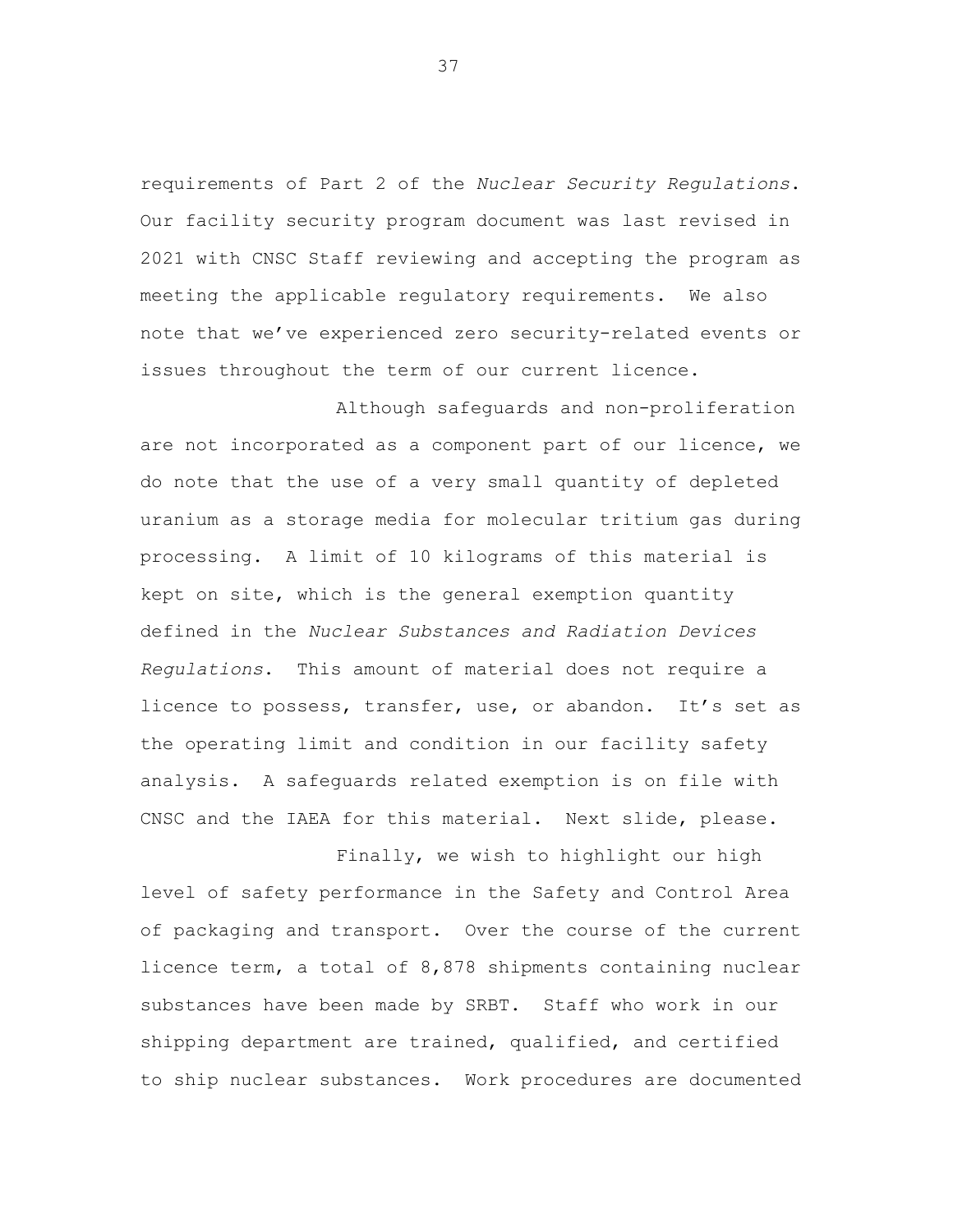and implemented to ensure safety at every step of the shipping process.

An independent training service provider conducts training of SRBT certified staff every two years in order to ensure that our staff remain fully qualified to safely package and offer our products for transport and shipping.

Only five packaging and transport-related events occurred during the current licence term that met the criteria of a reportable event. Four of these events took place while the shipment was in control by outside shipping agencies, after having been shipped in full compliance with all regulatory requirements. In all cases, the events were effectively resolved, having posed no safety significant risk to persons nor the environment. All events were reported to CNSC Staff and detailed event reports are openly shared with the public on our website. Next slide, please.

To conclude part two, we are proud of the level of performance that our team has achieved in all Safety and Control Areas these past seven years and we look forward to continuing to improve and to ensuring safe operations for our workers, our community, and our environment for years to come.

With that, I will turn the floor back over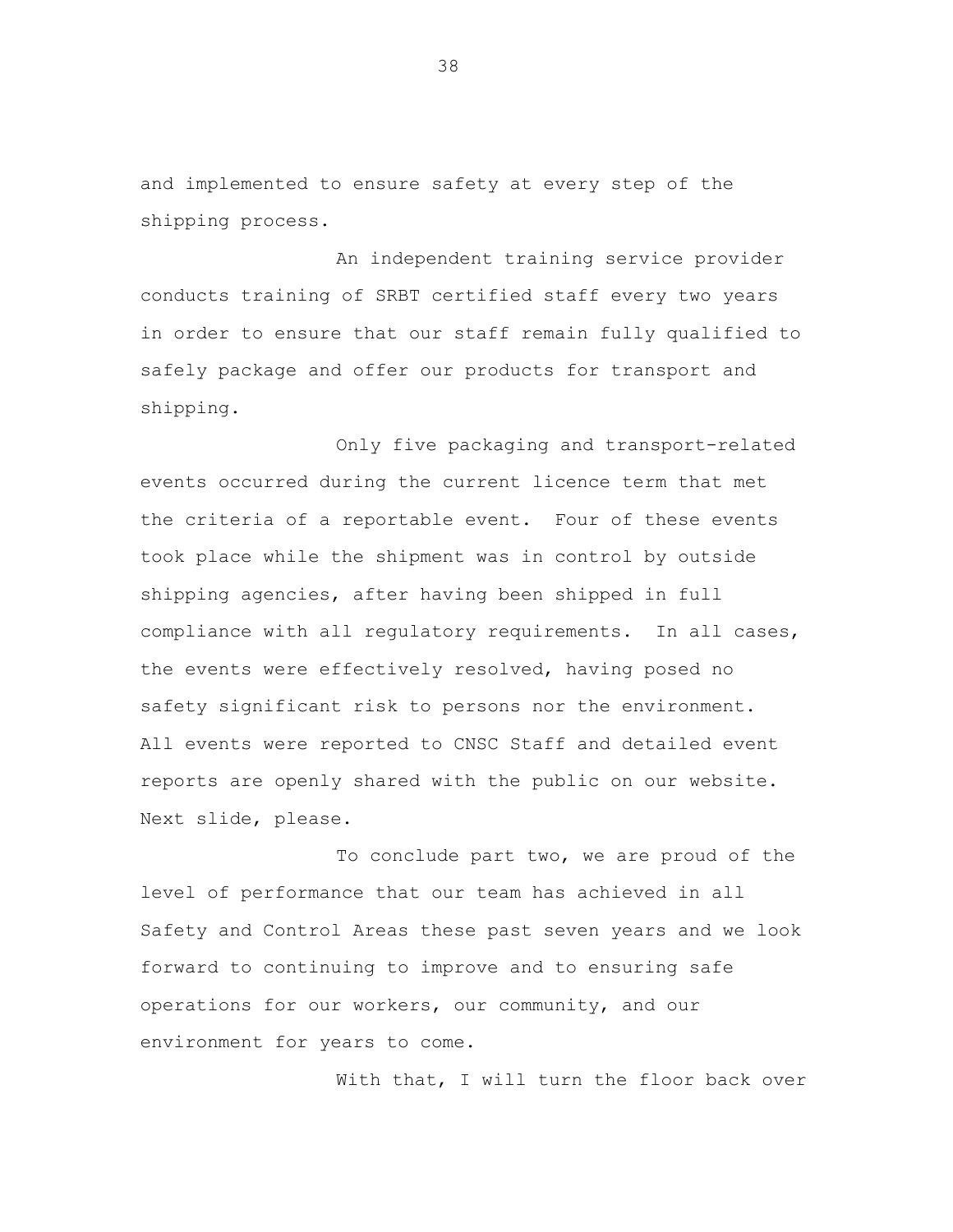to Mr. Levesque who will address other matters of regulatory interest and conclude our presentation. Thank you very much.

**MR. LEVESQUE:** Thank you very much, Jamie. Next slide, please.

Several strategies are used to communicate with the public and our stakeholders. Most importantly, we continue to maintain a comprehensive website, which we're very proud of, that you can see here on the slide. Our website includes a number of easily accessible documents and reports relating to our operations, including but not limited to our safety analysis reports, our environmental risk assessments, our annual compliance and performance reports, CNSC inspection reports, event reports, preliminary decommissioning plan, public information program, and a wide range of environmental monitoring data.

In addition to our website, other strategies that are used to communicate to the public also include our annual pamphlet distribution, public presentations, plant tours, and a number of social media outlets, including Facebook, Instagram, Twitter, LinkedIn, TikTok, and Reddit, all of which are updated frequently. Next slide, please.

As part of our licence renewal process, SRBT directly provided copies of our renewal application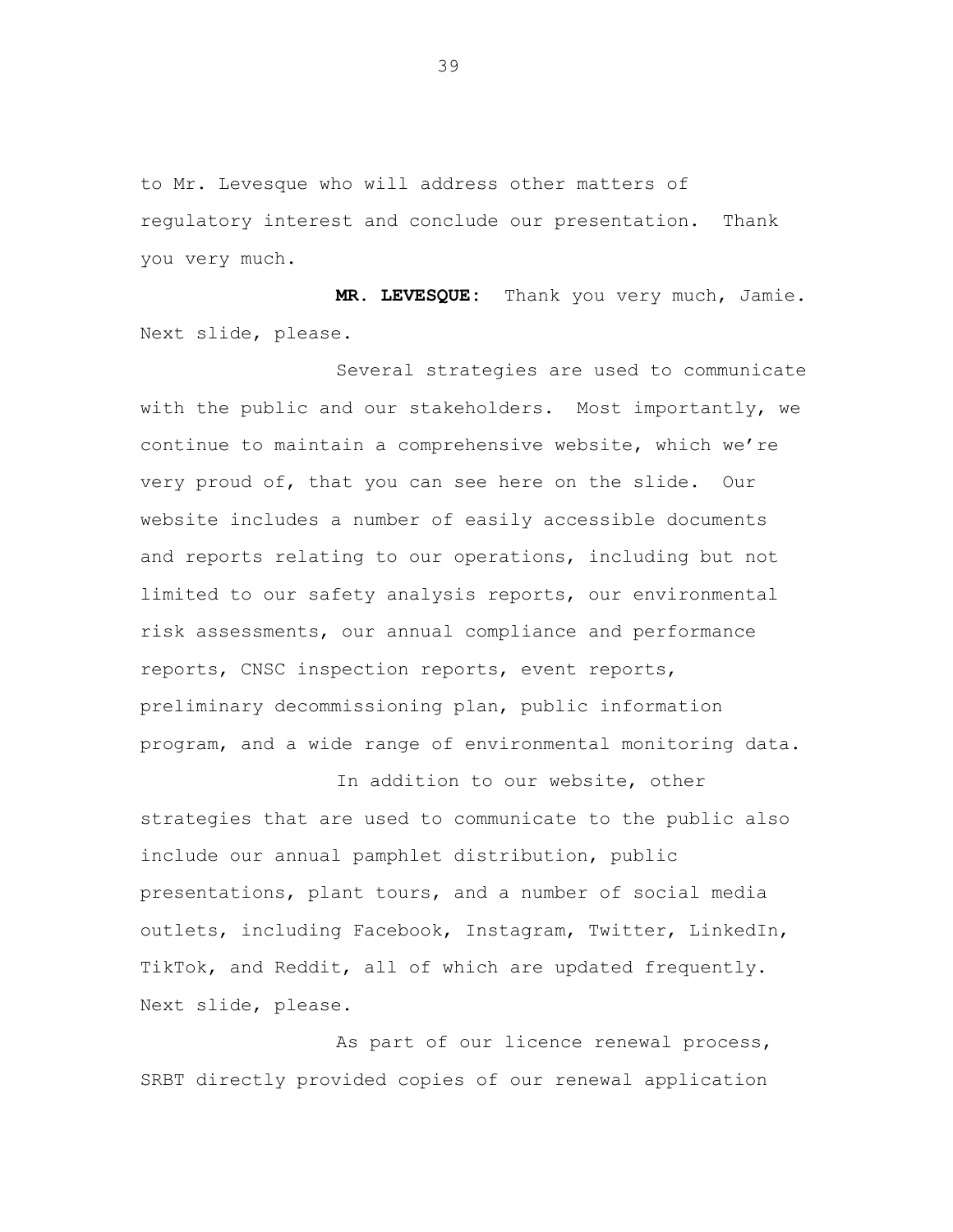document to a number of stakeholders, including City of Pembroke officials, the local Member of Federal Parliament, the local Member of Provincial Parliament, the Concerned Citizens of Renfrew County, residents with wells and gardens being monitored by SRB, local media outlets, and a number of Indigenous communities. We've also promptly provided all additional information requested by any individual. This is a testimony to our company's goal to be transparent, visible and open with the community. Next slide, please.

In the last few years, SRB's worked very hard to expand its outreach with Indigenous communities. As I mentioned in the previous slide, we have provided information to a number of Indigenous communities regarding licensing.

Also, as previously mentioned, during the licence term the AOPFN also provided input for our ERA, and AOPFN knowledge holders took part in one of our vegetation sampling campaigns. As outlined in our supplementary submission, we've also recently begun discussions with the AOPFN regarding cultural awareness training of all our staff and regarding a long-term relationship agreement. Despite all this work and initiatives, we know we have more work to do and are prepared to do it.

Next slide, please.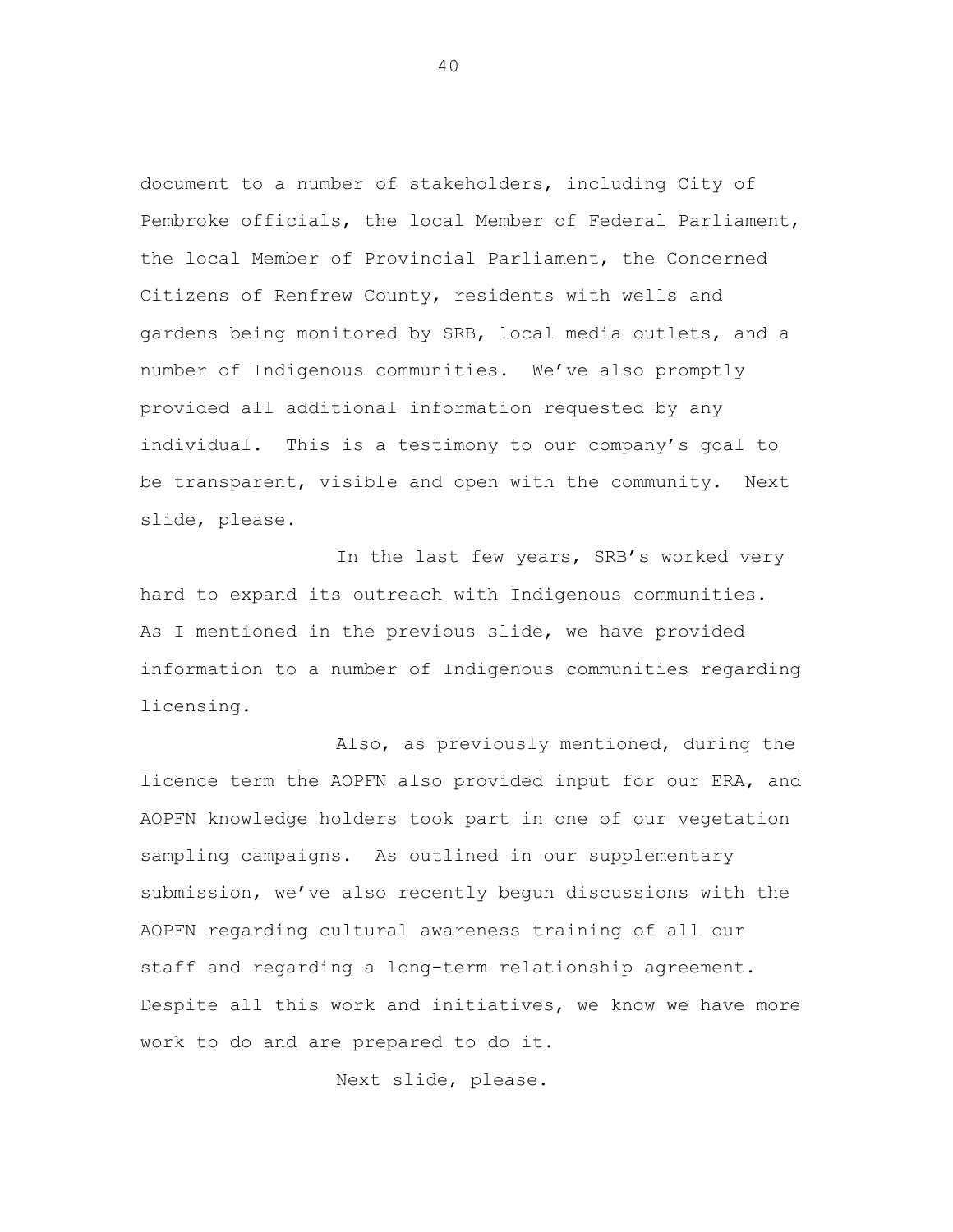SRB revised its preliminary decommissioning plan and submitted to CNSC Staff in November of 2019. CNSC Staff accepted our revised preliminary decommissioning plan in February 2020. In the revised plan, the cost estimate for decommissioning was updated to 727,300. The Commission accepted the revised financial guarantee in December 2020, which SRBT funded soon thereafter. As of last December 31st, 2021, the financial guarantee is fully funded to a value of 747,760, which represents 102.8 percent of the required quarantee.

Next slide, please.

In summary -- next slide, please -- an operating licence with a term of 15 years is both safe and well justified. The activity requested to be licensed is identical to that currently licensed. The operations are stable and unchanging. We have a comprehensive, mature management system and safety programs. We have a very experienced and diverse workforce, with very little turnover over time.

We continue to see a trend of groundwater recovery from past operations. Our operations have a very low impact on the public and the environment. We have a low rate of reportable events, all with very low risk significance. We openly and promptly share information about the facility with the public and our stakeholders.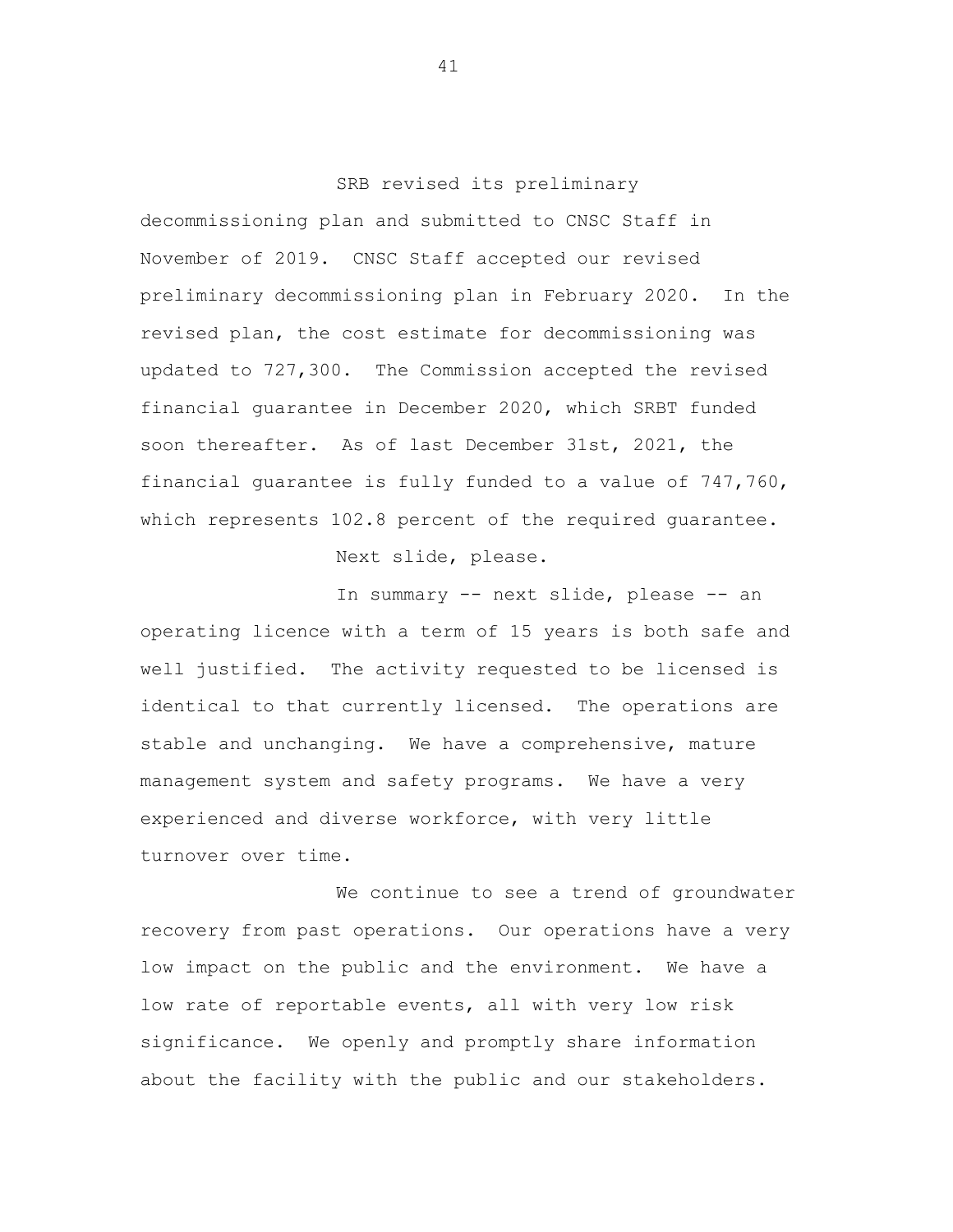We are fully engaged and readily available for questions at all annual Regulatory Oversight Report meetings. And we've shown a consistent and continual improvement in all safety areas.

Next slide, please.

If issued, an operating licence of this term would provide several key benefits to our organization. It would help SRB maintain the current business in a sustainable fashion. It would allow resources that would otherwise be allocated towards licence renewal and related cost recovery fees to be diverted to facility improvements.

It would be an important factor in attracting and retaining key qualified staff. It would help SRBT secure long-term contracts with both customers and suppliers. It would be easier to secure financing from banking and financial institutions. And it would instil additional confidence with the public and our stakeholders.

CNSC Staff, the Commission, the public and our stakeholders can be assured that the current vision for operation of the facility over a 15-year licence term would not in any way deviate in strategy from the operations that have occurred during the current licence period.

Next slide, please.

In closing, we have and will continue to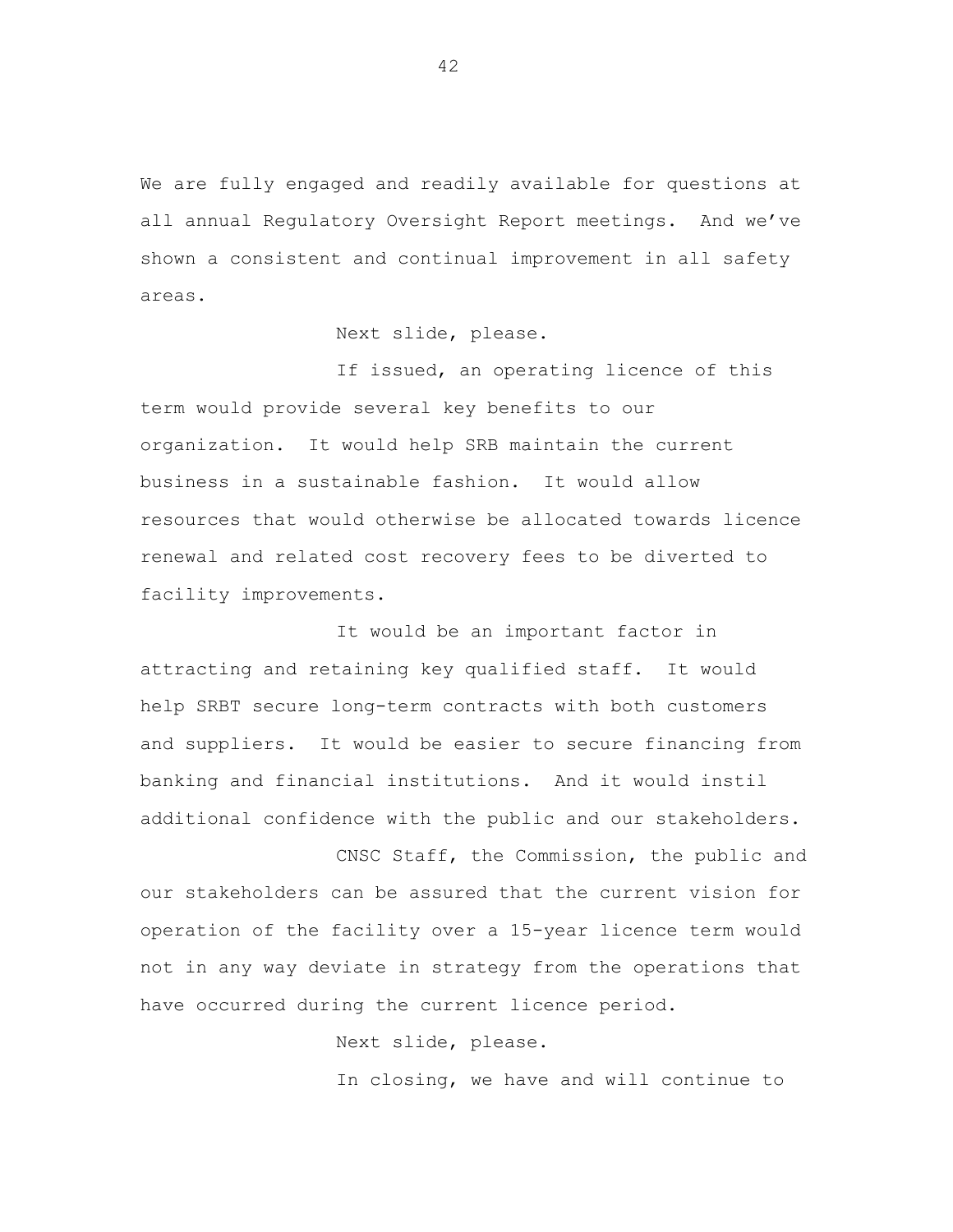demonstrate that a 15-year licence is warranted and justified. We are fully qualified to carry on the activities that the proposed licence would authorize and, in doing so, we will continue to make adequate provision for the protection of the environment, the health and safety of persons, and the maintenance of national security and measures required to implement international obligations to which Canada has agreed.

Thank you, Madam Chair, Members of the Commission. This concludes our presentation.

Mr. MacDonald, Mr. Fitzpatrick and myself are ready to answer any questions you may have.

**THE PRESIDENT:** Thank you, Mr. Levesque and Mr. MacDonald, for the presentation.

We'll now move to a presentation from CNSC Staff as outlined in CMDs 22-H8 and H8.A. I'll turn the floor to Ms. Murthy for the presentation.

Over to you, please.

**CMD 22-H8/22-H8.A**

**Oral presentation by CNSC staff**

**MS. MURTHY:** Good morning, President Velshi and Members of the Commission. For the record, my name is Kavita Murthy and I am the Director-General of the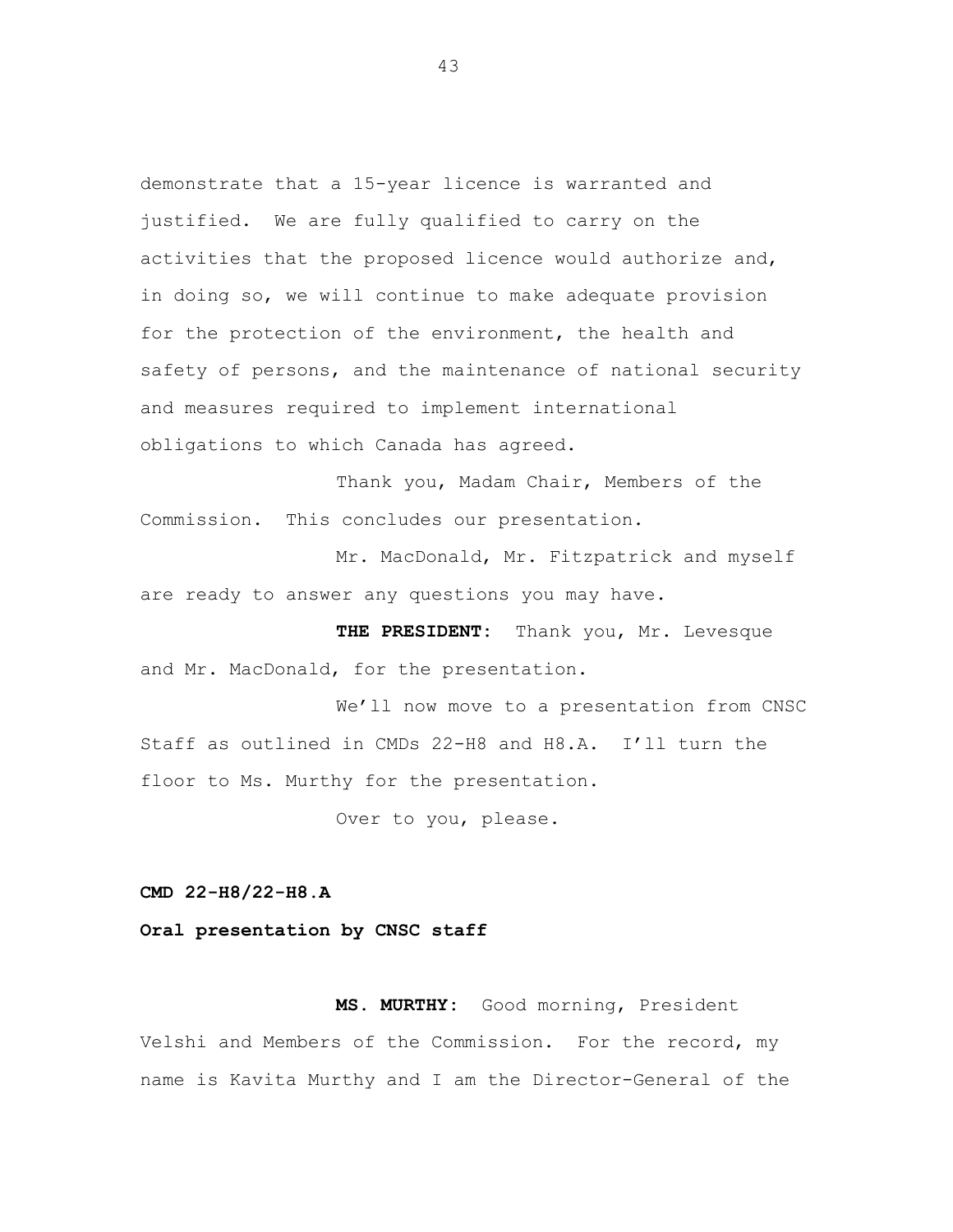Directorate of Nuclear Cycle and Facilities Regulation. With me today are my colleagues, Mr.

Andrew McAllister, Director of the Nuclear Processing Division, and Mr. Lester Posada, Project Officer of the same division. Also with us are CNSC specialists that have been involved with the technical assessment and the compliance oversight of SRB Technologies. They are available today to answer any questions that the Commission may have.

We are here to present CNSC Staff's assessment of SRB Technologies' application to renew their Class 1B licence to operate the SRBT facility. Our presentation, identified as CMD 22-H 8.A, provides a summary as well as highlights from CNSC Staff's written submission found in CMD 22-H8.

We will start this presentation by providing the purpose of the hearing. Following that with an overview of the SRBT facility, which we will probably fast track over, SRBT's licence application and CNSC's regulatory oversight, and the summary of CNSC Staff's technical assessment of SRBT's Safety and Control Areas.

We will then cover off details of other matters of regulatory interest followed by the licence and *Licence Conditions Handbook* and end with CNSC Staff's overall conclusions and recommendations to the Commission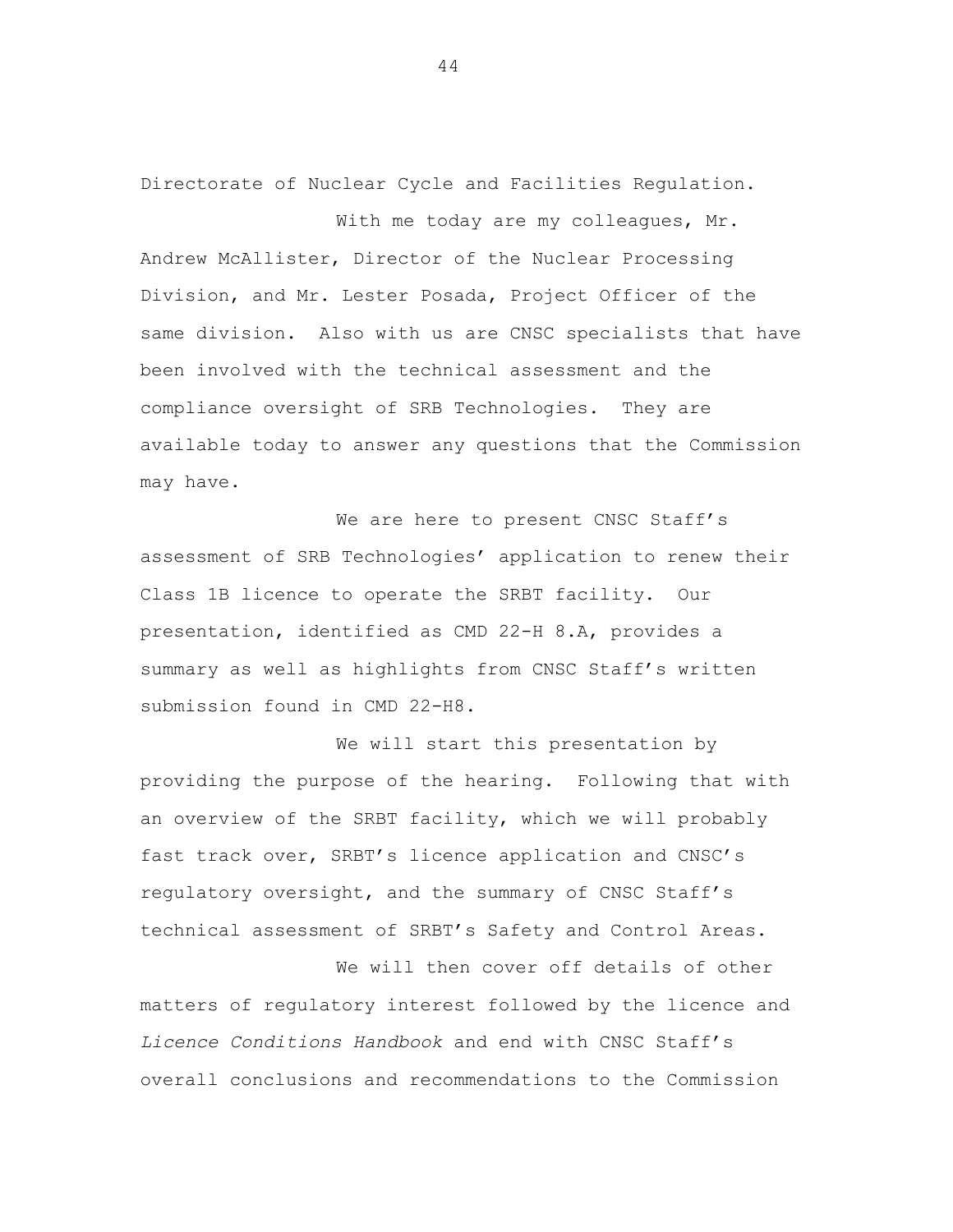on the licence renewal application request by SRBT.

One errata was identified in CMD 22-H8 on page 72, Section 5.6.1. The last sentence of the second paragraph should refer to Table 4 for the list of events reported instead of Table 3.

The purpose of this public hearing is to review, discuss and provide information on SRBT's application to renew the SRBT facility licence. SRBT is requesting that the Commission renew a nuclear substance processing facility operating licence for the SRBT facility for a period of 15 years.

Today, CNSC Staff are presenting its conclusions regarding SRBT's licence application and the supporting documentation and recommend that the Commission take the following actions: conclude that SRBT is qualified to carry on the activities authorized by the licence, will make adequate provisions for the protection of the environment, the health and safety of persons and the maintenance of national security and take measures required to implement international obligations to which Canada has agreed.

Further, CNSC Staff recommend that the Commission renew SRBT's operating licence for a period of 15 years and authorize the delegation of authority as set out in this CMD.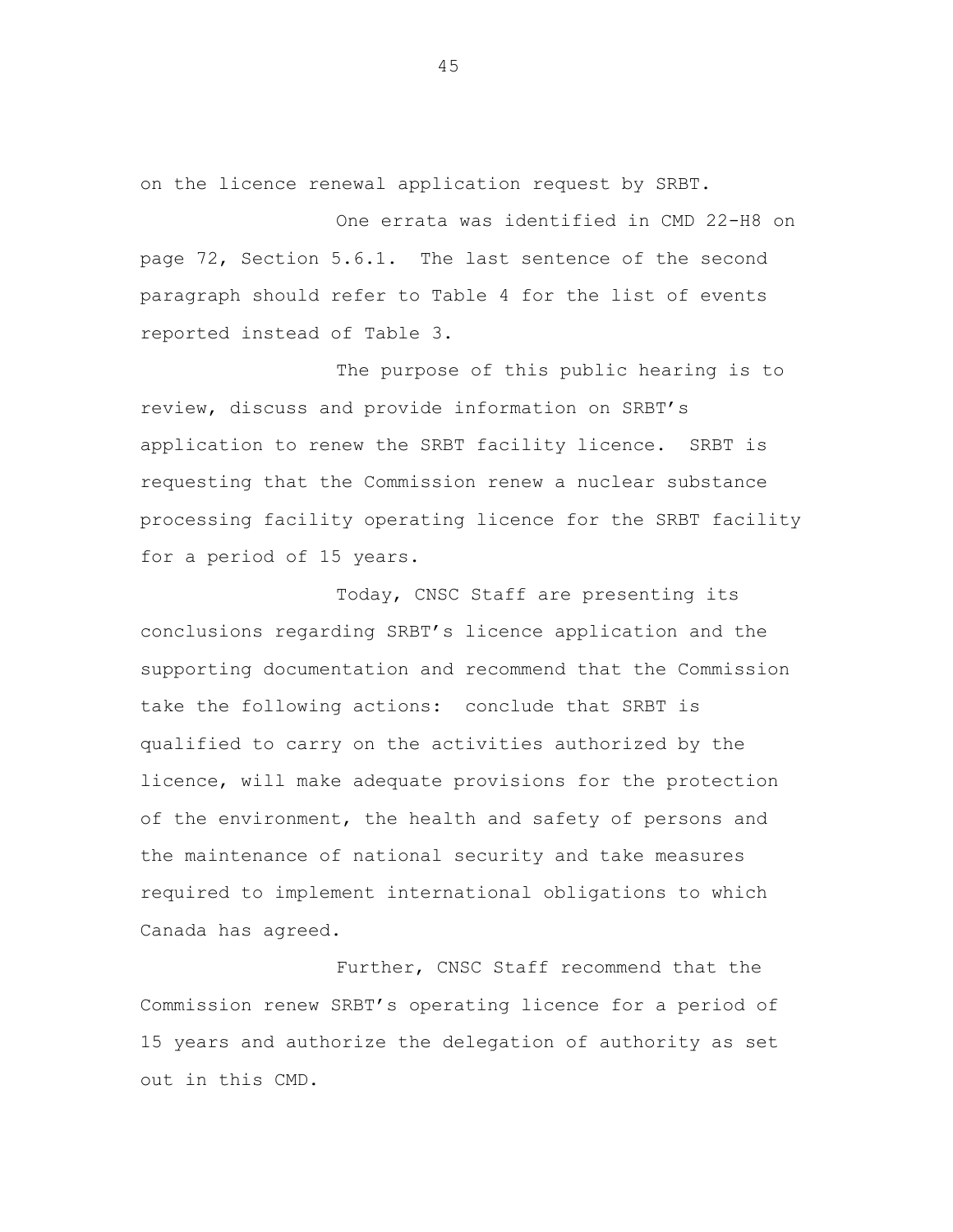I will now turn the presentation over to Mr. McAllister.

**MR. McALLISTER:** Thank you, Ms. Murthy.

Good morning, President Velshi and Members of the Commission. For the record, my name is Andrew McAllister and I'm the Director of the Nuclear Processing Facilities Division.

The next few slides provide an overview of the location and layout of the SRBT facility and discuss the activities carried out at this facility.

This slide shows an aerial view and the location of the SRBT facility located in Pembroke, Ontario. As SRBT has provided information on this in their presentation, we will skip to the next slide.

This slide depicts the recent licence period timeline. However, SRBT has been operating in the community of Pembroke for decades at the same location. In 1990, Saunders-Roe (Canada), now SRBT, was issued a radioisotope licence by the Atomic Energy Control Board to produce tritium-filled glass tubes for use in self-luminous emergency exit signs.

As a result of the *Nuclear Safety and Control Act* coming into effect in 2000, SRBT was issued a Class 1B nuclear substance facility operating licence for the same activities it had conducted in the 1990s.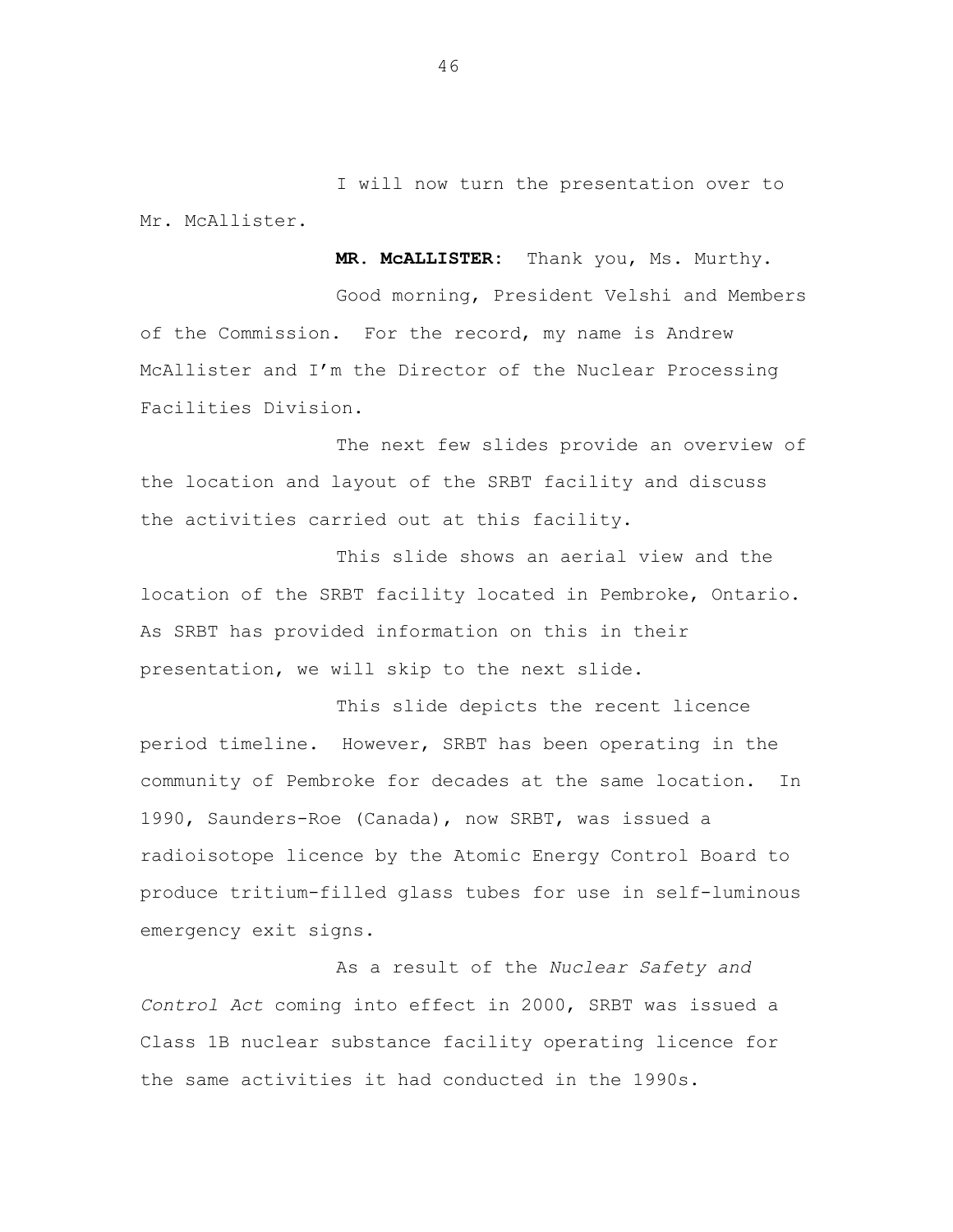Fast forward to 2015. On July 1st, 2015, the Commission issued a CNSC licence to SRBT to renew the operation of the SRBT facility for a period of seven years. In December 2020, the Commission accepted SRBT's current financial guarantee for the decommissioning of the SRBT facility in the form of a cash fund held in escrow for \$727,327. In June 2021, SRBT submitted an application to renew the current operating licence for a 15-year period with no changes to authorized activities.

SRBT has already given a detailed description of their operations, so I will skip over to the next slide.

The current licence was last renewed on July 1, 2015 and is valid until June 30th, 2022. The current licence authorizes SRBT to operate a Class 1B facility comprising of a tritium processing facility for the purposes of manufacturing radiation devices, produce, possess, transfer, service and use radiation devices arising from the manufacturing of radiation devices, possess, transfer, use, process, manage, store and dispose of nuclear substances that are required for, associated with or arise from the manufacturing of radiation devices, possess tritium up to a limit of 6,000 terabecquerels of tritium in any form, and possess and use prescribed information that is required for, associated with or arise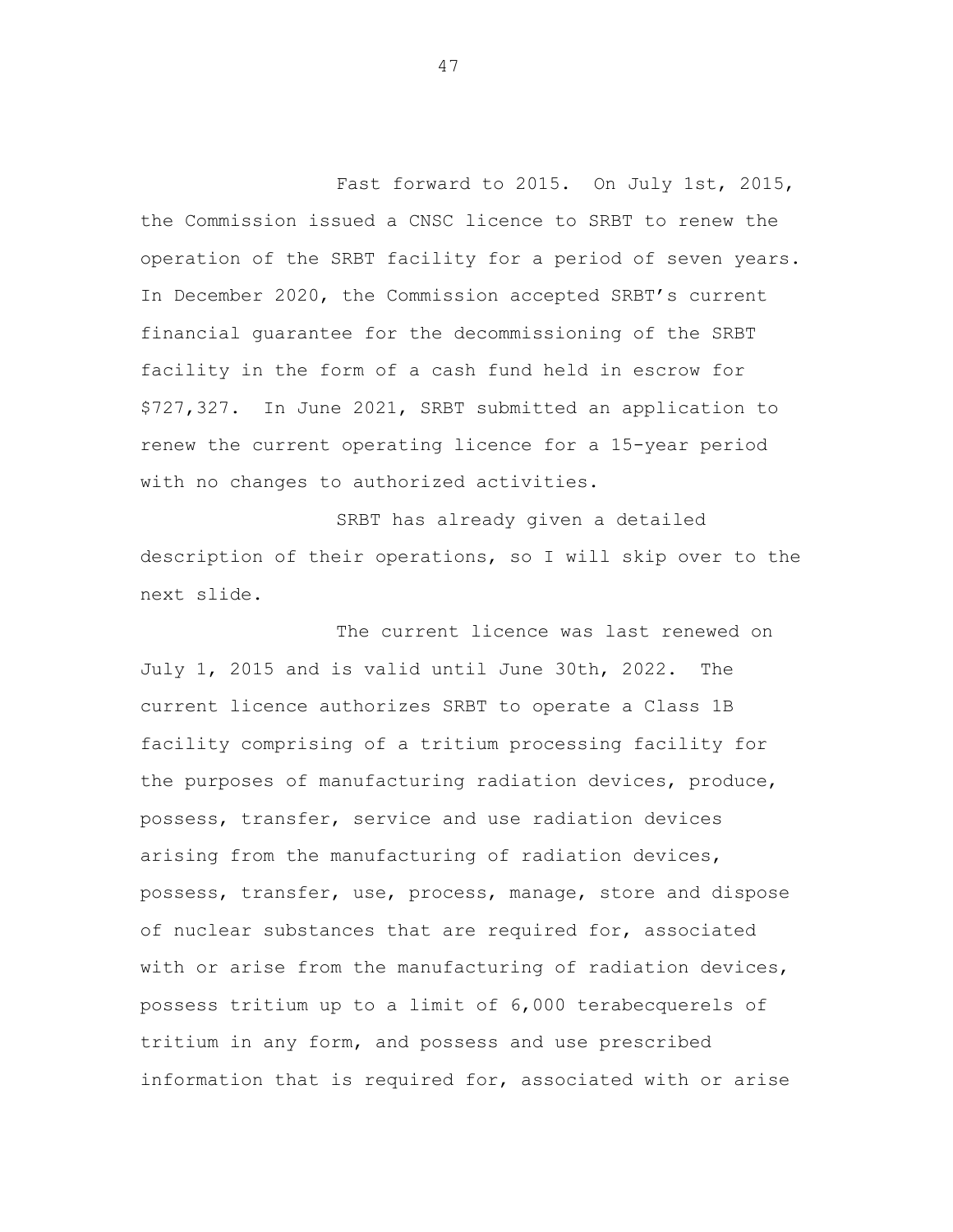from the manufacturing of radiation devices.

In June 2021, SRBT submitted a licence application request to the Commission. In the application, SRBT requested that the Commission renew the operating licence for a period of 15 years, and no changes were requested to the authorized activities in the proposed licence.

Next I will speak about CNSC Staff's Indigenous engagement for the SRBT facility.

CNSC is committed to ongoing, meaningful engagements with Indigenous Nations and communities related to CNSC regulated facilities and activities in their traditional and treaty territories. As part of our assessment of SRBT's licence renewal request, CNSC Staff identified Indigenous Nations and communities with interests in the SRB facility, as shown on the right-hand side of this slide.

In September 2021, CNSC Staff sent letters of notification to these Indigenous Nations and communities to inform them of the SRBT application, the Commission hearing process, and CNSC's participant funding opportunity. CNSC Staff conducted follow-up phone calls after the notification letters were sent and offered to meet to hear any concerns on the proposed licence renewal. Two Indigenous Nations and communities were awarded funding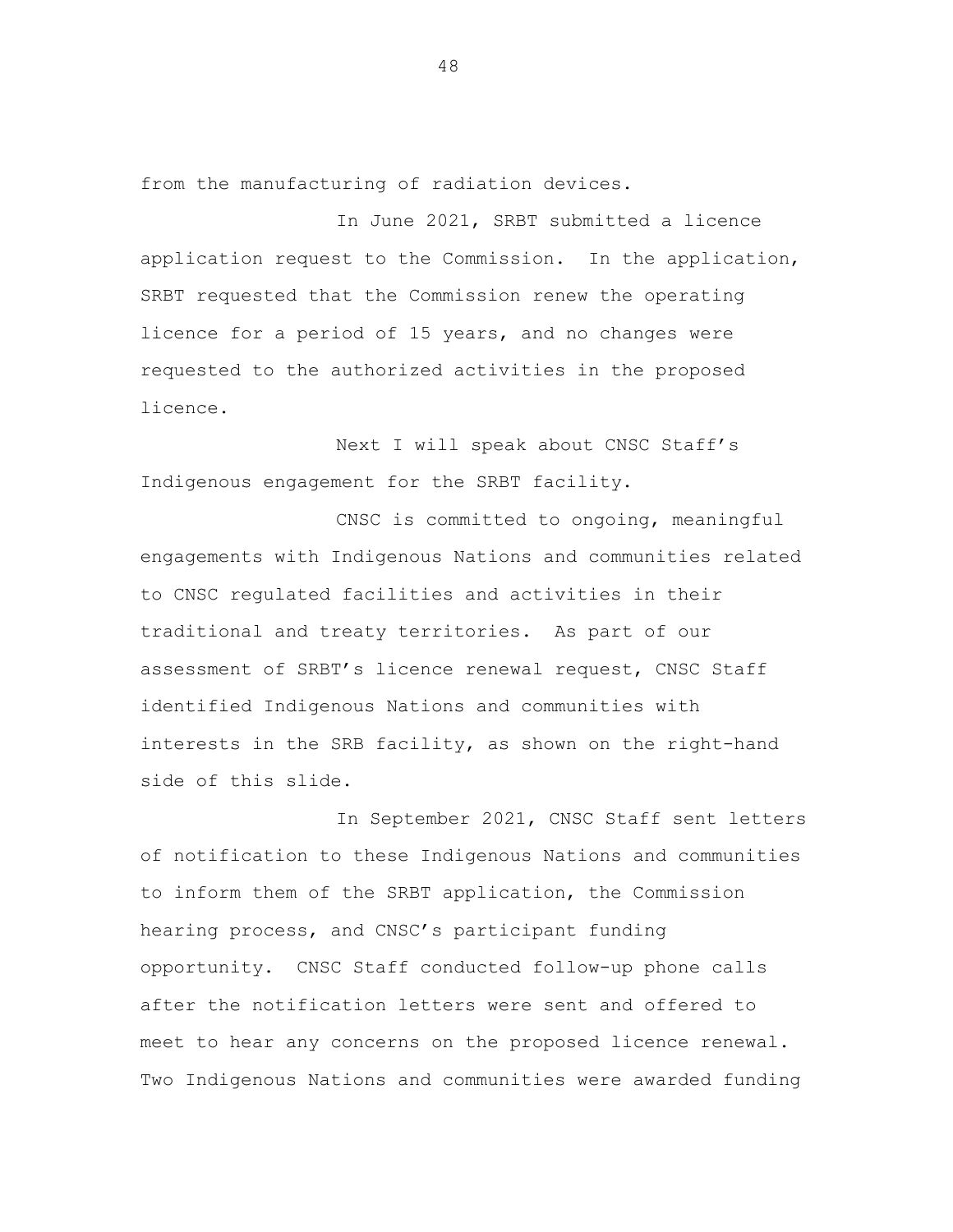through the participant funding program in November 2021, which is discussed in greater detail later in this presentation.

CNSC Staff provided ongoing updates, answered questions, provided additional information, and met with Indigenous Nations and communities where we were requested to do so throughout the licence application review process. For example, in October 2021, CNSC Staff met with Kebaowek First Nation to provide additional information about the licence renewal application. And in March 2022 CNSC Staff met with representatives from the Métis Nation of Ontario, Region 6 Consultation Committee to provide an update on the licence renewal process.

CNSC Staff also met with the Algonquins of Pikwakanagan First Nation in follow up to comments and questions they provided to the CNSC regarding SRBT's Environmental Risk Assessment, and CNSC Staff's environmental protection review report. CNSC Staff look forward to continuing to build our relationships and ensure that all interested Indigenous Nations and communities are provided the information they need about CNSC's ongoing regulatory oversight of the SRBT facility.

I will now pass the presentation to Mr. Lester Posada.

**MR. POSADA:** Thank you, Mr. McAllister.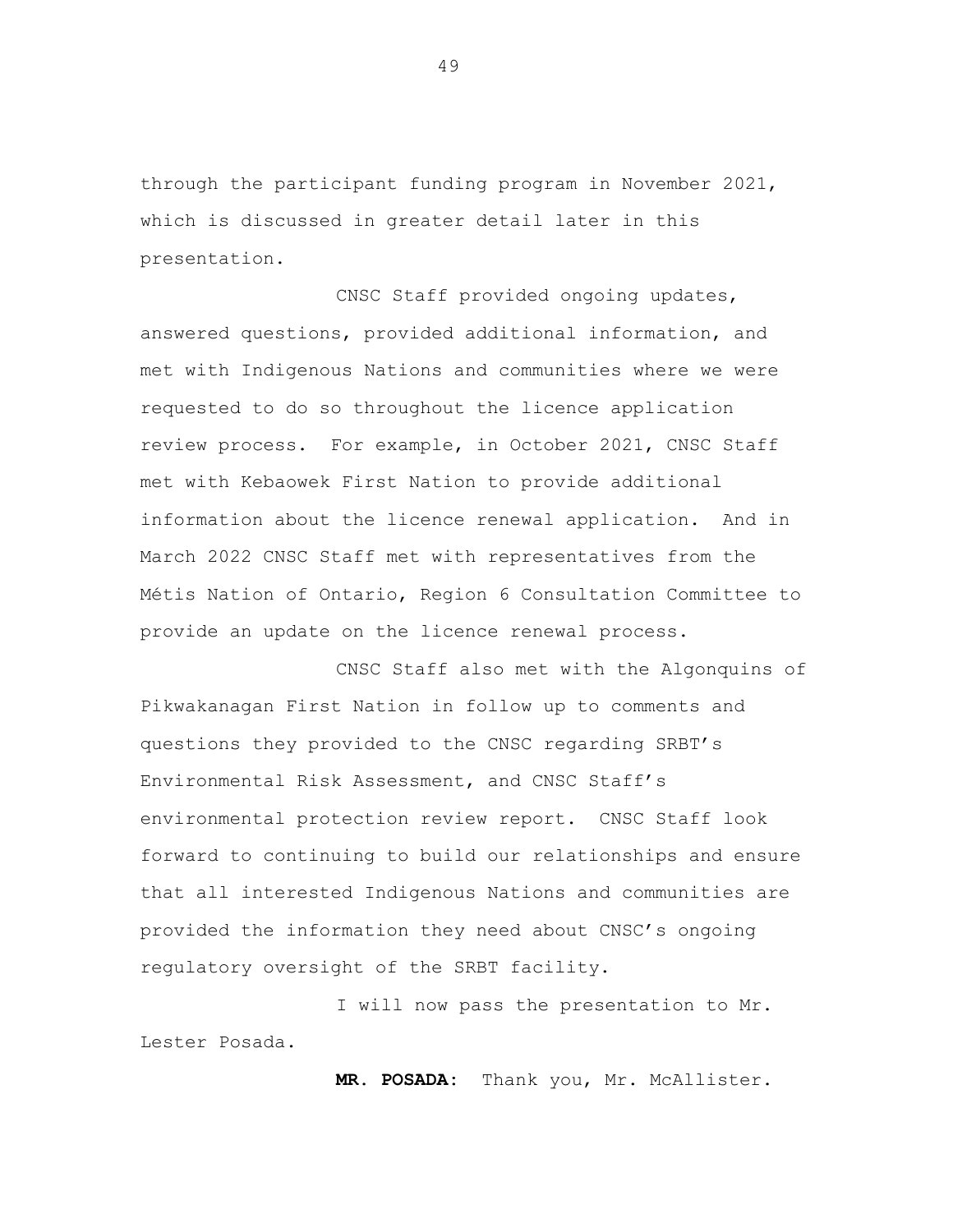Good morning, Madam President and Members of the Commission. By name is Lester Posada and I'm a Project Officer in the Nuclear Processing Facilities Division. I will now discuss CNSC's review of SRBT's licence renewal application.

SRBT submitted its licence renewal application on June 30th, 2021, requesting a 15-year licence period. There are no new licence activities proposed in this application. CNSC Staff verify that the information submitted in support of the application is complete and satisfying CNSC regulatory requirements, including the *Nuclear Safety and Control Act* and associated regulations, for all 14 Safety and Control Areas or SCAs. And CNSC Staff also assessed SRBT's past performance and record, including compliance verification activities and environmental monitoring data. CNSC Staff conclude that the application complies with regulatory requirements.

The CNSC conducts environmental protection reviews, or EPRs, for all licence applications with potential environmental interactions in accordance with its mandate under the *Nuclear Safety and Control Act* to ensure the protection of the environment and the health of persons. CNSC Staff conducted an EPR which assessed the environmental and health effects of the SRBT facility. CNSC Staff's assessment was primarily based on information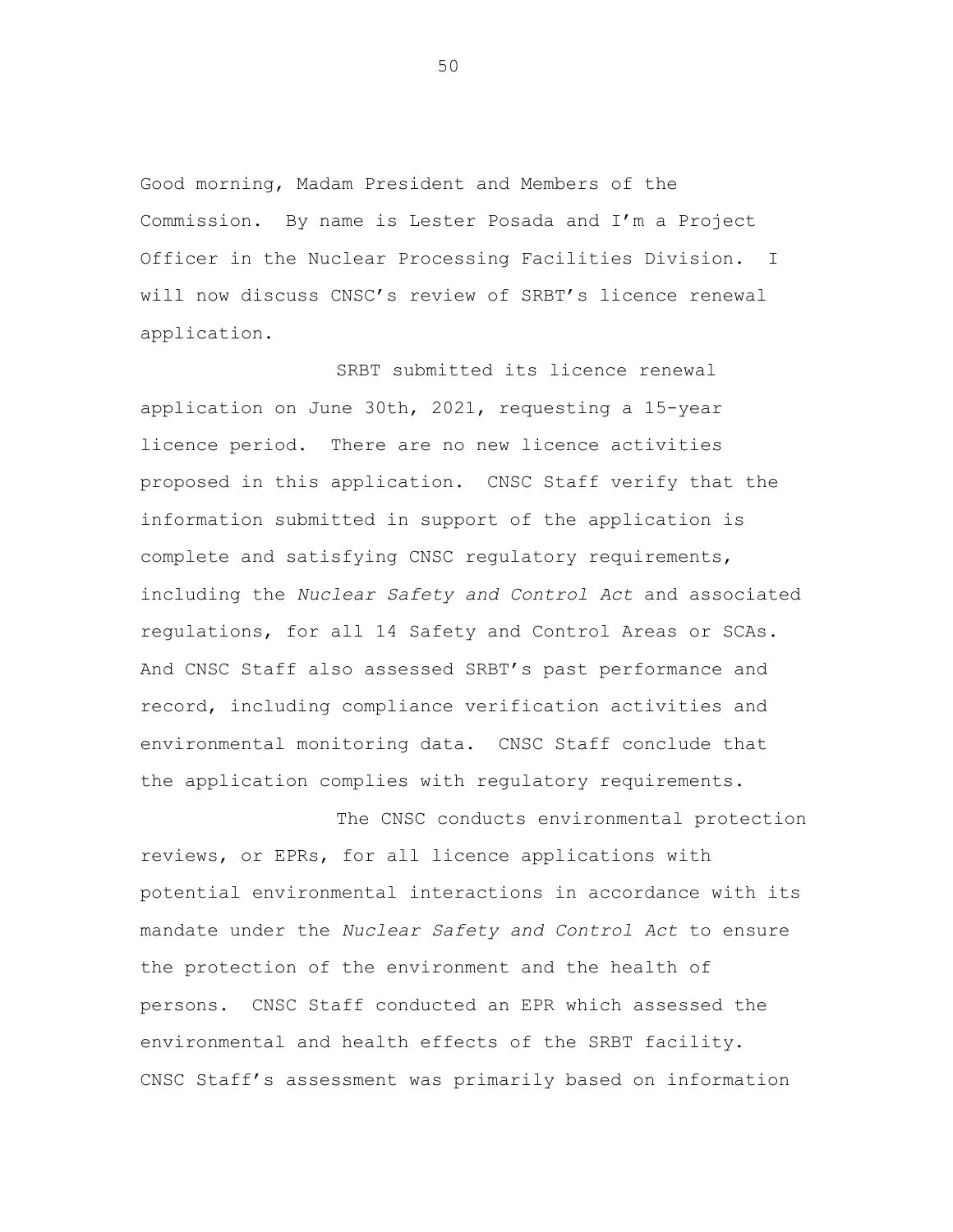submitted by SRBT, as well as compliance and technical assessment activities completed by CNSC Staff. CNSC Staff's assessment, conclusions, and recommendations are summarized in the EPR report for the SRBT facility, which is available on the CNSC website and supports the recommendations in CNSC Staff's CMD22-H8.

Based on CNSC Staff's assessment, staff have found that SRBT continues to implement and maintain effective environmental protection measures to adequately protect the environment and the health of persons.

Regulatory oversight is provided by CNSC Staff to ensure licensees operate in a safe manner and in compliance with the requirements of the *Nuclear Safety and Control Act* and its *Regulations*. Licensing requirements are comprised of licence conditions, CNSC regulatory documents, and CSA Group Standards.

The CNSC has a dedicated facility assessment and compliance team with oversight of all licensed activities at the SRBT facility. CNSC Staff performs compliance verification activities such as desktop reviews of annual reports and licensee applications, inspections, and desktop reviews of event notifications and event follow-up reports with corrective actions identified.

Thirteen (13) inspections were conducted from July 2015 to December 2021. SRBT has taken timely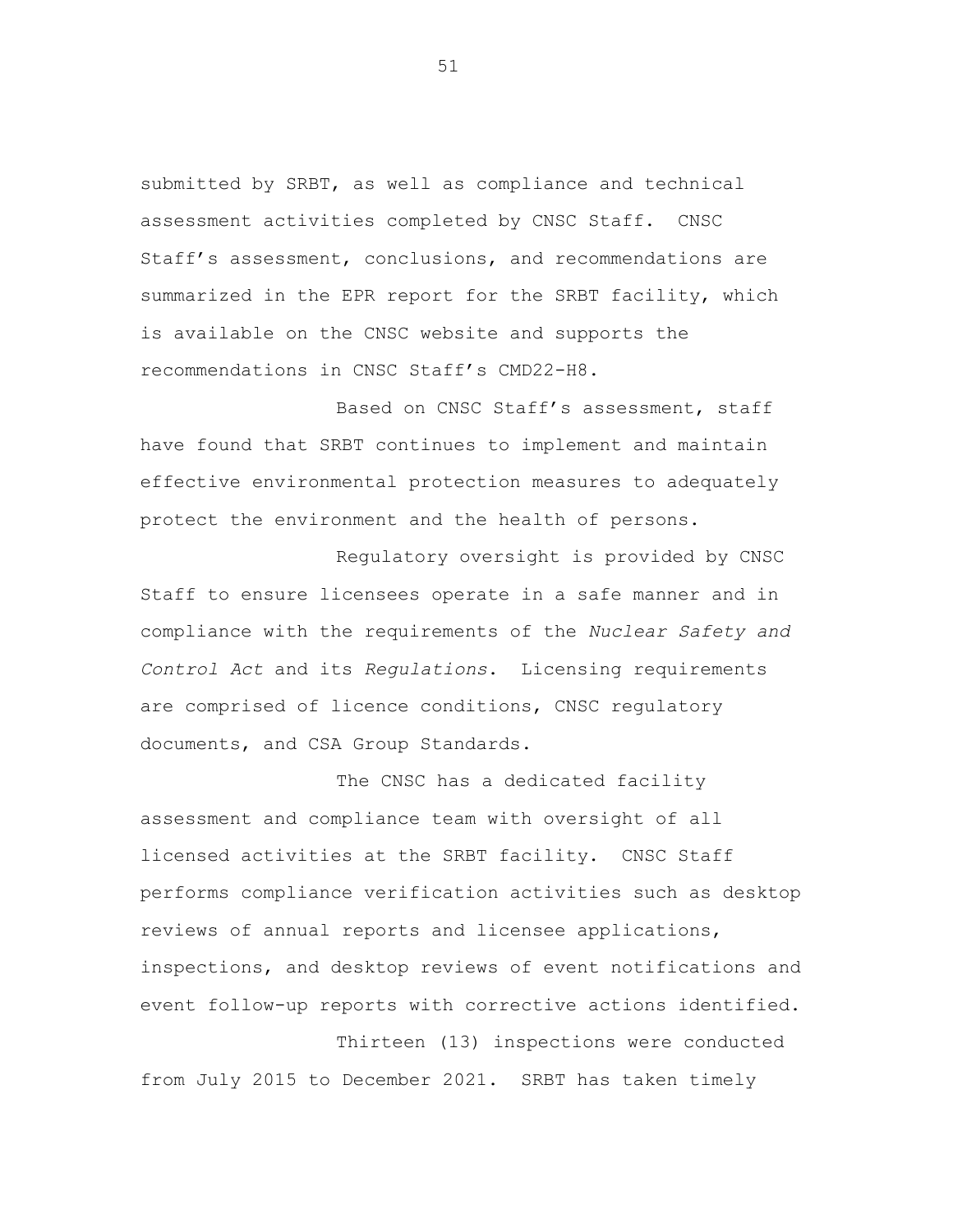actions to correct and close all identified non-compliances, all of which were of low safety significance. Non-compliances and the resultant corrective actions' implementation are tracked by CNSC Staff through to completion using the CNSC regulatory information bank tool. CNSC Staff verify completion of corrective actions as part of ongoing regulatory oversight.

In addition, over the current licence period, there were 10 events reported to CNSC Staff, as required by the *Nuclear Safety and Control Act*, associated *Regulations,* and licence conditions, that I will speak to in the next slide.

SRBT is required to report unplanned events to the CNSC as required by the *NSCA*, associated *Regulations,* and licence conditions. During the review period, SRBT provided notifications of 10 reportable events which were of low safety significance. Event reports that are significant in nature, or may be of significant public interest, are presented to the Commission by CNSC Staff during public meetings. Reported events include fire alarm activation events, transportation events, and one import event related to erroneous acceptance of three aircraft signs. CNSC Staff reviewed SRBT's event notifications and follow-up reports with corrective actions and found these to be acceptable. SRBT's website also posts all reported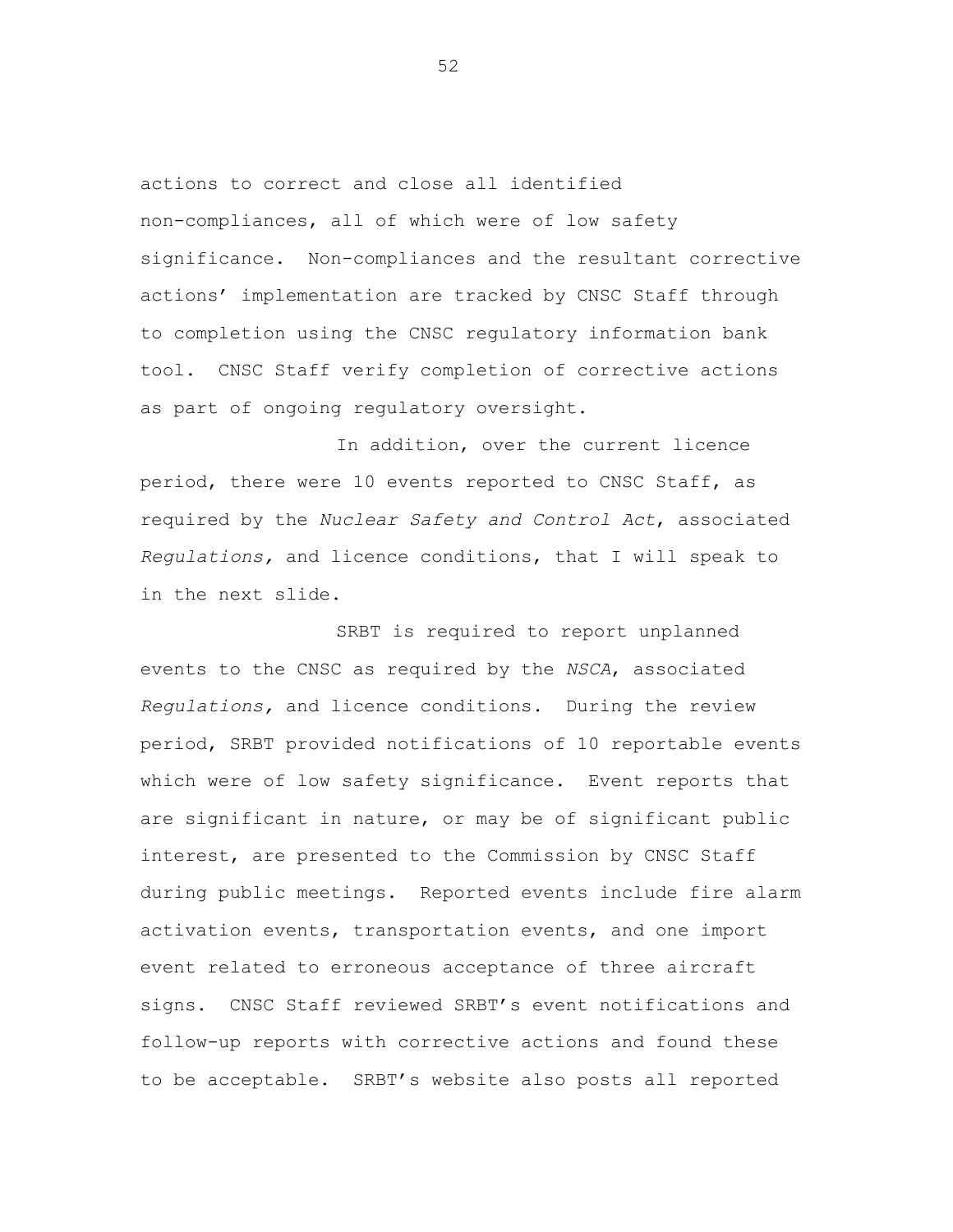events.

In addition, CNSC Staff report annually to the Commission on SRBT's compliance performance in the form of the Regulatory Oversight Report for uranium and nuclear substance processing facilities in Canada. CNSC Staff conclude that SRBT met regulatory event reporting requirements during the current licence period.

I will now summarize CNSC Staff's assessment of the regulatory performance of the SRBT facility as it relates to our Safety and Control Area framework.

CNSC Staff use a rating system to describe licensee compliance. Regulatory oversight is performed in accordance with a standard set of Safety and Control Areas, or SCAs. SCAs are technical topics used across all CNSC regulated facilities and activities to assess, evaluate, review, verify, and report on licensee regulatory requirements and performance.

The table on this slide shows all 14 SCAs. The bolded SCAs in the table will be discussed further in the presentation. As noted in this slide, CNSC Staff assess 13 Safety and Control Areas for SRBT's licence application. The Safety and Control Area of safeguards and non-proliferation was not assessed as there are no safeguards verification activities associated with this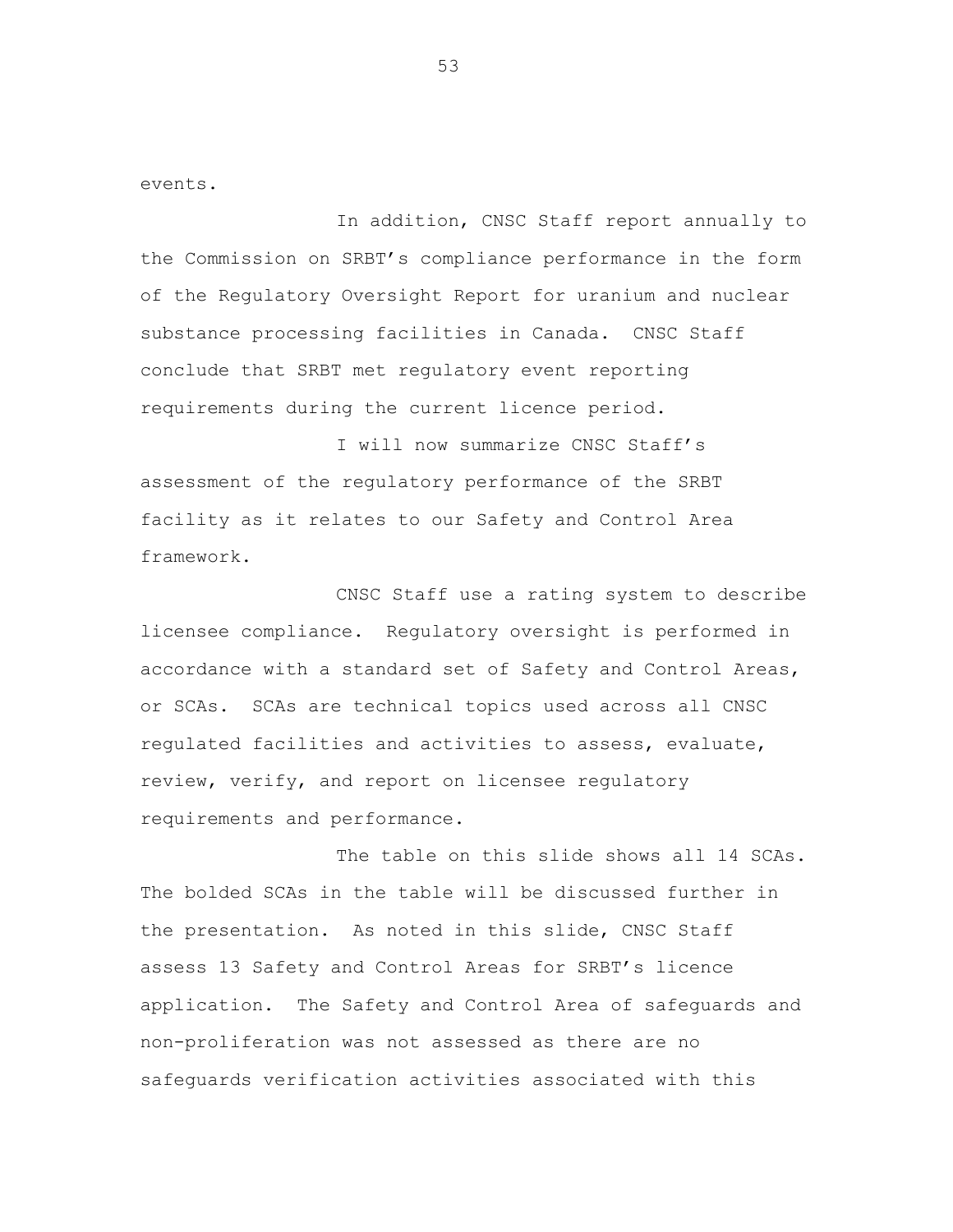licence. As detailed in CNSC Staff's written submission, SRBT's application complies with regulatory requirements. SRBT has maintained a rating of satisfactory or better across all SCAs during the current licence period.

I will start with CNSC Staff's assessment of the management system SCA. SRBT is required to implement and maintain a management system in compliance with the CSA standard on management systems. In 2016, CNSC Staff performed a detailed desktop review of SRBT's management systems documentation and identified that it meets the requirement of the standard. SRBT's management team conducts annual management reviews to assess the effectiveness of the SRBT facility's management system and to consider any trends. SRBT also has dedicated staff to conduct internal assessments, has a design change program, and a records management process. Finally, SRBT has conducted safety assessments which confirm a strong commitment to safety. CNSC Staff conclude that SRBT's management system meets regulatory requirements.

Next is CNSC Staff's assessment of the radiation protection SCA. The radiation protection regulations require licensees to implement a radiation protection program. As part of that program, licensees must keep effective and equivalent doses received by, and committed to persons, as low as reasonably achievable -- or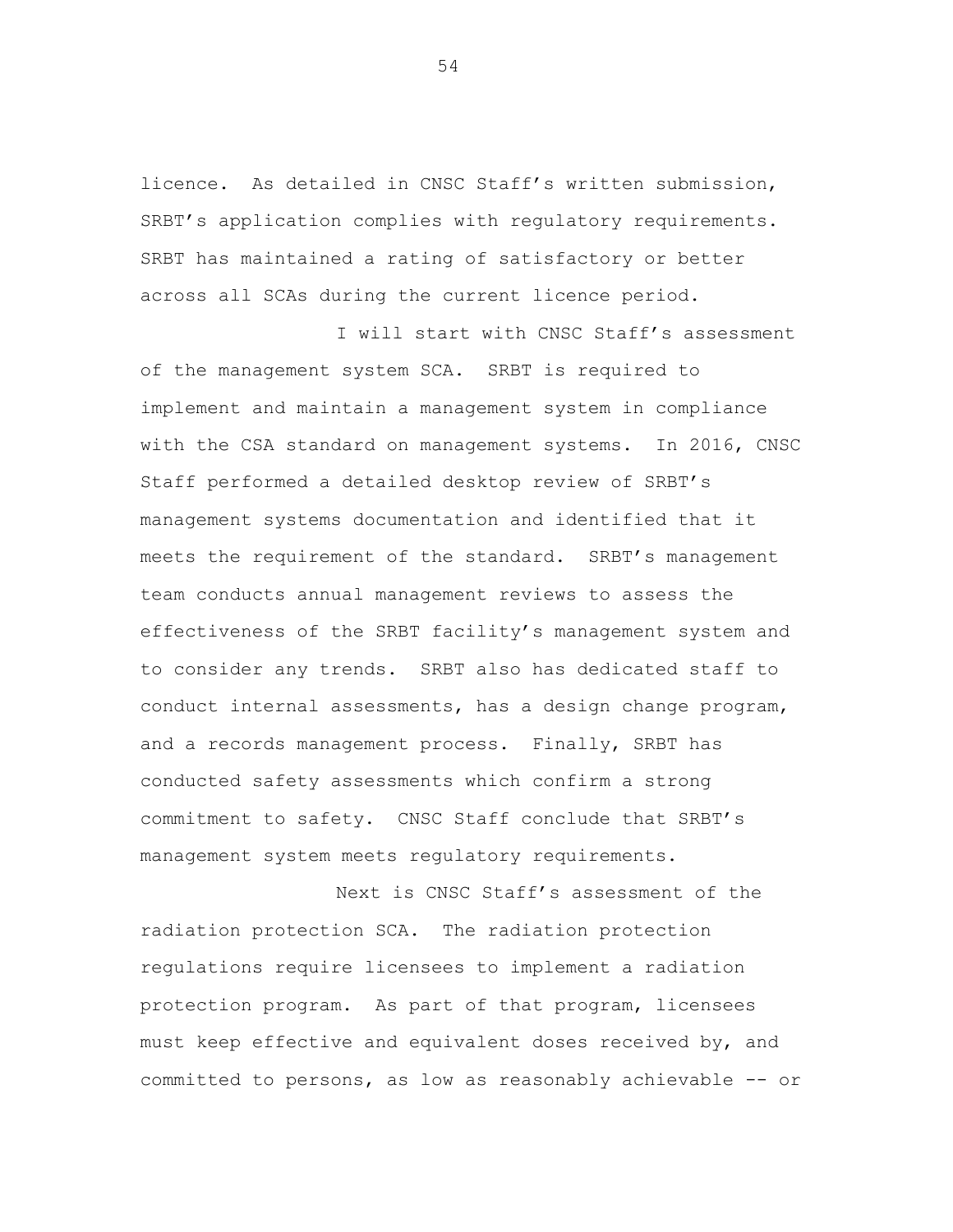ALARA. SRBT has implemented a radiation protection program that meets CNSC regulatory requirements.

The program is effective in keeping doses to workers well below CNSC regulatory dose limits, as will be shown in the next slide. SRBT has also established action levels to carefully monitor their operation and performance. There were no action level exceedances reported to the CNSC during the licence period.

As was mentioned in the previous slide, SRBT consistently maintained doses to nuclear energy workers, or NEWs, below the CNSC's regulatory dose limits during the current licence period. The figure on this slide shows the total effective dose statistics for NEWs at the SRBT facilities over the current licence period. Maximum annual effective doses received by NEWs were well below the regulatory effective dose limit of 50 millisieverts in a one-year dosimetry period for an NEW. SRBT's radiation protection program meets regulatory requirements.

Next in the presentation is CNSC Staff's assessment of the conventional health and safety SCA. SRBT has an effective health and safety program. Through their health and safety program, SRBT has established tools for identifying and controlling hazards. Employees are trained to identify hazards and the various means of minimizing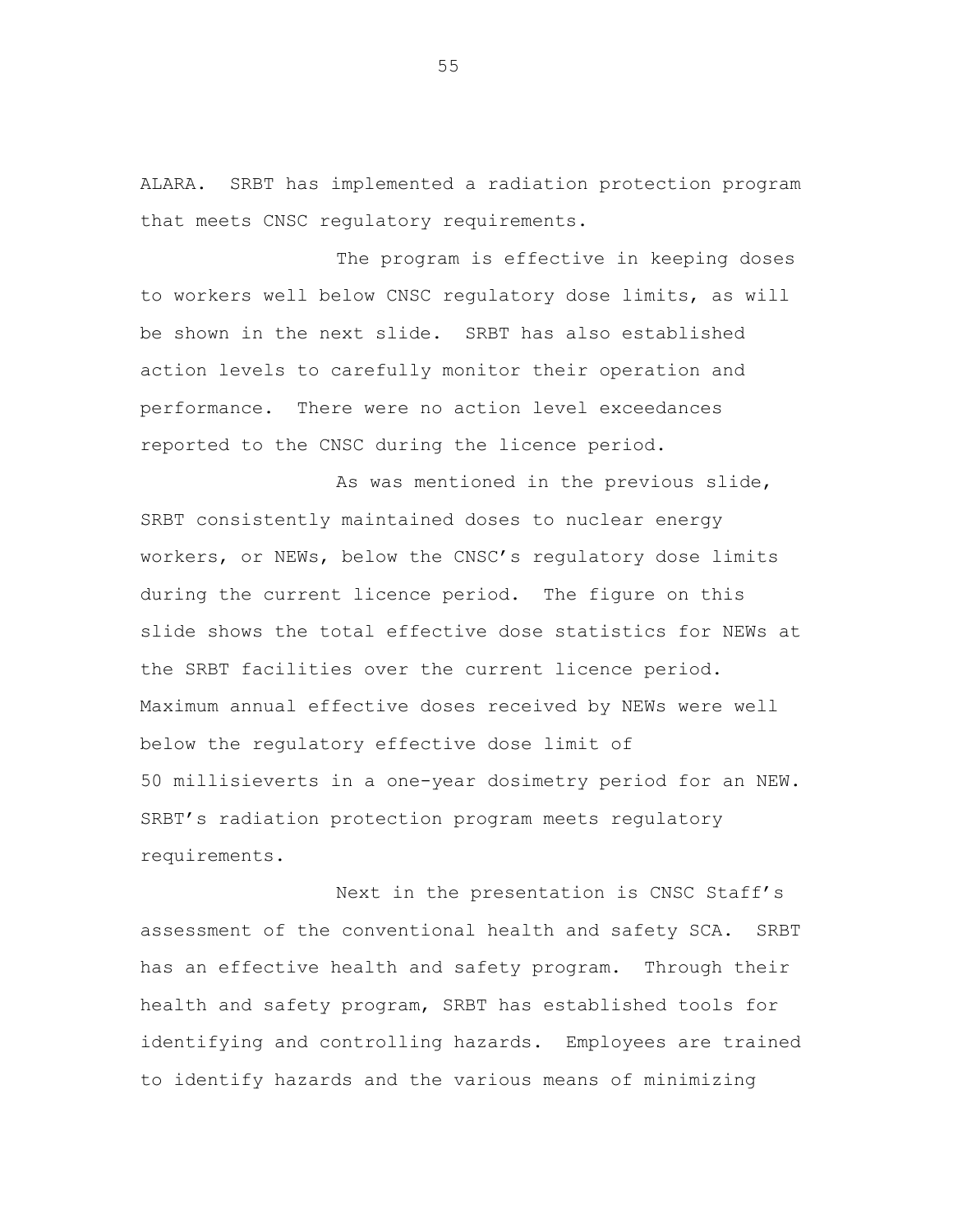risk from those hazards. Safety of employees is maintained through the use of personal protective equipment, use of barriers and signage, as well as general housekeeping.

This slide provides information about the lost-time injuries at the SRBT facility. A lost-time injury is an injury that takes place at work and results in the worker being unable to return to work for a period of time. The number of lost-time injuries and corrective actions taken in response is a key performance indicator for conventional health and safety. Information on the lost-time injuries that occurred in 2017 are summarized in CMD22-H8. CNSC Staff are satisfied with SRBT's reporting and corrective actions for each of the lost-time injuries to prevent recurrence. The data shows that SRBT has continued to demonstrate its ability to keep its workers safe from occupational injuries. SRBT's conventional health and safety system meets regulatory requirements.

Next is CNSC Staff's assessment of the environmental protection SCA. SRBT has an environmental protection program for the SRBT facility. CNSC Staff assessed and concluded that SRBT's environmental protection program is implemented effectively and meets regulatory expectations. Licensees are required to review and update their Environmental Risk Assessment at least every five years, or when there is a major change to their operations.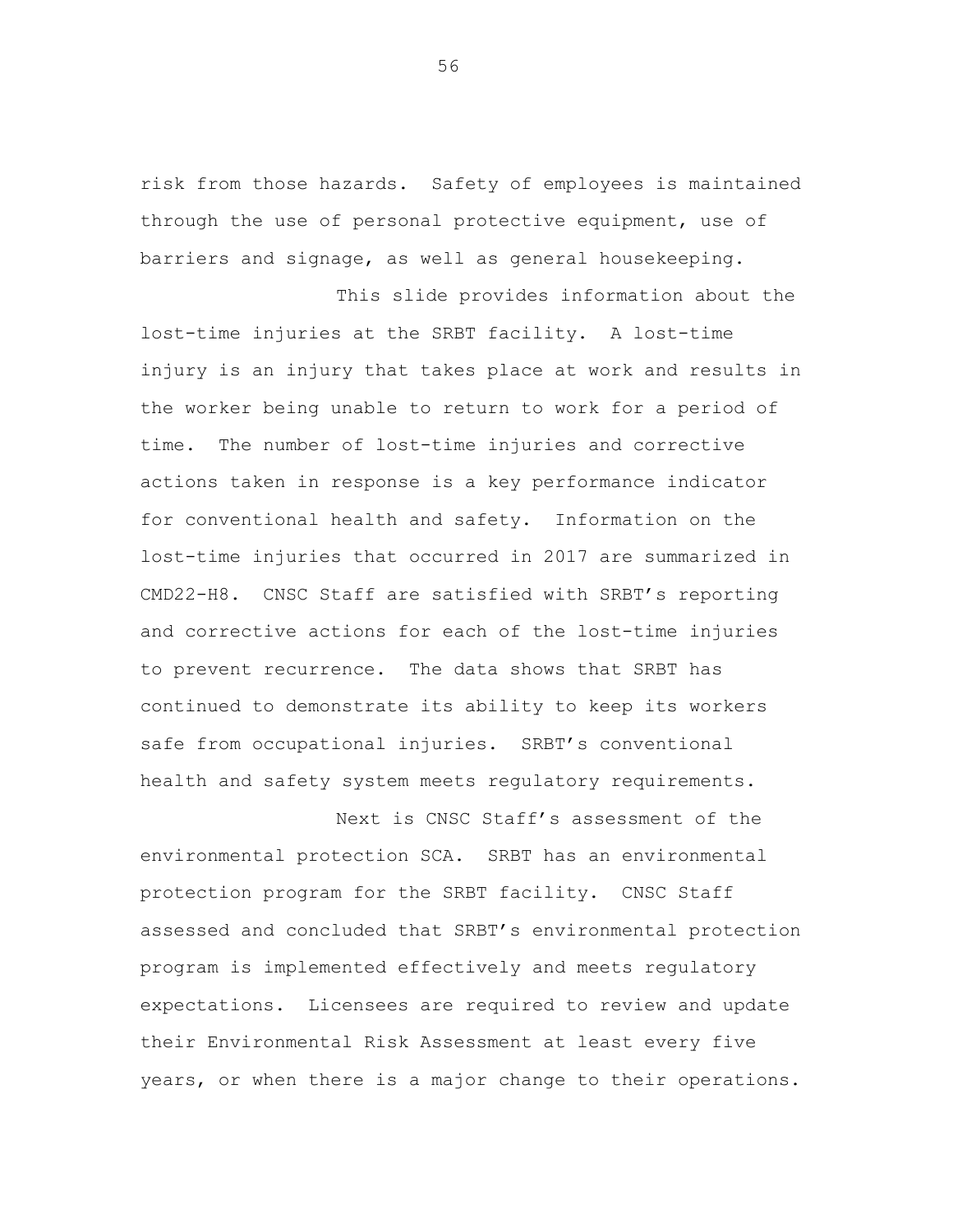CNSC Staff reviewed SRBT's Environmental Risk Assessment in 2020 and concluded that it is acceptable and that the human health and ecological risk attributed to SRBT's operations are negligible. On an ongoing basis, CNSC Staff review the environmental monitoring program results to confirm that the environment and human health are protected. CNSC Staff conclude that SRBT's environmental protection program meets regulatory requirements.

Tritium air emissions are monitored at the stacks associated with the SRBT facility and reported. Emissions are compared to current release limits in this slide. In addition, the SRBT facility has environmental action levels in place to carefully monitor their operations and performance. No action levels for atmospheric emissions were exceeded at any time during the licence period. Furthermore, air emissions have been consistently below licensed release limits.

The table in this slide provides liquid effluent from the SRBT facility and compares it against the current licensed release limits. There are also action levels for liquid effluent releases to carefully monitor their operations and performance. No action levels for liquid effluents were exceeded at any time during the current licence period. Furthermore, liquid effluent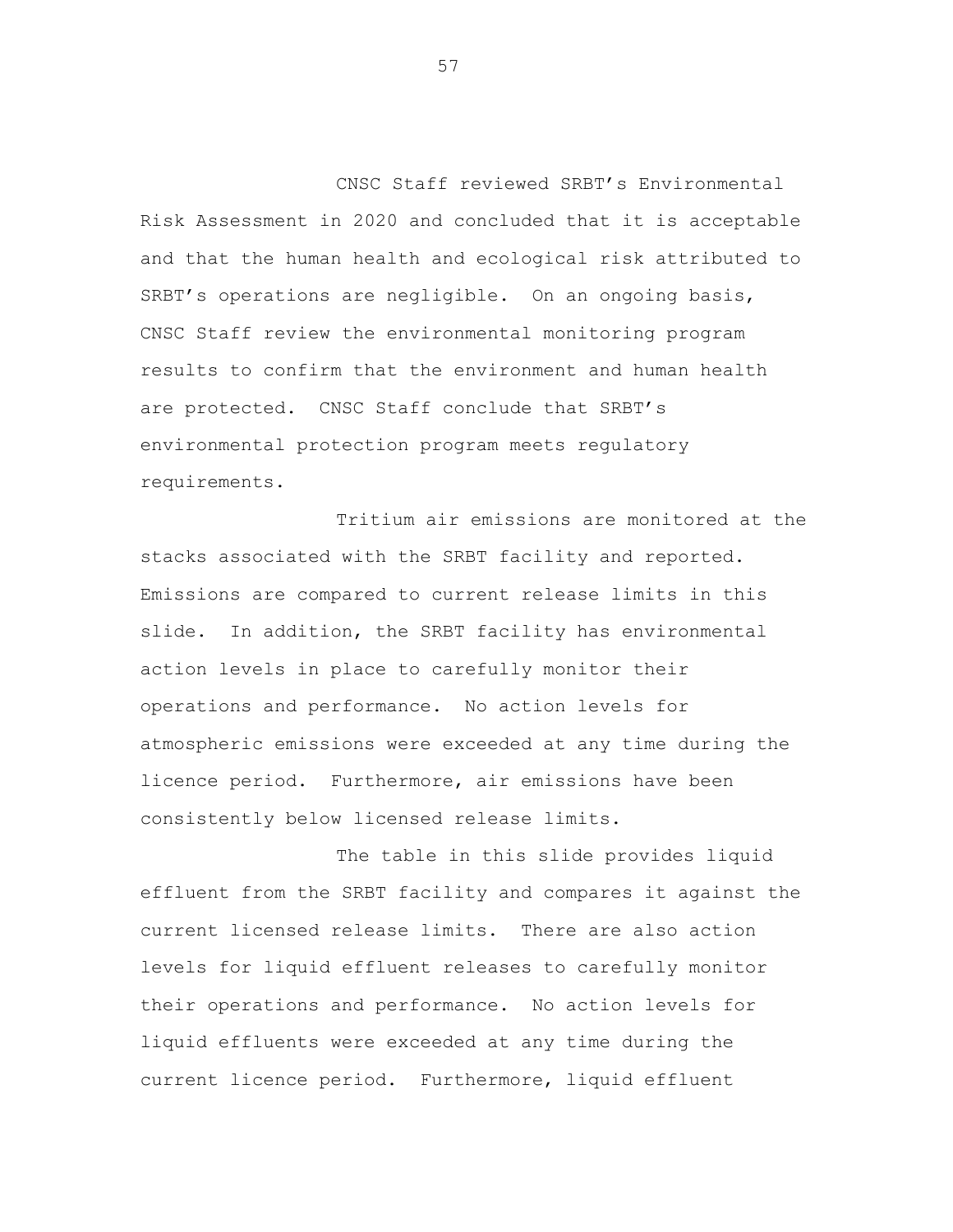releases of tritium have been consistently below licensed release limits.

This figure provides the 2020 average groundwater monitoring data near the SRBT facility. This figure shows a subset of the groundwater wells that SRBT monitors. The green results indicate residential wells, while the blue results indicate business wells around the SRBT facility. The results indicate the two highest groundwater results, both of which are located within the SRBT property limits.

The highest average tritium concentration was reported at 29,513 becquerels per litre from monitoring well MW06-10, which is located directly beneath the area where the active ventilation stacks are located at SRBT. It should be noted that none of the monitoring wells for SRBT are used for drinking water.

As can be seen in the figure, tritium concentrations decreased significantly at locations farther away from the SRBT facility, which is consistent with the air deposition distribution patterns of tritium releases and slow groundwater movement conditions. Tritium values in monitoring wells located in residential areas are below 100 becquerels per litre, which is well below the provincial drinking water standard of 7,000 becquerels per litre.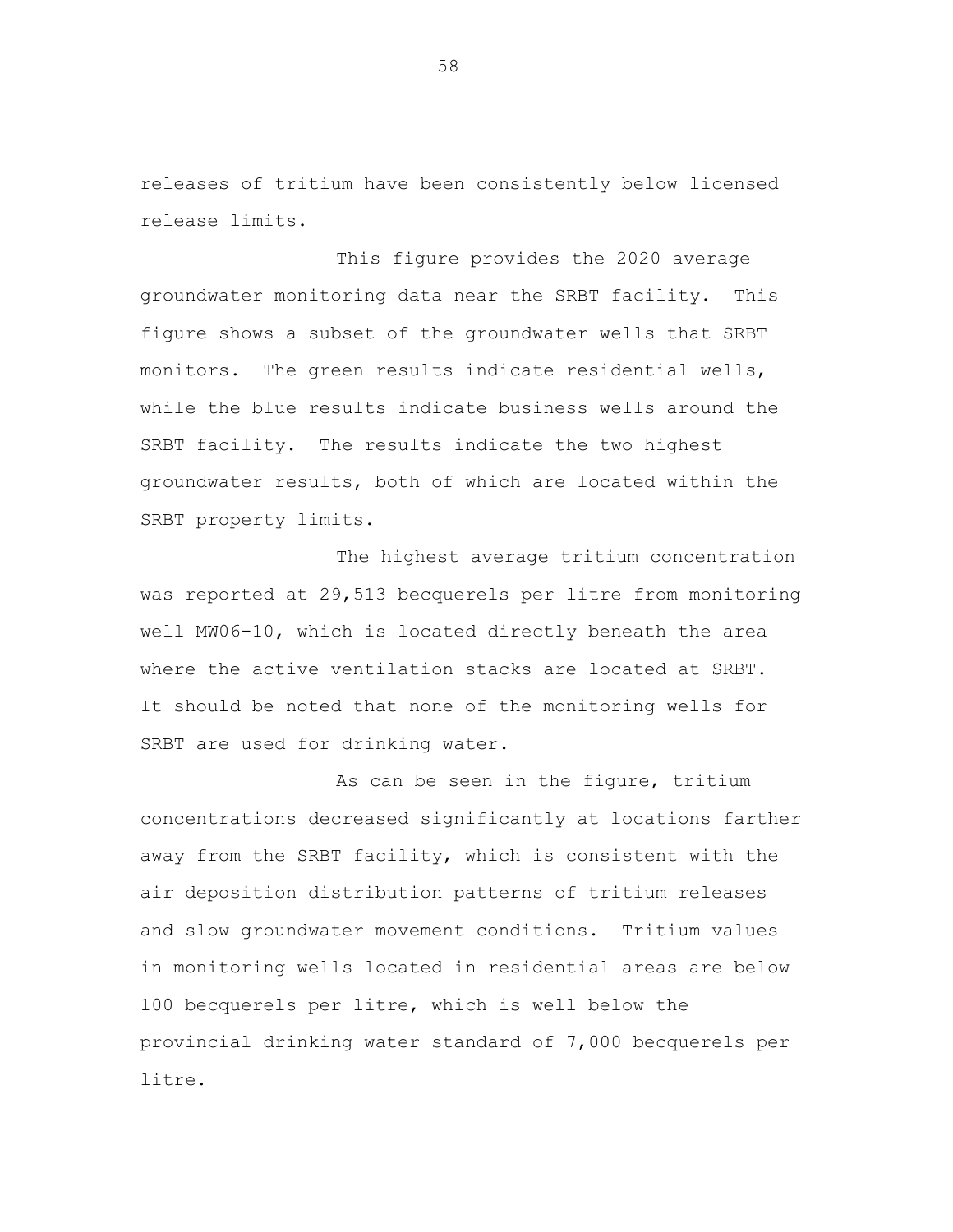Of all the monitoring wells, only one groundwater monitoring well, MW06-10, exceeded the Ontario Drinking Water Quality Standard of 7,000 becquerels per litre. This well is located directly beneath the area where the active ventilation stacks are located. These high values of tritium are representative of contamination from the site in the early 2000s and wet deposition under normal operational conditions. This well is a dedicated, engineered groundwater monitoring well at the facility within a secured area and is not available to be used as a source of water consumption.

Overall, CNSC staff conclude that the tritium inventory in the groundwater system around the facility has been stable under normal operating conditions. CNSC staff conclude that the residents in the area and the Muskrat River remain protected.

SRBT calculates the maximum dose to the public as a result of releases from the operation of the SRBT facility. The CNSC's requirement for following the ALARA principle, taking into account social and economic factors, means that SRBT must monitor their facilities to keep doses to the public below the annual dose limit of one millisievert per year, prescribed in the *Radiation Protection Regulations*. The table on this slide shows the estimated doses to the community from the SRBT facility.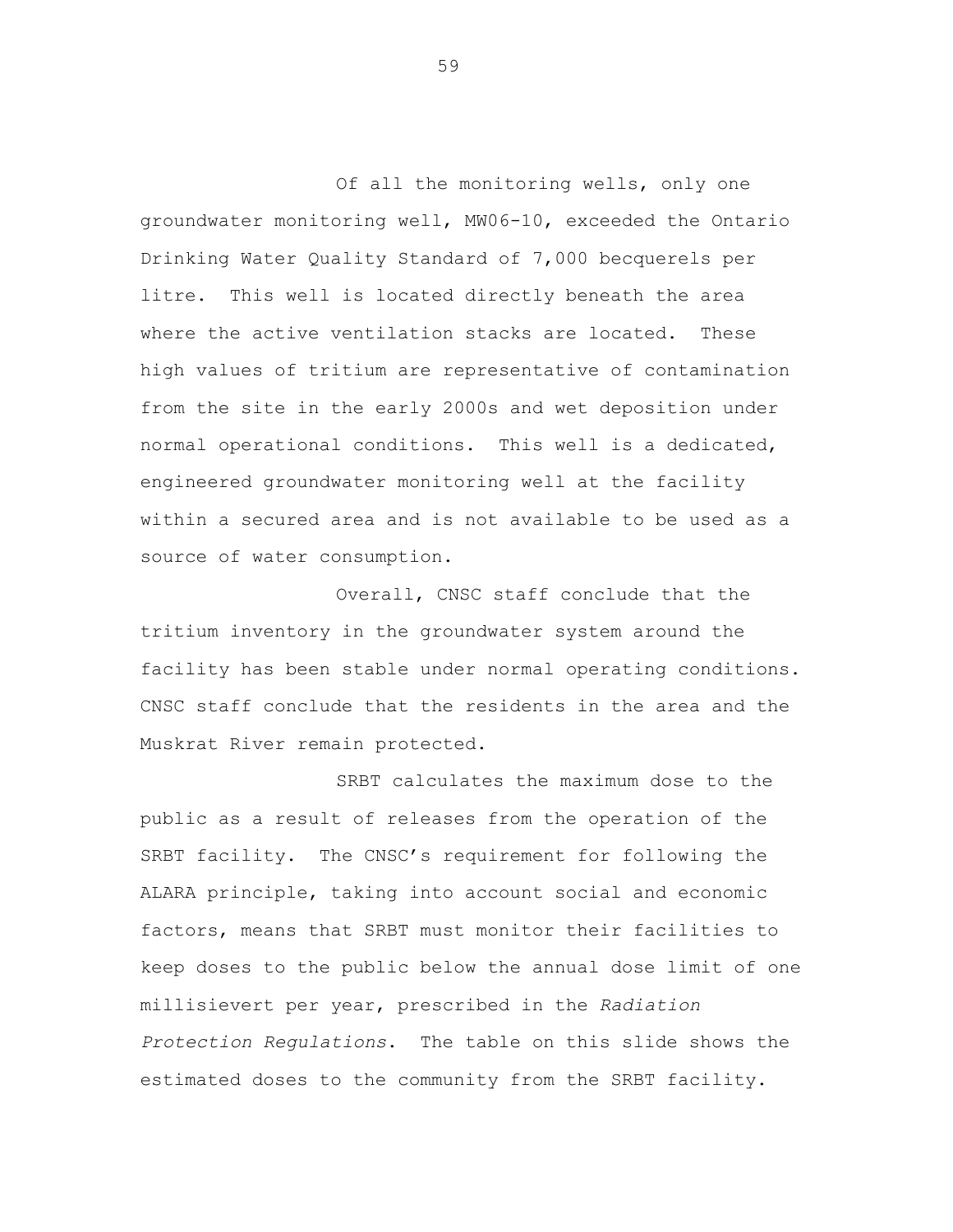The doses continue to be well below the regulatory annual public dose limit.

Now I will speak to the CNSC's independent environmental monitoring program, or IEMP. Five IEMP sampling campaigns were conducted in the area around the SRBT facility between 2013 and 2021. Sampling occurred at the perimeter to the SRBT facility, along the Muskrat River, as well as the City of Pembroke. The samples included air, water, soil, vegetation, and foodstuffs. All samples were analysed for tritium.

The results are posted on the CNSC IEMP online dashboard. The IEMP results support Staff's assessment that the licensee's environmental protection program is effective. The results add to the body of evidence that people and the environment in the vicinity of the SRBT facility are protected and that there are no anticipated health impacts.

Next is CNSC Staff's assessment of the emergency management and fire protection SCA. SRBT has implemented and maintains a nuclear emergency preparedness and response plan in accordance with REGDOC 2.10.1. CNSC Staff concluded that SRBT met their emergency management and response program objectives with an adequate onsite and off-site response to a significant fire event, as demonstrated in their October 2021 full-scale exercise.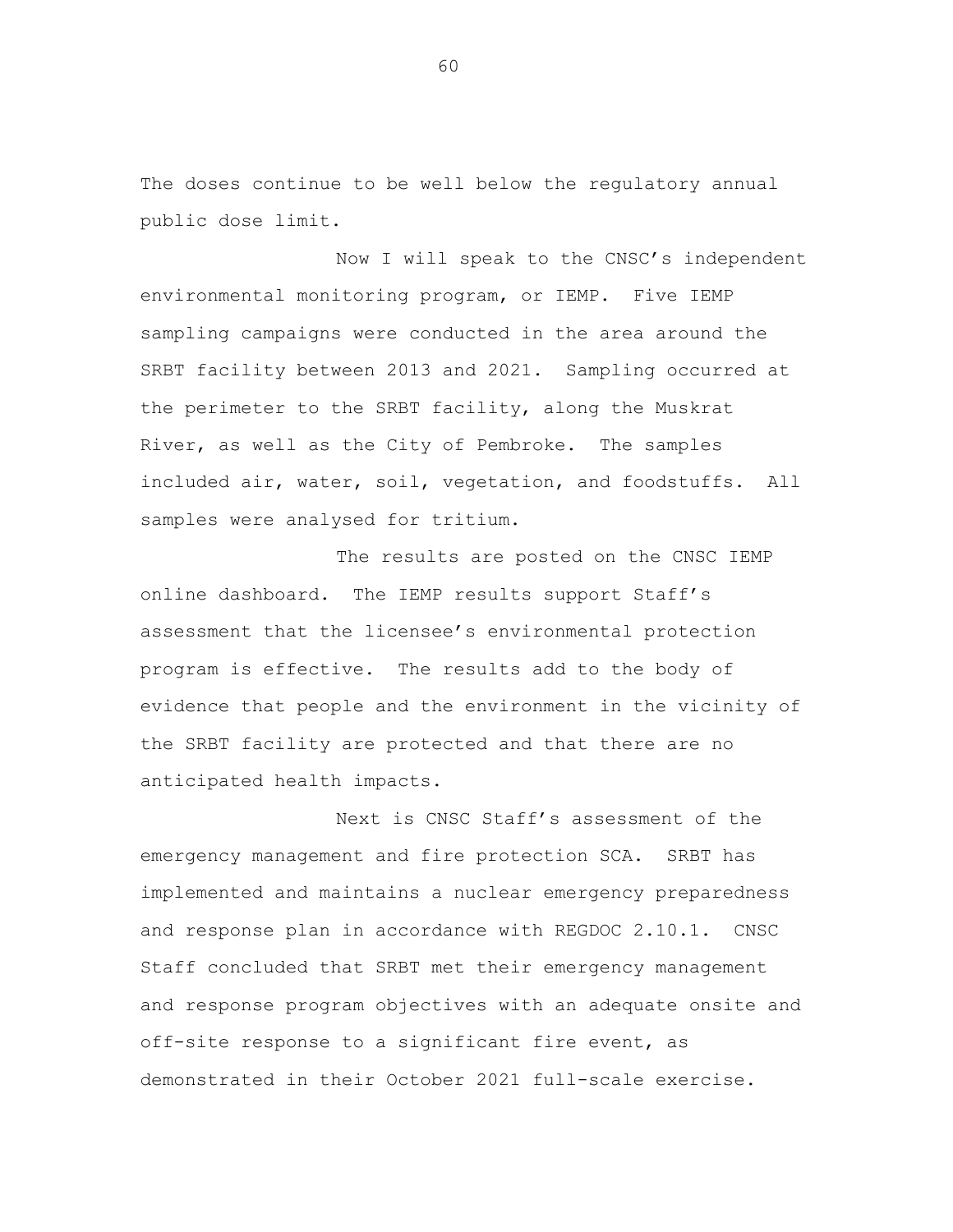During the exercise, CNSC staff also observed SRBT's implementation of preventative measures to minimize the risk of COVID-19 transmission following Canada Public Health COVID-19 guidelines. SRBT's emergency management and fire protection program meets regulatory requirements.

Next is CNSC staff's assessment of the waste management SCA. The routine processing of tritium for the purposes of manufacturing gaseous tritium light sources and devices, results in the generation of small quantities of tritium contaminated waste materials. SRBT maintains a waste management program for their facility in compliance with the relevant CSA standards.

Tritium contaminated waste materials are characterized by qualified members of the SRBT Health Physics Team and are routinely directed through the most appropriate waste stream. Waste materials that are characterized as being contaminated to levels that exceed clearance levels are dispositioned through licensed radioactive waste management service providers. CNSC Staff conclude that SRBT's waste management program meets regulatory requirements.

Next is CNSC Staff's assessment of the packaging and transport SCA. SRBT has developed and implemented a packaging and transport program to ensure all shipments leaving their facility are in compliance with the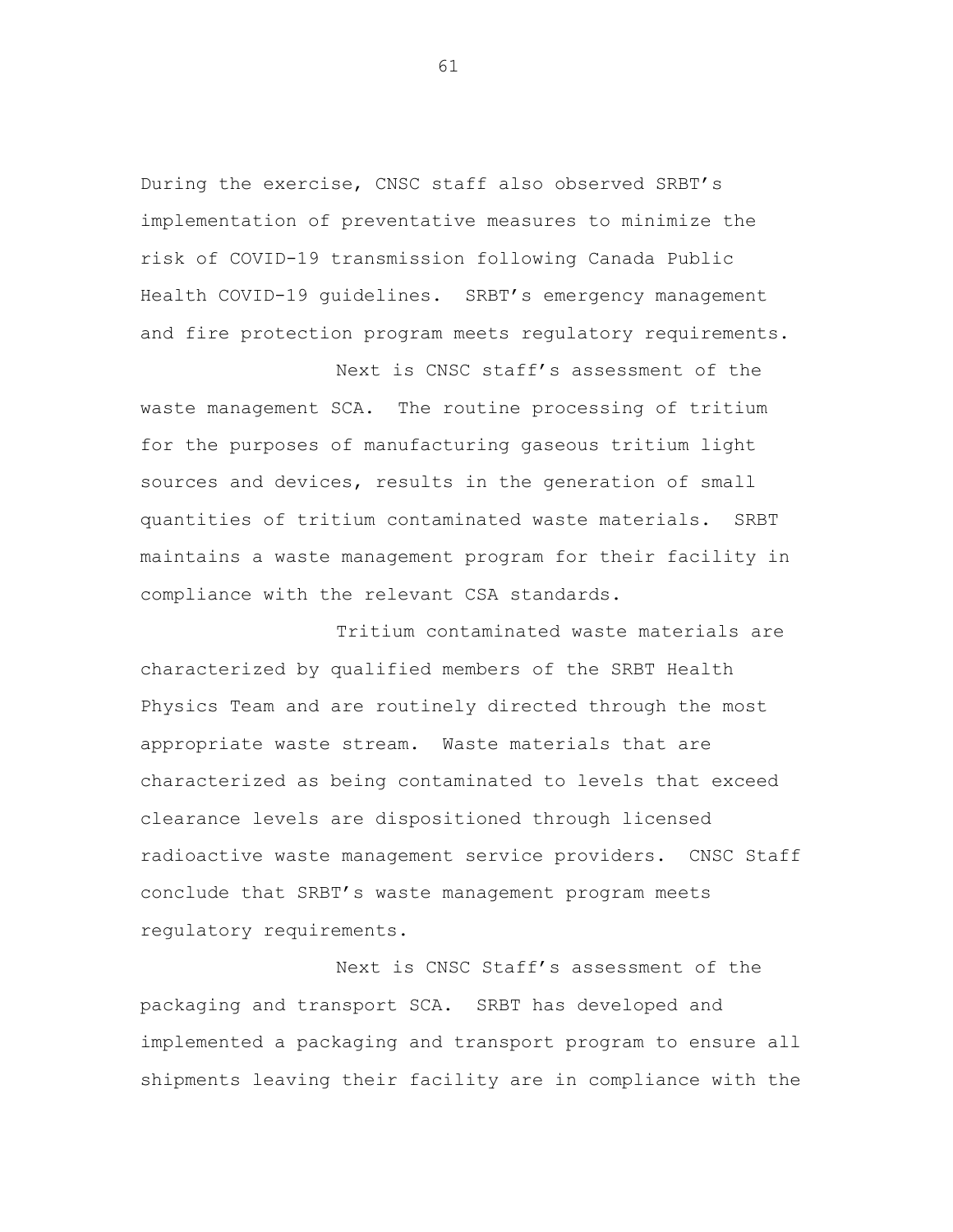*Packaging and Transport of Nuclear Substances Regulation* and the *Transport of Dangerous Goods Regulation*s. SRBT's packaging and transport program covers elements of package design and maintenance, and the registration for use of certified packages. CNSC Staff conclude that SRBT's packaging and transport program meets regulatory requirements.

Thank you. I will now pass the presentation back to Mr. Andrew McAllister.

**MR. McALLISTER:** Thank you, Mr. Posada. I will now discuss other matters of regulatory interest.

This slide provides information on the status of SRBT's financial guarantee. As of October 2021, SRBT's financial guarantee was at a value that exceeds the cost estimate in the CNSC accepted Preliminary Decommissioning Plan for the facility. The financial guarantee is in the form of a cash fund held in escrow and was accepted by the Commission through a hearing in writing in December 2020. The next revision of SRBT's financial guarantee is expected in 2024. SRBT's financial guarantee is valid, enforceable, and sufficient to fund SRBT's decommissioning obligations.

CNSC Staff have reviewed SRBT's public information disclosure program and determined that it identifies clear goals and objectives in terms of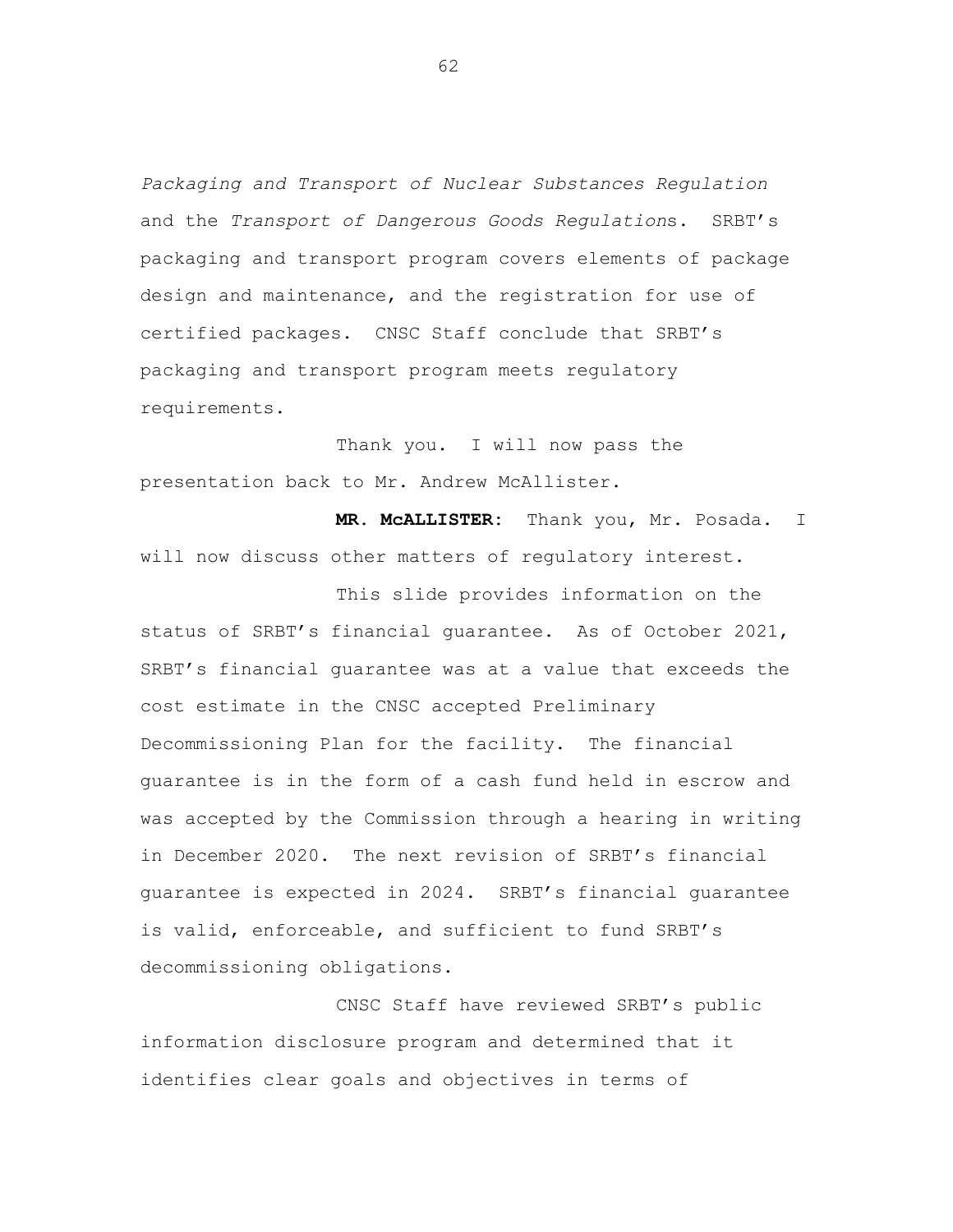dissemination of information to targeted audiences, identifies multiple target audiences in close proximity to the licensed facility, such as residents of the City of Pembroke, Indigenous Nations and communities, local businesses, elected officials, and special interest groups.

members of the public who want to obtain additional information and outlines the communications approach that SRBT will deploy to reach target audiences. SRBT's public information disclosure program meets CNSC requirements.

It provides contact information for

With respect to public engagement, a number of events have occurred. The announcement for the Notice of Hearing was posted on CNSC's website on August 30th, 2021. It also provided notification for the availability of up to \$50,000 of funding through the participant funding program.

On January 25th, 2022, CNSC Staff held two webinars, one in English and one in French. The meet the nuclear regulator webinars included information on SRBT's licence application, CNSC's licensing process, information on how to participate in the hearing, and Indigenous engagement and consultation. The agenda slide from the English presentation is shown here.

The CNSC participant funding program assists members of the public, Indigenous nations and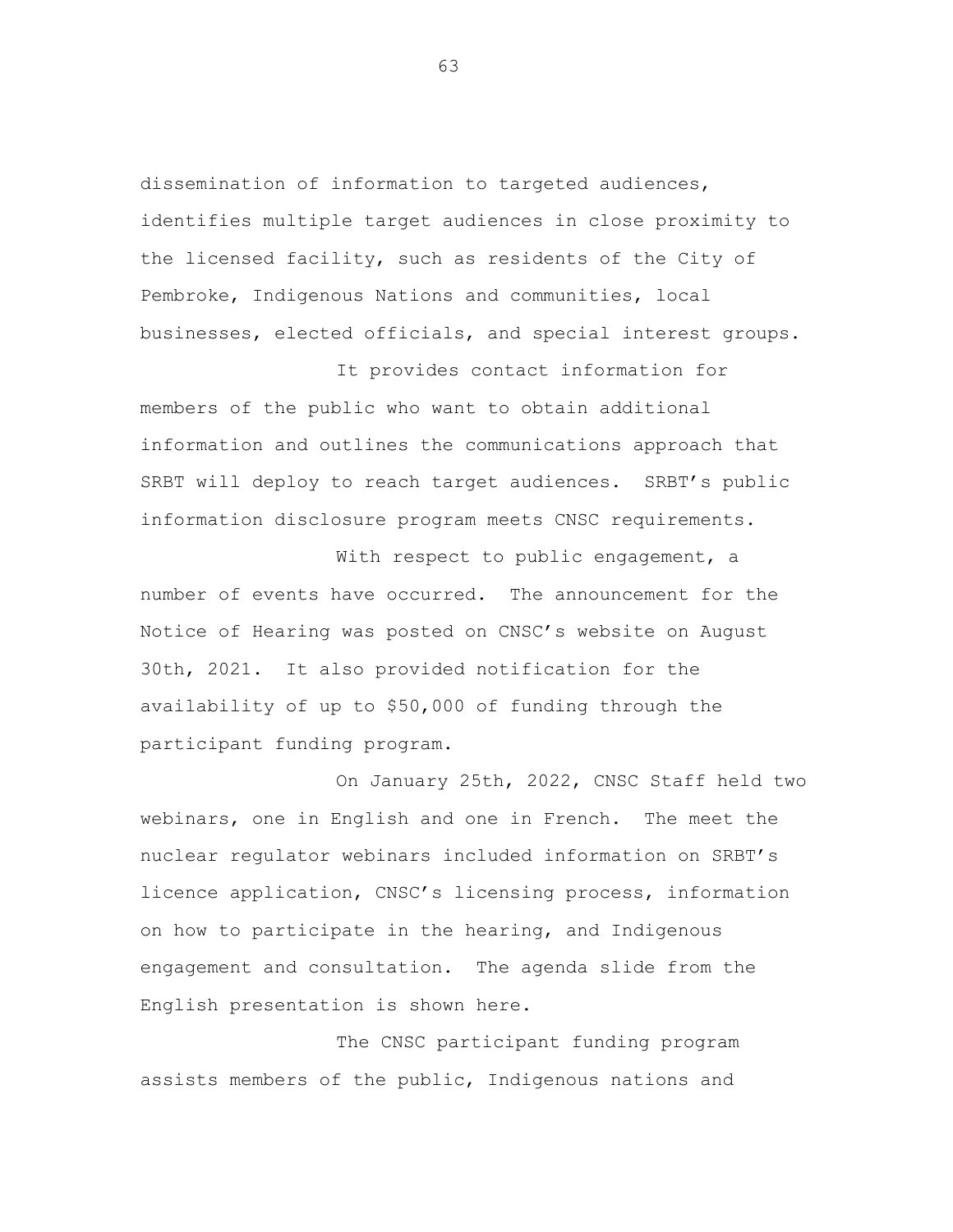communities and other stakeholders in providing value-added information to the Commission through an informed and topic-specific interventions. The PFP recipients for the SRBT licence process are the Algonquins of Ontario, Algonquins of Pikwakanagan First Nation, Anna Tilman, Concerned Citizens of Renfrew County, and David Winfield.

A total of 16 interventions were received. Eleven (11) interventions indicated support from local businesses, groups and individuals. There is an Indigenous grouping of themes that include more engagement opportunities concerning facilities within their territory, more involvement in CNSC's independent environmental monitoring program, meaningful opportunities for participation, including the inclusion of Indigenous knowledge in the regulatory oversight process. There is a grouping of themes in the other interventions that include the remaining topics identified on this slide.

I will now present information on CNSC Staff's proposed licence and *Licence Conditions Handbook*.

SRBT is requesting a 15-year licence period. The proposed licence includes standard licence conditions. A draft *Licence Conditions Handbook*, or *LCH* for short, uses the CNSC standard template, which includes a preamble and compliance verification criteria, which include CNSC Regulatory Documents and CSA group standards.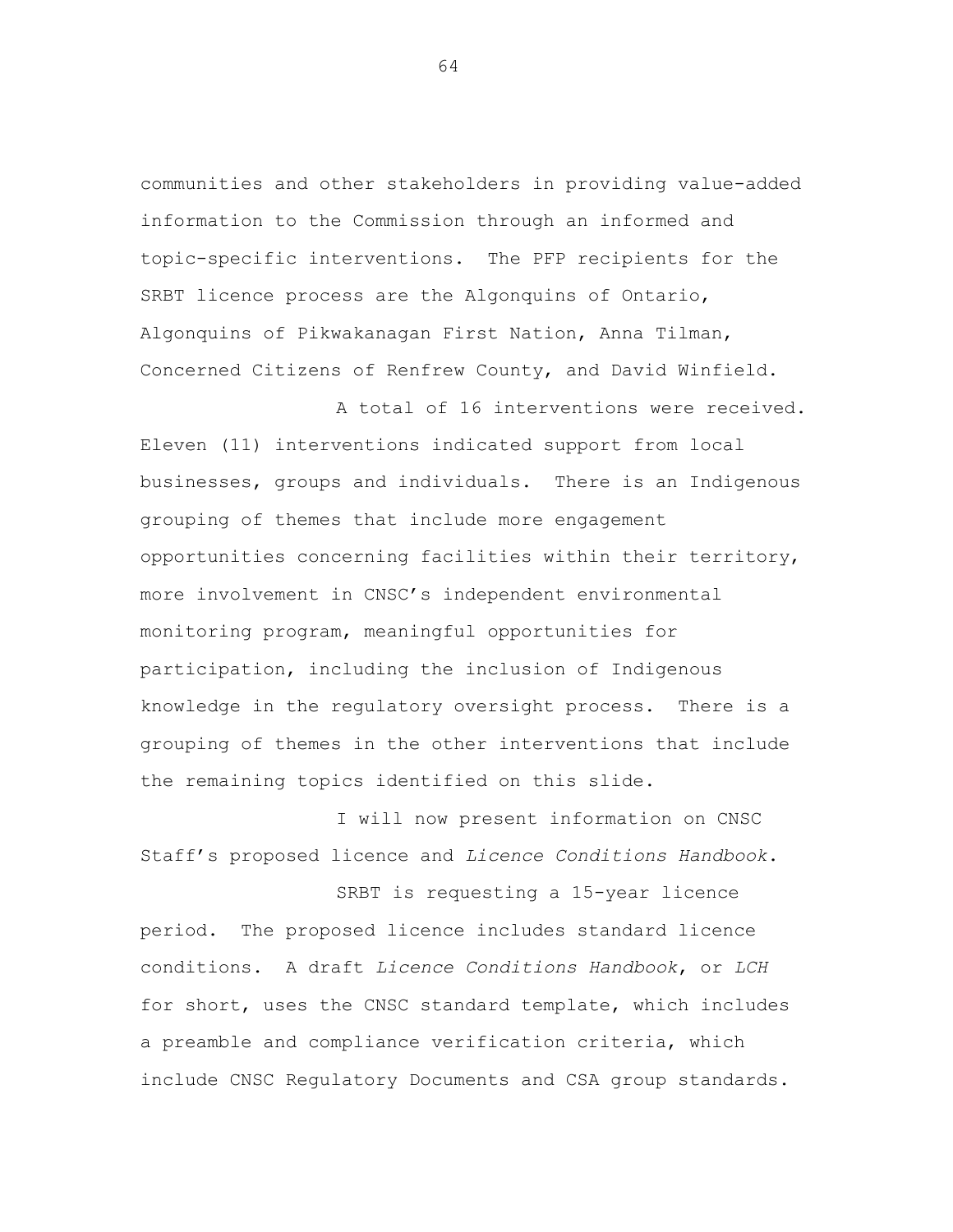Guidance is also provided, where applicable, enhancing the effectiveness of the measures for each Safety and Control Area.

As part of its application, SRBT requested a renewal of their licence for a period of 15 years. The requested licence period is longer than the current seven-year period and longer than CNSC licences issued to other Class 1 nuclear facilities across Canada of 10 years.

In developing the rationale for the requested licence period, CNSC staff evaluated the criteria from CMD 02-M12, New Staff Approach to Recommending Licence Periods, which was presented to the Commission in March 2002. The CMD presented a risk-informed process on the basis of recommending licence periods to the Commission of the following criteria.

The duration should be commensurate with the licence activity, the hazards associated with the licence activity are well characterized, a management system be in place to maintain licensed activities safely, an effective compliance program is in place for both the CNSC and the applicant, a consistent and good operating experience -- sorry, my apologies. Consistent and good operating experience and compliance, and whether there are any significant plans for future operations of the licensed activity.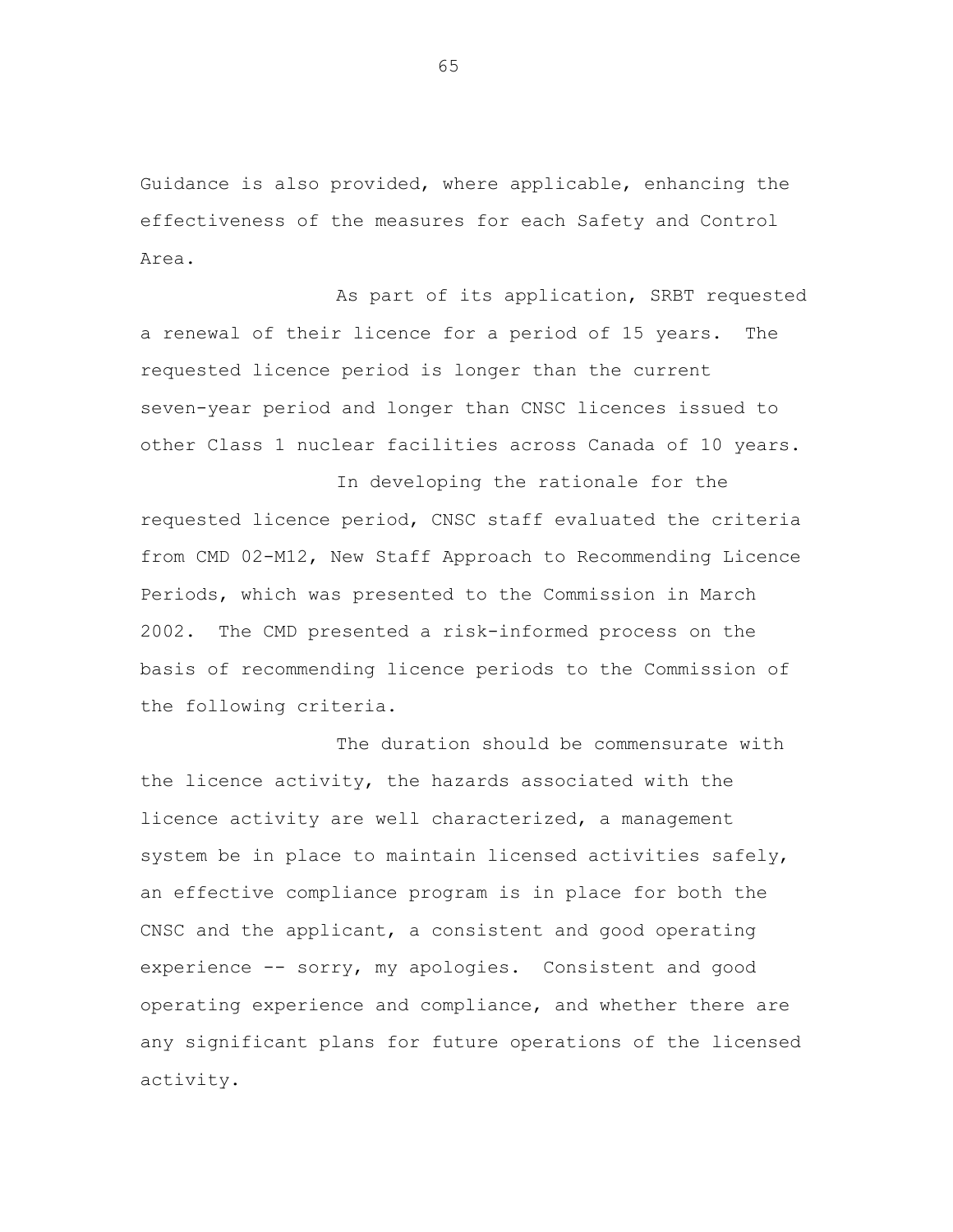When assessing the proposed licence period, CNSC Staff considered a number of those factors as follows.

Activities conducted under this licence are significantly less complex than other Class 1 nuclear facilities. The hazards associated with the licensed activity are well understood and characterized as documented in the SRBT safety analysis and environmental risk assessment, the latter of which has been validated through actual measurements over extended periods of time.

The facility continues to maintain safe operations in accordance with their operating limits and conditions as documented in their safety analysis report. The potential risks from physical stressors as well as from radiological and hazardous releases to the atmospheric, hydrogeological, aquatic, terrestrial and human environments from the SRBT facility are negligible.

The SRBT facility is a mature facility of established programs and a management system that meets CSA Standard N286 and is focused on continued improvement. The licensee reviews key documents such as the safety analysis report, fire hazard assessment, environmental risk assessment and preliminary decommissioning plan every five years.

The licensee's performance during the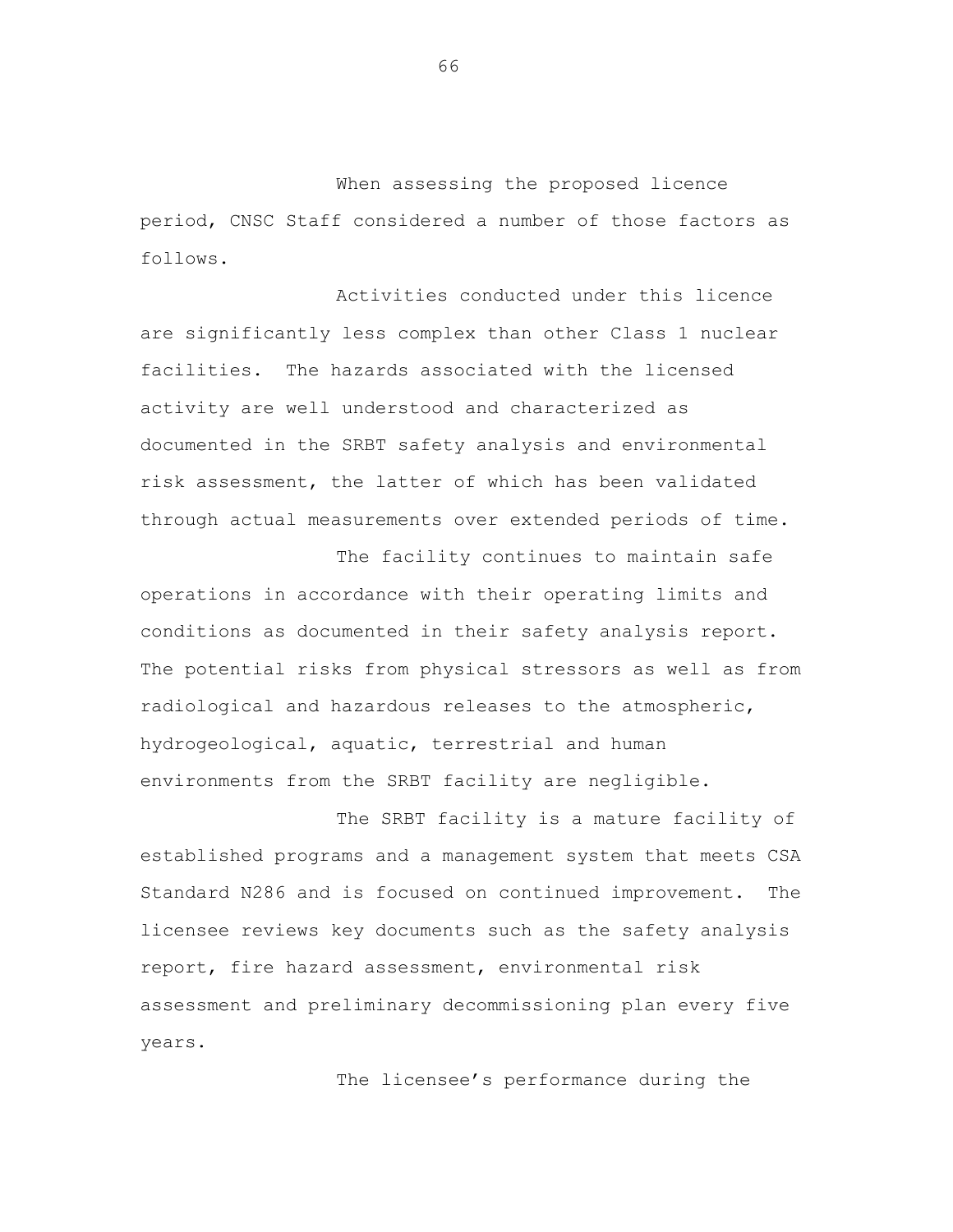current licence term across the Safety and Control Areas was either satisfactory or fully satisfactory. Prior to 2015, during the previous licensing term, SRBT performed at a similar level.

SRBT's reporting is in compliance with regulatory requirements and events as well as inspection findings were of low safety significance and addressed to the satisfaction of CNSC Staff. The licensees expect their operations to remain stable and not change over the proposed licence period, as they have requested a licence with no changes to their current activities.

CNSC Staff maintain risk-informed regulatory oversight for this facility through desktop reviews, inspections and event reviews. This will be maintained moving forward.

Based on CNSC Staff's analysis of the aforementioned factors, we recommend the 15-year licence term that SRBT has requested.

Sorry; I've just lost my place here.

Looking forward on the proposed licence period, the CNSC will continue to employ evolving communication strategies and trust initiatives with the examples of the SRBT facility-specific web page and making the SRBT Environmental Protection Report online being highlighted in this slide.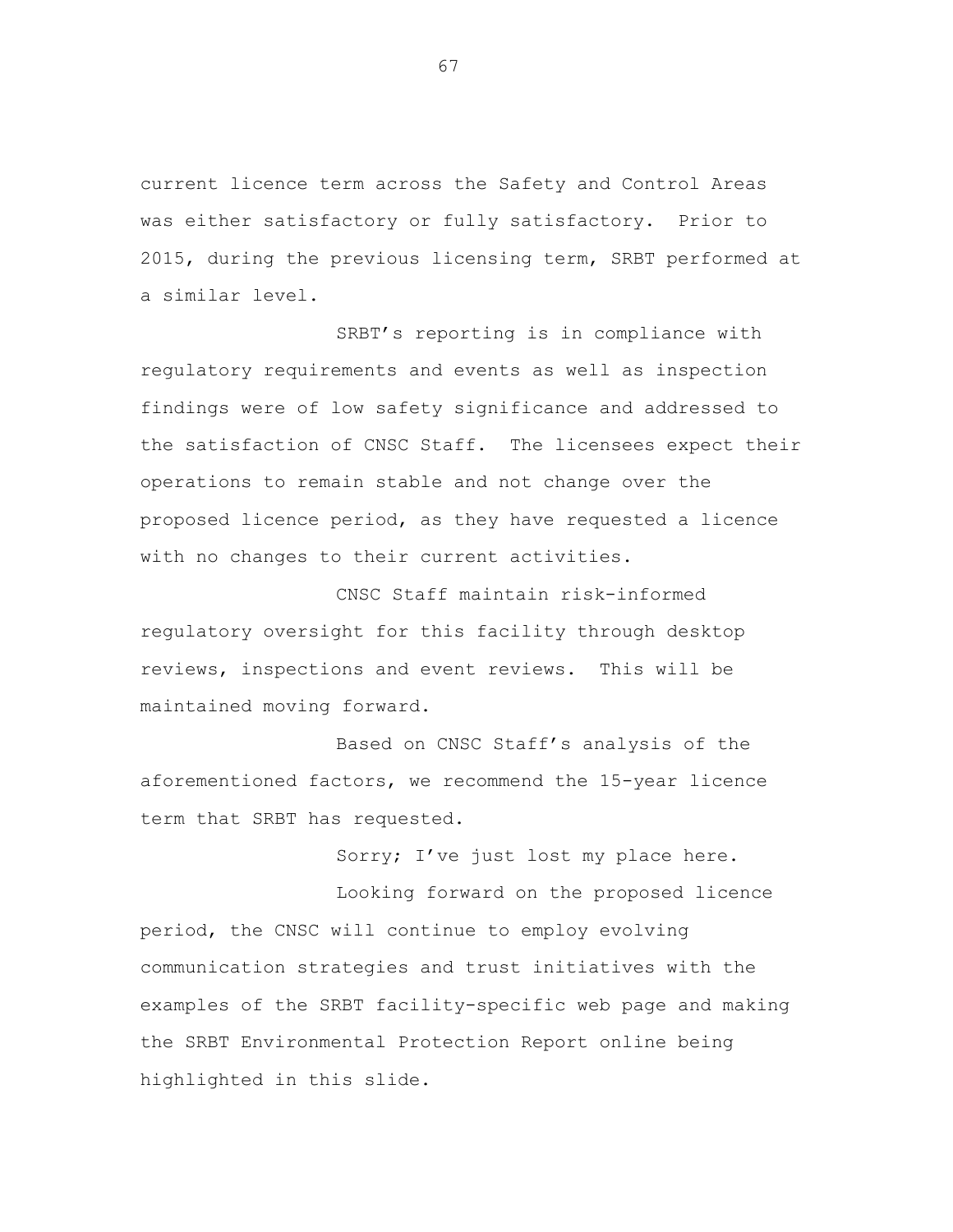CNSC will also continue to build strong relationships with Indigenous Nations and communities, for example, through formalizing terms of reference as well as providing opportunities for their participation in CNSC's IEMP. Specifically for Indigenous groups and communities -- Indigenous Nations and communities identified for the SRBT hearing, the CNSC currently has long-term engagement terms of reference with the Métis Nation of Ontario, and we are working on long-term engagement terms of reference with the Algonquins of Pikwakanagan First Nation and the Kebaowek First Nation.

We have offered to work on similar agreements with the Algonquins of Ontario and the Kitigan Zibi Anishinabeg First Nation.

Regarding the Commission's involvement through the proposed licence period, there will continue to be unscheduled reporting through -- sorry, will continue to be scheduled reporting through the Regulatory Oversight Report as well as unscheduled reporting through event initial reports, notifications of deviations from the licensing basis and review of orders and other enforcement actions.

I will now outline CNSC Staff's conclusions and recommendations for the SRBT facility. Based on the technical assessment of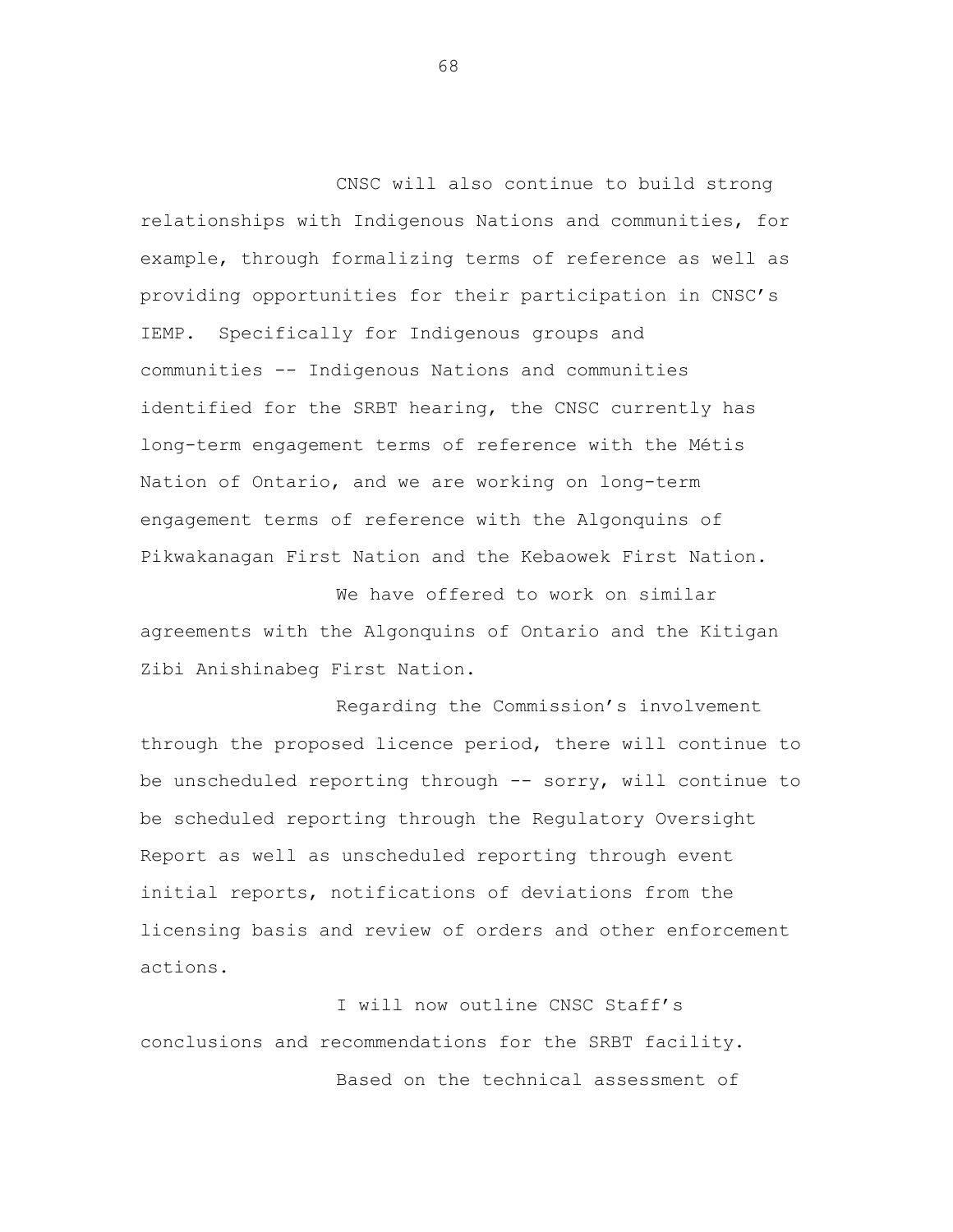SRBT's application and supporting information, CNSC Staff conclude that the application complies with regulatory requirements and the licensee's performance during the current licence period was satisfactory and met regulatory requirements.

CNSC Staff recommendations to the Commission are as articulated previously in this presentation and are repeated on this slide. I will not re-read them.

Thank you, merci. We are available to respond to any questions you may have.

**THE PRESIDENT:** Thank you very much, Ms. Murthy, Mr. McAllister and Mr. Posada, for that presentation.

We will now take a break and we'll resume with presentations by intervenors at 11:00 a.m. Eastern Standard Time. Thank you.

- --- Upon recessing at 10:45 a.m. / Suspension a 10 h 45
- --- Upon resuming at 11:00 a.m. / Reprise à 11 h 00

**THE PRESIDENT:** Welcome back. We will now move to the interventions, and Denis, over to you for a few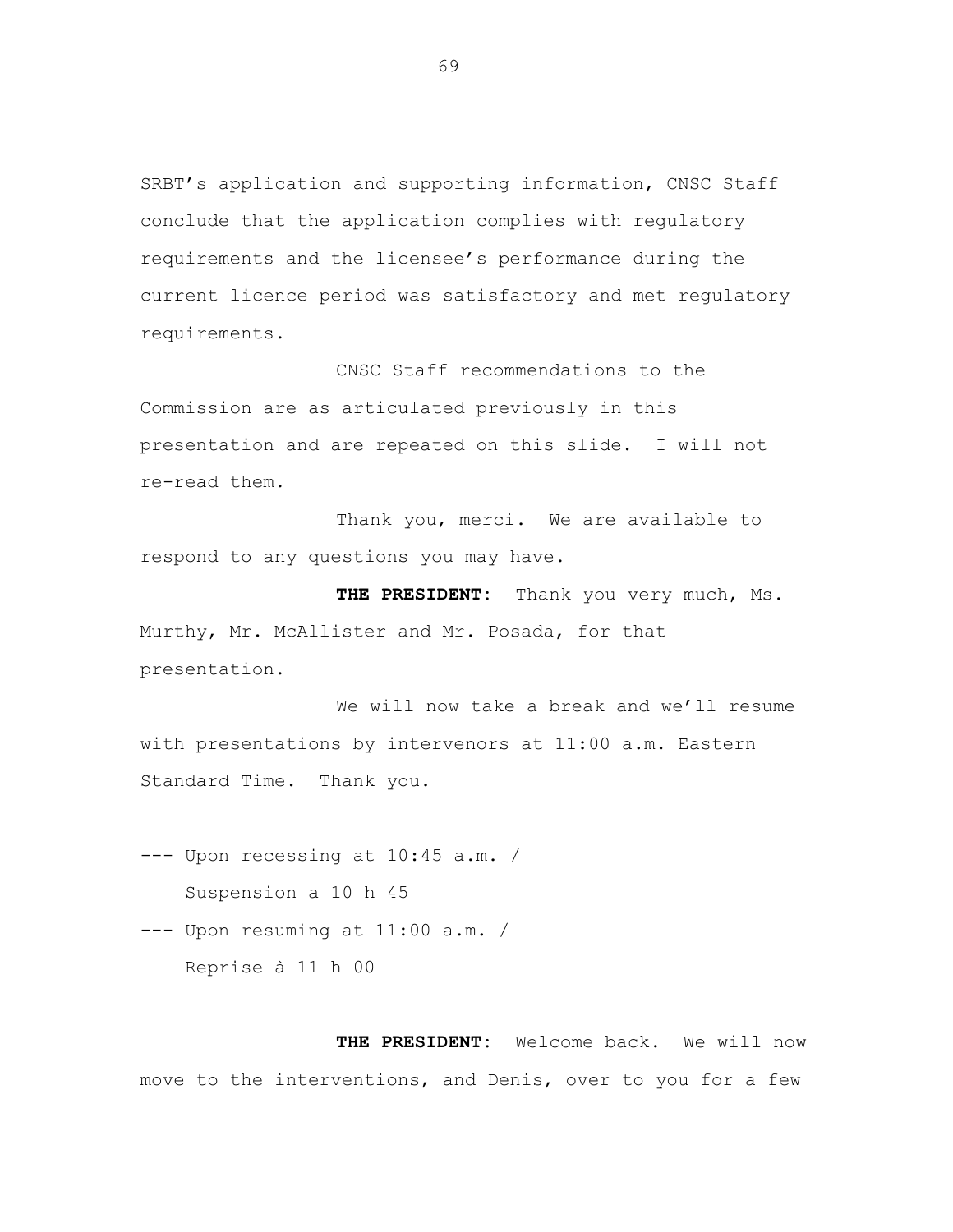remarks, please.

**THE REGISTRAR:** Before we start, I would like to remind intervenors appearing before the Commission today that we have allocated 10 minutes for each oral presentation, and I would appreciate your assistance in helping us to maintain that schedule.

Your more detailed written submission has already been read by the Members and will be duly considered. There will be time for questions from the Commission after each presentation, and there is no time limit ascribed for the question period.

I will ask that once your presentation and the associated question period are over, that you leave the Zoom session. You will be able to continue following the hearing via the live webcast on the CNSC website.

Madam President?

**THE PRESIDENT:** Thank you. The first presentation is by Ms. Anna Tilman as outlined in CMDs 22-H8.3 and H8.3A. Ms. Tilman, the floor is yours.

**MS. TILMAN:** Can you hear me? No, they're not hearing me.

**THE PRESIDENT:** No, we can hear you, Ms. Tilman.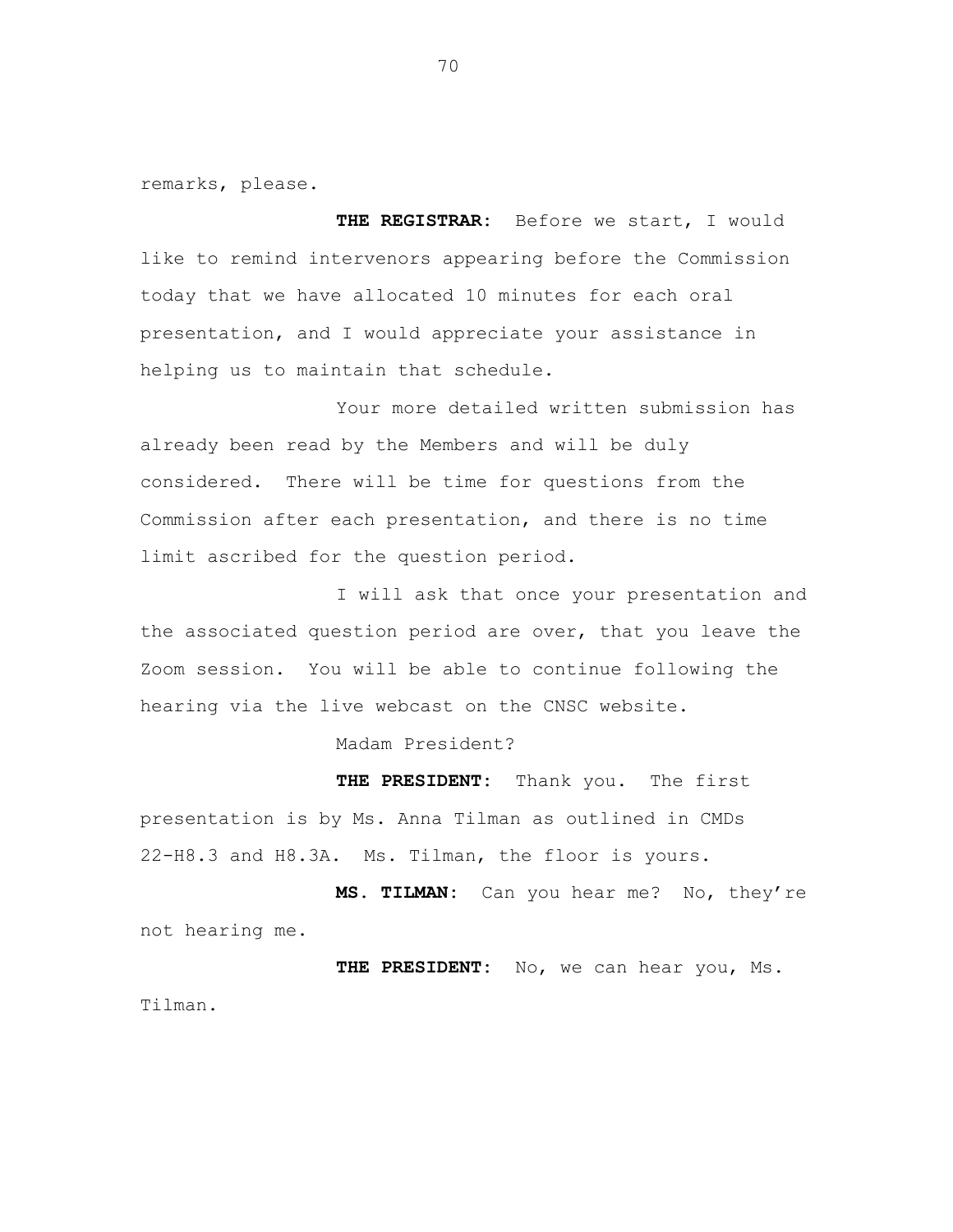## **CMD 22-H8.3/22-H8.3A**

**Oral presentation by Anna Tilman**

**MS. TILMAN:** Oh, okay. So I can begin my presentation then. Okay. And I will ask for the next slides.

So I would like to introduce an acknowledgment first. I would like to acknowledge the work of Dr. Rosalie Bertell, who passed away a number of years ago, but who got me involved in these hearings, in particular my first hearing, which was on SRBT in 2010 and a remarkable person.

So the current operations are well-known and this is a repeat of what's already been said. So next slide, please.

In this, the licence request for a 15-year licence is of great concern, and that length of time. Now, the company's rationale as stated is to give them a long-term contract and security with customers and suppliers and they felt it was justified. I would argue that this is not necessarily the case, nor is it in the best interests. Next slide, please.

Overall, there are major issues that need to be addressed. Emissions. What has been done to reduce emissions through the various media, wells, groundwater,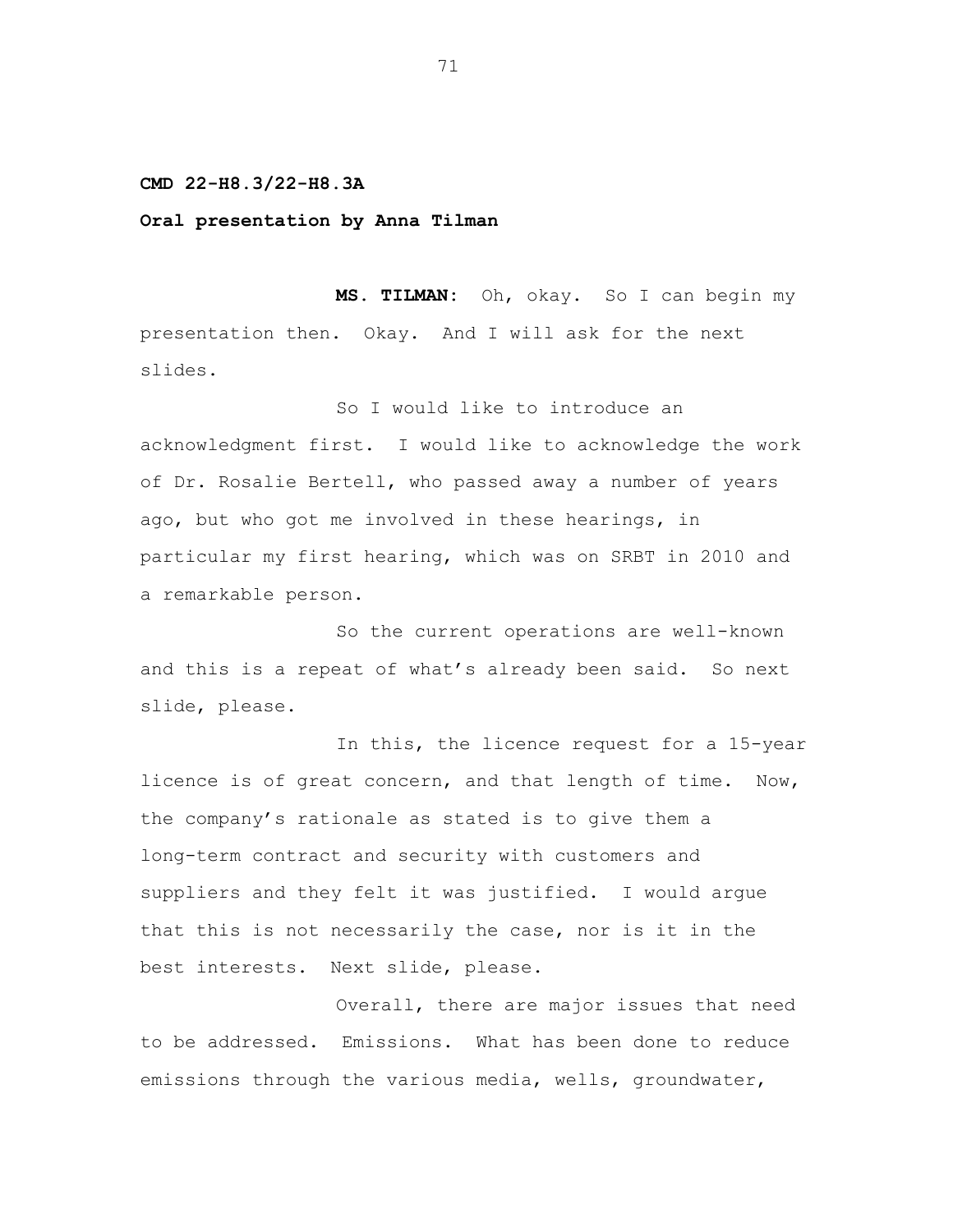sewers, and air? Waste. I don't think we've heard enough about how waste has been disposed, sort of disposed of and how. And there is a question of demand. Will the products continue to receive the kind of demand or increased demand? Is that what is expected for a 15-year period. Next slide, please.

Issues that I want to address deal with tritium, the contaminant. And we know, based on gaseous aqueous forms of tritium, we know these issues. It's incorporated into the DNA, easily absorbed, it mixes everywhere in the water form and permeates most material. Above all, it's radioactive. Next slide, please.

This slide, by the way, is courtesy of CNSC when they did the tritium studies, and I think it is very, very good in terms of showing the various media, how tritium is easily absorbed, and it is absorbed through inhalation, ingestion, and dermal exposure. It can be incorporated into the DNA once it absorbs and can give rise to cancers, cause hereditary effects and other diseases. Tritium does cross the placenta easily and contribute to spontaneous abortions, stillbirths, and so on. And when tritium spontaneously disintegrates, its recoil energy and excitation can result in disruption of chemical bonds leading to other kinds of illnesses, allergies, hormonal related. Next slide, please.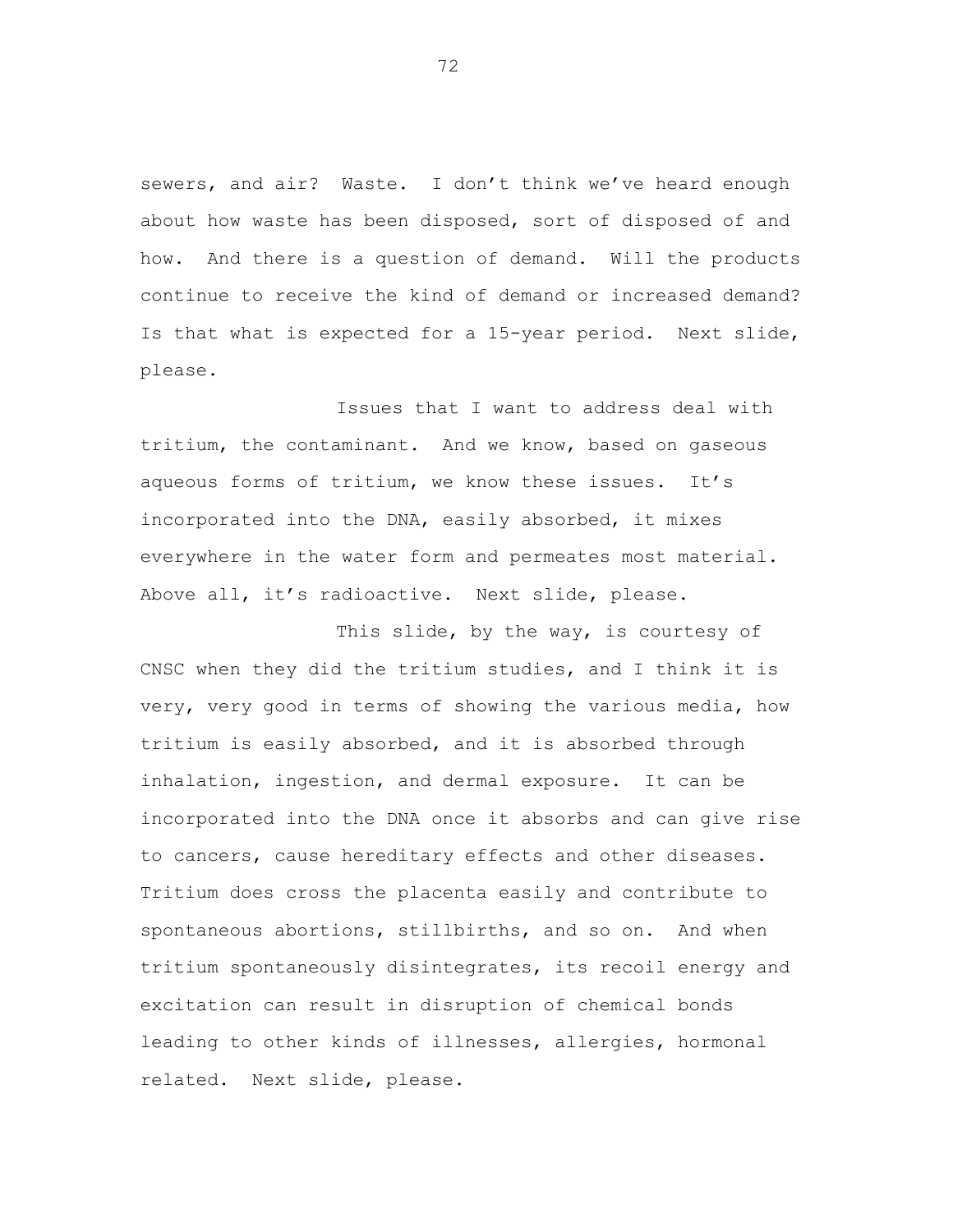I need to address CNSC's drinking water guideline of 7,000 becquerels per litre. To me it's an outrageous quantity. Other forms of radiation have a biological effectiveness of drinking water exposures based on one. By allowing the 7,000 becquerels per litre, this is going back -- you could be allowing for 350 excessive fatal cancers per million people. This standard is outrageous and CNSC must address this, as well as the Ontario Drinking Water Guidelines. Next slide, please.

An issue that I don't think has been adequately mentioned or addressed by previous presentations is the waste. A major issue, that one has, was the introduction of conditional clearance levels for waste. I think it was in 2012. And as this waste is no longer considered radioactive, it can be "free-released", and hence there's no accountability. Waste material exceeding these levels from SRBT are disposed of through waste providers and there is end users are offered a dismantling service for expired or disused devices. Next slide, please.

I haven't seen very much in terms of waste and proposed improvements of the waste management program. So while it meets the current CNSC Regulatory requirements, the waste is an issue that has not been dealt with properly. In fact, during the period 2015 to 2021, SRB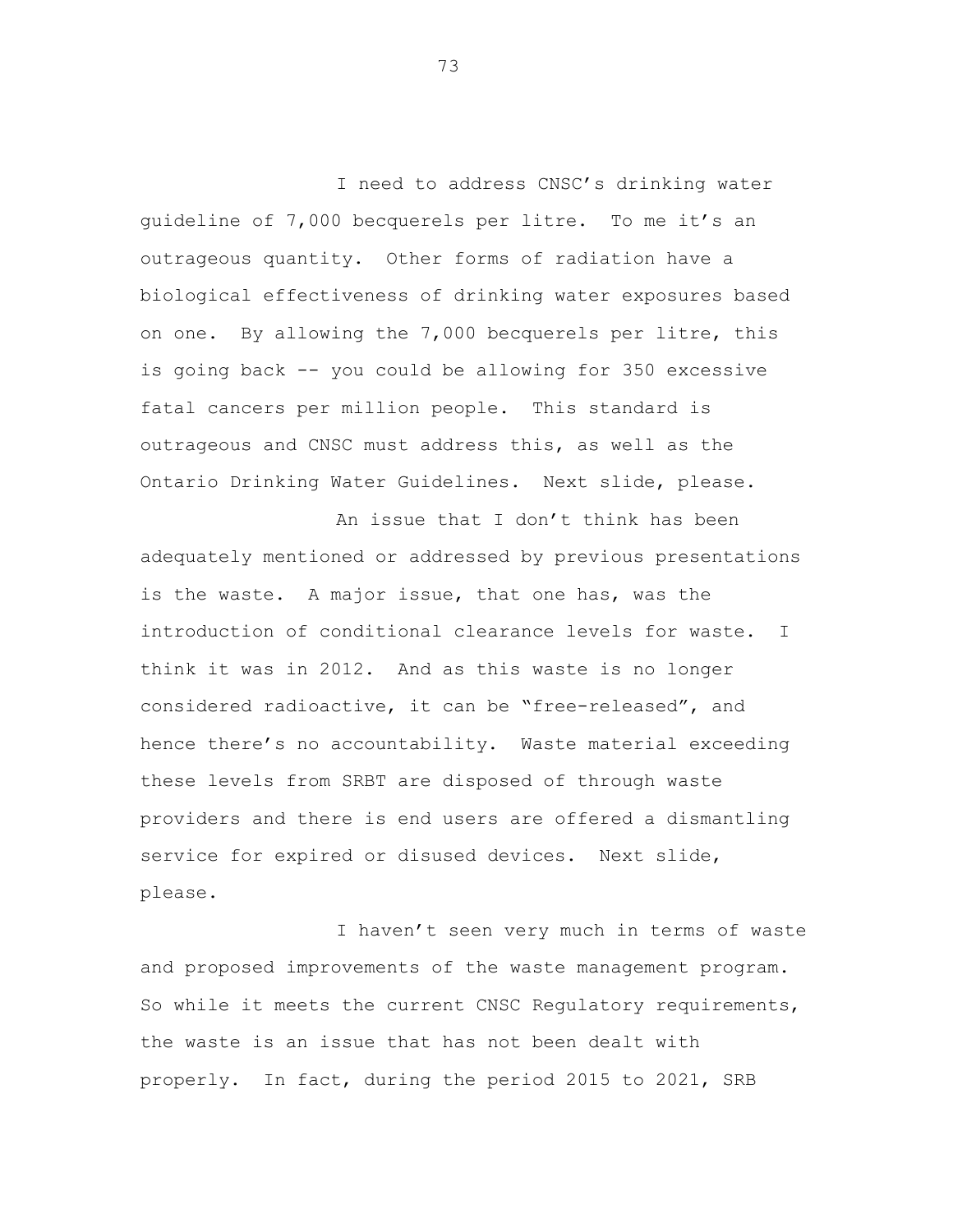shipped about 180,000 expired tritium exit signs to Chalk River and most of those signs were, by the way, imported from the U.S. So we have quite a bit of tritium going into waste situations, or waste storage items that are not being accounted for, and that is not good. Next slide, please.

There was some discussion about events

that were reported, and I've highlighted four of the 10 events that I thought were disconcerting. However, these events, there's no excuse for these events to occur. With the trailer with the expired signs being stolen, that means that a truck with its signs was left without a person being in charge. That should not happen. I thought all facility's trailers, trucks carrying radioactive material cannot be left alone. But there was no discussion on this kind of stuff.

There was mention of -- in some other events, damages in transport, lost or misplaced signs and so on. However, as the CNSC and SRB indicate, there's no hazard to workers regarding these events. However, over a period of time -- and I have intervened in a number of hearings -- there has been a change in the reporting of events in terms of public access to details. You cannot conclude that there are no negative consequences. We just don't know. Next slide, please. Next slide.

We've seen this graph, this picture twice,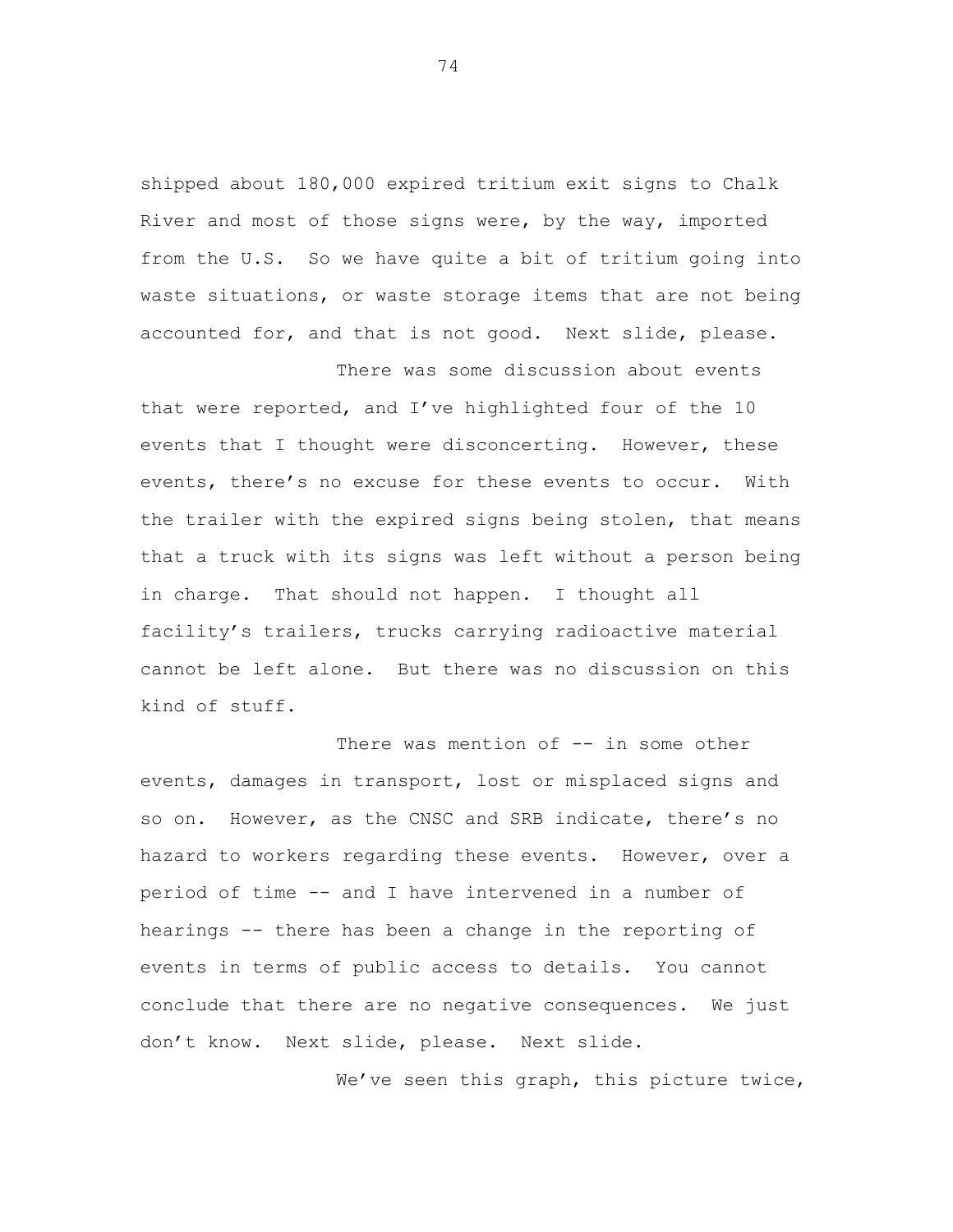three times already, I think now, and yes, we see that the MW06 29,513 becquerels per litre, which should shock everybody, is listed there. But the thinking seemed to be, that's okay. It is not okay. Regardless that we're dealing with 7,000 becquerels per litre, it is not okay. You cannot assume that everything is stagnant and stays where it is. You cannot assume there cannot be any migration at all from this level. And it is not going down.

Some of these other levels are bad enough. But this one is so outstanding, some action has to take place for this so-called anomaly. Yes, it's indication of contamination in the early 2000s and so on, but that's exactly the problem with tritium. It's radioactive, it has a half-life, it will persist, it will decay, but it will take time. So this issue remains completely unaddressed and that's unsatisfactory. Next slide, please.

One of the things that's talked about is the annual emissions of tritium. But I have done a calculation based on the half life. Within a period of 2010 to 2020, a 10-year period, if you look at the half life, see how much residual tritium remains, let's face it, in 10 years more than 50 percent will remain, based on the 12 years. But of course, it varies depending on if you start with 2010 and so on. So I have looked at this and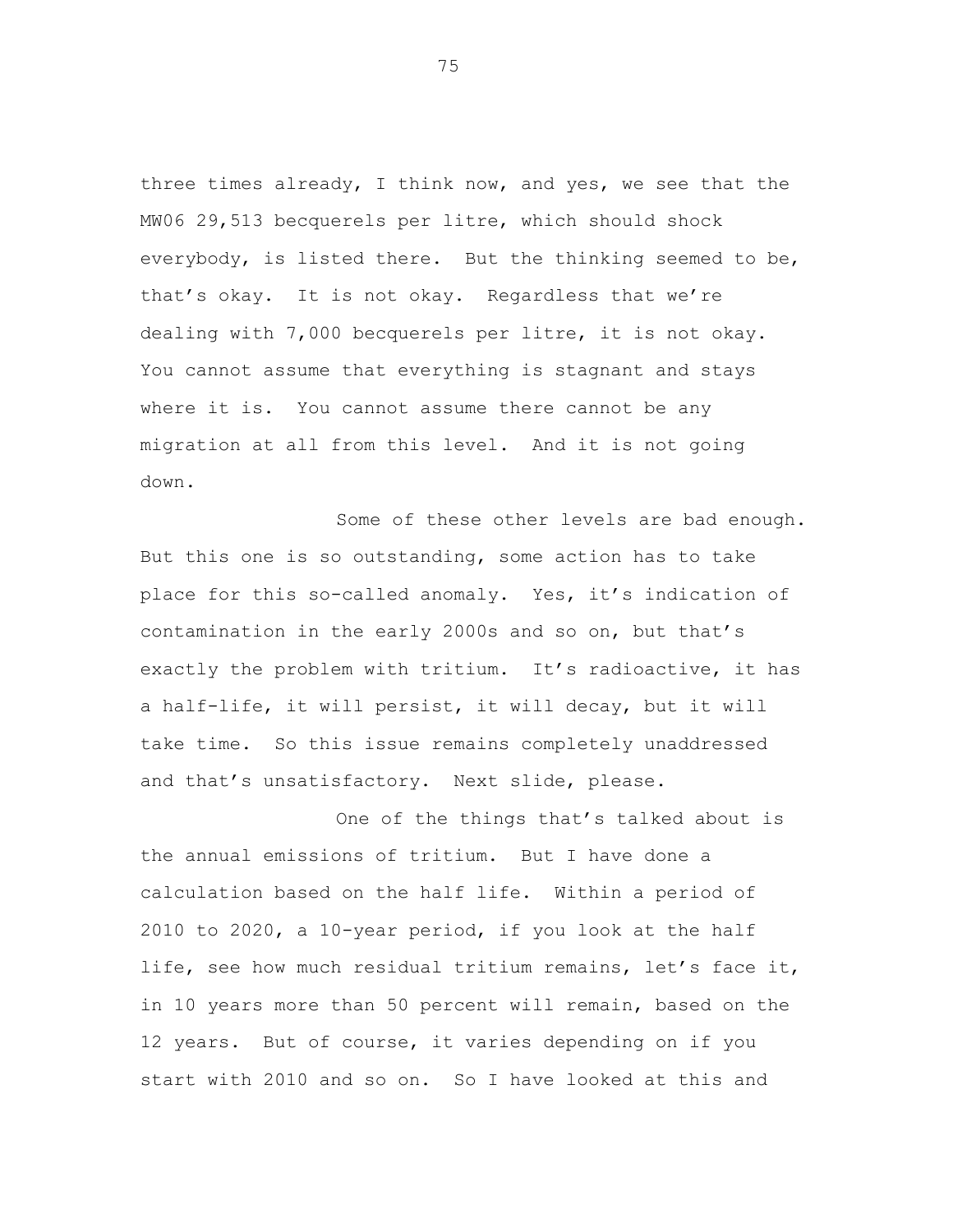said, this is shocking. This shows that one cannot just look at yearly emissions of tritium. You have to look at the cumulative effects. It will -- and by 30 years of operation, from this graph alone, approximately 18.5 percent of tritium released at the start of the operations, 2010, will still remain.

The other issue is, I did not include the tritium releases from the previous decade, 2000 to 2010 for certain years where tritium emissions were over 4,000 in one case, Terabecquerels, 1,200 Terabecquerels, and 285. If these were included the slope of this graph would even be greater. The failure to consider or even address cumulative impacts of the emissions of tritium is an unwillingness to acknowledge the long-term consequences from operating of these facilities. Next slide, please.

## I'm not hearing much about

decommissioning, and this bothers me. I mean, this could be related to the 15-year licence request. There has been some work that has been done, some facility changes that would consider a level of decommissioning, and I've listed them here. Again, the last bullet, "All contaminated components exceeding clearance levels are disposed of as low-level radioactive waste." But how much has been cleared? I don't know. Next slide, please.

I haven't seen a real discussion on a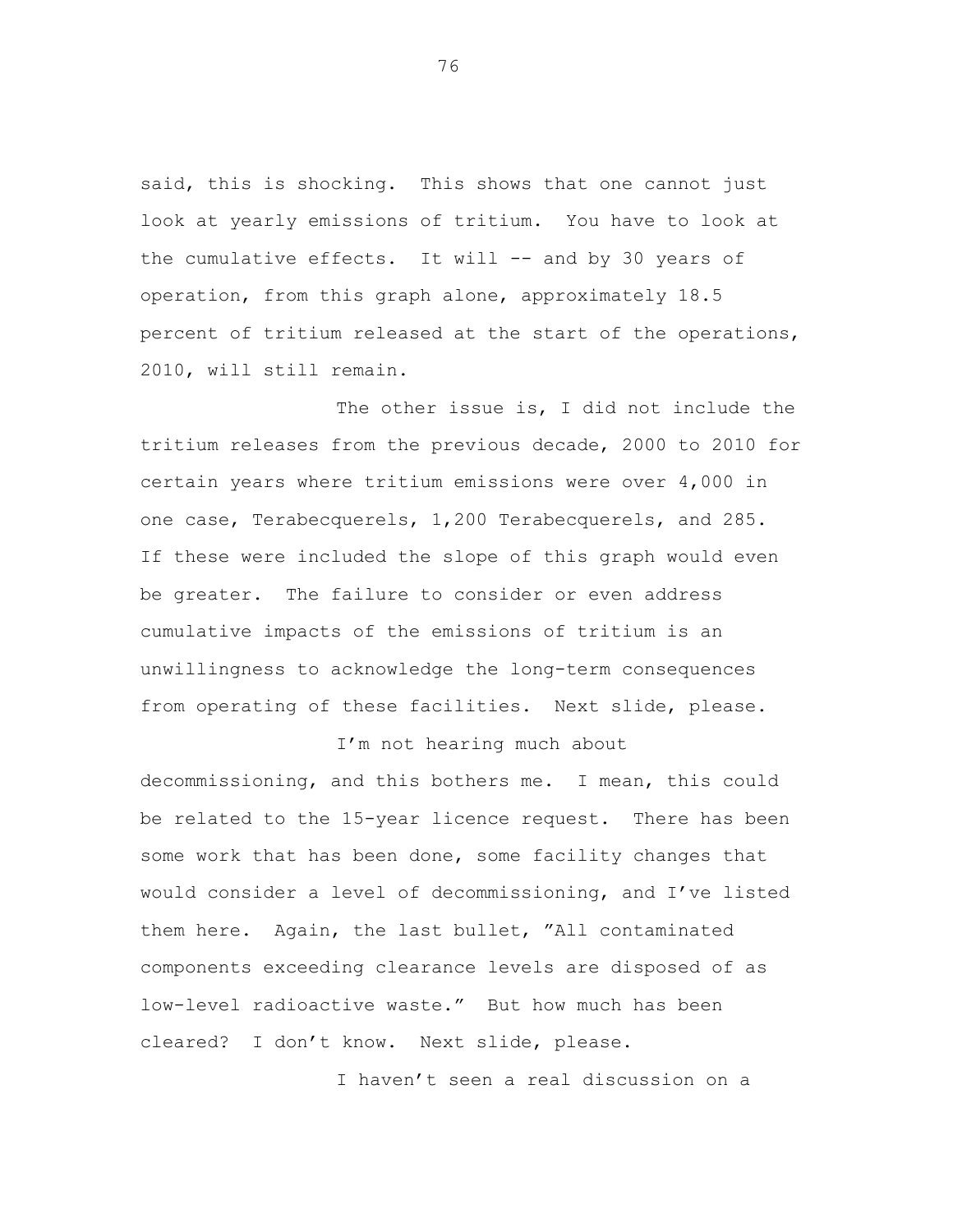decommissioning plan, and based on CNSC's CMD, licence renewals do not inherently trigger an update to the Preliminary Decommissioning Plan. What is this plan, when it will be updated and made public? When will the decommission actually begin? Will the financial guarantee even be adequate? I have my doubts about that. Next slide, please.

One of the things that really bugs me is the tritium release limits and the drinking water standard. As I mentioned at the beginning of the presentation, these limits are lax, and they've resulted in exorbitant releases of tritium -- it should be releases not released.

Clearance levels that continue to be used to clear has resulted in disposal of this waste where? In landfills that are not designed to contain radioactive waste. So there's no accountability for all the waste that results from SRBT operations. Next slide, please.

So what are the recommendations to CNSC? Definitely not a 15-year licence. A licence of no more than five years. A detailed decommissioning plan, as I said, must be prepared and must be subject to public review. The waste management and clearance levels all need further examination, and CNSC needs to reconsider its tritium release limits. It is appalling to keep that level going and therefore allow that much more tritium to be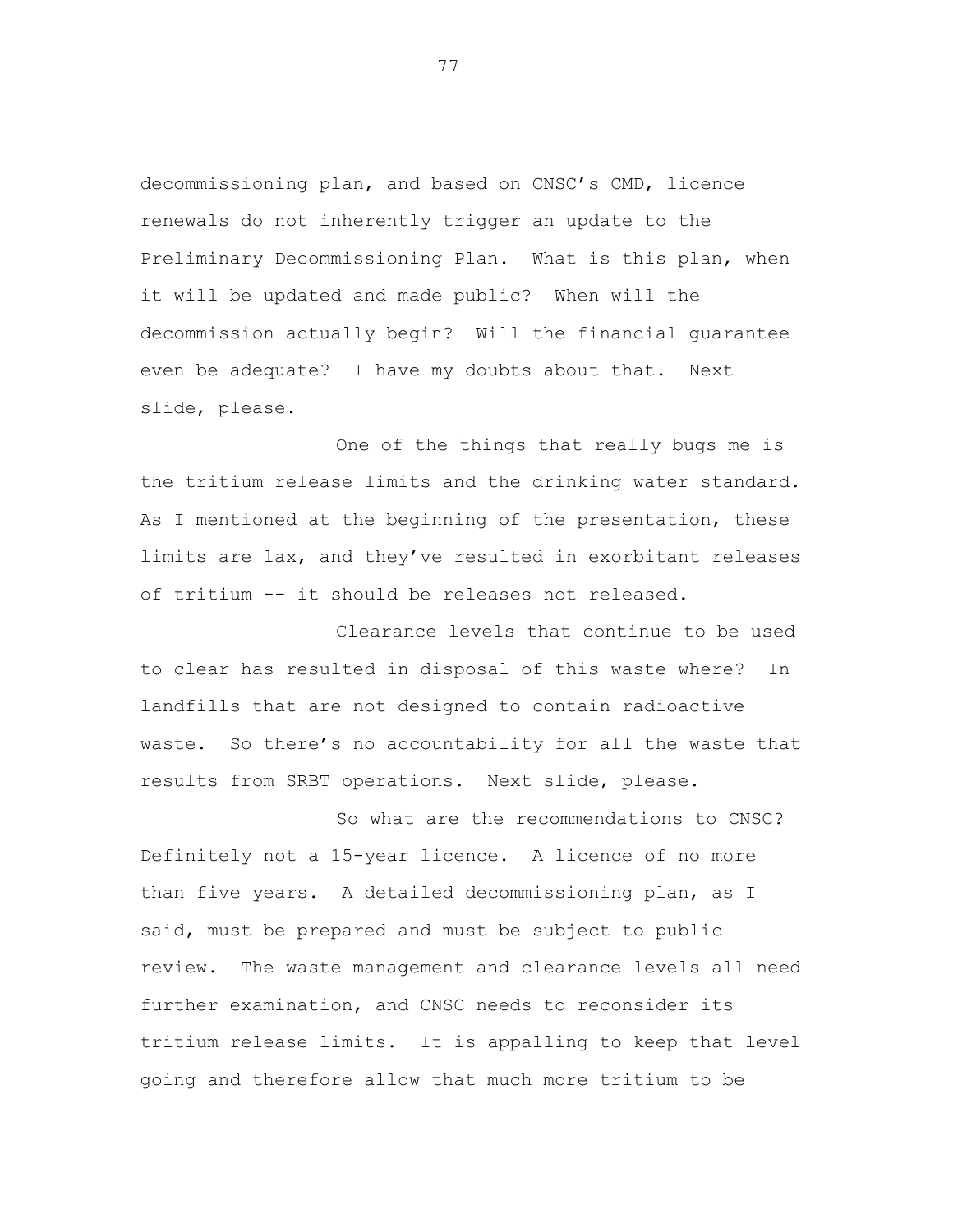released and disposed of.

Thank you very much. I think that was my last slide.

**THE PRESIDENT:** Thank you, Ms. Tilman, for the presentation.

We will now turn to the Commission Members for their questions.

We'll start with Dr. Demeter, please.

**MEMBER DEMETER:** Thank you for the

presentation and information. There's a lot to unpackage, and some of the questions will bleed into other intervenors so even though I will not ask them now, they will be raised and packaged so they're all covered off.

So I think it's important perhaps for CNSC Staff to comment on how the Canadian Drinking Water Standards of 7,000 becquerels per litre was arrived at, what that means, and how that compares to other international drinking water standards for tritium, to help put this in perspective.

**MS. MURTHY:** Thank you, Dr. Demeter. Kavita Murthy, for the record.

So just to start off with, in Canada the quality of drinking water is primarily the responsibility of provinces and municipalities. The Canadian Guidelines for Drinking Water Quality which Health Canada has authored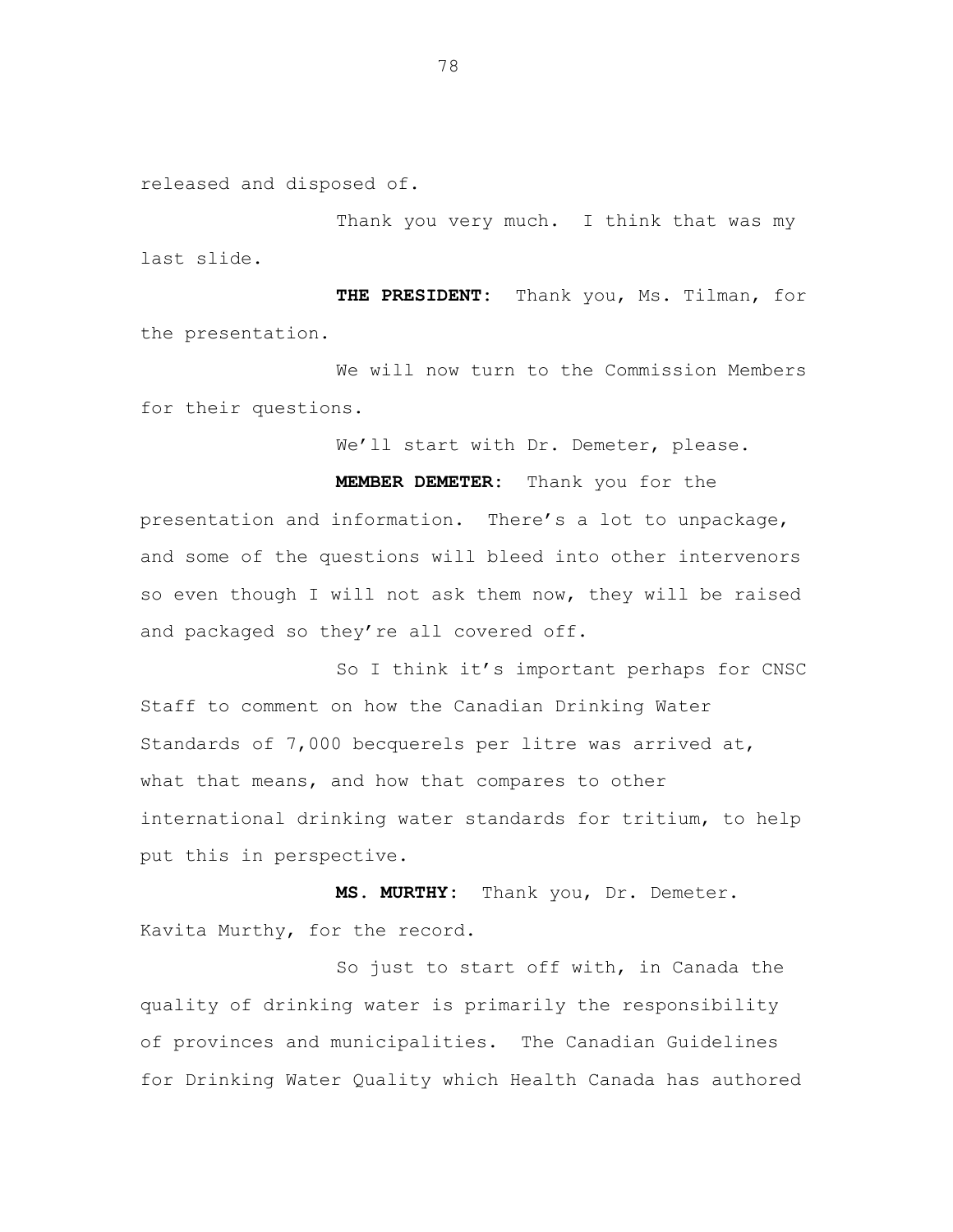is -- it combines radiological, chemical, and microbiological risk assessment and management practices within a flexible risk control strategy. To give more information on how these standards were arrived at, I will ask Ms. Kiza Sauvé to respond.

**MS. SAUVE:** Kiza Sauvé, for the record. I'm the Director of Health Science and Environmental Compliance Division.

So as Ms. Murthy mentioned, we need to be clear that the CNSC does not set drinking water standards. That is the responsibility of the province.

In terms of other limits, the World Health Organization limit is 10,000 becquerels, and that's set at a level that does protect people and the environment. Other countries are at similar levels. So I want to assure you that that level is protective of people and the environment and levels that have been seen in drinking water are below 20 becquerels per litre in any of the drinking water plants around the province.

I think we can answer more questions you have about it, but I think we really need to make sure on the record we note that it is the province set those limits and those levels, and they are very protective of people and the environment.

**MEMBER DEMETER:** So I just wanted to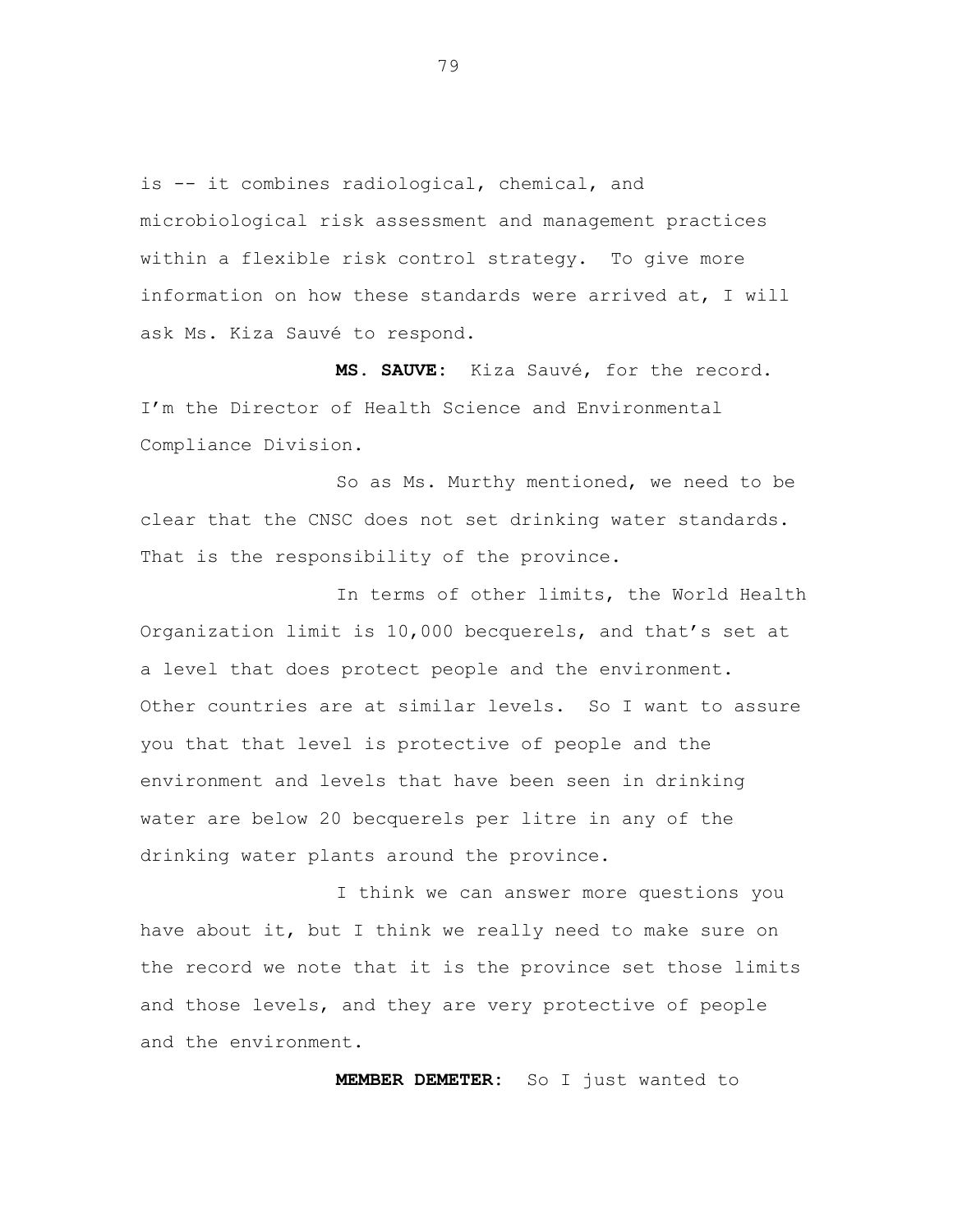confirm my understanding, and you can tell me if that's correct, is that the drinking water standards are set such that an individual drinking normal consumption of water for a year at 7,000 becquerels per litre would not exceed the public dose limit based on that; so is that correct? We're talking one millisievert if someone had 7,000 becquerels per litre in a normal drinking -- is that -- am I understanding that correctly?

**THE PRESIDENT:** Sorry. I see Ms. Murthy has her hand up. You can decide.

**MS. SAUVE:** Kiza Sauve.

**THE PRESIDENT:** Ms. Murthy? Oh, sorry. I see Kavita has got her hand up, so you decide who wants to go first.

**MS. MURTHY:** Perhaps I can speak quickly to the one millisievert that you refer to, Dr. Demeter. In fact, the guideline for radionuclides in drinking water has been derived based on a referenced dose level or effective dose of .1 millisievert, not one millisievert. I'm going to glance at my screen to see if anyone who would like to speak to that further.

**MEMBER DEMETER:** That's good.

**MS. MURTHY:** Oh, okay.

**MEMBER DEMETER:** Yeah. No, I just wanted that number out there. I know the Americans have a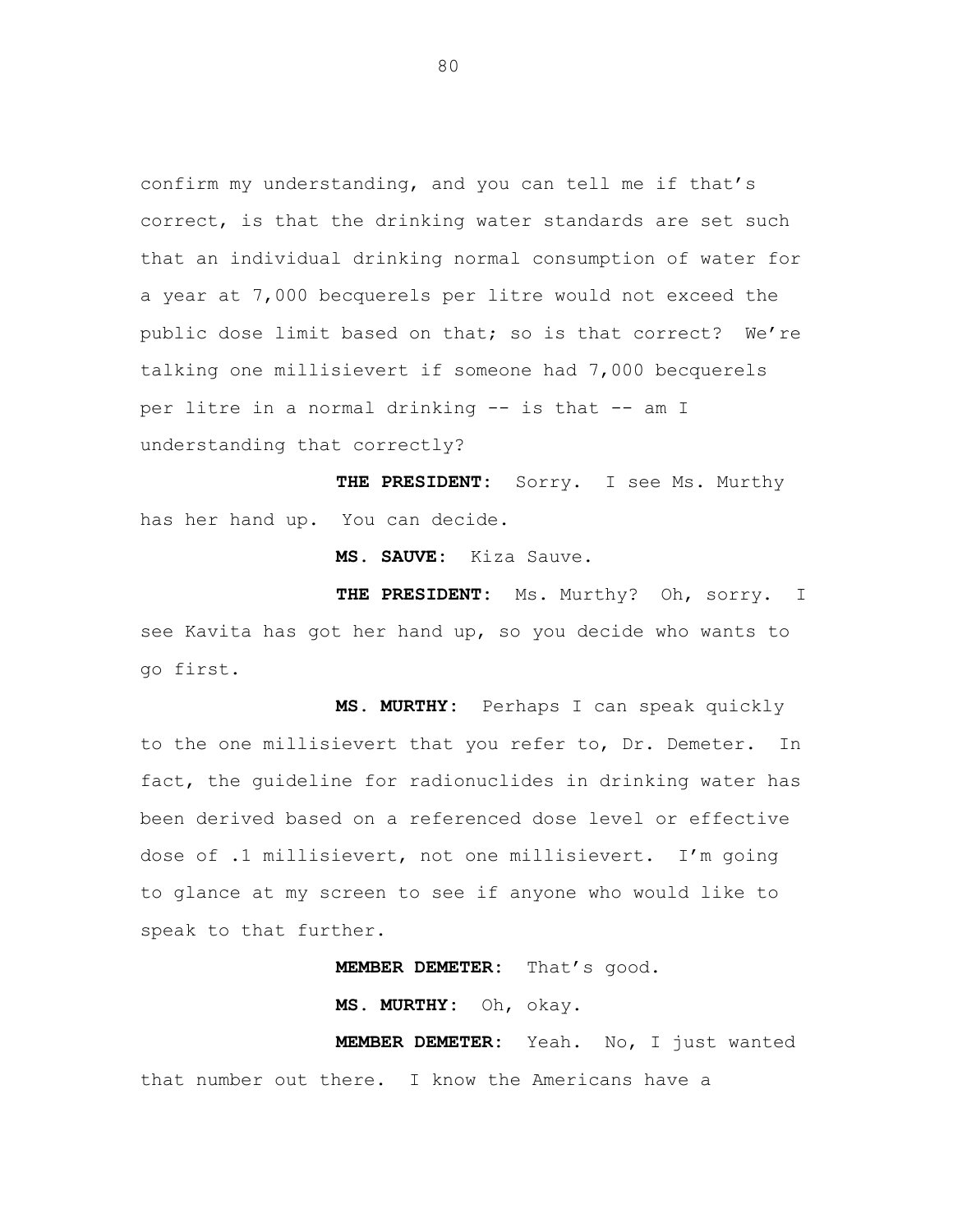different value which is based on a millisievert and we have got one based on 0.1 millisieverts. That's good. Thank you.

**THE PRESIDENT:** And perhaps maybe a follow-up. Maybe I'll ask you, Ms. Tilman, in your presentation you mentioned that the 7,000 becquerel per litre limit actually results in 350 excess fatal cancer per million people. Can you just tell us what the source of that is, of the  $350$  --

**MS. TILMAN:** Yes. Definitely, definitely. Can you hear me? Yeah.

**THE PRESIDENT:** Yes, we can.

**MS. TILMAN:** Okay. The source came from the work done by Dr. Rosalie Bertell a number of years ago and it is -- I don't know if you met her. She was very active in this field. I have researched that the best I can.

The difference is, of course, we use in our nuclear reactors a lot of tritium. So one questions whether the fact that our heavy water reactors result in more tritium being used. Whether in fact this is a standard that reflects the fact that we are using more tritium, and therefore the standard that is set in some countries is 20 becquerels per litre.

So there's a whole disconnect here and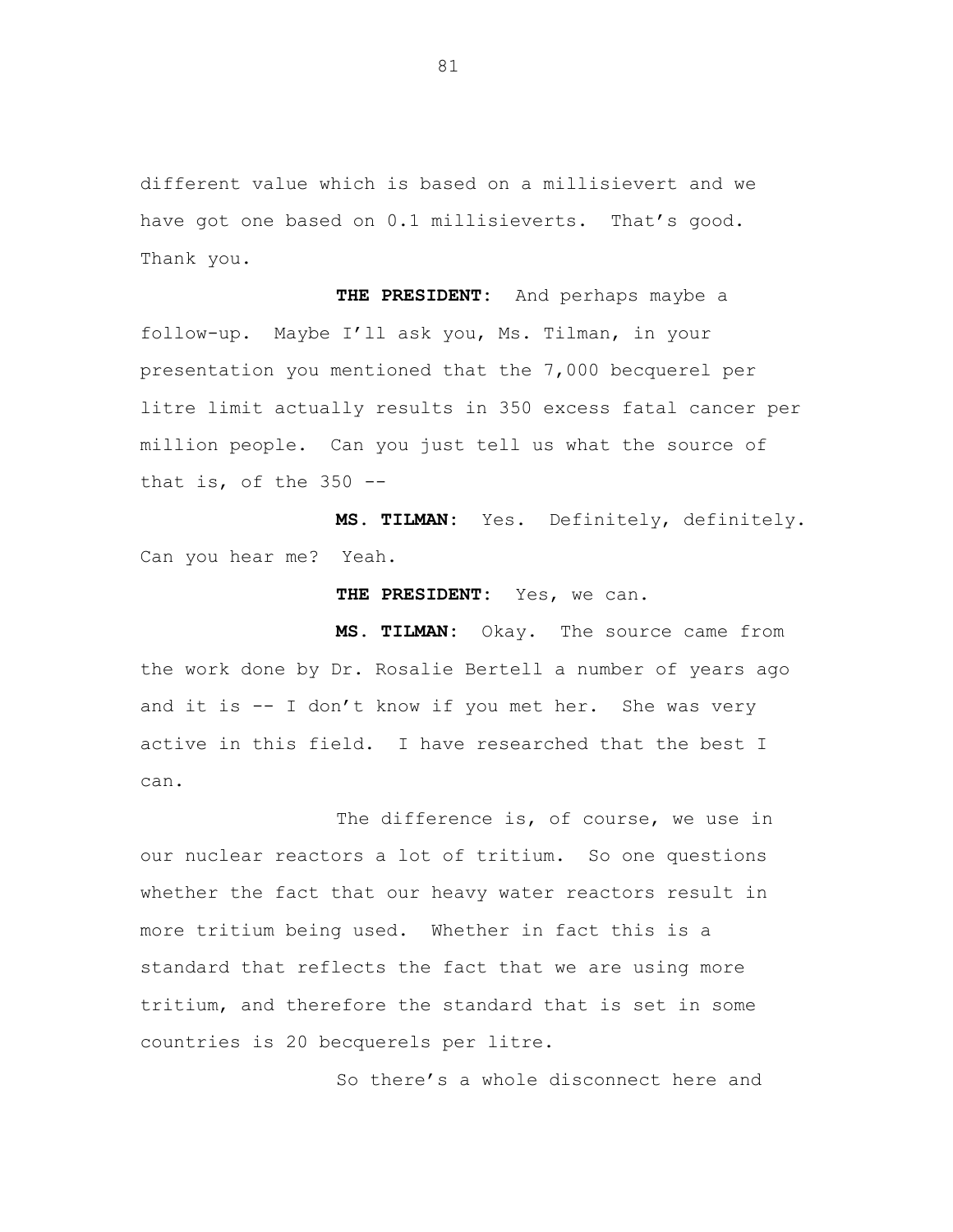it's confusing. If we allow these values, and even the one millisievert per year. I mean, there has been issues that Dr. Bertell had raised with the one millisievert per year. We can say that because it's pernicious. We're not sure what the effects will be. We're not sure individuals can respond differently to exposures of levels depending on their health conditions and genetics and so on.

However, the general feeling from a number of us from the public groups, is that the standard should have been changed, the Ontario Drinking Water Standard that CNSC accepts -- this may not be a CNSC standard, but they accept it as a guideline. So we're mincing words here. No, it's not a standard. But you can't get a fact that you don't -- CNSC uses it. So I question why you're quibbling over this when you're using it and need maybe to question it from a CNSC level.

> **THE PRESIDENT:** Thank you. **MS. TILMAN:** Sorry. THE PRESIDENT: No, thank you. Ms.

Maharaj?

**MS. TILMAN:** I can't hear her. **THE PRESIDENT:** We can't hear you, Ms.

Maharaj.

**MEMBER MAHARAJ:** Can you hear me now? **THE PRESIDNET:** Yes, we can.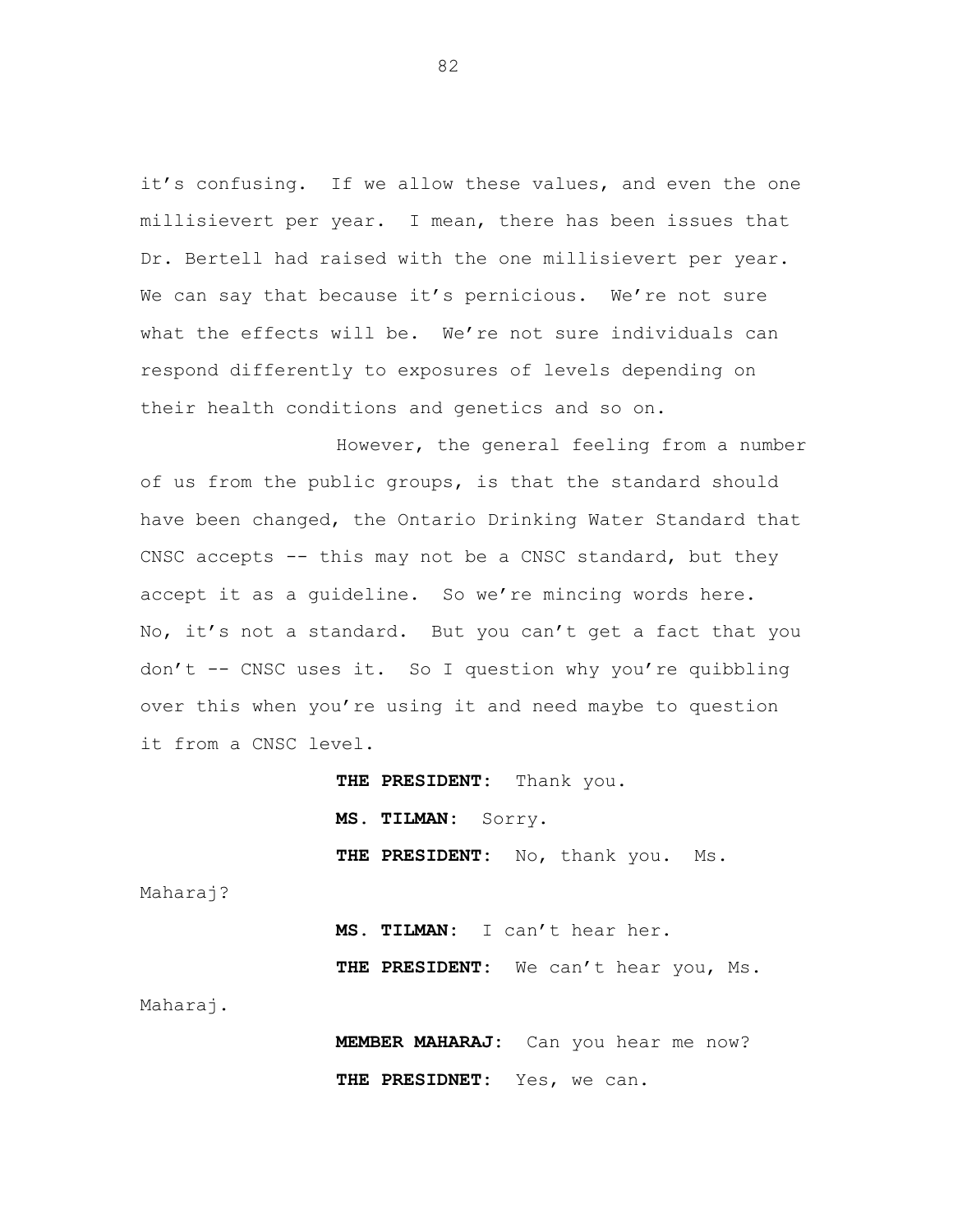**MEMBER MAHARAJ:** Okay. The internet told me that when the light is blinking it is on, but the internet was wrong.

**MEMBER MAHARAJ:** Thank you, Ms. Tilman, for your presentation and for your appearance here today.

I did have a question where it's not

really a question but it's a request for some help. I was in your submission, and I tried to connect to the link to the information that you had provided as a citation for Dr. Bertell's work, and I clicked on two different links in your submission. One of them went to a page that was in Czech -- the Czech language and couldn't be translated, and the other one wasn't there. And I was wondering if you might have a copy that you could provide to the Commission for our reference of Dr. Bertell's work.

**MS. TILMAN:** I will try. I was involved in -- what do you call it -- after her death, in getting all her work stored in the U.S. A lot of it was in writing. But those links at one time, I think 10 years ago, were okay. But it's a problem, I agree. I'll do what I can to see if I can find out even written copies of these documents from my own files. As I said, her work has been archived in Buffalo, so it's going to be a little difficult to do. But I'll try. I'll make an effort to do it.

**MEMBER MAHARAJ:** It's just a bit difficult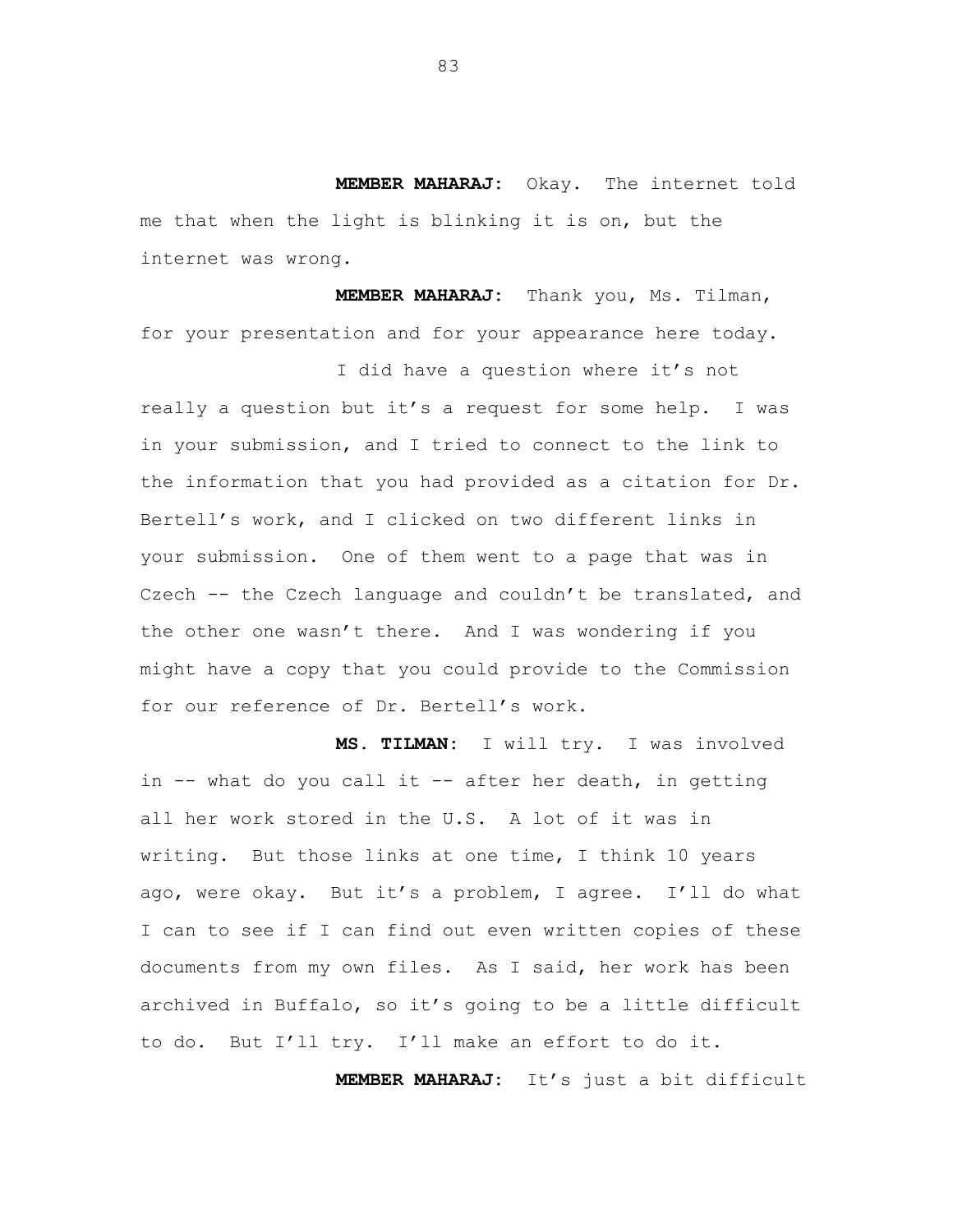to understand her work if you can't see it.

**MS. TILMAN:** Yeah, yeah, I agree.

**THE PRESIDENT:** Ms. Maharaj, your turn for questions.

**MEMBER MAHARAJ:** Okay. I wanted to address the question of drinking water quality guidelines, but in the context of the monitoring well. Because I think there's confusion and perhaps the Staff can assist us in this regard.

I think there's some confusion in the measured levels of tritium at monitoring wells and what is actually showing up in drinking water. So I wanted to understand better from the Staff what, if any, measurements of drinking water tritium levels is being conducted. Because there is for me a disconnect between what you might see in a monitoring well and what actually shows up a kilometre down the road in a groundwater that turns into drinking water.

**THE PRESIDENT:** Ms. Murthy?

**MS. MURTHY:** Kavita Murthy, for the

record.

I will pass this question on the migration of tritium through groundwater, to Ms. Melissa Fabian Mendoza for a response, please.

**MS. FABIAN MENDOZA:** Thank you. Melissa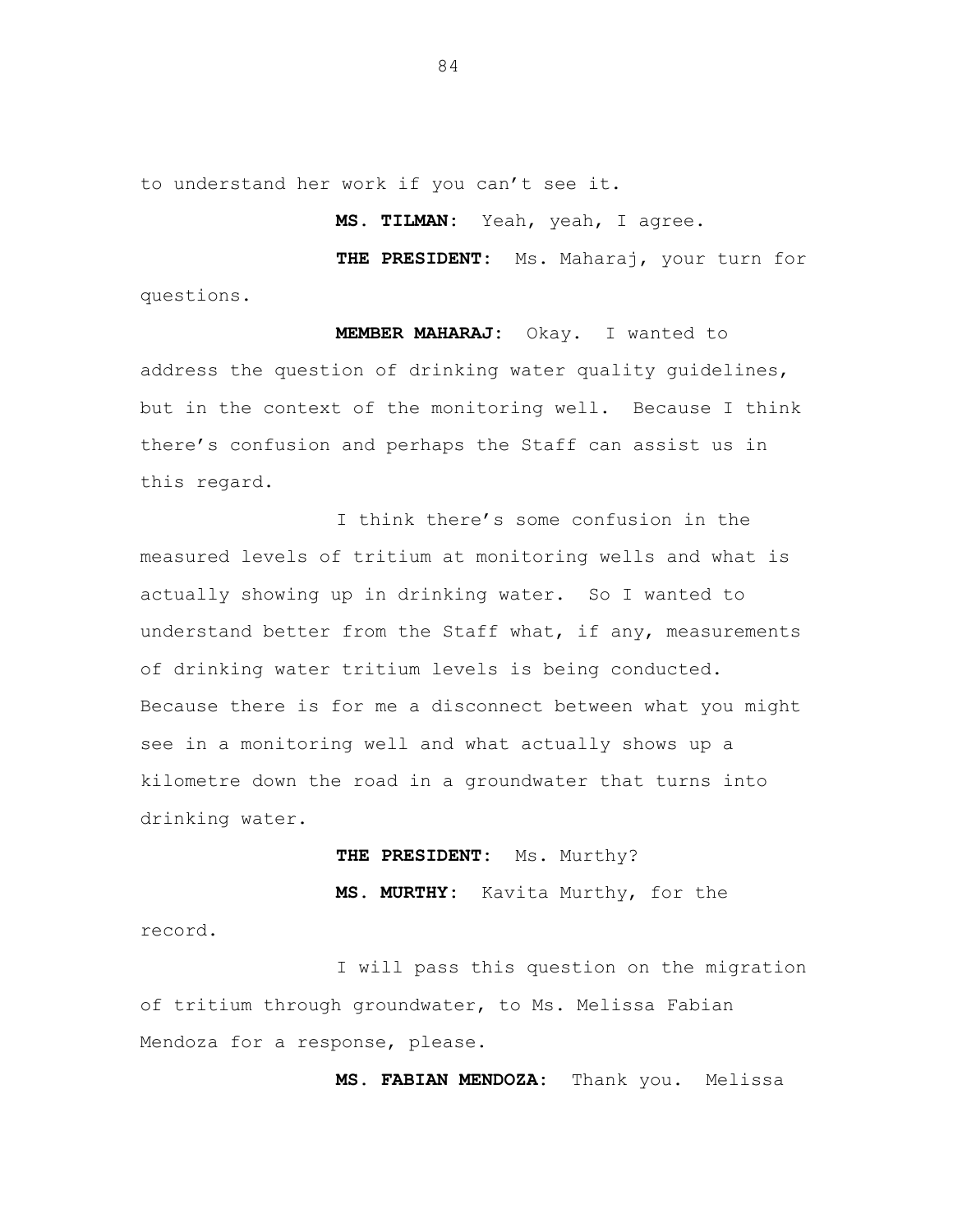Fabian Mendoza, Director of the Environmental Risk Assessment Division, for the record.

So yes, that is an important distinction. There are monitoring wells that SRBT has and that they monitor on a regular basis that are not used for drinking water, and then they also do monitoring of residential wells. There are some residential wells in the area that are used by residents for drinking water purposes, and so those are two kind of very distinct monitoring that takes place.

In terms of the residential wells, we're seeing that the values in those that are used for drinking water are quite low, below around 60 becquerels per litre based on the most recent measurements. I know we can provide more information if needed on the behaviour of the groundwater, but maybe I'll leave it there for now and we can provide further details as needed. Thanks.

**THE PRESIDENT:** Ms. Mendoza, maybe in case Ms. Maharaj doesn't ask, but are there measurements for drinking water for residents of Pembroke for tritium and do we have those results?

**MS. FABIAN MENDOZA:** So in terms of the municipal water measured by SRBT, I'll just ask and see if my colleagues could confirm that for me, whether Mr. Daniel Sauvé or Dr. Shizhong Lei has those values for the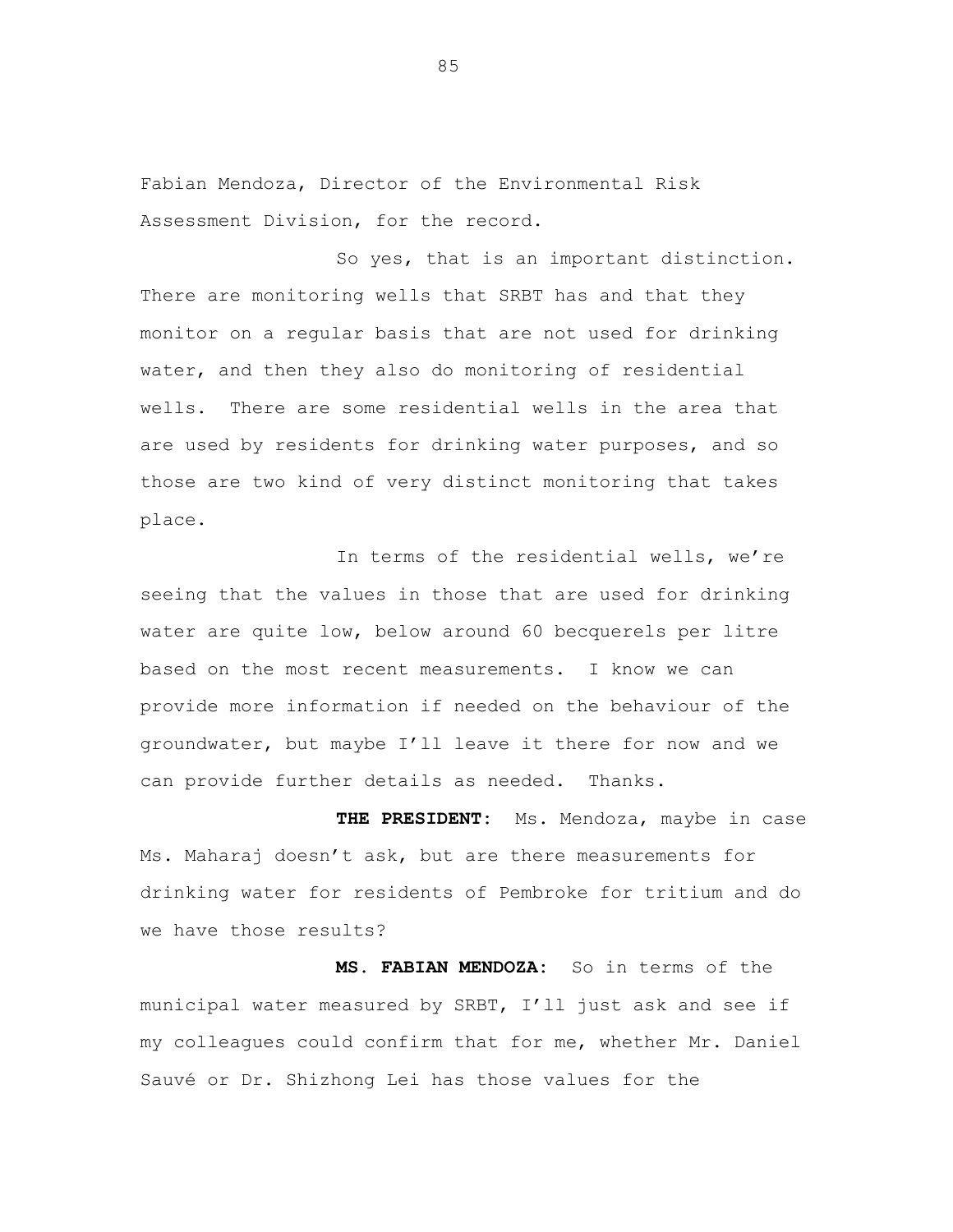municipal water from Pembroke. If not, perhaps SRBT could also do that confirmation.

Okay. I'll pass it over to Mr. Daniel Sauvé, please.

**MR. SAUVÉ:** Good morning, everyone. My name is Daniel Sauvé and I'm an Environmental Risk Assessment Officer here with the CNSC.

We do have monitoring data for the municipal water in Pembroke. I believe the highest concentration recently recorded was 18 becquerels per litre in the municipal water. There are a couple of residential wells in the area that are still used for water. The highest of those recently was at 49 becquerels per litre. This was all assessed in the Environmental Risk Assessment conducted by SRBT using the maximum concentrations for environmental media, including drinking water, over the past five-year period, and the maximum dose to a person exposed to these concentrations was 23 micro sieverts per year, which is a highly conservative calculation.

**THE PRESIDENT:** Excellent. Thank you very much for that.

Back to you, Ms. Maharaj.

**MEMBER MAHARAJ:** My next area of question is with respect, Ms. Tilman, to your slide number 12. Perhaps if the slide operator could pop that up.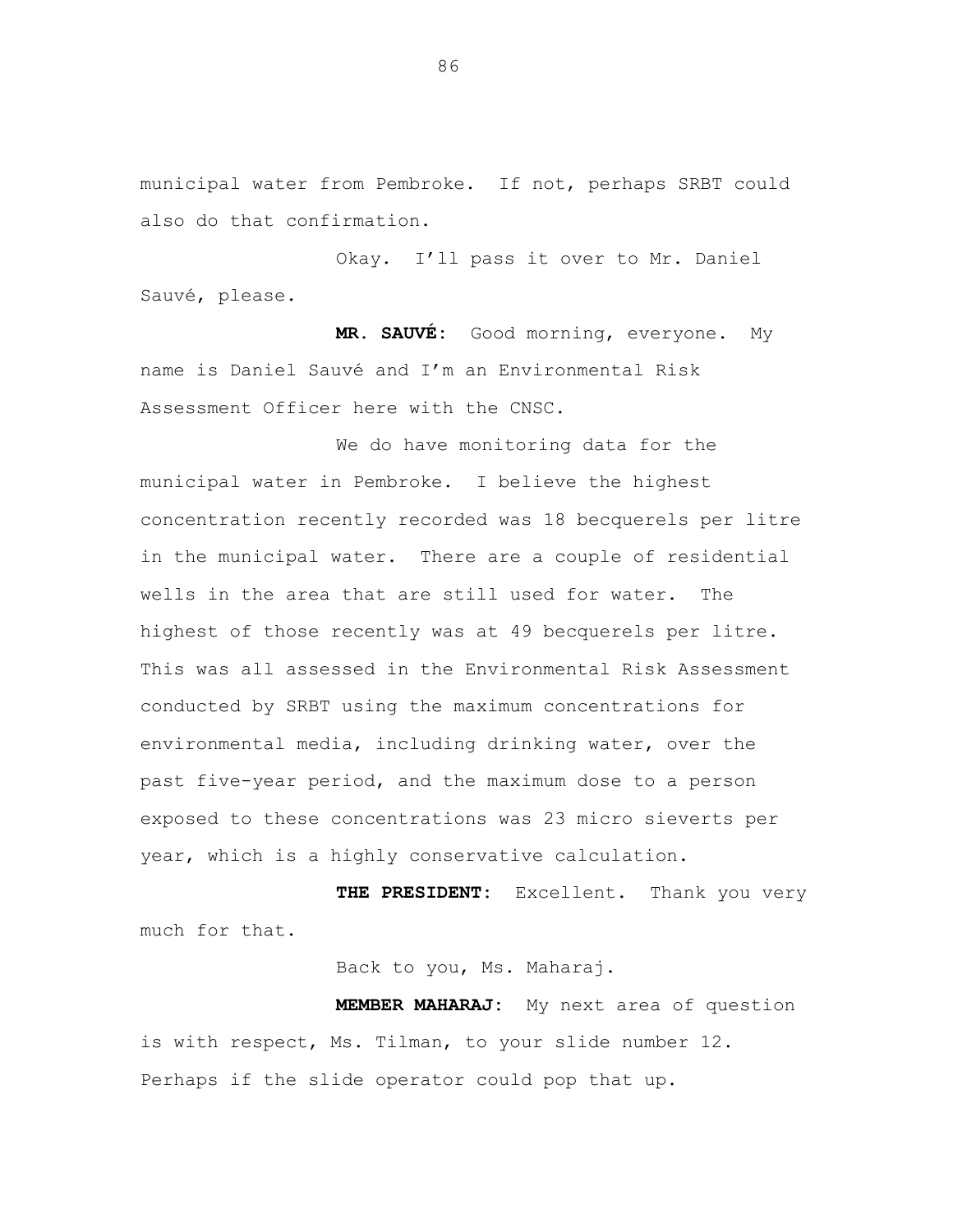**MS. TILMAN:** I've got it, yeah.

**MEMBER MAHARAJ:** Okay. I wondered if your extrapolation of cumulative impact whether you were -- that one is 16. It's the one with the graph.

**MS. TILMAN:** Cumulative impact, slide 12. The one before.

**MEMBER MAHARAJ:** That is the one. Yes.

Are those emissions that you're referring to -- are those air emissions or are they effluent emissions in this cumulative impact?

> **MS. TILMAN:** They're emissions to air. **MEMBER MAHARAJ:** Emissions to air.

**MS. TILMAN:** M'hm. I've got the numbers, of course, for each year, right? The annual emissions there in the green. And from then I did my calculations, exponential decay and so on, and half-life, in order to say, look, this is what is happening. It accumulates over time. I mean, the tritium isn't going away. That's - like, it just doesn't happen that one year and there's no more there too. It's just a buildup. It's a buildup in time. And this is the one thing that doesn't get addressed, the cumulative effects.

You keep releasing more tritium, yes, but it will increase over time, not linearly, but it will increase because of the half-life and it's 12 years. So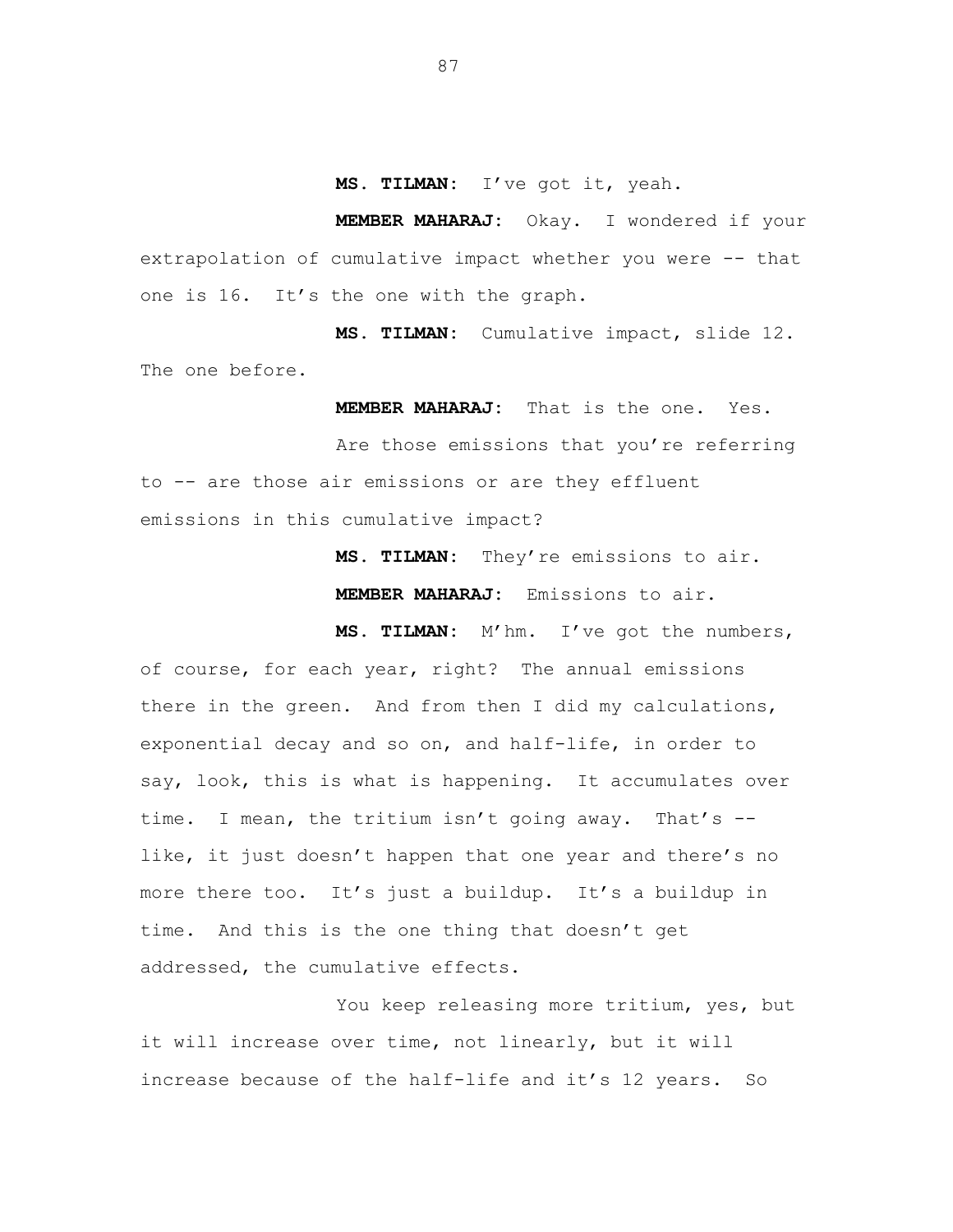you're still, after 10 years, for instance, you've got 50 percent of what you had in 2010 still around. So you've got to do this. So I've done this before with other nuclear power plants to show this trend. It's something that is not being addressed overall, like cumulative impacts are not there. What more can I say about this?

**MEMBER MAHARAJ:** I just wanted to ask you a question about some of the assumptions that you made when you were doing your calculation.

## **MS. TILMAN:** Yes. Go ahead.

**MEMBER MAHARAJ:** When you were doing your calculation, was there any means by which you accounted for dilution and air movement? Because I understand if you take this concept in a bubble, in a closed environment, then it's a straightforward calculation. But with air emissions in particular, were you able to account for the air movement, dilution, and dispersion factors?

**MS. TILMAN:** Dispersion? No, because I'm looking at the actual emissions per se. Okay, so I'm not looking at the dispersion that could occur, or dilution, these are the actual emissions. So when you look at the year 2013, for example, okay, and you say, okay, you're down to about 50 Terabecquerels on an annual level, but what is being emitted in that interval is 200 Terabecquerels over time. So you're not adding each year.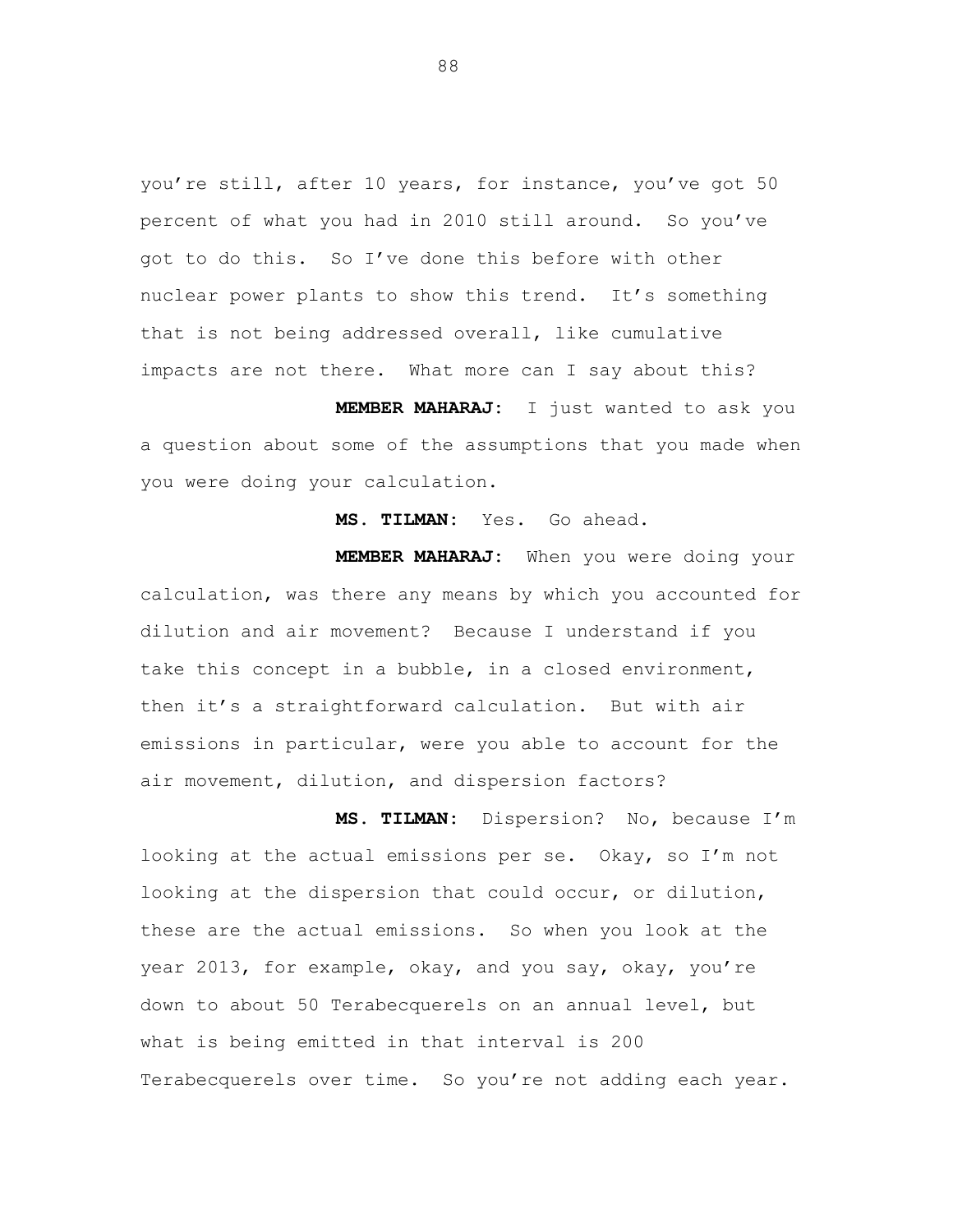There is a bit of a decay in that time, not a heck of a lot.

But the point is, with these half-lives and radionuclides, you have to consider this. No, it's not a perfect graph. It's not meant to be, okay, the end-all point of showing it, but it's trying to address the issue and it goes with waste. You could do it with any releases to any media. Your yearly emissions are that. They're only that there. If the stuff is in the waste, if it was thrown in 20 years ago, you're still going to have it decay there.

So this is something that is not being addressed by CNSC or SRBT or other facilities. Everything is based on year, a year, and that is not the way to represent what is going on in the actual environment and with -- these things decay, they don't vanish.

**MEMBER MAHARAJ:** Thank you. Perhaps I can ask Staff a follow-up question with respect to this point. Similar to the monitoring that is done with respect to tritium in effluent or water levels, is there monitoring with respect to airborne tritium?

**MS. MURTHY:** Kavita Murthy, for the record.

Short answer is, yes, there is. But I will pass this to Dan Sauvé for further information on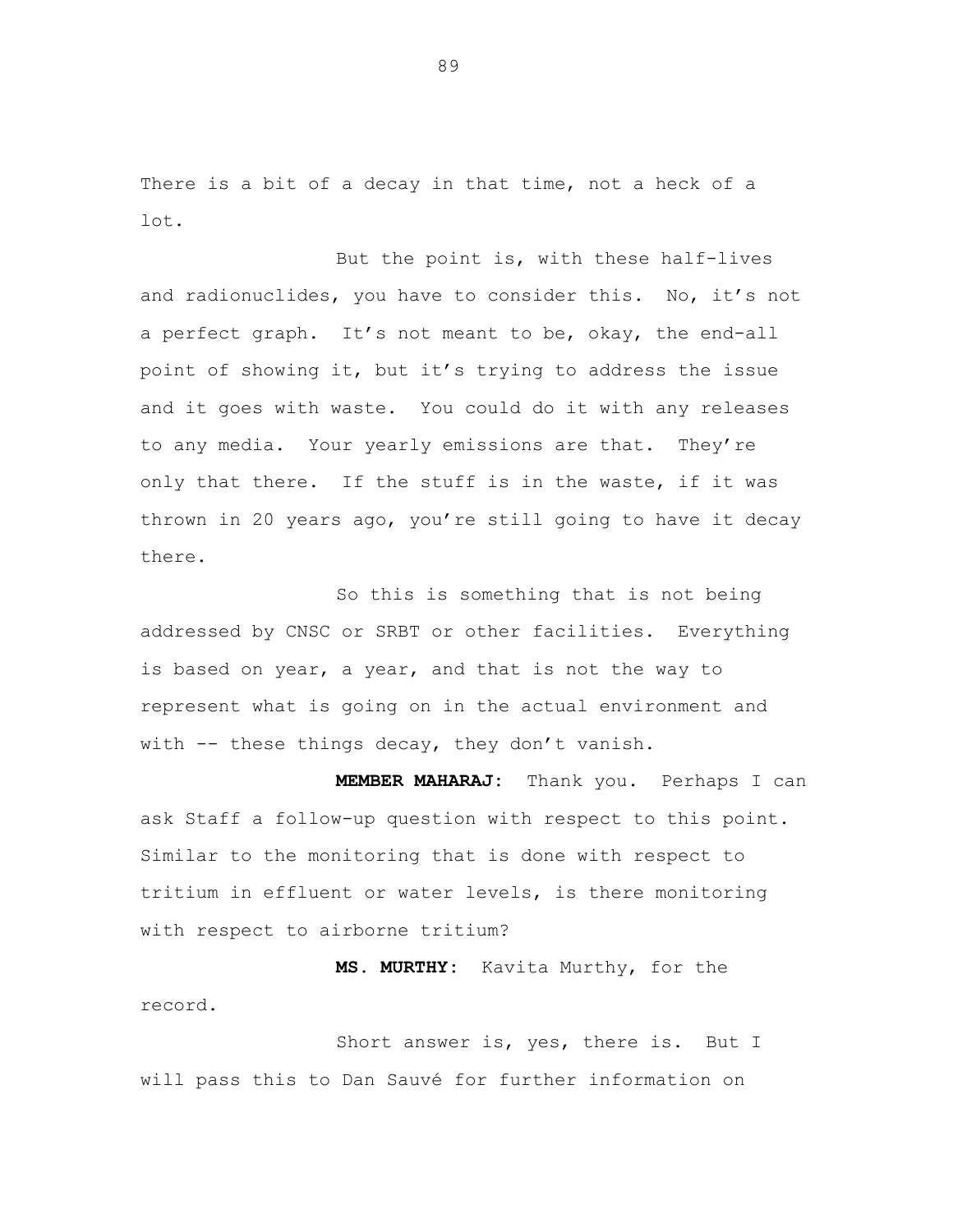Environmental Risk Assessment requirements. Thank you.

**MR. SAUVÉ:** Daniel Sauvé, for the record. Sorry, my computer had a little bit of a glitch there.

So environmental monitoring around the SRBT site year over year has indicated that tritium is not accumulating in the environment. Tritium concentration is stable in the groundwater around SRBT, and is near the detection limit in the Muskrat river which is the closest surface water receiving environment. Tritium and environmental media remains low, or at the minimum detection limit. I can reiterate that SRBT conservatively assessed risks to humans and the environment around the SRBT site and determined the risk was low.

I can also pass it to my colleague Arielle Jean to give you a better idea of the specifics of the environmental monitoring that goes on at the site.

**MS. JEAN:** Sorry about that. Arielle Jean, for the record. I am the Environmental Program Officer on this file.

As part of their environmental monitoring program, SRBT monitors tritium in ambient air, precipitation, down spout runoff, local produce - including produce, they look at local milk, and up to 2020 they looked at the measurement of tritium in wine.

To answer kind of the original question,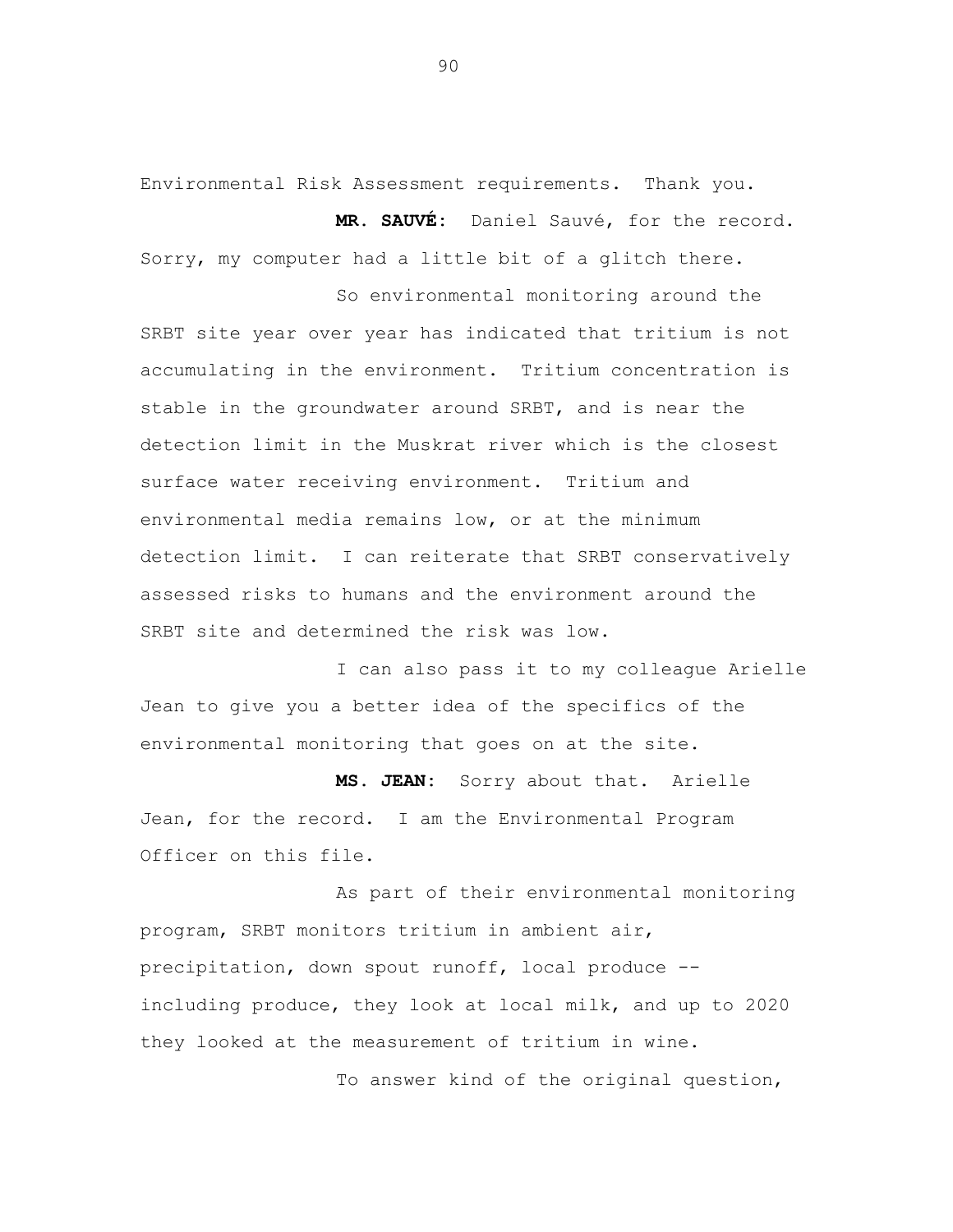SRBT has I believe it's 40 passive air samplers located around the facility to measure tritium in air. So they report in their annual compliance -- they report in their annual compliance report a sum of the average concentrations of tritium measured through their passive air samplers, and I believe that value for 2020 was only 85 becquerels per metre cubed. And if there's any --

**MEMBER MAHARAJ:** What is the threshold? What is the acceptable limit in becquerels per metre cubed?

**MS. JEAN:** So I have the limit in becquerels per year, so their licence release limit. For tritium, total tritium released to the environment is 448,000 gigabecquerels per year. So the measurements in the ambient environment are just to give an idea of the amount of tritium accumulating in the local environment.

**THE PRESIDENT:** I see we've got a few folks from SRBT who have got their hands up and maybe they can give additional insights into this. We'll start with Mr. Levesque and then Mr. MacDonald.

**MR. LEVESQUE:** Thank you very much. Stephane Levesque, for the record.

Just to maybe clarify a little bit what we have in the environment. We have, as CNSC staff said, 40 air monitoring stations that are monitored on a monthly basis. In addition to that, we have eight precipitation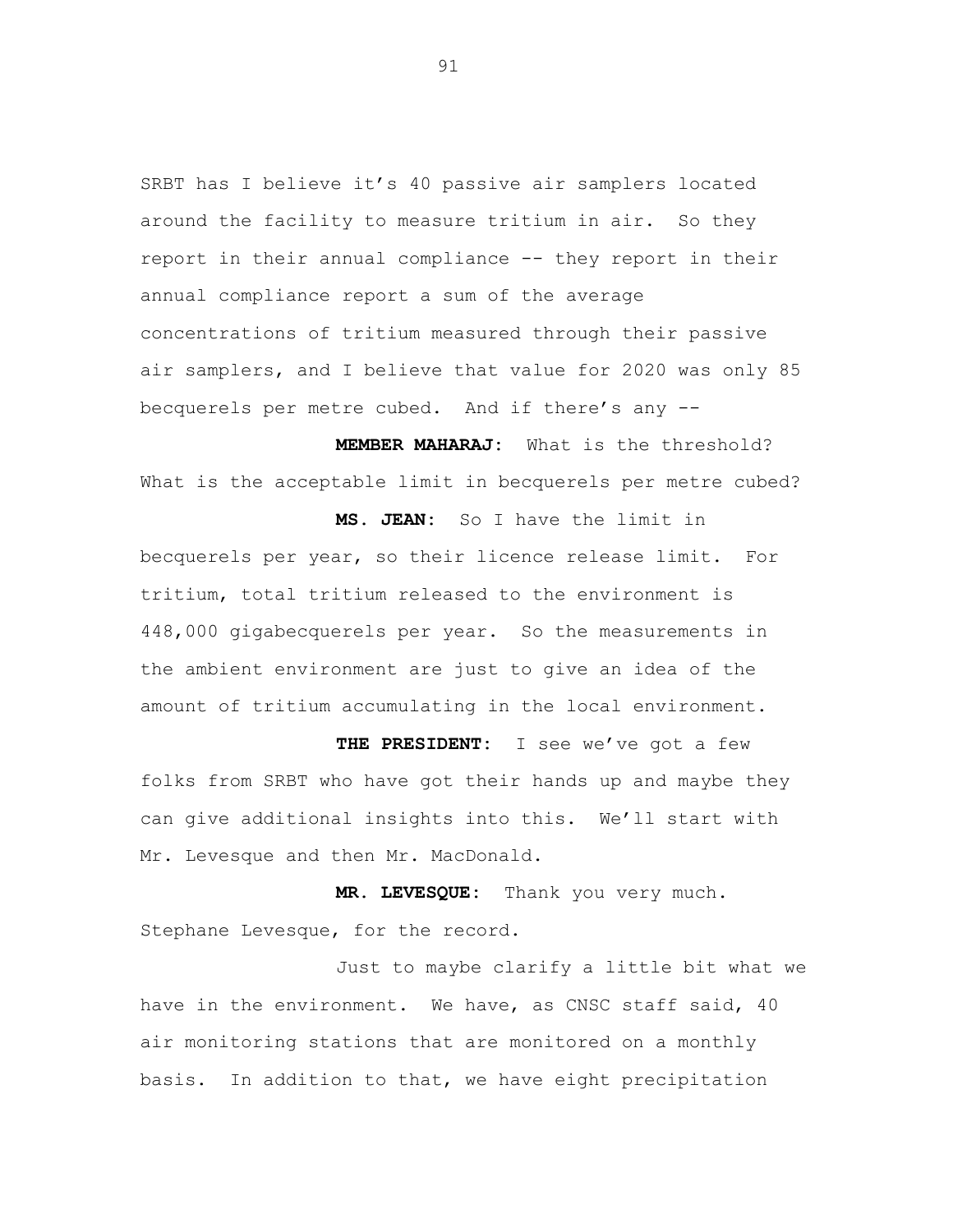monitors that are also monitored on a monthly basis. We monitor the Muskrat River every month. We have 29 monitoring wells, which none are used for drinking water which is where some of the confusion is. Seven residential or wells used by businesses that we monitor every six months. We monitor local milk every six months. And we take sludge samples every six months. And garden produce once a year, and during precipitation events we also monitor the rain from our downspouts from the facility at random.

This is all reported in our annual pamphlet that we have on our website and that we distribute to 10,000 residences in Pembroke on a yearly basis, and all the data is on our website within either the annual compliance reports for every year or on the section on other monitoring results of our website.

And if I can pass it on to Mr. MacDonald, he may have something to add.

**MR. MacDONALD:** Thanks very much.

Jamie MacDonald, for the record. Maybe I can help shed a little light on some of the data that's been cited here and the discussion on cumulative effects over time.

So just to tease the 85 Becquerels per cubic metre value that was brought up by Ms. Jean earlier,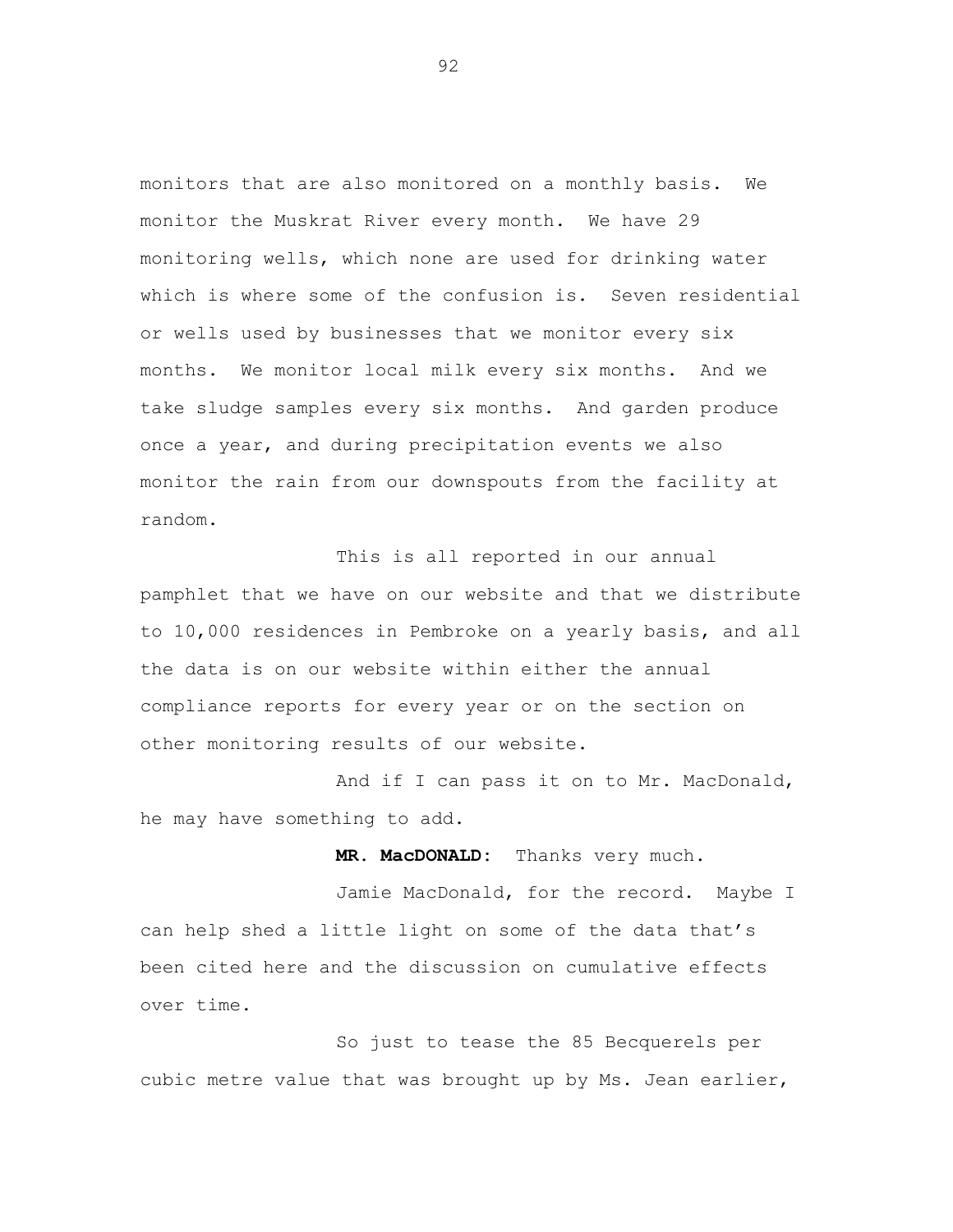so that value we report annually in our annual compliance report as a summation of the average measurement at every passive air sampler in our environmental monitoring program, and that -- so it's not a real-world value. It's a sum of all the averages which we use to trend year to year. So the thought would be that if one year that value goes up, it could be indicative of more emissions or more impact and, if it goes down, our improvement opportunities and our drive to lower the doses being successful.

So that's not a real world; that's a derived value that Ms. Jean cited. So there is no limit, there is no okay, it's -- we take 40 passive air samplers, what's the average measurement for the year at that location, and all 40 of those values we sum to come to an arrived number that we utilize for trending purposes only. So that's the first point I'd like to make.

The other aspect is on cumulative effects. So the graph that's been presented by Ms. Tilman is meant to illustrate the cumulative emissions over a period of 10 or so years to the environment. So the environmental monitoring data that we collect each year, like Mr. Levesque has shown, a wide variety, that would capture any cumulative effects because those are real-world measurements. So if there was some cumulative impact over time of the amount that's been put out for those years, we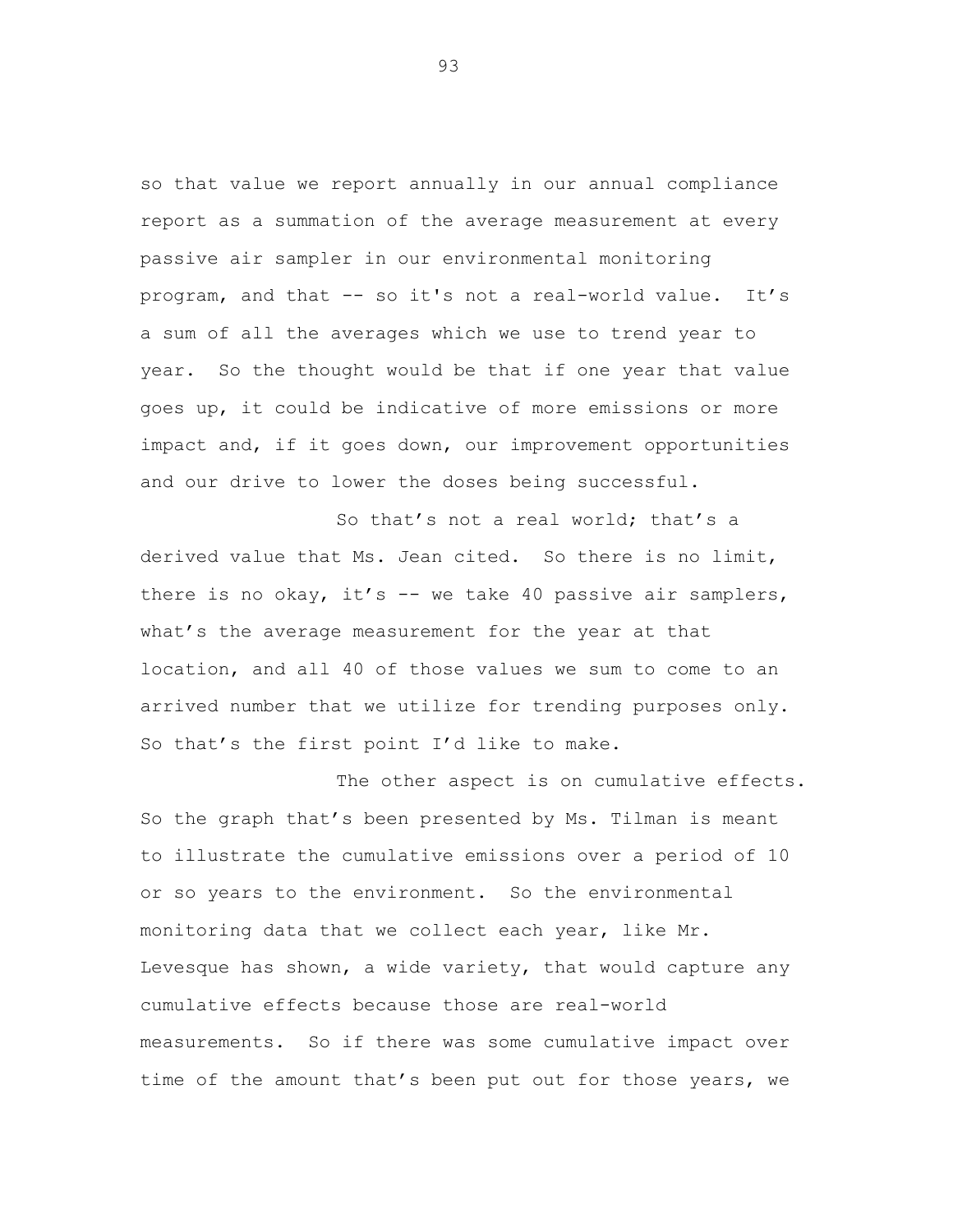would be seeing that in an increase in produce values or an increase in vegetation sampled.

We don't necessarily see that. In fact, we see the opposite, is that we've got a stable or decreasing trend in those key -- those key data points. And as well with the waste, the conditional clearance levels and what goes to landfill, the analysis that we've done to demonstrate the safety of the conditional clearance process includes projections, maximum amount to any given pathway over the course of decades to demonstrate that even cumulatively over time, the risks to people and the environment are very low, bordering on negligible. So the cumulative effects are accounted for in the work that we do and report to the CNSC.

**THE PRESIDENT:** Thank you for that.

Dr. Demeter?

**MEMBER DEMETER:** Thank you.

I just want to follow on that. If you look at CNSC slides 27 and 28, looks at the air emissions and water emissions in giga Becquerels per year. And I have to agree that from an equilibrium point of view and the half-life of 12.3 years, based on annual emissions, you would expect unless there's some way of this getting out of the system it would accumulate. But all the data shown from staff and the licensee has been shown stable or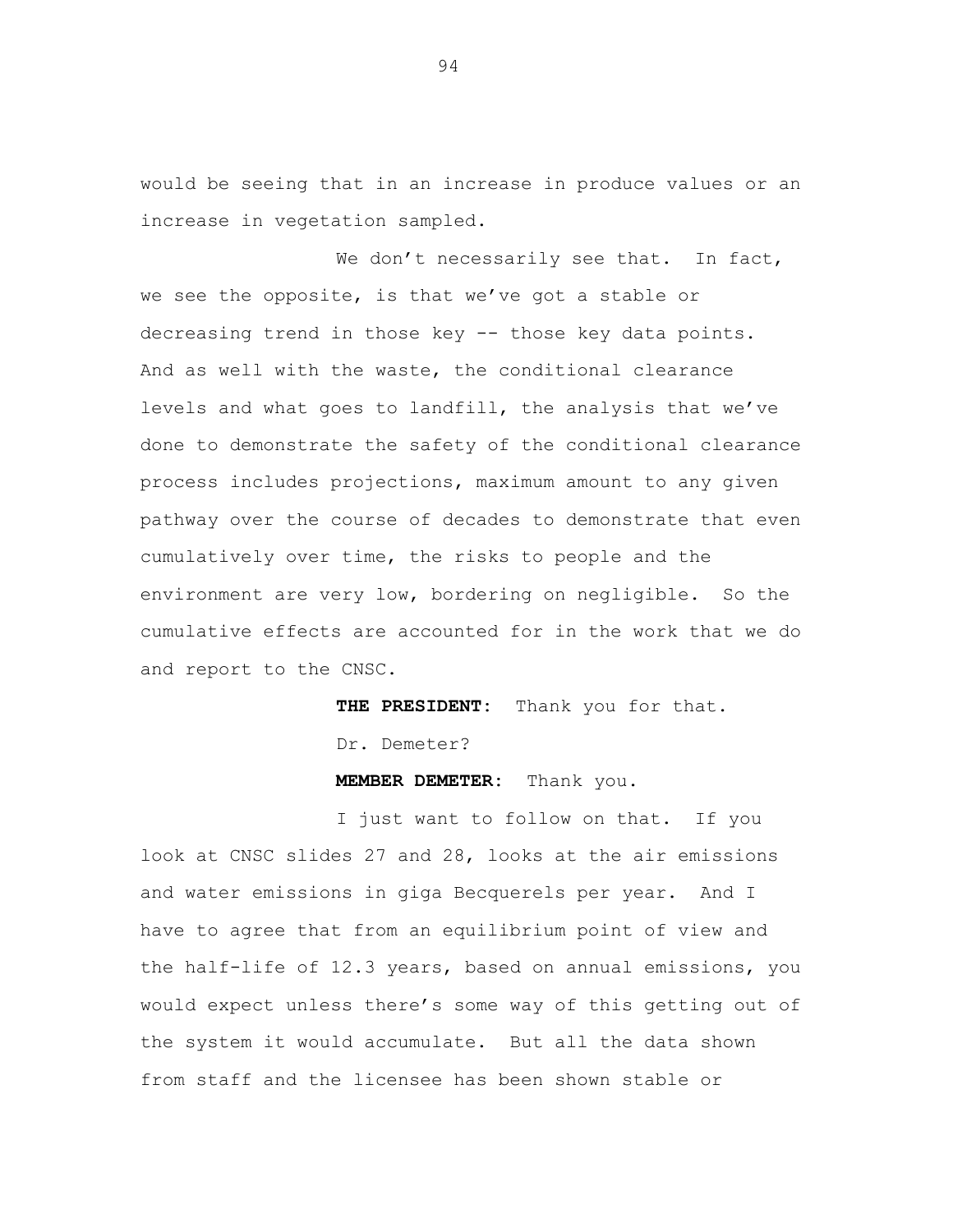decreasing levels in what they're monitoring, and if you suspect a constant dispersion pattern of these effluents, air and water, you would expect cumulative effects based on the half-life.

So maybe staff can help me understand why we're not seeing cumulative effects based -- because the science would say, well, this should accumulate if it has a constant dispersion factor and it has a 12.3-year half-life. So why aren't we seeing receptors with a constant dispersion factor slight accumulation year to year but we're actually seeing the opposite? So help me understand the dilemma here.

**MS. MURTHY:** Kavita Murthy, for the record.

Just give me a second, Dr. Demeter. I'm going to scan and see -- okay. I'll ask Dr. Shizhong Lei to please jump in and provide a response to this question.

**DR. LEI**: My name is Shizhong Lei, and I'm a geoscience technical specialist with the Canadian Nuclear Safety Commission.

When the tritium is released to the air, some is dispersed and moves with the air flow and some is washed down along with the precipitation into the surface, into the ground, and some goes to the groundwater, some goes to the surface water.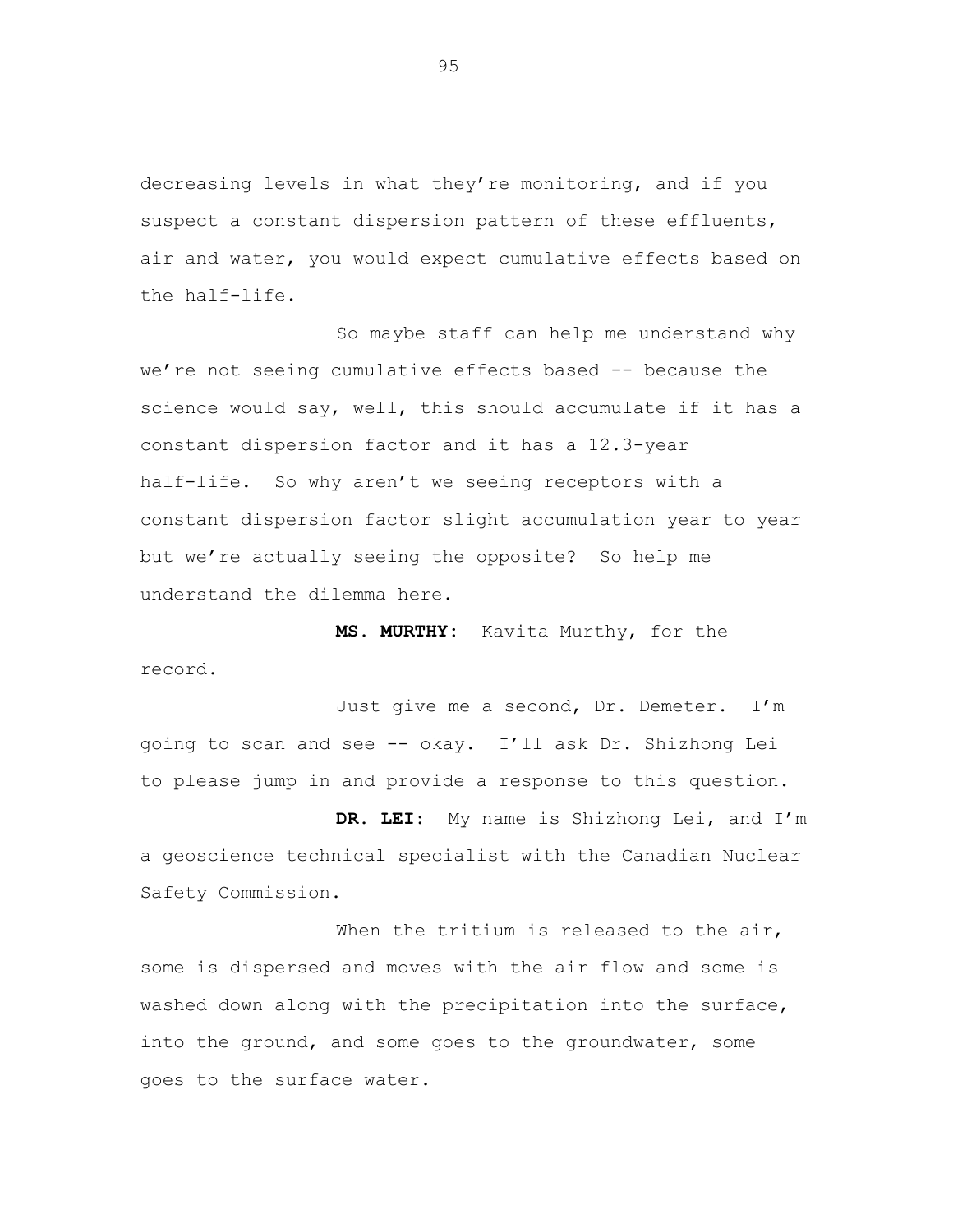And just to give an example on how it moves once it gets into the groundwater, why we don't see the accumulation, actually, we see  $-$  it's just a net effect that's detected in the groundwater.

When tritium gets into groundwater, it goes through multiple processes of chemical, geochemical and hydrogeological processes and we cannot assume that doesn't exist. Just to give an example, let's say we drop some ink into a bowl of water and the water is not moving but the ink disperses, you can see that right away.

Similarly, when tritium gets into the groundwater, it moves along with the groundwater flow. It goes through dispersion. There is chemical dispersion and hydraulic dispersion. It goes through retardation, which means it's absorbed by the soil particles. And at the same time, it goes through radioactive decay as well.

So what we see, what we monitor in the groundwater well is the net effect with all of the processes, including accumulation, accounted for.

In 2010, CNSC Staff conducted some independent calculations, kind of a worst-case scenario. At that time, the highest detected tritium concentrations in monitoring well MW06-10 was over 150-something thousand Becquerel per litre. So we assume this concentration was kept at that level. And see how it moves in the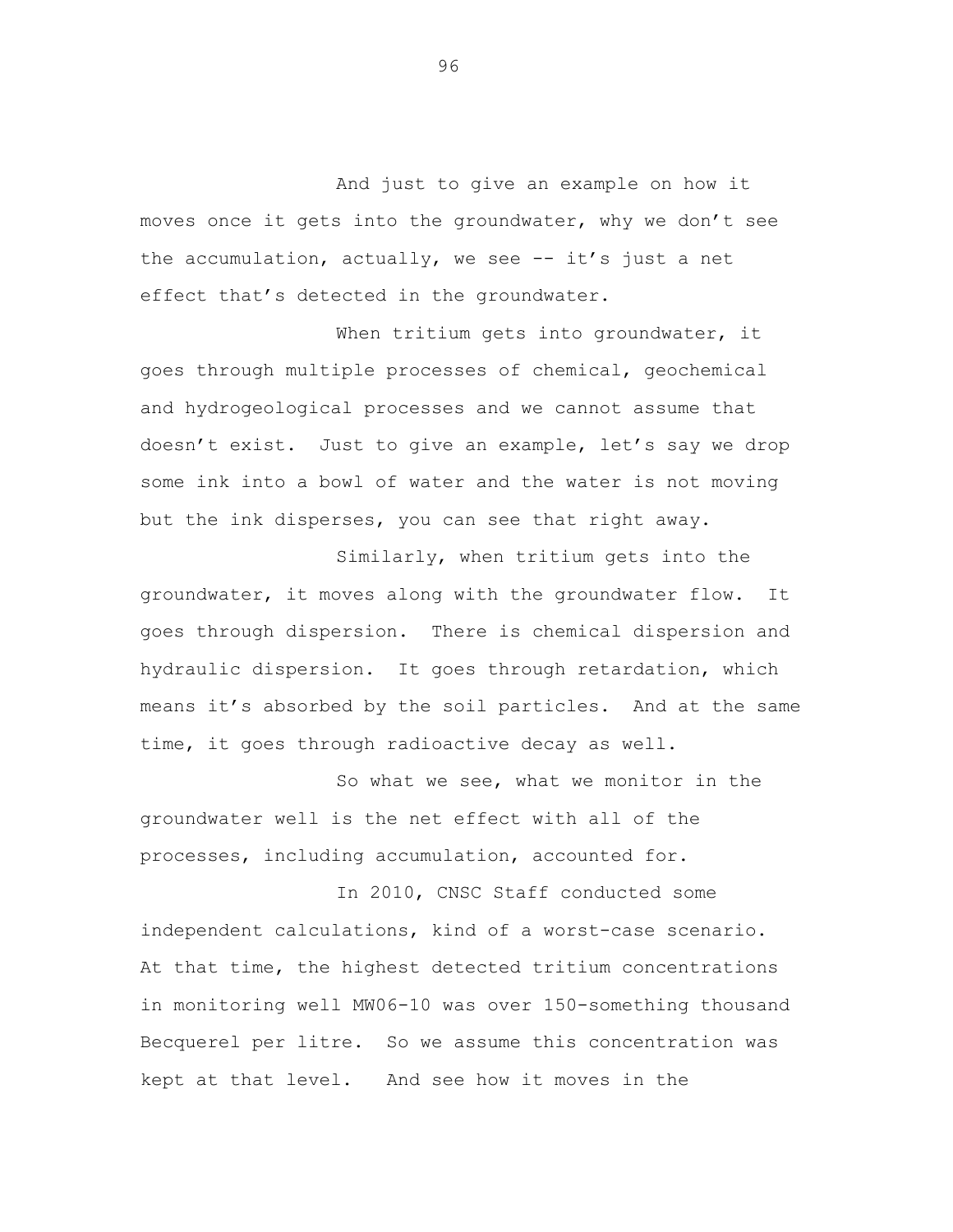groundwater. And our calculation indicates that by the time it's getting to Muskrat River, which is 420 metres away, the tritium concentration in the groundwater would be less than one Becquerel per litre, so it's undetectable.

So in summary, what we see in the monitoring wells or in the air sampling, it's already a reflection of the net result that accounts for all the processes tritium has to go through.

MS. TILMAN: Can I -- sorry.

**MEMBER DEMETER:** I just want to reflect to make sure I'm understanding that.

Thank you very much for that response. So my understanding in this equilibrium, the net effect is that the rate of deposition is less than the rate of dispersion, which accounts for, despite the half-life and the deposition, reducing amounts because it's a full - it's a net effect of deposition versus dispersion and dispersion is faster than deposition. So am I correct? Okay.

> **DR. LEI:** That's correct. **MEMBER DEMETER:** Thank you. **THE PRESIDENT:** Ms. Tilman?

**MS. TILMAN:** I'm sort of concerned about the direction of some of this conversation because, well, you look at the monitoring well, that 29,000 Becquerels per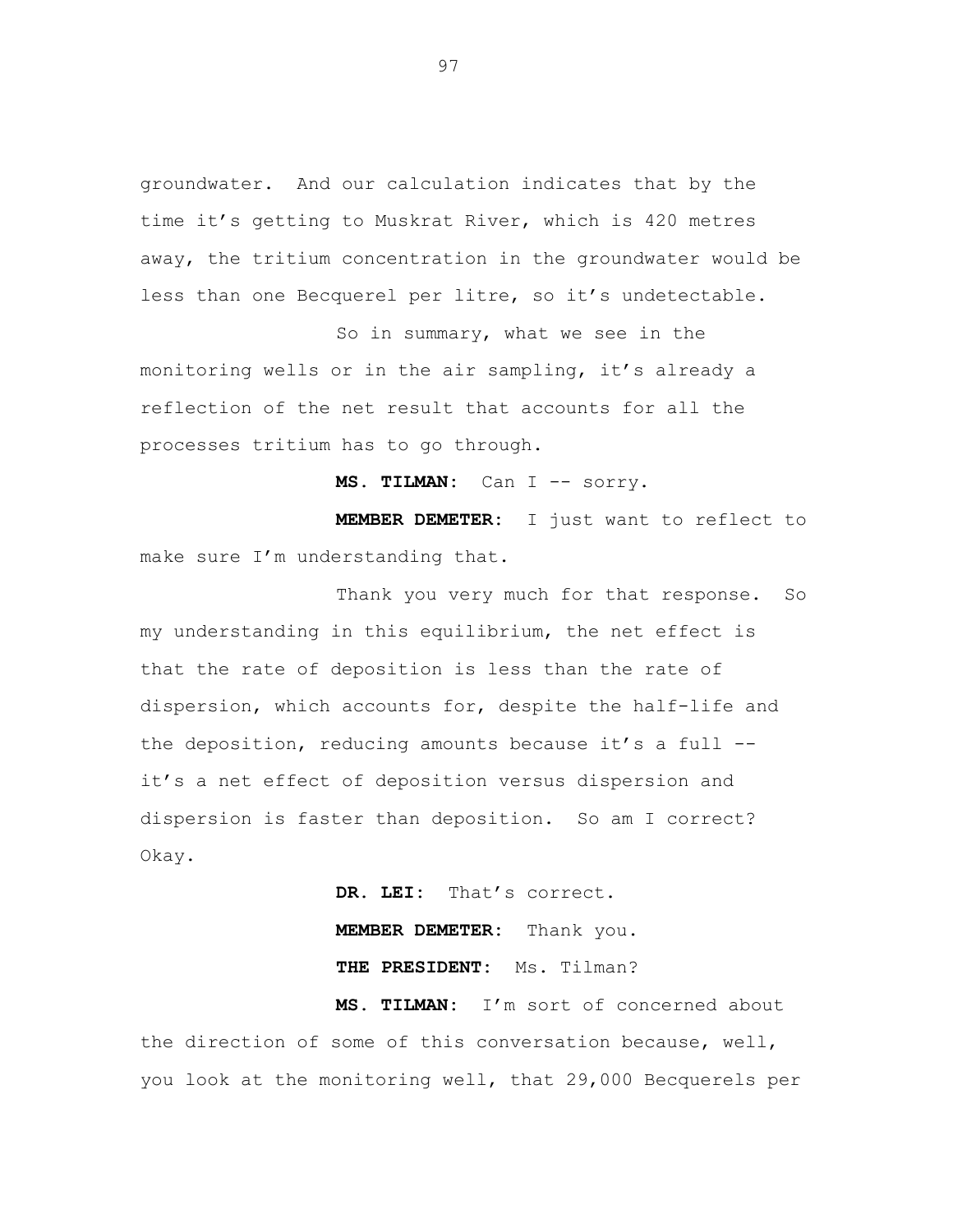litre thing. I mean, certainly, regardless, some of it has been there for a while, been accumulating for a while. But is there an inherent that some of this doesn't escape, that it is encapsulated? It seems to be. And this is a concern.

So the same with the air emissions dispersion. Oh, yeah, it disperses, there's less around, it isn't really accumulating. I'm sorry. So much was put out -- as much was put out, released, one year alone, in - there were -- I can't remember the number any more. But in one year alone, there was so much put out in air emissions.

Terabecquerels were emitted to the air. And Stephane, you will remember that, I think, from the hearings that we had in 2010. This was a big issue. It's a lot.

Twenty oh four (2004), 4,315

So okay, that's 2005 or whatever, 2004, but there are residual effects. It just doesn't vanish. It goes somewhere. It may not be right there in the air in that vicinity, but it's dispersed. You can't ignore that.

Same like waste. If you put those dispose signs that -- into waste, into landfill, even if they - let's say they don't meet clearance levels, but they go into landfill. That tritium is there. The amount of tritium is there, and it will be there for a while as it generally decays and more gets added. You can't ignore the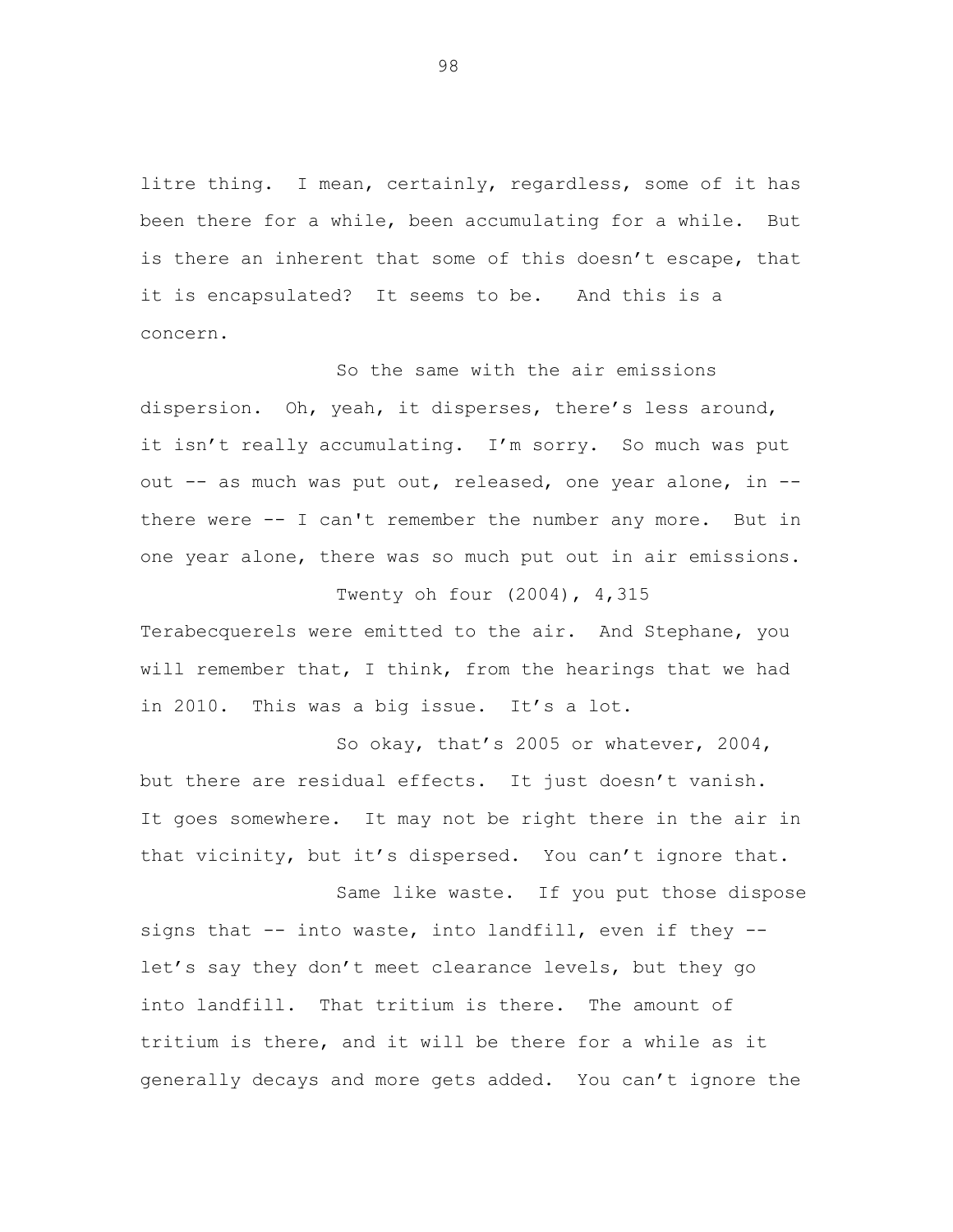cumulative effects.

It may not be a perfect situation what I've graphed, but it's to demonstrate that this just stays around for a length of time in different media. It may not just be all in air, but it can be around. It's a theoretical question that needs to be addressed and answered through CNSC or whatever. It really needs to be looked at.

Sorry for interrupting.

**THE PRESIDENT:** No, but that's fine. Thank you, Ms. Tilman.

Ms. Maharaj, over to you. Any questions from you?

> Ms. Maharaj? Have we lost Ms. Maharaj? **MEMBER MAHARAJ:** No, I'm here. **THE PRESIDENT:** Thank you.

**MEMBER MAHARAJ:** I did have one more question regarding the low-level waste and the clearance levels that Ms. Tilman has raised.

The way I understand it, and perhaps staff can help clarify this, is there are essentially two categories of this waste. One is the level that's cleared, and the other is the level that's low-level waste, and low-level waste goes to Chalk River and is addressed there. What happens to the waste that is cleared,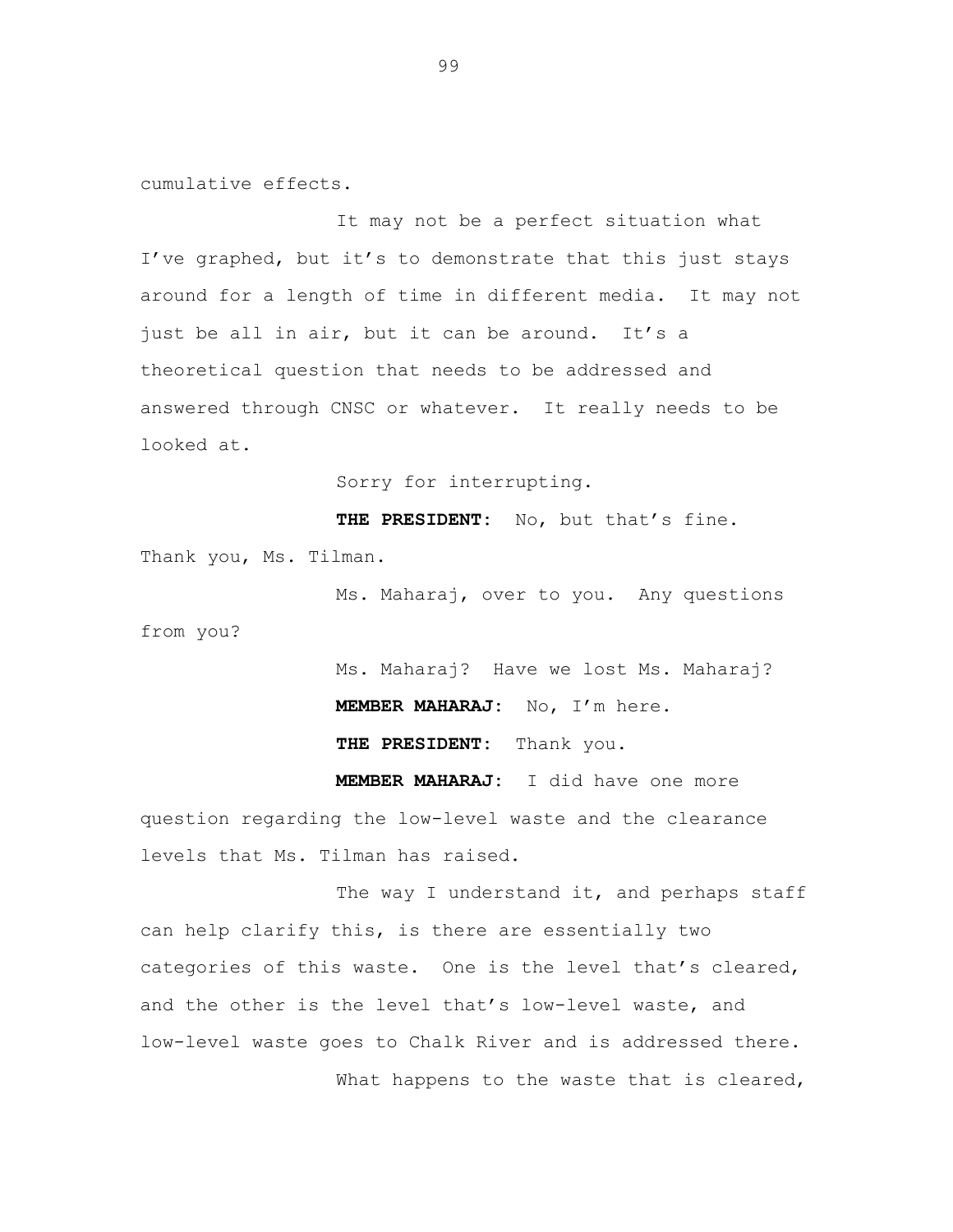that meets that clearance level?

**THE PRESIDENT:** Question for SRBT? **MEMBER MAHARAJ:** Sure. **THE PRESIDENT:** Perhaps let's get SRBT to

answer that.

## **MEMBER MAHARAJ:** Sure.

**MR. LEVESQUE:** Stephane Levesque, for the record.

Just one slight comment before I get into the question just to put it in perspective for Ms. Tilman and Commission Members is that when we talk about groundwater, just one small comment is that our emissions of today or the last number of years are less than two percent of what they were in the nineties. So I think that puts it a little bit in perspective as to what we look at, as to the input of what we now have into the environment, especially coupled with the fact that for emissions to be seen or observed in groundwater today, it moves at a very slow rate to the clay at a rate of just over a metre a year and there's about six metres on our site, so it takes about five, six years to move into the groundwater and then it moves at a rate of four metres a year after that. So it's a very slow process of what we're seeing from the nineties to come to the reduction of what we have today.

But to answer your question on waste --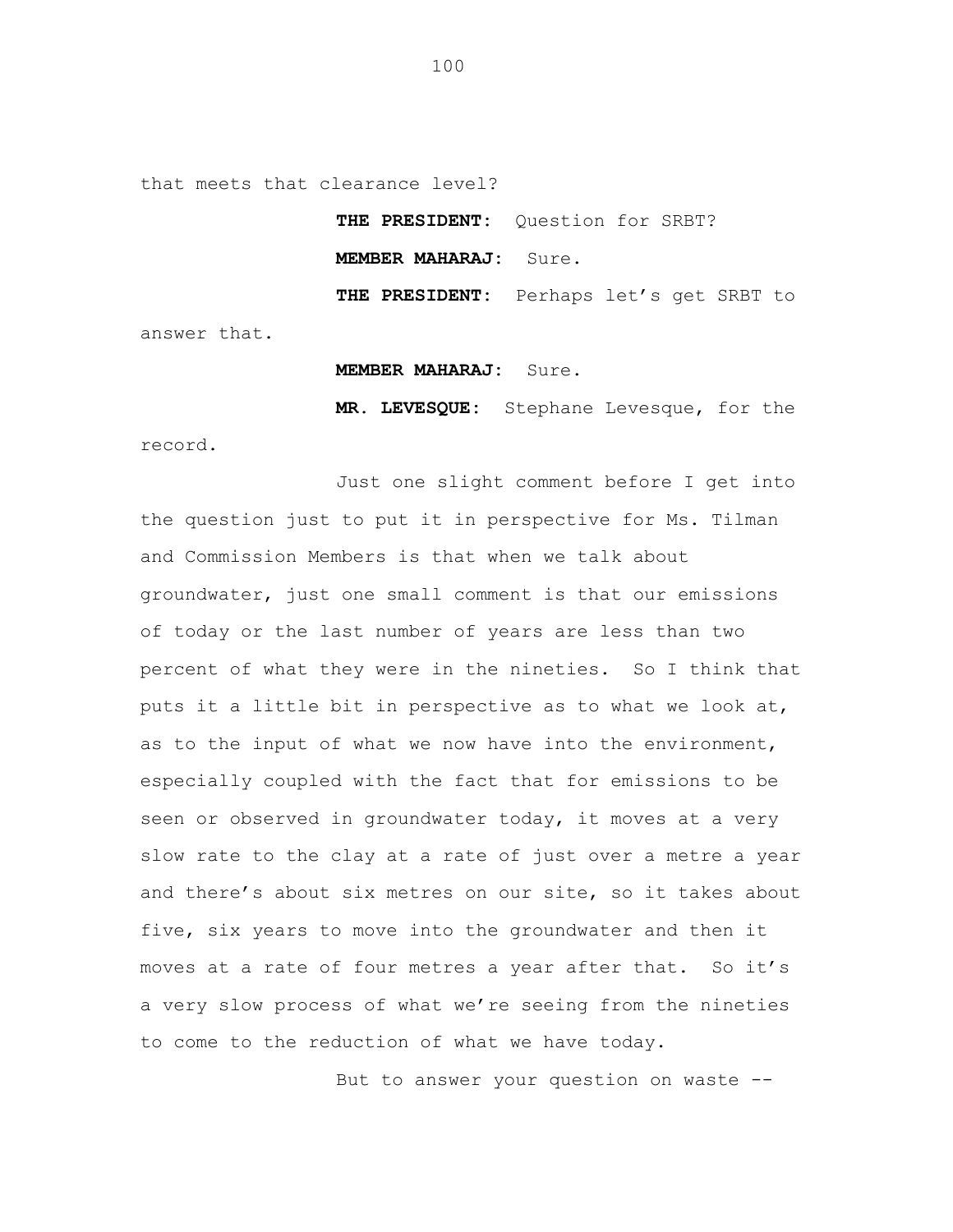thank you very much. I'll pass it on to Mr. MacDonald, please.

**MR. MacDONALD:** Jamie MacDonald, for the record. Thank you for the question.

So the conditional clearance level that we have for mildly contaminated articles at SRBT is derived from the CSA Standard N292.5 that governs how the risk assessment is performance, how we set that level and the levels of risk that are acceptable in that case.

So in 2018, we revised our CCL to lower the amount of activity but to raise the mass that could be sent every year. So our conditional clearance level limit, I should say, is currently defined as 0.15 mega Becquerels per gram to a maximum amount of 5,000 kilograms to any pathway during a year.

So the process that we use is one where we segregate first the material that we believe will meet the conditional clearance level, then we characterize that waste using radiological measurements, our health physics team does those measurements, and we apply conservative assumptions on such facts as surface area and we also utilize the maximum measurement taken rather than, say, an average. And we come to a calculated value for the material in question that we then compare against that conditional clearance level.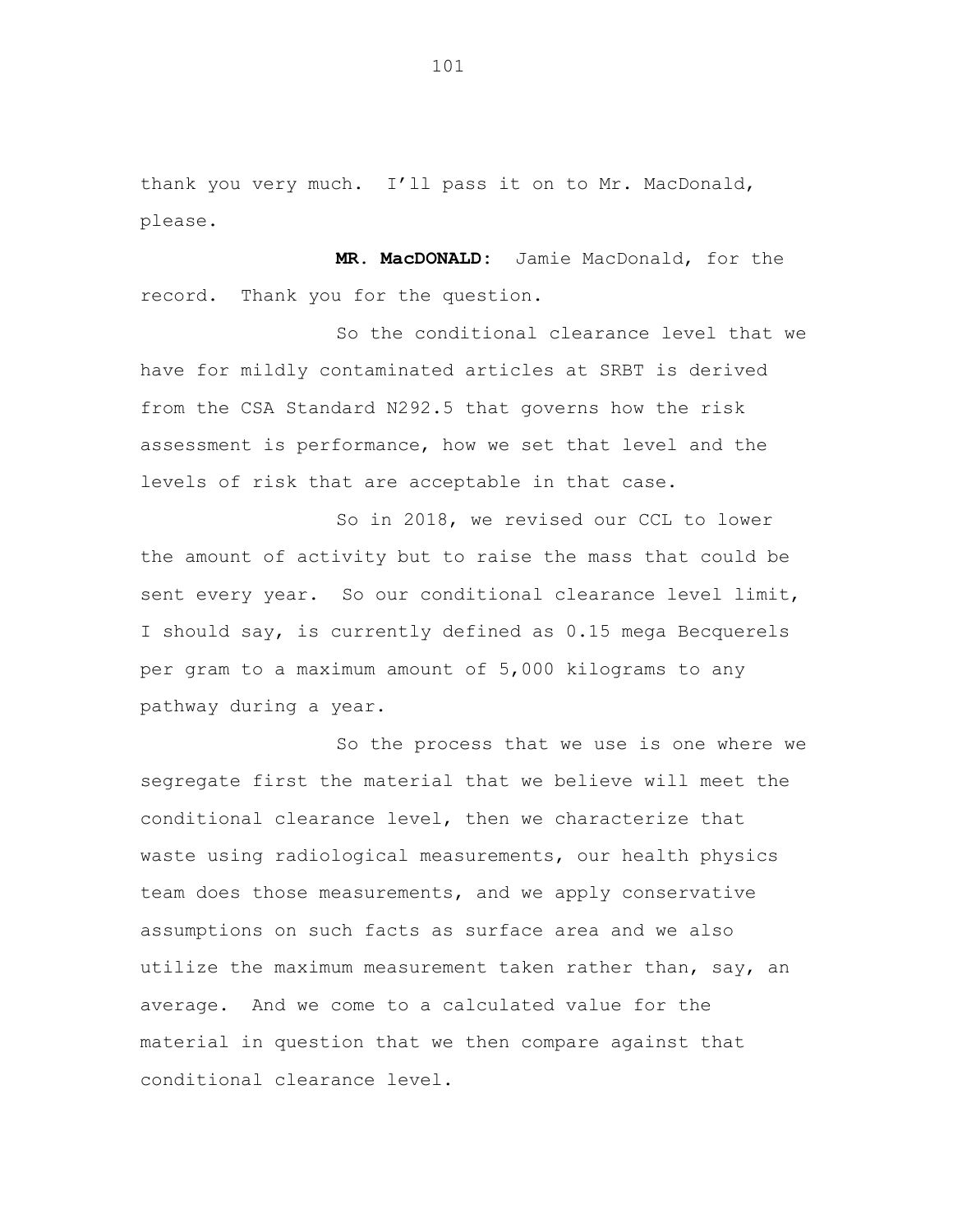So if it's less than 0.15 MBq/gram, then it's eligible to be cleared and to be disposed of with no more regulatory controls in place as per the standard.

So in the case it does not meet that, that material is then classified as low-level waste and it's processed -- sorry, it's stored temporarily in our waste room and then we deal with that as with any other low-level waste where it gets sent to a licensed waste management facility. If the material is cleared, it's logged and tracked and trended over time to make sure that the limit is adhered to throughout the year and then it is generally cleared -- it's sent through those pathways. So in some cases it's recycling. So if we have metal from expired signs that we've been able to remove and it's not contaminated, rather than throw that in a landfill, that goes to a recycling facility. And then you have your conventional waste, if you would, that ends up being routed through landfill.

So when you look at  $-$  if we were to dispose of the maximum activity in these scenarios, so we do 5,000 kilograms in a year of 0.15 MBq per gram, if you take all of the variables and crank them up to 10, the risk analysis that we put forth to CNSC Staff shows that it's virtually negligible as far as dose impact to workers at any of these facilities such as a landfill or recycling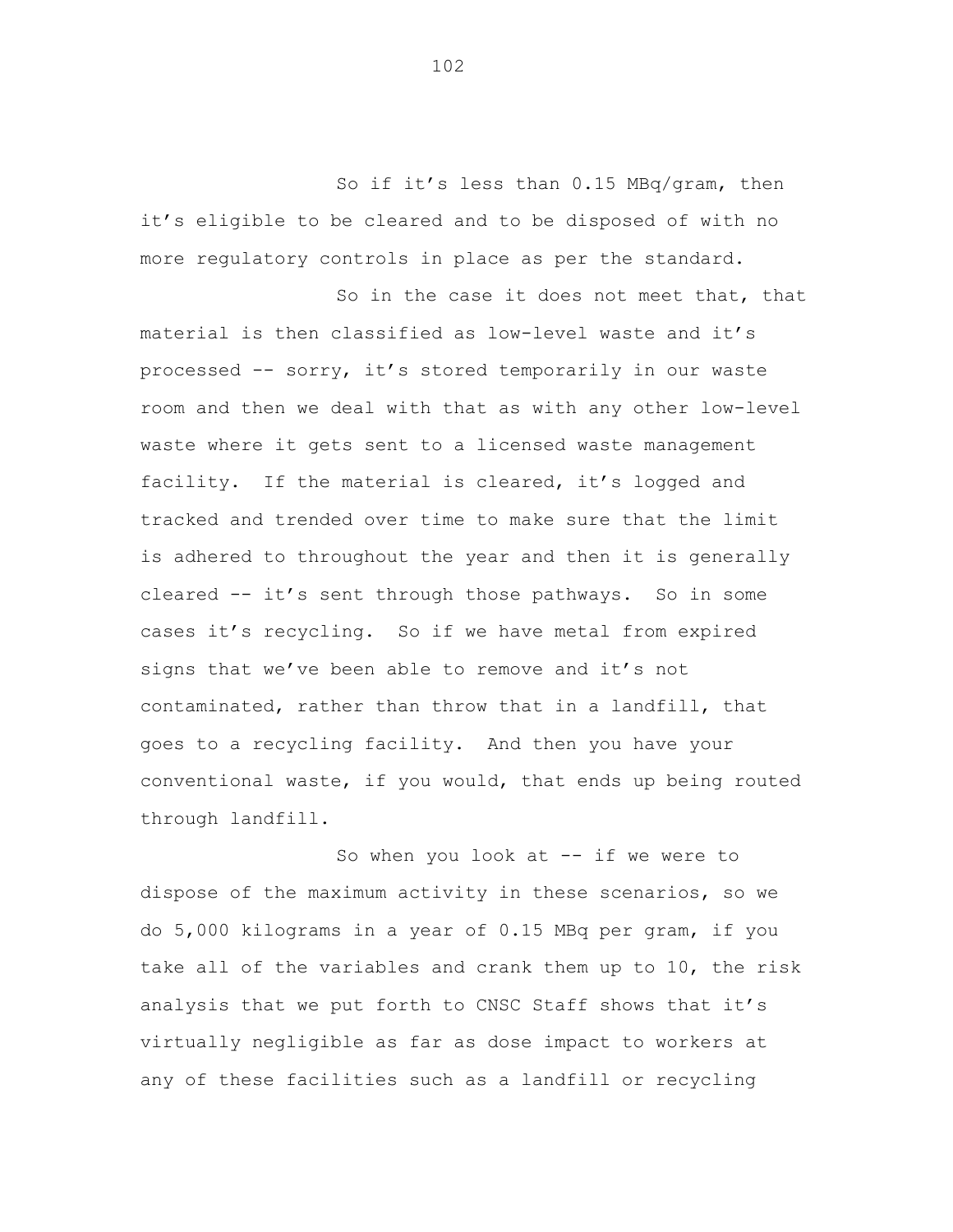depot, or members of the public that may reside nearby. And in reality, we don't approach even five to 10 percent of those limits. Like when we do an assessment throughout the year and how much total activity is actually routed through these pathways, it's a drop in the bucket compared to what the maximum, what the clearance level would permit.

So back of the envelope, that's kind of the process that we apply.

**THE PRESIDENT:** Thank you for that.

I have a question for SRBT. And you know, we've heard from you, we've heard from staff that your emissions are low. You also have a very strong commitment to continuous improvement.

So what are in your plans for further improvement for both your airborne and your liquid effluents?

**MR. LEVESQUE:** Stephane Levesque, for the record. Thank you for the comment and the question.

We are continuously researching different ways to reduce emissions. There are new technologies that become available all the time. We attend conferences. We're part of a network of people that do tritium handling.

So all the time we're researching new ways to basically reduce our emissions because, for us, people have to realize that not only is it reducing our emissions,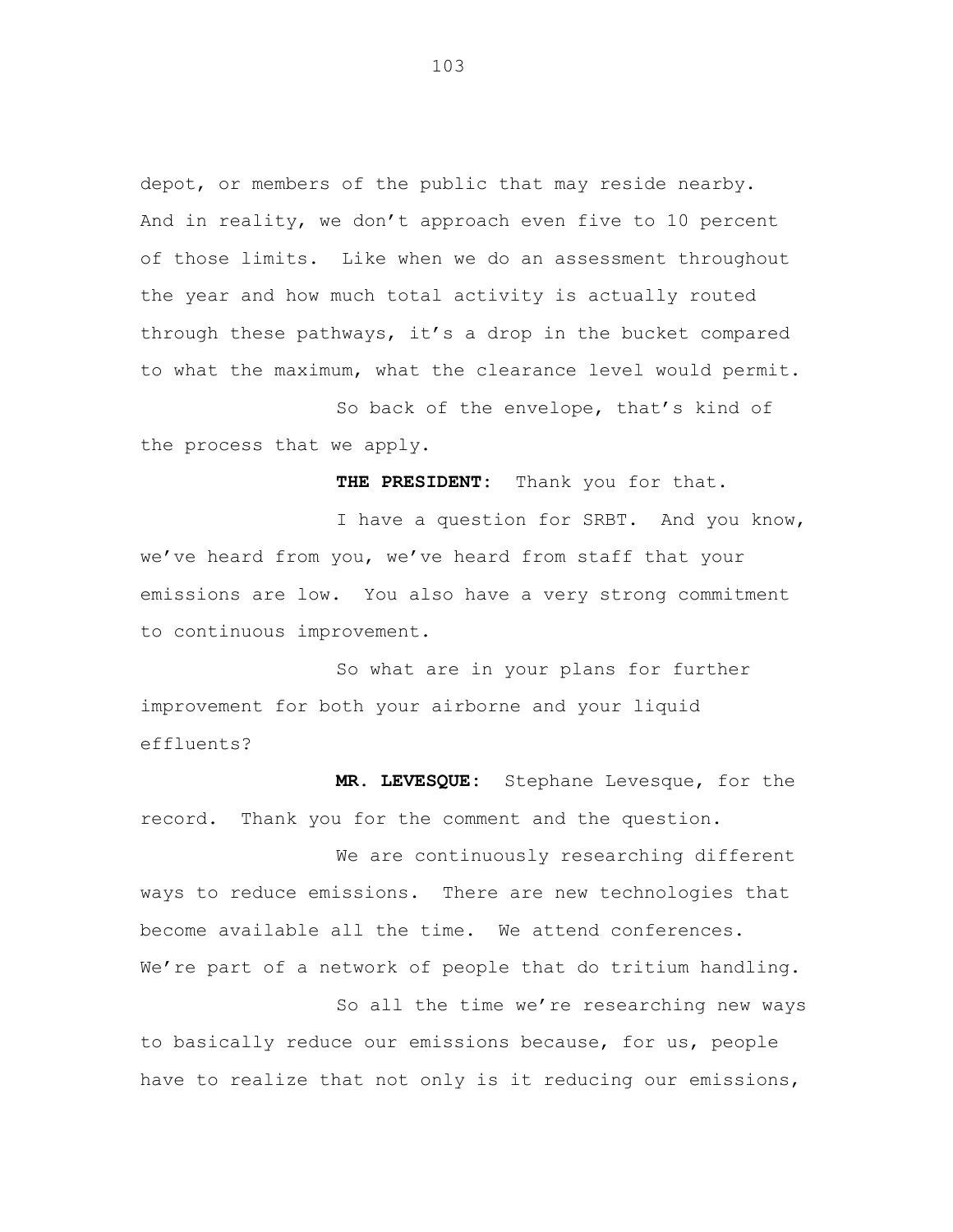but tritium is the majority of our operating cost. So it's in our interests to basically use every single bit of tritium that we can put into our product. It's something we really want to do.

I don't know if Mr. MacDonald has something to add on that.

**MR. MacDONALD:** I could add also that one of the direct benefits of a systematic approach to training is making sure that, from a human performance element, these things are accounted for. So we've definitely seen through the application of our training program part of the reduction that you see over time, especially over the last six to seven years, is definitely due to the application of a systematic approach to training to licensed activities.

And as well, as we learn and as we figure out better ways of doing things, which is in our DNA, if you would, we've made adjustments to processing operations and that's borne fruit as well and so the continual reiteration of that process over time and as well the work of our mitigation committee.

So again, you heard me discuss the application of committees in our organizational structure. We have a dedicated committee with members of our organization from the shop floor all the way up to management that we call the mitigation committee, and their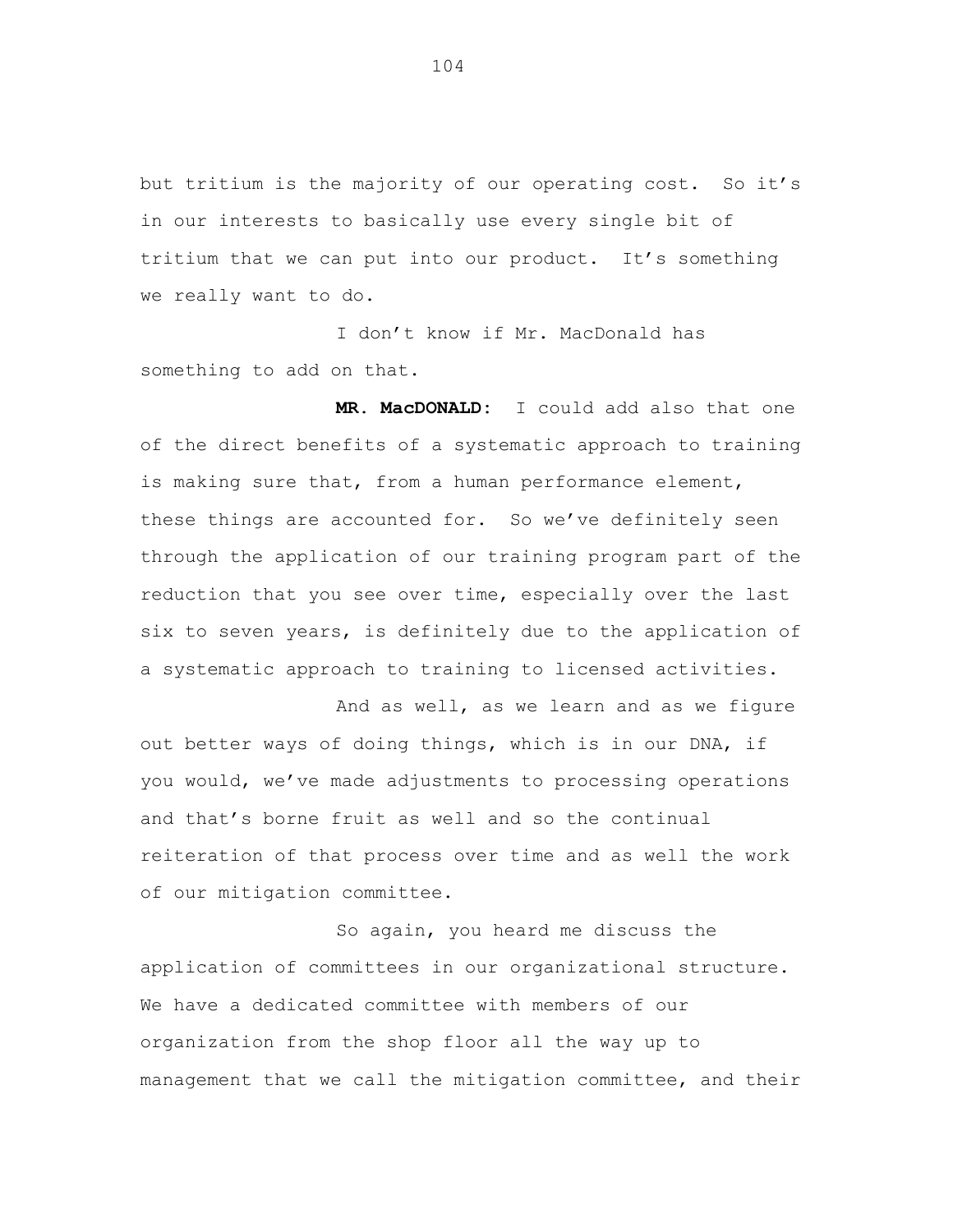sole target, their sole goal is to make sure that we're always assessing how we can reduce our impact on the environment from the point of view of tritium releases.

So those commitments have been discharged the last few years and, ultimately, they will remain throughout all time.

**THE PRESIDENT:** Thank you. Thanks for that.

Dr. Demeter, any further questions from you?

**MEMBER DEMETER:** Just one question for staff to sort of lay some planks for later.

Ms. Tilman raised the issue of cancer, hereditary effects, spontaneous abortion and stillbirths related to exposures to tritium.

Are there existing health status reports that look at cancer rates in Pembroke and area and health status reports that look at maternal outcomes and, if there are, have you reviewed them and are there any significant differences from other areas of Ontario that may not have such an industry around them?

**MS. MURTHY:** Kavita Murthy, for the record.

So as a part of the environmental protection review that CNSC Staff does, we do look at some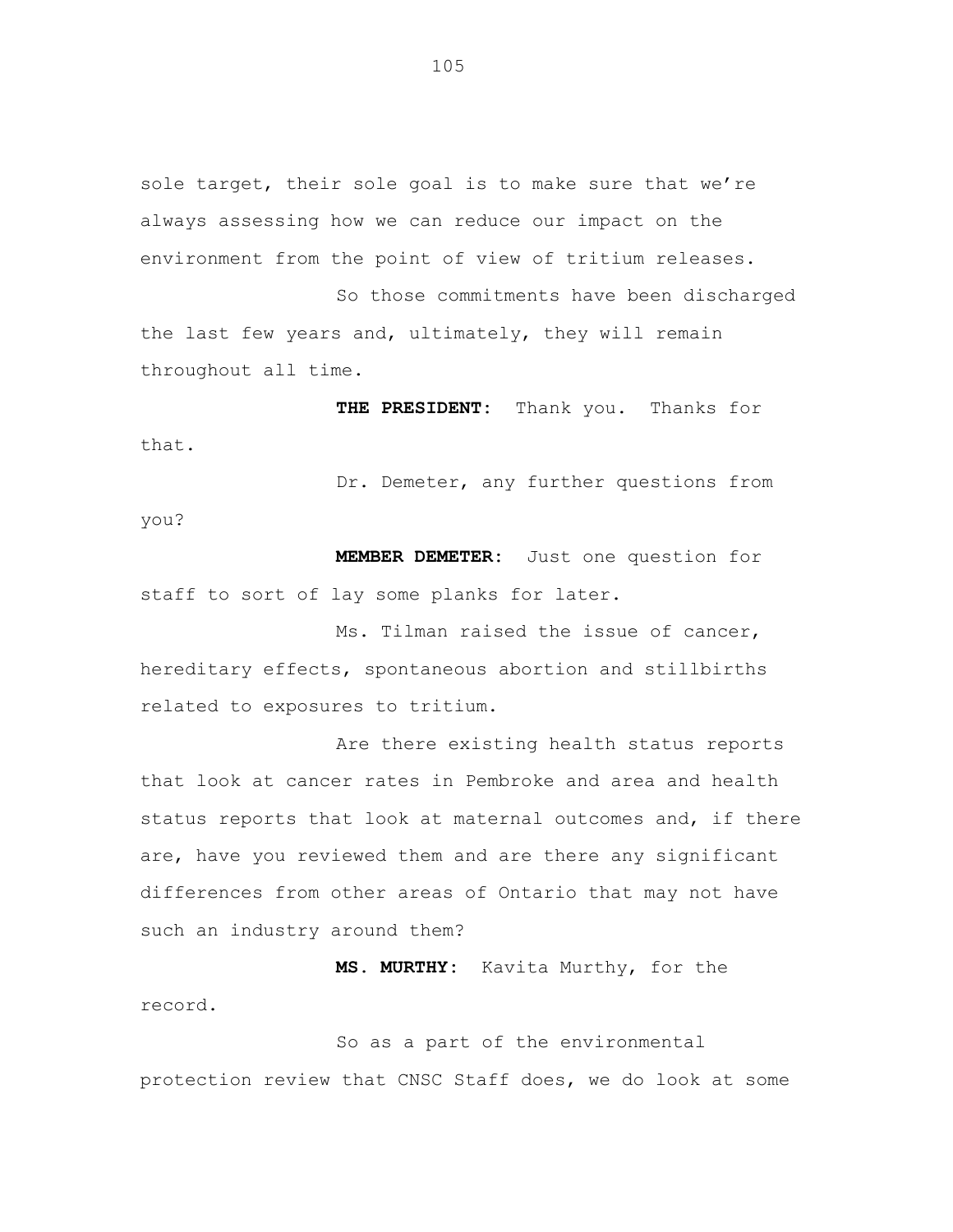of the epidemiological information coming out of that area and compare it to other different areas. And I see that Kristi has turned her camera on, so I'll pass this to her for comments.

**MS. RANDHAWA:** Kristi Randhawa, Radiation and Health Sciences Officer, for the record.

So as part of our work at CNSC, we do monitor the reports that are put out by the county, public health reports, reports by the provinces to see if there are any, I guess, excess cancers or other health outcomes. However, we also look at the studies done, epidemiological studies, done on humans as well as animal studies looking at tritium exposures. And to date, there's no epidemiological evidence of health effects being induced by tritium exposure in humans.

So studies have failed to detect increases in cancer risk as well as birth defects from tritium emissions associated with the operations of Canadian nuclear facilities. There is some data, of course, in animals and lab studies, but these are at doses that are much higher, like in the 500 milliSievert range and higher, where we do see health effects which are consistent with radiation effects, so cancer and heritable effects.

But as we know, the doses from SRBT are extremely low and well below levels of background radiation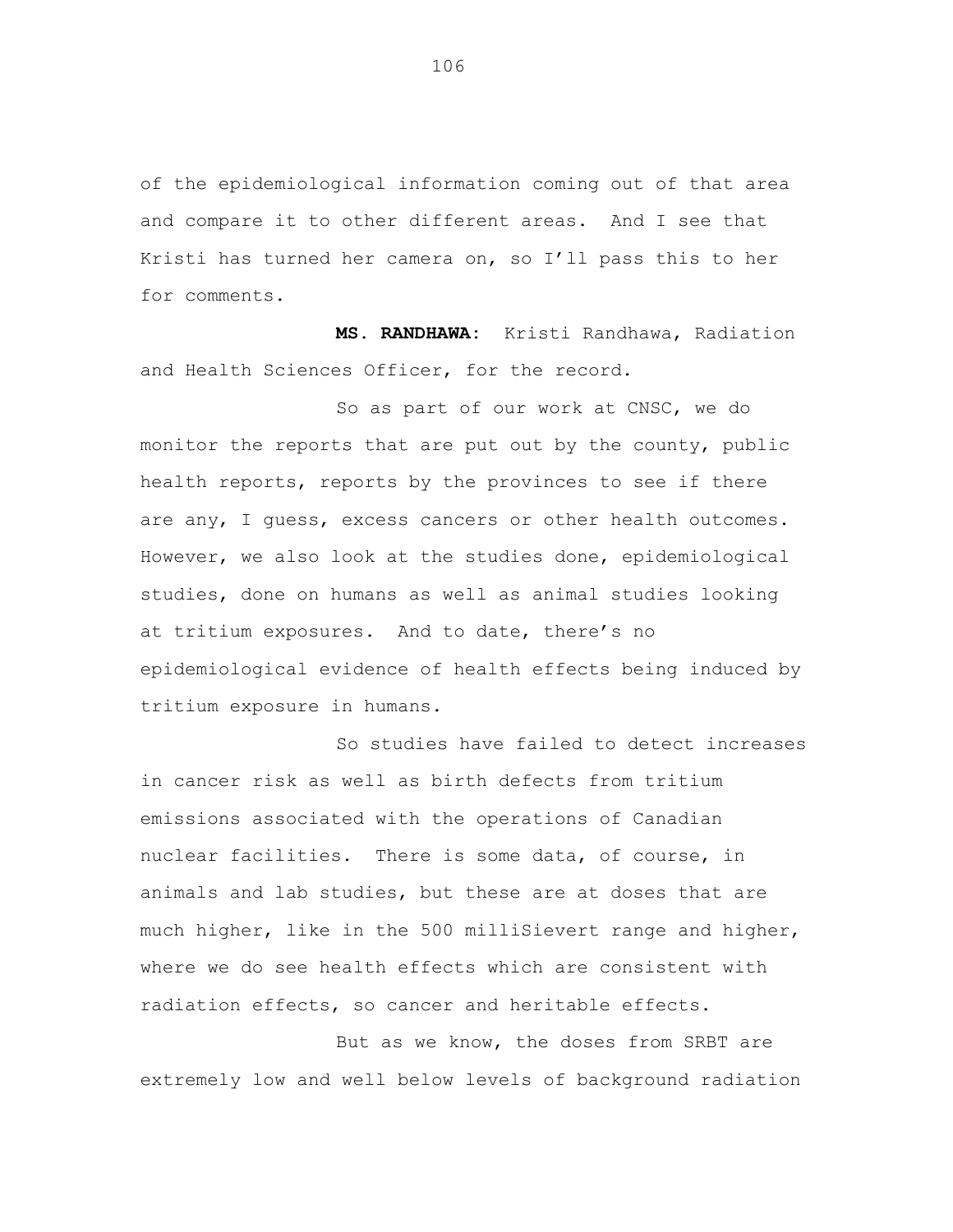exposure, and so we would not expect any health effects at these very, very low levels.

**MEMBER DEMETER:** Thank you.

So from that, I'm inferring that data does exist for this population and that you've reviewed it.

**MS. RANDHAWA:** Yes. And I should note that we do have a lot of data and studies on tritium on the CNSC website. There's also an UNSCEAR report which compiles all those studies. I think it was published in 2017. So there's a whole annex on that as well and, of course, we do review that.

**MEMBER DEMETER:** Thank you.

**THE PRESIDENT:** Thank you.

I'm sure we'll be getting into more details on this with our intervention this afternoon.

Ms. Tilman, there are some additional issues that you have raised that we have not got around to, but as Dr. Demeter said at the outset, that later today we certainly will, certainly around the long-term plans for SRBT, was one that you raised around decommissioning plans or detailed decommissioning plans as well. So we will get to that.

I do want to thank you for your intervention, for your presentation, and always a pleasure to see you at our hearings. Thank you, Ms. Tilman.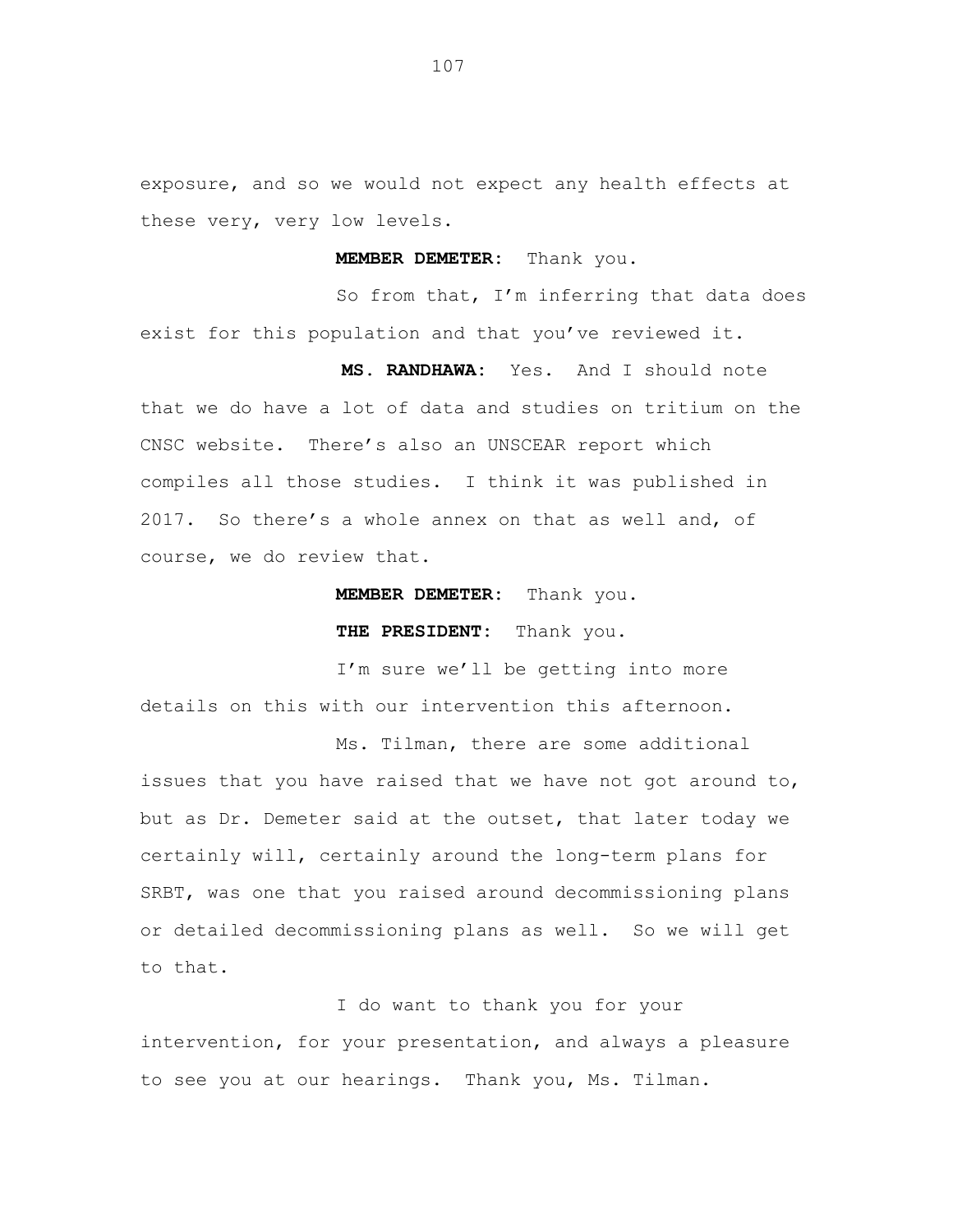# **MS. TILMAN:** Thank you very much.

**THE PRESIDENT:** We'll move to our next presentation, which is by the Canadian Nuclear Association, as outlined in CMD 22-H8.9, and Mr. Coupland is here with us to make that presentation.

So Mr. Coupland, over to you, please.

**CMD 22-H8.9**

### **Oral presentation by the Canadian Nuclear Association**

**MR. COUPLAND:** Thank you, and good morning, Madam Chair and Commissioners. For the record, my name is Steve Coupland. I'm the Director of Regulatory and Environmental Affairs at the Canadian Nuclear Association, and I appreciate the opportunity to say a few words in support of SRBT Technology's application for a 15-year renewal of its Class B nuclear substance processing facility licence.

You've already received written comments on behalf of the CNA and it's members. I'd like to for the record, just briefly expand on some of the key points in the letter, in particular SRBT's record of diligence in the areas of safety and environmental protection.

As you know, SRBT is the world leader - worldwide leader in manufacturing and distribution of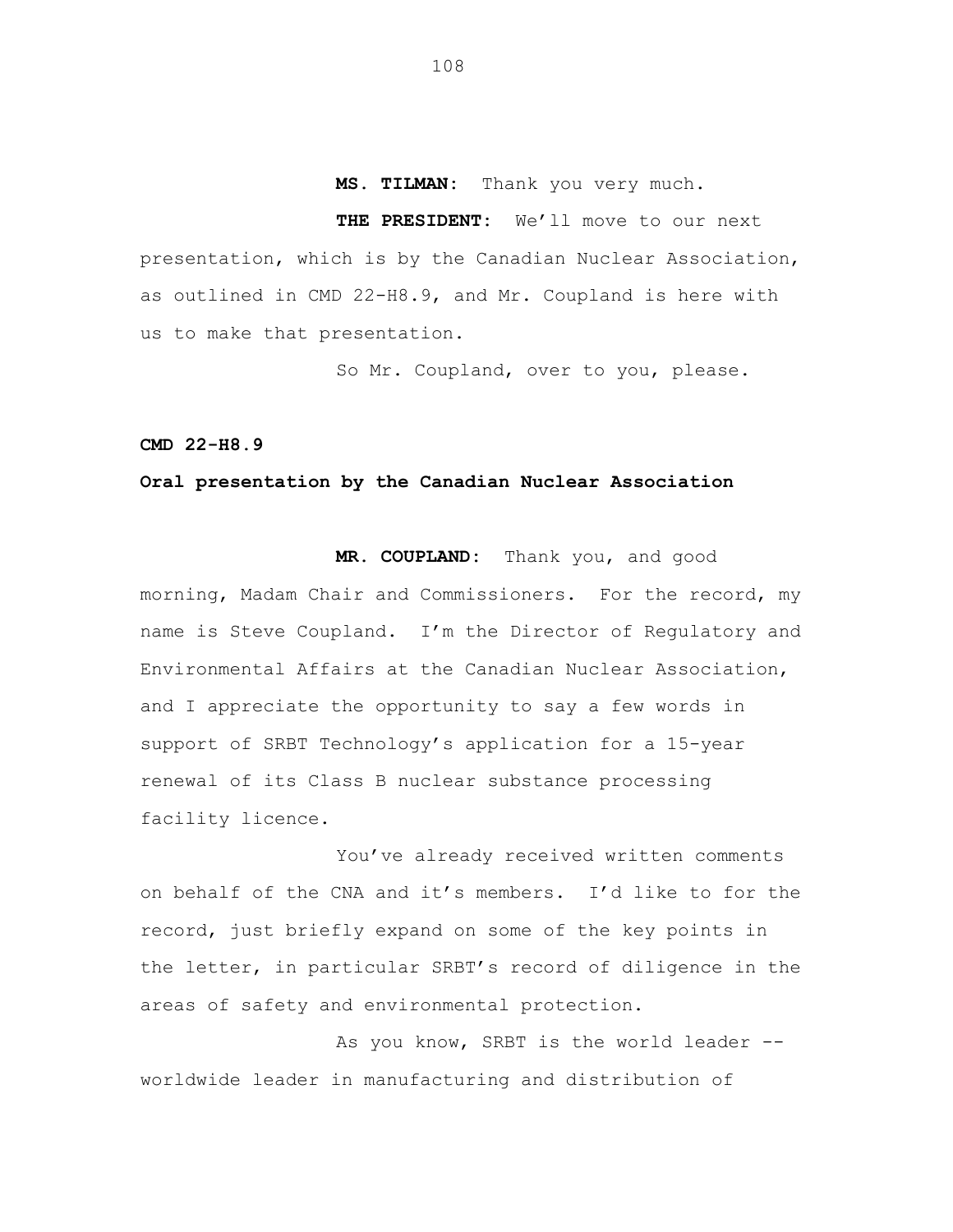self-luminous safety signs and devices, and is licensed to a limit of 6,000 Terabecquerels of tritium. As the Commission knows, these products have important applications in multiple industries worldwide and contribute greatly to safety in many other industries.

I would also like to take a moment, a

little bit outside the licence application, but to highlight the contribution that SRBT made early in the pandemic, the current pandemic, when Canada was struggling to acquire personal protective equipment. SRBT shifted part of its plastic molding capability toward designing and manufacturing of a Canadian-made face shield. And at the CNA we're proud of how a number of our members such as SRBT stepped up to help Canadians during this challenge and I just wanted to recognize that and put that on the record.

Like all members of the Canadian nuclear industry, SRBT is committed to the safe, clean, and reliable operation of its facilities. At the CNA we believe the best indicator of future performance is past performance. And I would like to highlight some indicators from the past licence period.

First, the SRBT facility was fully compliant with all licence conditions throughout the entire licence -- the current licence period. Second, there were no significant compliance issues identified by the CNSC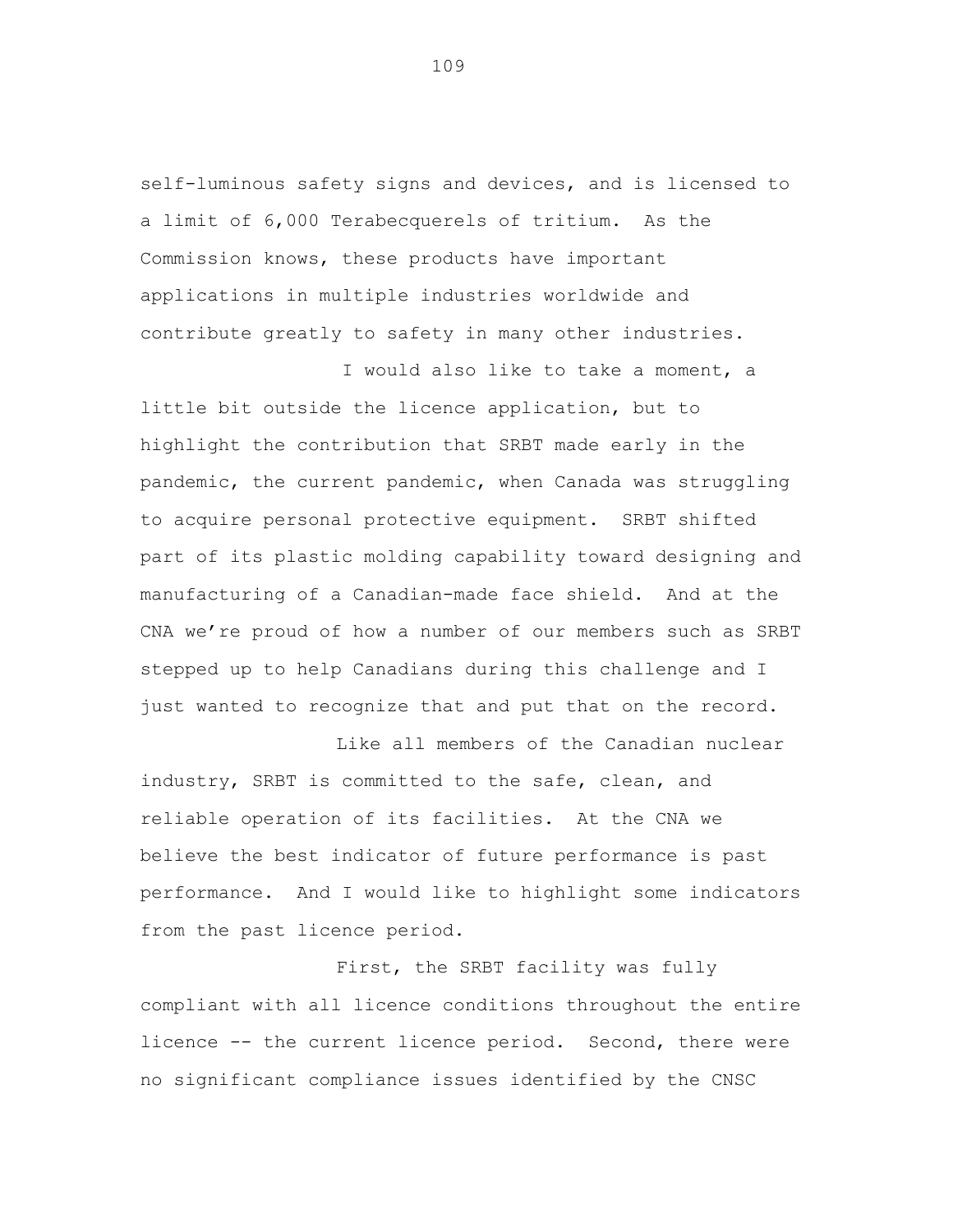Staff during compliance investigations inspections. In addition, there were over 80 internal audits conducted by a fully independent organizational manager which were reported to senior staff as part of ongoing auditing processes.

As well, SRBT adopted a new quality manual designed to fully align and comply with CSA standards and ISO 9001 standard. In addition, SRBT took a look at best practices in nuclear power plants and adopted some of their programs into their plans, particularly in the area of maintenance, including critical spares management, master equipment list, tracking and trending of corrective maintenance. I think, you know, taking advantage of best practices in nuclear power plants is a challenging but very worthwhile undertaking for a small facility and it's something to be commended for.

Turning now to health and the environment. I would like to note that there were no exceedances of regulatory limits or action levels for effective dose, and that no SRBT nuclear energy worker exceeded the dose -- the one millisievert dose for any calendar year. Dose to the public did not exceed 0.7 percent of the limit during this licence period, and groundwater tritium concentrations continue to decline over time. All 29 dedicated monitoring wells have decreased over the term -- the licence term and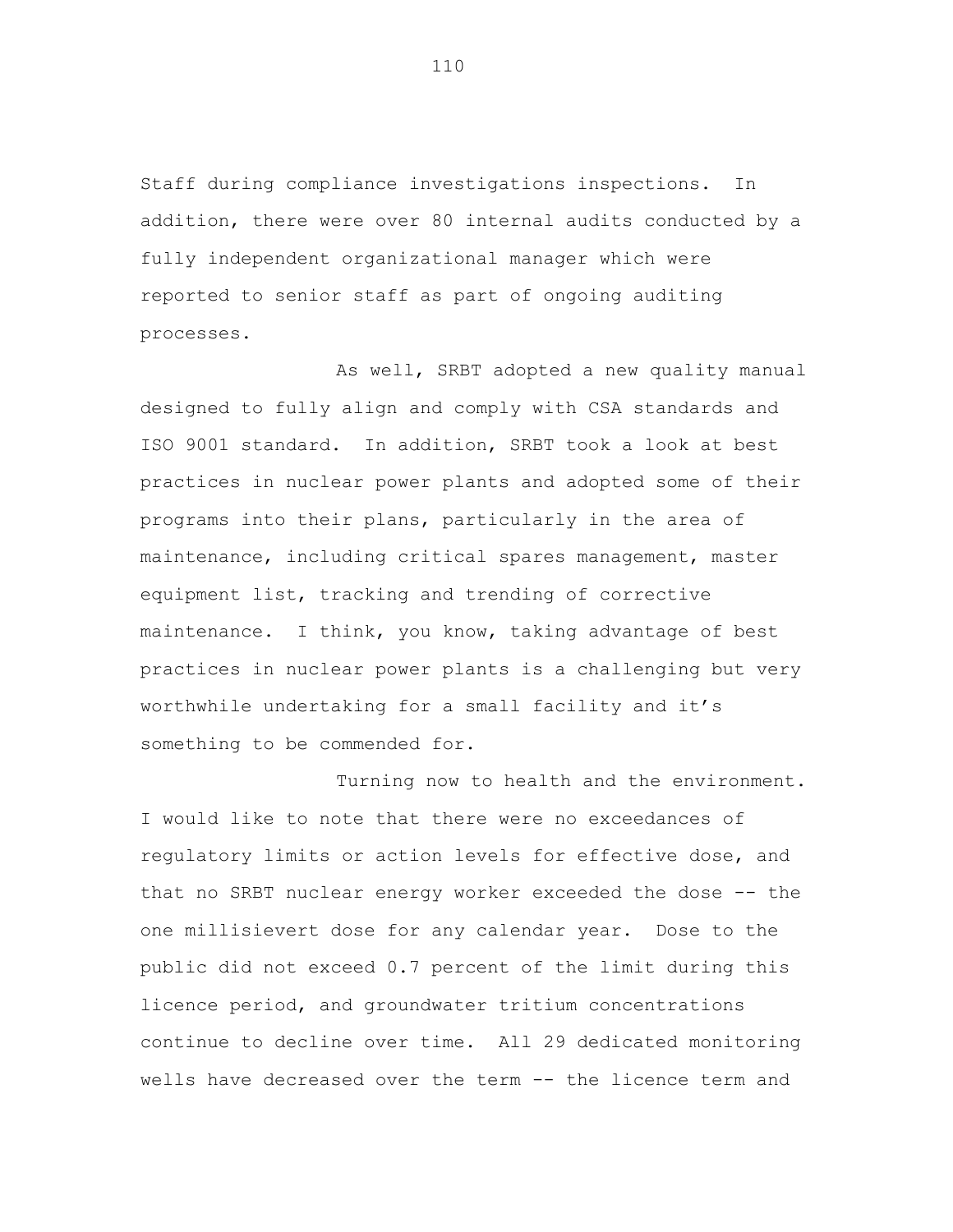it is expected that they will continue to decline.

With respect to conventional health and safety, the CNA would point out that the rate of workplace injuries and lost-time accidents is very low, and that SRBT has systematically promoted a strong nuclear safety culture at all levels of the organization. And they actively take an annual refresher course on radiation safety, security and awareness, fire protection, and conventional health and safety.

I would also like to speak to SRBT's public information program, Indigenous engagement. SRBT has made significant strides in both these programs over the course of the current licence. The public information programs led by senior management provides information in a timely, clear, concise manner. The licence application hearing process was actively promoted and requests for additional information were immediately addressed. Presentations, meetings and plant tours were offered where and when possible.

With respect to Indigenous engagement, SRBT has made a concentrated effort over the past several years to introduce Indigenous communities to the company, including collaborating with communities on the Environmental Risk Assessment and ensuring interested communities were fully aware of the licence renewal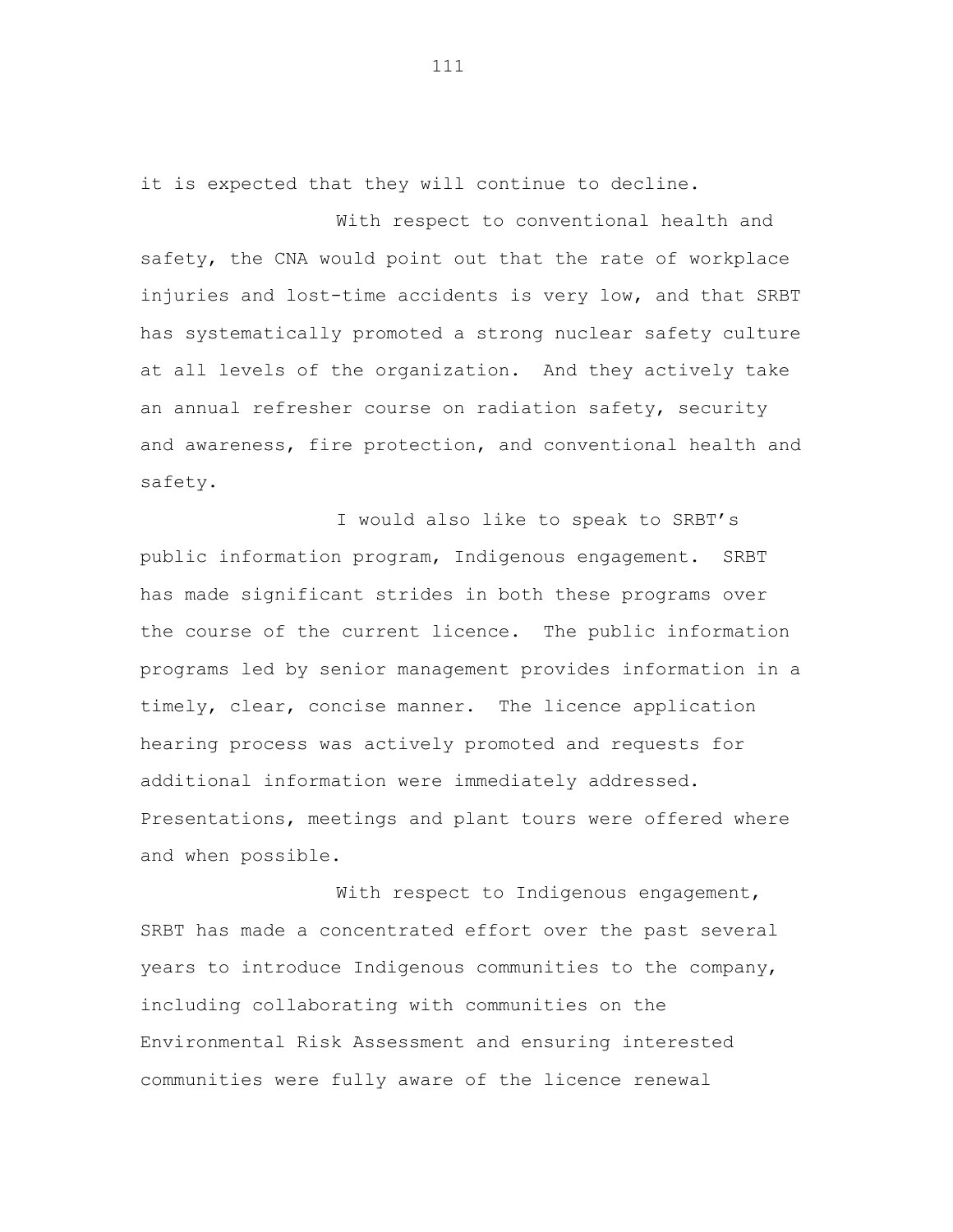application. And I know it's a priority for SRBT to continue to develop those key relationships with Indigenous communities.

In summary, the CNA would like to highlight several key factors that we believe justify the 15-year licence that SRBT is asking for. First, SRBT's operations are stable and unchanging, and the activity that is to be licensed is identical to the one in the current licence.

Second, hazards associated with the licensed activity are well understood and characterized. Third, SRBT has a well-established program, including a strong safety culture and management system focused on continuous improvement. And finally, the facility has demonstrated a very low impact on workers, the public and the environment.

It's our view that the SRBT has demonstrated it's fully qualified to conduct the authorized activities under the licence and we are pleased to support their application for a 15-year licence.

Thank you for the opportunity to provide our views and we look forward to any questions you might have.

**THE PRESIDENT:** Thank you very much, Mr. Coupland. We will turn to Ms. Maharaj for questions,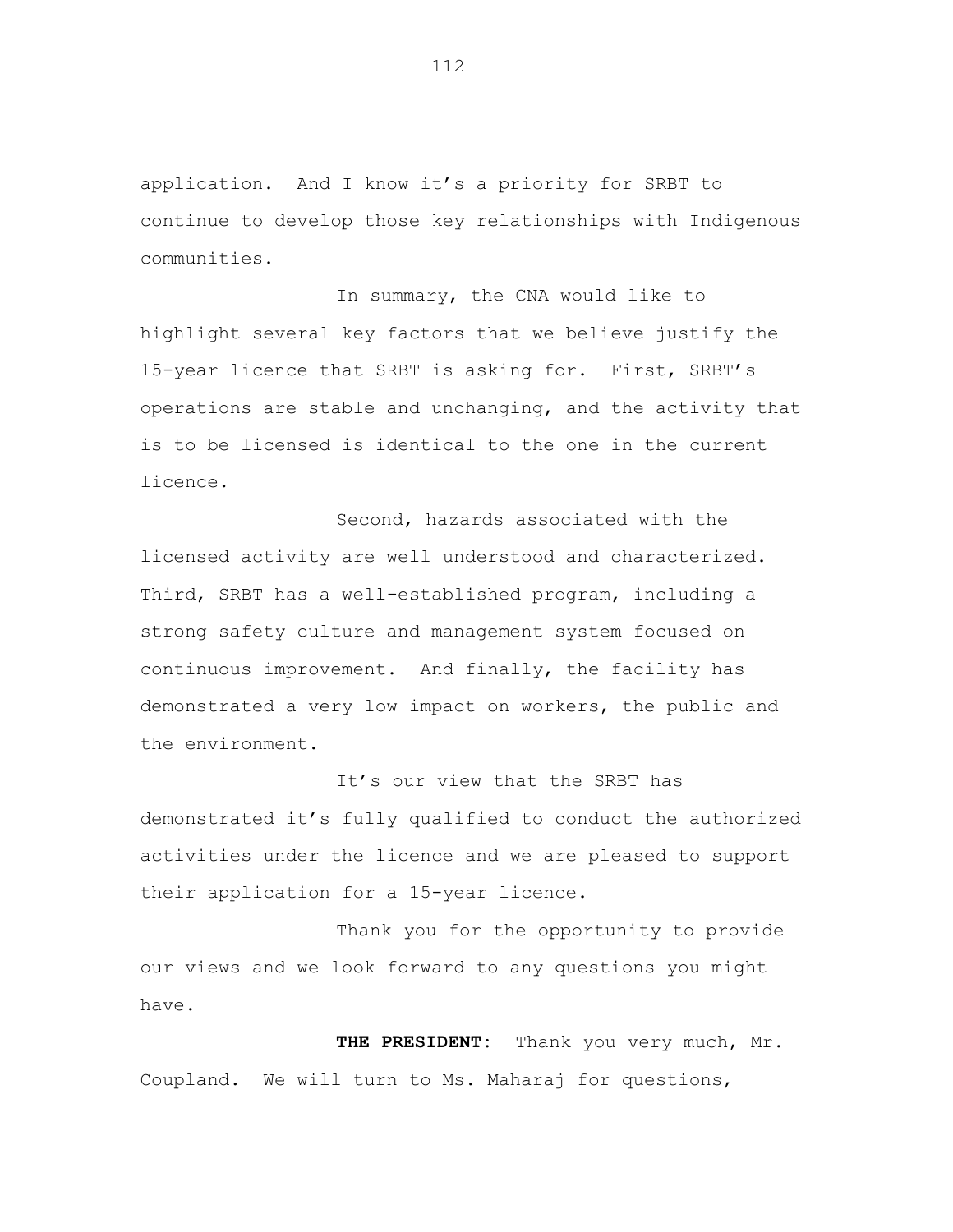please.

**MEMBER MAHARAJ:** Thank you very much, Madam Velshi, and Mr. Coupland for your excellent summary. That was really very helpful. I was taking notes. But I have no specific questions for you today.

**THE PRESIDENT:** Thank you. Dr. Demeter? **MEMBER DEMETER:** Thank you for your presentation. I only have one question and it's to get your opinion. So since 2005 this licensee has had a one-year, 1.5, a two-year, a five-year, and a seven-year licence and this will be discussed at more length later, and they have requested a 15-year, which you strongly support. In your opinion, what determines a threshold? Where do we set  $-$ - I mean, if they had asked for a 20-year, if they had asked for a 10-year? How do you -- what's your opinion on where we draw the line and what factors should go into that?

**MR. COUPLAND:** I think the first thing you have to assess is the continuous improvement of the company. We have expanded the -- the CNSC has expanded the licence, as you indicated, over that period of -- over that period of time. I mean, we all know, or those of us that have been around a number of years, know that there were some challenges back in the 2005, early 2000s period, and the company needed to make some significant changes.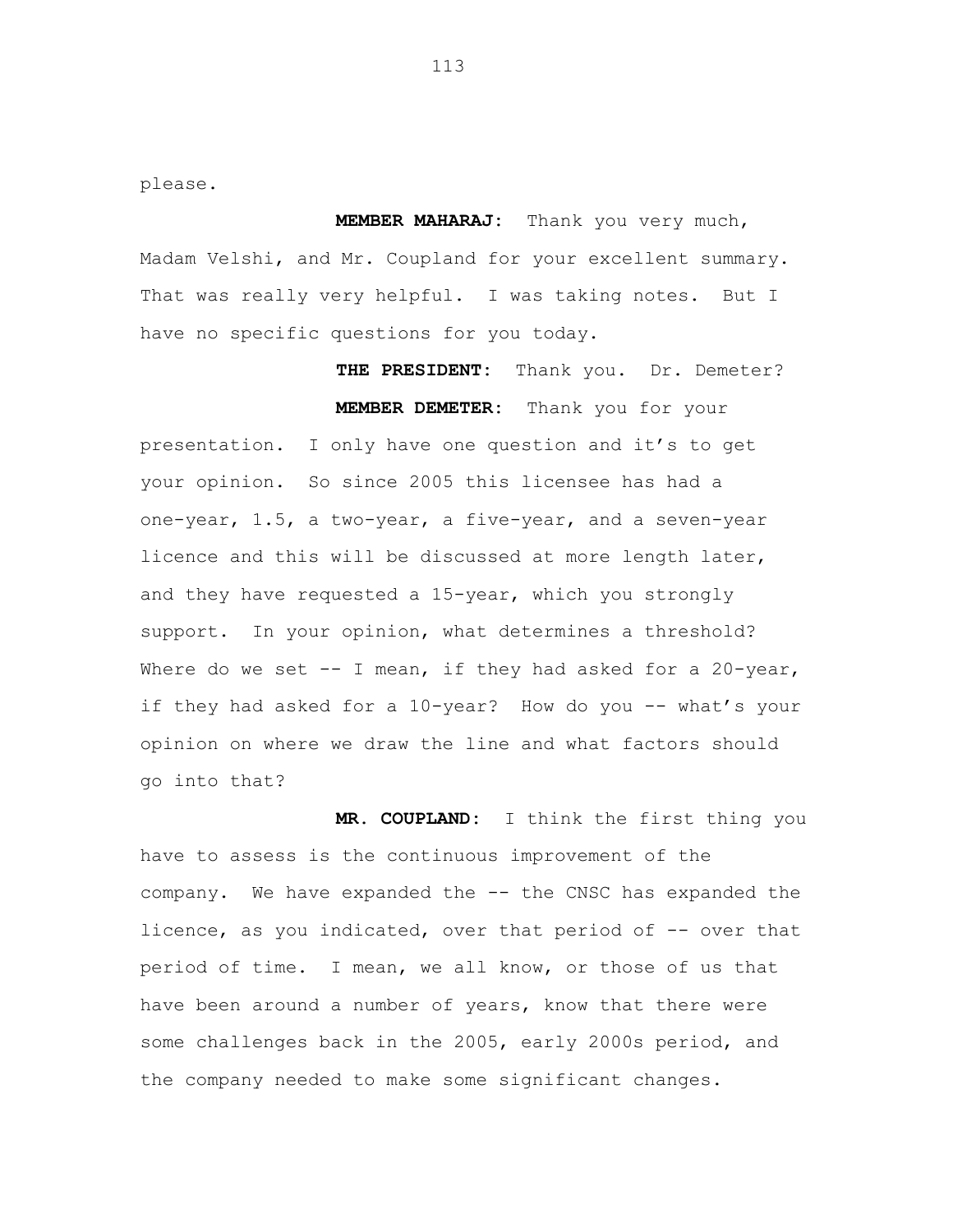They've done that. They've demonstrated that, which is why the licences have gone from one, to one and a half, to five, to seven. I think they're continuing to do that. And I think it makes sense that they could go to a 15-year licence.

There are obviously some benefits for the company to have a 15-year licence from a business point of view, and I recognize that's not the Commission's primary, nor should it be its primary focus. I know the job is on safety. But if you look at what the company has done over the years, the programs they've developed, the continual improvements they've made, the continual improvements they will make, and let's bear in mind that we don't just grant a licence -- you don't just grant a licence and then forget about them. I mean, there are regular inspections from the CNSC and there are annual reports and reviews. So I think it's -- I think it's fair to go to a 15-year licence because I think it's within a reasonable amount of time and that the company's track record has proven they are capable of doing that, with of course, the guaranteed oversight that the CNSC provides.

**MEMBER DEMETER:** Thank you for that.

**THE PRESIDENT:** Thank you. Mr. Levesque, I have a couple of questions that kind of come out from Mr. Coupland's presentation.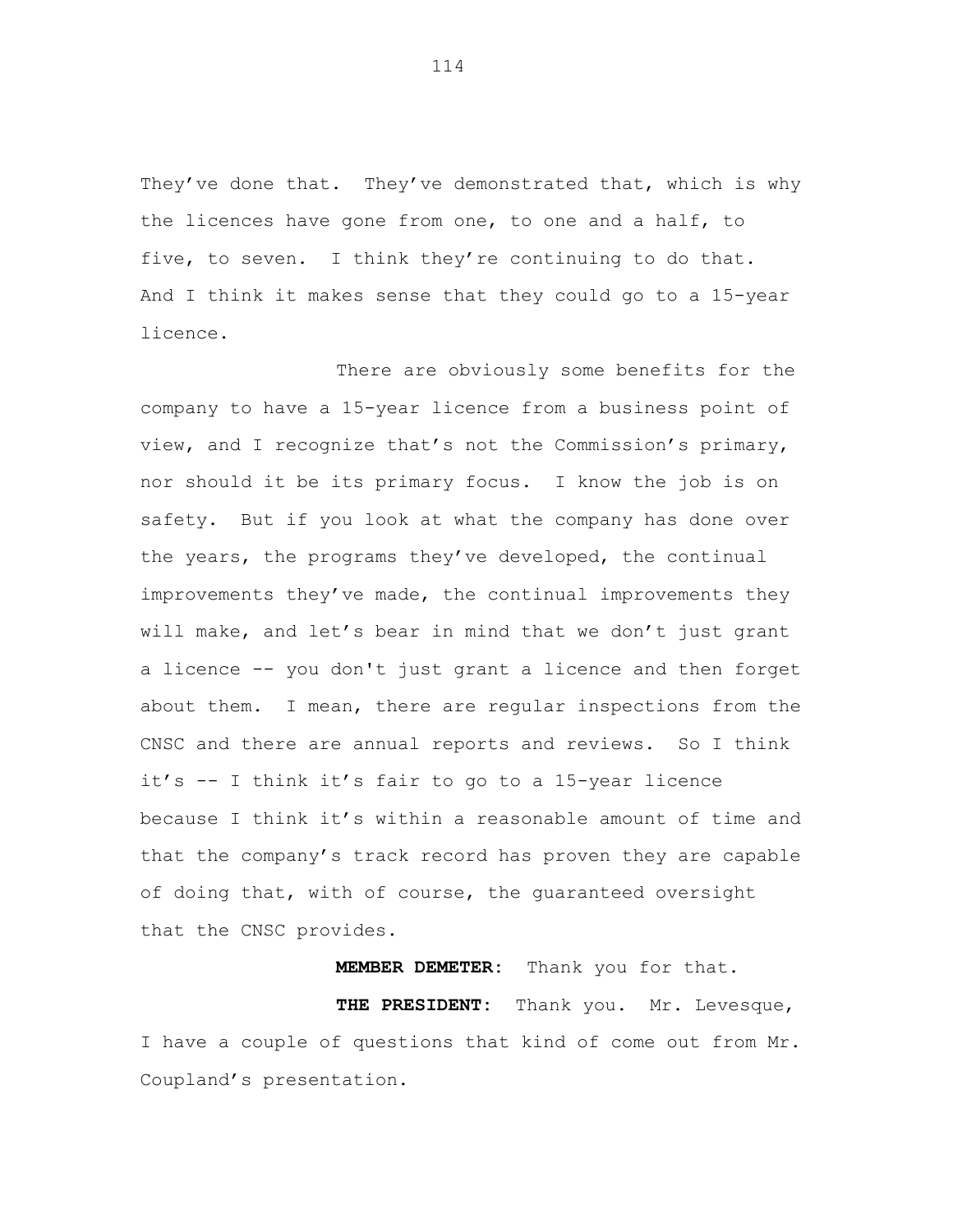Let me start off the first one around your business and what the future prospects are, kind of what Ms. Tilman had suggested, and who are your competitors? **MR. LEVESQUE:** Stephane Levesque, for the

record.

We have a competitor that produces gaseous tritium light sources, but they only do it for applications that we basically don't, for watches or gunsights, much smaller light sources. We're really the only ones that produce the type of lighting that we do for the applications that we do. The only other competitors we have would be of other technologies, but these technologies don't offer the same advantages where you've got photoluminescent, where you need an external light source to basically make the signs illuminate, LEDs where there can be failures, yes, it's old level batteries, there can be failures.

But there's really no other technology out there that's available that has no power, no electricity, no other power source. It would be a major undertaking for aerospace companies or military to be able to try to replace these products with something that would now have batteries, or wires, or electricity. So basically, we're kind of in the lucky position that we have a bit of a niche market in what we do.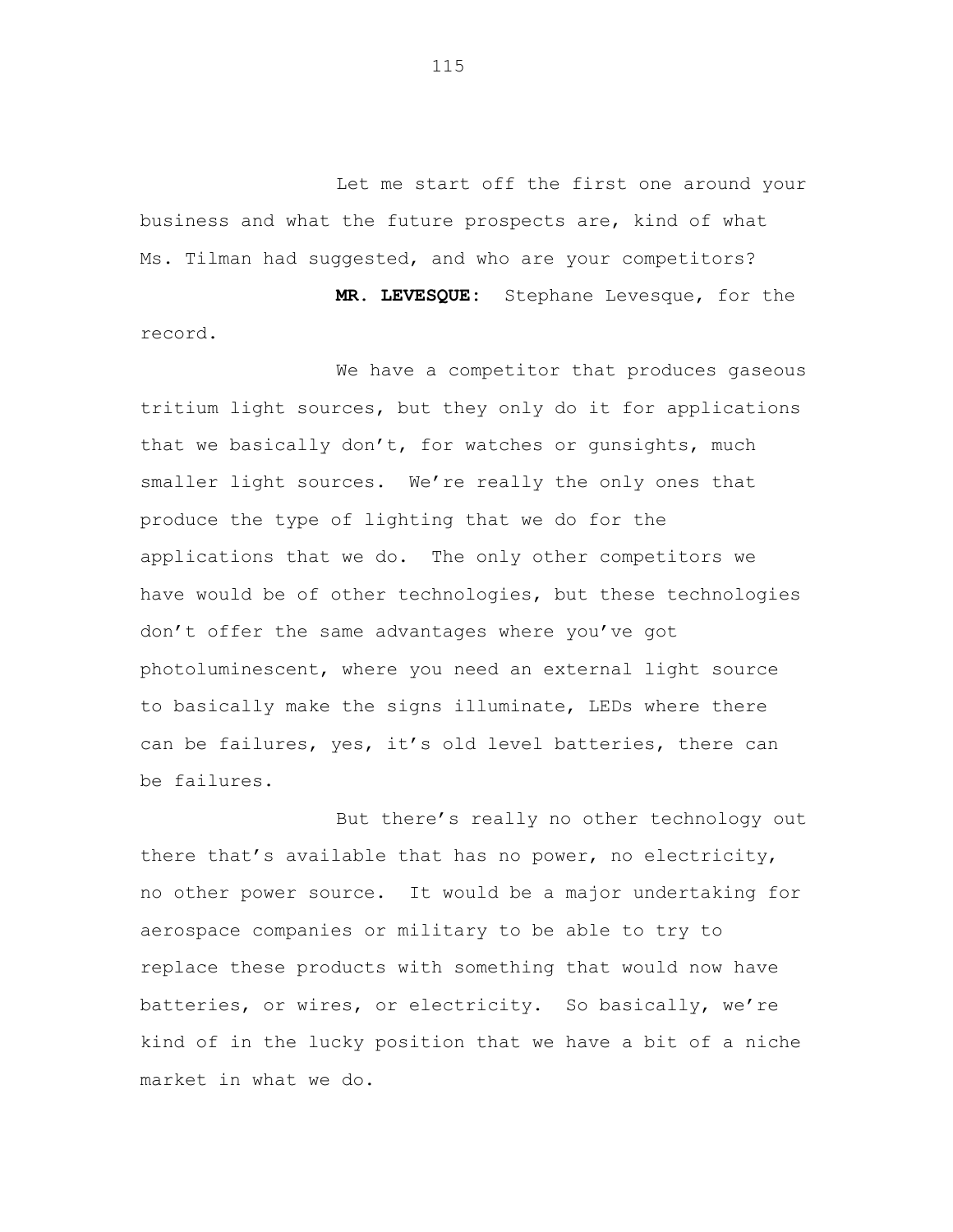**THE PRESIDENT:** And as you look ahead, and I'm trying to align this with your request for a 15-year term, what are the prospects? Is this a growing market? Because the last few years have been pretty stable for you other than the one year where there was a bit of a dip which could be due to the pandemic, I don't know.

**MR. LEVESQUE:** Thank you for the question. Stephane Levesque, for the record.

We have a number of new products that we've been developing in the safety industry, basically to replace other technologies that have been failing and causing some issues with saving people's lives for exiting buildings. I can share one with you just as a matter of an example.

Crash bars for buildings when people come out. They're rarely illuminated, and people aren't able to see them when an area is really dark. Or emergency pull switch that people pull, sometimes new ones have LEDs that often fail and people aren't able to see where those pull switches are unless there's an external light source. So it's these types of products we've been working on and with the resources of a long-term licence, it would help us basically grow and put them out on the market and help save some lives.

**THE PRESIDENT:** Thank you. And then my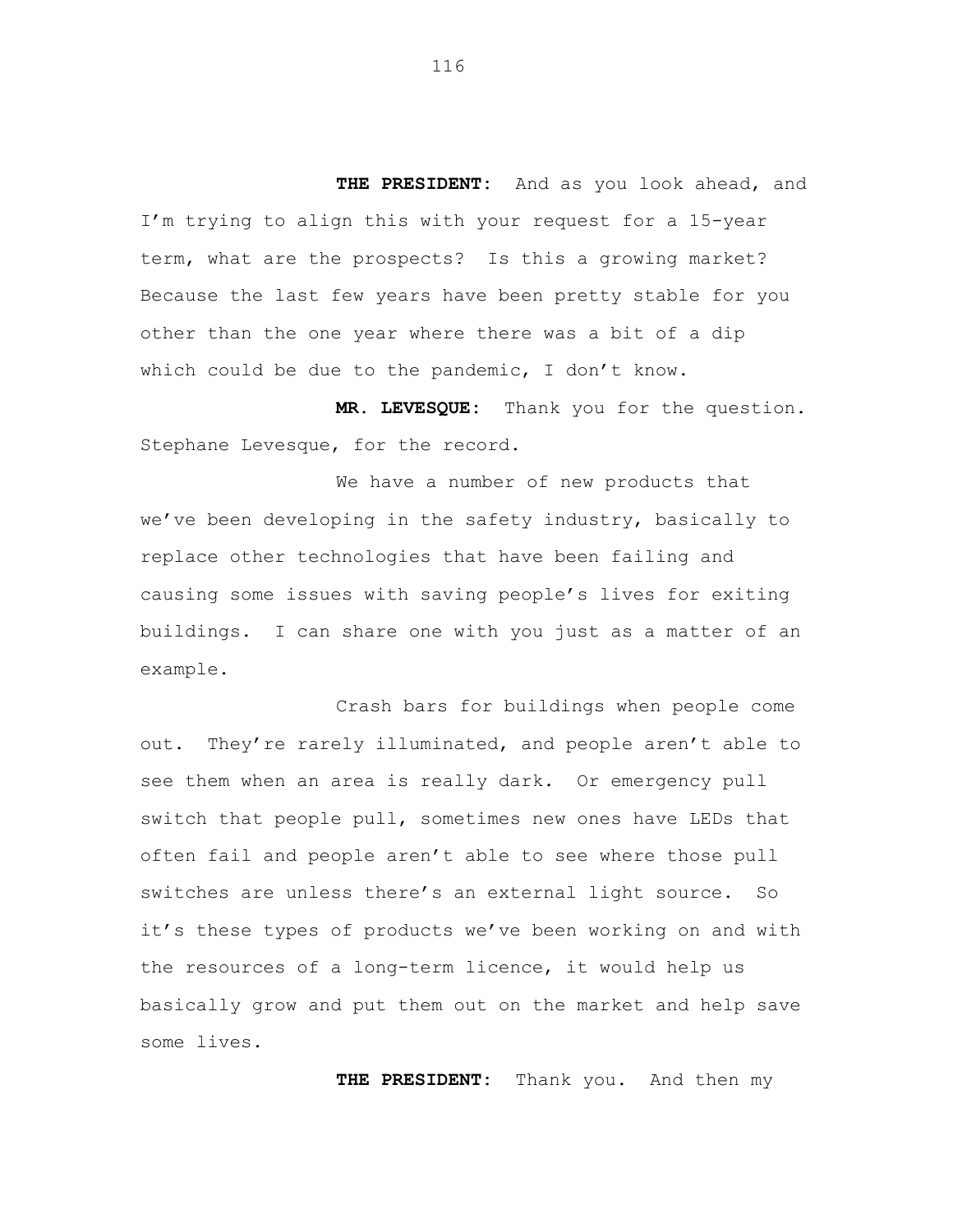second question was, third parties that you engage with or who you bring in to either validate or verify your performance and your results, and I know in your presentation you made reference to a couple. Can you kind of rhyme those off?

**MR. LEVESQUE:** Stephane Levesque, for the record.

I know that CNL has an integral part in doing some of our monitoring that we can't do in-house right now. But they also do a number of intercomparisons with us at regular intervals to ensure that the things we do monitor are properly vetted. And if you don't mind, I'll pass this question on to Mr. MacDonald for him to expand on, please.

**MR. MacDONALD:** Jamie MacDonald, for the record.

So in particular in our environmental management system, we've purposefully built in routine intercomparison exercises with qualified third party labs to make sure, like Mr. Levesque said, that the results that we are getting are accurate and precise. So our environmental monitoring program, our effluent monitoring program, and our groundwater monitoring program all have an annual requirement to do that verification exercise.

In other areas we have, you know,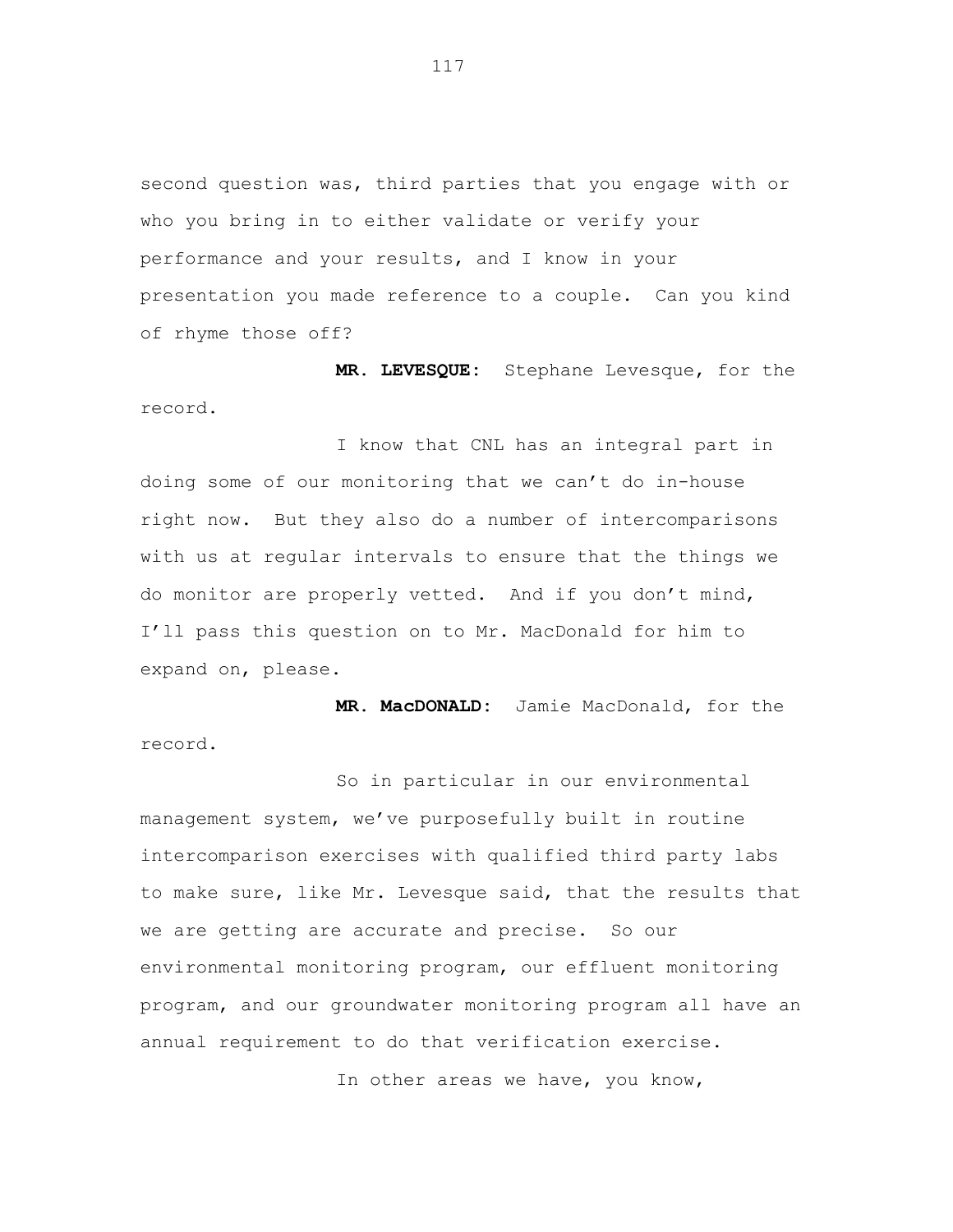notwithstanding CNSC inspection activities, but we also, we're ISO 9001 certified, and so there's a third party that assesses us annually from the point of view of primarily product quality. But their tack is that safety programs are included in that, and so that's another mode of assessment that we undergo quite frequently.

The Pembroke Fire Department and the third-party contractor for fire hazards analysis, they do annual inspections as well to make sure that our technical capacity to be able to deal with the potential of fire is as good as it can be. There's quite a lot, you know. Any nuclear industry player will definitely agree that the oversight is quite a bit. But we always take that as being a challenge to improve and the feedback that we receive is always internalized, run through our processes, and where we can do better, we do. I'll leave it at that.

**THE PRESIDENT:** Okay. No, that is very helpful. Thank you very much.

Mr. Coupland, thank you very much for your intervention and for appearing in front of us today. It's greatly appreciated. Thank you.

We will now break for lunch, and we will resume at 1:15 Eastern Daylight Savings Time. We will see you then. Thank you.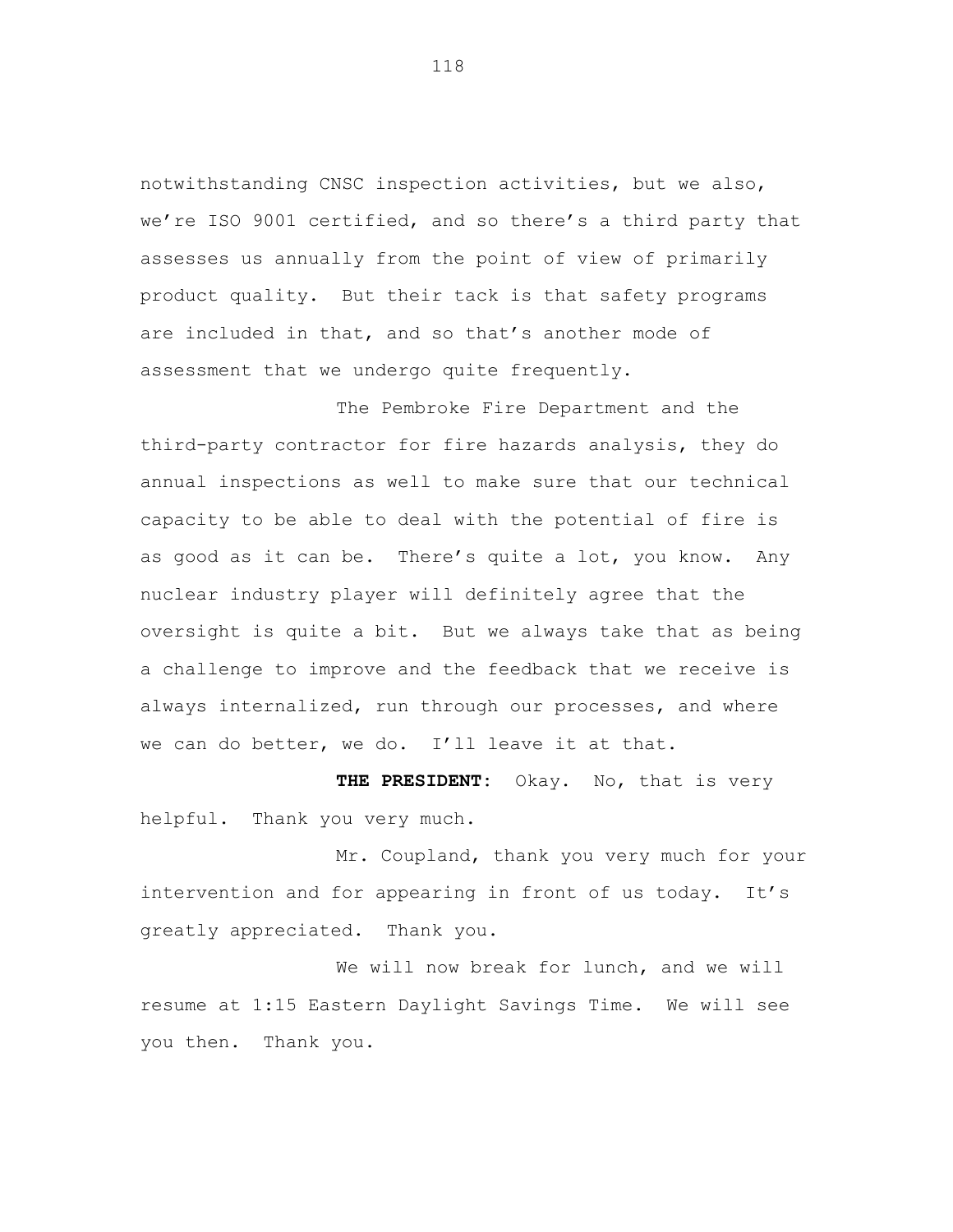- --- Upon recessing at 12:16 p.m. / Suspension à 12 h 16
- --- Upon resuming at 1:15 p.m. / Reprise à 13 h 15

**THE PRESIDENT:** Thank you, everyone, for coming back on time. We are ready to resume our oral interventions. And the next presentation is by the Concerned Citizens of Renfrew County and Area, as outlined in CMD 22-H8.10. And we have Mr. Hendrickson who will be making the presentation. So over to you, Dr. Hendrickson.

**CMD 22-H8.10**

## **Oral presentation by the**

## **Concerned Citizens of Renfrew County and Area**

**DR. HENDRICKSON:** Thank you, Madam Velshi. I'm going to only do a brief introduction and then Dr. Fairlie will be talking about his report on the health effects of tritium.

But just to give context, our group has been intervening on --

--- Technical difficulties / difficultés techniques **THE PRESIDENT:** Do you have the website on as well, Dr. Hendrickson, is that what we're hearing?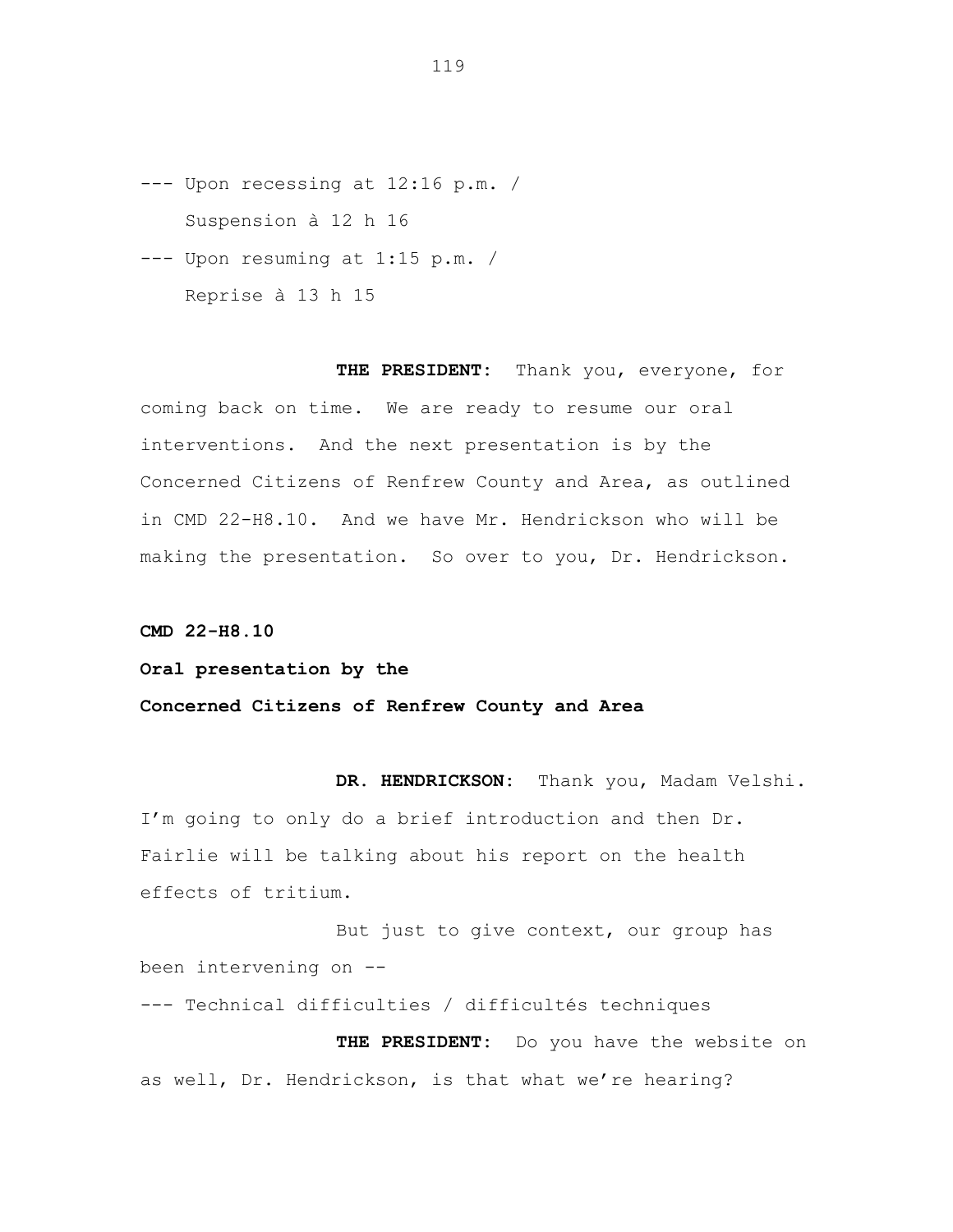--- Technical difficulties / difficultés techniques

**DR. HENDRICKSON:** I think we have to be patient about this, but I'll try to show a little bit of context for our group's previous work on this. We've been intervening in hearings since the facility opened in 1990.

No. Maybe. Oh, maybe that's the problem. Okay, that's the problem. Okay, sorry.

**THE PRESIDENT:** Yeah, there's a bit of a delay from the website.

**DR. HENDRICKSON:** I'll get rid of that. Okay, we should be good now. Sorry about that.

Yes. Since 1990, we've been -- our group has been involved before the facility opened. Our concern has been largely focused on the waste, which have been briefly discussed in Ms. Tilman's presentation. And as some will know, the tritium comes from CANDU reactors which contribute tritium as a waste product during the operation in the heavy water. The heavy water is sent to the Darlington Tritium Recovery Facility where the tritium is removed from the non-radioactive heavy water and stored in a vault. But then Ontario Power Generation does sell commercial quantities, and I believe that the tritium that SRB purchases goes first through Chalk River Laboratories, Atomic Energy of Canada Limited, managed by Canadian Nuclear Laboratories, and then is sent in roughly I think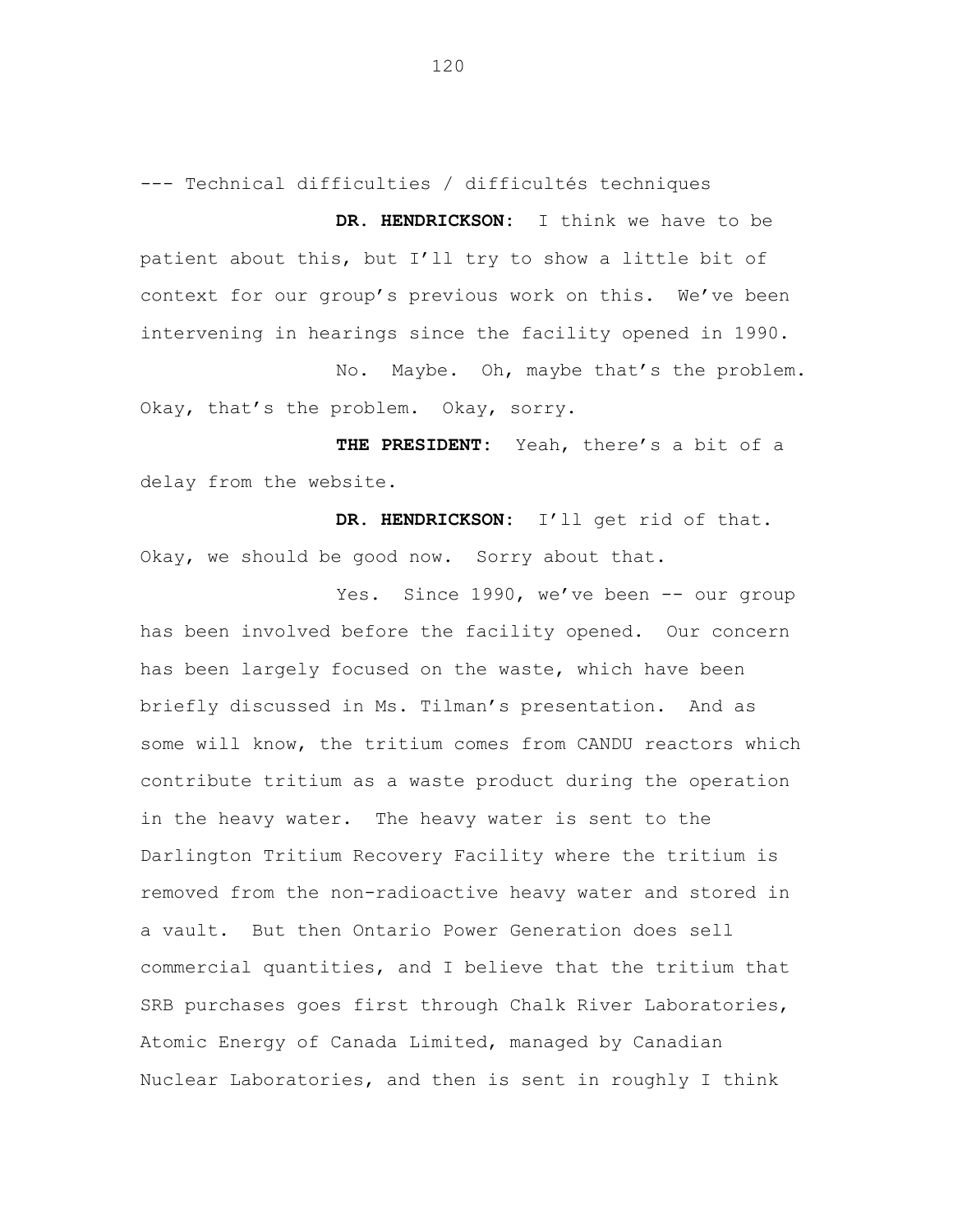2.5-gram or just under 900 trillion becquerel quantities from Chalk River to SRB.

SRB fills signs, and they ship them all over the world, as we've heard. And SRB also has a policy of taking back tritium, expired tritium safety signs. And we haven't really discussed much about that yet in this hearing, but I think it's a fairly major operation. I believe Ms. Tilman mentioned it's close to 180,000 exit signs over the period of the current licence. So those arrive by truckloads and there are pallets in the SRB facilities. The frames of the exit signs are dismantled and the lights inside, the little tritium-filled tubes, are put in some kind of packing material and eventually shipped back to Chalk River where they sit awaiting disposal. I think shipments occur roughly on a monthly basis, and I've added them up from SRB's annual compliance reports and there are roughly the same amounts of tritium imports equal the shipments to Chalk River.

That I think is an important context that influences the possibility for tritium releases in the event of a fire or an accident. But I would like to turn to -- I don't want to take up any more time. I want Dr. Fairlie to have -- he's done a very good report on some of the health risks of tritium. So, Ian, if you could take over now, please?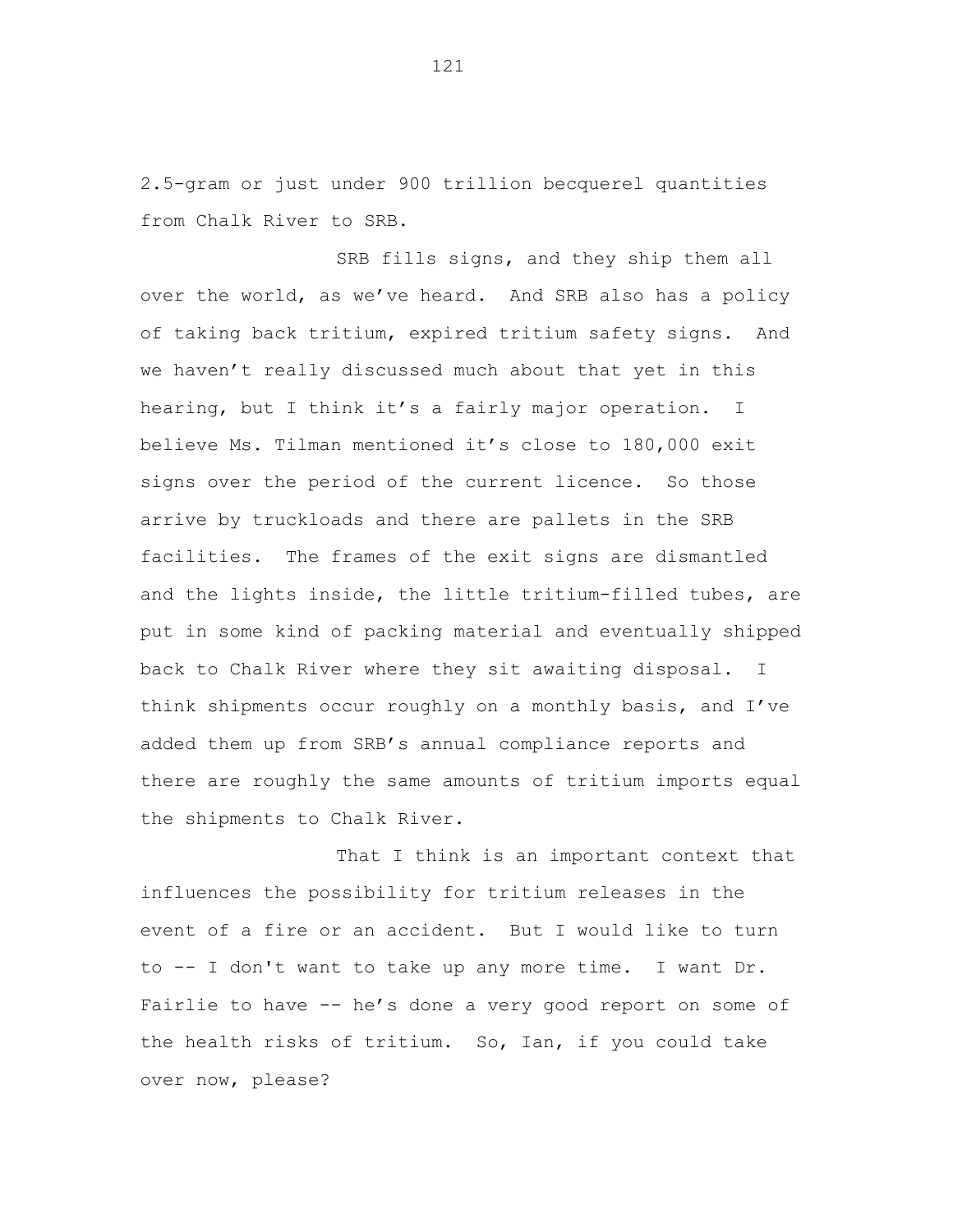**DR. FAIRLIE:** Good afternoon, Chairman Velshi and other Commissioners. I'm speaking to you from London in England and -- sorry, I've just suddenly got a cough.

And I wish to emphasize a few things about the 24-page report before you. I'm assuming you've read it. I'm not going to go into great detail about it. I just want to highlight a few things.

The first is that tritium is a very serious radionuclide, it's a dangerous radionuclide, and it has to be treated accordingly. I don't see much evidence of that. It's the second time that I've given evidence at hearings on this matter. As a result of the first hearings, absolutely nothing was taken on board of my recommendations then, and I have -- I have to be honest and say to you that I don't have much expectation it will be any better this time. However, one can try.

The point is that the CNSC or SBRT, for that matter, have not undertaken any health analysis at all of people in the local population. To me, I think that's a serious matter. It should be undertaken. The reason why is because if you look at the various epidemiological studies, and I've quoted about half a dozen or so in my report, you will see that in every case without exception, increases in the expected number of leukemias is observed.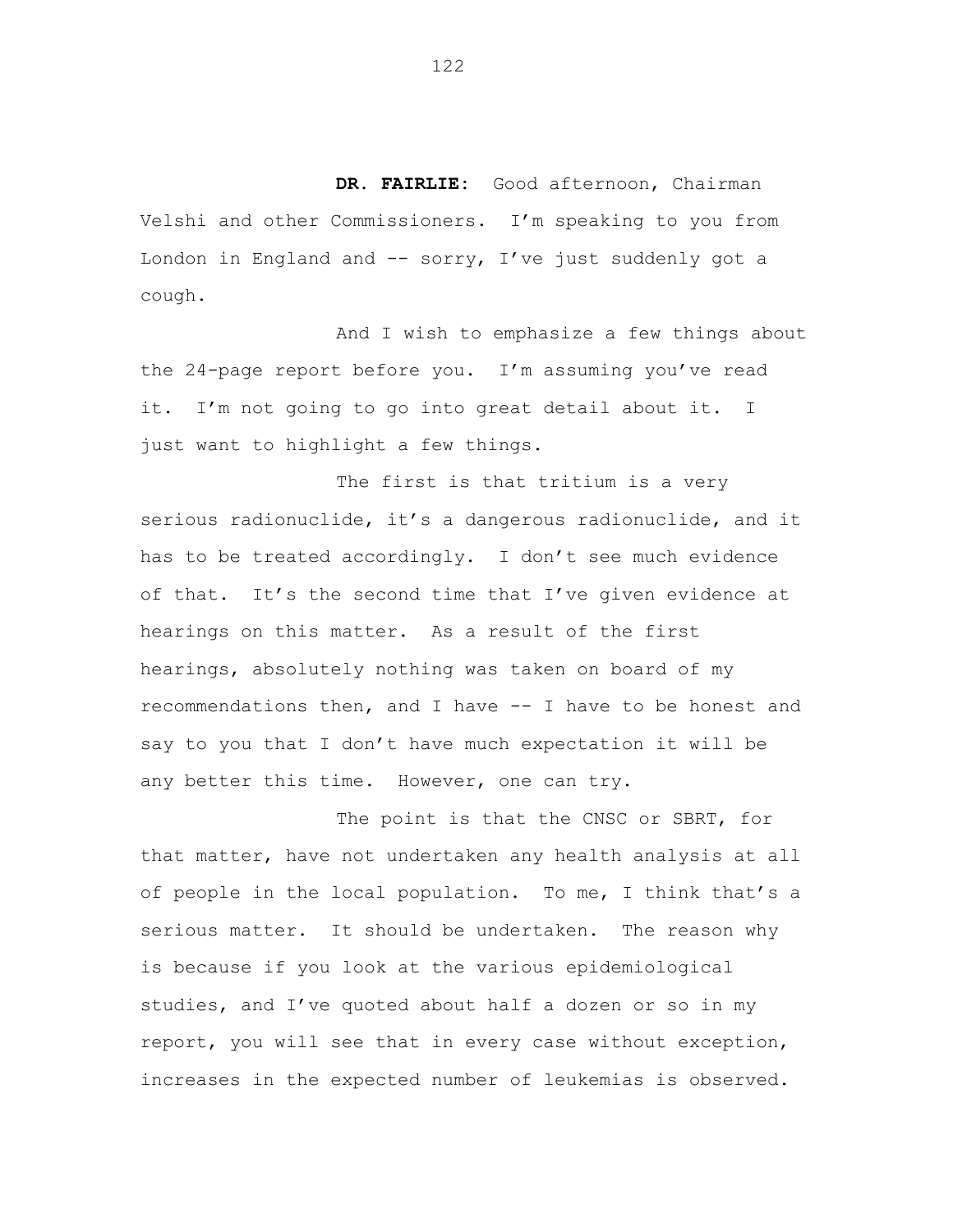And that should ring some bells, because in all of the facilities the majority of the radionuclides released is tritium. So therefore, you really have to look hard at what the ill effects could be. That's the first thing.

The second thing is that, as I've reported in my study, that the INWORKS series of epidemiological studies of nuclear workers, who were exposed of course to tritium, shows that the risks have increased from what they used to be. These are the studies from 2015, '16, '17, all the way up to 2020.

Now, what these mean is that the tritium risks have also increased, mainly because of the way that tritium risks are estimated is via the risk from gamma emitters. That's how we do it. The risks which are derived from the atomic bomb survivors back in 1945. That's the second thing.

The third thing I want to emphasize is that I am very worried about the levels of organically bound tritium in the sewage sludge in Pembroke. In the previous study, they showed that the levels were between 3 and 400 Becquerels per kilogram -- I use weight, kilogram, because it's solid material we're talking about here.

Now, that means, in my view -- since most of the sewage sludge is human faeces, that means that the people in Pembroke are highly contaminated. I see -- it's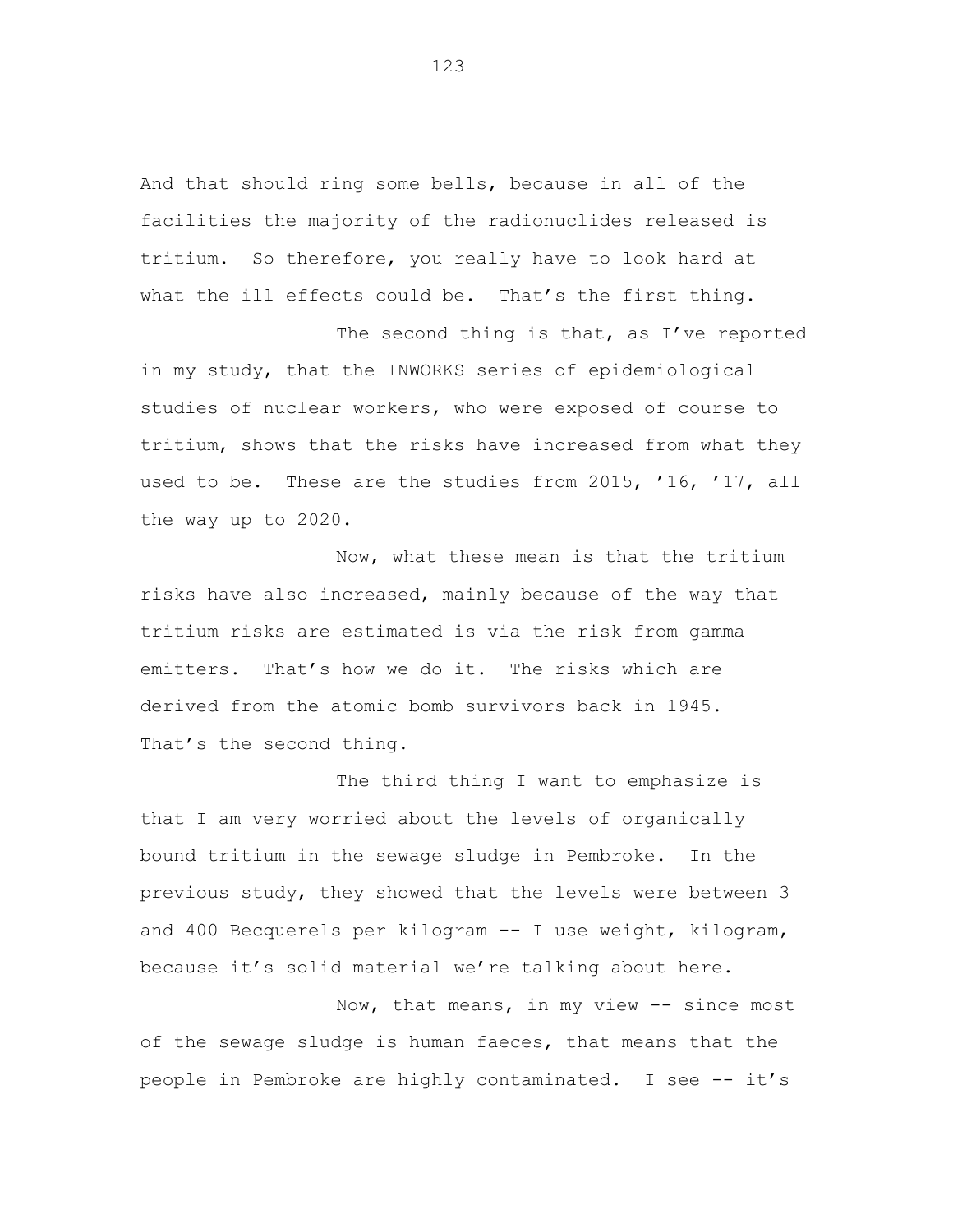a worrying conclusion, but I see no reason for not making that conclusion. I have studied tritium now for about 25, 30 years, and that is my finding.

So whether you like it or not, Commissioners, the issue is that the people of Pembroke are highly tritiated, they've got high levels of organically bound tritium, and, therefore, you should do something about it.

The very first thing you should do is that you should do organically bound tritium testing in the people and workers -- people of Pembroke and the workers at SRBT. This could be non-invasive, by taking nail clippings, for example, or by the hair-cuttings of people and measuring the organically bound tritium evidence in those samples. I don't see any evidence that you're going to do that, but you should be doing this.

In conclusion, I would say that there's a list of 10 recommendations at the end of my report. I hope that the Commissioners will study these recommendations. They are put forward in good faith as a result of my examination of the evidence, and I think that in the end, basically, the placing of the SRB Technology office facilities in the middle of Pembroke is a bad idea. It has to be shifted elsewhere.

Now, I'm going to stop there within my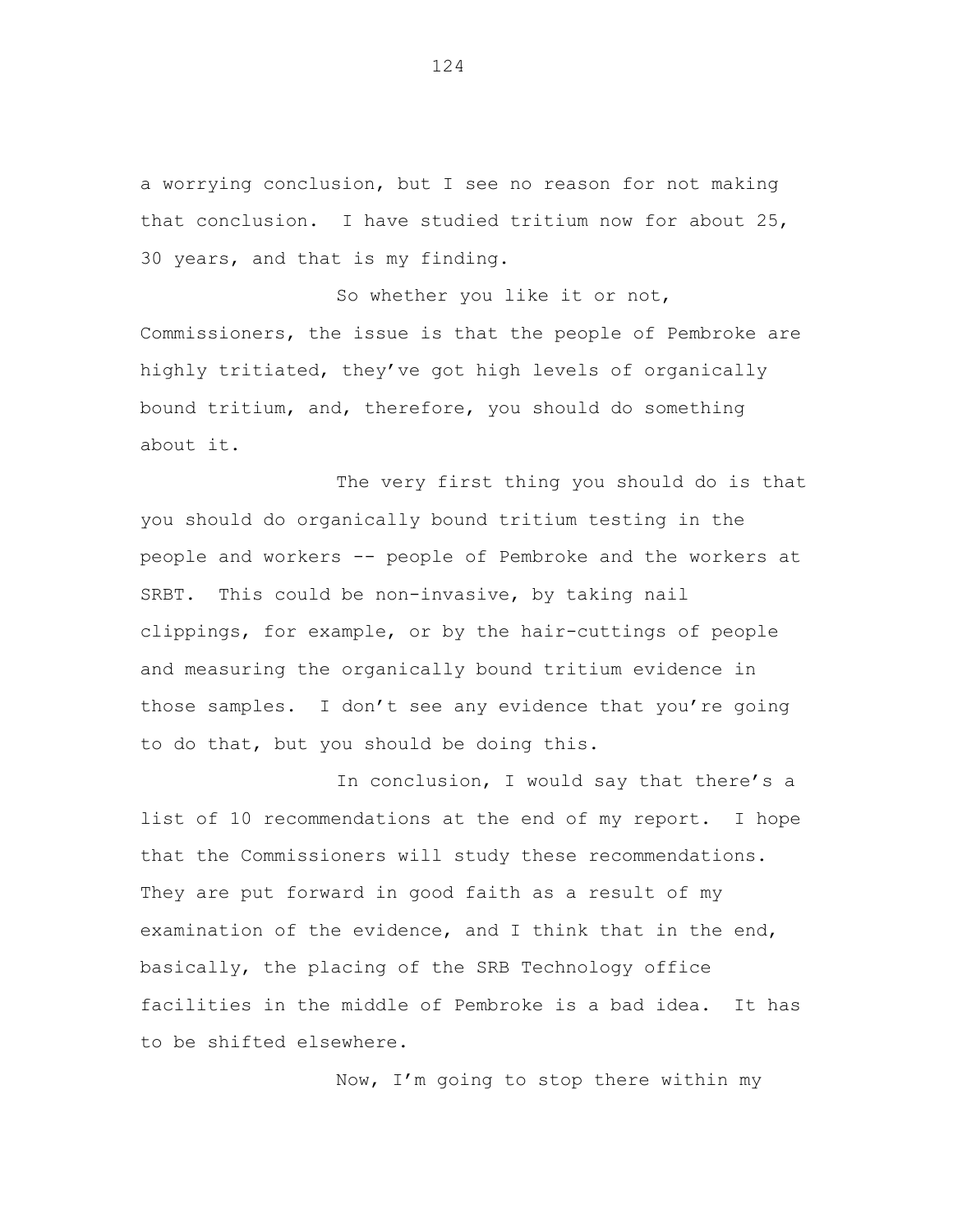allotted time and, quite obviously, I will take questions from other Members of the Panel or from the Commissioners. Thank you very much for hearing me out.

**THE PRESIDENT:** Thank you, Dr. Fairlie, for your submission, your presentation, and same, Dr. Hendrickson, for yours.

We'll open the floor for questions, and we'll start with Dr. Demeter, please.

**MEMBER DEMETER:** Thank you both for your presentation, and I did read in detail the written submission.

I want to specifically probe

Recommendation No. 8 from Dr. Fairlie suggesting that women intending to have families with babies and young children should not live in Pembroke. I took that recommendation seriously because it's a pretty sledgehammer kind of recommendation.

I asked the staff to look at -- to comment on cancer rates and maternal health status indicators for the area. I looked at the studies that were in the CMD, noting that they lost statistical power to demonstrate a significant difference in the tens of mSv range and we're talking with this population in the one-thousandths of mSv range. So I have to say that the evidence for telling people not to live there, based on what I've seen, so far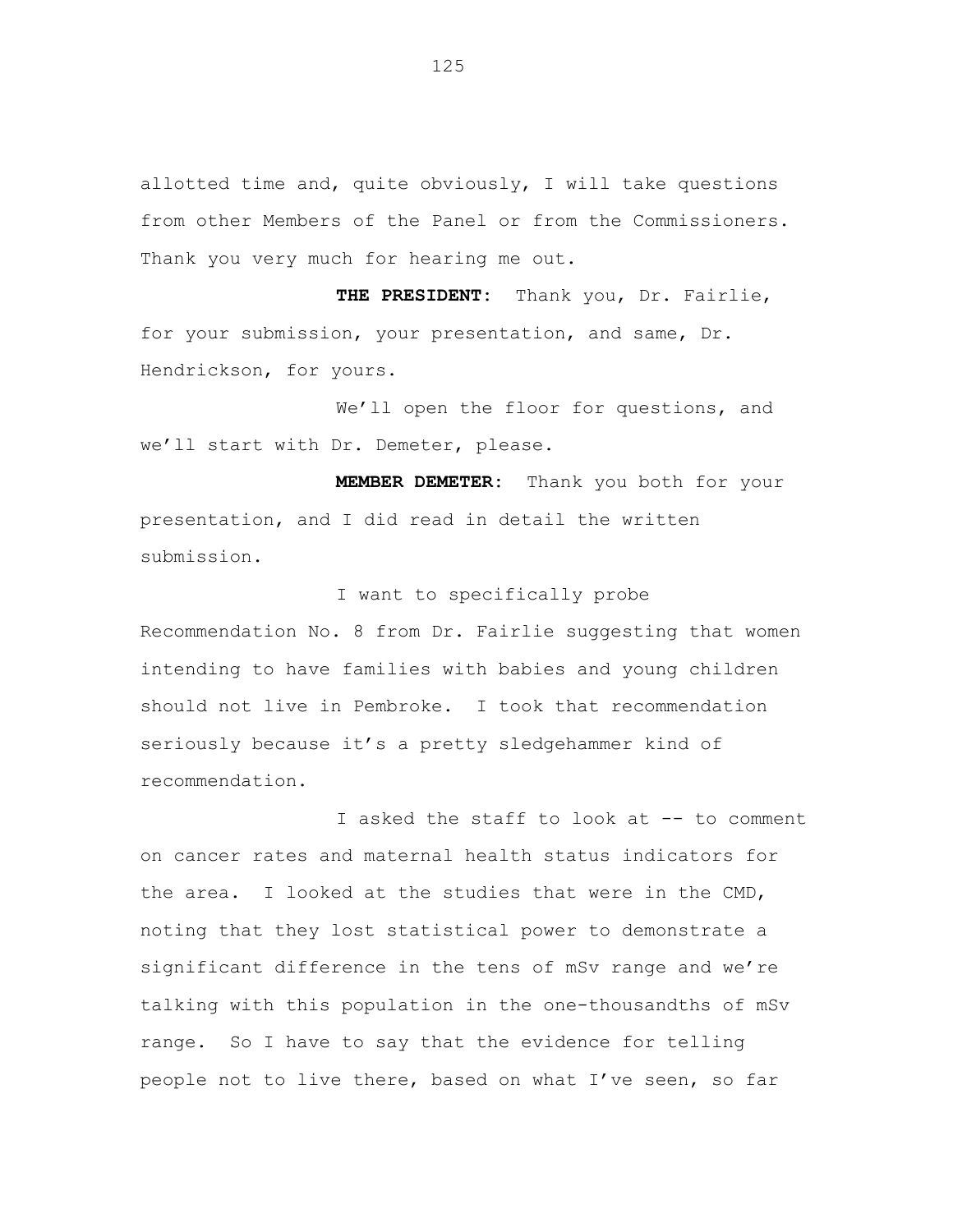is unsubstantiated, and I'd like a comment as to what evidence do you have of local monitoring or surveillance would lead you to that, other than the speculation in the modelling and the inference of general external validity at this level of exposure because it causes a lot of stress and anxiety to tell someone you shouldn't live here because it's a health risk.

So you have to substantiate that at the local level. You have to show evidence that it's real. You have to show data and that data is collected for health status indicators in cancer registries. So I'd like the intervenor to say what evidence do they have to substantiate the claim that a woman shouldn't live in Pembroke.

**THE PRESIDENT:** Dr. Fairlie?

You're on mute, Dr. Fairlie.

**DR. FAIRLIE:** First of all, it's not a sledgehammer approach. And I find that kind of language reprehensible, okay? Please don't use it. Our language is measured, considerate and thoughtful.

The recommendation that people who are thinking about having a family shouldn't really live in Pembroke is based on a huge variety of studies throughout the whole world of increased leukemias near nuclear facilities or facilities putting out large amounts of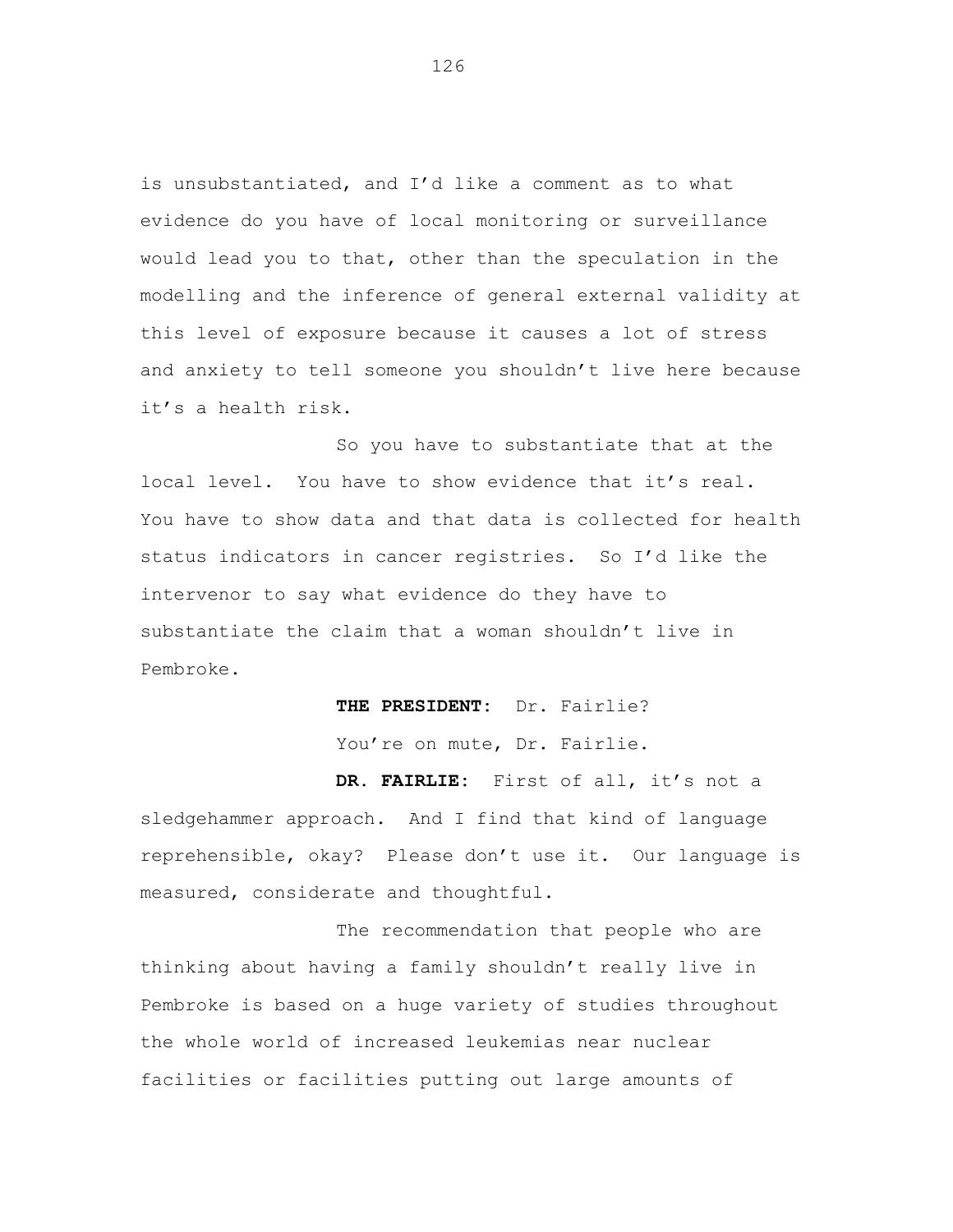tritium.

Now, you're going to say local evidence. Well, there isn't any local evidence, and the reason why there isn't any local evidence is because SRBT and yourselves have not conducted it. You got it? So don't put the blame on intervenors like ourselves about this. This is your responsibility, not ours, and I feel quite strongly about that.

The evidence that I have amassed shows -to give you one very, very important study, and it's a KiKK study, this is a study in 2008 of all nuclear facilities in Germany. And it found, generally speaking, a doubling of childhood leukemia rates amongst those who were less than five years old who lived within five kilometres of all the German nuclear facilities.

Now, that study took five years. It was a mammoth study carried out by the epidemiologists at the University of Mainz. World leaders. The study is very good. It's hard evidence. You should be guided by it.

But you are saying, "No, no, no, it doesn't apply here. We have to have local evidence".

I find that is nonsense, to be honest with you. And if you detect a sense of perhaps discontent in my voice, you're picking it up correctly because, quite frankly, I think that the fact of the predetermination by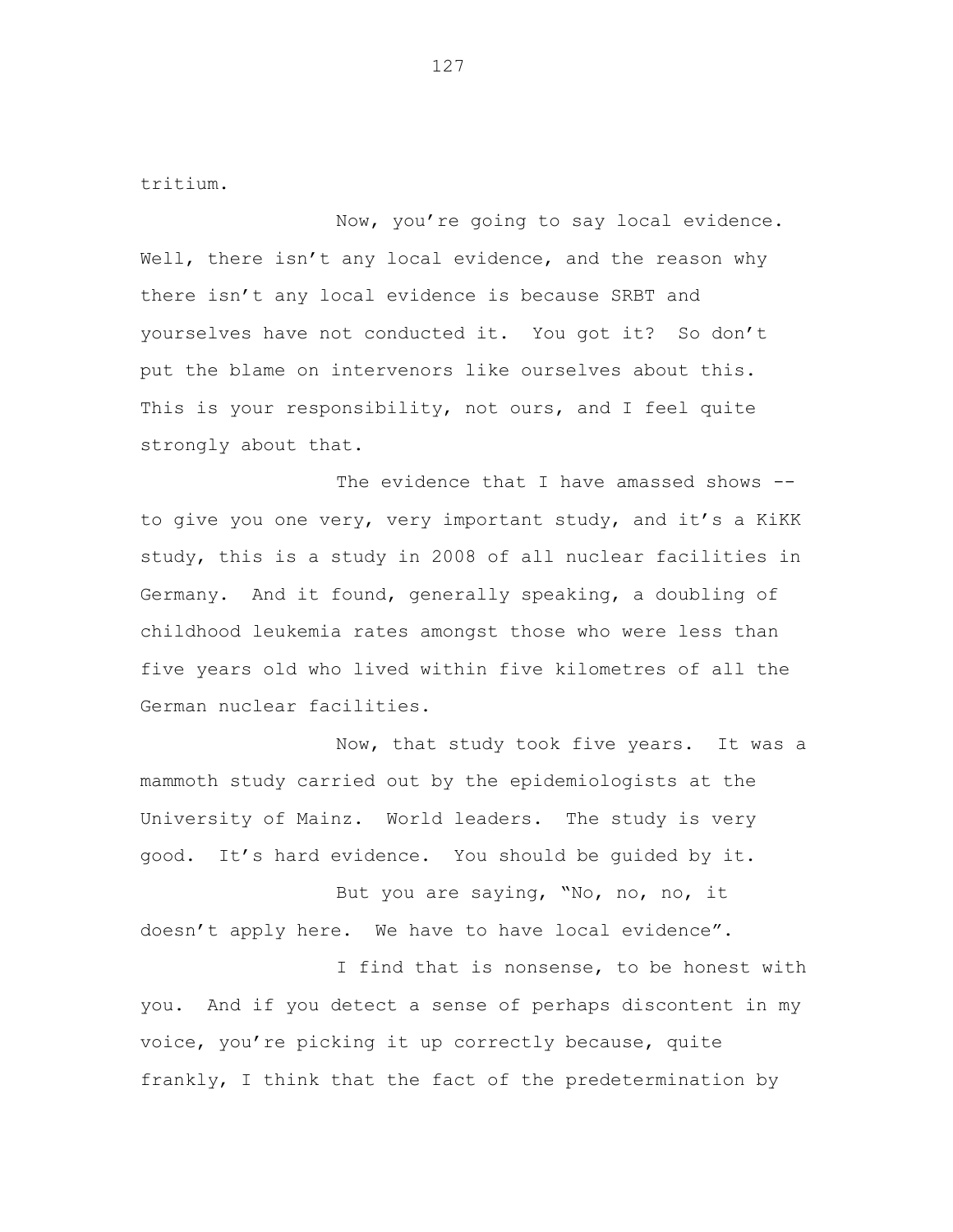CNSC that they're going to be giving an extended licence to SRBT, quite frankly, terrible, shocking even. It shouldn't be done.

Now, you also made other points which I couldn't quite grasp about 10 mSv and things like that. Perhaps if you could repeat that question, I'll try and answer it, okay?

**MEMBER DEMETER:** The large study, the INWORKS study you quoted as one of the larger planks -- **DR. FAIRLIE:** Yeah, yeah.

**MEMBER DEMETER: --** of your information had a statement at the end:

> "At very low doses, below tens of mSv, the statistical uncertainty became important and the dose response relationship were no longer statistically significant. However, they remain so in other ranges and there was an assumption it would continue." (as read)

So this is saying at tens of millisieverts

they couldn't demonstrate a powerful enough study to demonstrate dose response, and the Pembroke citizens are exposed to 1/1000th. They're in the micro Sievert range. So it would be even more difficult to demonstrate harm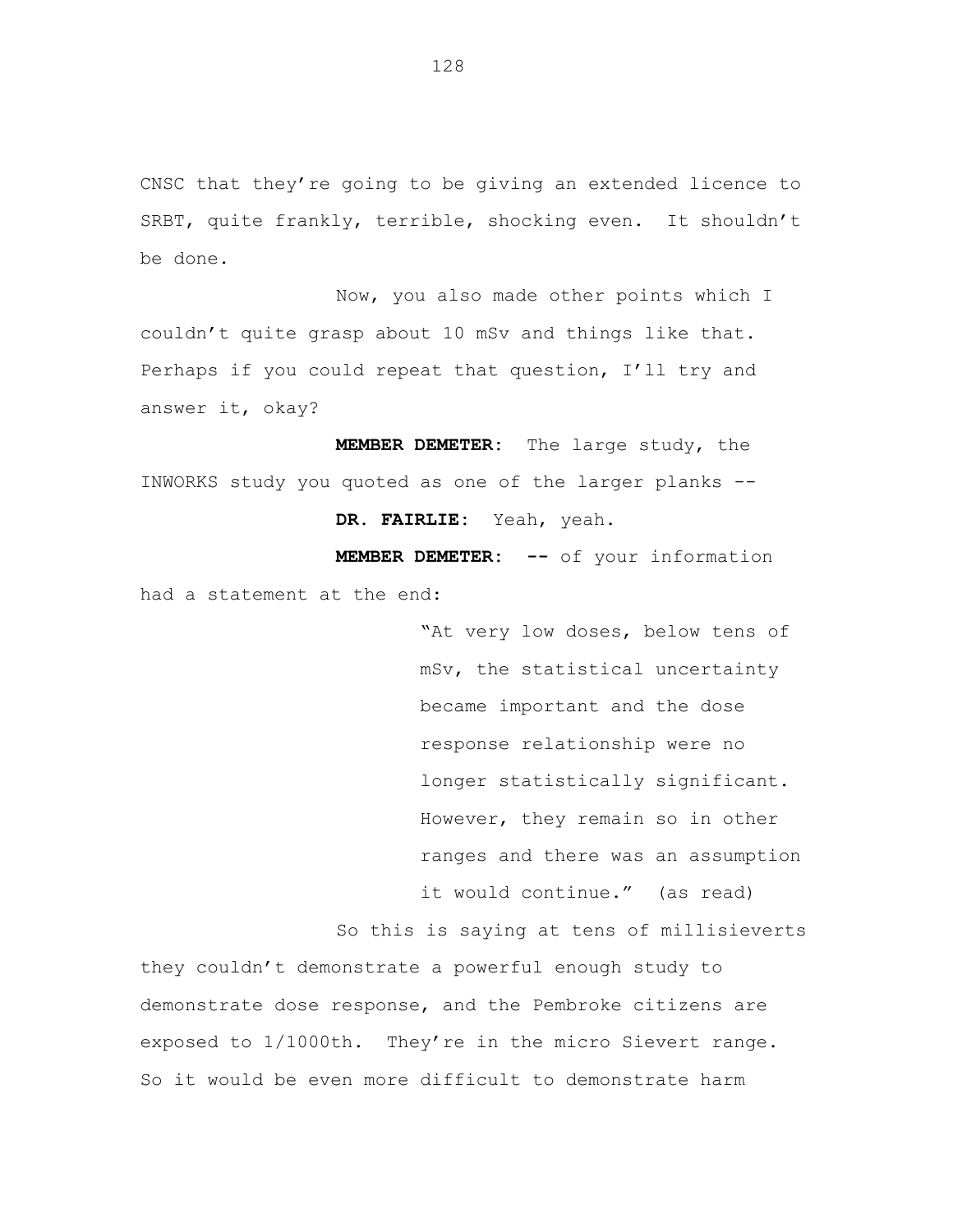based on the studies that you quoted us.

**DR. FAIRLIE:** I refute your assertion that the doses being received by Pembroke residents is in that range. I have great reservations about the models being used by CNSC to estimate those doses. So really, there's a lot of uncertainties involved. That's the first point.

The second point is whilst it's true that the INWORKS studies did say that, at very low dose levels, below 10 mSv or so, there was no statistical uncertainty. However, statistical uncertainty shouldn't be used as a battering ram to dislodge or cast aspersions on studies that you don't like.

The point is that statistical uncertainties are to guide us in our work, not to determine what we say. The point being is that the risk model that we -- that is universally accepted is a linear non-threshold, level which means risks decline linearly with dose all the way down to presumably zero level. So that means that risks still exist at very low levels.

And just because it's not picked up in various EPI studies doesn't mean they're not there. As a -- very famous doctors in Britain have concluded in 1965, absence of evidence is not evidence of absence. Okay? You got that? Good.

I'll finish there.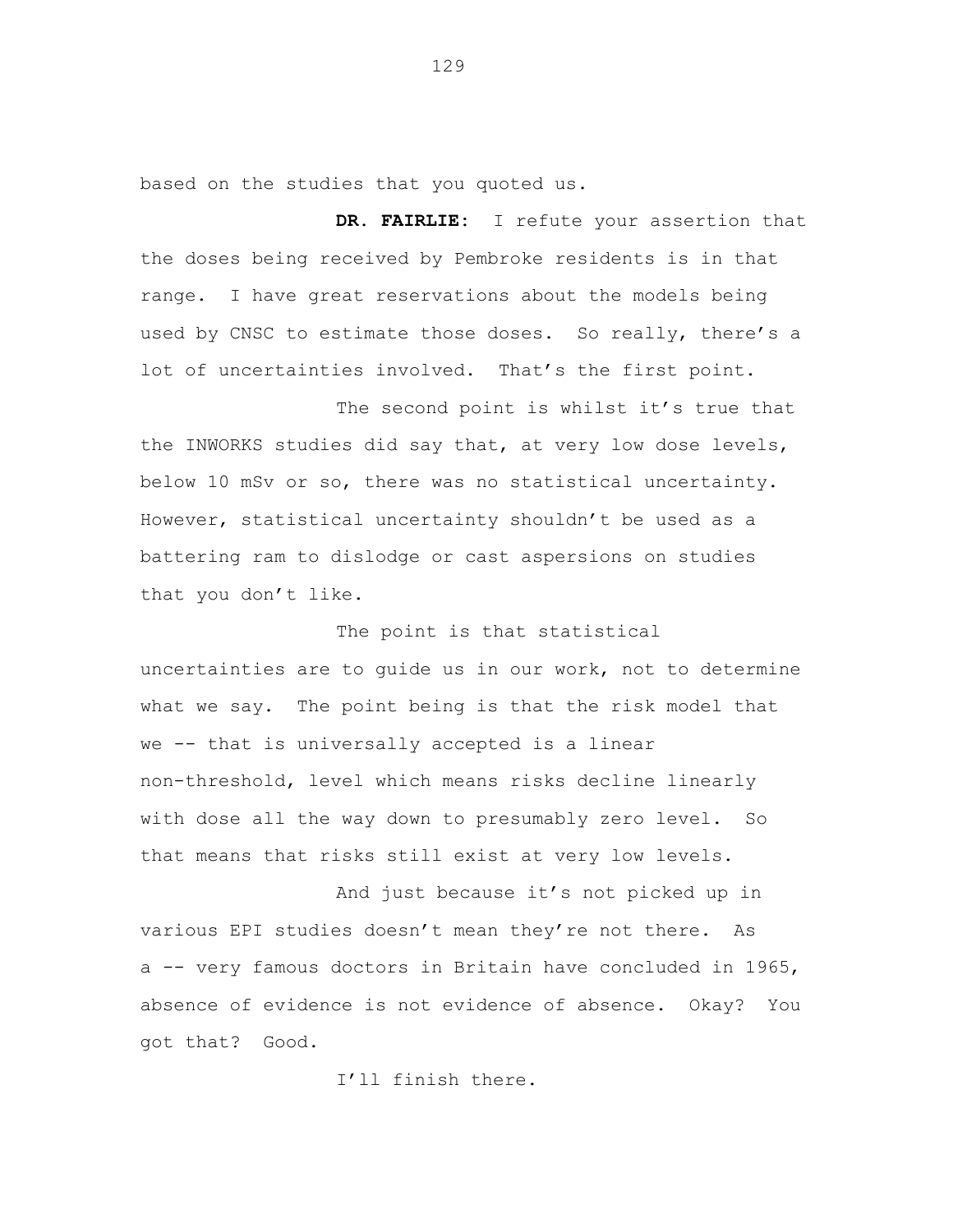**MEMBER DEMETER:** Madam Chair, if I could ask staff to clarify a few issues.

One is the issue of the sewage results of the organically bound tritium and what impacts that might relate to for health. And the second one is the external validity of the studies quoted here relative to the setting of this particular industry.

**DR. FAIRLIE:** Okay.

**MEMBER DEMETER:** I'll ask CNSC staff for that, please.

**MS. MURTHY:** Thank you, Dr. Demeter.

Your first question on the sewage results, I will pass that question on to Melissa Fabian Mendoza to respond, and then we'll go to your next question.

**MS. FABIAN MENDOZA:** Thank you.

Melissa Fabian Mendoza, Director of the Environmental Risk Assessment Division, for the record.

Dr. Demeter, I understand you're looking for a bit more information on the sewage sludge study and what those results indicate in terms of the health of residents in the Pembroke area, is that correct?

**MEMBER DEMETER:** What the meaning of that is relative to health.

**MS. FABIAN MENDOZA:** Thank you, yes. Just to provide the context it was back in 2013 when CNSC Staff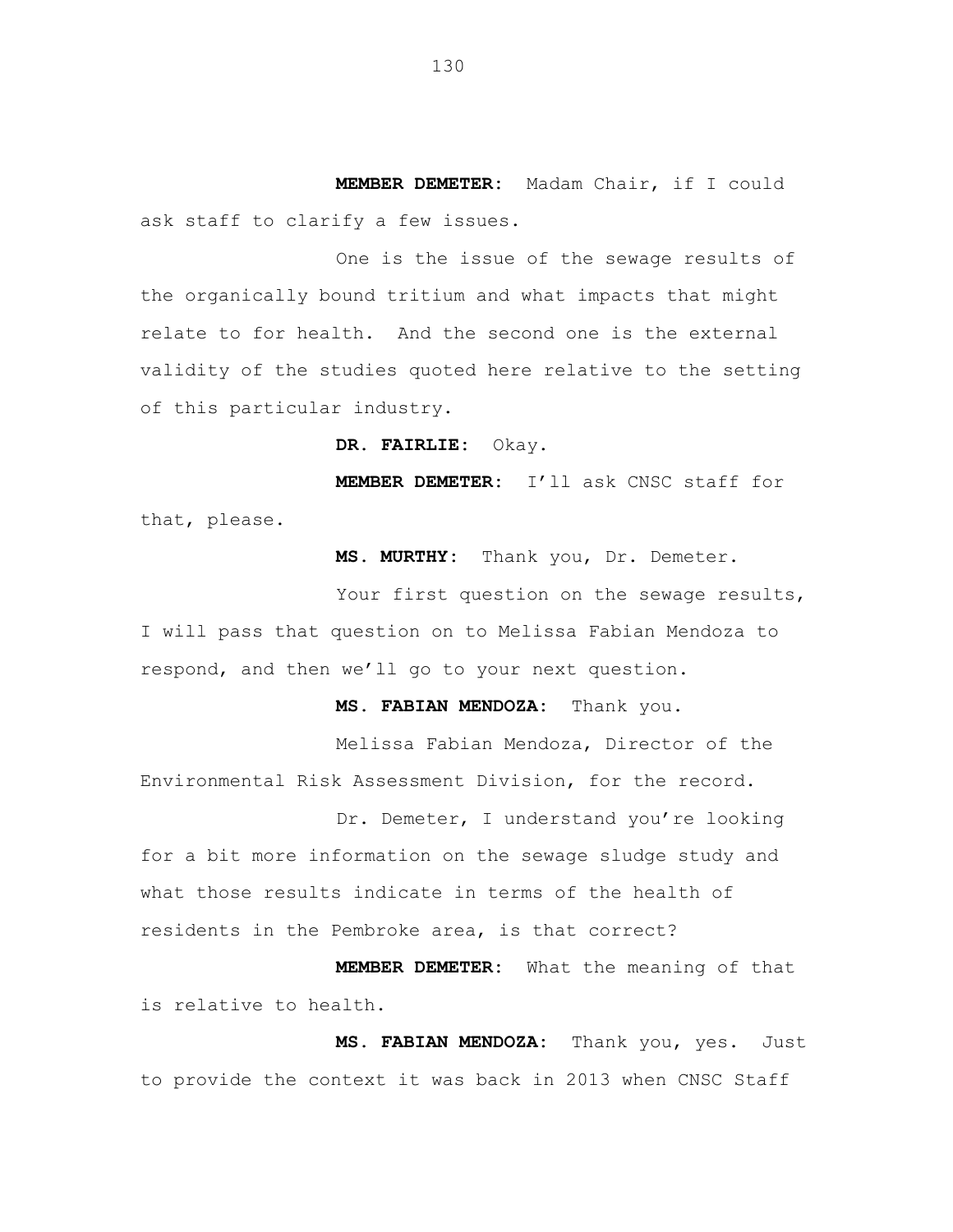began this analysis of sewage sludge in various municipalities around Ontario. And honing in on the results in Pembroke, they looked at doses to workers who worked at those plants and found that the doses to the workers were well, well below the one millisievert dose limit as a result of exposure to this sludge.

And taking it one step further too, CNSC Staff can also comment on what the quantities in the sludge indicate in terms of what a potential person in a worst case scenario may have been exposed to, to result in the sludge, understanding that there's many unknowns and uncertainties. But I believe it's my colleague Mr. Bert Thériault, can speak a bit more to that potential dose that would be associated with that. So if he's available, I'll pass it over to Mr. Thériault to speak to it. Thank you.

**MR. THÉRIAULT:** This is Bertrand Thériault for the record. So yes, we looked at the sewage sludge results and what we wanted to get a sense of what -- was the dose that people would be getting that would result in the sewage sludge data that we were seeing at the wastewater treatment plant. In other words, assuming that all of the tritium in the sewage sludge was coming from people, that was being excreted, we wanted to look at what dose people would be getting that would cause these levels in the sludge. And what we found was that for OBT and HTO,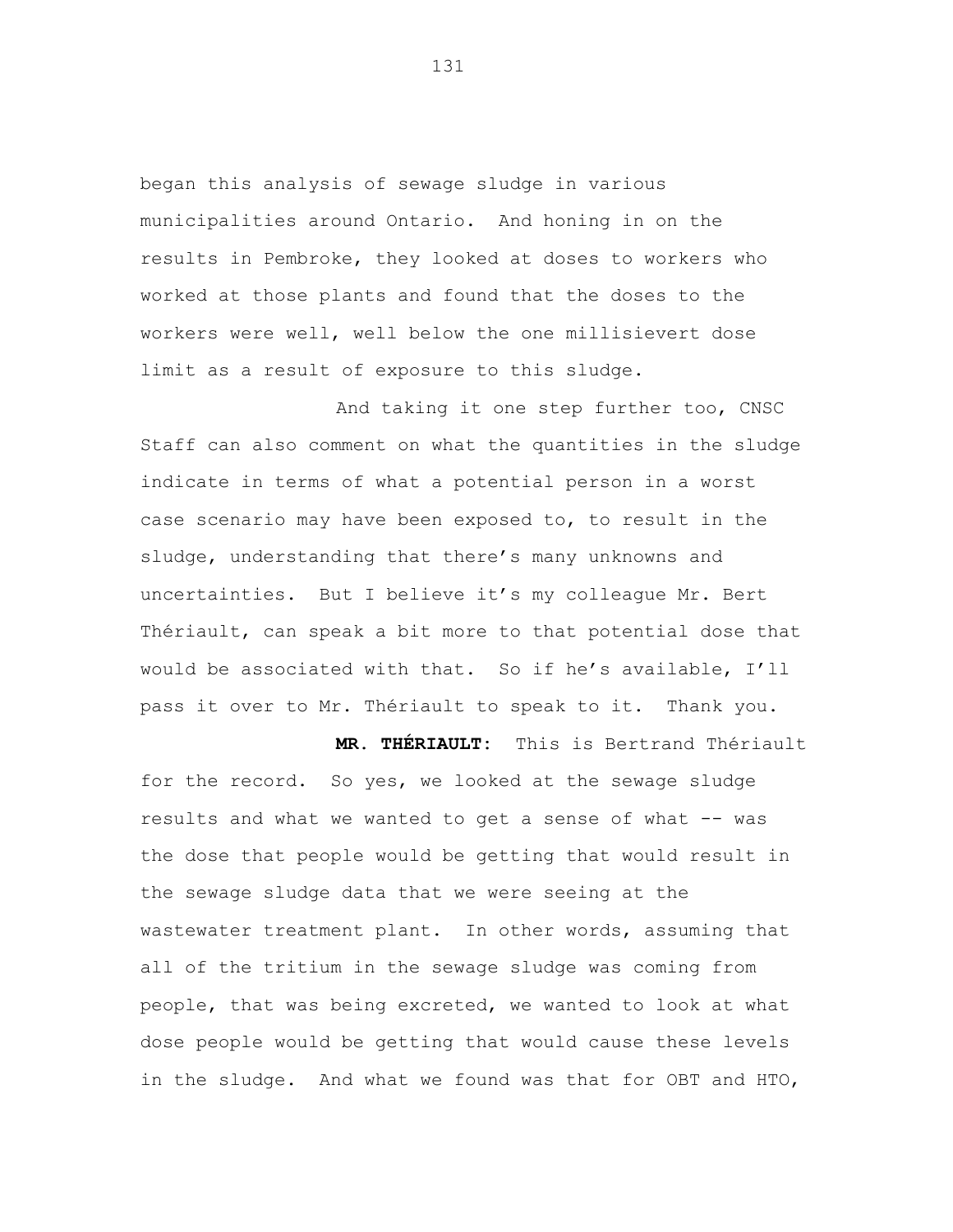assuming it was coming all from people, we obtained doses between one and three micro sieverts per year, given the variability in the measurement results in the table for a few years' data.

Now, this is assuming that the tritium in the sludge all comes from people, but you understand there are probably other sources of tritium in the sludge, such as snow melt, rainwater, for example. But the numbers made sense to us because they were lower than the -- about 20 or 24 micro sieverts the most exposed person could get, could receive from releases from SRBT, and this is to the most exposed person; in other words, a person who works next to SRBT, and lives in the communities nearby, and drinks well water. Yeah, so between one and three micro sieverts is what we got to result in the levels we were seeing in the sludge.

### **MS. MURTHY:** Thank you, Bert.

Dr. Demeter, I believe your second question was, you asked us to comment on the INWORKS study. Did I get that right?

**MEMBER DEMETER:** There are a lot of studies that look at the risk of radiation and cancer, and what can we learn from those relative to this industry and the exposure people are getting and how generalizable are those results to this setting?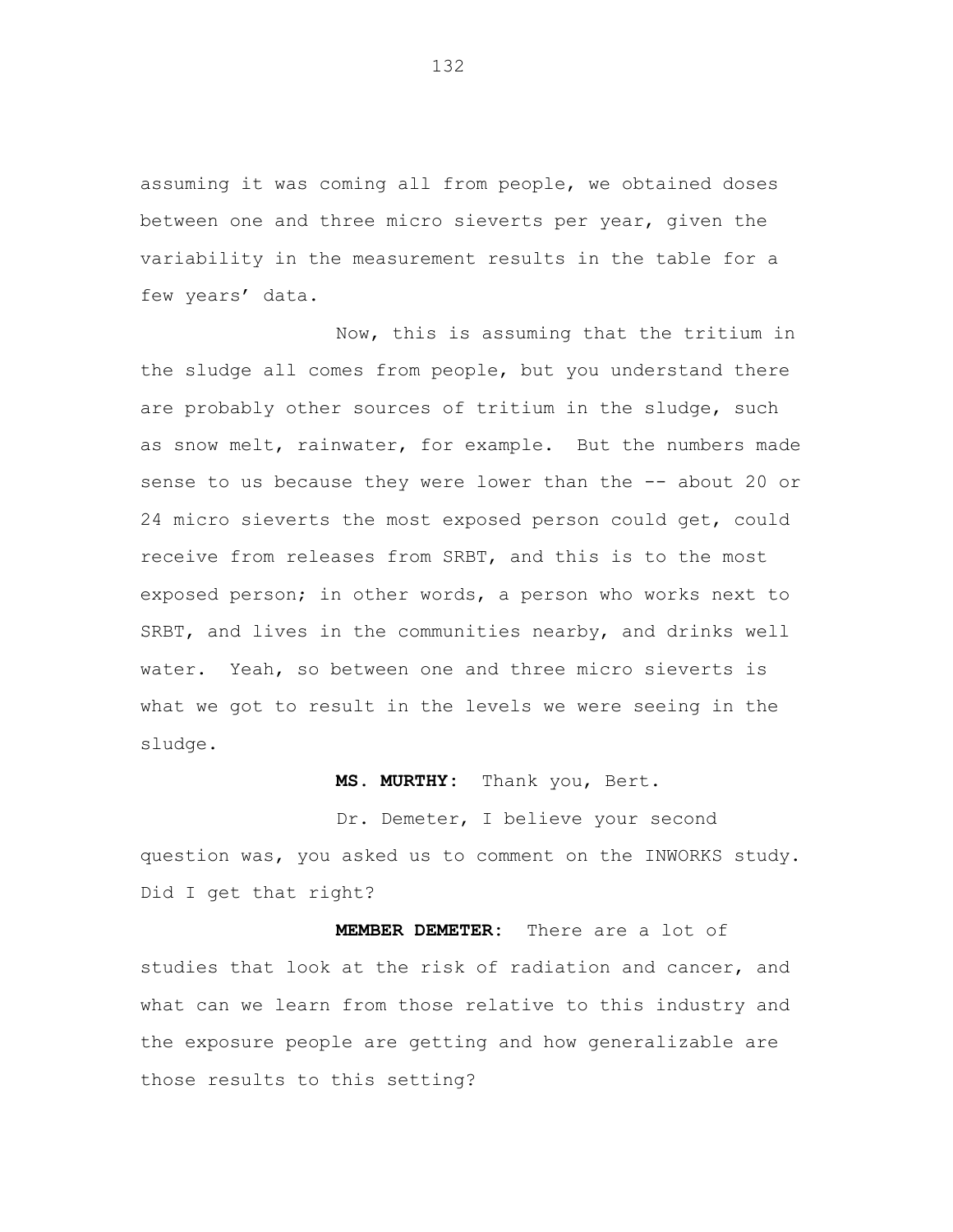**MS. MURTHY:** Thank you for that

clarification. Kristi Randhawa is on standby to respond to that question. Please go ahead, Kristi.

**MS. RANDHAWA:** Kristi Randhawa, Radiation and Health Sciences Officer, for the record.

So it's first important to state that INWORKS supports the current weight of evidence on radiation risk and it supports our regulatory framework by confirming that we should be setting dose limits. So it's an important study, provides important information using that pooled cohort which helps to improve sample size and provide better estimates. And these findings are the types of studies that are used to strengthen our radiation protection framework from.

I know, Dr. Demeter, you already commented a little bit about the results and how the results should be interpreted, so of course it's important to follow up on these studies and also, I guess add cohorts to these pooled studies so that we have better health information.

I'm not sure if you wanted me to comment more on other studies. What was the -- do you want me to add to that?

**MEMBER DEMETER:** No, but is there -- I guess from the bulk of evidence related to tritium and this setting, is there any health-related evidence from the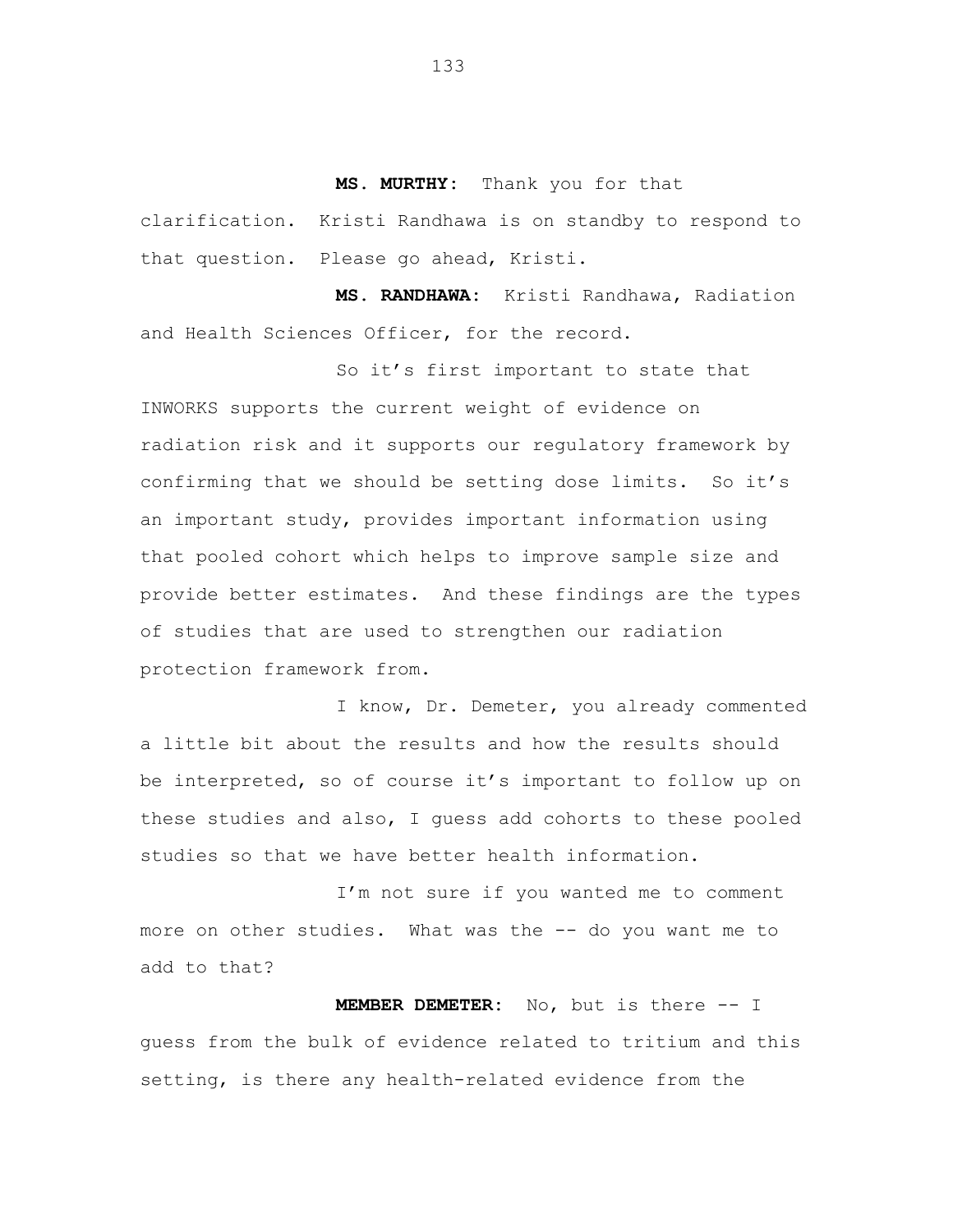literature or epidemiological studies that would support the position that young women should not live in this neighbourhood or in this community?

**MS. RANDHAWA:** So from the epidemiological studies and studies -- ecological studies that we've done around nuclear facilities, there is currently no evidence to support that women should not be living near these facilities. And there's very -- I don't think there's any evidence to support hereditary effects from radiation exposure in humans.

**MEMBER DEMETER:** Specific to -- thank you. I'm good with that now.

**THE PRESIDENT:** Maybe I can just ask further questions on the --

**DR. FAIRLIE:** Excuse me, Madam Velshi. **THE PRESIDENT:** I'll get to you, Dr. Fairlie, because I'm actually getting to you in a moment. **DR. FAIRLIE:** A number of comments were made and I would like to --

**THE PRESIDENT:** Yes, but I will tell you -- I will give you the opportunity to respond to those.

**DR. FAIRLIE:** Thank you very much.

**THE PRESIDENT:** Thank you. So when we get to the sewage sludge, I find it difficult to reconcile with what Dr. Fairlie is saying, that these numbers are pretty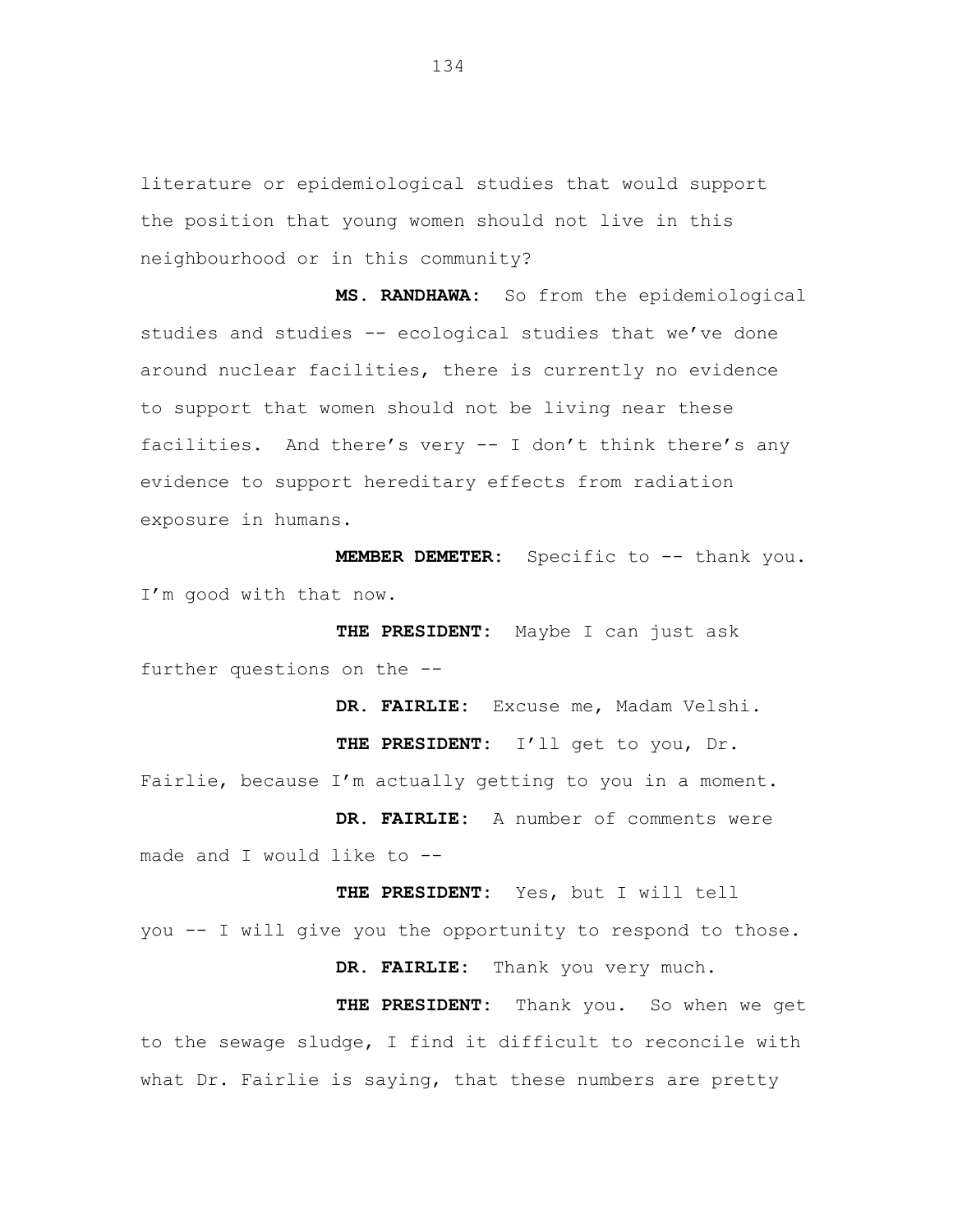alarming, and what Staff is saying that even if you assume that what we're seeing in this sewage sludge is all coming from human faeces, that the dose implications are really, really mild and really no concern for health.

Maybe I'll ask Staff, how do we reconcile those two positions?

**DR. FAIRLIE:** Are you asking me, Madam Chair?

**THE PRESIDENT:** I'll ask Staff and then I'll come to you once you've heard their perspective.

**DR. FAIRLIE:** Okay.

**MS. MURTHY:** Kristi Randhawa, please continue your response. I think you're the right person to speak to this. Actually, perhaps Dr. Rachel Lane can comment on this because I know she has been involved in a lot of work related to this. Dr. Lane?

**DR. LANE:** Dr. Rachel Lane, for the record. I'm a Radiation and Health Sciences Specialist at the CNSC. I'm sorry, I don't know what the actual question is. Could you repeat it, please?

**THE PRESIDENT:** So there is a table, table number 2 in the intervention around Pembroke sewage sludge for 2013, 2014. What we heard from Staff was, even if we assumed that the HTO and OBT levels, the primary source is huge faeces, the dose implications of that are really mild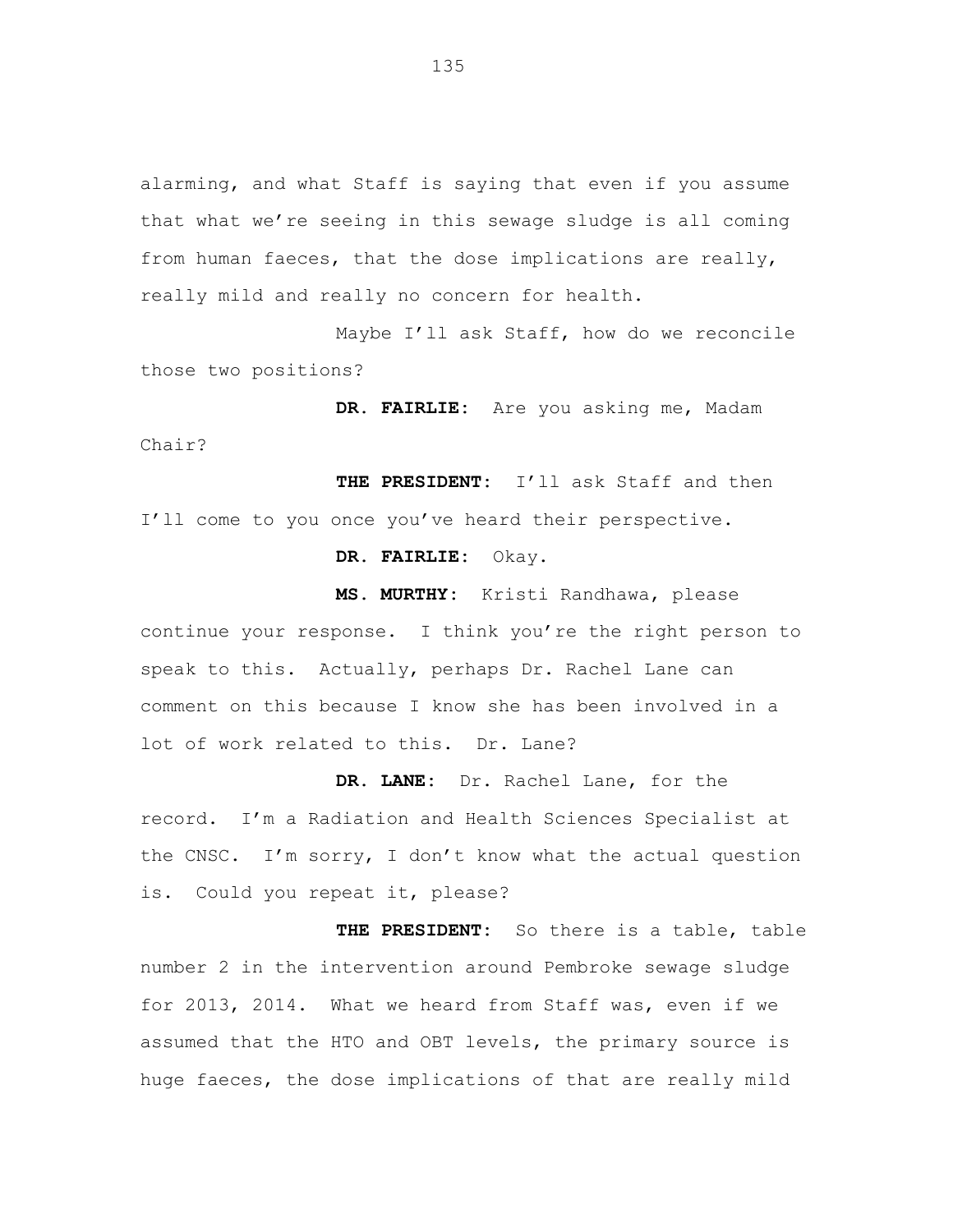and not a cause for concern. What we've heard from the intervenor is quite the opposite. He has used words such as the Pembroke population is contaminated, and there is intervention required in testing them and seeing what the levels of the individual contamination is.

And I'm trying to reconcile these two very different positions, both accepting the same information.

**DR. LANE:** All right. At the levels of public exposure that we are seeing at the micro sievert level, that's basically equivalent to having a dental x-ray. I've just had four. That exposure is very -- it's not possible to relate to that to any illness. We are not seeing illnesses related to the radiation levels that we see around nuclear power plants. And we've done quite a bit of work in Ontario looking at the relationship between environmental exposures from the nuclear power plants and the health effects seen in people living within 25 kilometres of the nuclear power plants. So what we're seeing is no health effects.

**THE PRESIDENT:** Thank you. Dr. Fairlie, over to you. You're on mute.

> **DR. FAIRLIE:** Okay. Can you hear me now? **THE PRESIDENT:** Yes, we can.

**DR. FAIRLIE:** The first is that these levels of between 300 and 400 becquerels per kilogram are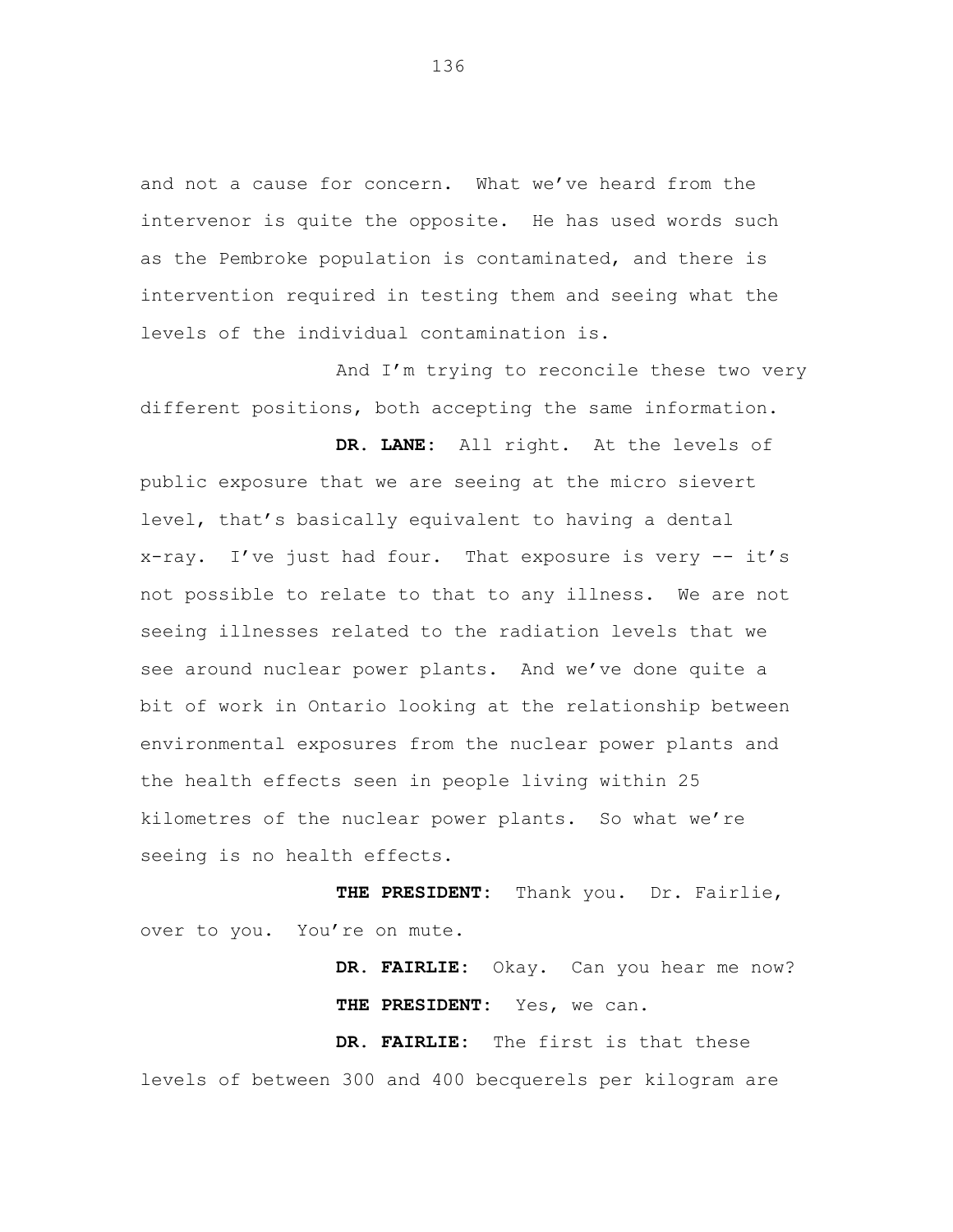in my view worryingly high, because my allegation is that this comes from human faeces, which means that the people who are emitting, it's their output, they must be contaminated to fairly similar levels.

Now, there's a way of testing that and that is by doing non-invasive bioassays, measuring their fingernail, levels of OBT in their fingernails or in their hair clippings. It's relatively simple to do. You could even do it with your staff there. But that's the thing.

What you are basically saying, and Dr. Lane is saying, is that the dose levels estimated from those high levels are very low. However, I don't think that those estimates are worth the paper that they're written on. There are uncertainties involved in going from 300 becquerels per kilogram to micro sieverts are so huge, we'll Chairman Velshi, it's like saying there are five angels dancing on a pinhead. It's that kind of level. In other words, basically it's an article of faith.

Perhaps if I could explain to you that the models that are used -- the whole procedure, trying to get from a becquerel of radiation to a dose is very difficult. Not straightforward. It involves the use of five computer models and you plug the value from one model into a second model and that into a third, fourth, and fifth, and how much certainty can we put on the final dose that comes out,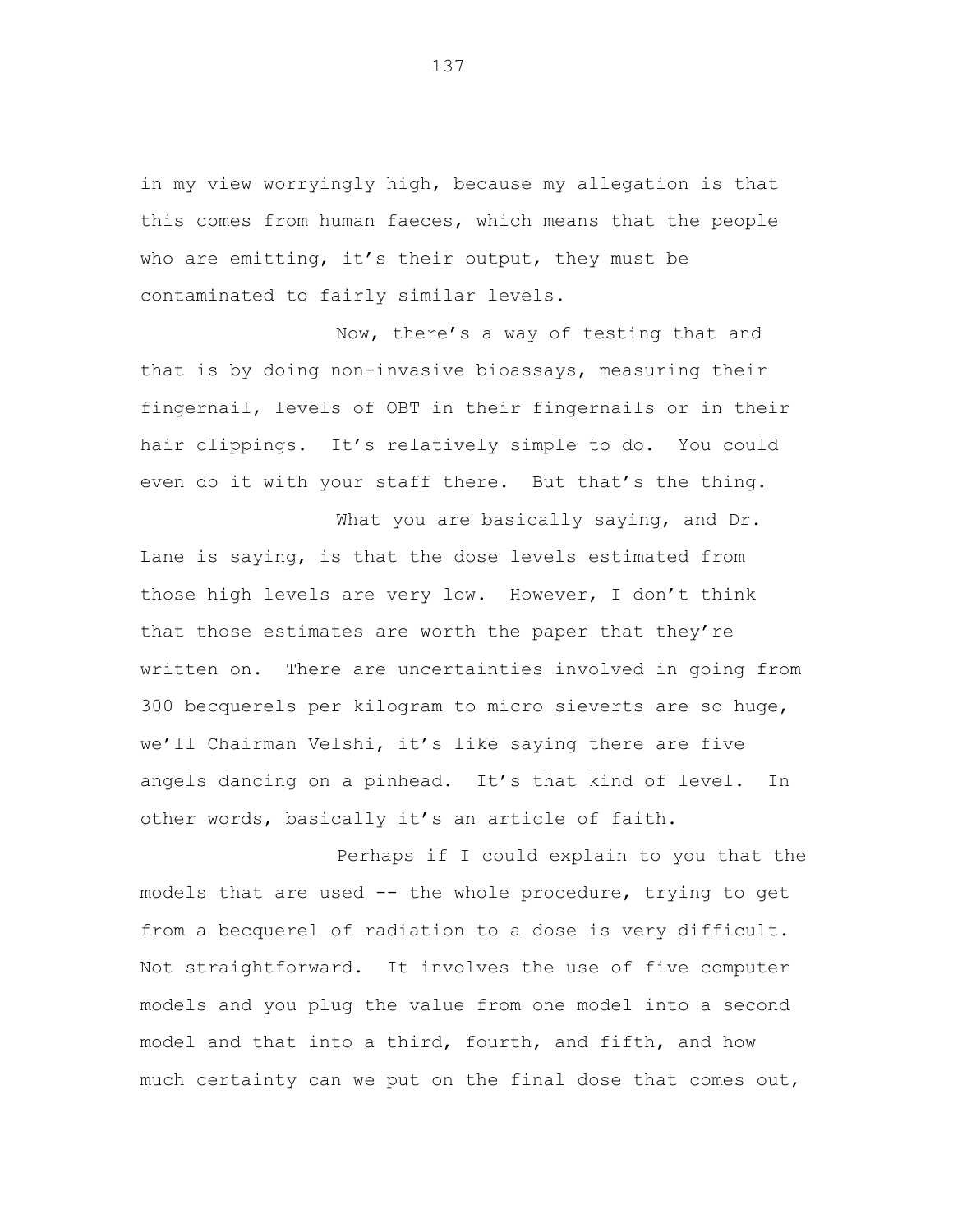"estimated dose" comes out? I'm saying almost none. Basically, it's not reliable. So we shouldn't rely on these artificial doses. We should be going out there and doing the fieldwork and trying to figure out what's going on.

Now, I also would like to use this opportunity to reply to Dr. Demeter and his statement of my sledgehammer attack or comments on -- that women who are planning to have children shouldn't really live in Pembroke.

Unfortunately, I have no -- I get no happiness from saying that. In fact, I recognize that it's going to cause distress. But I would always say that it's better to be forewarned than to be sorry afterwards. Always. And in the important matter of having children, rearing a family, hey, it's better not to live in Pembroke.

It's shocking that we get to a situation whereby the evidence that has amassed about tritium is being ignored by the CNSC and that somebody like me has to come along and say -- and blow the whistle and say, "Look, it's serious. We have to do something about this".

And over six years ago when I gave a talk to the same CNSC, I was perturbed to realize that a number of my colleagues and friends have, in fact, moved away from Pembroke as a result. Yes, it's that bad, because they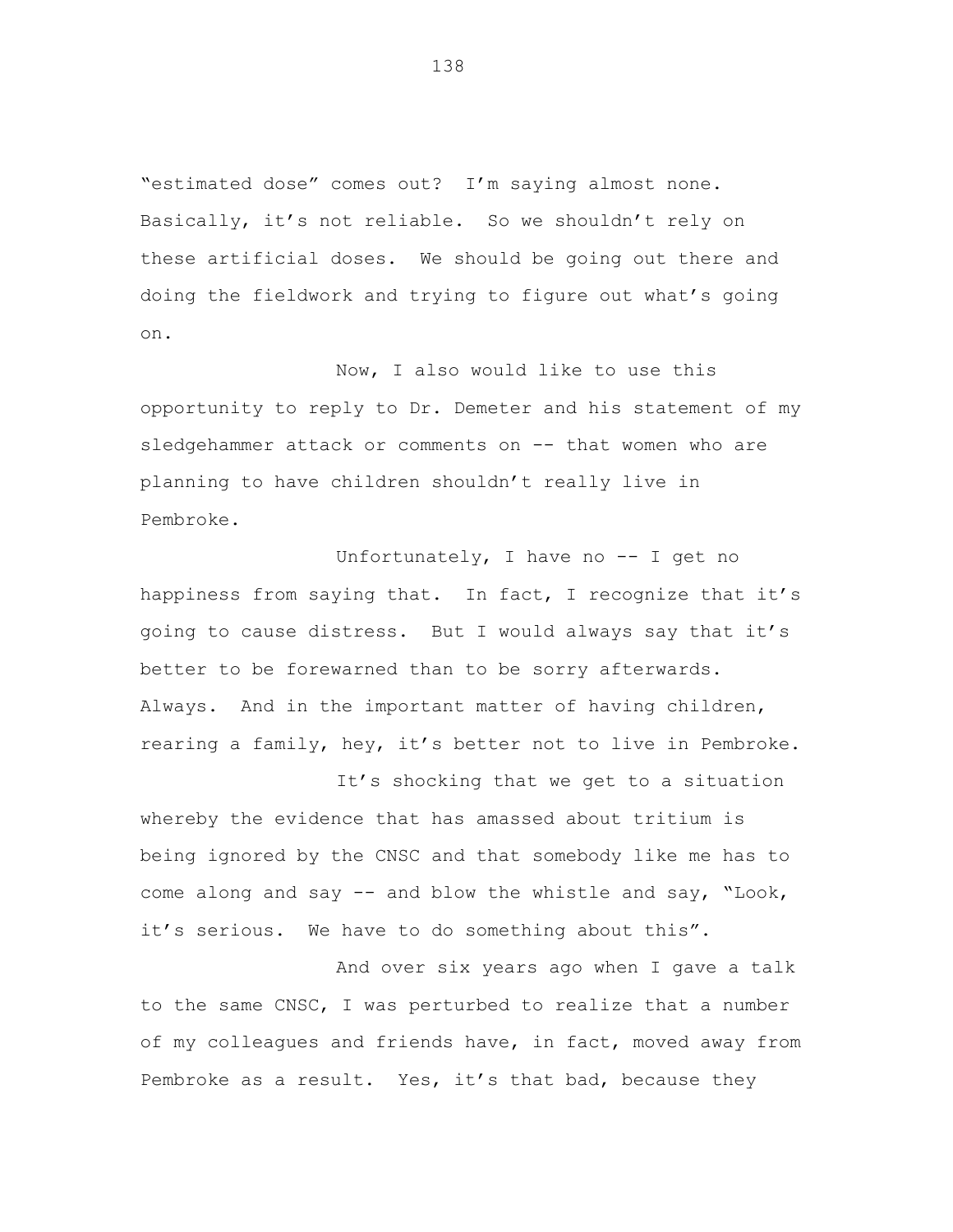plan to have families.

There are lots of areas in the wonderful world of Canada and Ontario where you can safely raise children. Pembroke isn't one of them.

And again, I don't have a great deal of joy from saying that. It will cause distress, and I'm sorry about that. But as a citizen scientist, one has to stand up and say this is what the evidence shows, President Velshi, and I hope that you will act on that.

**THE PRESIDENT:** I see Ms. Tadros has her hand up. Over to you, Ms. Tadros.

**MS. TADROS:** Good afternoon, and thank you, President Velshi.

For the record, my name is Haidy Tadros. I am the Director-General of the Directorate of Environmental and Radiation Protection and Assessment.

First off, I want to recognize Dr. Fairlie's intervention. I think this is an opportunity for us to have these discussions yet again and to demonstrate how CNSC Staff have done their work, what models we rely on, what science and research we use to continuously stay up to date on the information at an international and national perspective. So thank you for bringing this forward and relating your concerns so that we can speak to it yet again.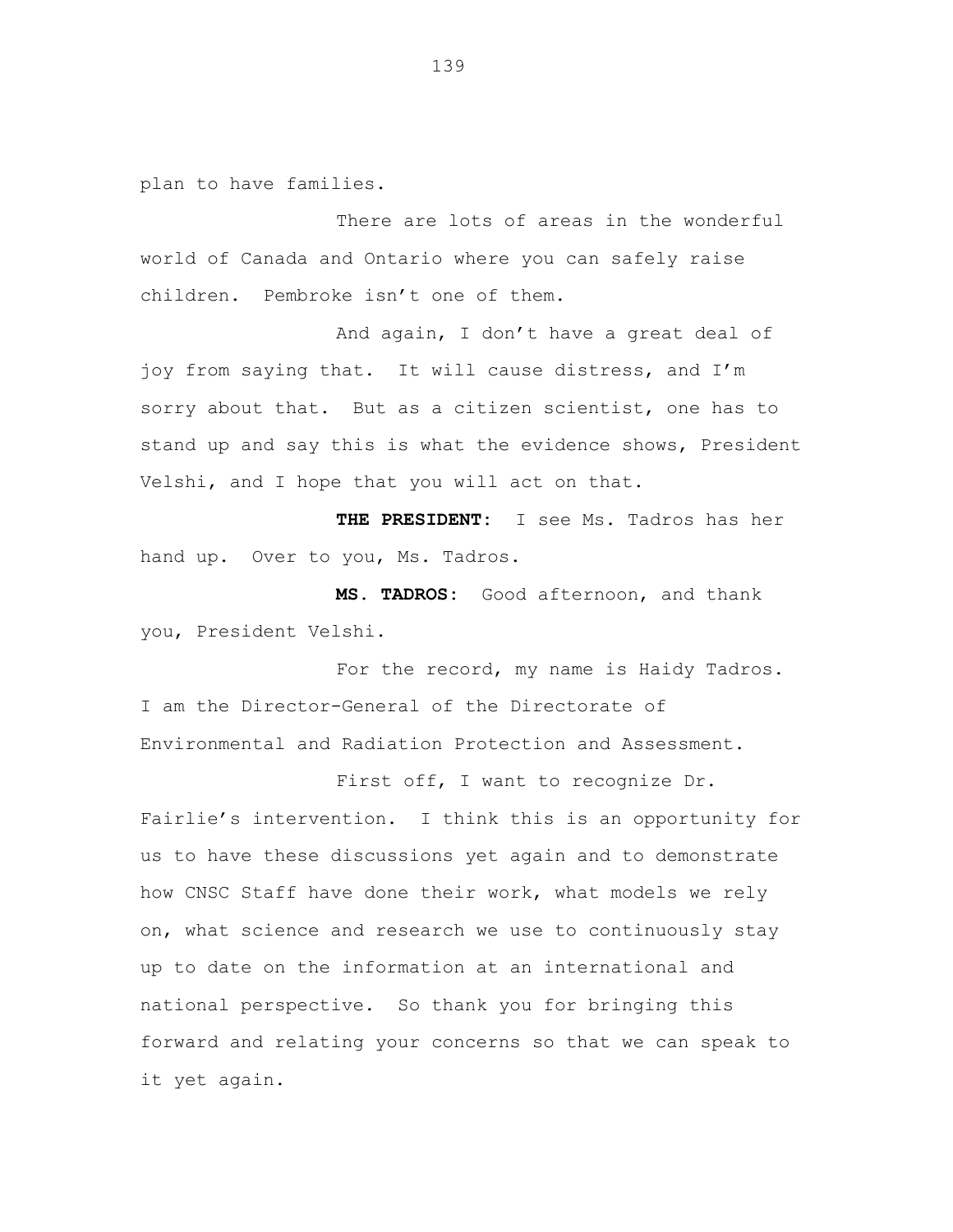So having said that, CNSC Staff and the Commission have done extensive work in this area of tritium releases from all facilities. Speaking specifically to the facility and the request to the Commission on hand today, SRBT, we do have several studies that have been done with regards to tritium and the health effects of tritium, not only to Ontario residents, but also to workers at the SRB facility as well.

With that, I'd like to ask Mr. Bert Thériault to specifically explain how staff uses the ICRP radiological bioassay models to move us from a Becquerel per litre or Becquerel per kilogram number into a dose number and thereby allow us to determine and conclude on health effects that are used within the body of evidence that we have, not only in terms of monitoring data, but also the controls of the environmental protection programs that are in place to ensure that the health effects of the residents of Pembroke and the workers at the SRB facility and all facilities are safe.

We, as staff, would not be here in front of you if we had any evidence to demonstrate anything less than that.

> So Bert, please over to you. **MR. THÉRIAULT:** Thank you. This is Bertrand Thériault, again, for the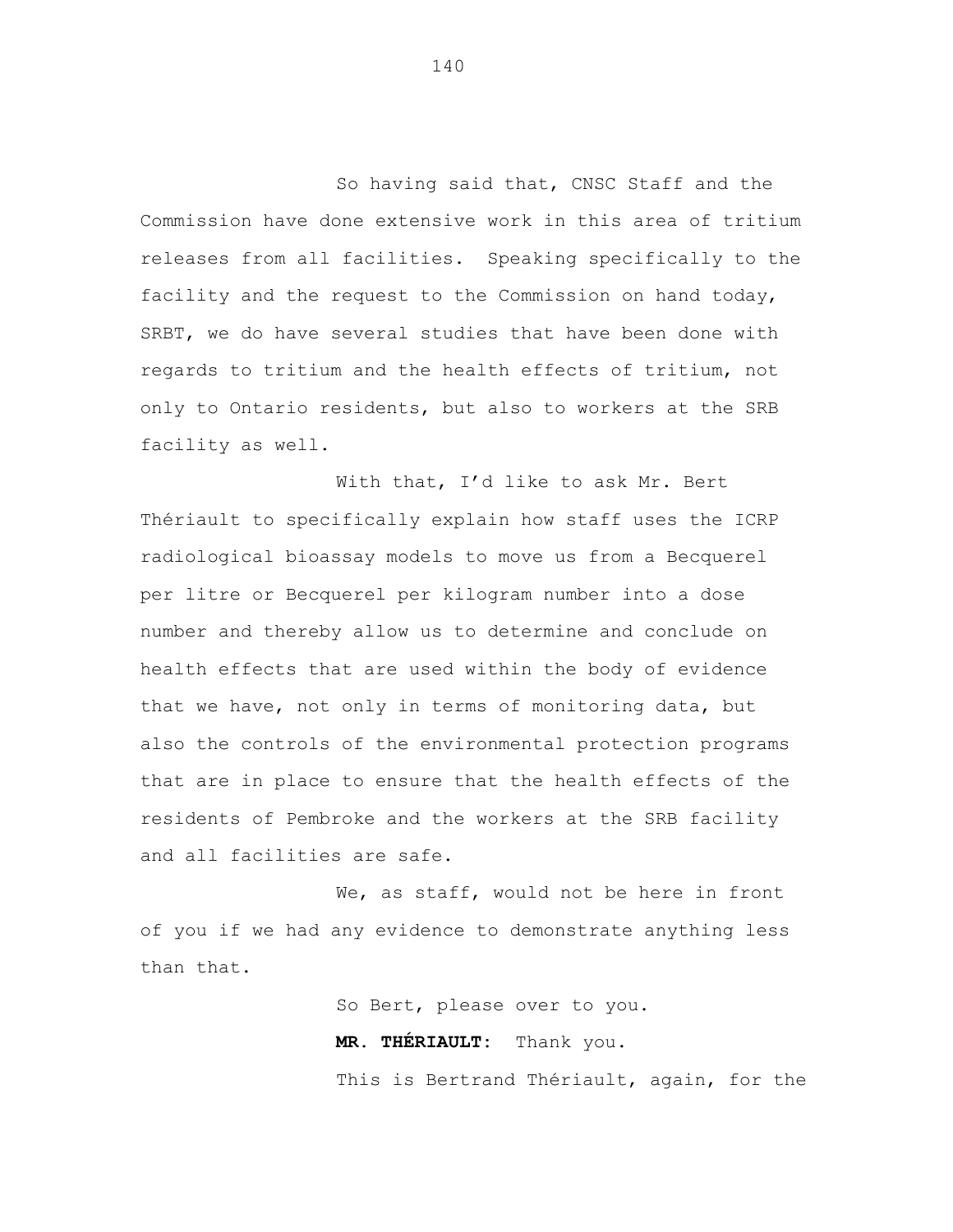record.

Right. So in terms of calculating doses from bioassay measurements or measurements of tritium, whether it be in the urine, as it is done for workers, or from tritium in fecal samples, the ICRP has published biokinetic models that relate the excretion rate to the intake, so the amount taken in. So if we know how many Becquerels per litre, for instance, of tritium excreted in urine, we can relate back to either an acute single intake of a Becquerel or a chronic exposure in Becquerels per day taken in and, applying those coefficients, we obtain the dose like that, the cumulative effective dose.

Now, of course, in -- now, this method is used for the SRBT workers. Those coefficients based on the same models are used for calculating doses to the public, and the dose estimates I mentioned from sewage sludge were calculated in the same way with the same models through the ICRP.

In terms of the ICRP models, they are based on animal and human data as well. Studies on the metabolism and biokinetics of tritium have been published since the 1950s. There's quite a large body of data on the topic. There are some uncertainties, though, which related to these risk coefficients which we are aware of.

An example would be a study published by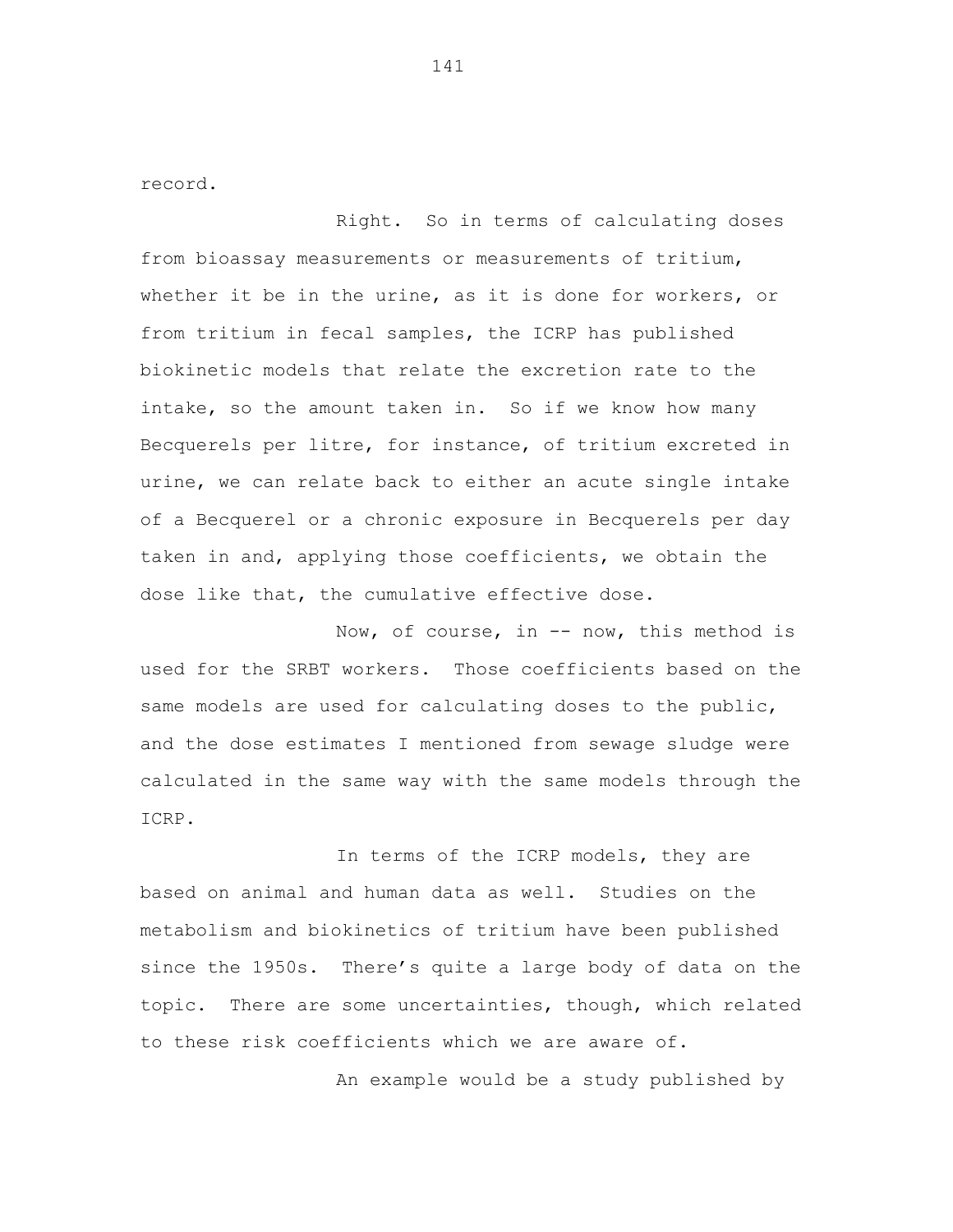Dr. Harrison et al. in 2002, who looked at the reliability of ICRP dose coefficients and found that, taking into account the variability and biological half-life, relative biological effectiveness, radiation weighting factor that could vary -- varied from 1 to 2.5 to see what the effect would be on the dose coefficient, found that for tritiated water, the dose efficient was between -- the 95 percent uncertainty range was within a factor of three and five for OBT.

And to apply this to what this would mean in reality, if we take, for example, the 2020 doses to the public for SRBT, it was 24 micro Sieverts per year. Most of it is HTO. There's OBT coming from the local fruits and vegetables. This would mean the dose to members of the public, 24 micro Sieverts was reported, but would vary from about -- let me just get the figure -- up to about 49 micro Sieverts, so about 50 micro Sieverts. So they remain still relatively low taking into account this range of uncertainties.

So in a nutshell, yes, the main methodology is the ICRP biokinetic models. These are updated from time to time as new science becomes available, but they're based on quite a large body of data.

**THE PRESIDENT:** Thank you.

Mr. MacDonald?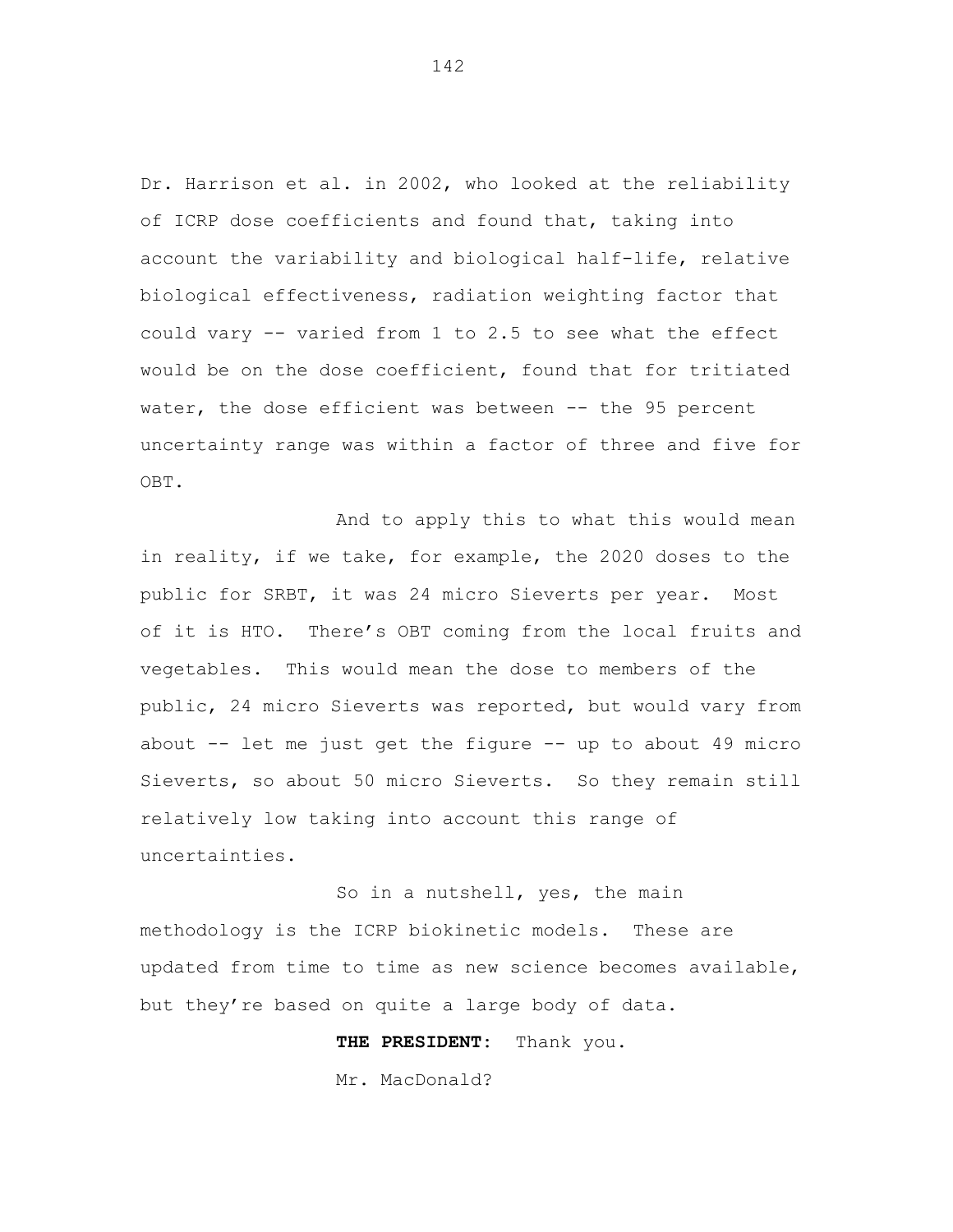**MR. MACDONALD:** Yeah, sorry. I just wanted to interject.

Bertrand, the 2020 SRB Technologies public dose was 2.4 micro Sieverts, not 24 micro Sieverts.

**MR. THÉRIAULT:** Thank you for the correction. Yes, I misspoke.

It's 2.4 micro Sieverts. These are low doses. Yeah, i don't think it's ever been in the 20 micro Sievert range, but yes. Sorry about that.

**THE PRESIDENT:** So with the 2.4 but using the higher estimate for the RBE, it will still be 50 or less, or five or less?

**MR. THÉRIAULT:** It would be 4.9 micro

Sieverts.

**THE PRESIDENT:** Okay, five. Okay.

**MR. THÉRIAULT:** I was reading it in milli Sieverts and I converted it on the fly to micro Sieverts. Sorry about that.

--- Pause

**THE PRESIDENT:** Ms. Maharaj?

**MEMBER MAHARAJ:** Thank you, Madam Velshi. I did notice, though, Dr. Hendrickson had his hand up. Did you want me to ask my question first? I wanted to try to understand perhaps in a little bit more layman's language some of this science so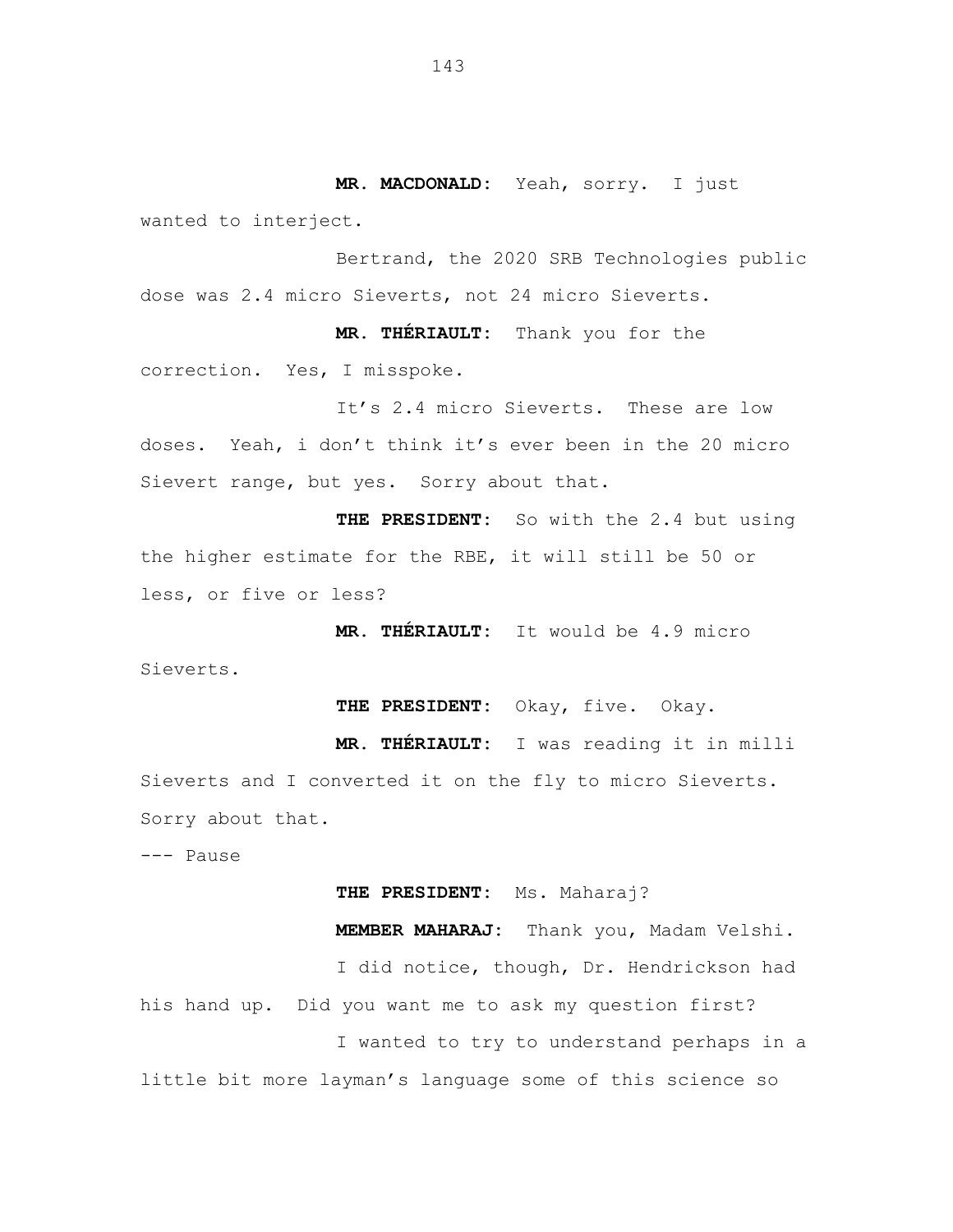that those of us who are not necessarily epidemiological scientists can get a grasp of it.

So with respect to the results of tritium that are being found in the sludge, we've heard that it's one to three micro Sieverts, and we've also heard that Dr. Fairlie has challenged the methodology for reaching that dose conclusion.

My question to Dr. Fairlie is, even if that calculation was off by a factor of 10 or 100, at what level of ingestion of tritium do your alarm bells go off? Are you in a place where you say it's zero and anything else is concerning, or can you give us a range or a threshold of where you would say there's a tritium ingestion or tritium exposure that is not concerning?

**DR. FAIRLIE:** May I answer that question? **THE PRESIDENT:** Yes, it was directed at you, Dr. Fairlie.

**DR. FAIRLIE:** Thank you for your question, Dr. Maharaj, and also I'd like to thank the previous Dr. Thériault for some intervention.

In specific answer to your question about is there a level at which I wouldn't be worried, there isn't one for organically bound tritium. However, there is a level for tritium in drinking water which I would recognize, and that is 20, two-zero, Becquerels per litre.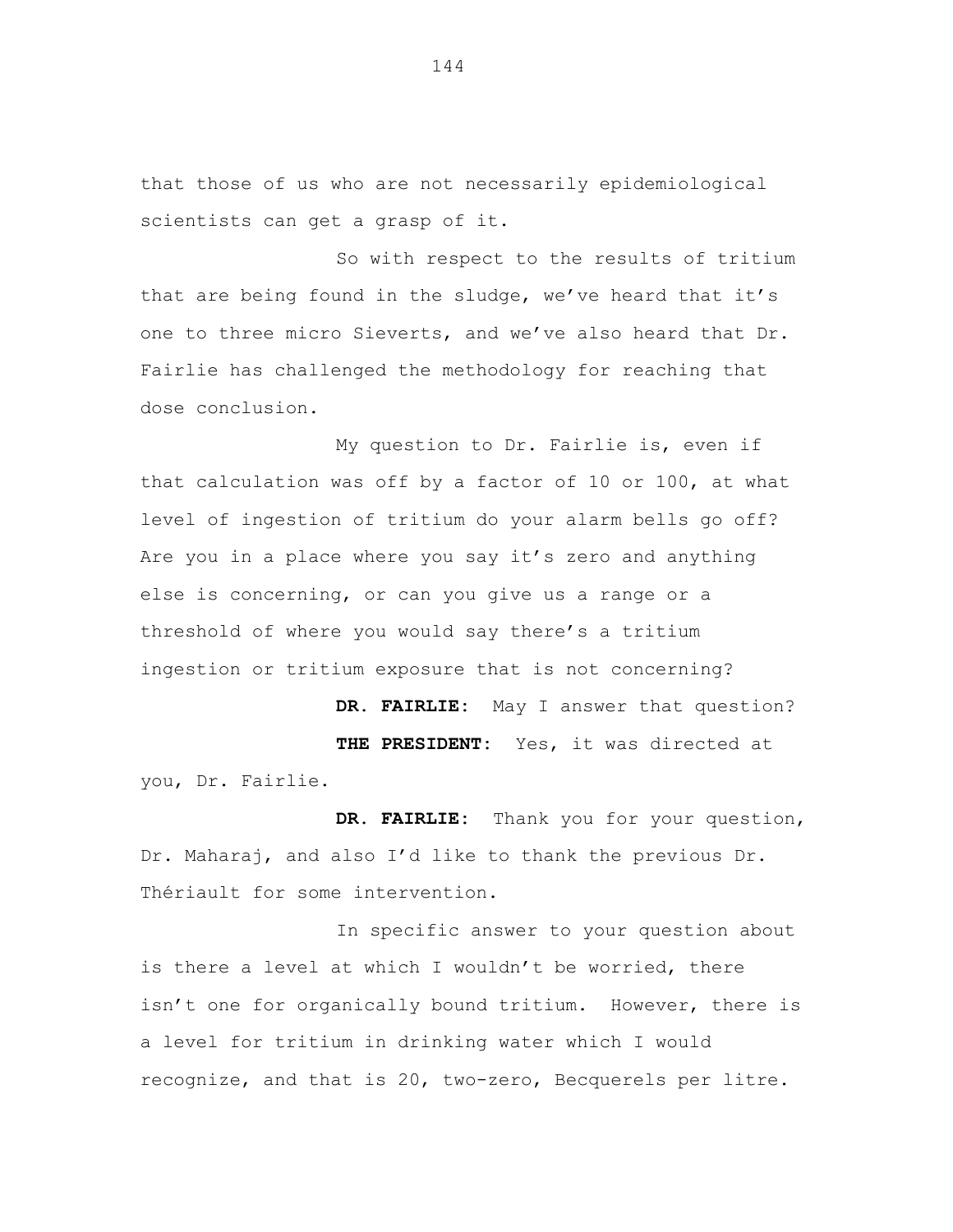We're slightly comparing different things here. Notice I say litre, which is water. I didn't say kilograms, which is solid. Nevertheless, very roughly speaking, a kilogram of water is one litre.

So in terms of a rough and ready benchmark for what I would consider acceptable would be 20 Becquerels per litre. Now, where does that come from?

It comes from two independent studies - not independent, government commissions, commissioned by the government in Ontario, one in 1994 by the ACES in their report. ACES stands for Advisory Committee on Environmental Standards. And in 2009, I think it was, by the ODWAC committee. ODWAC is an acronym meaning Ontario Drinking Water Advisory Council, all right.

Both of those studies, both of them, came to the same conclusion that the acceptable limit should be 20 Becquerels per litre, not 300 or 400, but 20. Okay?

However, the federal government in its wisdom and the Ontario government refused to accept the evidence given by these two committees, one in 1994, one in 2009. Just politically refused to accept the scientific evidence presented in front of them.

So I'm afraid we're in the realms of political acceptability here. Not science, politics. And that's really unfortunate, I'm afraid.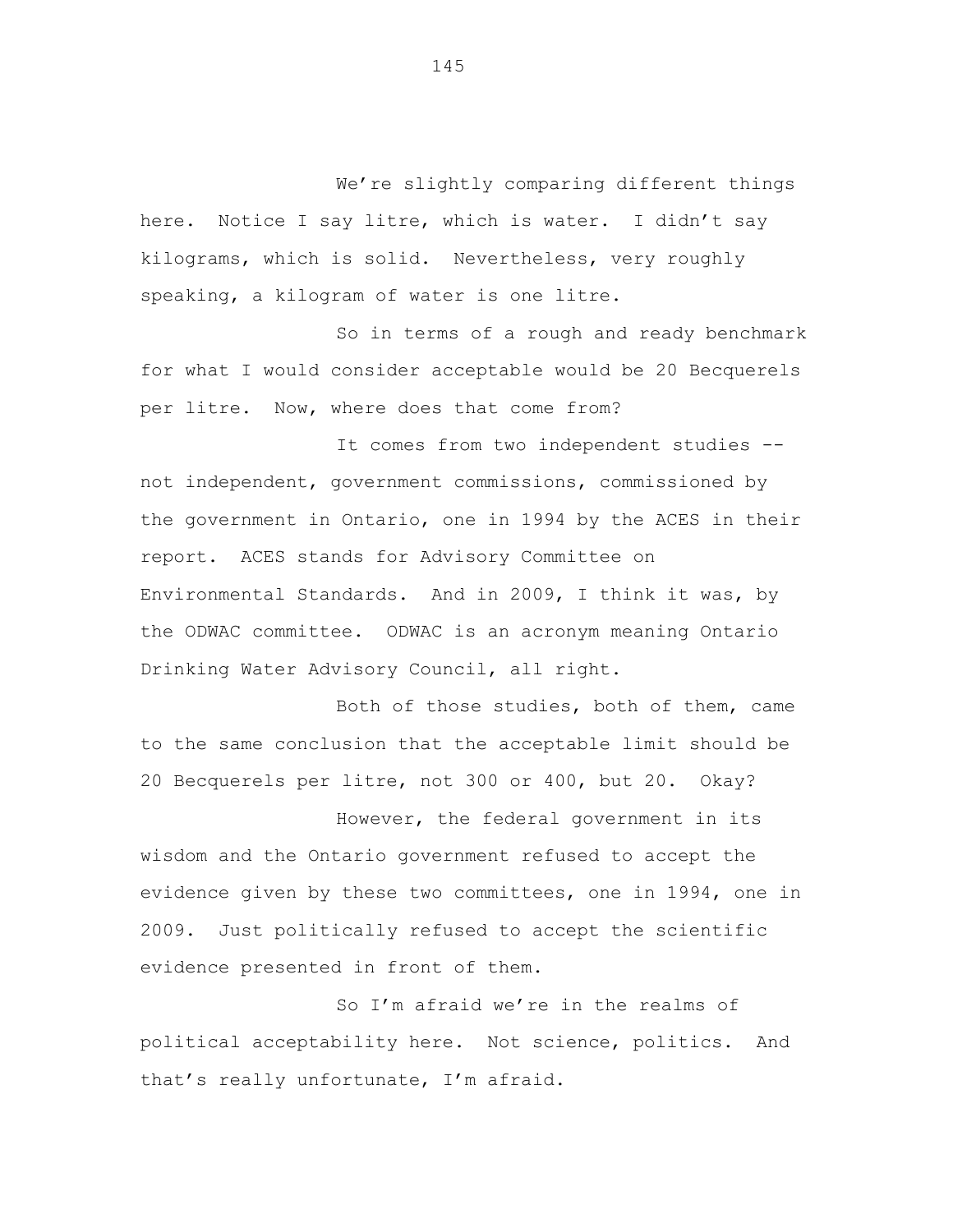What can one do? Well, I'll tell you what one can do, and that is, one can always rely on the precautionary principle. And where there is good evidence that suggests that we should be worried about these things, we should accept it, and that's not happening here, I'm afraid.

**MEMBER MAHARAJ:** So if I might follow up, then, with another question, Dr. Fairlie.

I'm quite familiar with the precautionary principle, and my question to you in this regard would be, against what outcome are -- against what outcome are you trying to exert caution? Because from what I've seen in the submissions, the link between the tritium emissions and the uptake potentially into the environment and the health consequences that you've identified is not clear to me. So I'm not sure how you can argue the precautionary principle when you haven't linked together the cause and the effect.

**DR. FAIRLIE:** Well, I -- I have. If you read my report, you will read it towards the end that there are at least half a dozen epidemiology studies, I think there's about six of them, all of which show increased incidences of a variety of things, mainly leukemia, and also some cancers and birth defects in people who live near nuclear facilities.

It's true that in those studies that they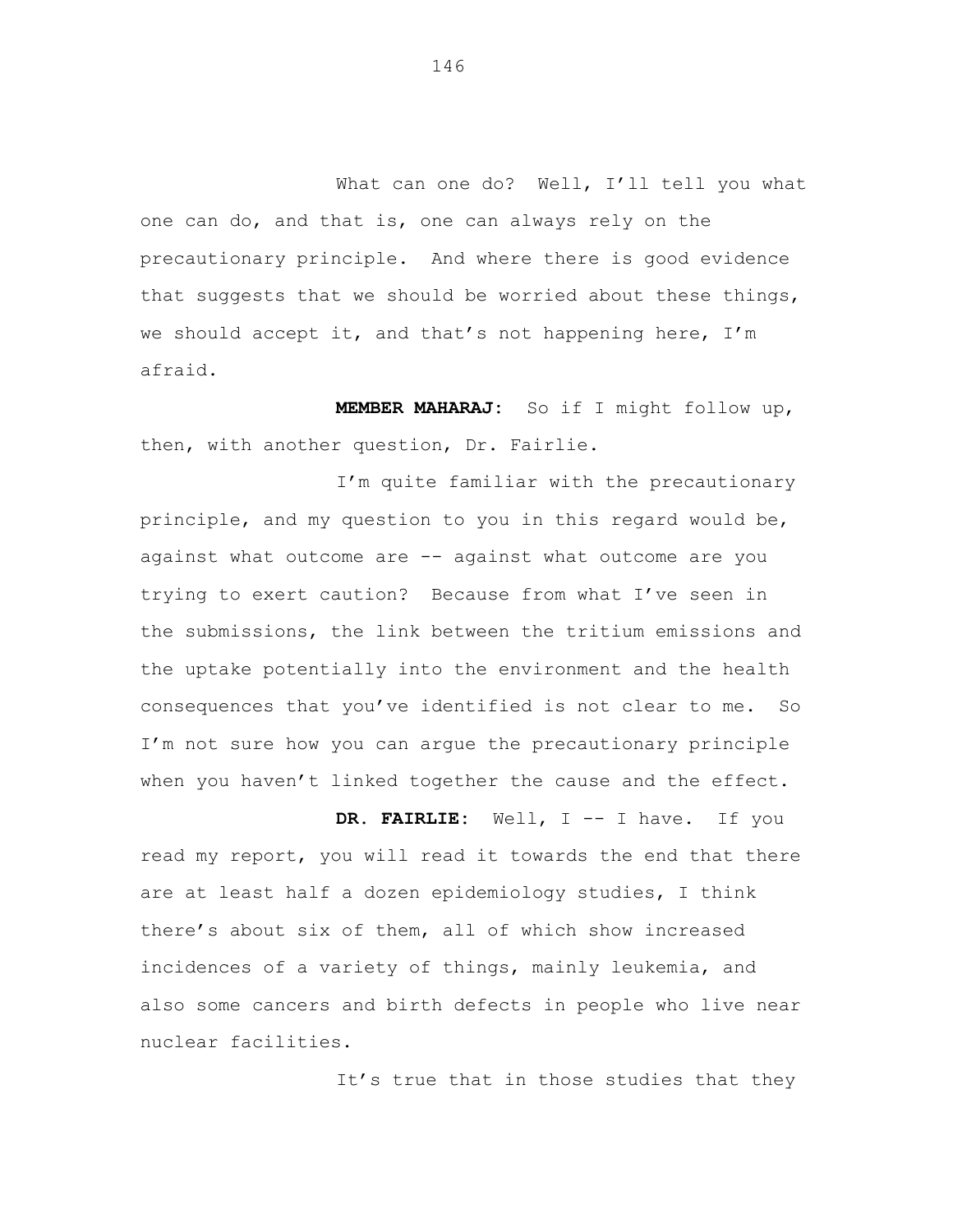don't reach the level of statistical stuff -- significance, sorry, but what I'm arguing is that we shouldn't throw out the baby with the bath water just because of that. We should be looking hard at whether, in fact, there really is a link, and I think there is.

Looking at one study  $--$  okay, leave it  $-$ or two studies, even, but six studies? No.

And if you look around the world -- those six studies are Canadian studies. If you look around the world, there are, roughly speaking, about 60, six-zero, studies -- I say "roughly" because some of the studies use the same data sets, so you can't say 60 independent studies. But you could say over 50 studies near nuclear facilities all around the world and all of them show increases. And so what do you do? Do you say, "No, we're rejecting that evidence"?

I say no, you have to take that evidence on board and you have to act accordingly. And if that means for important things like raising families, then, yes, we should take that into account.

However, I would agree with you that - well, you haven't said this, but I'm saying that politics is really powerful and if the political forces say no, we're not having this, then the science is chucked out, and that's what's happening here.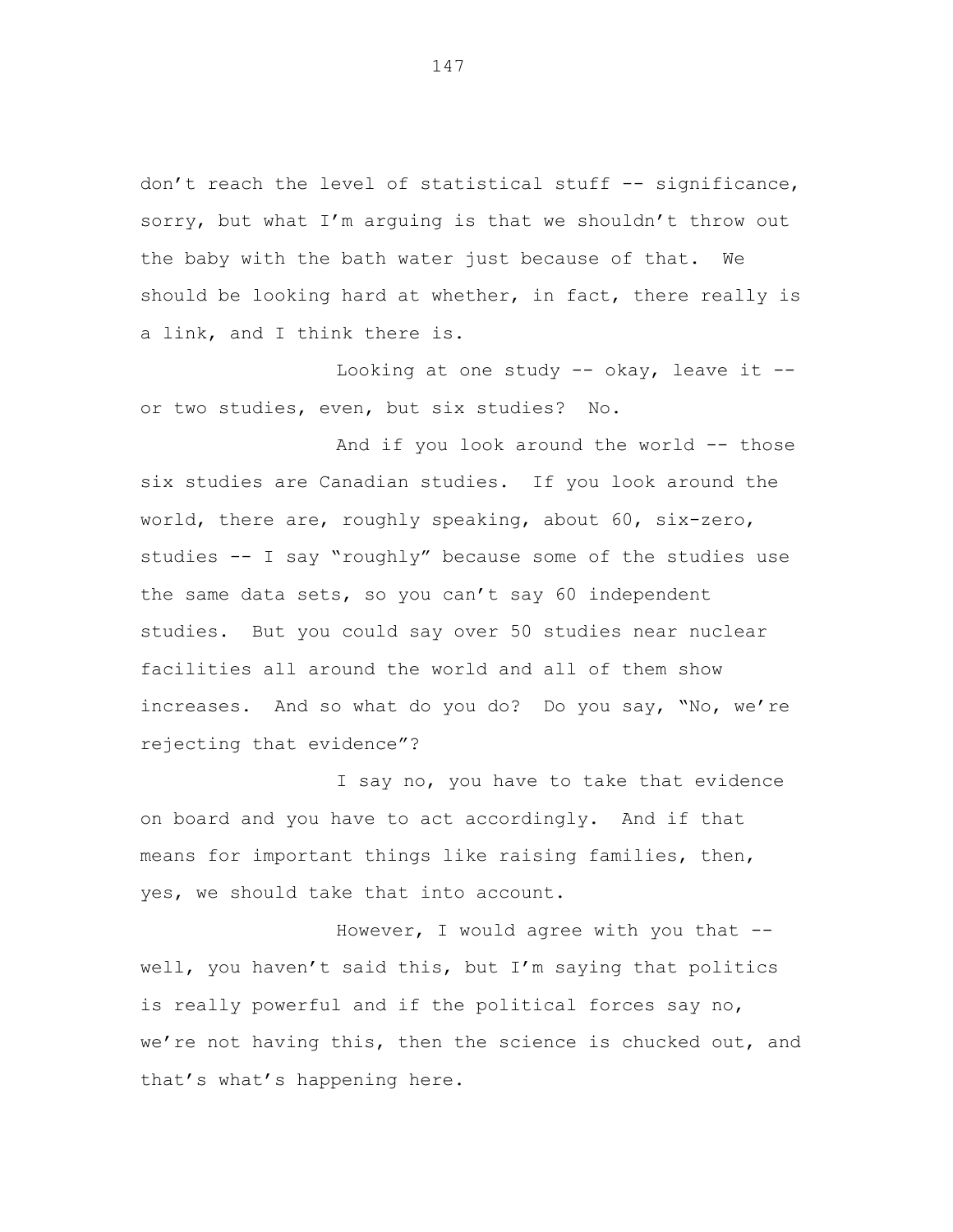**MEMBER MAHARAJ:** No, I'm smiling because I didn't say that. That one is all -- that one is your evidence, sir.

**DR. FAIRLIE:** You're absolutely right.

**MEMBER MAHARAJ:** I didn't make that leap, but I hear what you're saying.

One question, though, just as follow-up before I hand over the microphone. In the studies you've referred to, were the emissions comparable to the emissions from SRBT or are we talking about apples and oranges in terms of scale?

**DR. FAIRLIE:** Or oranges, right.

That comes to the first part of my report where I show that the annual emissions from SRBT  $--$  well, the latest figure is about 25 Tera Becquerels per annum. That's a high figure. And it's comparable to what the other nuclear facilities around the world -- in fact, it's higher than the other nuclear facilities around the world routinely emit or used to emit, anyway.

And my Tables 1 and 2 -- I haven't got it in front of me. In fact, I'll just get it up. Table 1 shows the tritium emissions to air from SRBT, roughly about 2030 Terabecquerels a year, and Table 2 shows the figures

148

truth.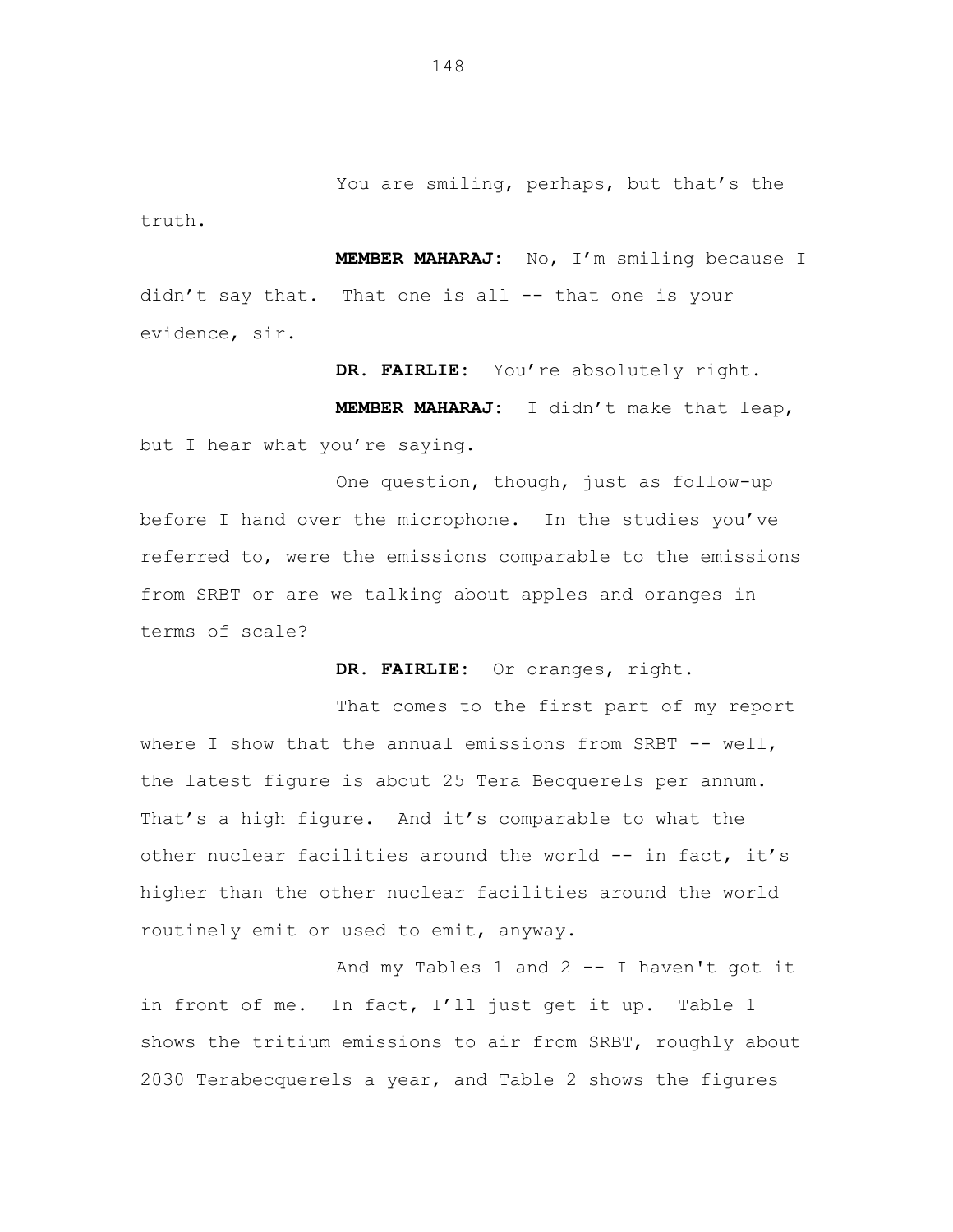at other nuclear facilities from various sources, and it stretches from the very high levels at heavy water reactors in Britain and in Canada down to much lower levels in British and German nuclear power stations. So it's a bit of a range.

SRBT fits right in the middle of that range, okay. That's about the best that I can help you.

They are high emissions. They are. I certainly wouldn't live in Pembroke, although it's a very pretty town, because those emissions to air are -- they're worryingly high.

Oh, and may I add -- and I know you didn't raise this question, Dr. Maharaj, but I want to answer that one. And that is that the SRBT seems to be only worried about tritium levels in the ground, the water levels in the ground. That's not where it's at.

What is really worrying is the tritium emissions to air, and they haven't fully grasped that. I wish they would because the collective dose from tritium emissions to air is far greater than the -- than the water discharges. Far greater.

And the reason for that is because of the air emission levels because you can dilute tritium in water much, much more easily than you can in air. We should be worried about tritium emissions to air. It's not dealt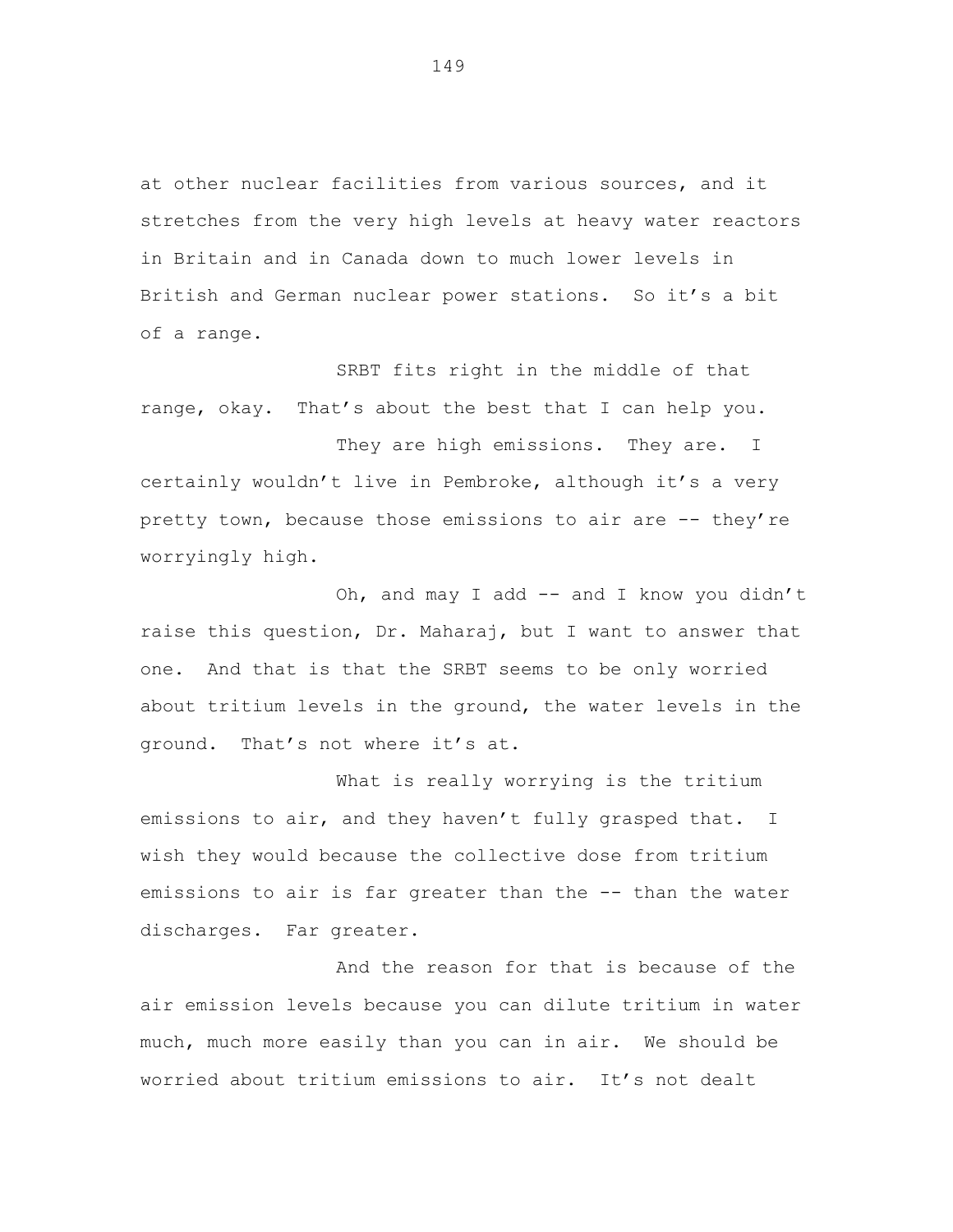with properly by SRBT, nor by CNSC, for that matter.

**THE PRESIDENT:** So Dr. Fairlie, we'll come back to you on that because, actually, what we heard from both SRBT and CNSC is the extensive work that's done around air monitoring for tritium, but you don't believe it's adequate. So we'll come back to that.

But I see Ms. Murthy has got her hand up, probably to add to something that was discussed just earlier, so let's give her that opportunity first.

**MS. MURTHY:** Thank you, President Velshi.

So I wanted to call upon a couple of CNSC Staff to provide you some insight, the Commission some insight into studies that have been done on children within 25 kilometres of nuclear power plants which Dr. Rachel Lane can talk about.

I also want to acknowledge that there's a huge body of information related to radiation and the effects of it on populations that live around nuclear power plants around the world, with a precautionary note that a lot of those studies are basically based on gamma exposures. To extrapolate that into tritium and then to say that these then can be extended to tritium, particularly in this scenario where there is no nuclear power plant, it's not a connection that we would make normally with that sort of information.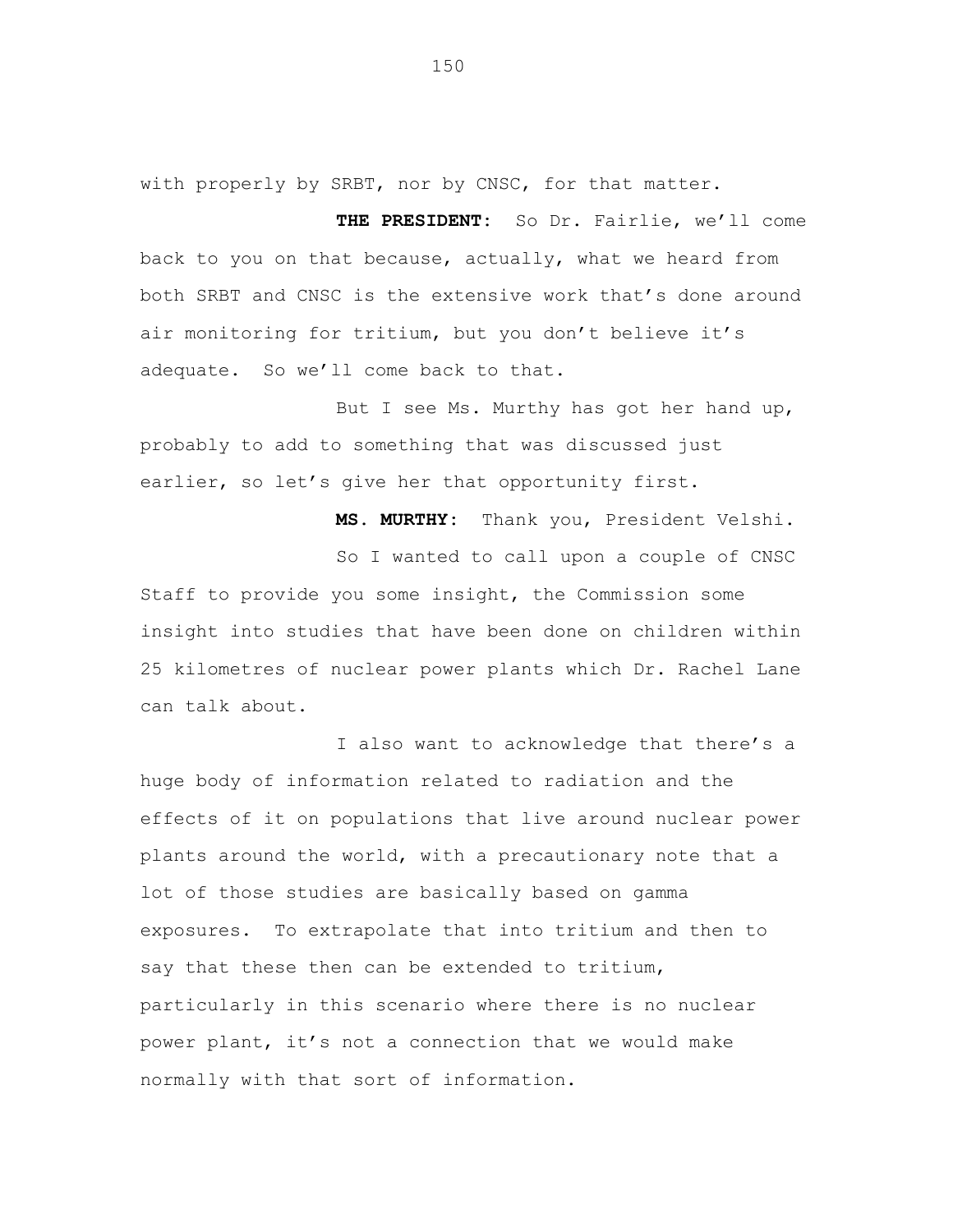But here's Dr. Rachel Lane to give a little bit of insight into the work that CNSC has done on looking at cancer incidence around nuclear power plants.

**DR. LANE:** Rachel Lane, for the record. Yes, the CNSC, several years ago, did a study looking at people living within 25 kilometres of a nuclear power plant within Ontario. We did quite extensive work on calculating the environmental exposures as a result of those emissions from the plants. And we have people that can speak to that in greater detail than I can.

We also looked at cancer incidence. We looked at cancer incidence in children zero to four and zero to 14. These are the children this is the age group most at risk of leukemia. And we found no evidence that children living within 25 kilometres of these nuclear facilities had any increased risk any concern with respect to leukemia or other childhood cancers.

We also have conducted studies of nuclear power plant workers -- oh, first of all, that study (RADICON, as noted above) included tritium exposures from the environment.

We also have done studies of nuclear power plant workers in which we do have information on tritium exposures. The study that we did found that tritium exposures, on average, were about three mSv cumulative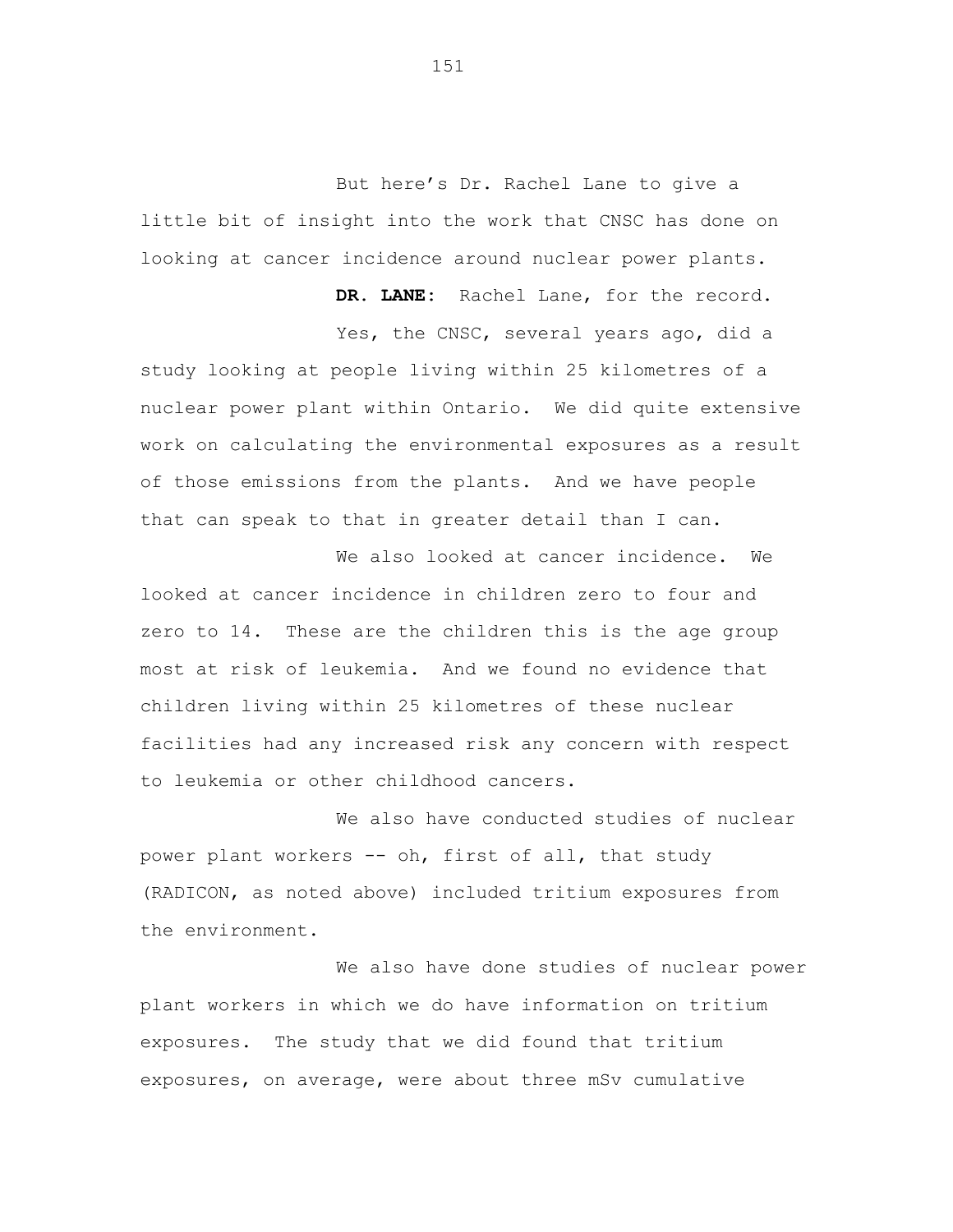exposure on average.

When we looked at things like leukemia, solid cancers and so on, among the 42,000 workers that we looked at, we found no evidence, no statistically significant evidence, of increased risk. So we have a very large population of workers who we have excellent exposure information on, and we have good information on children living within 25 kilometres -- in fact, even less than 25 kilometres -- where we have got good environmental exposure information that clearly indicates there is no evidence of a relationship between these exposures and disease outcome.

Thank you.

**THE PRESIDENT:** Thank you, Dr. Lane.

Dr. Fairlie, I know today's discussion is on SRBT, but I wanted to get your thoughts on, would you live next to another CANDU nuclear power plant if you won't live in Pembroke?

**DR. FAIRLIE:** Certainly not.

**THE PRESIDENT:** I just wanted to confirm based on the argument you've given.

**DR. FAIRLIE:** I used to live in Toronto. Great city. I love it. And one of the reasons why I moved away, it was because it was too close to Pickering. At the time, it was dumping humongous quantities of tritium into the air and I didn't want that and so I moved.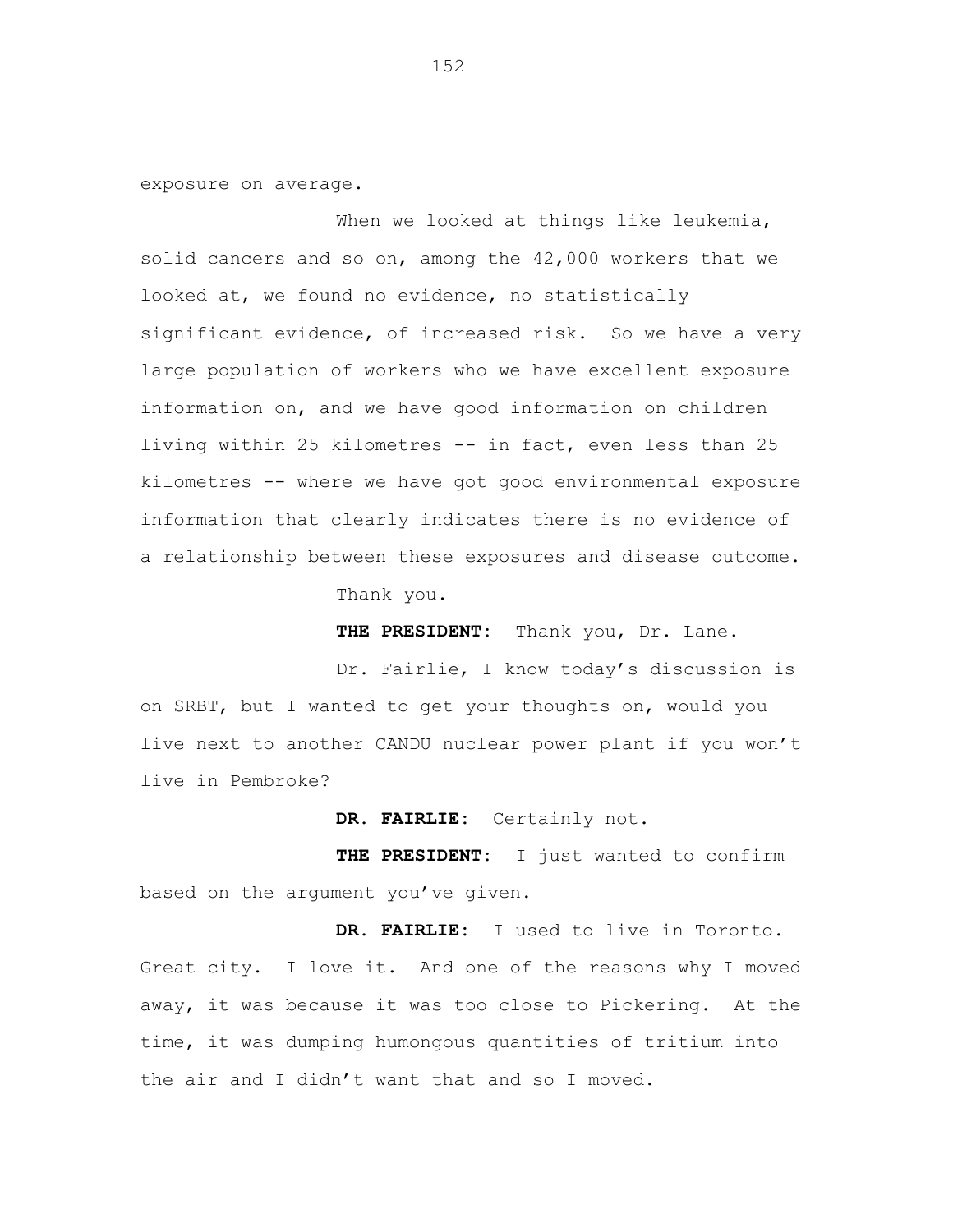Particularly my girlfriend didn't want that, so we moved away.

I know -- it's a tragedy in many ways. It really is a tragedy, and I do not expect you to agree with me. I know you are from the senior management of OPG, so you will not agree with me, but nevertheless, it's a great tragedy that Ontario, the Province of Ontario, has bet heavily on nuclear power delivery and has ignored the alternatives.

And I'm afraid that -- I think time will tell that that was a wrong decision, but there we go.

THE PRESIDENT: Okay. So let's -- let's get on to other things.

**DR. FAIRLIE:** Okay.

**THE PRESIDENT:** I mean, I know we've got a lot of other ground to cover.

Dr. Demeter, back to you, please.

**MEMBER DEMETER:** I just want to tie this up. It was very interesting -- thank you, everyone, for your comments, and Dr. Fairlie, for your comments.

I have -- one of the recommendations that I think is interesting and may be very fruitful is talking about community-based urine and non-invasive organically bound tritium level testing.

Although there might be some disagreements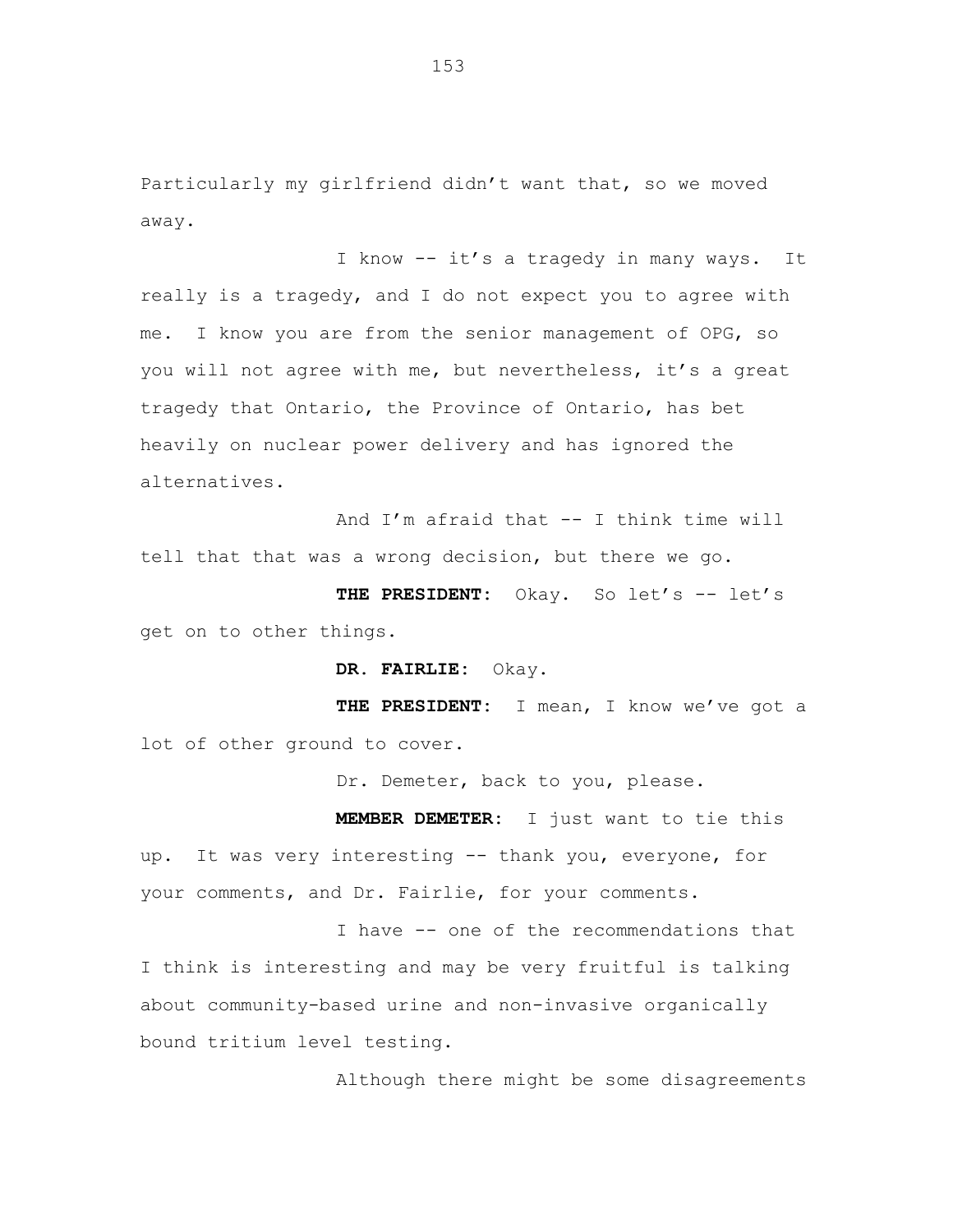about how the results related to dose, it might be very - you know, we've got all these surrogates for public dose with monitoring and water and assumptions. We've got the urine test from the workers.

Has there been any thought to sort of saying, okay, let's show from -- you know, from first principles that the urine of the community is not significantly elevated or is, or organically bound is not -- I know the sewage -- backstepping that for dosimetry, that meant fairly low doses. But you could prove it in the individuals and in a community that was not at all related to this industry because there's background tritium from cosmological sources to help work out the background.

Has CNSC or the staff considered saying, okay, let's get some volunteers from the community, let's test their urine to show what the doses -- what the activity is and convert it to doses and let's do some organic -- you know, maybe take some faeces samples in cans -- we do that all the time in my business from nuclear medicine -- and show that.

And I suspect that there will still be perhaps a reaction we want zero dose, but that's not necessarily going to happen in life because one-third of our background dose is internal and mostly from K40, from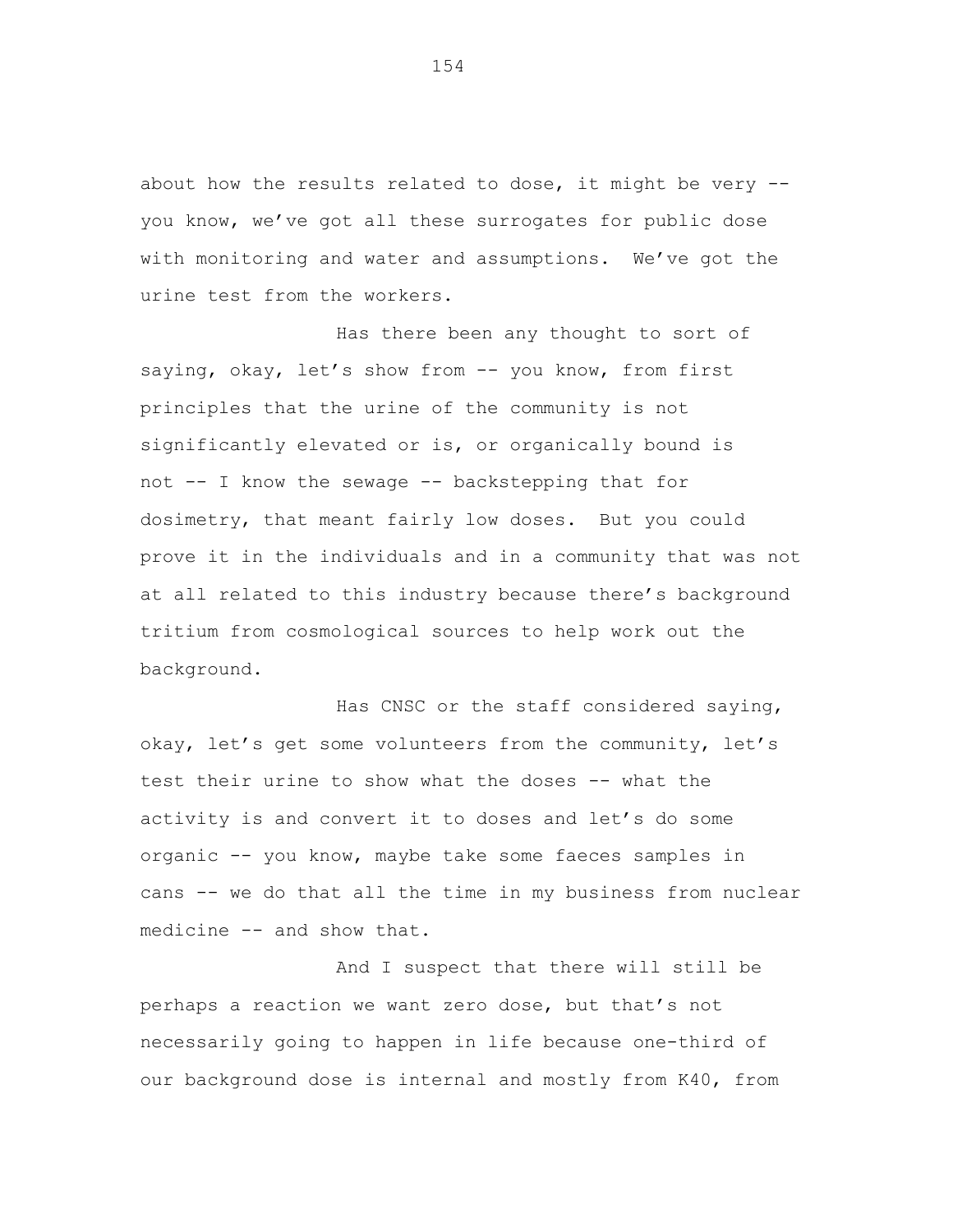bananas, kind of things, but -- and I'm not going there. But let's get staff and licensee's

response to doing a community-based survey to show once and for all individual volunteer members from the community are -- what their exposure is, or has that already been done?

So I'll leave that with staff and the licensee.

**MS. MURTHY:** Thank you, Dr. -- oh, sorry.

**DR. FAIRLIE:** Can I just very quickly, Madam Chairman, say to Dr. Demeter, well said. And I totally agree with that. A common-sense approach. Let's find out what the actual evidence does show.

I totally support it. I really do. Well said.

## **THE PRESIDENT:** Ms. Murthy.

**MS. MURTHY:** Kavita Murthy, for the

record.

So I'm scanning quickly the extensive work that CNSC did under the tritium studies project which started in around 2007. I see there are about nine reports and approximately 38 other studies that we have participated in in some as contributing members.

So quickly to tell you that we haven't done it or have done it, we'd have to go into those and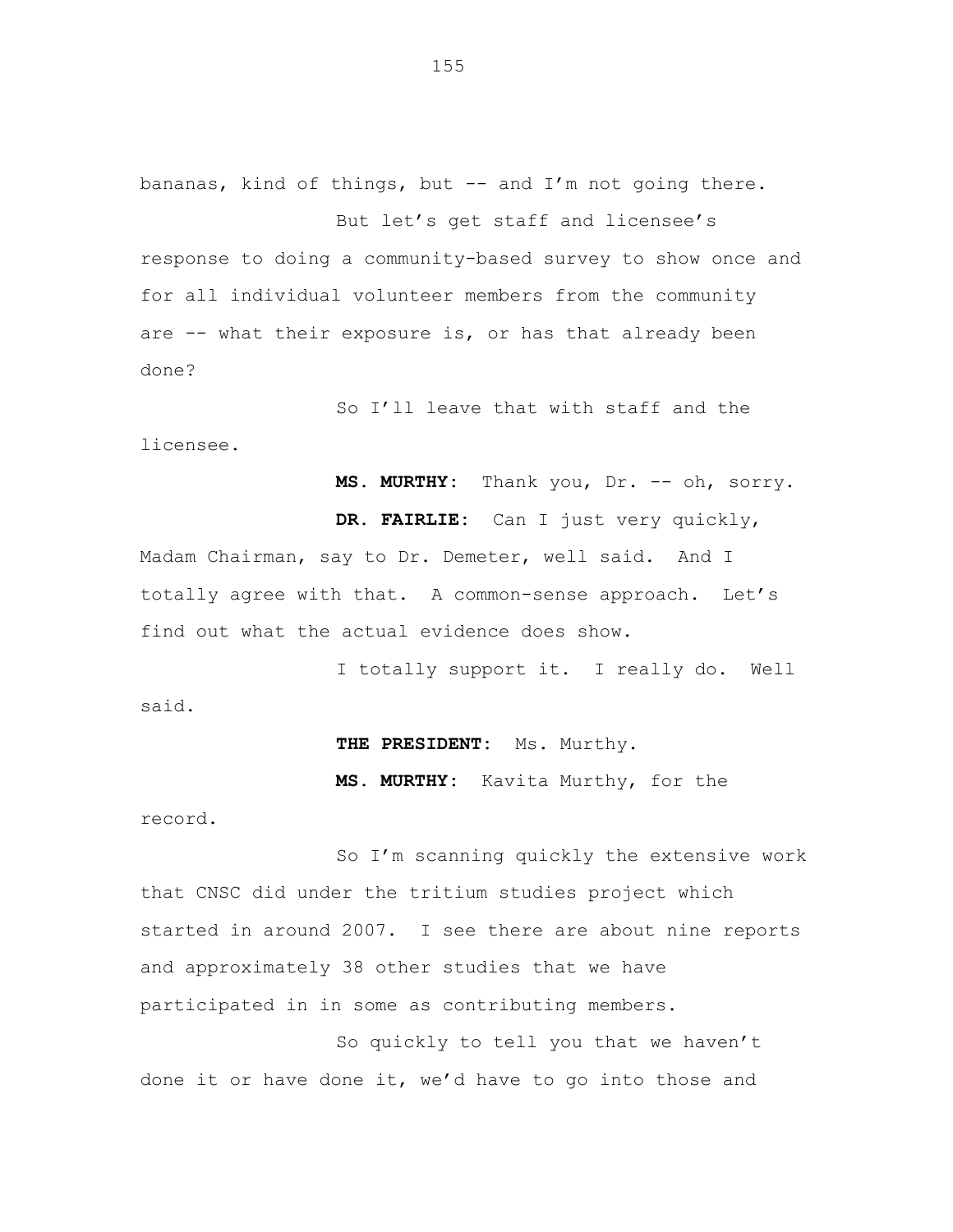take a look at them, Dr. Demeter. I don't believe off the top -- from the chat that I'm seeing that we have done anything of that nature.

**MEMBER DEMETER:** I just think, pragmatically, this issue will come up at every hearing that we have on this industry and, you know, there's nothing like the actual real data to say  $-$  to discount it, this is not an issue, or to say perhaps this is an issue. But it will reduce our hour of discussion considerably if that data was available.

And although I see we might still quibble about the dosimetry impacts, but the data is not that difficult to obtain from a sample of volunteers.

**THE PRESIDENT:** Mr. Levesque, and then we'll get to Dr. Hendrickson after.

**MR. LEVESQUE:** Thank you very much, Madam Chair. Stephane --

THE PRESIDENT: You're on mute, Mr.

Levesque.

**MR. LEVESQUE:** I'm sorry. I apologize.

Thank you very much, Madam Chair. Stephane Levesque, for the record.

I think one thing that's quite important to note for SRB Technologies, it may be different from other nuclear facilities, is that all our staff, including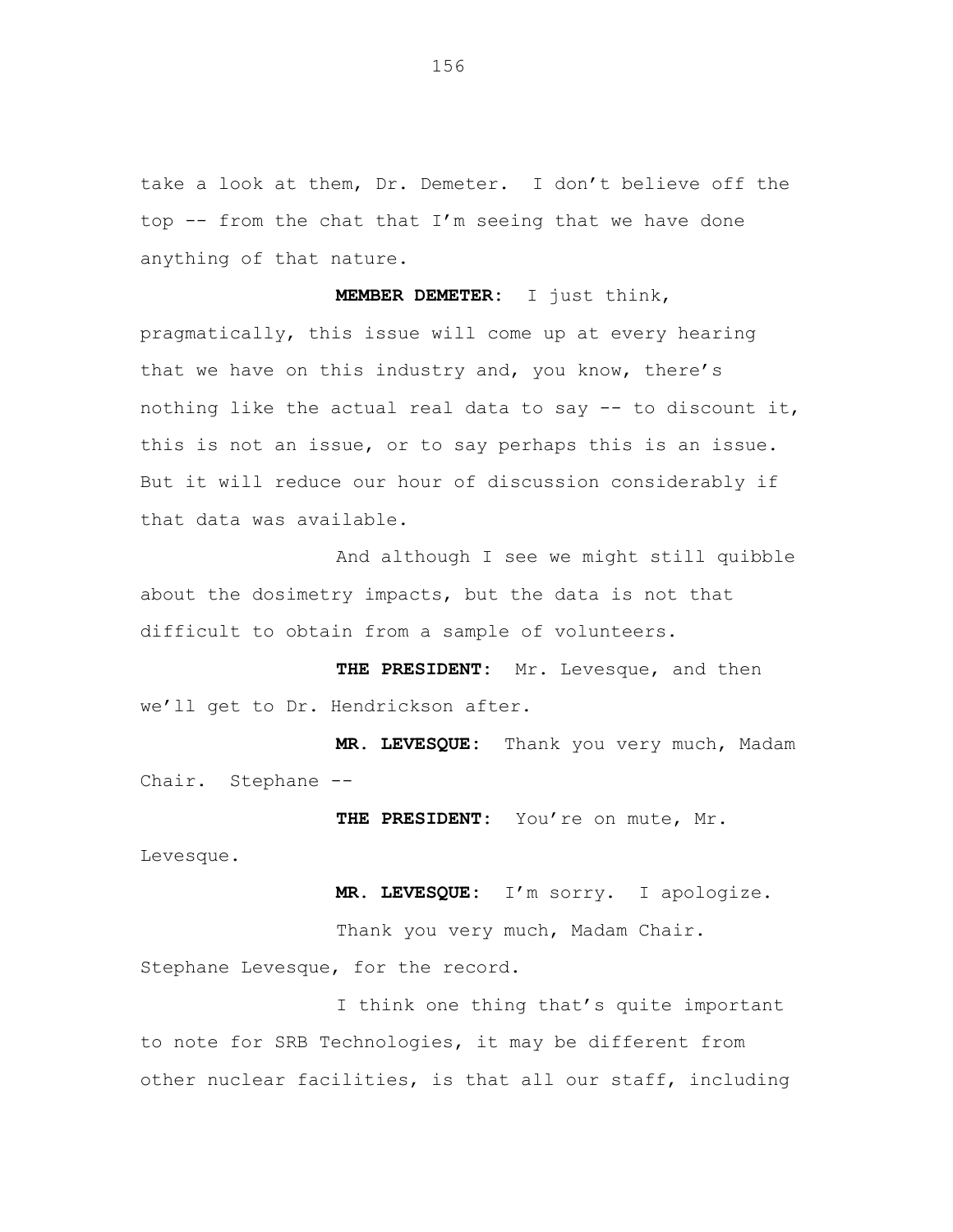people that work in the office and with processes that have nothing to do with tritium or they're not directly exposed, are deemed nuclear energy workers. We do that exactly for one purpose, is to have more data on individuals, so we take urine samples of individuals that never work with tritium every two weeks along with those that work with tritium. And we were lucky that we have a few individuals that work at the facility that actually live in a neighbourhood 250 metres away from SRB, so we're able to determine from that data from these individuals that the dose is extremely low for those that aren't working with the tritium.

> **THE PRESIDENT:** Thank you, Mr. Levesque. Dr. Hendrickson?

**DR. HENDRICKSON:** Thank you. Ole Hendrickson, for the record.

This has been a good discussion, I think, and I think we've come to a good point of actually having some data on OBT and tritium in urine that's not gone through the process of being translated into a dose. If we can just all agree on that, I think people in Pembroke might be reassured. We might see that there could be other reasons why the OBT in sewage is low.

And to be entirely honest, Ian and I have been debating whether it actually comes from people or it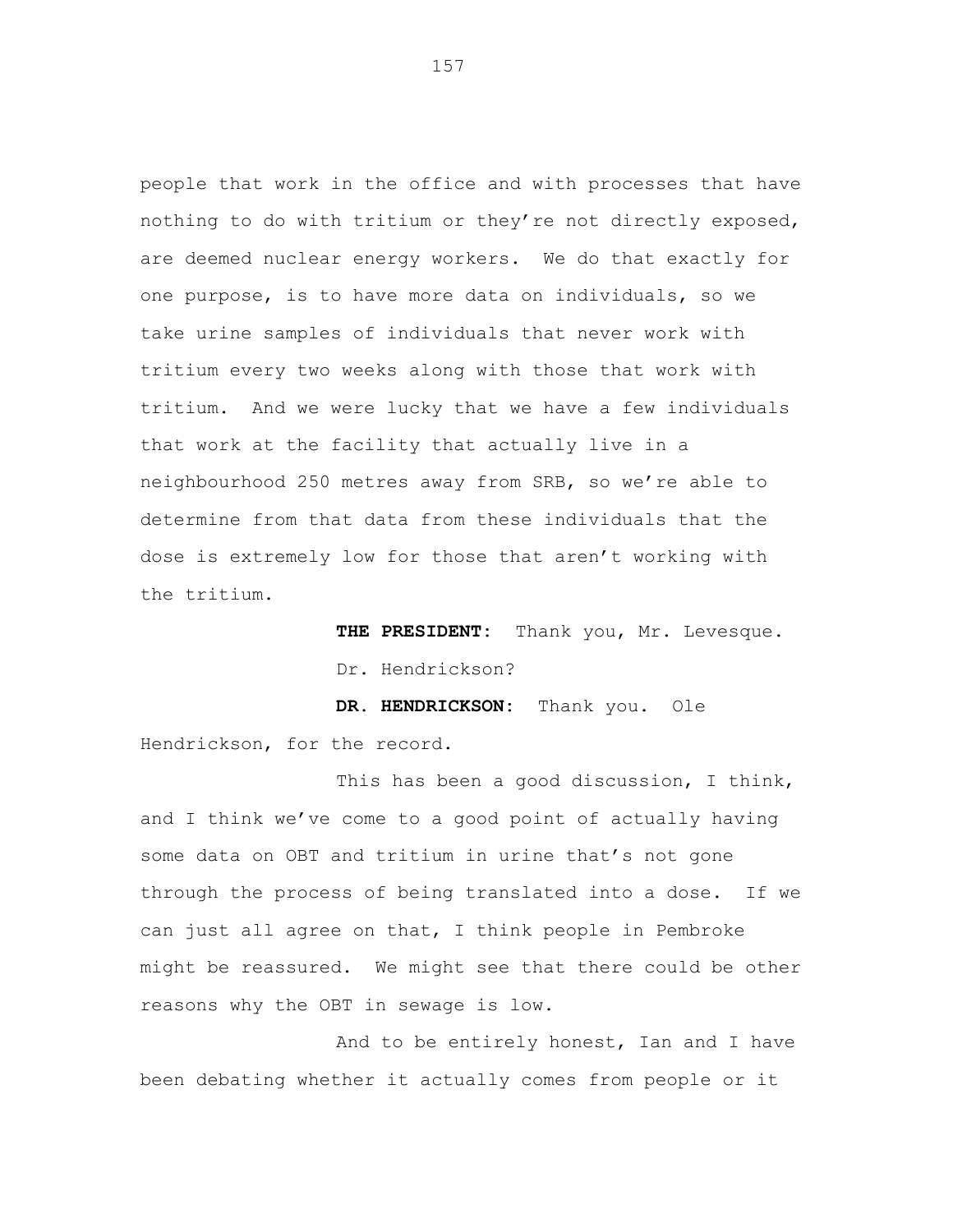might be coming from microbial uptake of some of the tritium discharges into the sewer system. But to get the real data to be able to distinguish between these possible alternative causes of the tritium and OBT would be helpful.

Many years ago when the tritium releases were much, much higher -- and we're very glad to see that the tritium releases have gone down considerably -- we did get one volunteer to provide -- from the community to provide a urine sample and it was 1,000 Becquerels per litre, and that was alarming to us.

But that was in the period when the reclaim rig was in operation and tubes were being crushed and levels were maybe a couple orders of magnitude higher in terms of the tritium releases, and that rig has now been completely decommissioned. It hasn't been used for quite a number of years.

But you can see that that's why there has been -- there's probably a sort of lingering concern about, well, what are the tritium levels and can we actually see some real data. And I think that would be very helpful.

Thank you.

**THE PRESIDENT:** Thank you.

Ms. Maharaj?

**MEMBER MAHARAJ:** Sorry. I have two buttons that I have to press.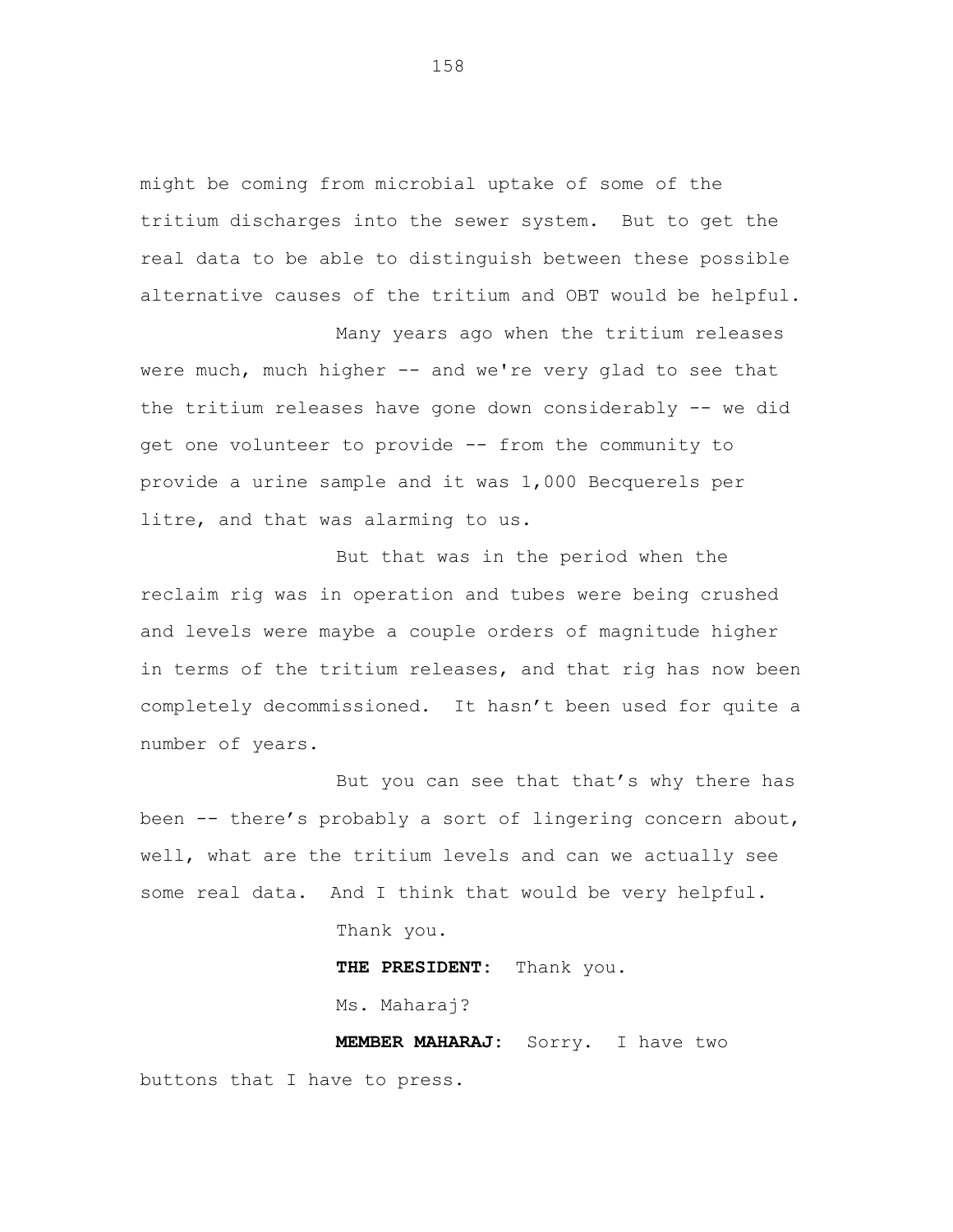I think I'm satisfied, Madam Velshi. **THE PRESIDENT:** Thank you. Dr. Demeter? **MEMBER DEMETER:** Thank you. I'm good for now. Thank you.

**THE PRESIDENT:** So I want to get to Dr.

Hendrickson's earlier concerns around waste and particularly waste that is returned for processing in Canada. And maybe we'll start with SRBT and then move to staff.

So Mr. Levesque, is that a normal part of your contract, that you accept waste of -- you take back the used lights and other sources from your clients once they're finished with it, or is it an option that's available and, if it is, then what percentage of them do exercise that?

**MR. LEVESQUE:** Stephane Levesque. Thank you for the question.

Yes, we -- our product being tritium, the reaction between the tritium and phosphorescent powder, makes it so that the brightness of the product decays over time where it will no longer meet -- over a period of 10 to 20 years meet the code for the aerospace industry or the construction. So people that buy from us are allowed to return the product for a discount for a new product, so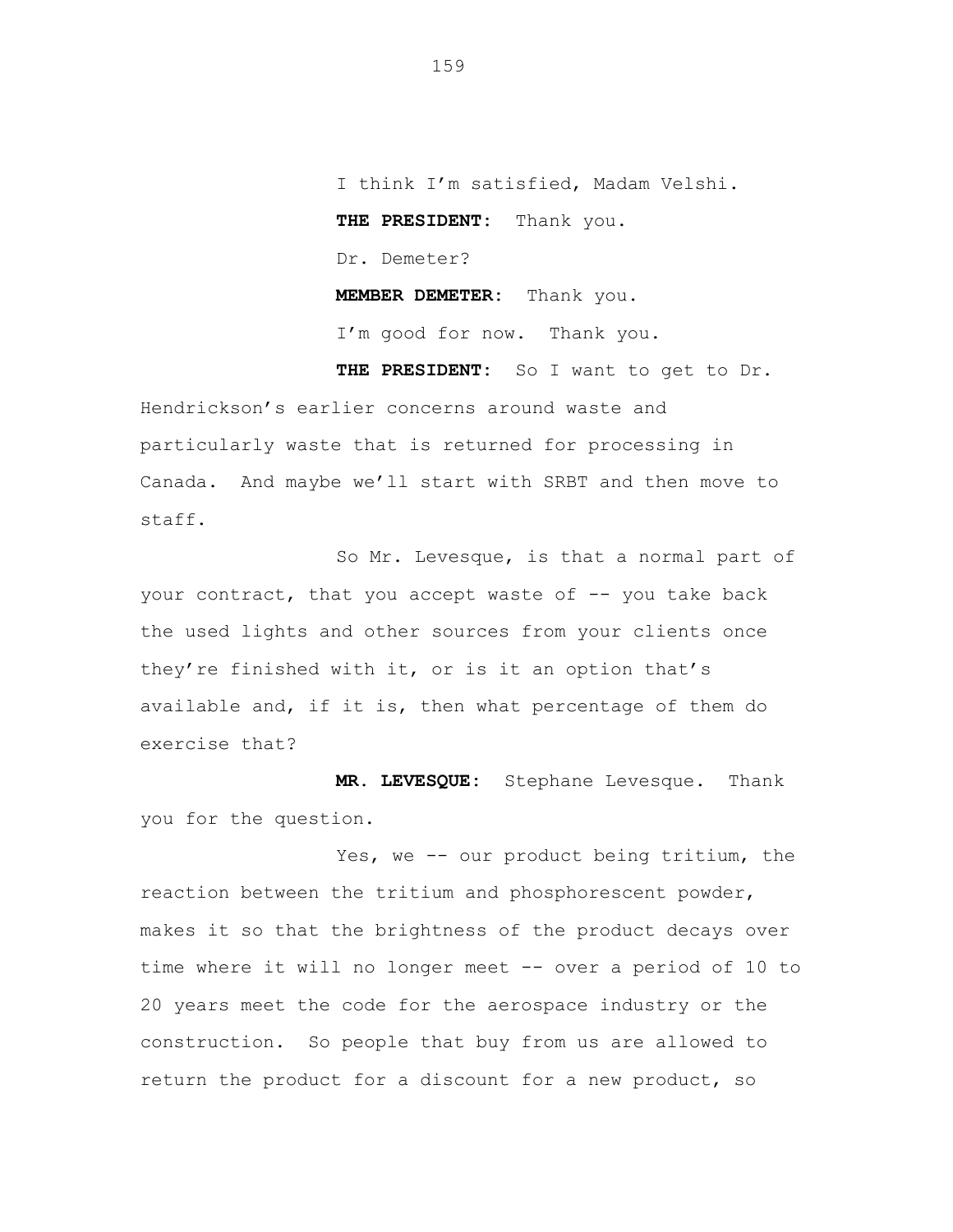it's something that we take back, we process. Like Mr. MacDonald explained earlier, we take the light sources out, in some cases reuse them for applications that require a lower brightness. We ensure that everything is monitored and we send whatever radioactive elements back to CNL and low-level waste.

And I would say that the percentage of it is far less than what we manufacture over the course of the year, but it's a significant portion. For example, last year, in 2021, we took back 24,000 expired exit signs from individuals throughout the world that were using them.

**THE PRESIDENT:** And so the 24,000, what percentage would that be of, say, what you shipped out last year?

**MR. LEVESQUE:** Stephane Levesque, for the record.

On the annual compliance report this year, I believe it's just over 34,000, and that's exit signs. But in addition to that, we made several thousand aircraft signs and other products for the -- as I said, for other applications, like the military or other uses.

**THE PRESIDENT:** So if I were to take it just from an inventory perspective of tritium, for every X grams in product that goes out, what percentage comes back, on average?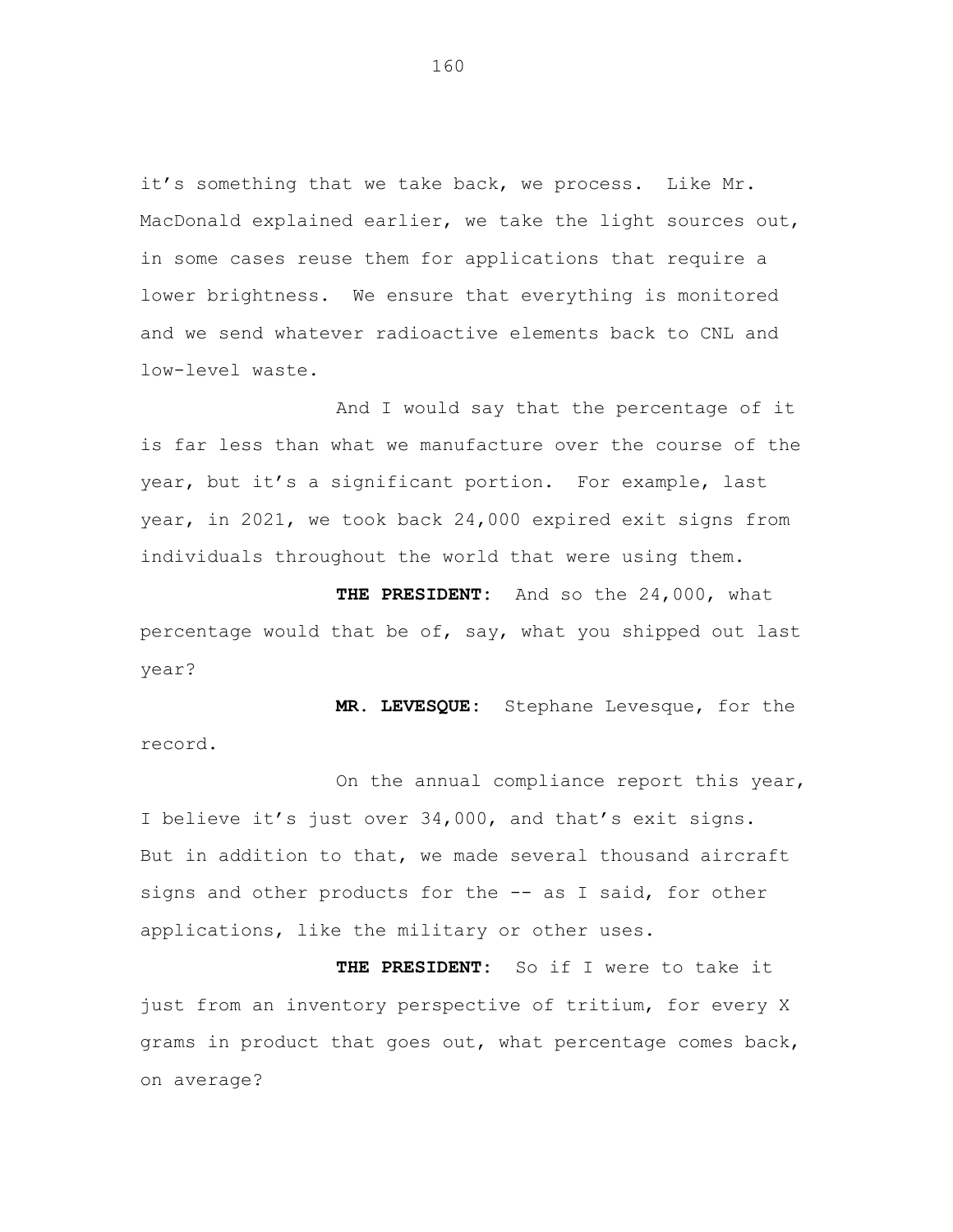**MR. LEVESQUE:** Stephane Levesque, for the record.

I would say based on what we manufacture over the course of the year, perhaps about 25 percent what we manufacture comes back. And there's also another thing that was a little confused about.

We have an inventory limit on site where we monitor everything that we keep, whether we receive it or ship it out, and we're well within those limits at all times.

**THE PRESIDENT:** Thank you very much.

That brings us to the end of this intervention. Special thanks to Dr. Hendrickson and Dr. Fairlie for being with us.

Dr. Hendrickson, you've got your hand up, so -- yes. Go ahead.

**DR. HENDRICKSON:** Just one quick point of clarification. Ole Hendrickson, for the record.

I'm curious about the clearance levels, Jamie MacDonald. I thought I heard you say something about 0.15 MBq per gram, but I've been looking at the *Nuclear Substances and Radiation Devices Regulations*, and the unconditional clearance level for tritium, I believe, is only 100 Becquerels per gram. So again, this has been a bit of a concern.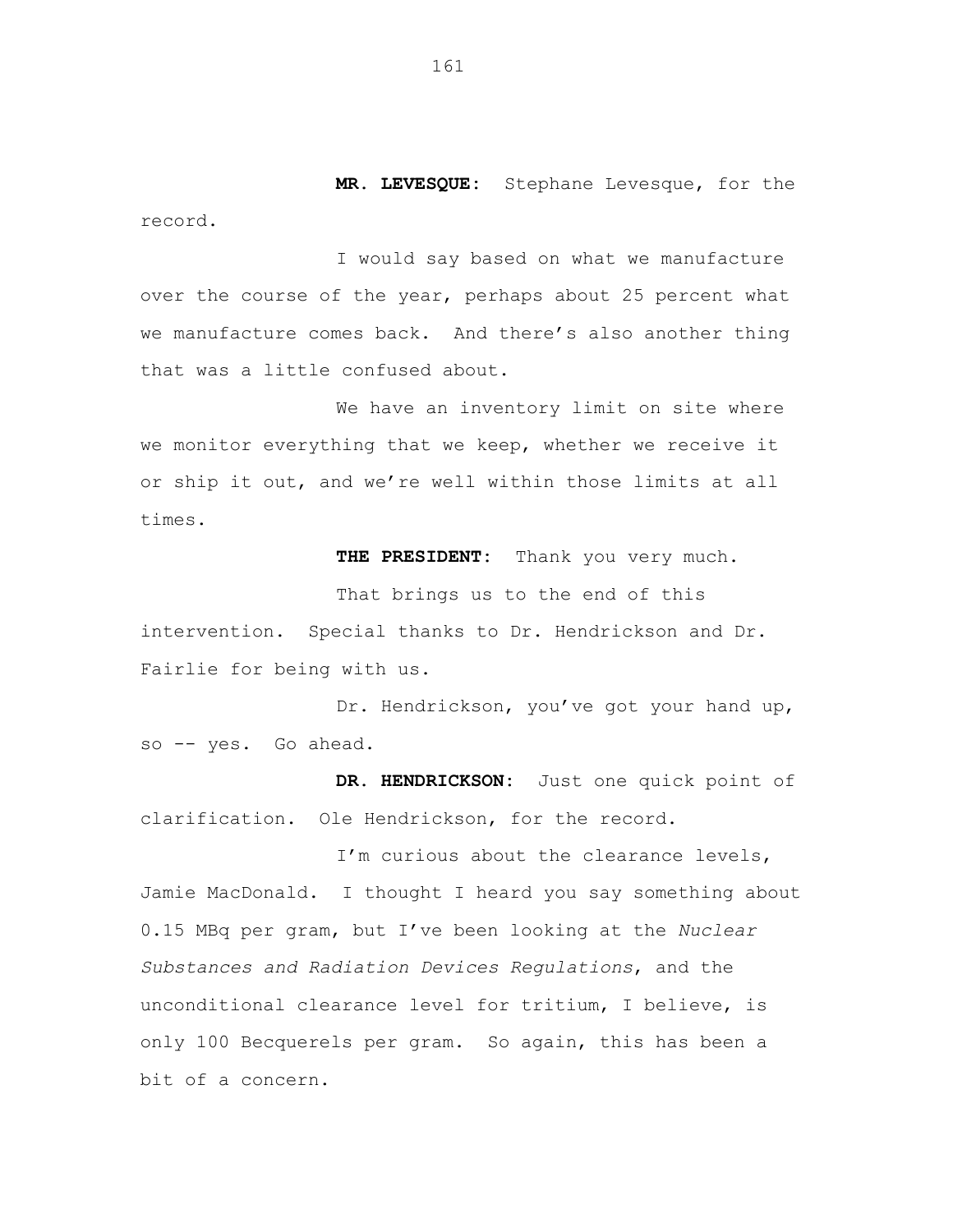Are wastes going to like our local waste facility, the Pembroke and area waste recovery facility? Just if we could get some clarity on what the clearance levels are being used so that the waste doesn't have to go to a licensed facility.

**THE PRESIDENT:** Thank you.

Mr. MacDonald, do you want to answer that now, or is this something you want to take offline?

**MR. MacDONALD:** No, I certainly can. Jamie MacDonald, for the record.

Yes, so you cited two values. One is unconditional clearance, which is, there are no conditions. This is material that is not -- that is no longer under regulatory control, and what we apply is conditional clearance. So there are conditions for the clearance of this material, and they're predicated on meeting the limit that has been risk assessed and submitted and approved by the regulator.

So in the end, 292 series of standards, all of these processes are laid out, and I believe they're also mentioned specifically in the *Nuclear Substances and Radiation Devices Regulations* about when something can be relieved of regulatory control.

So they're two different values, and yes, the value quoted, 0.15 mega Becquerels per gram of material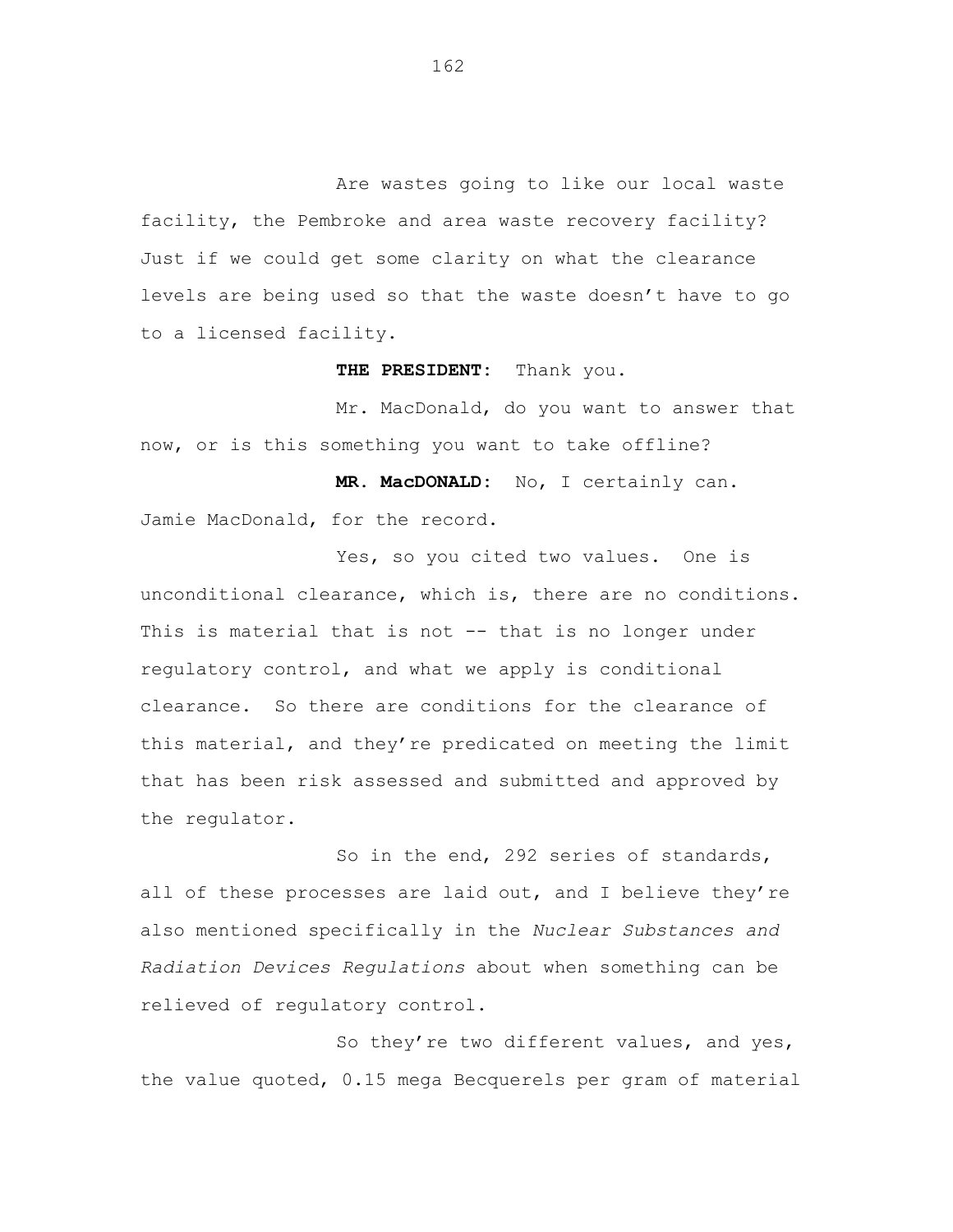up to a limit of 5,000 kilograms in any one given year to a specific pathway, so those are the values that we've applied.

**THE PRESIDENT:** For the conditional clearance level, right.

**MR. MacDONALD:** Correct. It's

conditional.

**THE PRESIDENT:** Conditional, right.

**DR. HENDRICKSON:** And would that be going to our local Pembroke and area waste recovery facility? **MR. MacDONALD:** A percentage of it, yes.

The majority of it, in fact, would be routed after being cleared as conventional waste to landfill.

As well, we have many recyclable materials that are included in that. We'll send those to recycling facilities and yes, so per pathway, 5,000 kilograms, and that's in any given year. And again, in any given year, we are far less than that amount as far -- in terms of both mass, like how many kilograms actually goes out in any given year, as well as the maximum theoretical activity that may be associated with the application of the conditional clearance level.

**THE PRESIDENT:** Well, thank you.

Again, Dr. Hendrickson and Dr. Fairlie, thank you for your intervention and for appearing in front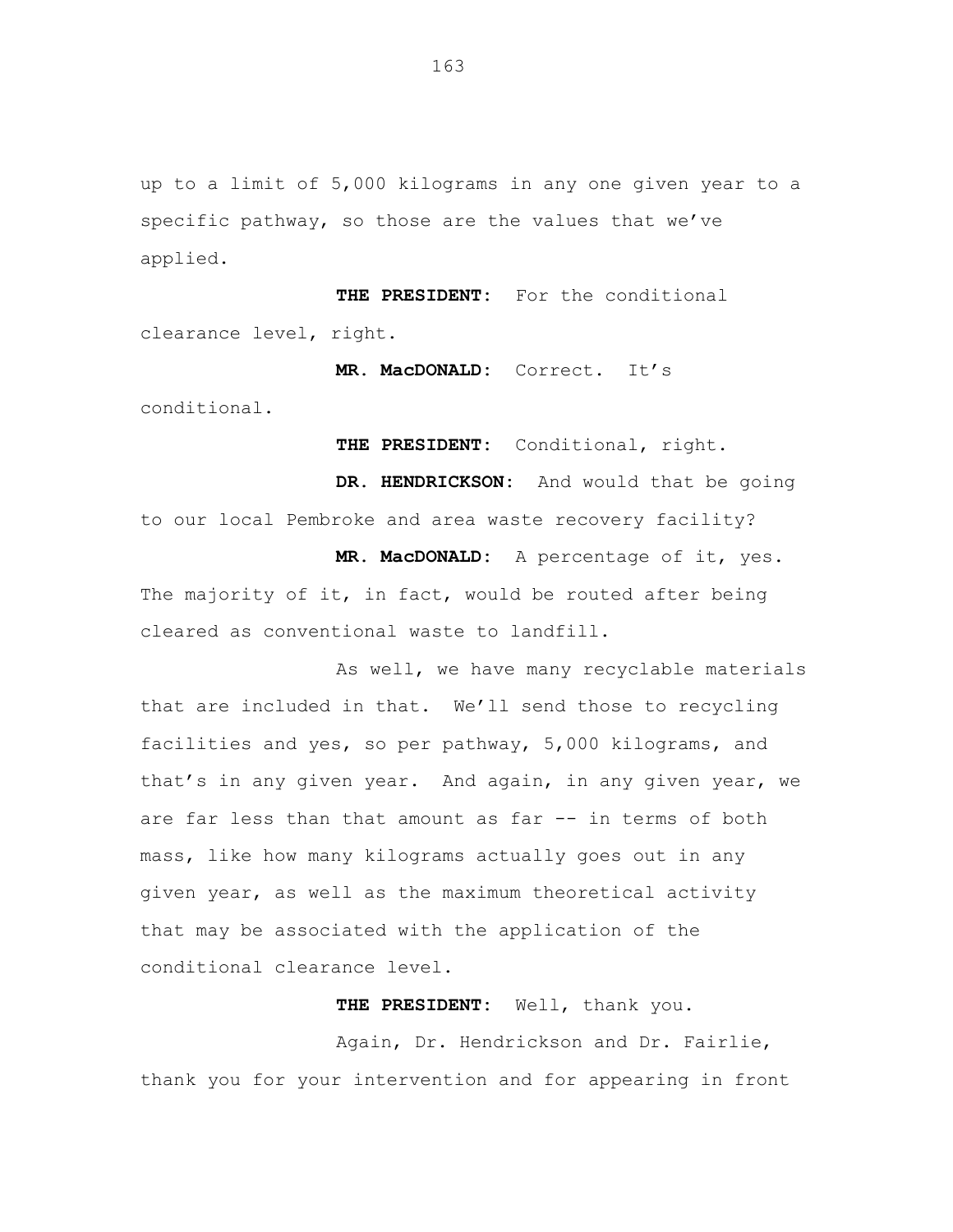of us today. It was much appreciated.

We'll move to our next intervention. It's a presentation from Mr. David Winfield, as outlined in CMD 22-H8.14.

Mr. Winfield, over to you, please.

**MR. WINFIELD:** Thank you, Madam Chair.

Can you hear me?

THE PRESIDENT: Yes, we can.

**CMD 22-H8.14**

## **Oral presentation by David J. Winfield**

**MR. WINFIELD:** Okay. Thank you. My name is David Winfield, for the record. I live in Deep River. My presentation will be brief.

My written submission, CMD 22-H8-14, provides some of my technical background, which did quite a long time ago involve work with Chalk River's tritium laboratory.

I'm currently retired, but still work occasionally as a nuclear safety consultant. My conflict statement indicates I have no financial or other interest in SRBT of any kind.

My overall conclusion and recommendation to the Commission is that SRBT's request for a 15-year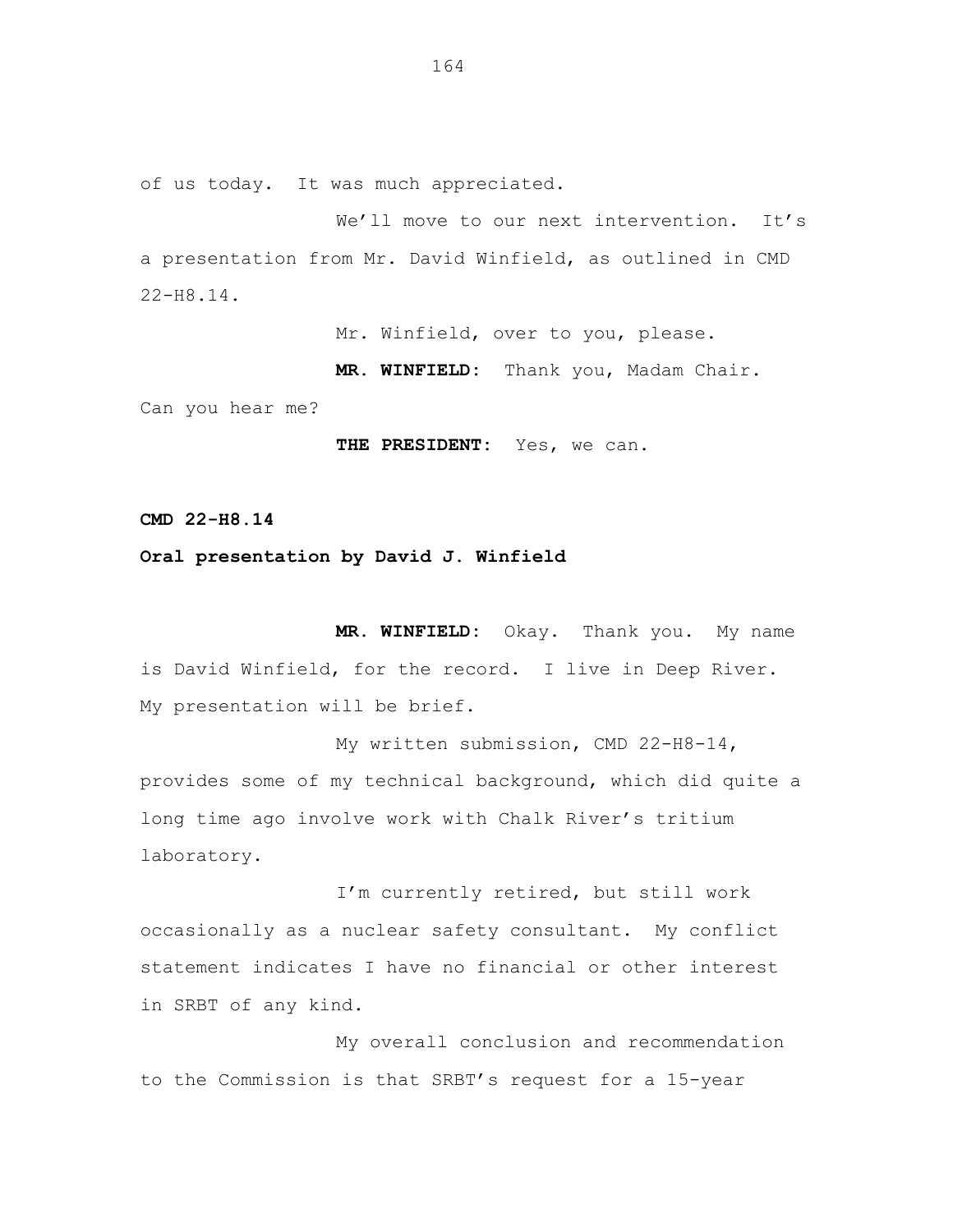licence is justified. This is based on my review of their current licence submission and historical licence submission interventions and also upon most of the technical documentation on SRBT's website, mainly the Annual Compliance Reports, ACRs, and the Safety Analysis Report, SAR, as well as a facility tour kindly provided by SRBT at my request for this intervention.

I have quite a bit of international experience with safety reviews and inspections of nuclear facilities, mainly, but not exclusively, on research reactors. As noted in my intervention, I would like to commend SRBT to the Commission for the openness and accessibility of technical information provided publicly on their website.

My intervention provided some bookwork type comments along with rationales on the Safety Analysis Report, SAR, for longer-term update.

For instance, a single and simple deterministic Design Basis Accident, DBA, approach would, for me, be preferable to the multi-release worst case scenarios approach currently used in the SAR. It is not, though, a quick undertaking to just update individual SAR chapters. Updating cannot be done effectively without overall integration of all the SAR chapters.

I criticized at length the format and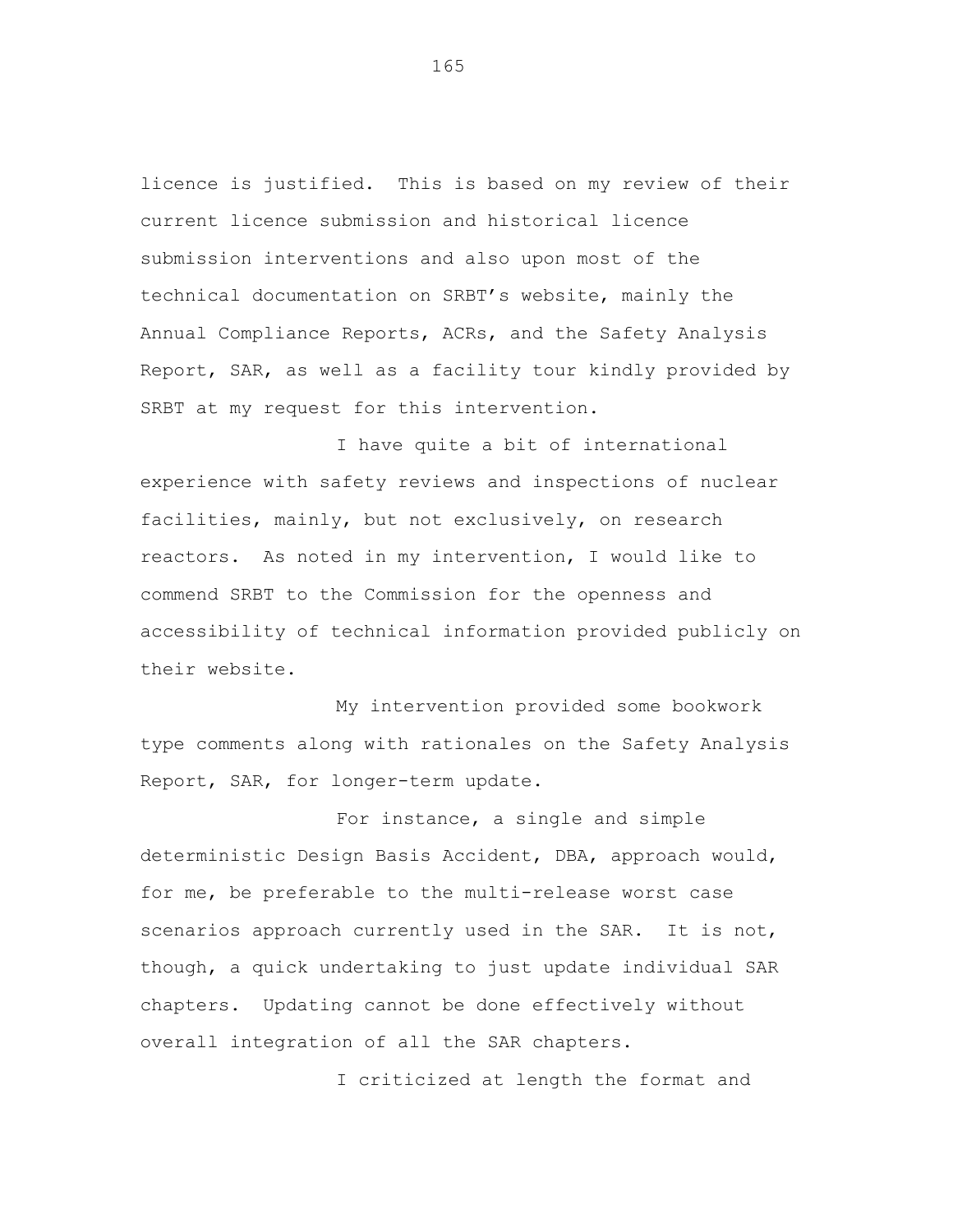excessive content required in the Annual Compliance Reports, ACRs. While these do contain essential reporting and trending information, the historical increase to now more than 300 pages is much too long, unnecessarily cumbersome, and distracting, in my opinion. Not at all a useful expenditure of time and resource for SRBT and CNSC Staff.

I specifically criticize the use of Safety and Control Areas, SCAs, in the ACRs, and gave my reasons in some detail as being not at all a suitable process for use in Annual Compliance Reports in the detail that is currently being done, in my opinion.

So I'll move on to a different subject relating to safety that hasn't been mentioned before, and this comes from a review of the 2017 SAR that I did.

I noted in the 2017 SAR revision the document noted the nearby location, 250 metres away, of, at that time, a new propane distribution facility. In particular, the SAR mentioned a potential boiling liquid expanding vapour explosion -- quite a mouthful -- BLEVE, sometimes called "bleeve" -- risk. This would, to me, appear to dominate the external hazard of the facility as documented in the SAR and its staff.

The SAR references a probabilistic assessment not performed by SRBT, nor on their behalf, of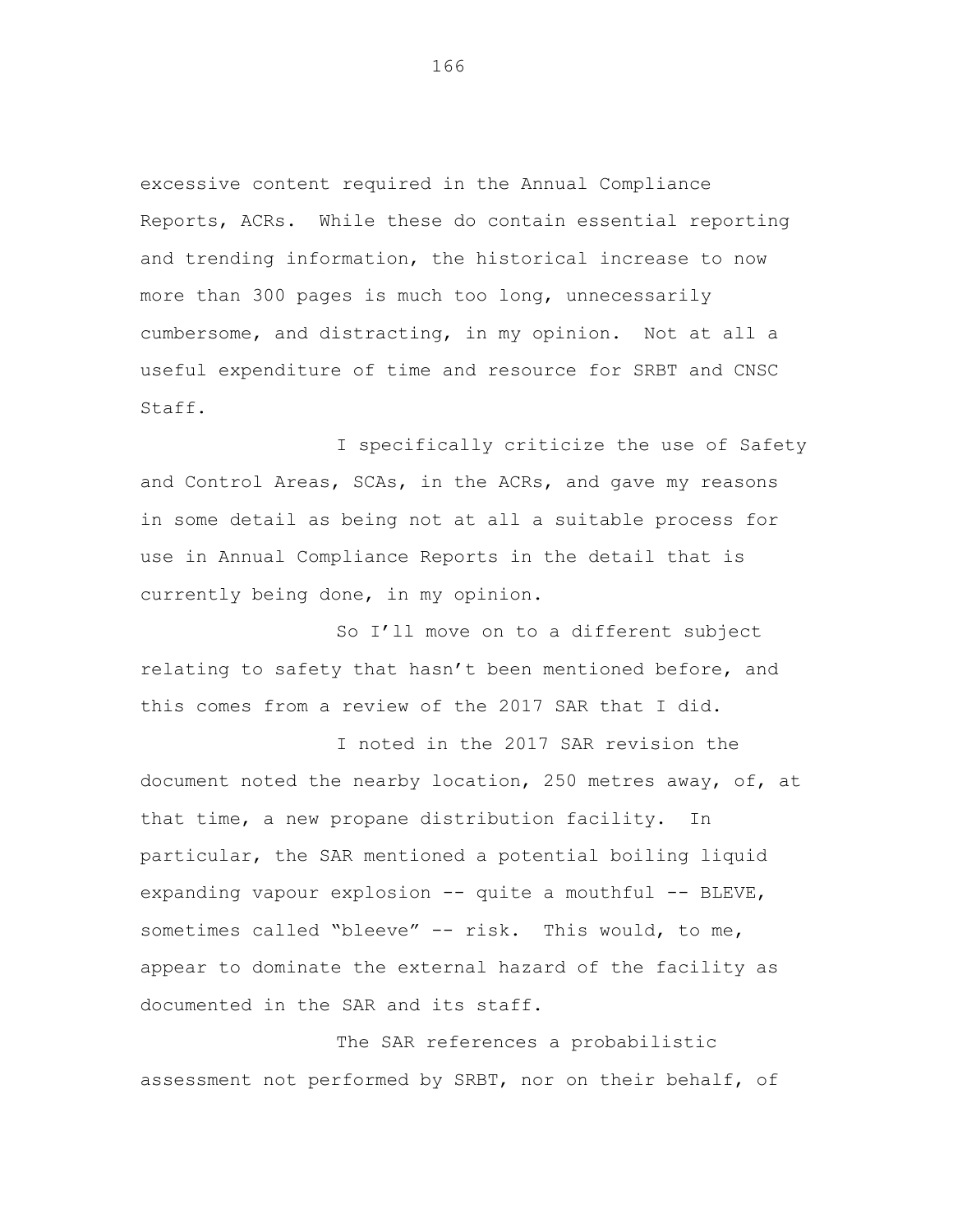potential risk of fatalities per year from a BLEVE, from a local BLEVE. Without access to how this was derived but based on Ontario generic BLEVER experience, this quoted fatality risk in the SAR seems unrealistically optimistic at 250 metres.

There was no quantified or qualitative risk assessment provided for actual potential facility damage as opposed to the fatality risk.

Since writing my submission and spending time researching BLEVE literature, I would now modify my intervention recommendation made to obtain -- made to suggest obtaining deterministic consequence analysis calculations from a potential BLEVE. Deterministic consequence analysis should not at all be necessary.

The literature I filed is very definitive, both empirically and predictively, on BLEVE consequences as a function of propane tank size, propane mass, content and distance. For instance, flammable radius, blast overpressure and radiant heat impact are all very well established as a function of propane tank size and distance as well as the minimum evacuation distance.

Missile impact distance is also very well predicted. Missile damage at any particular angular location cannot, though, of course, be specifically predicted.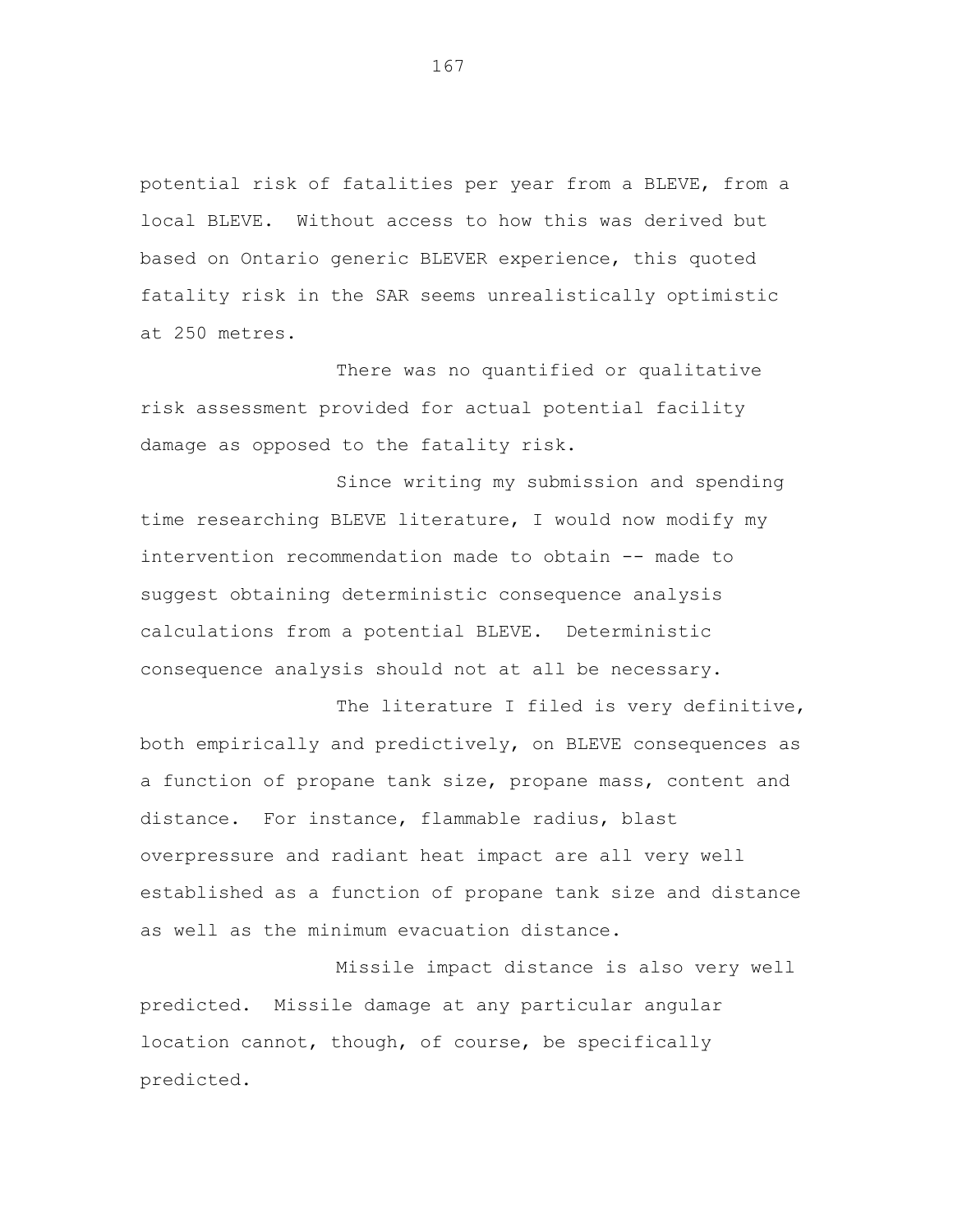The 2008 Toronto propane BLEVE and the propane fire and near miss BLEVE at Barrie, Ontario July 2021 last year are among very relevant and recent references to be considered.

Additionally, my intervention summary conclusion that a BLEVE risk to the facility might be discounted, I would now say such a risk should not at all be discounted at the 250-metre location of SRBT.

That concludes my presentation, Madam Chair. Thank you for the opportunity to provide comments. **THE PRESIDENT:** Thank you, Mr. Winfield,

for your presentation, and I'll open the floor for questions.

> And we'll start with Ms. Maharaj, please. **MEMBER MAHARAJ:** Thank you, Madam Velshi.

And thank you, Mr. Winfield, for your detailed written submission. I found in particular the comments with respect to the documentation interesting

But I did want to focus a little bit before I go to that point on your comments with respect to you called it "blevy".

because we do receive a tremendous amount of information.

MR. WINFIELD: Some people call it a "bleeve", I think.

**MEMBER MAHARAJ:** The risks associated with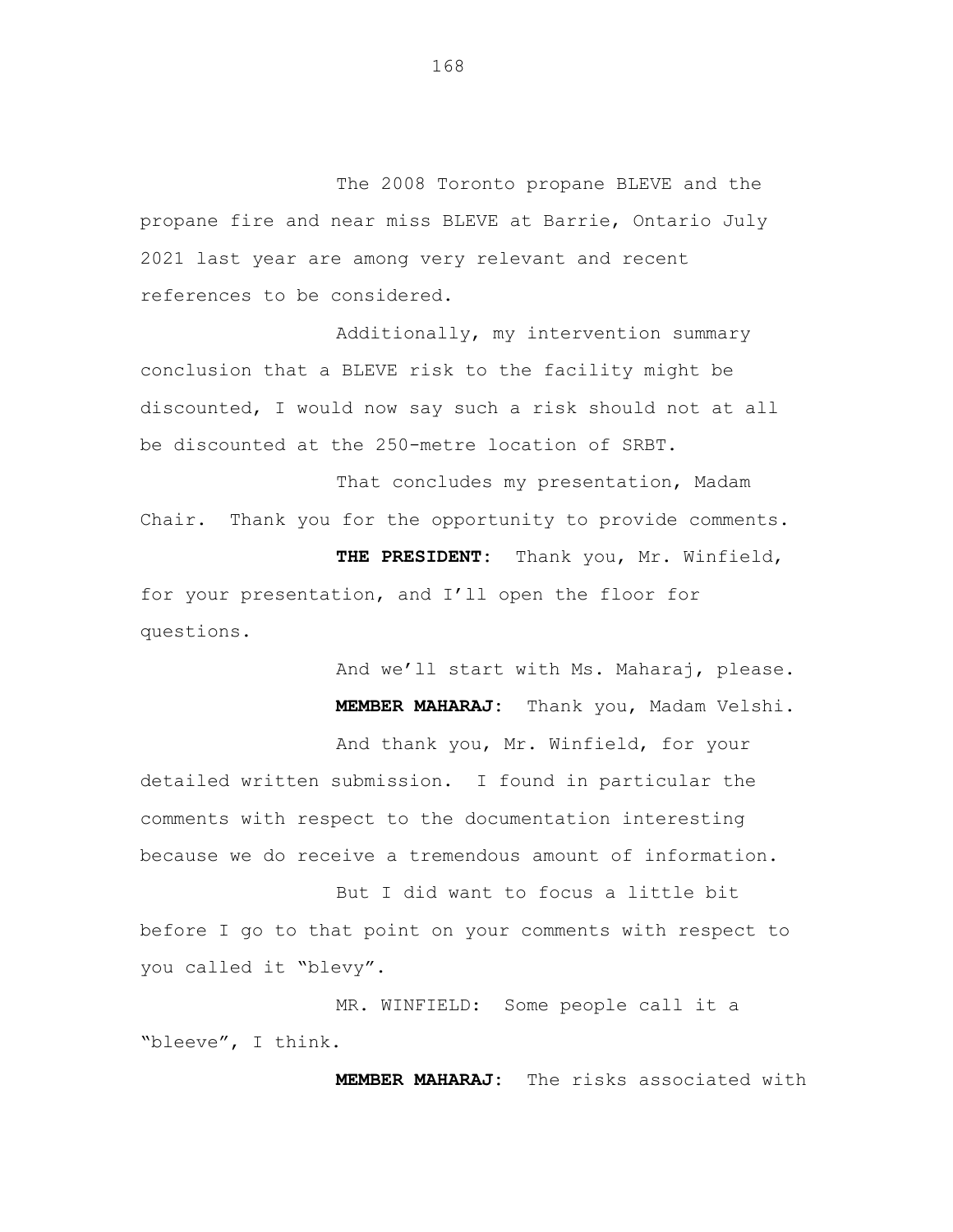potential explosions of the propane tanks near to the SRBT facility.

My question to you was whether or not in the case where there would -- if there was some kind of an explosion of that propane facility, would there be a release of the entire inventory of tritium at the SRBT? Is that the consequence that I understand that your worst-case scenario was looking at, or have I misunderstood?

**MR. WINFIELD:** There would be likely significant physical impact to the facility, and I think I commented that the least of the problem would actually be tritium release --

#### **MEMBER MAHARAJ:** All right.

**MR. WINFIELD:** -- in terms of the other consequences. How much would actually be released, no, I haven't looked at that at all.

I don't think it would be 100 percent, but that wasn't the point of making my comment on the propane. I should say, actually, to initiate an explosion, the initiating event, you have to have a big fire first which heats the tank, which then explodes. So that's the initiating event, a fire.

**MEMBER MAHARAJ:** And then i it fair to say that the risk of that is rather low that those events would all collide together?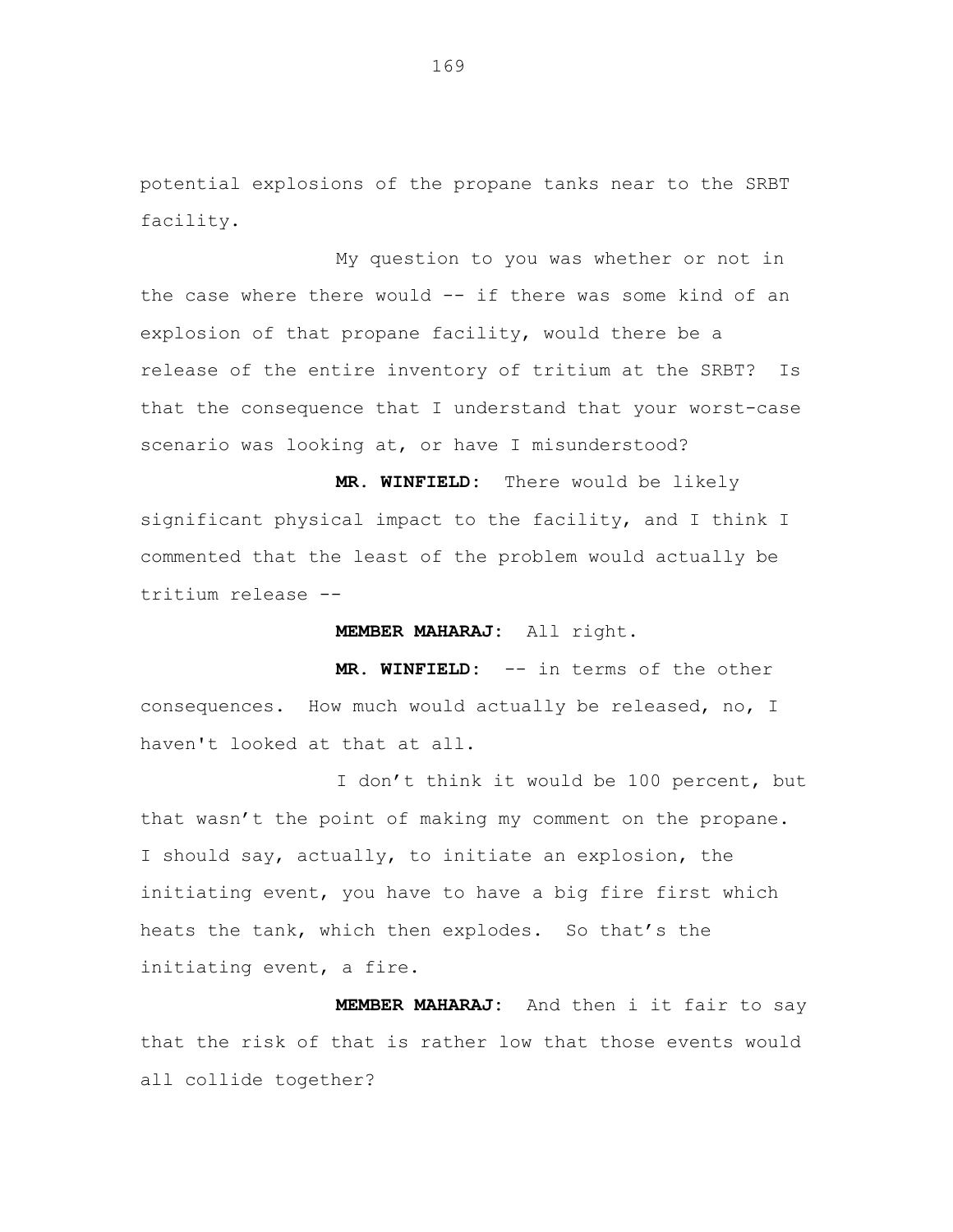**MR. WINFIELD:** The probabilistic risk number that was given in the SAR, I think, is overly optimistic from Ontario evidence by at least a factor of 100 for fatalities within a couple of hundred metres.

# **MEMBER MAHARAJ:** All right.

I'll pass the microphone on to Dr.

Demeter, Madam Velshi, as I don't want to take all the questions to myself.

**THE PRESIDENT:** Okay. Well, Dr. Demeter, over to you.

### **MEMBER DEMETER:** Thank you.

As we go through this, through different hearings and meetings, we talk about regulatory burden and this -- your report talks about the ACR. And I'd like to get a comment from staff over the evolution of the ACR for this licensee and why, on the surface of it, there seems to be a considerable increased burden for this annual report they have to produce. And is this across the board to all licensees or is this something unique relative to this licensee that makes it seem that there's a significant increased regulatory burden?

**MS. MURTHY:** Kavita Murthy, for the record.

Through the process of the publication of the Regulatory Document on information to be submitted to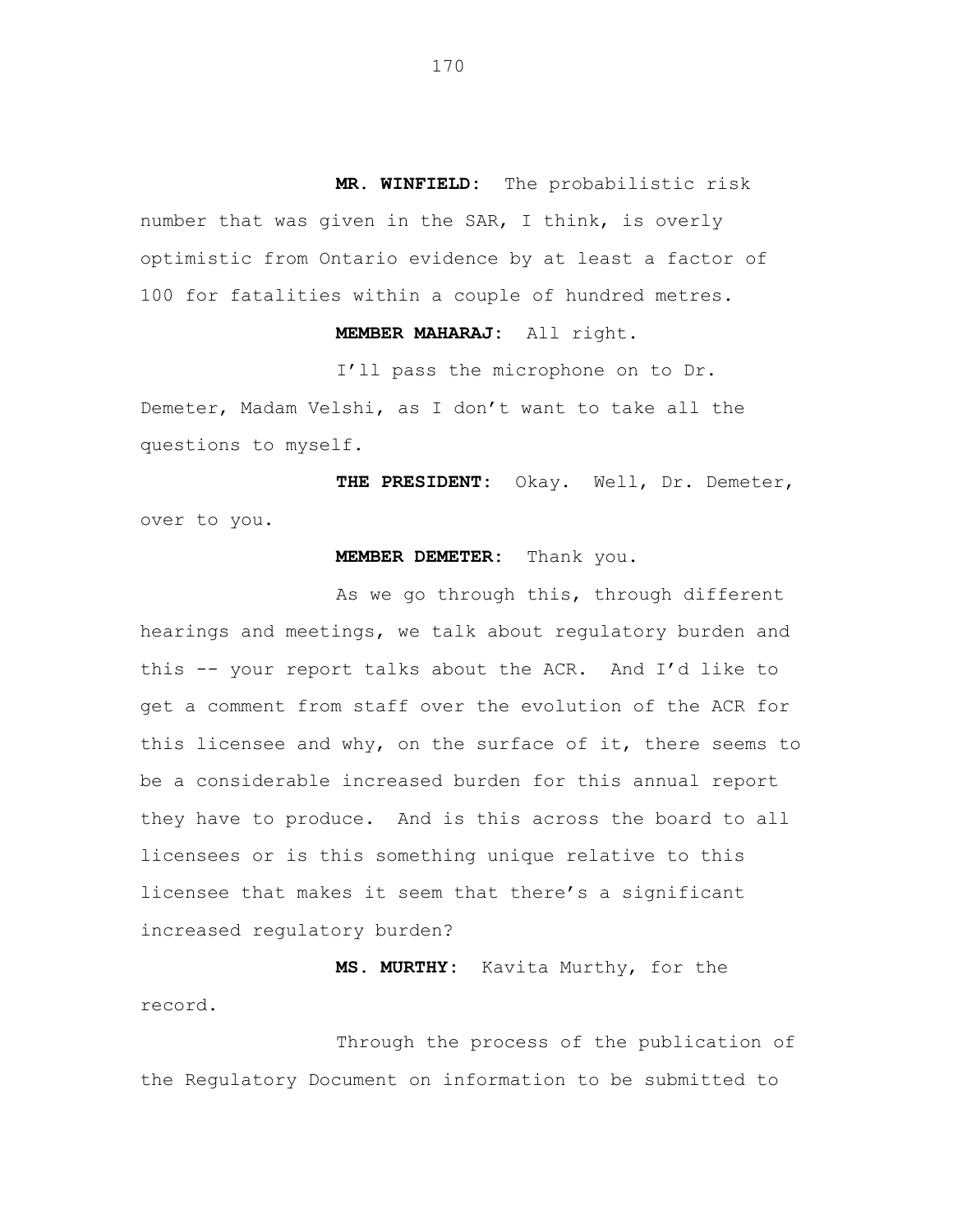the Commission, the CNSC for the nuclear fuel cycle standard used the information that we want submitted as part of annual compliance reporting. So it is across all nuclear fuel cycle facilities that we use a single approach, one of the reasons being that when we have to do reporting externally or to the Commission, we need metrics on most of those Safety and Control Areas.

I see that Lester Posada has turned his camera on, so Lester, please go ahead and provide information on SRBT specific, if you want.

**MR. POSADA:** Hi. Good afternoon. Lester Posada, for the record. I'm a project officer and inspector with the Nuclear Processing Facilities Division.

In terms of reporting requirements, SRBT is currently meeting the requirements for Reg Doc 3.1.2, the Reporting Requirements for Non-power Reactor Class 1 Nuclear Facilities and Uranium Mines and Mills. So this is a requirement across the board for all the Class 1B facilities that we regulate.

Appendix B of that Reg Doc provides a structure for the licensees to follow in submitting their annual compliance report. So it's got the structure as we set it out to make it easier for staff to review against the safety and control framework. All 14 SCAs are included as well as other matters of regulatory interest such as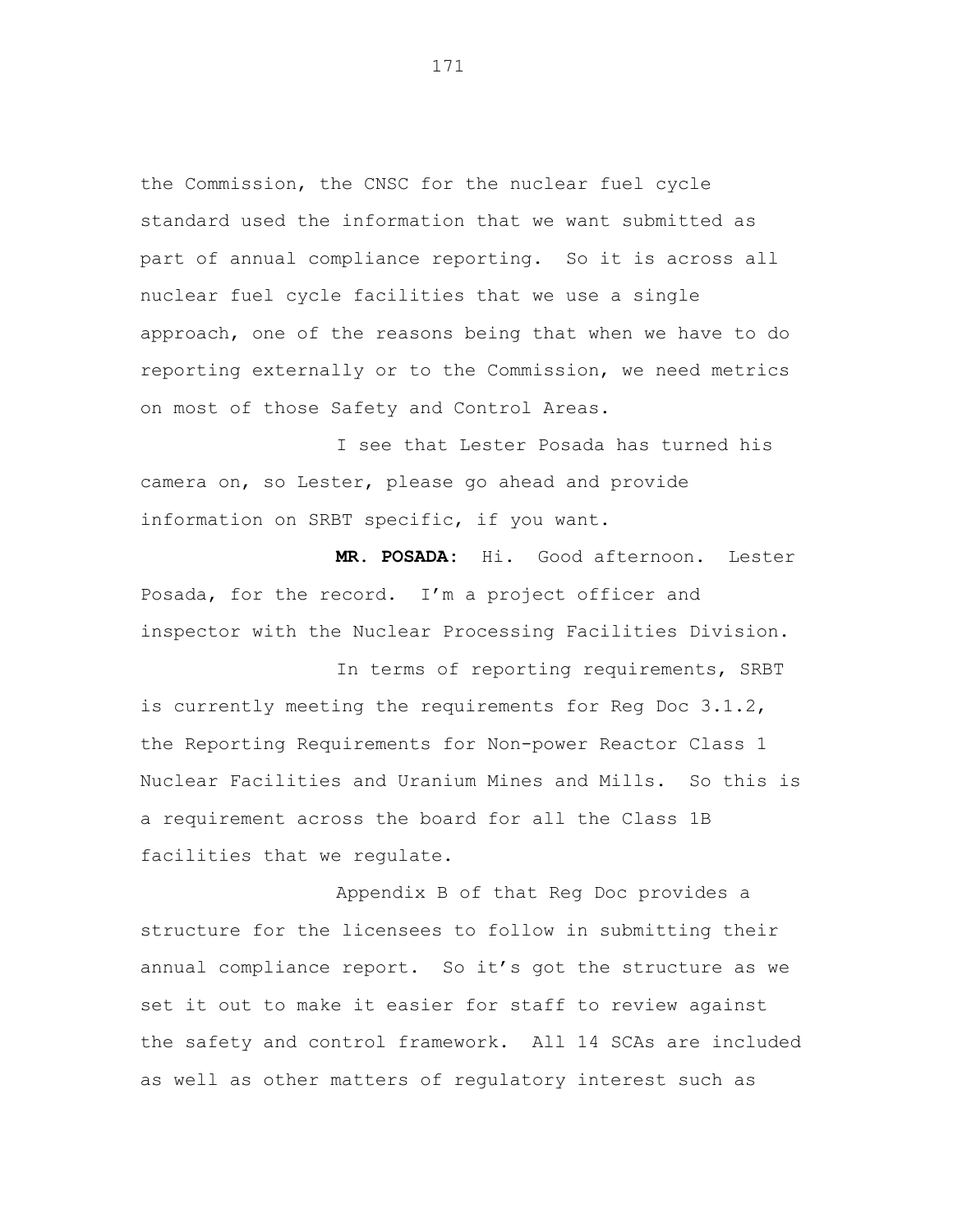public engagement and financial guarantees.

So we don't have a specific page length that's specified in the ACR, but the requirement is that as long as the information is provided in sufficient detail such that they can demonstrate that they can that they are -- they can demonstrate that the licensee is meeting their regulatory requirements and are continuously operating safely.

So we don't have a requirement for them. They can submit it as long or short as they require, but as long as they're meeting our requirements. And that's reviewed by CNSC Staff across the entire organization to ensure that the information is adequate. And we do summarize that and report that to the Commission as part of the Regulatory Oversight Reports. We sort of rolled that up for across all facilities as well.

**MEMBER DEMETER:** I see Mr. Levesque has his hand up. I'd like to get your feelings on the regulatory burden of the ACR as was discussed by the intervenor.

**MR. LEVESQUE:** Thank you very much. Stephane Levesque, for the record.

First, just while I'm here and we're discussing Mr. Winfield's intervention, I want to thank him for the amount of work and research he did in preparing for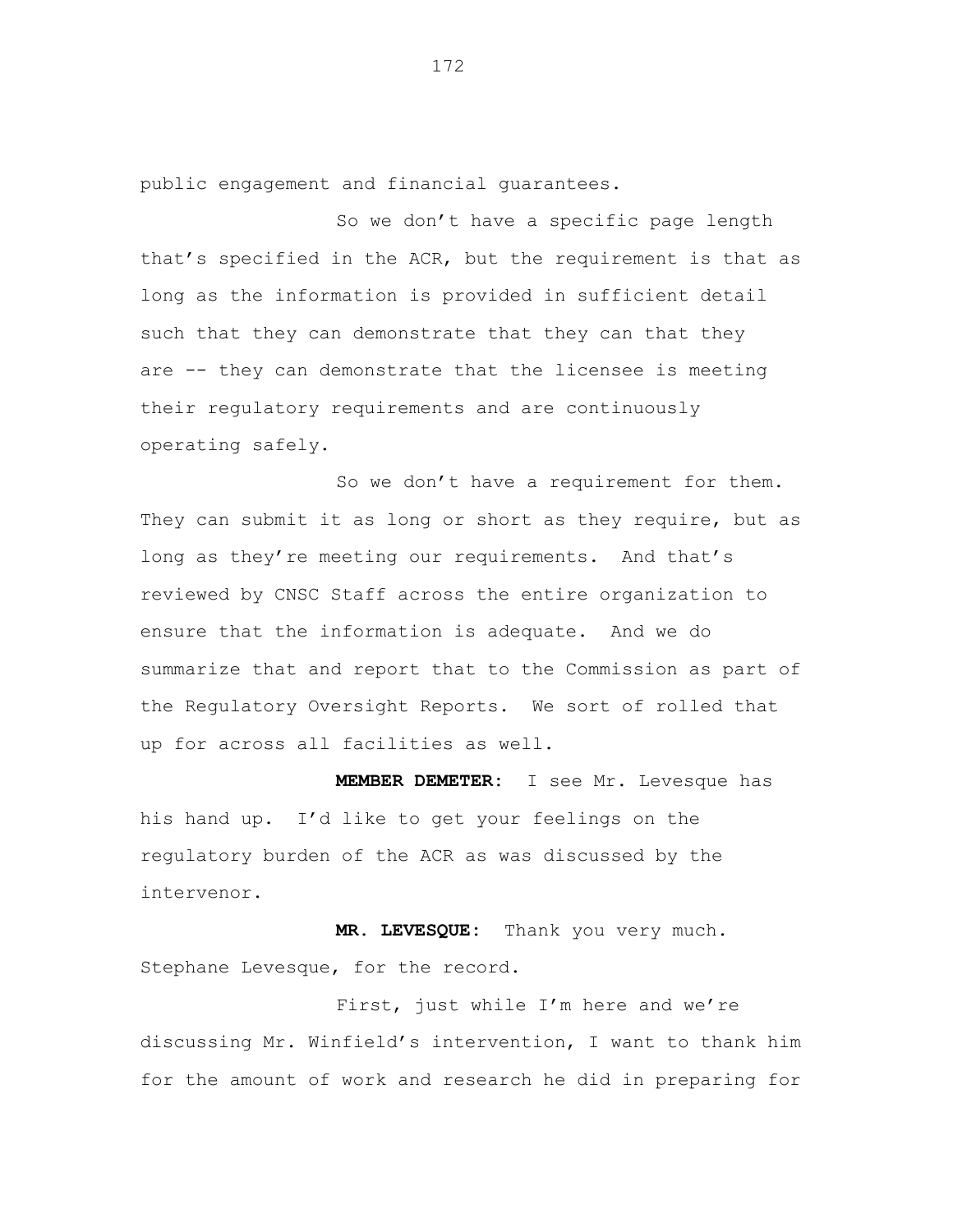his intervention. We appreciate all of them, but Mr. Winfield especially because he actually asked for a plant tour.

We gave him a real interesting plant tour and had some good conversation, shared a lot of information, so I appreciate all the work and input that he's provided us.

Regarding annual compliance report, if you remember initially in our presentation, I think we stated that -- first, if I go from a little bit of a personal point of view, is Ross Fitzpatrick, our Vice-President, and myself have owned the company now since 2012, but I've been working at SRB for 28 years. So we've been there every year of every annual compliance report and I've seen the progression of it.

And basically, from our point of view is we provide not just what's required but enough detail for members of the public or CNSC Staff to be able to get the answers. We found that, over the years, there's a number of questions that were asked regarding import/export, very specific details, and we found that it was helping us out a lot to have that right up front in the annual compliance report.

So could we getaway with writing less and still meet the requirements? Definitely. But we find that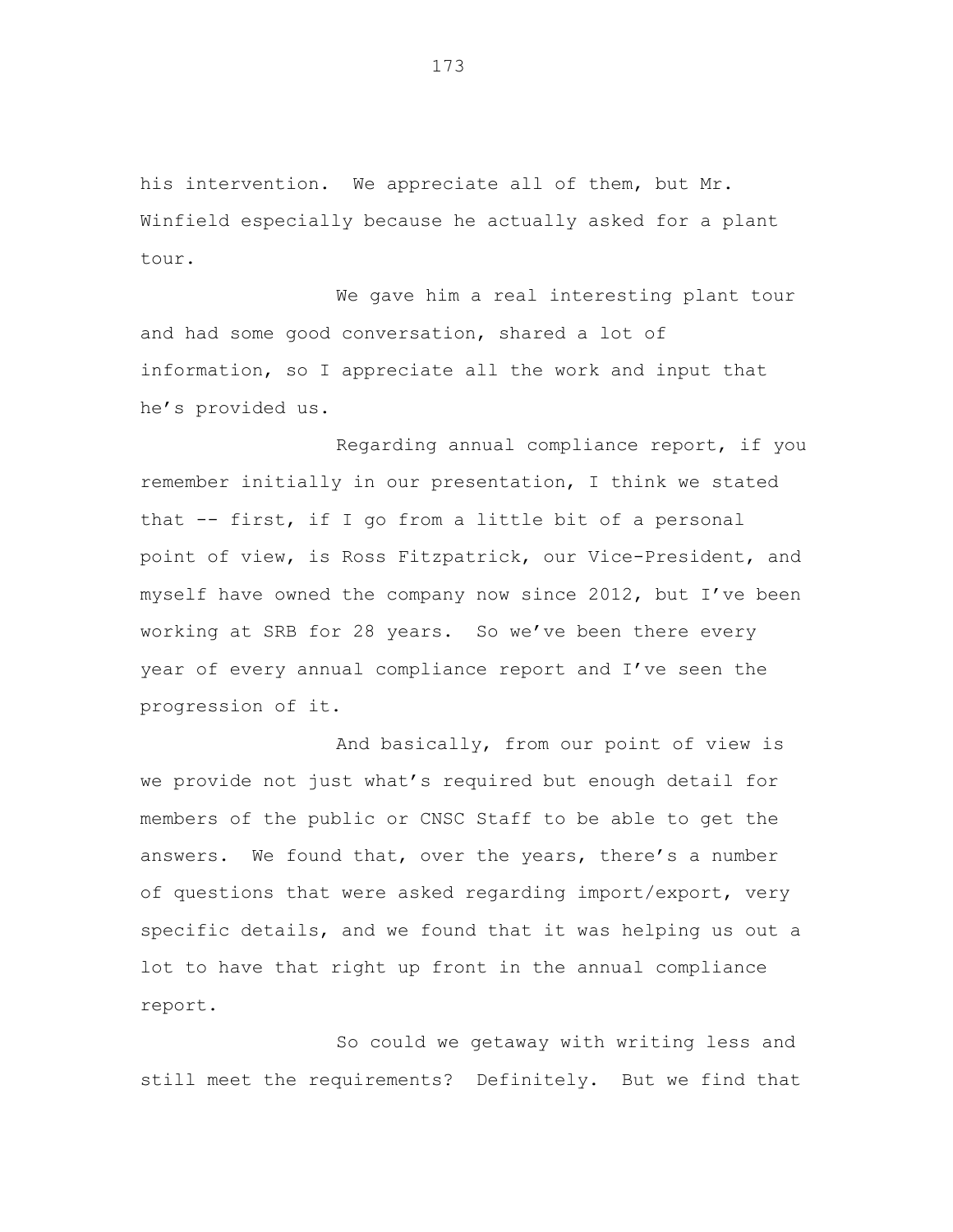it has a very added value from any stakeholder that wants to find any information. It's on our website. We can refer back the years, and we don't plan on changing providing all that information, unfortunately, to the dismay, maybe, of Mr. Winfield that has to review it.

But different individuals look for different things, so we try to have as much as we can in there to satisfy everybody.

I don't know if Mr. MacDonald would like to add anything on that.

**MR. MacDONALD:** No, I think the document serves two main purposes, the most important one being to demonstrate compliance with regulatory requirements. But I think it has to be appreciated that, in the public sphere, having access and as openly as possible to the volume of information that we volunteer each year really lends to the public's view of us over time. And we've got lots of positive feedback on the volume and quality of information that we share openly on our website, including the annual compliance reports.

And yeah, it's definitely a resource that has to be outlaid each year for our entire team, but the benefits of that methodology come back tenfold.

> **MEMBER DEMETER:** Thank you. That's good for me. Thank you.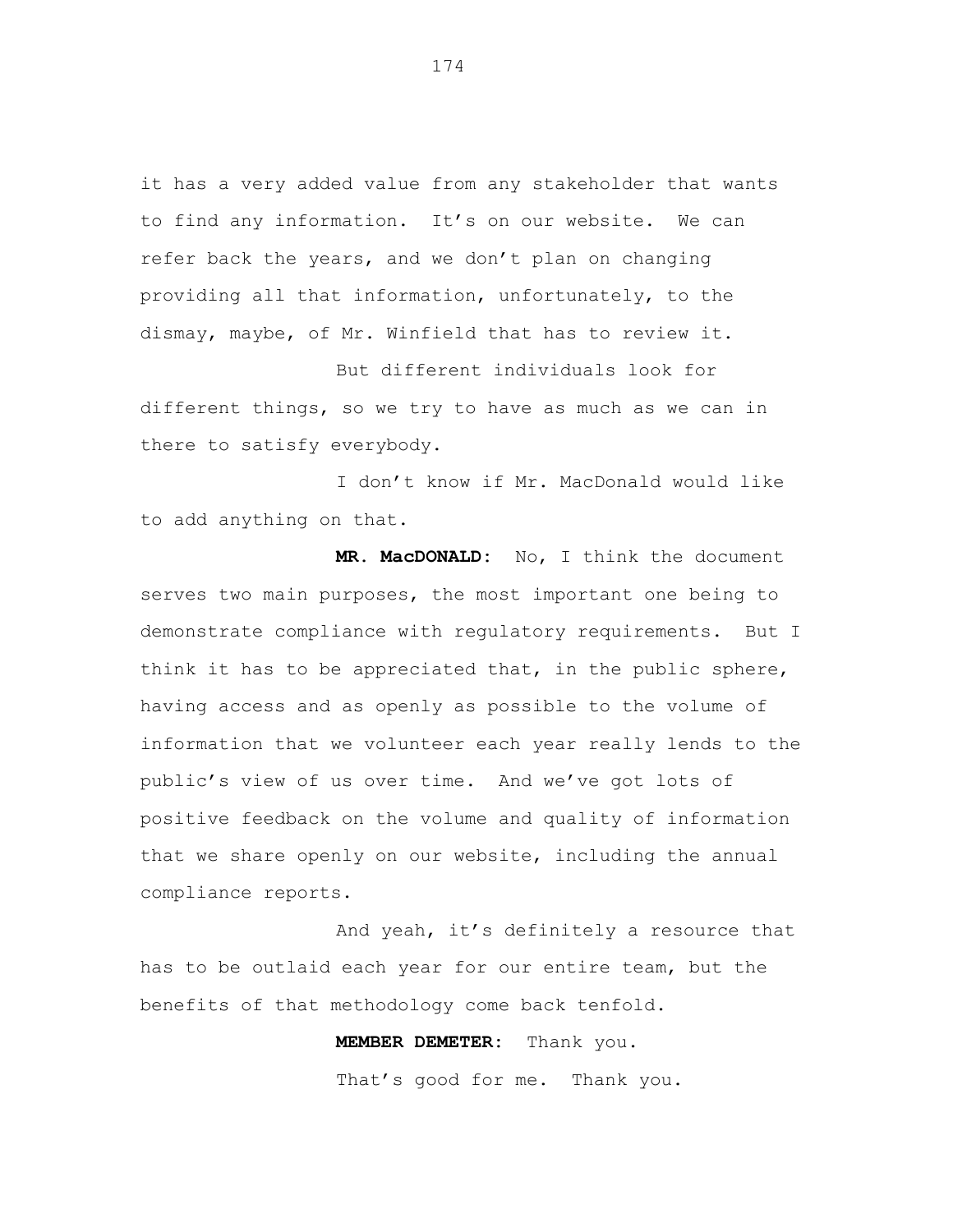**THE PRESIDENT:** Okay. Maybe just add my perspective on that.

First, I really do want to compliment SRBT for your transparency in just about everything, your safety assessment reports or your event reporting, the ACR, and so on. And so we really do commend you for that. And then exactly as you said, different stakeholders have different needs. You're trying to meet those for the ACR and for those members of the public who would like something that's a bit more synthesized, that's where the Regulatory Oversight Report would come in and give them the highlights, but they can always go in and get details from the ACRs.

So Mr. Winfield, thank you for raising that. And to SRBT, thank you for confirming that you're okay with meeting what the regulator is asking for, and the regulator has made a case for why they need that information in whatever format that it is that they're asking for.

So before we finish this, Ms. Maharaj, I just want to see if you have any additional questions.

**MEMBER MAHARAJ:** My only final wrap-up question is really following Dr. Demeter's question to the Canadian Nuclear Agency. I'm curious with Mr. Winfield's submission in support of the length of term of this licence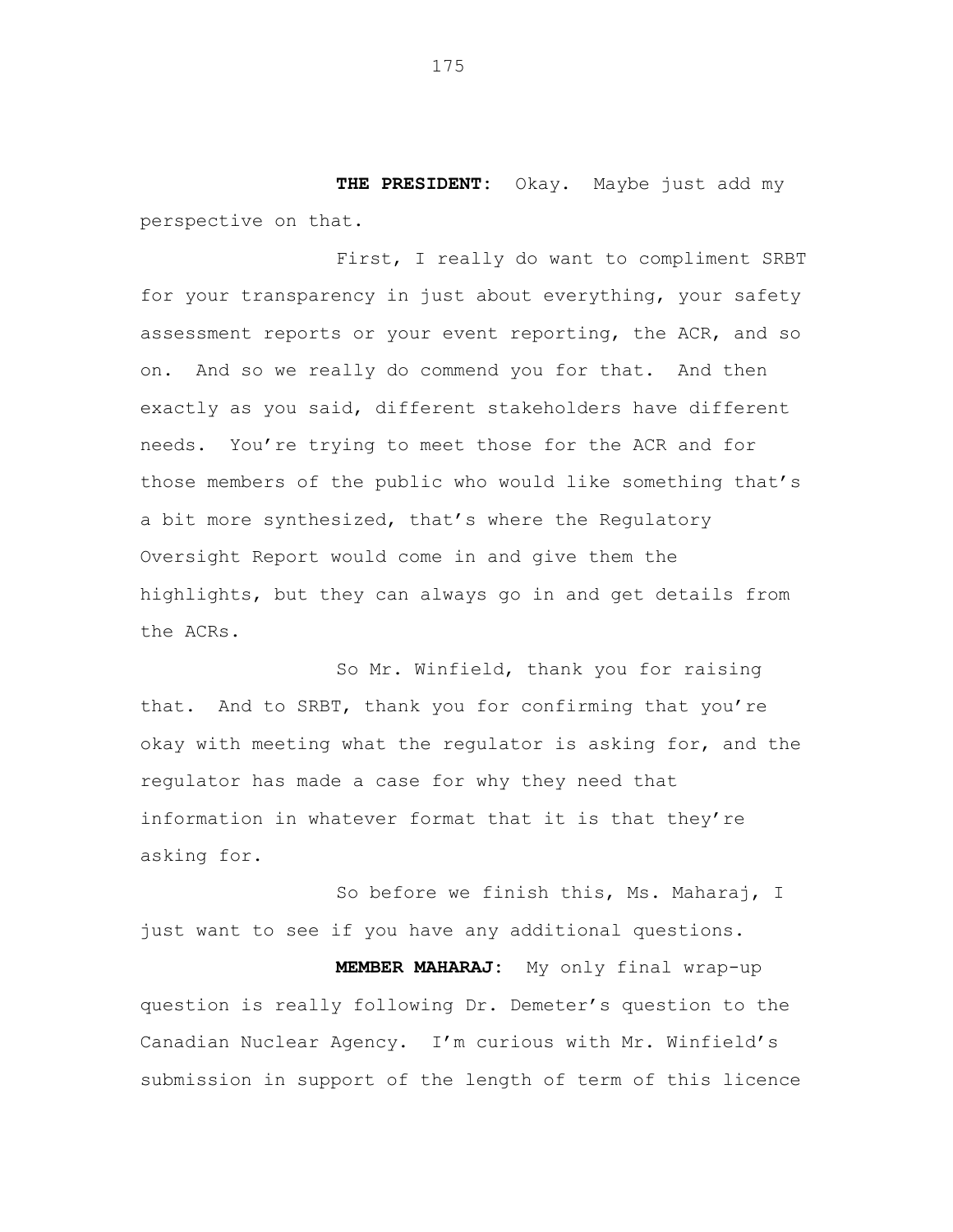renewal request, he's highlighted the exact same criteria and the same issues that the Canadian Nuclear Agency has highlighted.

But my question to Mr. Winfield is, if SRBT had asked for a 10-year licence renewal, would your position be the same? And if they had asked for a 20-year, would it be the same? Is the stability of this company paramount in this opinion?

**MR. WINFIELD:** Yeah, I think the same reasons that the CNA gave, I gave similar reasons. I think the stability of the company, the simplicity of the operation, recognizing that there's a lot of technical specific complications, but it's a very simple, basically, an operation compared to a nuclear power plant, a mining operation or a research reactor, which are constantly changing.

So it's the long-term stability, I think. Particularly staff retention is a very good point as well, actually. That tells you a great deal.

So I would probably -- if you've have asked for a 10, I probably would have said 10. I probably wouldn't have said, well, they can get away with 15 or 20. It's a relatively arbitrary decision. But you know, if you come down to a licence requirement every two or three years, the amount of work that goes into that I would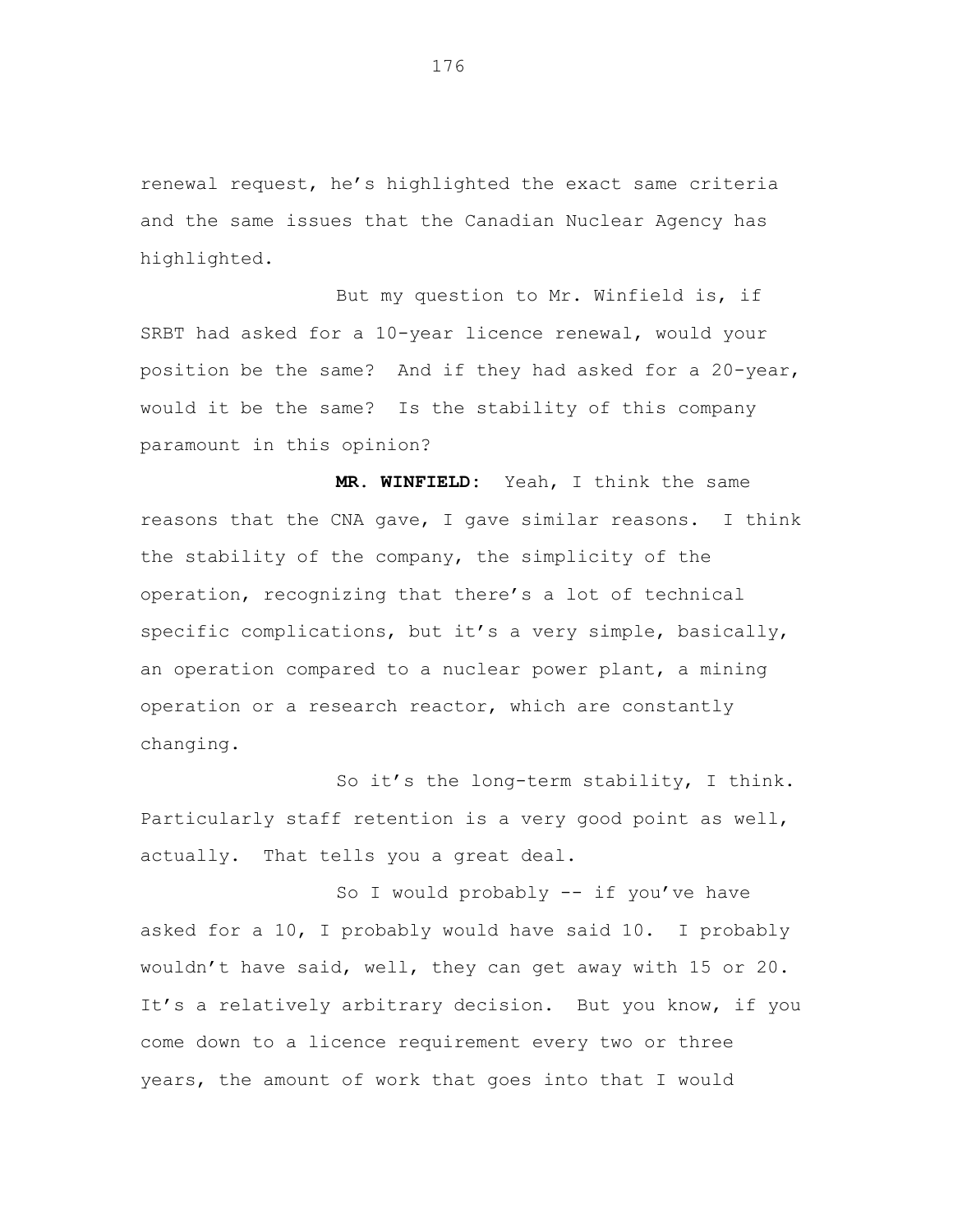consider a regulatory burden, just as I pointed out what I would consider a burden is a 300-page ACR.

I found it very tedious to read. Quite a lot of information repeated as well, the same information.

So I think if I had to write it, I'd get a bit concerned every year, for instance. And if I had to prepare for a licence hearing such as this every three or four years, I would be concerned with the resources that would have to be put into that. And I recognized in my submission that the CNSC has the mandate at any time withdraw a licence or impose any other penalty at any point they so wish. So to me 10, 15, 20 doesn't really make too much difference.

**MEMBER MAHARAJ:** Thank you very much. Those are my questions, Madam Velshi.

**THE PRESIDENT:** Thank you.

Dr. Demeter, last chance?

**MEMBER DEMETER:** No, I'm good, thank you. **THE PRESIDENT:** Okay. Mr. Winfield, thank you very much for your intervention and appearing in front of us today. Greatly appreciated.

This concludes the oral presentations by the intervenors. We will take a short break and resume at 3:05 p.m. Eastern Daylight Saving Time. We'll see you then. Thank you.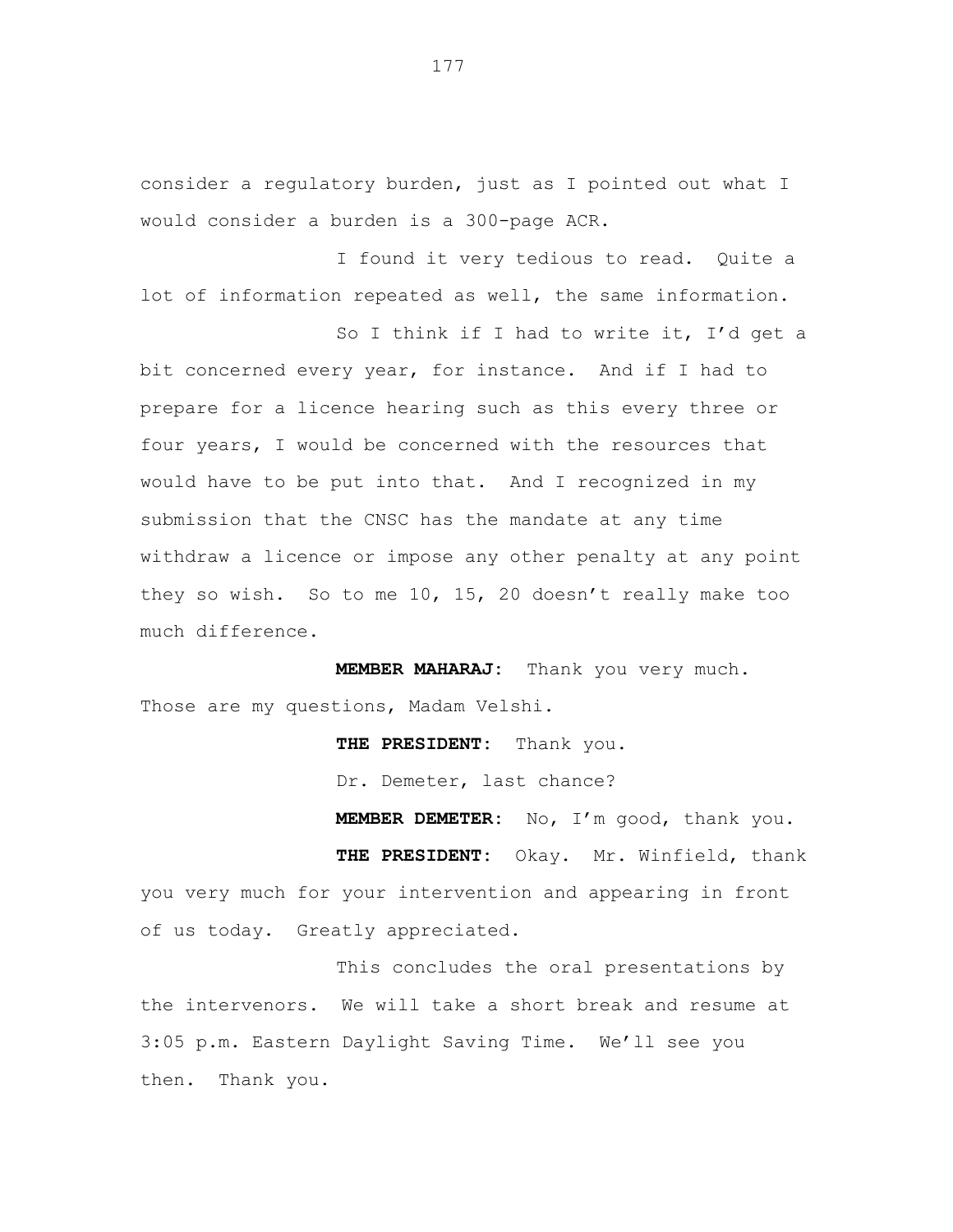--- Upon recessing at 2:49 p.m. / Suspension à 14 h 49

--- Upon resuming at 3:05 p.m. / Reprise à 15 h 05

**THE PRESIDENT:** Welcome back, everyone. We will now move to general rounds of questions from the Panel.

Members will also use this opportunity to ask questions stemming from the 12 written interventions that are listed on the agenda.

**CMD 22-H8.2**

**Written submission from the Renfrew County Regional Science Fair**

**CMD 22-H8.4**

**Written submission from Steel Fire Equipment Ltd**

**CMD 22-H8.5**

**Written submission from the City of Pembroke**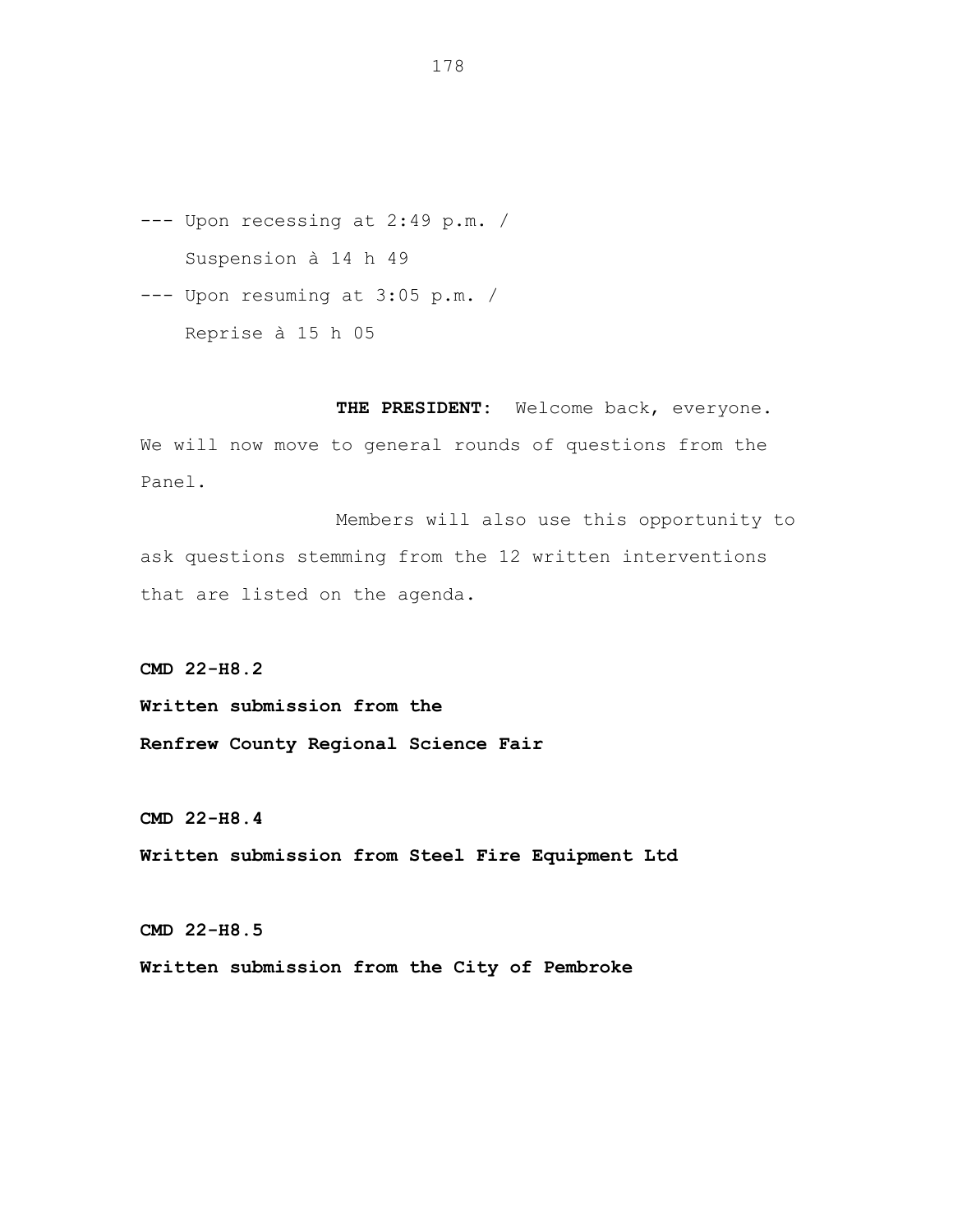**CMD 22-H8.6**

**Written submission from**

**Seiler Instrument & Mfg Co., Inc.**

**CMD 22-H8.7**

**Written submission from Main Street Community Services**

**CMD 22-H8.8**

**Written submission from the**

**Algonquins of Pikwakanagan First Nation**

**CMD 22-H8.11**

**Written submission from Isolite**

**CMD 22-H8.12**

**Written submission from**

**Cheryl Gallant, MP, Renfrew-Nipissing-Pembroke**

**CMD 22-H8.13**

**Written submission from Betalight b.v.**

**CMD 22-H8.15 Written submission from the Algonquins of Ontario**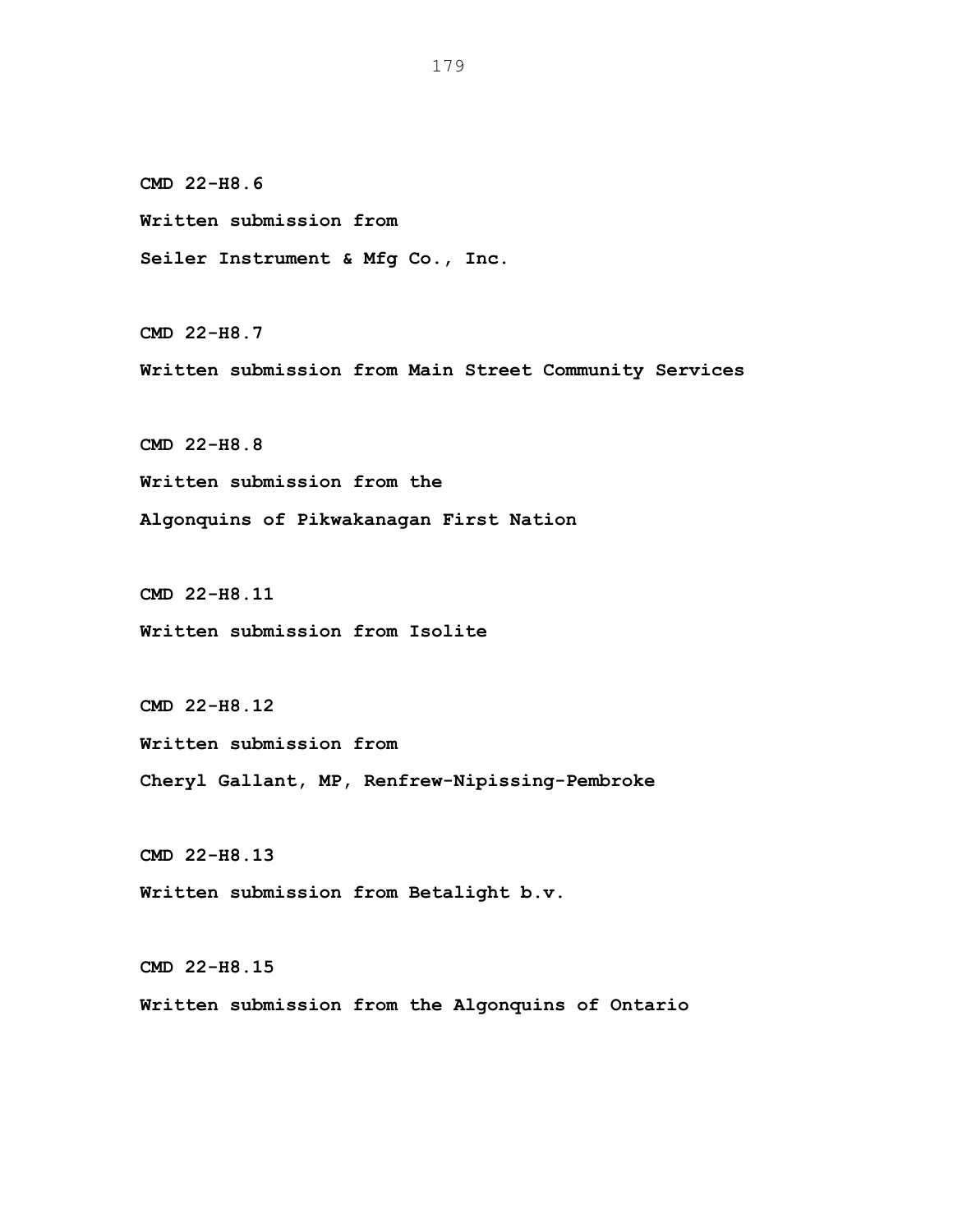**CMD 22-H8.16**

**Written submission from the Pembroke Fire Department**

**CMD 22-H8.17**

**Written submission from**

**John Yakabuski, M.P.P., Renfrew-Nipissing-Pembroke**

**THE PRESIDENT:** We will start with Dr. Demeter, please.

**MEMBER DEMETER:** Thanks. This will be primarily for Staff, and I wanted to drill down a little bit on the recommendation for the 15-year licence.

So far the arguments for the 15-year licence have been the stability and growth in performance standards for the company, and the fact that in the background the regulatory compliance work is going to be going on with the powers to manoeuvre, if need be, if anything untoward happens. And to be honest, that should be happening irrespective of whether it's a one-day licence or an indefinite licence decommissioning. So that doesn't help me figure the threshold.

What hasn't been discussed and I'd like Staff's -- is the other planks about what the licence duration should be. So one of them is the role of the Commission as oversight over the people who are doing the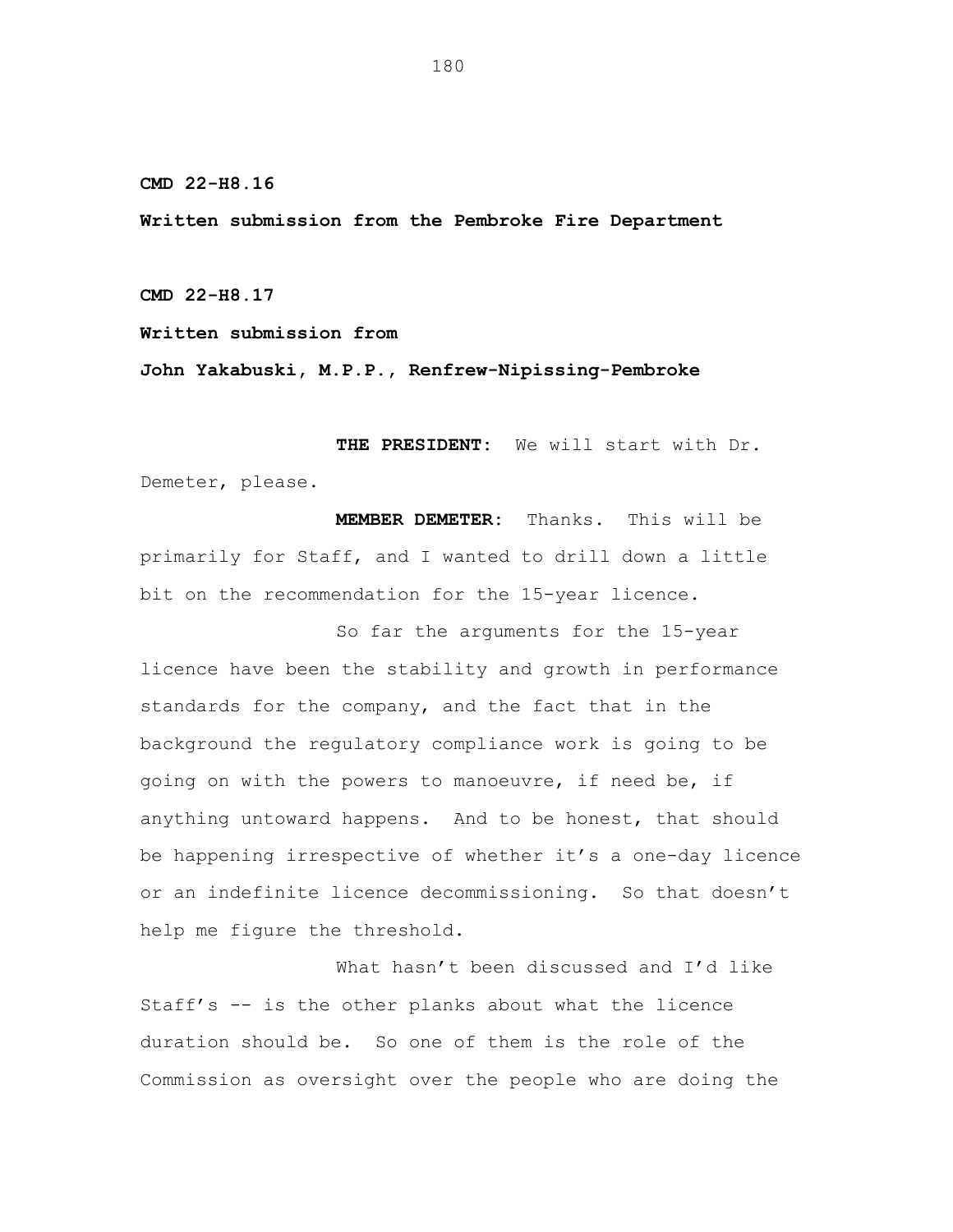regulation. It's sort of our job to verify and validate that you guys and Staff are doing your job. So that's the oversight component that we have to figure out over what period of time do we drill down this deep, more than an ROR.

The second is public -- transparency and communication to the public, do they have confidence that the plant is operating safely? I haven't heard any discussion about what's a reasonable time before the community has a deep dive into what's going on in their community.

So those are two things that I think really impact the length of the licence, is the oversight to make sure that the job is being done and the transparency and communication to the public that there's confidence that it's safe. So I'd like Staff's comment on those two and how those two should impact the length of the licence.

**MS. MURTHY:** Kavita Murthy, for the record.

Thank you for the question, Dr. Demeter. You're absolutely right, the regulatory oversight activities that the CNSC does is not a function of the licence length, it is an activity that we continue to do regardless of what the licence length is.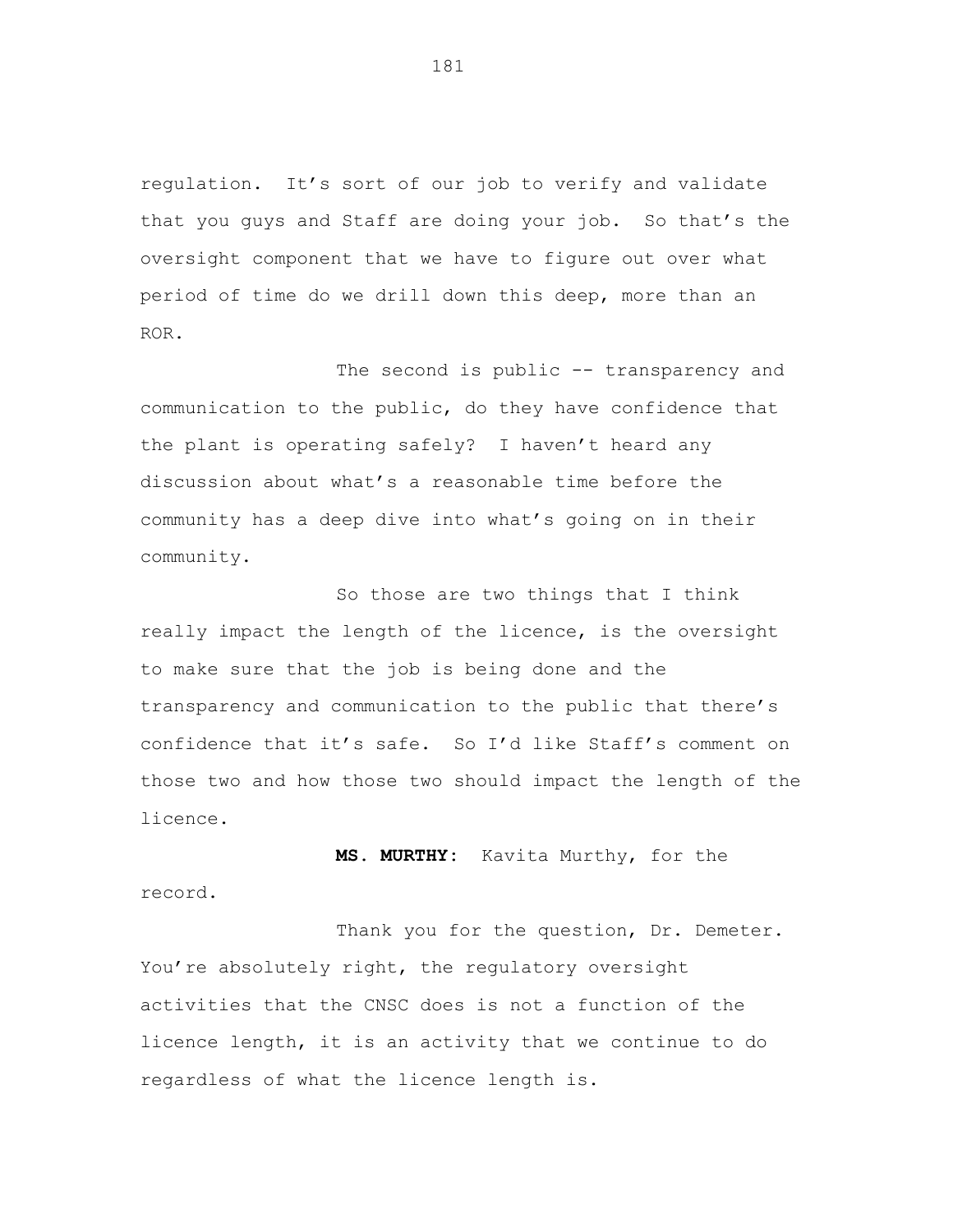With respect to the oversight of the Commission, you're right. We do say in our submission, as well as we have said it previously, that we do find that the Regulatory Oversight Reporting that we do to the Commission does provide us an opportunity to give you an insight into the work that we are doing and to judge the performance of the licensee and ask questions of the licensee themselves, because they do attend these.

So how do we drill down deep beyond an ROR? We have obviously got the opportunity to bring to you any information that we feel you need, particularly when it concerns events and things that happen at the facility that are beyond the realm of day-to-day operations. So there are obviously avenues for us to bring that in. Would that happen on a routine basis? Unless the licensee is a very poor performer, no, that would not happen for a licensee like SRBT who has shown a willingness and an ability to operate very safely in exceedance of some of the regulatory expectations. There would not be an opportunity for us - well, if the trend continues, to keep bringing them in front of you.

So, yes, the ability to bring information to you on a routine basis with a longer-term licence, that is somewhat reduced.

To support the community engagement, there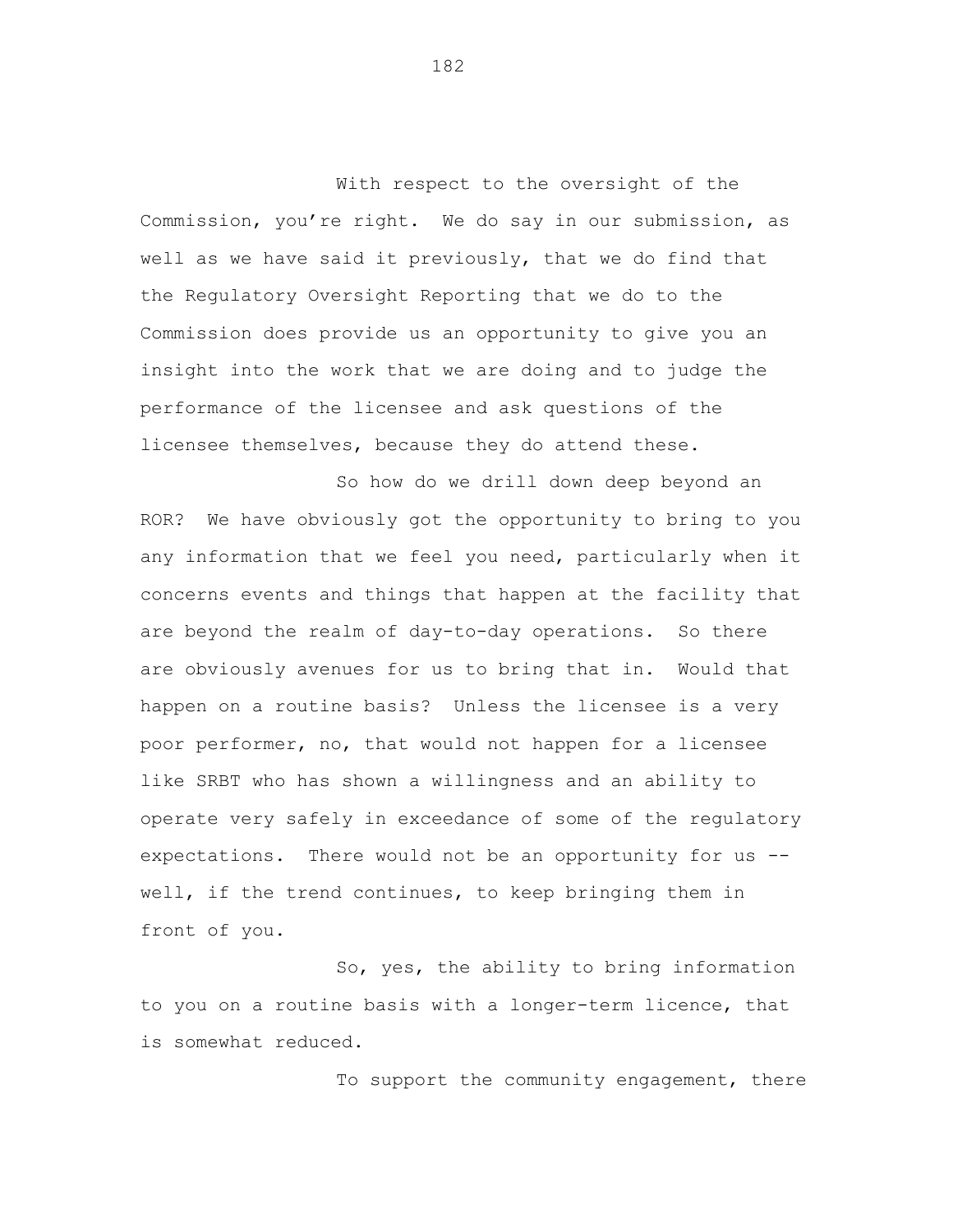are a lot of activities that we are doing as an organization on the trust pillar of the CNSC putting more information on our public websites, having licensees put more information, and also holding webinars and information sessions on the performance of the licensees, as well as activities that are being conducted in the licensed community.

So I will pass this on to Andrew McAllister who has some additional information on this particular licensee and then we'll see if there's anything else we need to add.

**MR. McALLISTER:** Thank you, Ms. Murthy. Andrew McAllister, Director of the Nuclear Processing Facilities Division.

I would just say that the public engagement piece is a continuum and, you know, much like Indigenous engagement, if we look back in time to where we are now and what we do, it's changed, and we can recognize that moving forward it's going to continue to change. What we want to be agile enough to do is to be able to better understand what those audiences are looking for and how we can deliver that in an effective manner. And Ms. Murthy made reference to some things that have arisen through COVID where we've been able to maximize uses of webinars, for example.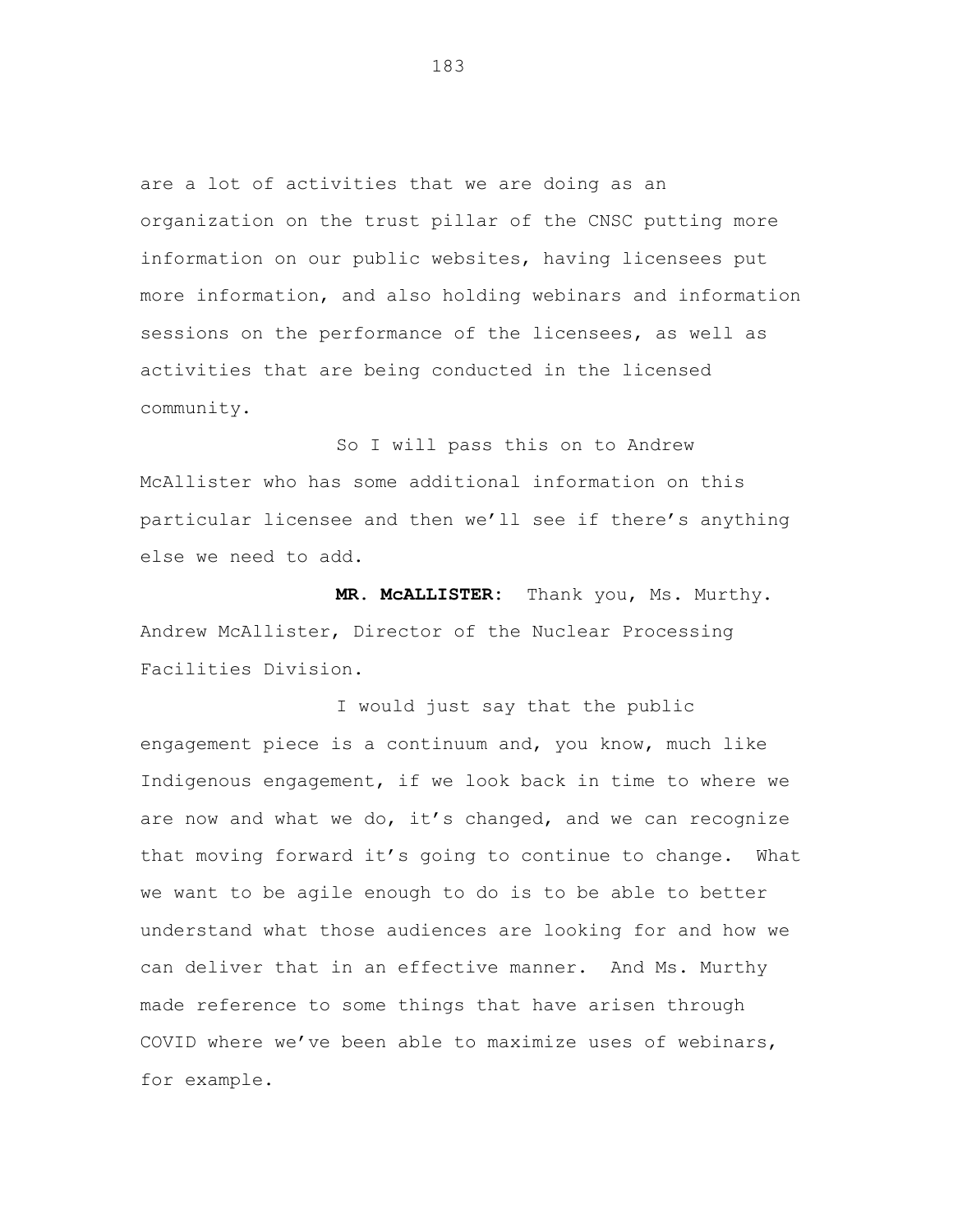The other aspect that we're looking at again on the public engagement, is the approach now that we're taking to environmental protection review reports. Whereby we're looking to make those -- well, we are making those and SRBT is an example where Staff's analysis of the environment, of human health is captured, is put up on our website and is updated on a regular basis. So there's an example of a means by which we're enhancing, or we're taking new approaches to engaging with the public and we're always looking to learn.

You know, we were before you early in January about the regulatory oversight reports and what we've learned from having done them for a number of years. The EPR report being up on our website will be no different. We'll look to continually improve that with respect to how that might be functioning. We're getting more and more information out in the open government data portal, the independent environmental monitoring program data, for example. So we're taking steps to do that.

Certainly, we're open to doing deeper dives with the community on topics as well. That always remains an option and one that we would be happy to do. I know that SRBT certainly from my perspective have -- and people have commented on it, have a website with a wealth of information and, you know, is really I think, a good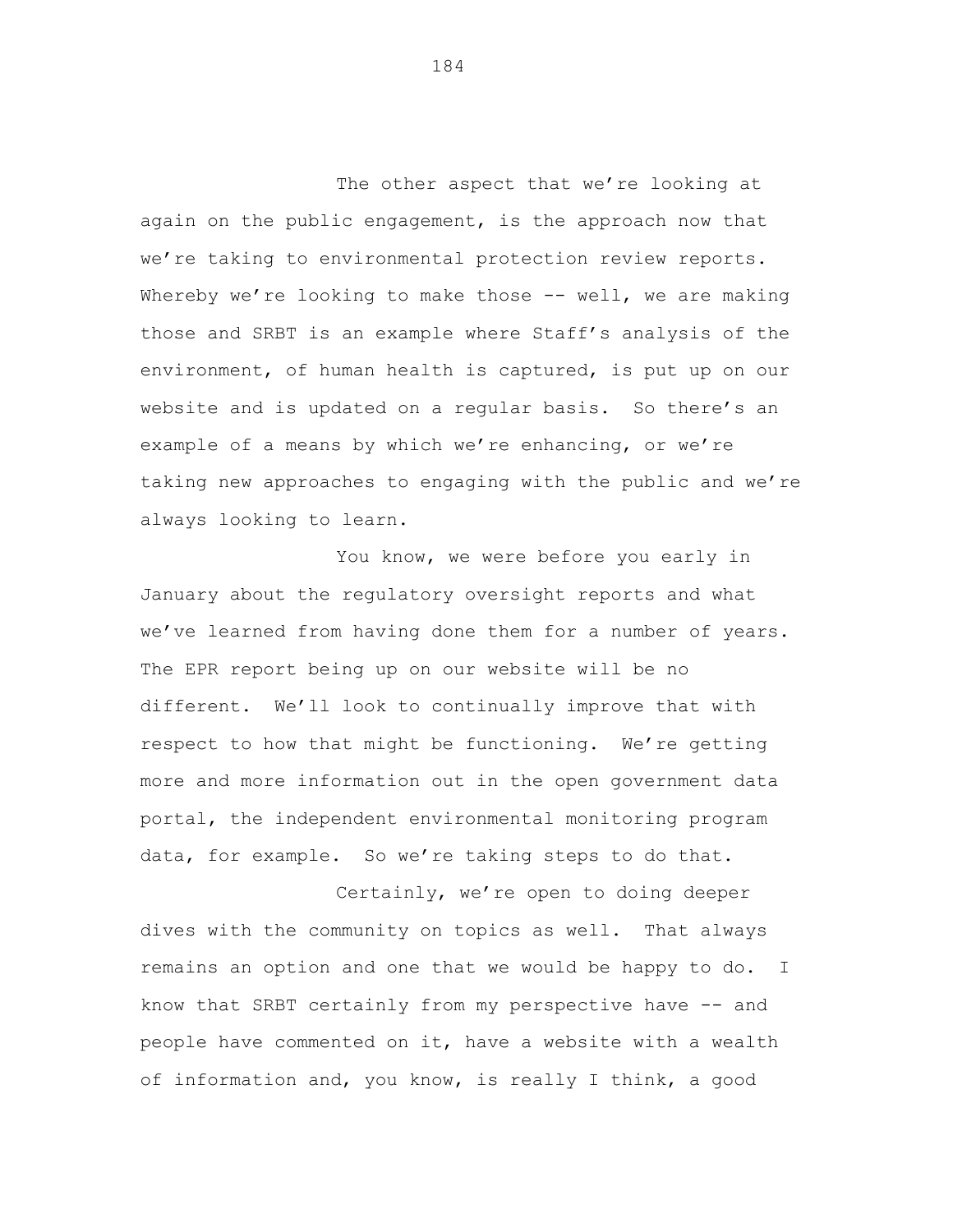example of how one can disseminate information to the community and to get a sense of where their concerns may lie.

With that, I'll maybe stop there. If you have any follow-up questions, Dr. Demeter.

**MEMBER DEMETER:** Thank you for your responses. I understand Staff is -- all the things that Staff and the licensee is doing to deal with public engagement, Indigenous engagement, and compliance. One of our roles is to make sure as an oversight body that that's being done. Not to say it's cliché-ish, but you know, trust but verify.

So I'm looking at from our end, how often do we want to look over your shoulder to make sure we're comfortable that the compliance and the regulatory points are being done, and at the same time that there's sufficient room for public engagement and intervention? So I understand what you're saying and what you're doing in the background, the good job. I just have to figure out from our end, for my opinion, how often we need to look over your shoulder. So I appreciate that.

**THE PRESIDENT:** Thank you, Dr. Demeter and Mr. McAllister for those responses.

Ms. Maharaj, you can add to this and then get to your question as well.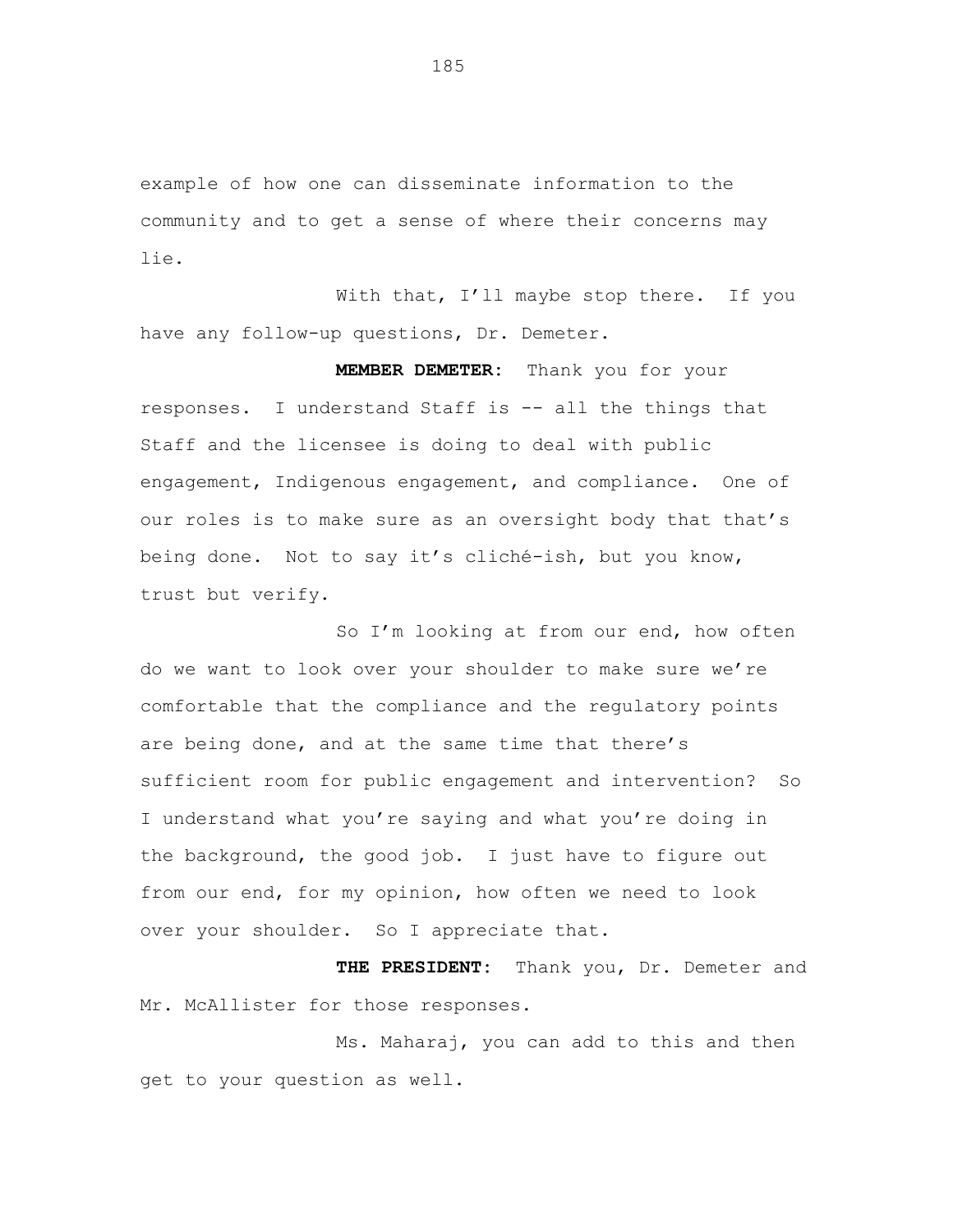**MEMBER MAHARAJ:** So my follow-up question is one for Staff. Is a 10-year licence typically the longest licence that is issued? Is this 15-year request 50 percent higher than normal, or are there other instances where a lengthy licence like this has been issued?

record.

**MS. MURTHY:** Kavita Murthy, for the

For a facility of this type, a Class 1B facility, there used to be two-year licences and then they evolved to five-year licences and then 10 years. I'm looking to see whether anyone has a recollection of a very long-term licence, but that would have been before the *Nuclear Safety and Control Act*. So in recent years -- Peter Elder -- I see Peter Elder on. Maybe he has information he can provide. So please go ahead, Peter.

**MR. ELDER:** Thank you. And for the record, my name is Peter Elder, I'm Vice President of Technical Support.

Ms. Murthy is right, in terms of recent practice, this would be -- going beyond 10 years would be unusual, but not where it's been. In the past, there have been and there are still a few of them, indefinite licences for some smaller risk facilities. In fact, when we standardized a bit to go towards five-year licences, it was making them longer for the larger facilities and it was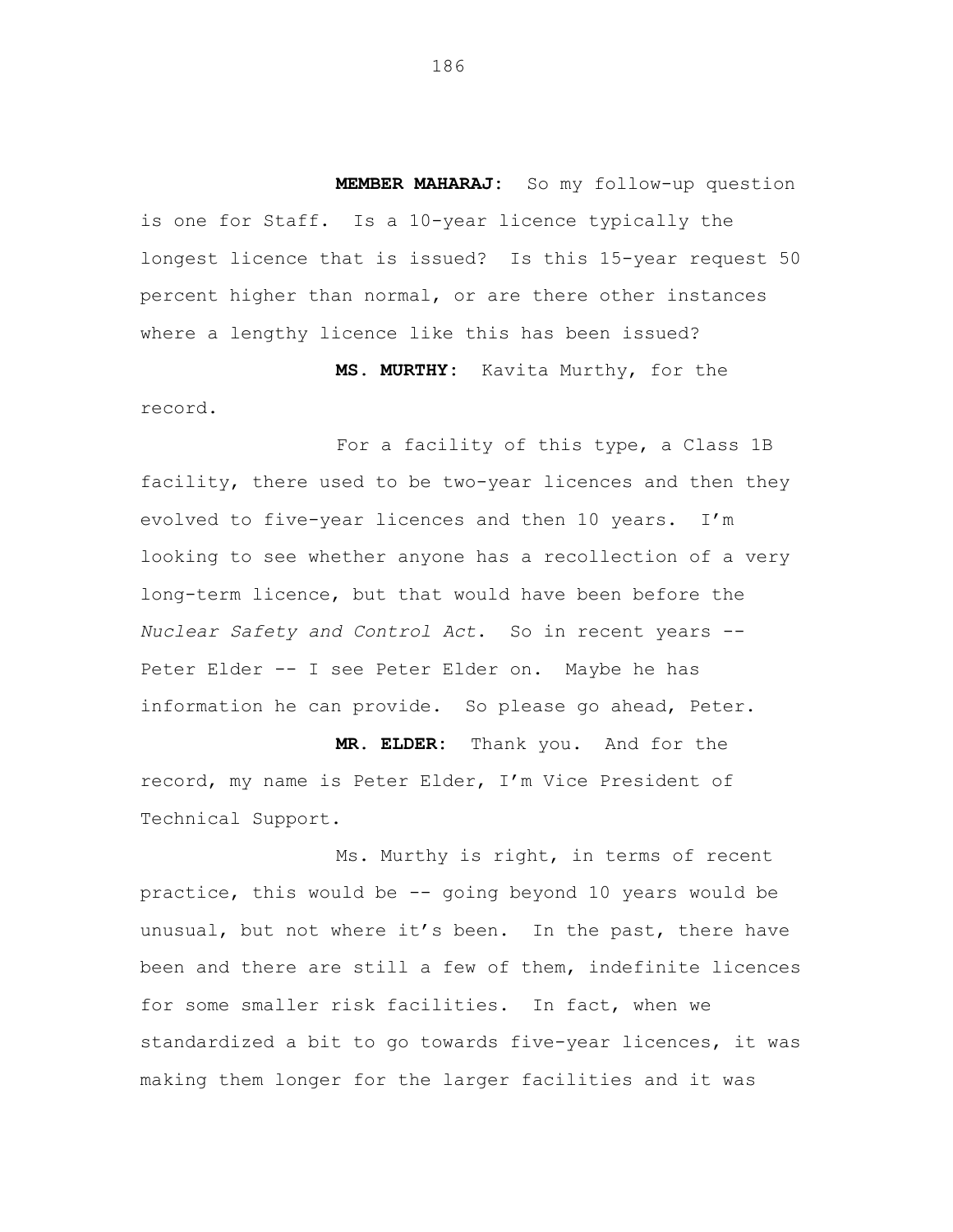actually making them smaller for some of the small -- some of the lower-risk facilities.

And SRBT is an interesting case because with the new *Act*, it actually moved categories. So I say "new *Act*" but that was 20-plus years ago, but the *Nuclear Safety and Control Act*, it actually went into a Class 1B facility where as previously had been under a nuclear substances one. So I don't know exactly what it had in the past, but it could have had in that period. So there's nothing particularly -- we're referring back to in the presentation -- we're referring back to a CMD that the staff presented in 2002 that sort of gave the broad outlines of how we would be recommending a licence length.

Most of the points that Mr. McAllister just made about how we're doing outreach, the routine RORs and everything on these facilities, were not in place when we made that 10-year recommendation, or potential for 10 years in the early 2000s. So if you look at the amount of oversight that the Commission gets, it's actually much higher than it was even when we had two-year licences. We have annual reports on a lot of facilities, we've standardized a lot of our event reporting, so there's a lot of event reporting that happens. So if something significant happens, it's brought to the Commission on a routine basis.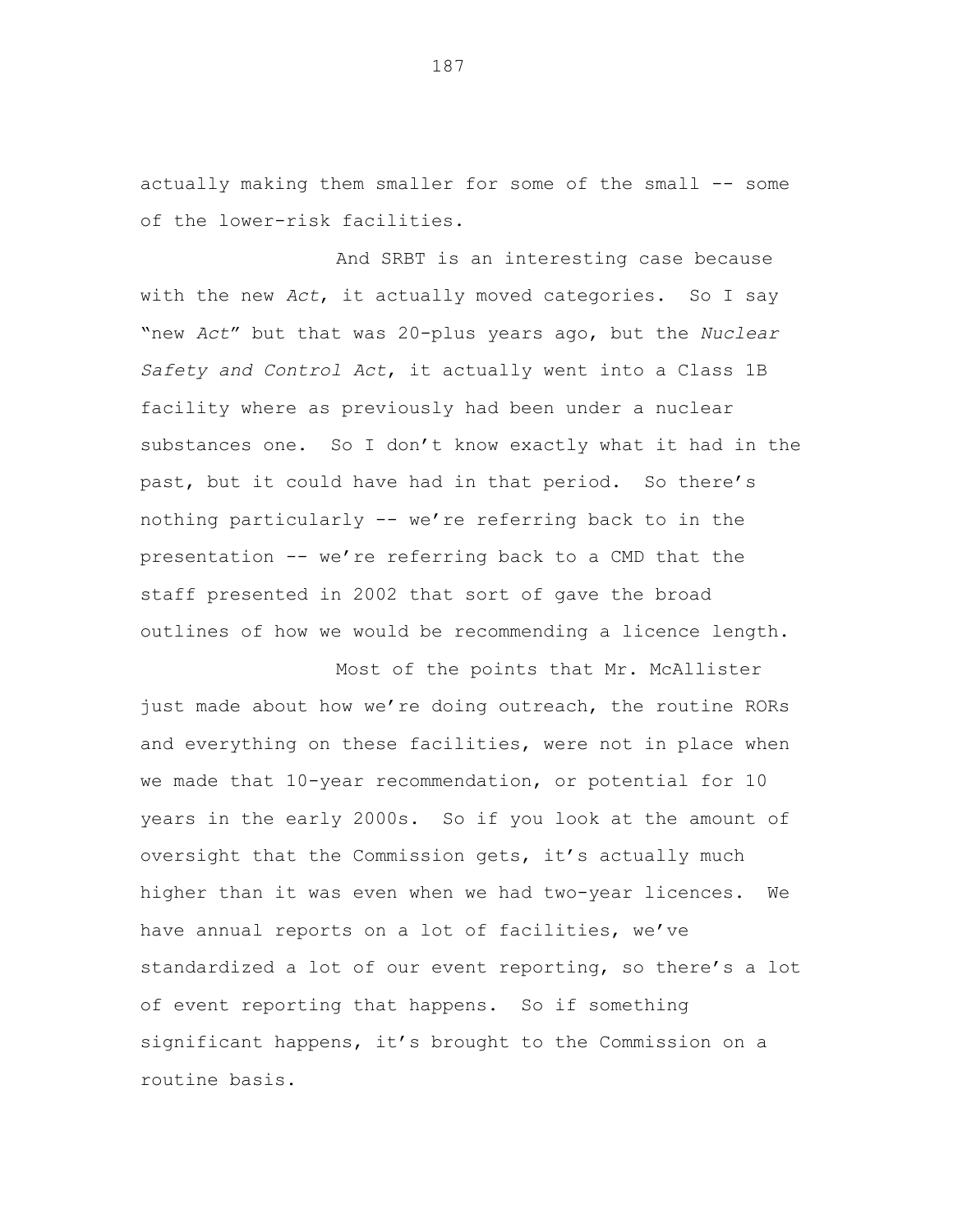And then the Commission, like it's done on the pressure tube issue, can then decide, this is worthy of public engagement, and in their decision. So we look at it as, we think that there are lots of mechanisms for us to bring information to the Commission, and the Commission has lots of powers to then decide when they believe that public intervention and engagement is required.

**MEMBER MAHARAJ:** Thank you very much. I think I understand that question.

My next question is really a very specific factual question and it's for the licensee, Madam Velshi, with respect to conventional health and safety.

I can see that there was an excellent record of no lost-time incidences and then there was this 2017 and then everything went back to what would appear to be normal for this licensee, in terms of a very safe operation.

Could the licensee explain not just what happened, because we can see what the incidents were, but why? Why did those -- why was 2017 a bad year for the licensee from its trend point of view?

**MR. LEVESQUE:** Stephane Levesque, for the record.

Thank you for the question. It was really an out-of-the-normal year that that occurred. And you can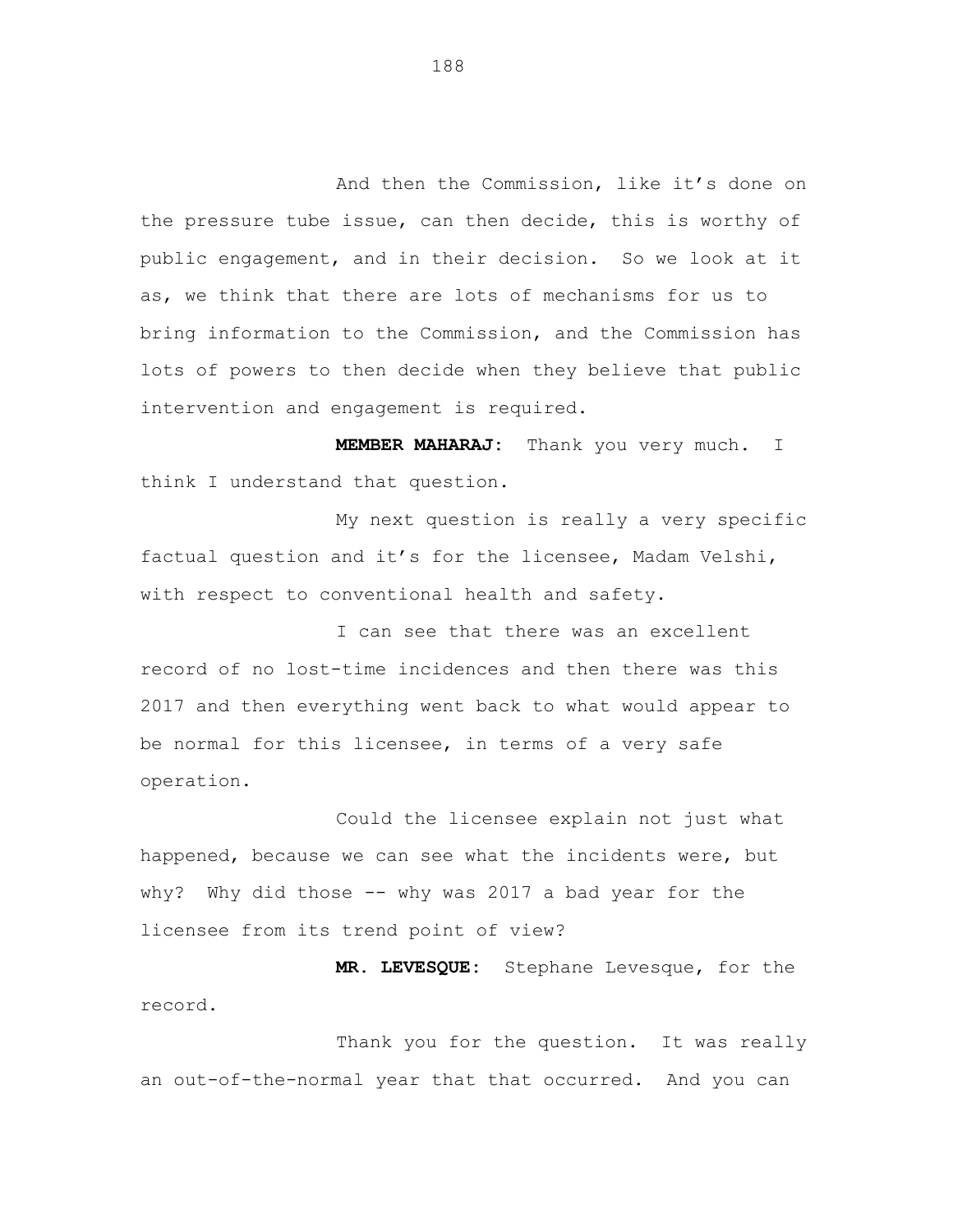see, even if you were to draft the years before that, you wouldn't have seen. But despite that, we didn't want it to be something that was recurring. We doubled up on our activities to make sure things remained safe and continued to be safer all the time. We have a Health and Safety Committee that meets beyond the requirements of the *Canada Labour Code,* everything is submitted on a regular basis, the staff is involved. So we've doubled up our efforts since that happened.

I think, and Mr. Jamie can attest to -- I think before the ratings changed, that was one of the programs that we had as the highest grade, so it really wasn't our program. It was something out of the ordinary that we doubled up on. I'll pass it to Jamie to further answer that, please.

**MR. MacDONALD:** Yeah, it definitely looks, if you just look strictly at the numbers, that 2017 was this very strange outlier year. We looked internally at the question of, is there something more at the root of this happening? At the time we couldn't see anything organizationally that was necessarily, suddenly there's three lost-time injuries on our books. We were very proud before and very proud since of our record in that area.

A total of seven days of lost time between the three incidents took place. One was a back injury that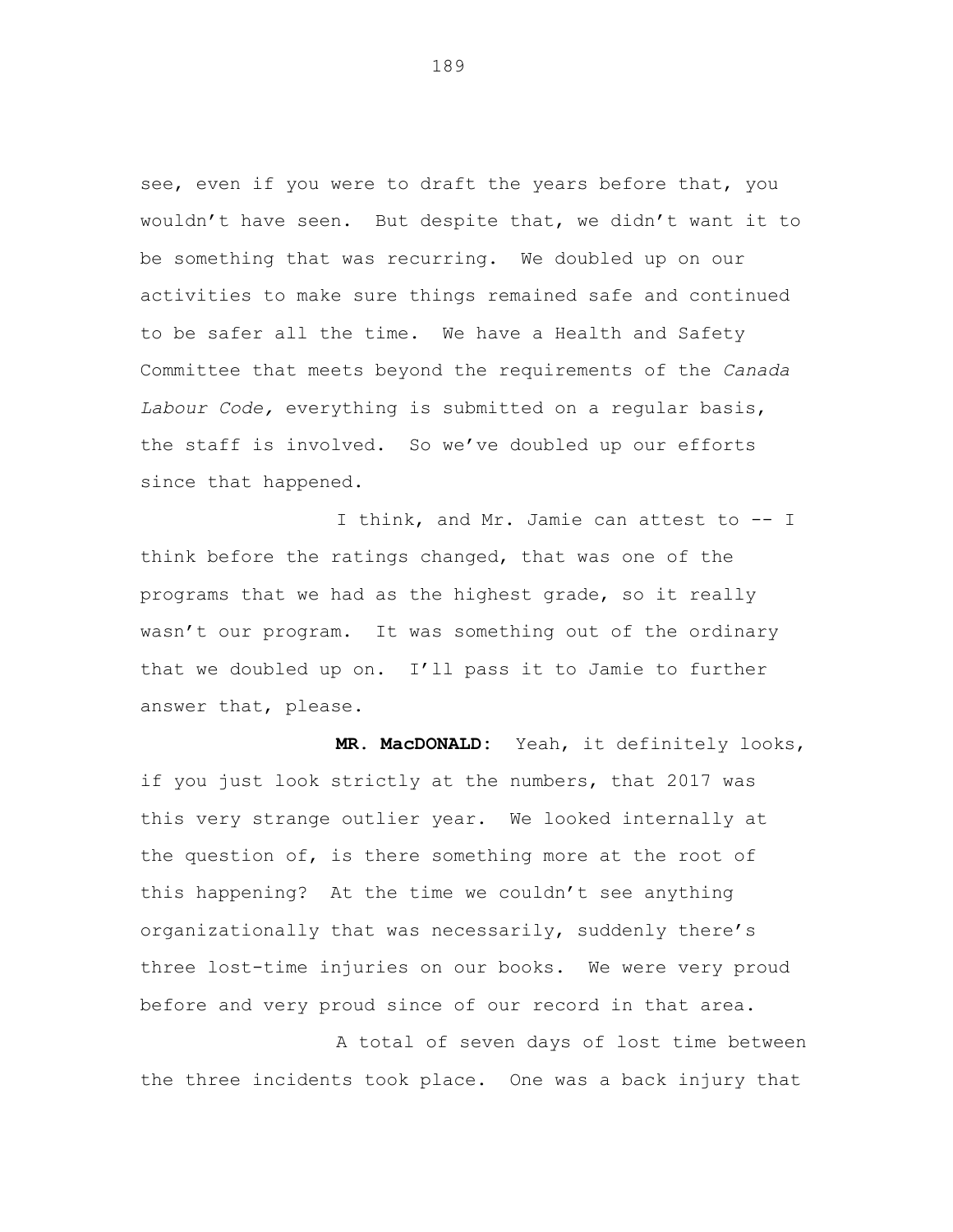caused one day off. One was a laceration that required stitches and two days off. And another one was a shoulder injury thought to come from repetitive stress. And in each of those cases we put in place process-based and program-based improvements, in order to prevent recurrence of that type of event. Clearly since this 2017 blip happened, we've been very fortunate and worked hard towards making sure that such a blip doesn't happen again. We have had no lost-time injuries since.

So I would say that -- and I said this before on another front, improved training is just something that helps. And so giving the staff that work here the training that they need to make sure that they're going home every night safe and healthy has really paid off and we don't view 2017 as being a blip that was a negative, you know? Perhaps it was just chance, but it gave us a chance to really look and make improvements and drive ourselves to even greater heights in this area.

## **MEMBER MAHARAJ:** Thank you.

**THE PRESIDENT:** I have a question around your public information program or items associated with that, and so a question for SRBT, as I looked at your website, you've got a button around public surveys, I think, and there was a questionnaire. So I'd like to hear about what kind of response you have got. Have you done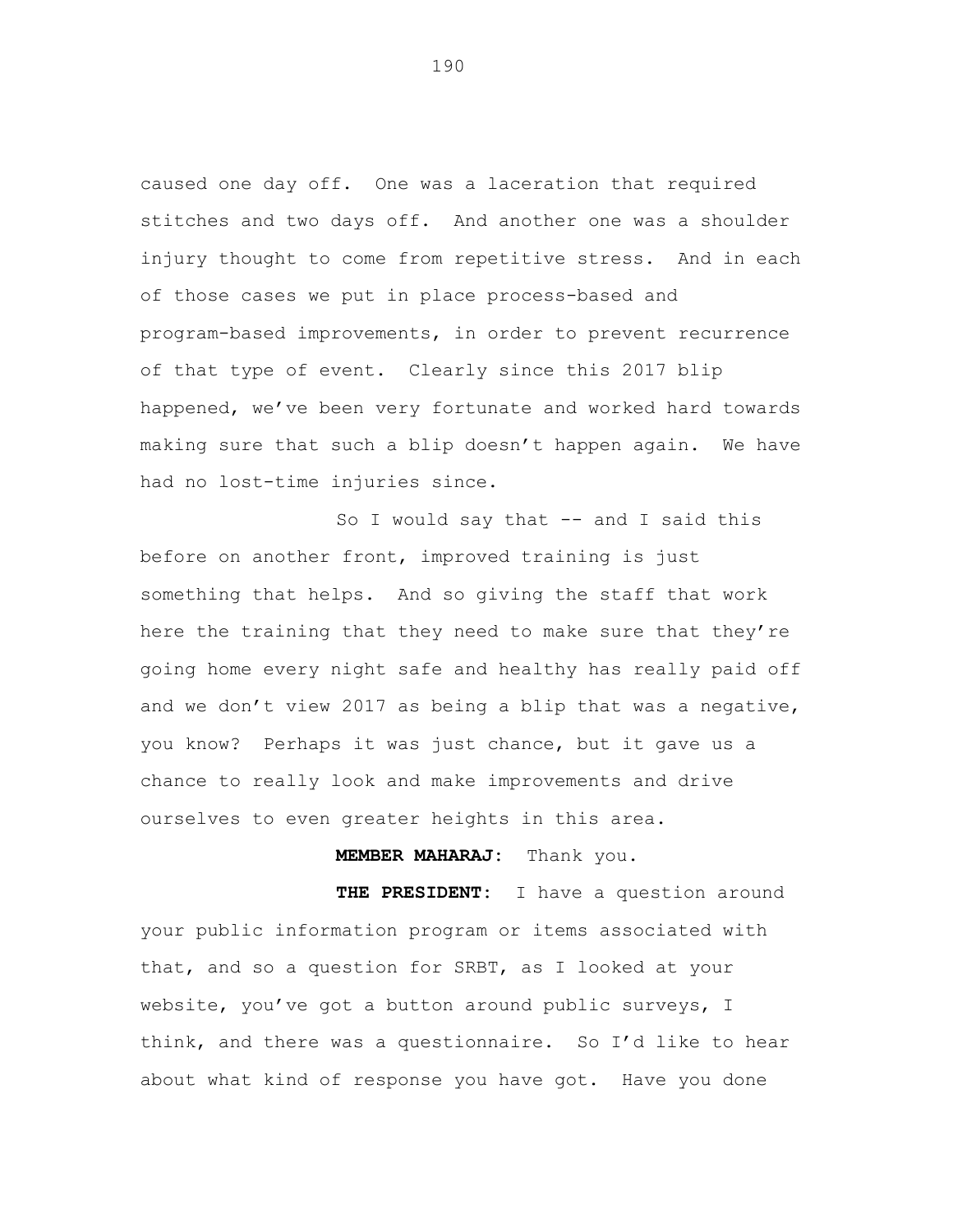any public polling? I know you go to the City Council meetings on a regular basis. Give us a sense of the kinds of questions and concerns that the public has indicated, how engaged they are in your facility, and, as I said, let me know about the surveys and any public polling you may have done, please.

**MR. LEVESQUE:** Thank you very much for this question. Stephane Levesque, for the record.

We do a lot of things. I think one of the things that people need to put into perspective is we live a very small town of 15,000 people. So having 38 employees that have been, a lot of them being long-term, some for as long as 28 years, the average I think is well over 10, you start developing a lot of relationships with their families, with the staff which grows in a town of 15,000. So we get a lot of feedback from our staff and their families as to certain questions they may have regarding the facility. Before the pandemic, had a lot of their families and people that had questions came on tour.

But one thing we use a lot is we have a good relationship with first, the City of Pembroke and all the councillors and staff. The staff also being in a small town here, a lot of things from the development point of view, to the CAO, to the fire department, and we talk to them on a regular basis about any questions they may have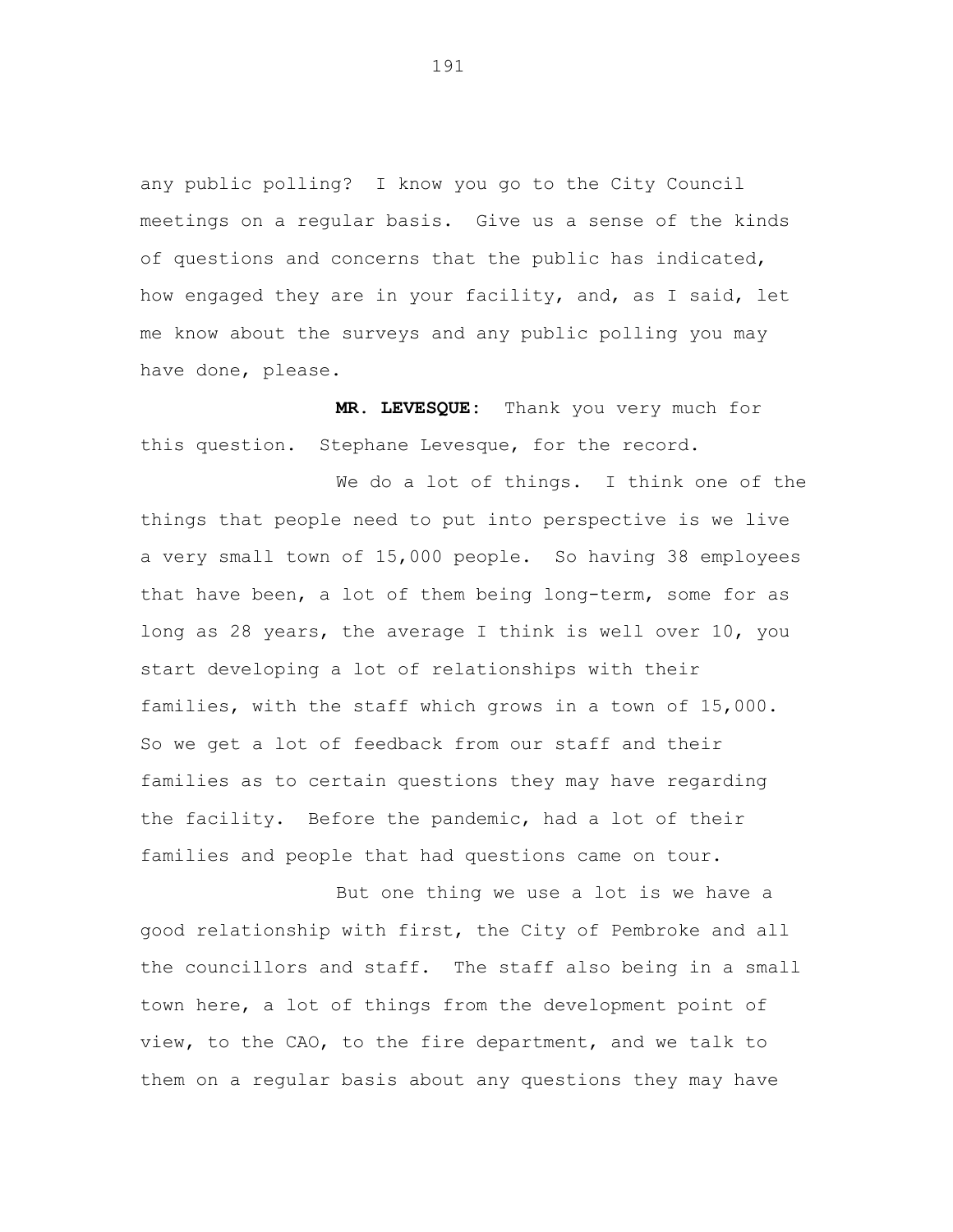or have received from members of the public. And those have been very few. I would say that 10 years ago, it was a little different. But I would say that progressively throughout this licence term, it's reduced tremendously.

We do the same engagement with the Member of Parliament for the federal government and the provincial and I think one of them, the federal member might have said, they've never received a question regarding SRB. And some may say, but do people know SRB is there?

We do a lot of events that we take part in, that we sponsor, not just from a financial point of view, but to have a presence there with some of our staff, and we do a lot of things that I think I've mentioned. The pamphlets that we distribute, I think the last one was to 10,240 residences in the Pembroke area.

And just to give you some data on that, I think from that last mailing we did to the entire city, we received three questions. Two were, could they buy face shields. And the last one was an individual who had previously worked in the -- worked as a contractor in the facility a number of years ago, well over a decade. So we received very little questions regarding the facility.

When there's more issues that pertain regarding right here, our staff here where we have an emergency exercise where people real close to the facility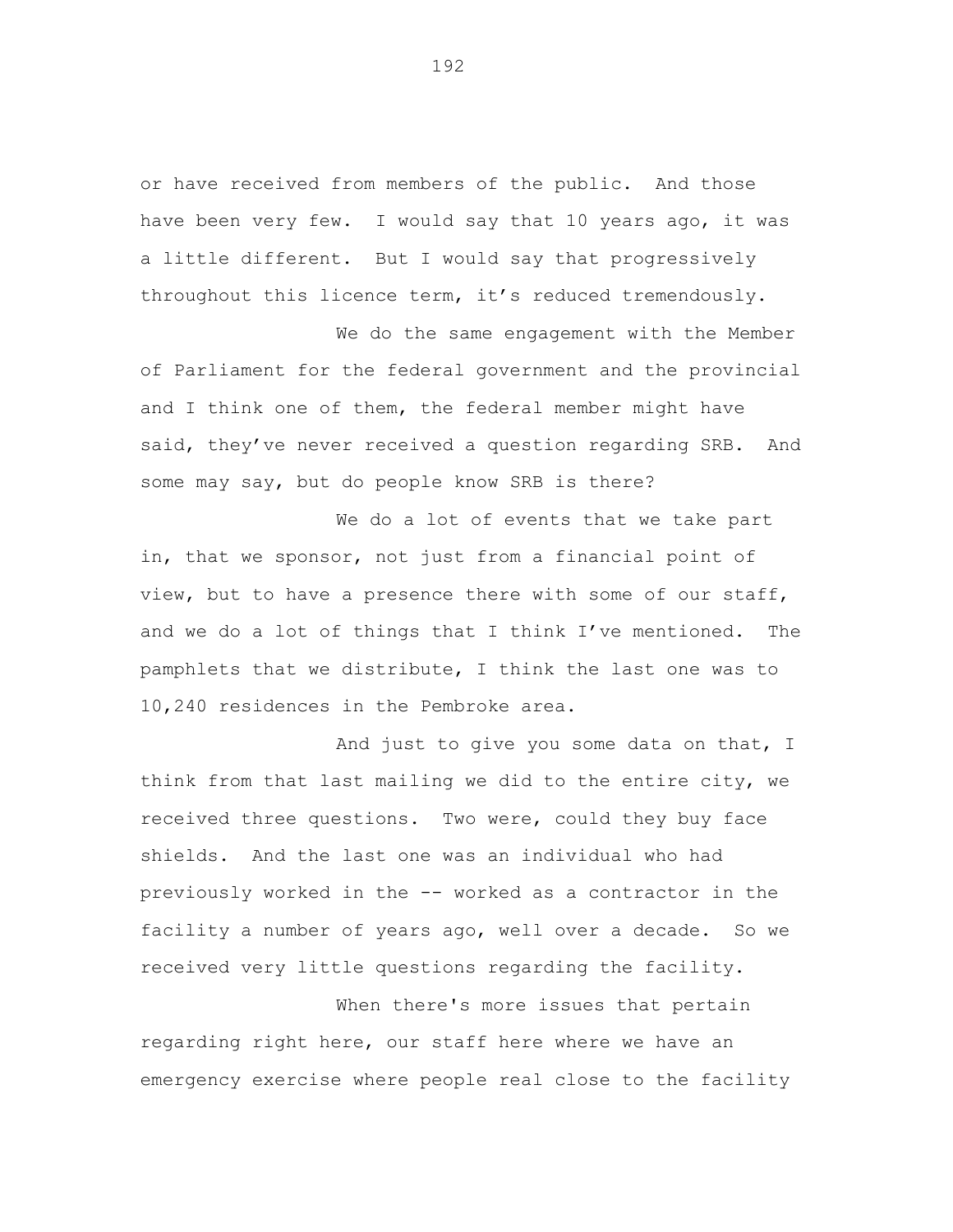may see two fire trucks, an ambulance and the police, we do an advance mailing to within 500 metres of the facility. So I think that small industrial area that's right beside the development beside the facility, we go door to door and basically distribute pamphlets and sometimes people greet us at the door and they know about us, they're aware of us, but we want to make sure they're aware.

As far as formal surveys, in giving these pamphlets we give all our contact information, our address, our phone number, and anybody that's ever contacted us has never shown the desire -- because we ask them, "Is it something you'd like?". But no, we've never really had those questions or concerns.

But if we were to be issued a licence of 15 years, those activities wouldn't stop. It's something I guarantee you that things have changed not just from the CNSC point of view and the way they regulate and the yearly meetings and a lot more oversight that way, but from our point of view as well, where we used to maybe engage in the public years ago only during licensing and now we found it better to plant the seeds during the licence term so that -- like we have this time and you can see from the small number of interventions that show concerns that it's paid dividends for us.

So it's something that the longer the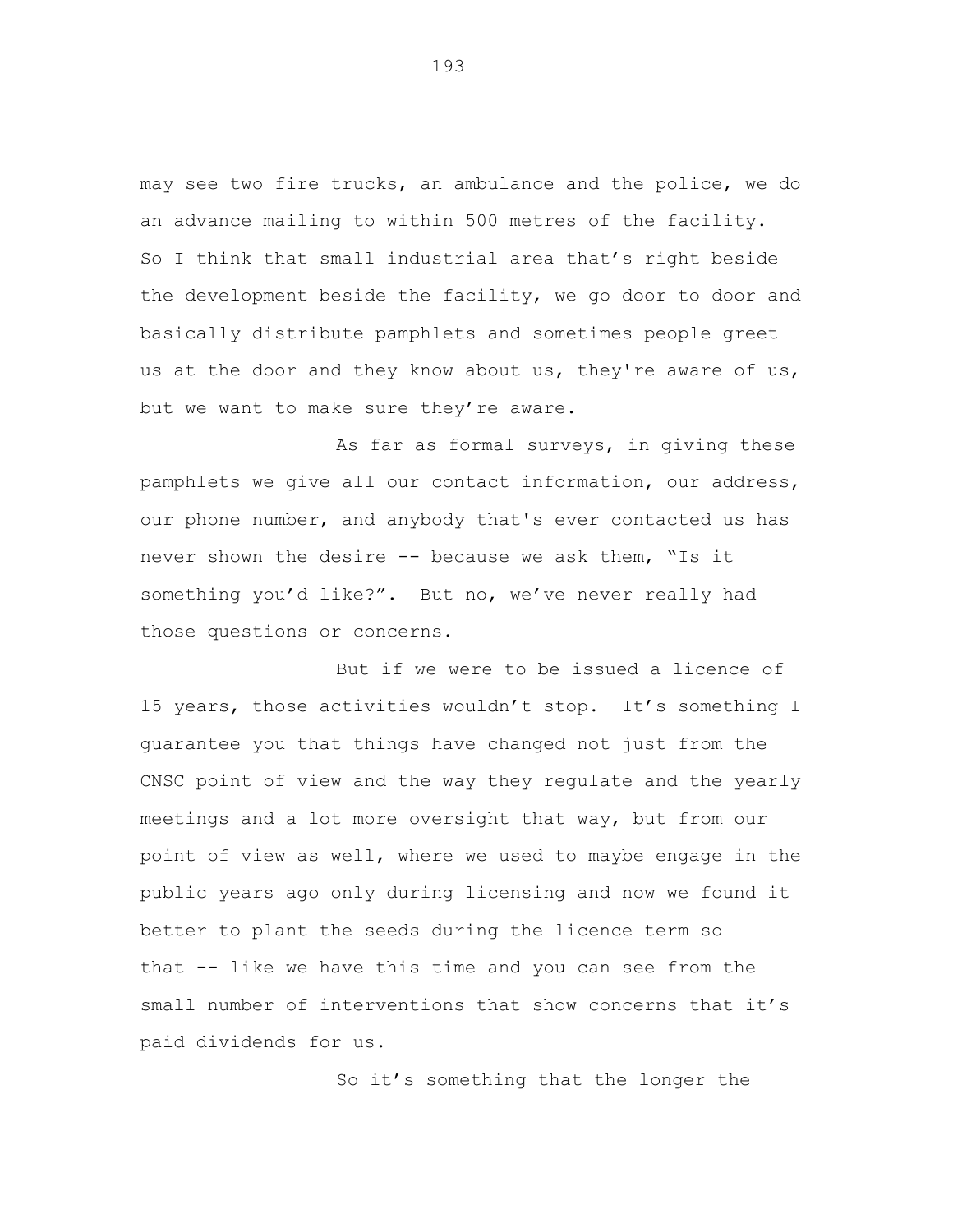licence term, the more I think we have to do to make sure those issues don't happen. But there are mechanisms for us to report things to you on a yearly basis in our Annual Compliance Report and to continually engage the public.

I don't know if Mr. MacDonald would like to add anything on that.

**MR. MacDONALD:** Yeah, I would. When I've had the chance to engage with the public these last seven or eight years, it's been some of the best days at work that you have.

You know, as a person that's in charge of the environmental monitoring program, for example, when we go around annually to sample gardens as part of the EMP, you're there talking with the people who live near the facility and own the properties and eat the food that you're sampling. And being able to talk with them about, you know, what we do, why we're doing this sampling and the risks that are associated with it, very rewarding.

As well, we've done -- one that I always look forward to is we sponsor the Renfrew County science fair for kids between Grades 8 up to high school and we go there and they allow us to do award presentations and see all the science projects of all the kids. And you engage with parents  $--$  not so much in the pandemic, unfortunately, but before that, we were very engaged in answering their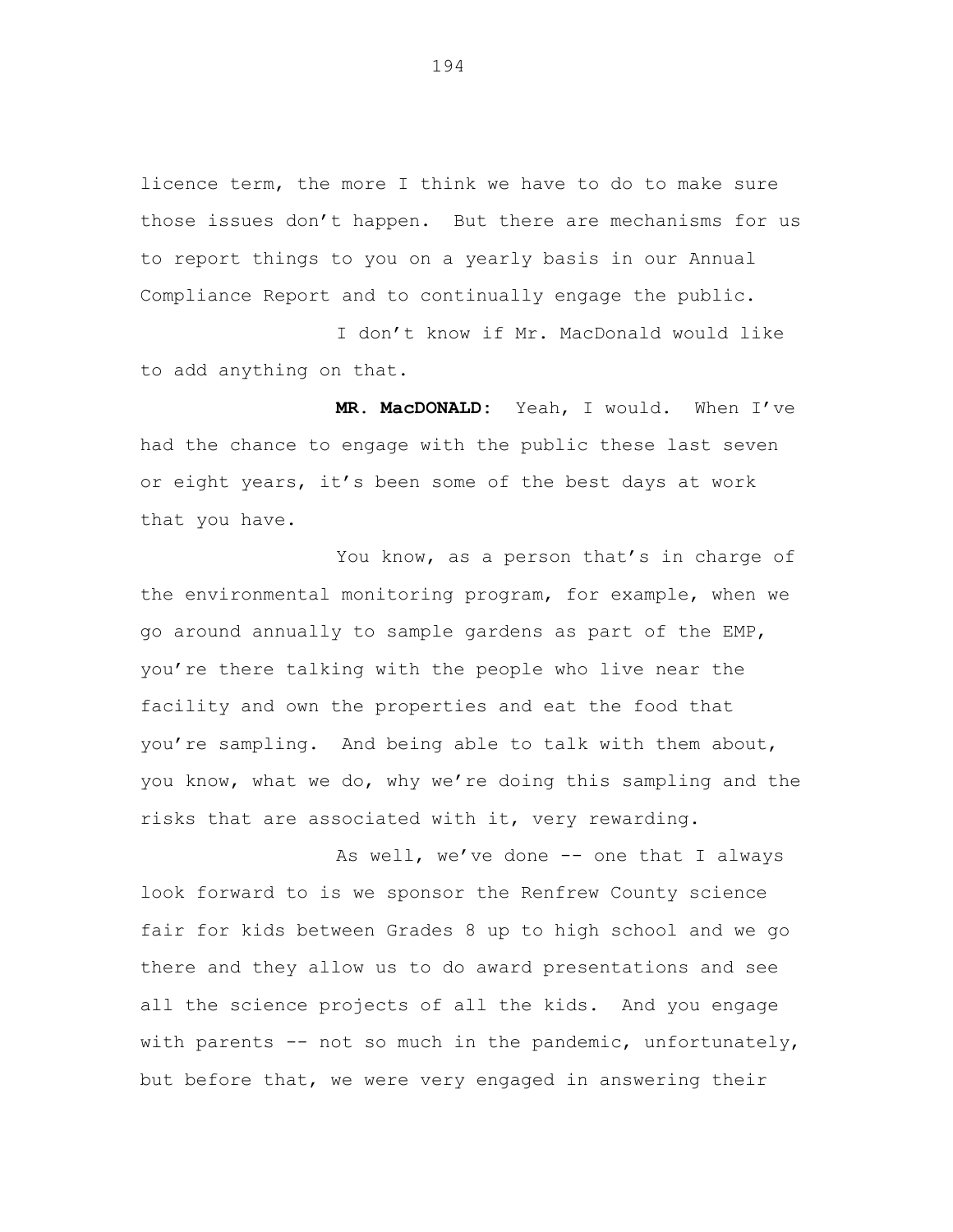questions about what we do and so that's rewarding as well. We've done presentations to Kiwanis. We

have a close relationship with Algonquin College locally where we've donated equipment that can help their radiation and nuclear science course, and I've done lectures and you always get those questions.

And so like Stephane said, the engagement level that we have with the public is very good and very fruitful both ways, I would think.

**THE PRESIDENT:** Thank you very much for that.

Dr. Demeter?

**MEMBER DEMETER:** Thank you. I'm going to shift gears a little bit here.

In relation to one of the written interventions, H8.8, Algonquins of Pikwakanagan -- I hope I pronounced that correctly -- they talk about the inclusion of indigenous knowledge, and one of the specific comments that I drew from that was the issue of seasonality on data collection and monitoring.

Maybe someone from CNSC can comment as to whether there is any issues with seasonality? Are we missing something by not sampling in a certain season or are we monitoring continuously? Is there a seasonal pattern we should be aware of?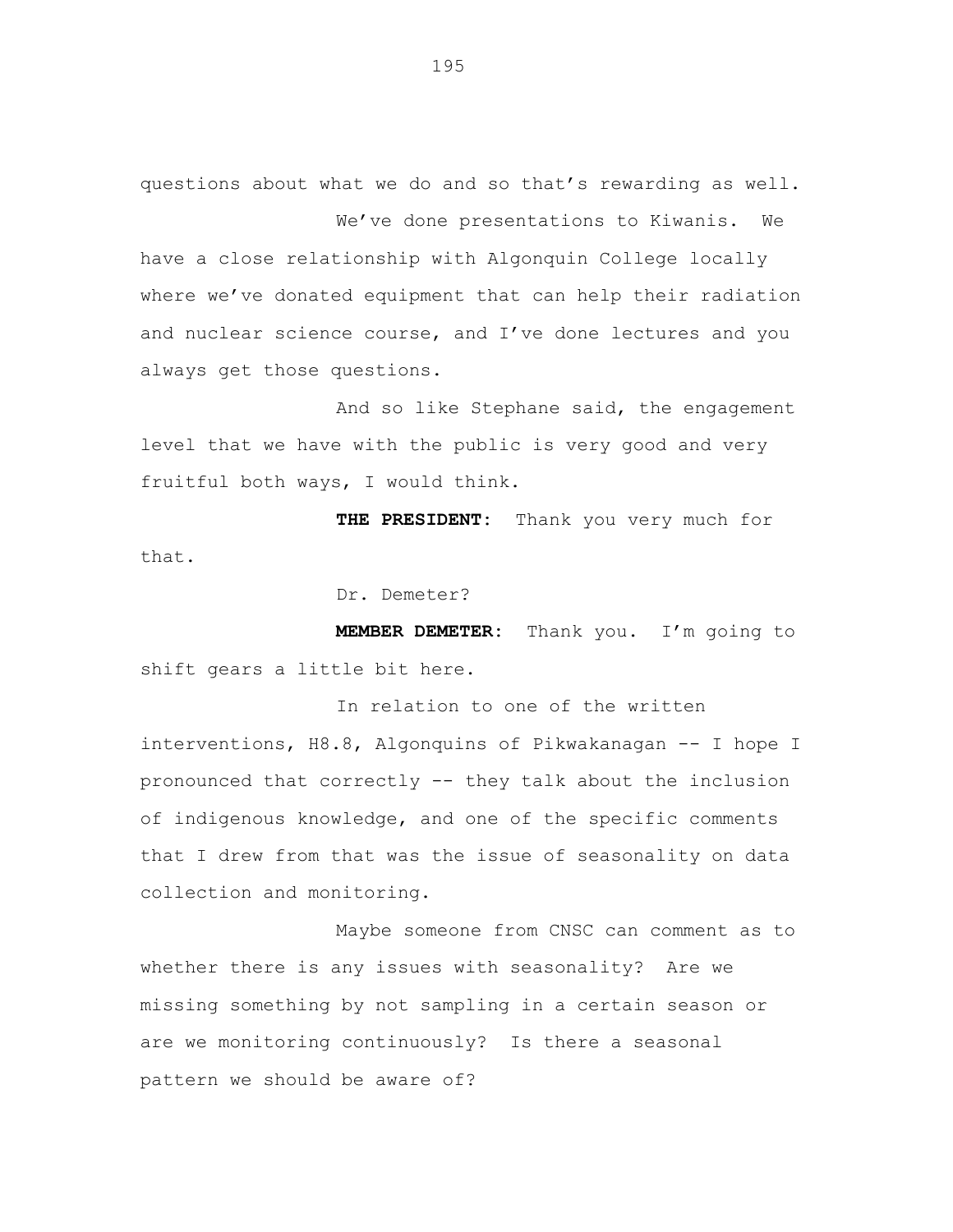**MS. MURTHY:** Kavita Murthy, for the

I'll ask Arielle Jean to respond to this question, please.

record.

**MS. JEAN:** Arielle Jean, for the record. Yes, that's correct. The IEMP sampling is conducted roughly through May to October, so only a limited number of produce, vegetation, et cetera can be sampled.

However, as Mr. MacDonald from SRBT stated and earlier we stated, SRBT conducts their own environmental monitoring program, which is a lot more comprehensive than the IEMP program. So the IEMP sampling represents a short period of time, and usually we can only sample a limited number of facilities each season. So for SRBT we were only able to sample, I think it was, five times from 2013 to 2021, so those results aren't exactly indicative of a trend.

However, the IEMP results do allow us to verify that the environment is protected, that the results agree with the licensee's data, and that there are no adverse trends. If there were any results of potential concern, we would do more analysis and look into that further. But as a result of the last sampling campaign in 2021, no results of potential concern were identified.

**MEMBER DEMETER:** Thank you.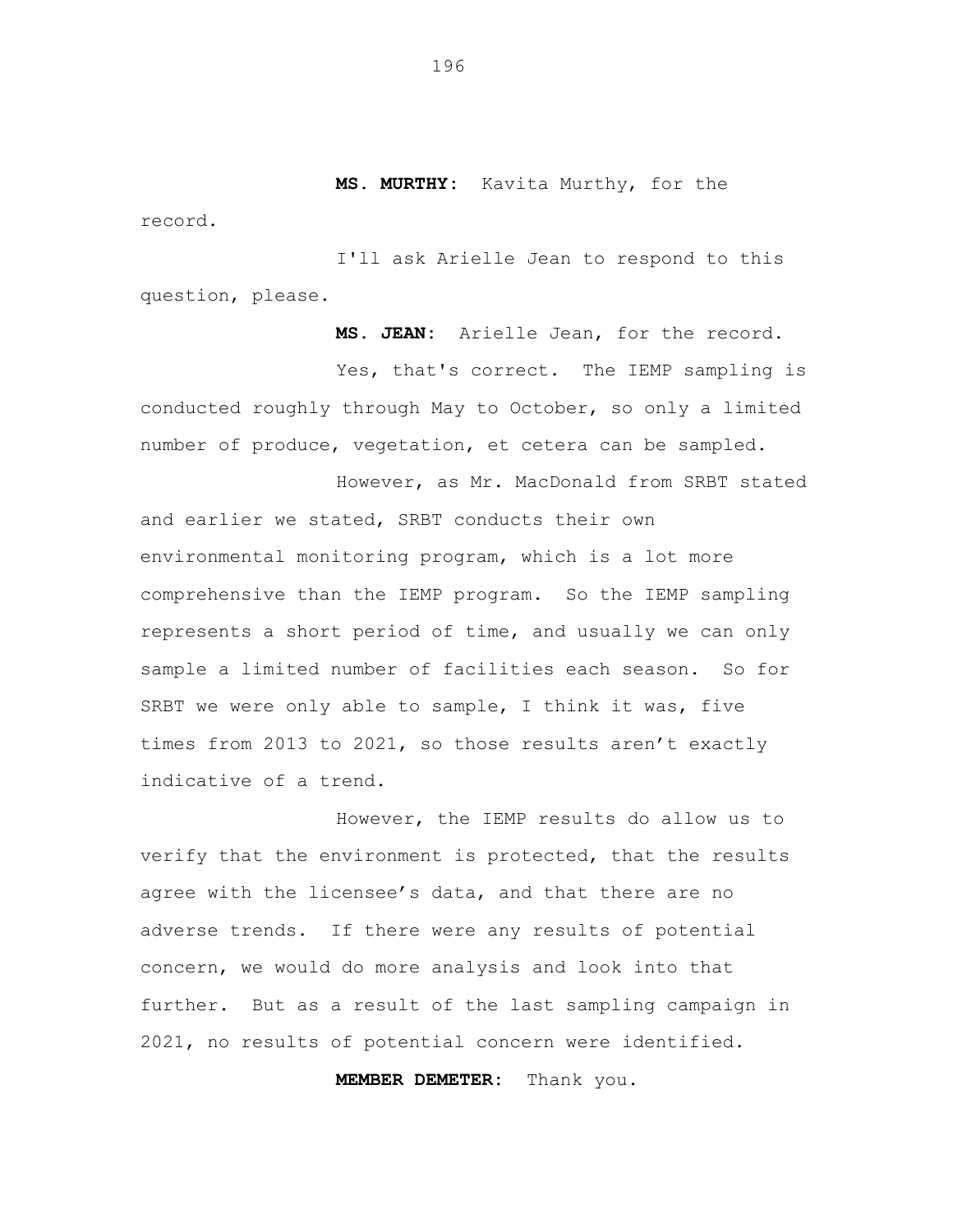Have there been or will there be discussions with this intervenor to help flesh out the details? It's a fairly broad-stroke question I said - that I ask, but the details would be relative to their concept of Indigenous knowledge and sampling and seasonality, so I guess the question I have is still have there been or will there be discussions with this particular intervenor to better understand their issues in relation to our monitoring or the intervenor's -- the licensee's monitoring?

**MS. JEAN:** Arielle Jean, for the record.

So the CNSC has made it a priority for IEMP sampling to reflect indigenous traditional knowledge, land use and values where possible. In response to their intervention, CNSC Staff -- oh.

## **MEMBER DEMETER:** Yeah.

**MS. JEAN:** Sorry. I thought I saw that I was muted.

CNSC Staff from our IEMP team and from our Indigenous and Stakeholders Relation Division met with the Algonquins of Pikwakanagan First Nation to discuss opportunities for engagement with the IEMP program.

So typically before any IEMP sampling campaign at a facility, we send out letters of notification to notify them of the campaign and to get their input on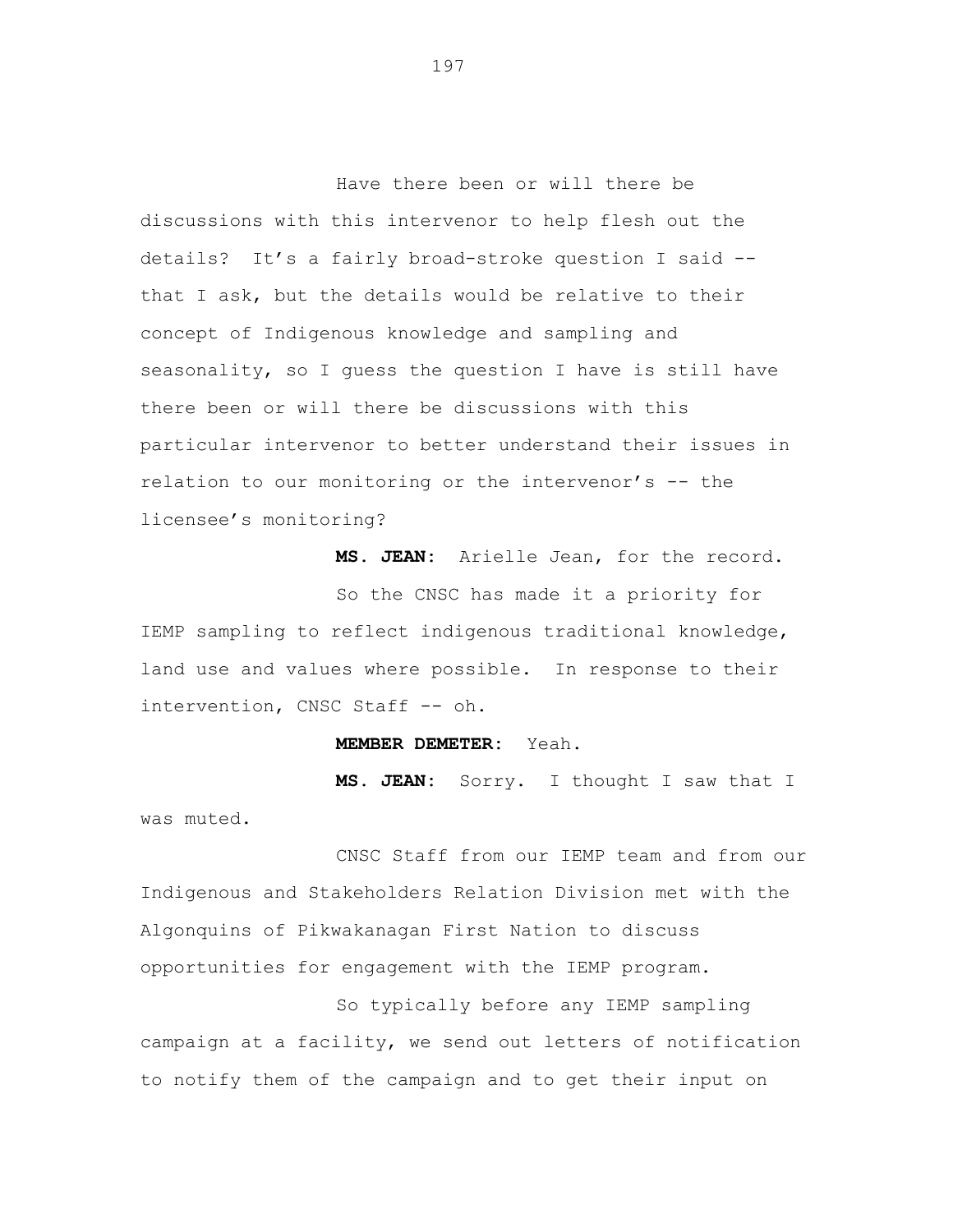the sampling plan. There are also opportunities to get involved with the actual sampling activities.

And other opportunities that were discussed included tours of the CNSC lab where samples are analyzed. Of course, we're not doing any tours at the moment, and presenting the IEMP results to the different communities via in-person meetings, webinars or results cards.

So CNSC Staff will continue to engage with AOPFN going forward for future campaigns as well as other Indigenous Nations and communities.

**THE PRESIDENT:** Mr. MacDonald, you wish to add something to this?

**MR. MacDONALD:** Thanks very much. Jamie MacDonald, for the record.

So the intervenor's comment stems from what's been a very interesting progression with how we got here. So when we did engage with the Algonquins of Pikwakanagan in order to sample for the purposes of the ERA, we arranged a time towards the September-October timeframe when you would have traditional harvest of the plants that were sampled, so that was the aim there. And then once the ERA was completed and published on our website, there was an associated set of recommendations that were included in that ERA, one of which was to include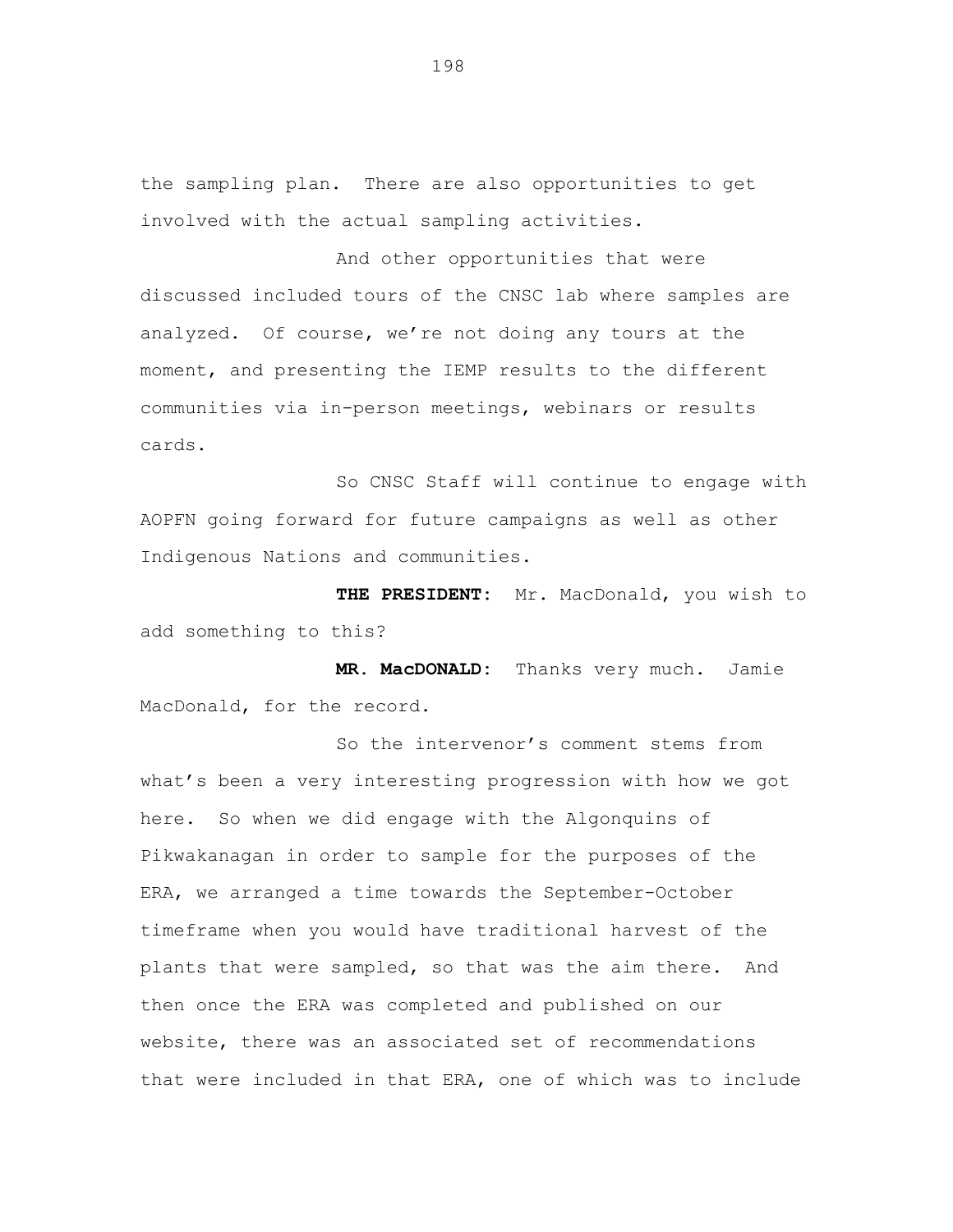in our environmental program what we term the special annual sampling campaign.

And so last year, 2021, was the first iteration of that special annual sampling campaign and it included repeat measurements of these plants that we took at the same timeframe as well as air, precipitation and all that I talked about.

The beauty about the special annual sampling campaign is it's intended to be iterative. So each year -- last year was more of a confirm the data we had collected and its validity and now, with the intervenor's input, we'll begin to go down a path of consideration as something to the tune of, for example, seasonality. Perhaps there are certain plants that are harvested in springtime that should be subject to the same level of oversight and data collection.

So we're in the midst of that process right now with our communications and collaborations with the Algonquins of Pikwakanagan and we'll see where it goes, but I certainly can see a time where we'll modify our special annual sampling campaign to synthesize some of their concerns and come up with that data, which will only improve the quality of our ERA and ultimately give more confidence to the safety of our facility and our operations.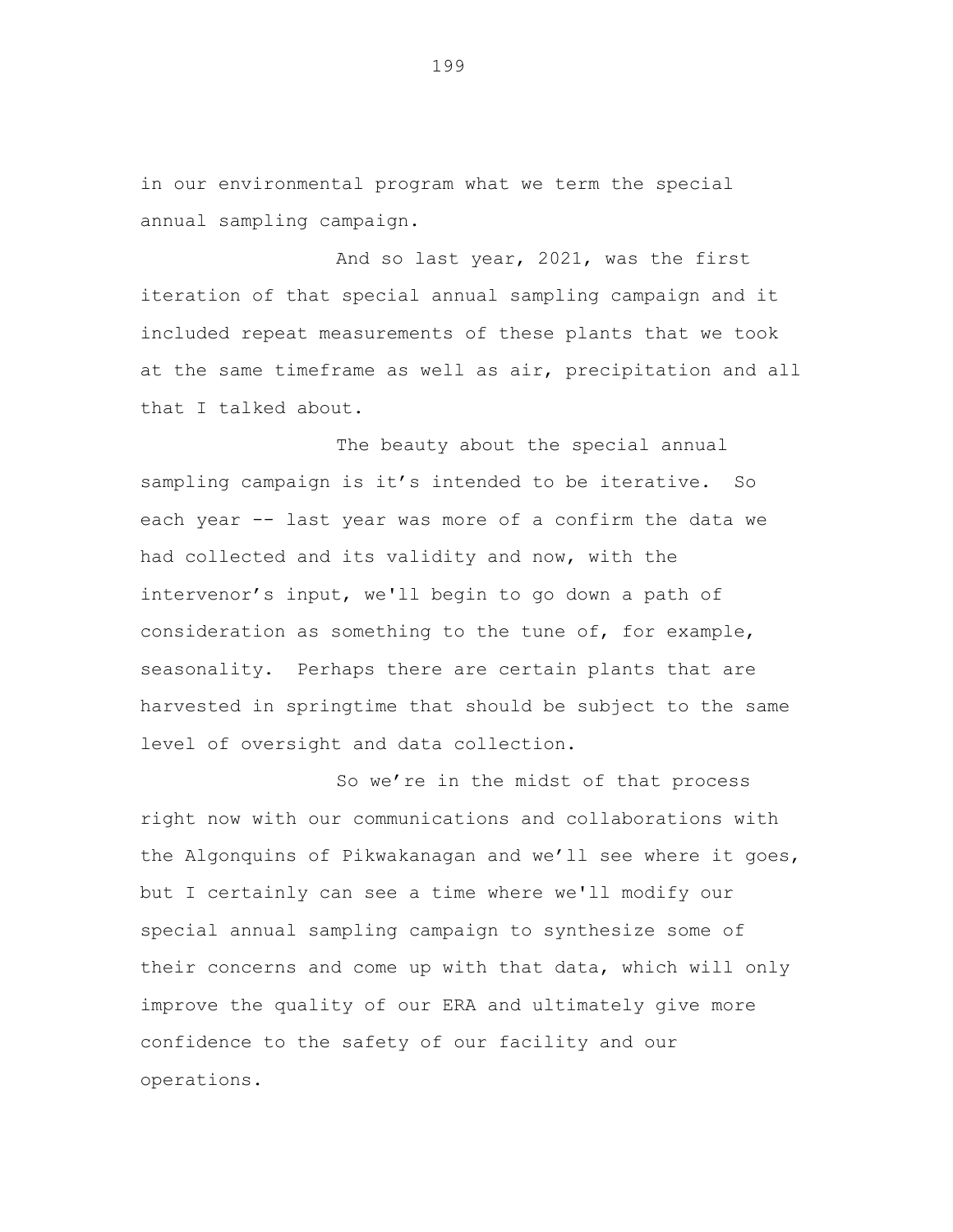## **MEMBER DEMETER:** Thank you.

## **THE PRESIDENT:** Thank you.

So continuing with this same intervention, which I found to be extremely well done and very thoughtful, one of the other recommendations in there for SRBT was to enter into a long-term relationship agreement.

And Mr. Levesque, I see in your supplementary CMD that you committed in doing so, and I thought it would be helpful if you could share some greater insight into that. And was it this intervention that was the driver for you to even consider getting into this long-term relationship agreement?

**MR. LEVESQUE:** Stephane Levesque, for the record. Thank you very much for the question.

No, it really wasn't the intervention. It was a progression, I think, when we started with the AOPFN and the ERA and involved them. And then the following sampling campaign we thought we could draw an even closer relationship with the AOPFN and then they came to us with this idea of signing what they'd like to have to continue the relationship further as a long-term relationship agreement.

So we have a first draft of that agreement and have some questions. There are a lot of commitments, financial commitments, regarding yearly fixed contributions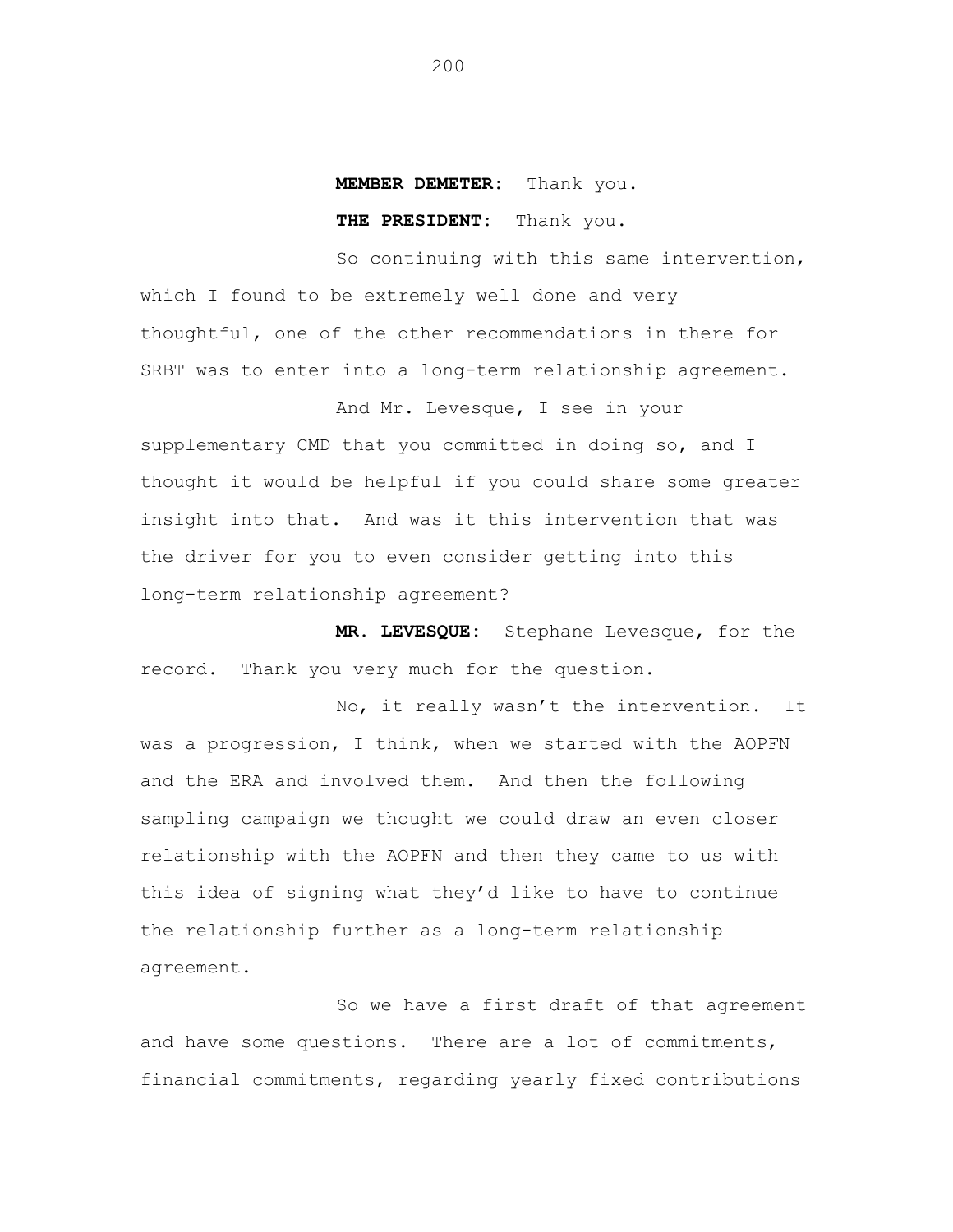regarding sampling and so on and so forth that we can't commit right up front. But there are other elements of the LTRA as they call it for a short -- term relationship agreement, regarding for example cultural awareness training for our staff. We've already received stuff like that from members of the CNA who organized it a number of months ago, but we thought it would be more appropriate to get some training from the closest Indigenous community to our facility. So it's something we'll explore right after licensing to keep getting a better relationship with the AOPFN going forward.

THE PRESIDENT: Thank you. Ms. Maharaj? **MEMBER MAHARAJ:** Just with respect to following up on the relationship between SRBT and the AOPFN in particular. What have you been able to do with the First Nation to include them, not just in a participatory way with the sampling events that you've done, but in a planning and absorption of some of that Indigenous knowledge to inform your sampling and inform your environmental management plans?

**MR. LEVESQUE:** Stephane Levesque, for the record. Thank you for the question again.

It's been an evolving thing and we've done some work but we know we have quite a bit more work to do in that respect. And that's why we thought that to get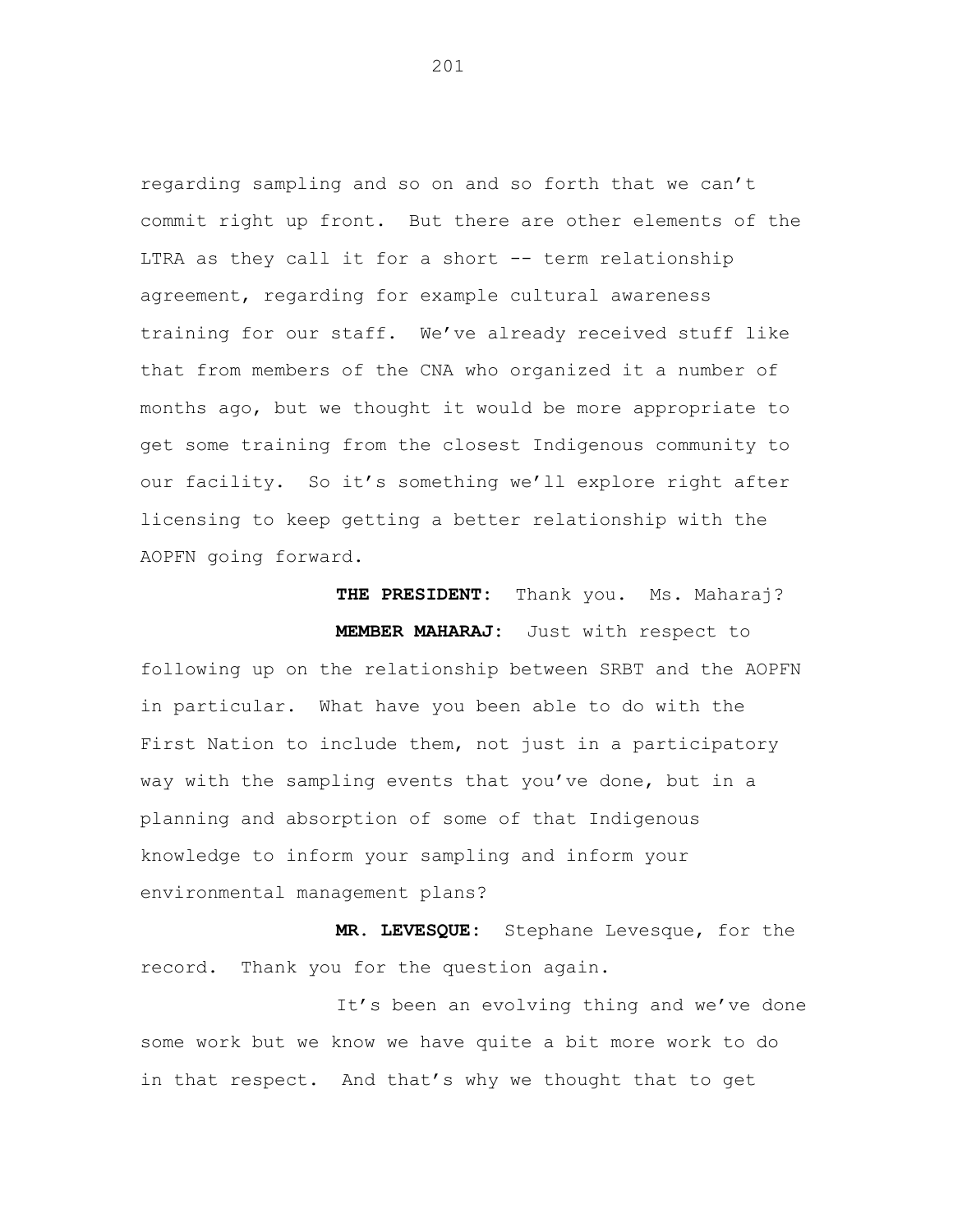this cultural awareness training as fast as possible will help us understand more with the OAPFN themselves, what their needs are through this training.

But one thing that we've done, we've engaged them on any licensing activity, which is first and foremost this relicensing. We've made it aware from months in advance of us making an application, submitted to them all the information, asked if they had any questions. We had two Zoom calls with them. We intend on having them here at the facility once the pandemic, hopefully we're over with, and to visit their community as well. So we're looking to do more. We know we have more work in that field to do. Thank you.

**THE PRESIDENT:** Dr. Demeter?

**MEMBER DEMETER:** I have no further

questions, thank you.

**THE PRESIDENT:** Ms. Maharaj?

**MEMBER MAHARAJ:** I did have one question for the licensee about the infrastructure of the building, especially in light of the length of term of the licence that's being requested. Please correct me if I'm wrong, but SRBT has been located in this particular building and location since about 1990, from what I read. And so my question to the licensee is, how do we balance the aging infrastructure in that building and whatever upgrading or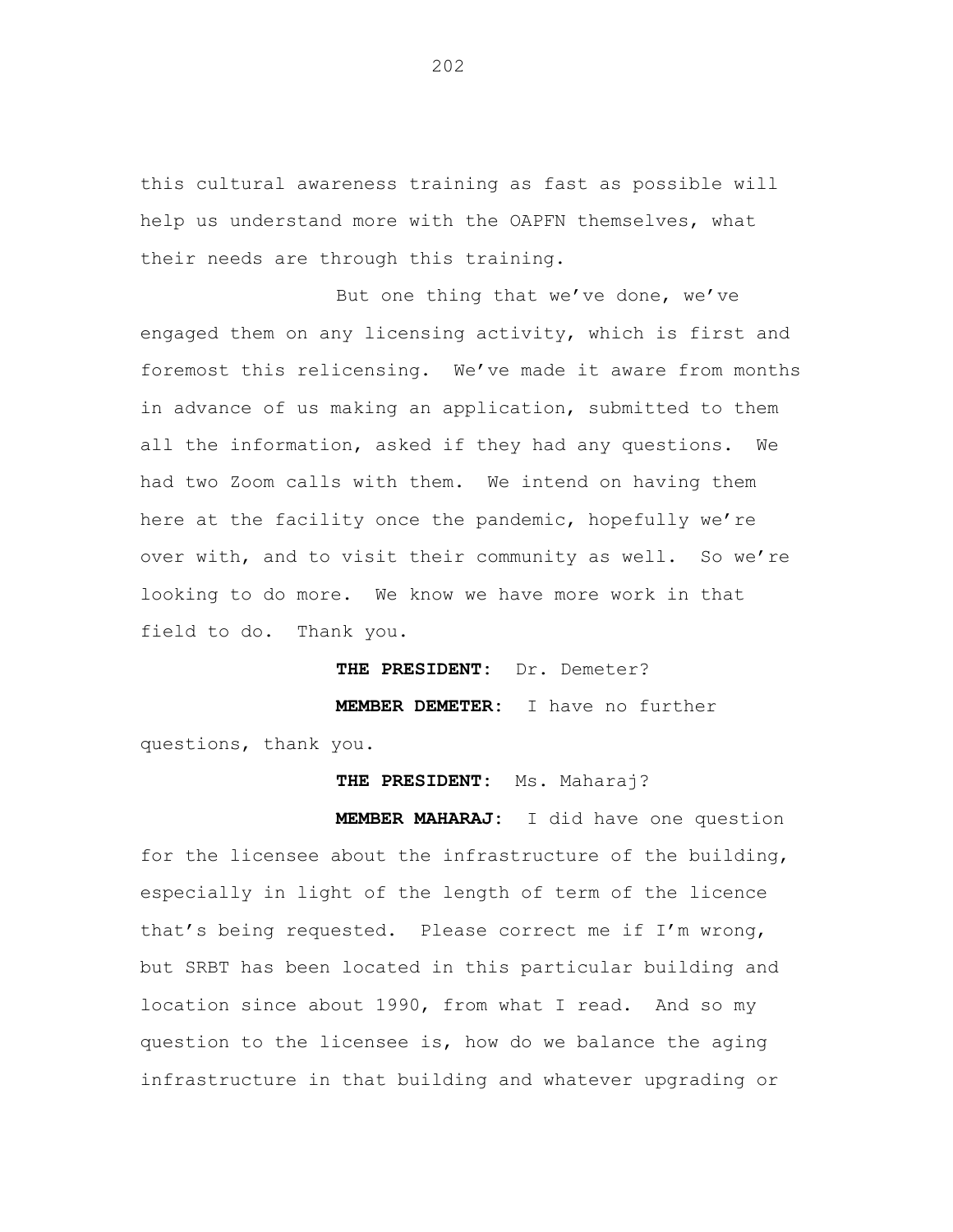refurbishment you are doing in your facility with another 15 years of licensed operations? So 15 years from -- where are we, 2022, is going to take us out to 2037, add on 1990, we're coming into almost 50 years in the building. Can you just give some oversight as to what your refurbishment plans and your maintenance of the actual physical facility looks like?

**MR. LEVESQUE:** Stephane Levesque, for the record. Thank you for the question again.

Since 1990, and you're right, that's when we started the operations here, we've already done a number of improvements to the facility, but it's not static at all and it definitely won't be if we were issued a 15-year licence, in fact it will help us in the resources in doing so. There's a large maintenance program that we have. I'll let Mr. Jamie Macdonald basically give you a little bit more detail on that.

**MR. MacDONALD:** Yes, Jamie Macdonald, for the record.

So with any maintenance program, it's scheduled and risk-assessed to see what key safety-related components or structures and systems require what maintenance at what frequency. And so that's one of the benefits of having created and implemented a program that leans on some of that nuclear power plant terminology and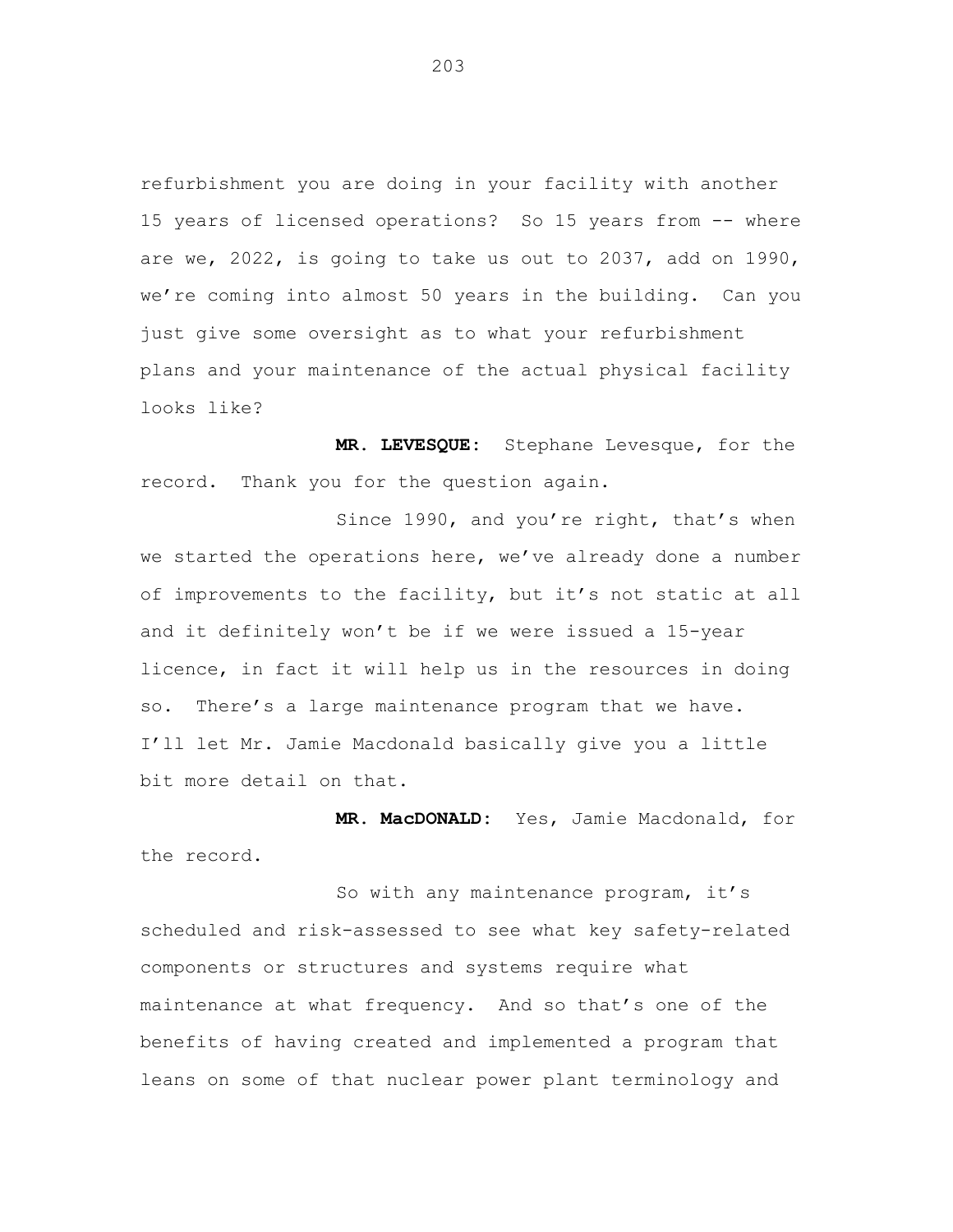processes.

So you know, as a Class 1B nuclear facility, for us to have a critical spares list, or for us to have a master equipment list, and zero preventative maintenance backlog, these are real assets going forth into the aging management of the key safety-related structures and components. So like we had said in our presentation, from a radiation protection perspective, the investment of over half a million dollars into new equipment and refurbishment of old equipment that are aimed at making sure that doses are as low as reasonably achievable and that our emissions are accurately monitored and controlled, I mean, that just demonstrates our commitment to making sure that this facility doesn't age itself to a point of being a concern from safety.

So infrastructure-wise, I think we're in really good shape, and with the maintenance committee overseeing all aspects of the physical footprint of this facility, we have confidence that this will not be something that will be a concern if a 15-year licence is given, or any term.

**MEMBER MAHARAJ:** Thank you. And then just to follow up with that, we heard Ms. Tilman ask about decommissioning plans, or lack of clarity, or lack of depth in the preliminary decommissioning plan. Do you foresee an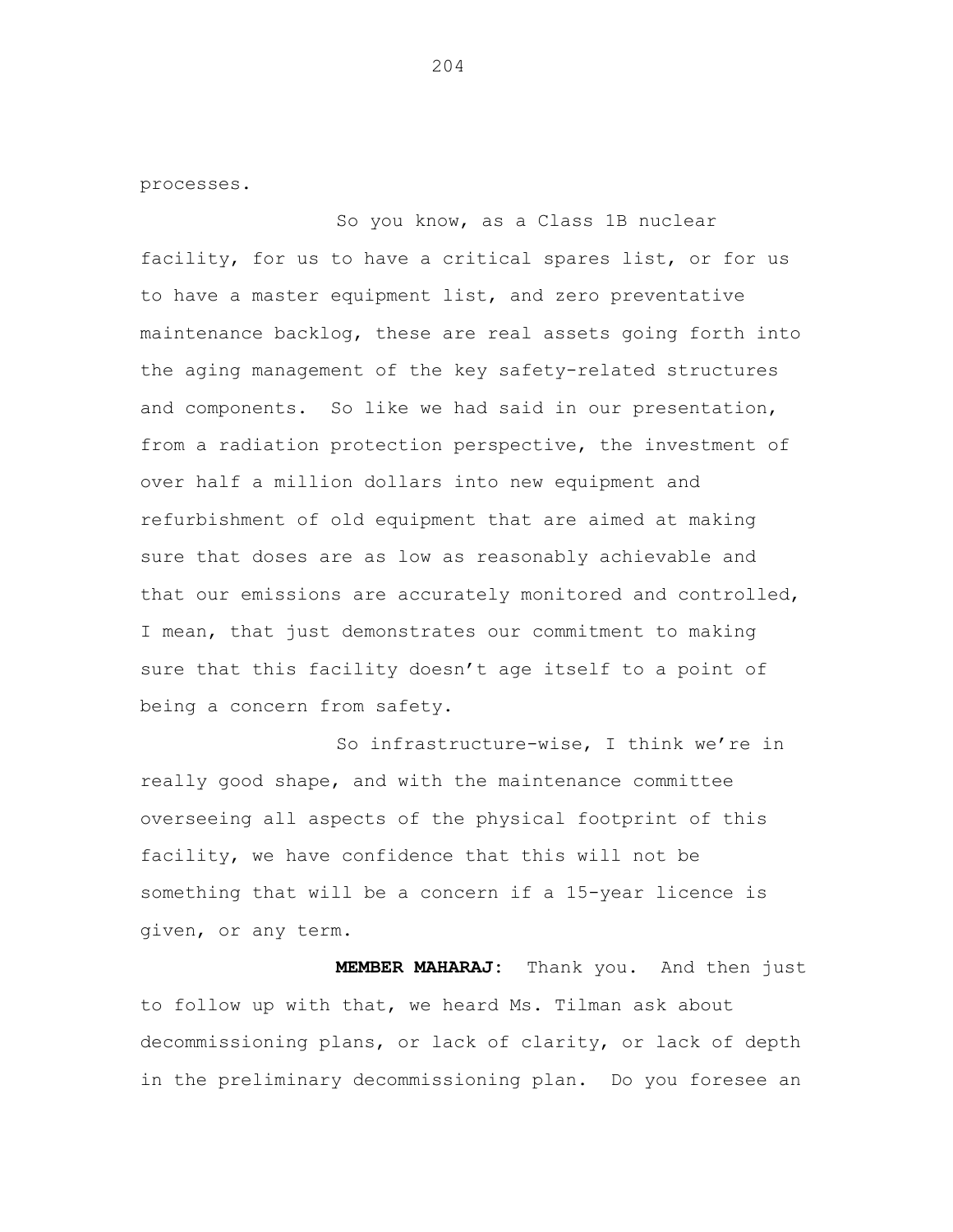end-of-life cycle on this in the next 25 years, or are you looking at this facility as one that is likely a continuing operation?

**MR. LEVESQUE:** Thank you for the question. Stephane Levesque, for the record.

First, our preliminary decommissioning plan has extensive activities that are listed in it as to how the facility and the environment would be remediated to a safe level if we were to close the facility, either due to our decision or if it was just left on its own one day. So that's clearly outlined and that's available on the website.

We have no plan on shutting down the facility in the foreseeable future or moving to another facility. In fact, even if the company was to grow, we would rather expand near this facility, or as part of the facility. And the reason for that is we have such an extensive array of environmental monitoring, data from 29 monitoring wells that are here now that we monitor, 40 air monitoring stations. We have a weather station that we invested on site so that we can get meteorological data for our calculations that are pertinent to this specific site and not the closest airport.

So we have a big environmental networ khere that really doesn't give us an incentive to go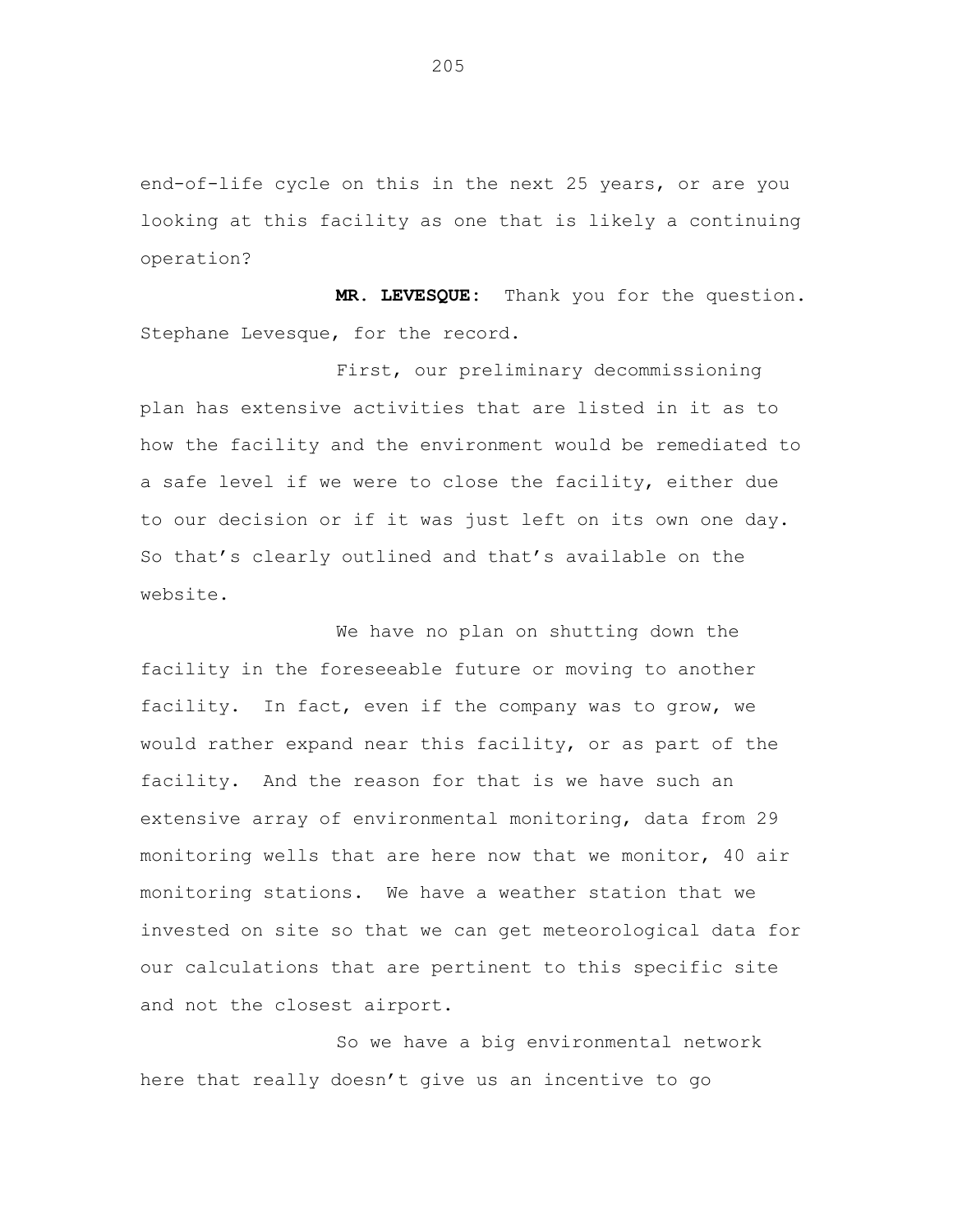anywhere else. We have so much data, we understand how it works, we understand the inputs and how it's supposed to behave. So to go elsewhere or close to open a facility, it's just not something that we'd want to do.

**MEMBER MAHARAJ:** Thank you. You even answered my next question, Mr. Levesque, so thank you very much.

**THE PRESIDENT:** Mr. Levesque, I have -- it probably will be the last question.

Looking ahead, what would you say are kind of your top three challenges when it comes to maintaining or improving your safety performance or your protection of the environment?

**MR. LEVESQUE:** Stephane Levesque, for the record.

We've, since 2005, I would say, reduced our emissions by 98 percent. So it's pretty daunting to go from where we're at now to continuously reduce and to even foresee that maybe in another 15 years we'll come to you and say we have reduced it 98 percent more. But again, one big incentive that we have is any dollar that we use in tritium lost is a dollar that we don't have at the facility. So even if we spent the same amount of money to not release, it would be a great aspect for us. So it's something we're going to keep doing.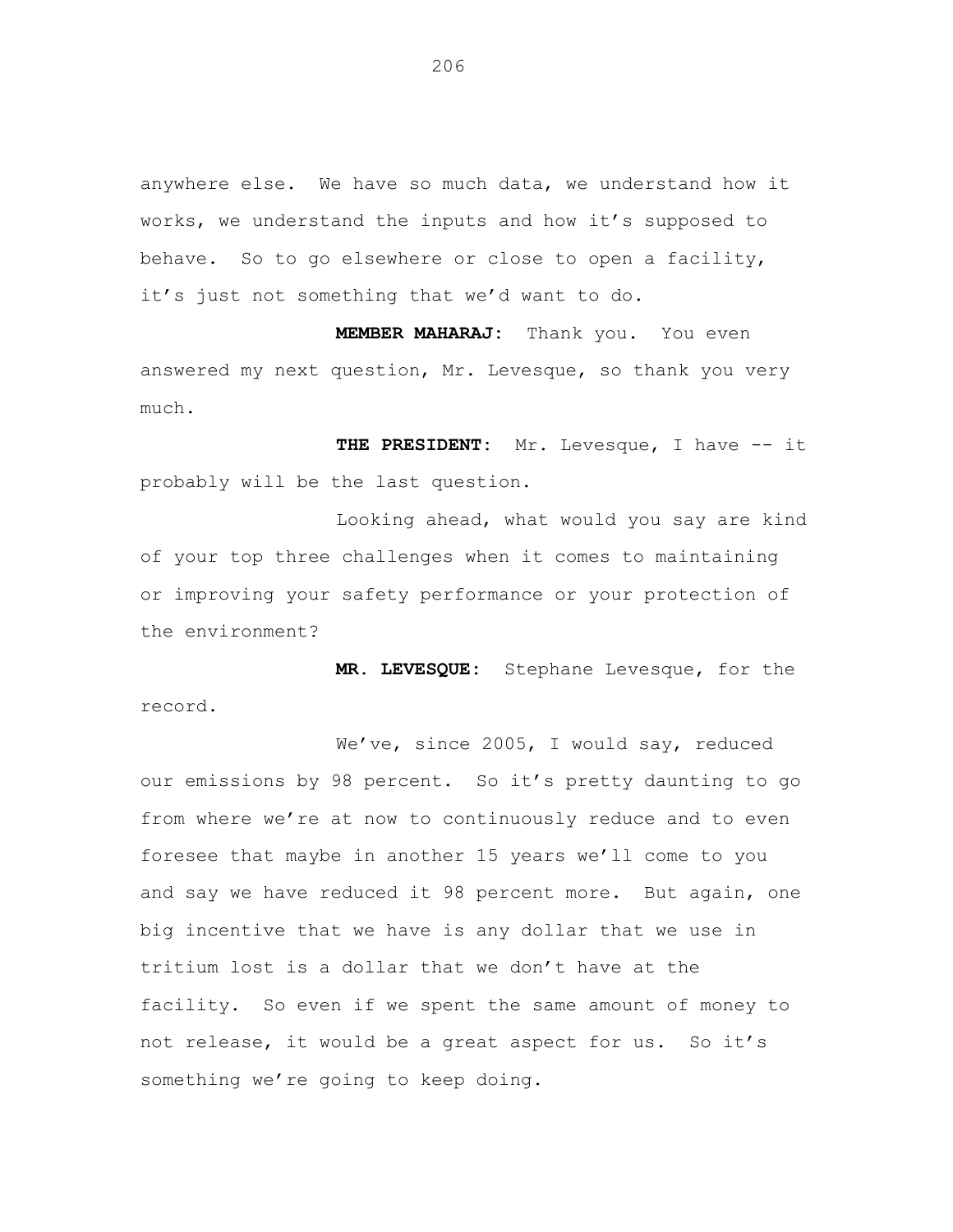It's the technologies that are available. But as Mr. MacDonald explained, to training and other things, there's certain ways that we can further reduce our emissions. And I think that our biggest thing is we're open minded, and you asked me for three things and I'm saying a lot, but I know that Mr. MacDonald will have another he explanation to this. I would like to pass on to him as well. So I'll pass it on to you, Jamie.

**MR. MACDONALD:** Thanks. Jamie Macdonald, for the record.

It's been a very rewarding eight years of improvements and I think one of the reasons we're confident and can guarantee that our performance is not going to fall off to the wayside is, I think it needs to be appreciated that clear requirements and guidance from the CNSC has really been a key part of what you see today in front of you. So the rate in the last 10 years of CSA standards that the CNSC staff contribute to, as well the regulatory document set, having these available and continuously maintained on your end makes it much more simple for licensees to meet the requirements and the expectations.

And so we've definitely put in a huge amount of work to put a framework of documented processes and procedures in place that are safe, but that doesn't occur without that foundation. So we feel really confident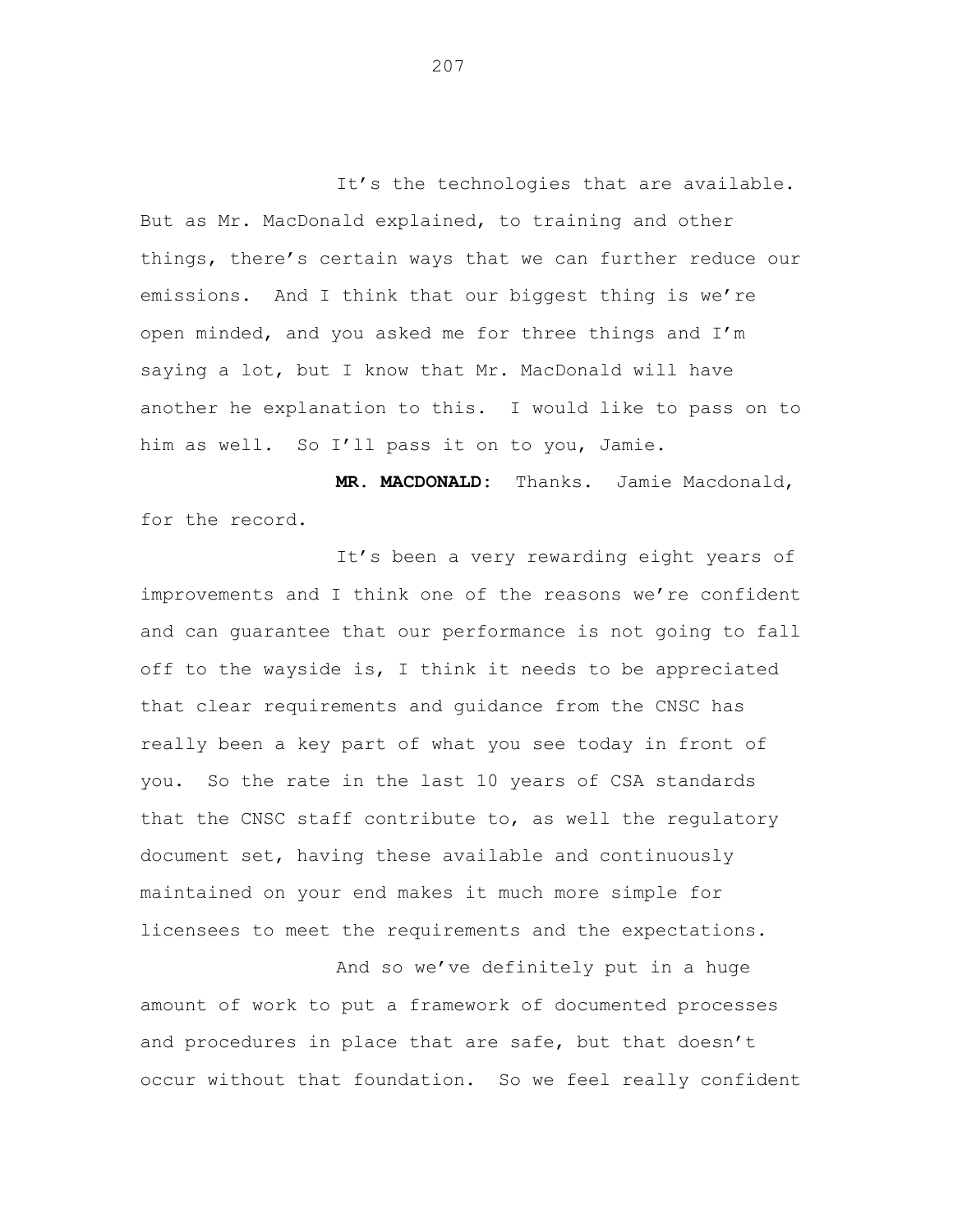going forth on that front. There will be challenges and we may be victims to, you know, some of our success. Like, one of my -- as the Manager of Health Physics, one of my personal targets was to make sure we got through this licence term without one employee exceeding one millisievert of dose.

So we did that. It's a credit to all of my staff and all of Stephane's and Ross' staff, not just the radiation protection people, but the people who are on the shop floor doing the work. And but then the natural question becomes just like Ms. Maharaj asked about 2017 and the three incidents. That makes it look like, you now, a blemish on our record, and when it comes to dose, there's going to be a year where we're going to exceed, say, half a millisievert, perhaps we're even going to arrive at a millisievert, you know, so it -- that's a challenge, I think, we'll embrace, you know.

Trying to drive towards improvement, it's not a zero sum game. There's always something that you can do better, and I think we've institutionalized that attitude. And that's why I think you can have confidence in our performance going forth, no matter what term of the licence, should you choose to give us a licence, you issue.

> **THE PRESIDENT:** Thank you very much. And Mr. Fitzpatrick, over to you.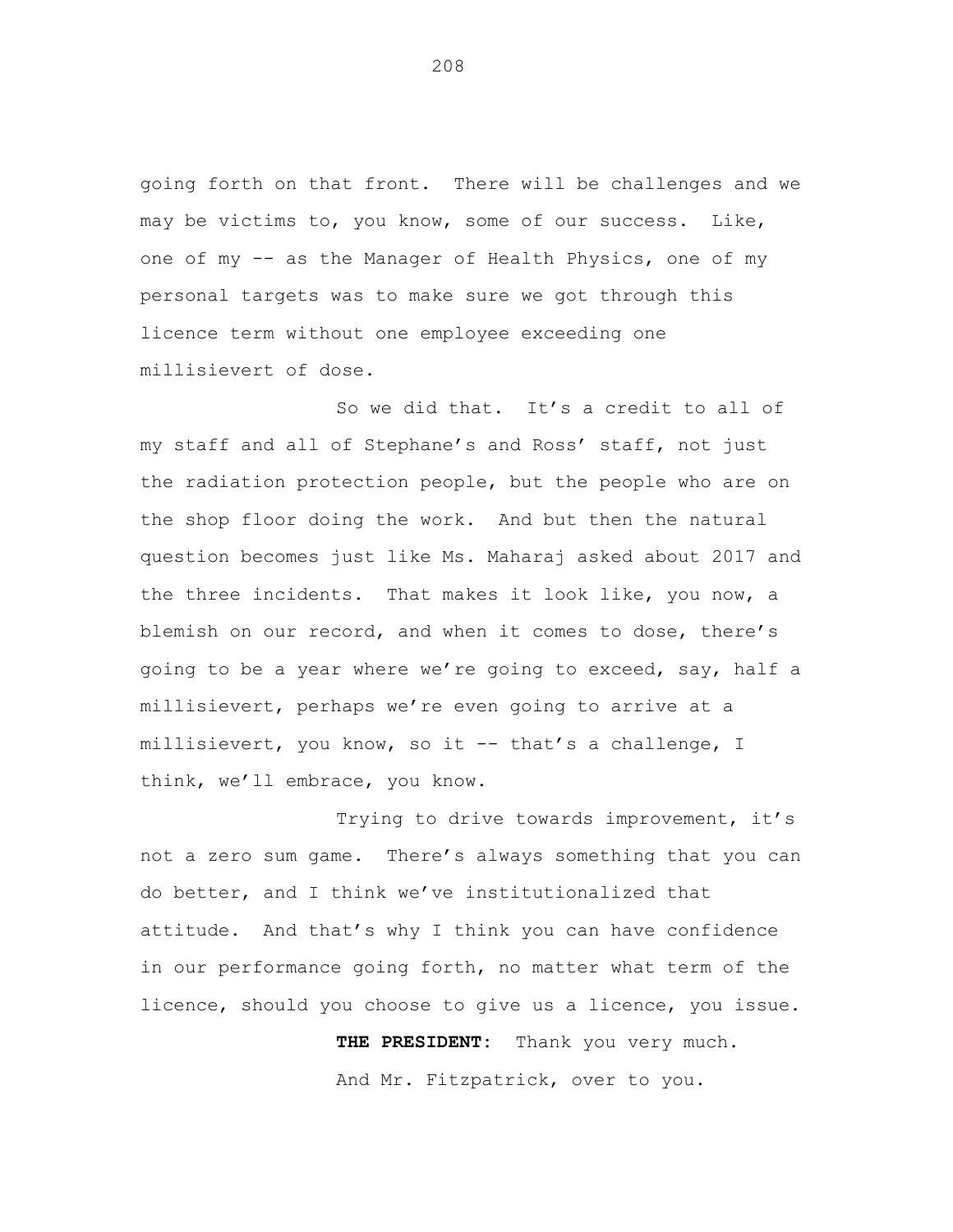You're on mute.

**MR. FITZPATRICK:** There we go. I haven't said much all day, so I was stuck on mute there.

I just thought it was time that you heard from the other half of the ownership of SRB Technologies. And Mr. Levesque and Mr. MacDonald have been doing such a good job answering questions, I haven't had anything to say.

But I just wanted to add that  $-$  so in the 15 years, we will strive to be in the public and we'll always strive to be better. We'll never be satisfied.

The challenges that Mr. MacDonald was saying, we actually look forward to those and looking at ways to solve those. The maintenance that we do on the facility, we have third parties in here on a monthly basis, so we're always on top of that. We're always on the equipment, making sure that they're running top notch. And that's -- I just wanted to add that in there.

**THE PRESIDENT:** Thank you very much for that.

So as we come to the conclusion of the hearing, I would like to remind and assure all participants that the Commission takes extremely seriously the task of assessing all of the evidence and science in making informed decisions. To that end, the Commission welcomes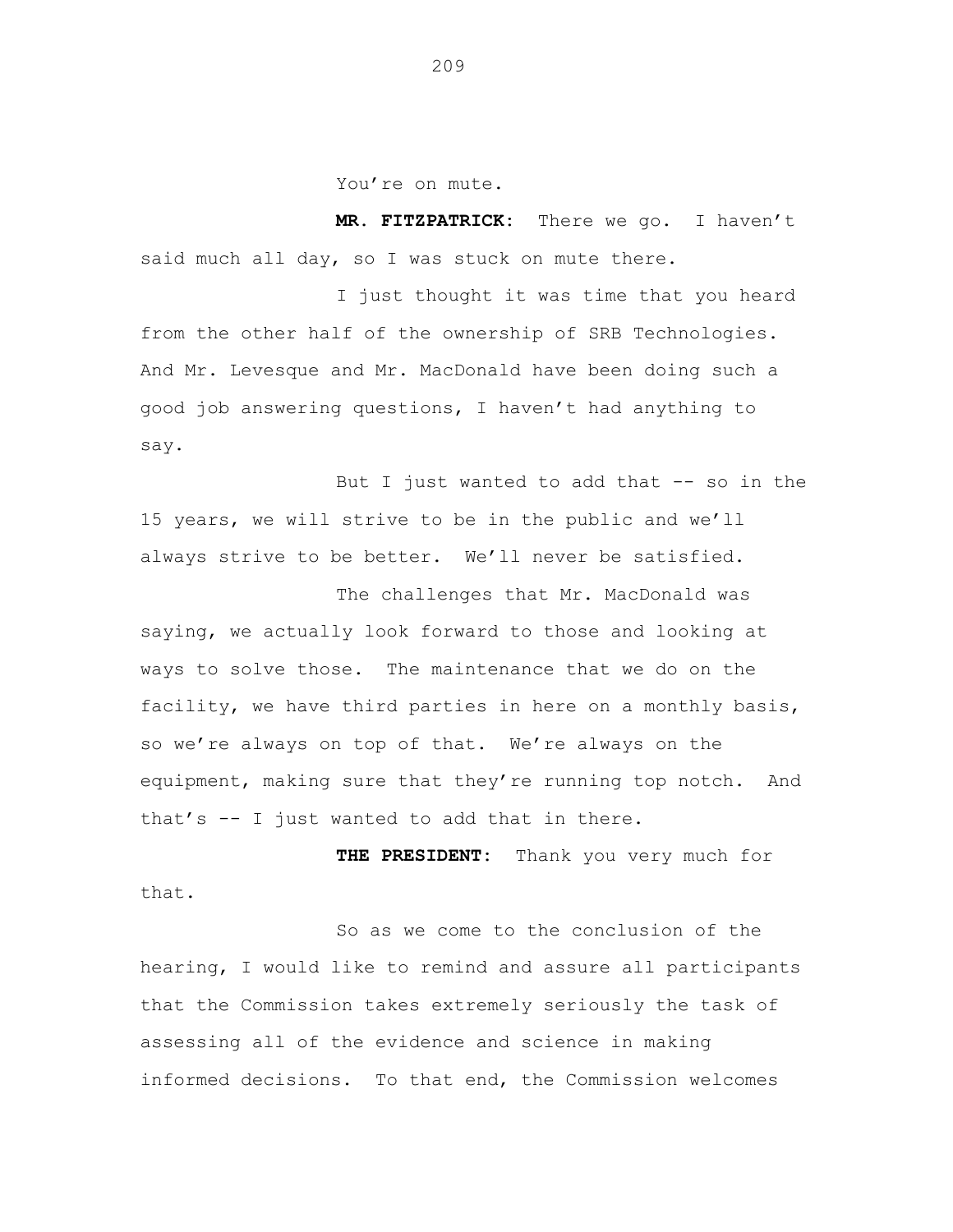all hearing participants to make submissions that will assist the Commission.

However, I feel compelled to state that it is of the utmost importance, when presenting at a public hearing, to avoid assertions and statements that are not supported or grounded in any credible evidence, scientific or otherwise, that are alarmist and will likely cause unnecessary concerns to the public. Such statements are a disservice to the public, to the experts, and do not contribute to fulsome exchanges on the important and complex issues that are before the Commission in our licensing decision-making.

The Commission will authorize licensed activities only if, after reviewing all of the evidence, it is satisfied there are adequate provisions for the protection of the health and safety of persons and the environment. Rest assured that, as usual, the Commission will consider the evidence presented today and will rely on the best available evidence in making our decision.

With that, I will turn the floor to SRBT for any final remarks.

Mr. Levesque, over to you.

**MR. LEVESQUE:** Thank you very much, Madam Chair. Stephane Levesque, for the record.

I just want to echo again what my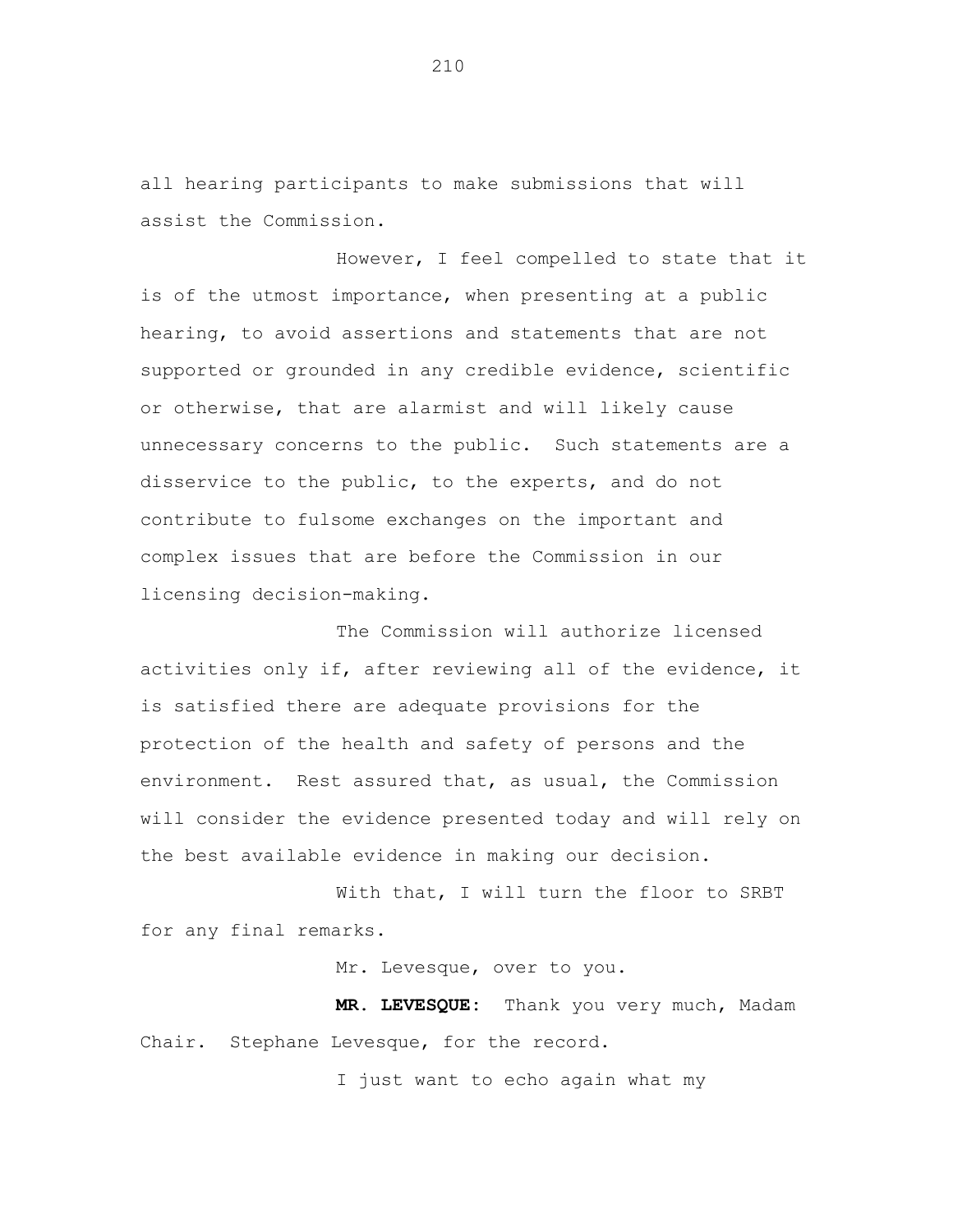co-owner, Ross Fitzpatrick, said that I can assure you that regarding the regulatory framework that you have now that gives big allowances for us to be in front of you to speak to you once a year, with everything that we've put in place, with the great staff that we have, including Mr. MacDonald, that's done a great job, that we won't continue -- we will continue, we won't be satisfied over 15 years or whatever term you give us, but 15 years will go a long way in assuring our existence in the future.

Thank you very much.

**THE PRESIDENT:** Thank you. And thank you to everyone for your participation.

Denis, over to you for any closing remarks on this hearing, please.

**MR. SAUMURE:** Thank you, President Velshi. Before bringing the hearing to a close, I want to let participants know that we have the link to Dr. Bertel's work that was referenced this morning by Ms. Anna Tilman in her submission. We will add that link to her submission, which is 22-H8.3.

This brings to a close the public hearing on SRBT's application. With respect to this matter, the Commission will confer with regard to the information under its consideration and then determine if further information is needed or if the Commission is ready to proceed with a